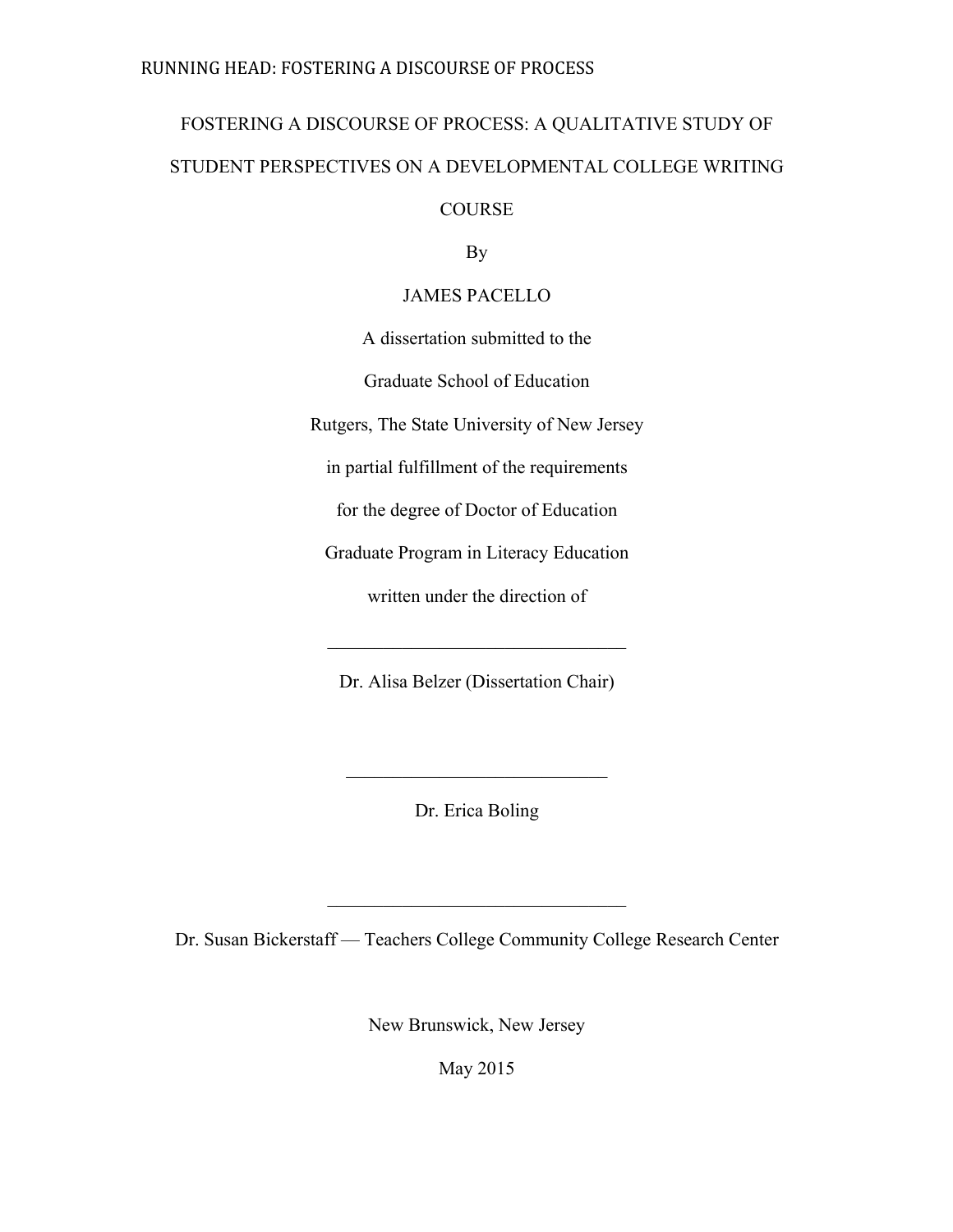© 2015

James Pacello

## ALL RIGHTS RESERVED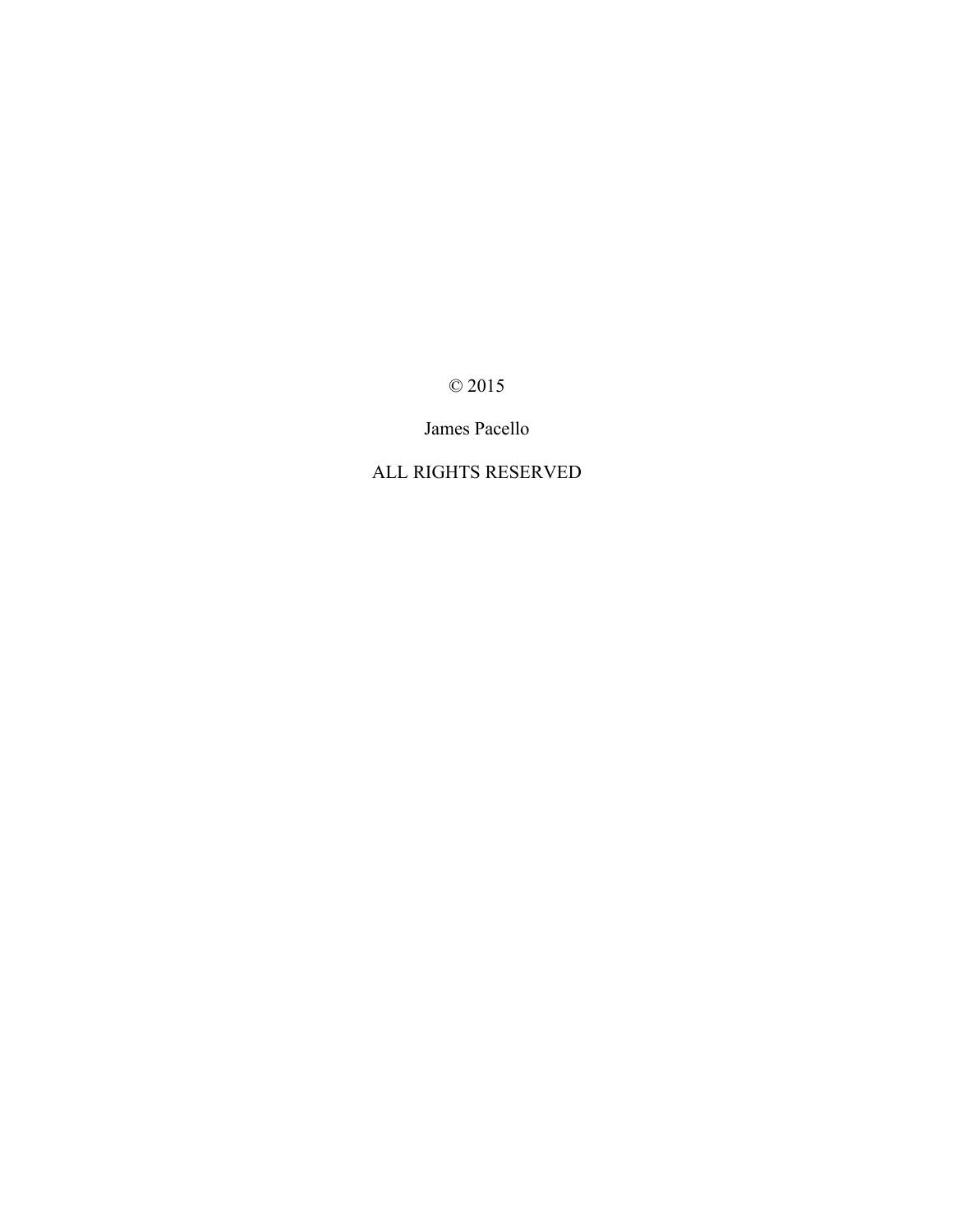#### Abstract

This qualitative research study drew from phenomenological, case study, and teacher-research traditions to examine the perceptions and experiences of eight students who completed a developmental writing course. The course was designed as a research based intervention aimed at helping students learn skills, habits, and tools that could assist them with navigating college writing. The study also examined what skills and habits participants believed they needed to succeed in writing for college and how this changed throughout the course of the study. Additionally, it investigated in what ways students connected their development of these skills and habits to class activities. Finally, it examined how participants described using their knowledge about writing for classes across the curriculum.

The study was conducted at a four-year college in New York City. Data was triangulated through the use of two interviews conducted with participants after they had completed the course, assignments they wrote while enrolled in the course, and the researcher's notes. Data was analyzed in relationship to Gee's (2008) theory of Discourse and Lea and Street's (1998/2006) academic literacies model. Using these theories, the study sought to consider the connections and tensions the participants experienced between what they learned in the developmental course and what they needed when they wrote for credit-bearing college classes.

The findings suggested that participants tended to develop more of a processoriented disposition and approach to writing as they completed the course and wrote for classes across disciplinary contexts. They drew upon a variety of the skills and strategies learned in the developmental class. There was also evidence of challenges that arose

ii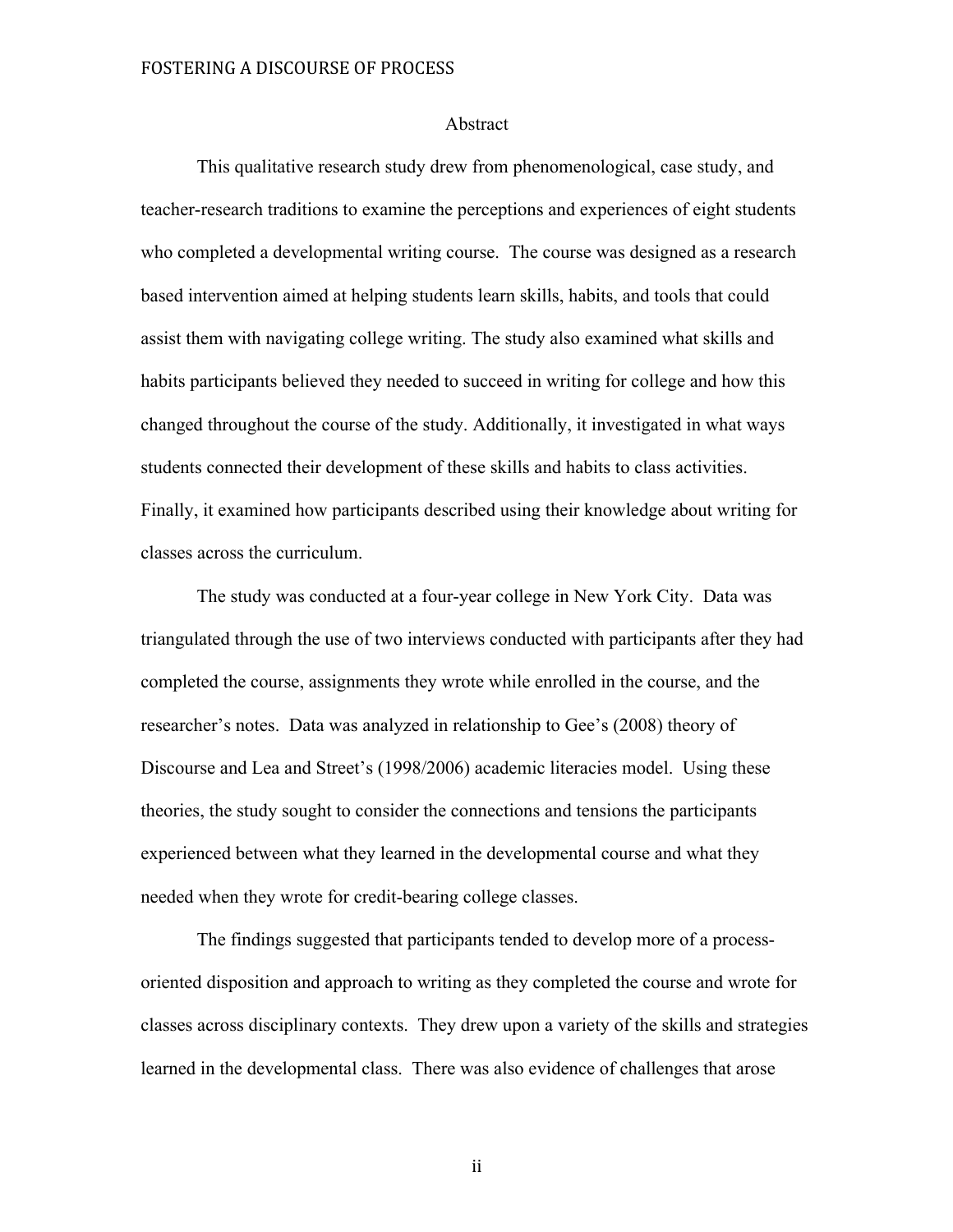when participants encountered a variety of writing conventions and research expectations across the curriculum. Implications for future research and instructional practices are addressed.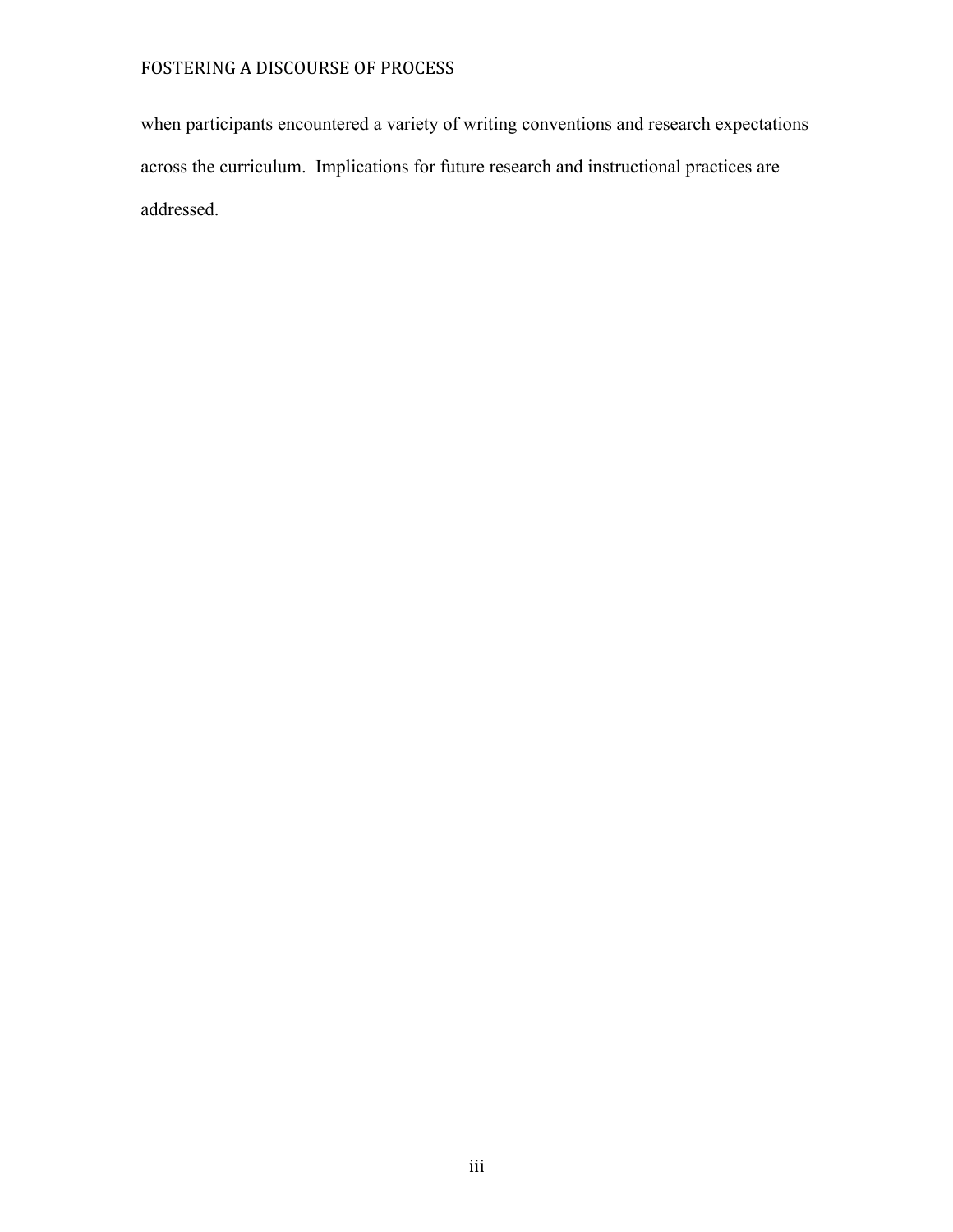#### Acknowledgments

First I would like to thank and acknowledge the work of my dissertation committee chair, Alisa Belzer, who provided detailed and thorough feedback on every aspect of my dissertation as it unfolded. She helped me to take the level of analysis in my work to deeper, more insightful levels as it moved from a draft to a finished piece of writing. Additionally, I would also like to thank and acknowledge the other members of my committee, Erica Boling and Susan Bickerstaff, who contributed enormously to helping me learn and value the Discourse of educational research writing. Taking classes with each of my committee members and receiving feedback from them on my work enriched my experiences as both a teacher and a researcher. As I conclude my experiences as a doctoral student, I recognize that I have become a more reflective and rigorous researcher and an educator who bases my teaching on a thorough and critical examination of research evidence.

I would also like to thank and acknowledge my "critical friends," Jennifer Renner Del Nero and Jessica DeCola. From its origins in courses we took together to the drafts and revisions it has undergone, both Jennifer and Jessica were with me every step of the way, providing input on my analytical methods, commentary on my drafts, and reading recommendations to enrich my work.

This research would not have been possible without the eight student participants who generously agreed to sit with me for the two interviews. Their insights into the experience of taking a developmental writing course and continuing their education were at the heart of this study. Thank you Adam, Tiffany, Dana, Bruno, Gideon, Heidi, Janice, and Amesha (psuedonyms). Thank you also to a former student, who I will refer to as M,

iv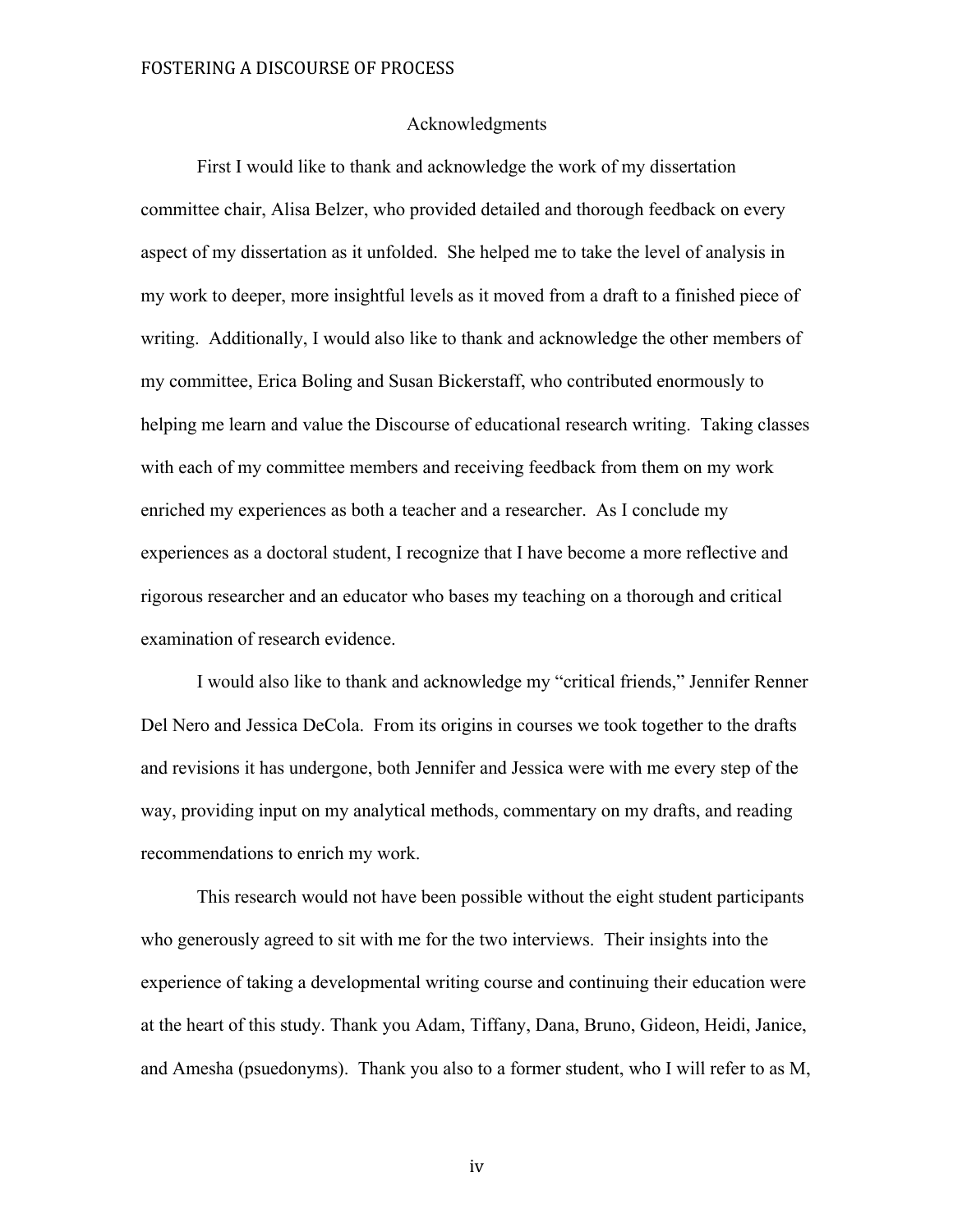for taking the time out of her schedule to allow me to test out my interview questions before I conducted the study.

I would also like to acknowledge my partner, Cesar, who listened to me for countless hours as I thought out loud, expressed my challenges, and shared my progress. Thank you for being there during this entire journey.

Finally, I would like to thank my friends and family, and especially my mother and father, for their encouragement, support, and willingness to lend a listening ear throughout this process.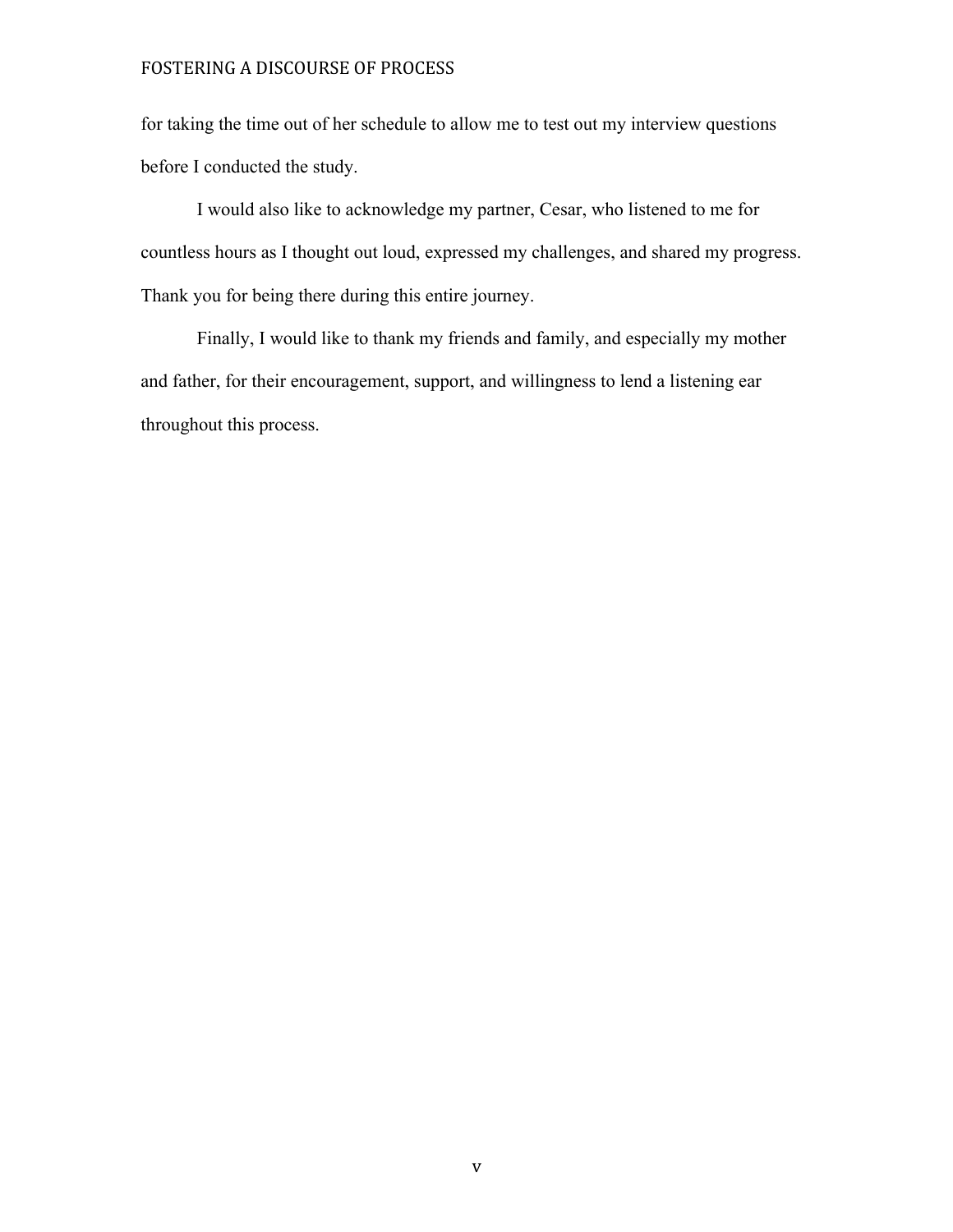## TABLE OF CONTENTS

| Metacognition, Transfer, and the Developmental Writing Class 30        |  |
|------------------------------------------------------------------------|--|
| Student Support/Academic Resources and Developmental Writing Courses36 |  |
| Student Perceptions of Learning and Developmental Coursework39         |  |
|                                                                        |  |
|                                                                        |  |
|                                                                        |  |
|                                                                        |  |
|                                                                        |  |
|                                                                        |  |
|                                                                        |  |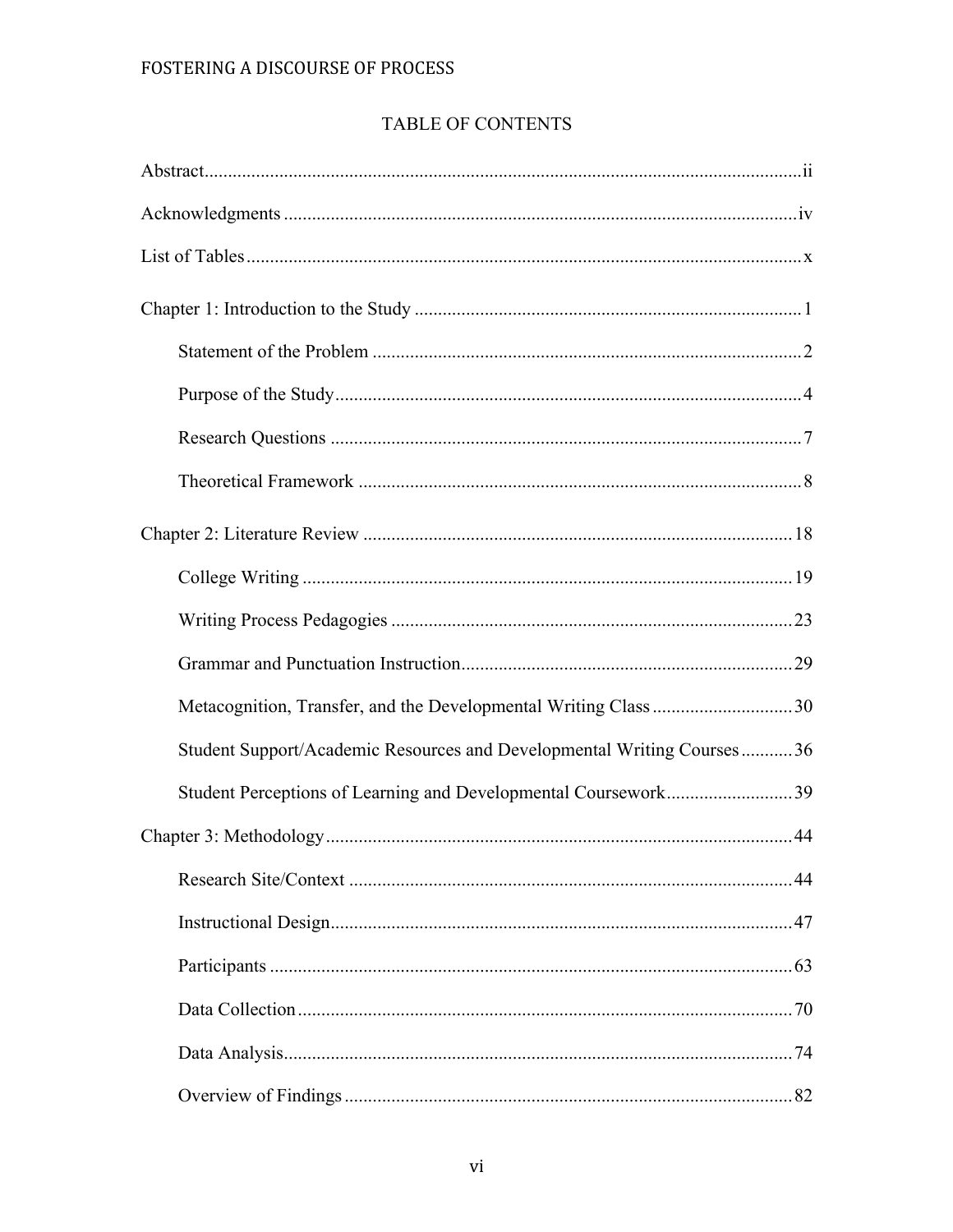| The Development and Evolution of a Process-oriented Disposition and            |  |
|--------------------------------------------------------------------------------|--|
|                                                                                |  |
| Writing Process Disposition and Approach as Linked to Course Design and        |  |
|                                                                                |  |
|                                                                                |  |
| The Desire for More Grammar/Punctuation Instruction  104                       |  |
| Writing Skill and Process Development as Connected to the Various              |  |
|                                                                                |  |
|                                                                                |  |
|                                                                                |  |
|                                                                                |  |
|                                                                                |  |
| Chapter 5: Participant Experiences with Writing Across the Curriculum 122      |  |
| Applying the Skills, Strategies, and Dispositions of College Writing Discourse |  |
|                                                                                |  |
|                                                                                |  |
|                                                                                |  |
|                                                                                |  |
| Conducting Research and Incorporating It into Writing Assignments  136         |  |
| Tensions and Inconsistencies Amongst Research and Citation                     |  |
|                                                                                |  |
|                                                                                |  |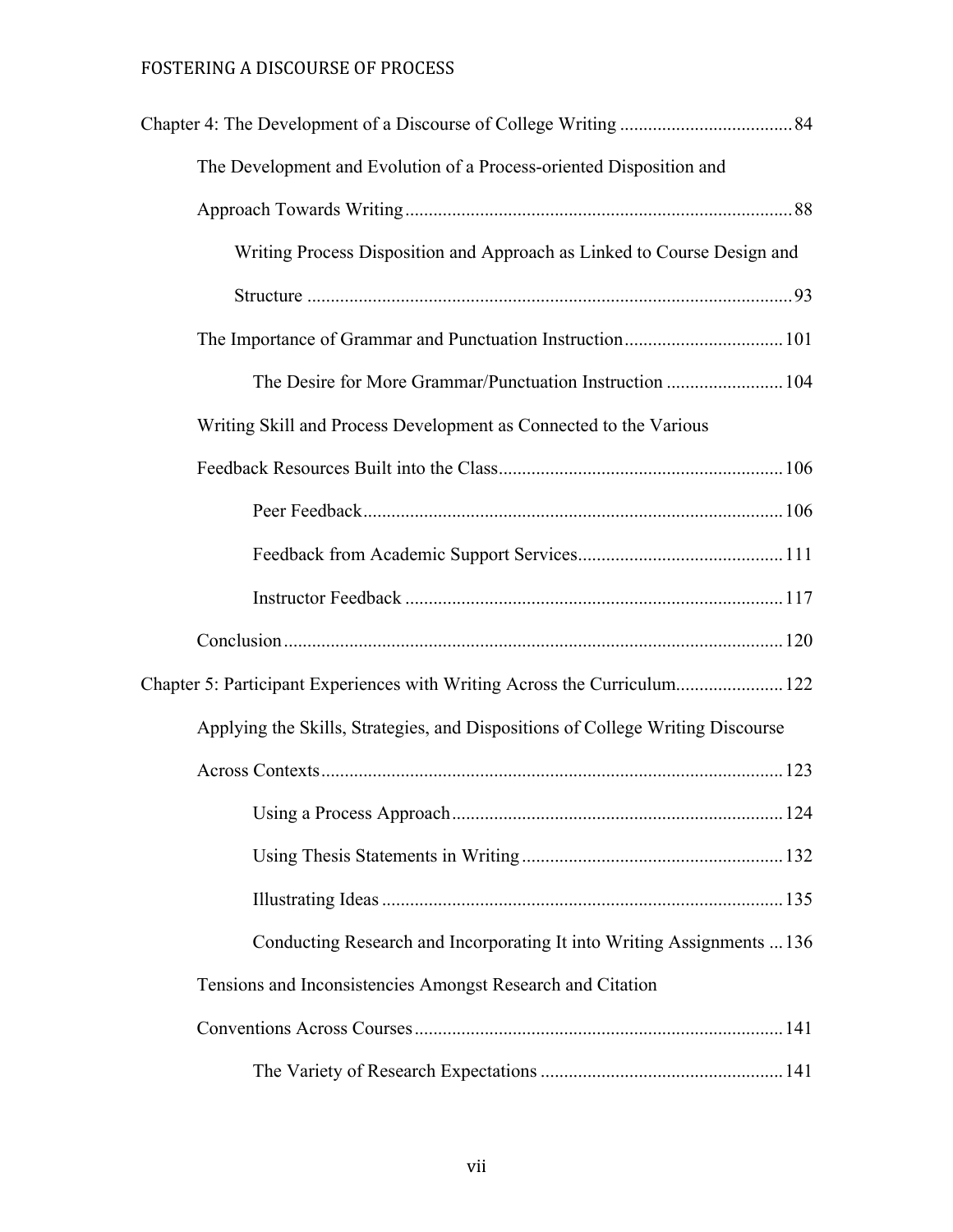| Connections Between the Developmental Writing Course and The College |  |
|----------------------------------------------------------------------|--|
|                                                                      |  |
| The Development and Evolution of a Process-oriented Disposition and  |  |
|                                                                      |  |
|                                                                      |  |
| Transfer of Knowledge and Skills Beyond the Developmental Writing    |  |
|                                                                      |  |
| Tensions and Differences Amongst Writing Practices Across the        |  |
|                                                                      |  |
|                                                                      |  |
|                                                                      |  |
|                                                                      |  |
|                                                                      |  |
|                                                                      |  |
|                                                                      |  |
|                                                                      |  |
|                                                                      |  |
|                                                                      |  |
|                                                                      |  |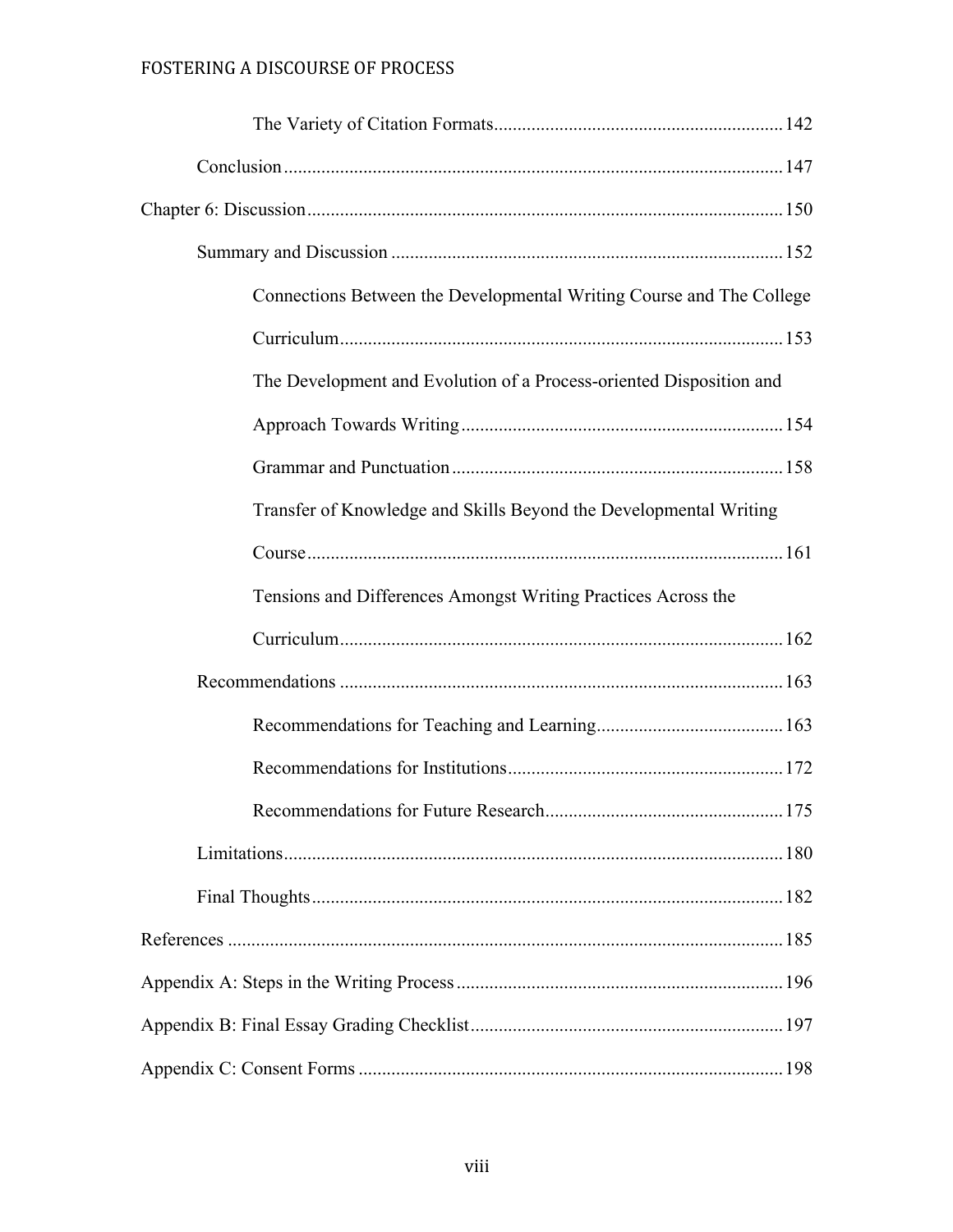| .209 |
|------|
|      |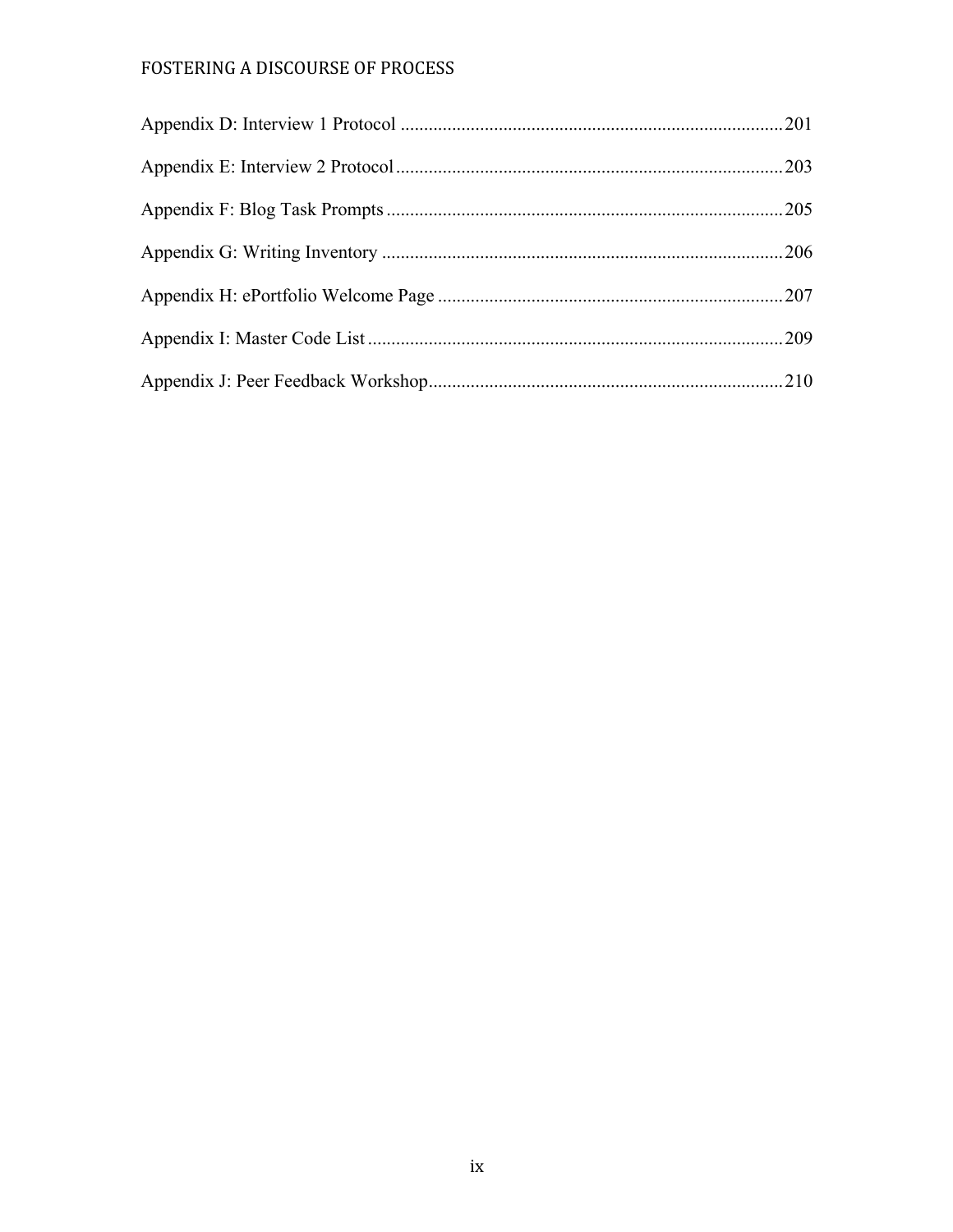## List of Tables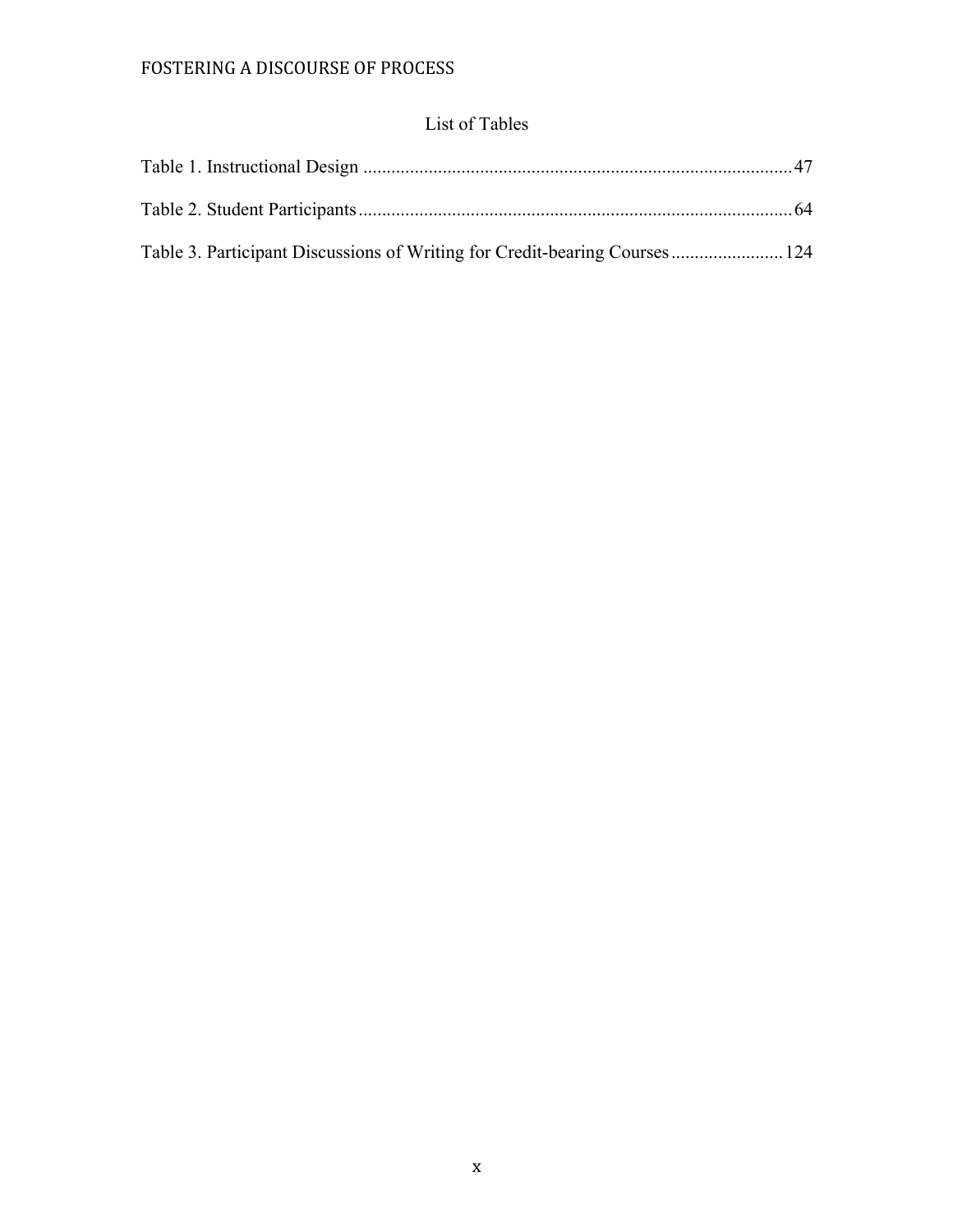#### Chapter 1: Introduction to the Study

In contemporary American society, a post-secondary education is continuously being emphasized as a means toward economic and social mobility (Auguste, Cota, Jayaram, & Laboissiere, 2010; Center for Community College Student Engagement, 2012; Cowan & Kessler, 2015; Obama, 2012). It is likely that this emphasis is connected to why more historically underrepresented populations of students have enrolled in higher education institutions (Cox, 2009; Rose, 2012). This population includes firstgeneration, low-income, returning adult, military veteran, racial minority, recent immigrant, and other characteristics of nontraditional students (Arendale, 2012; Grubb  $\&$ Gabriner, 2013; Rose, 2012). Unfortunately, such students often struggle to attain a degree. Research has found that at community colleges (a common starting point for nontraditional students), "Fewer than 46% of students who enter community college with the goal of earning a degree or certificate have met their goal six years later" (Achieving the Dream, 2010). Likewise, other higher education institutions that serve a large population of historically underrepresented populations have similar low levels of successful college completion (Lynch, M., Engle, J., & Cruz, J., 2010).

Low success rates seem to occur partly because many nontraditional students enter higher education underprepared for the literacy demands expected of them in college (Rose, 2005). This lack of access to effective academic preparation is due in many cases to students having "grown up in poverty or been exposed to poor elementary or secondary schools" (Boylan, 2003). Cox's (2009) research speaks to this inadequate academic preparation. Her findings have suggested that today many students enter college without the habits and skills necessary to succeed in college. Such students are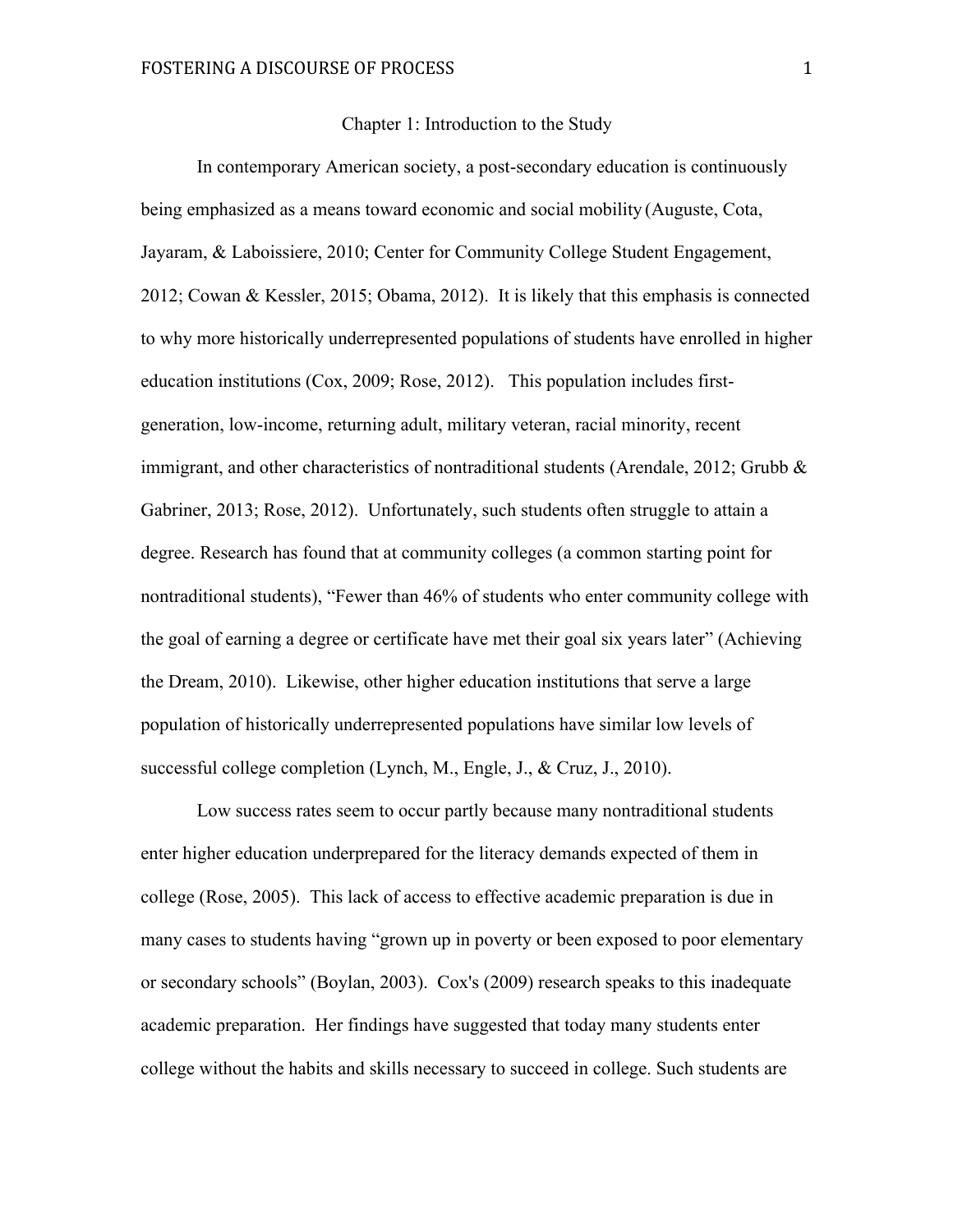often in need of developmental education programs which are one way that colleges often try to help students who are academically underprepared (Boylan, 2003; Rutschow & Schneider, 2011). These programs often consist of coursework and supplemental services designed to help students develop college level reading, writing, and math skills as well as study skills.

Students who are academically underprepared often need to take some form of developmental coursework. According to research examined by the Carnegie Foundation for the Advancement of Teaching (2008), in the state of California, for "incoming, firsttime students...over 70 percent test below college level in reading and writing" (p. 5). Similarly, Foderaro (2011) has reported that roughly three-quarters of new community college students in the City University of New York need to take developmental courses in writing, reading, or math. Furthermore, the Community College Research Center (2014), has reported, "Federal data indicate that 68 percent of community college students and 40 percent of students at open-access four-year colleges take at least one remedial course" (p. 1). These numbers illustrate how central developmental education courses are in many institutions throughout the United States, yet until recently, limited attention has been paid to what actually occurs in such classes.

#### **Statement of the Problem**

Although students are often placed into developmental courses, many of them either do not successfully complete them or cannot effectively use what is taught in the courses to improve their overall academic performance (Community College Research Center, 2014; Rutschow & Schneider, 2011). Unfortunately, in many cases, the design and instruction of developmental courses might unintentionally amplify a disconnection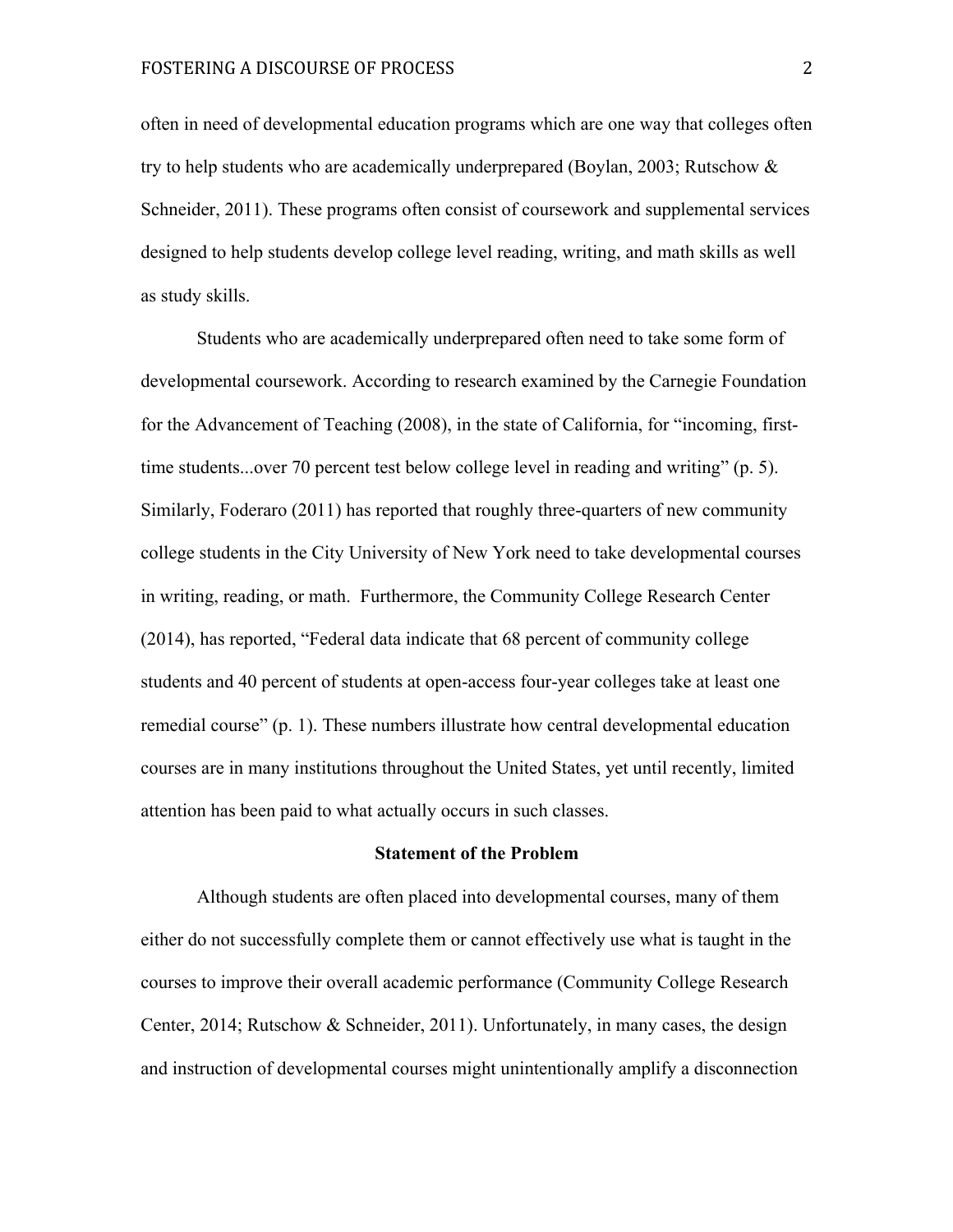from a student's overall college experience (Rutschow & Schneider, 2011). Rose (2012) has asserted that part of the problem is "the deep-rooted erroneous beliefs about learning that shape most remedial programs" (p. 12). He explained that very often such courses emphasize a "skills-and-drills" approach (p. 126). Likewise, drawing upon research on developmental education programs in colleges in the United States, Lesley (2004) has noted, "the majority of remedial literacy programs in place across the nation tend to focus on the memorization of discreet rules devoid of a meaningful, social context" (p. 63). A central part of the problem is that there is often limited emphasis on connecting what is taught in such courses with what is needed for success in the college curriculum.

Grubb and Gabriner (2013) found that many developmental reading, writing, ESL, and math classrooms emphasize a "remedial pedagogy" approach in which the emphasis is on teaching isolated skills without much focus on how such skills are applicable to contexts outside the developmental courses (p. 52). The researchers attributed this emphasis to several factors, including limited training for developmental faculty in alternative pedagogies and heavy reliance on time-pressed adjunct faculty who are often provided with little more than a course outline and a textbook. Additionally, the researchers asserted that in many cases both syllabi and textbooks are likely to lead instructors towards adapting remedial pedagogical ideas. Such findings point to a need for developmental education faculty to learn to more explicitly and intentionally instruct students on how to take the knowledge, strategies, learning dispositions, and skills learned in a developmental course and apply them to the college curriculum.

In what is likely related to the remedial pedagogical approach to teaching developmental courses, students often feel such courses stigmatize them and are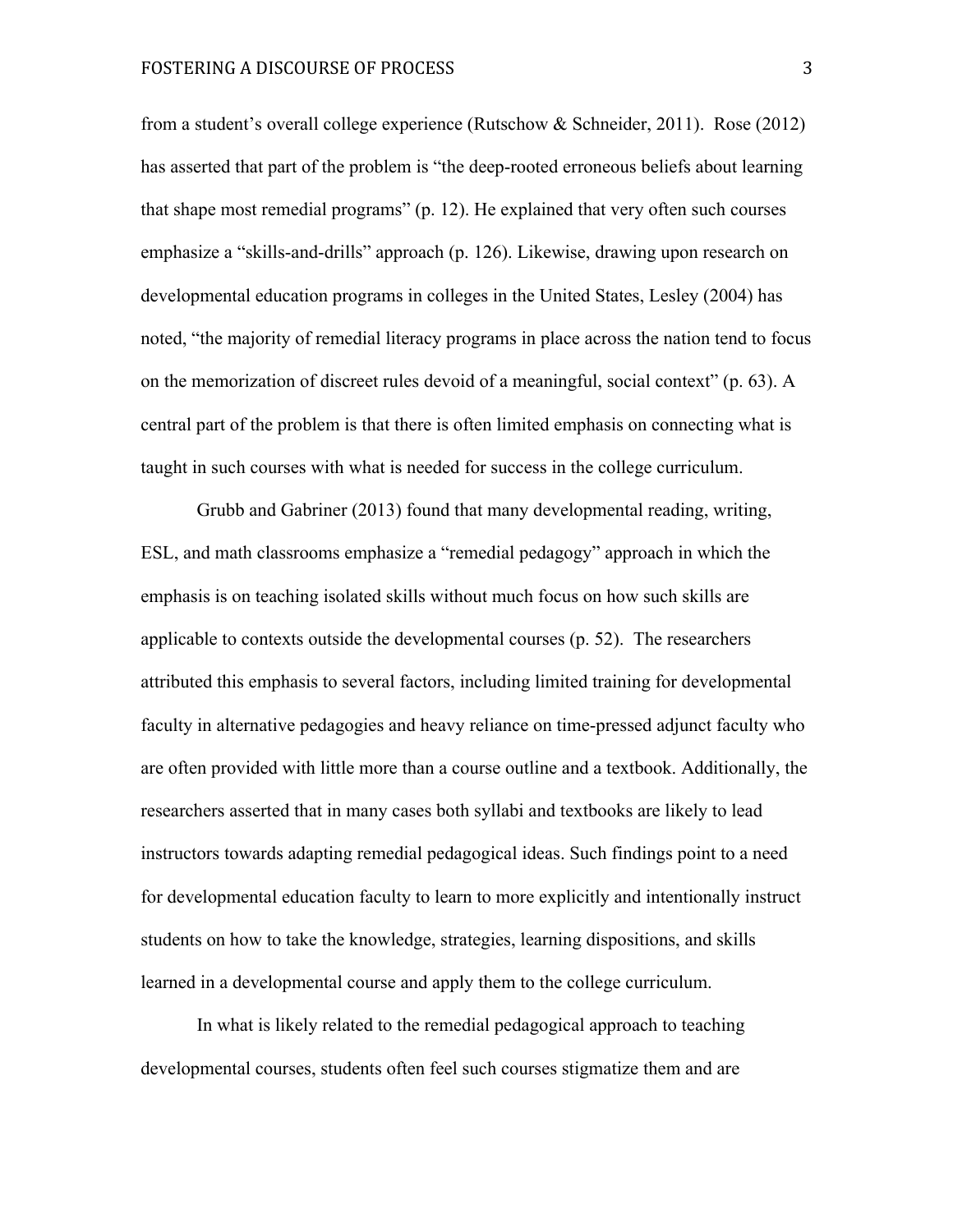disconnected from the rest of their college classes (Caverly, Nicholson, & Radcliffe, 2004). Additionally, Bailey, Jeong, and Cho (2008) concluded that students often experience their developmental courses as "confusing, intimidating, and boring" (p. 28). Other researchers have asserted that skill transfer from one learning context to others in general is a challenging and complex process (Ambrose, Bridges, DiPietro, Lovett, & Norman, 2010; Beaufort, 2007; Karp et al., 2012). It does not happen easily for most students. If academically underprepared students are unable to connect and use what they are taught in developmental courses to the rest of their coursework there is a serious problem. These issues could impede their ability to develop knowledge and skills that can help them successfully navigate the complex literacy demands of college. There is a gap in the research on how students enrolled in developmental writing courses understand the process of taking the information, abilities, and strategies they have acquired in the context of such courses and transferring this knowledge into other discipline-specific contexts.

#### **Purpose of the Study**

Similar to much of the available research on teaching and learning, in my experience as an instructor at various institutions, a coordinator for developmental reading and writing courses, and a tutor, I have observed that very often students compartmentalize their developmental courses. They often appear to perceive them as being isolated from the rest of the academic curriculum and from their overall learning and development. As a faculty member currently teaching developmental reading and writing courses at a four-year college serving a large population of nontraditional students in New York City, I have a professional stake in examining student perceptions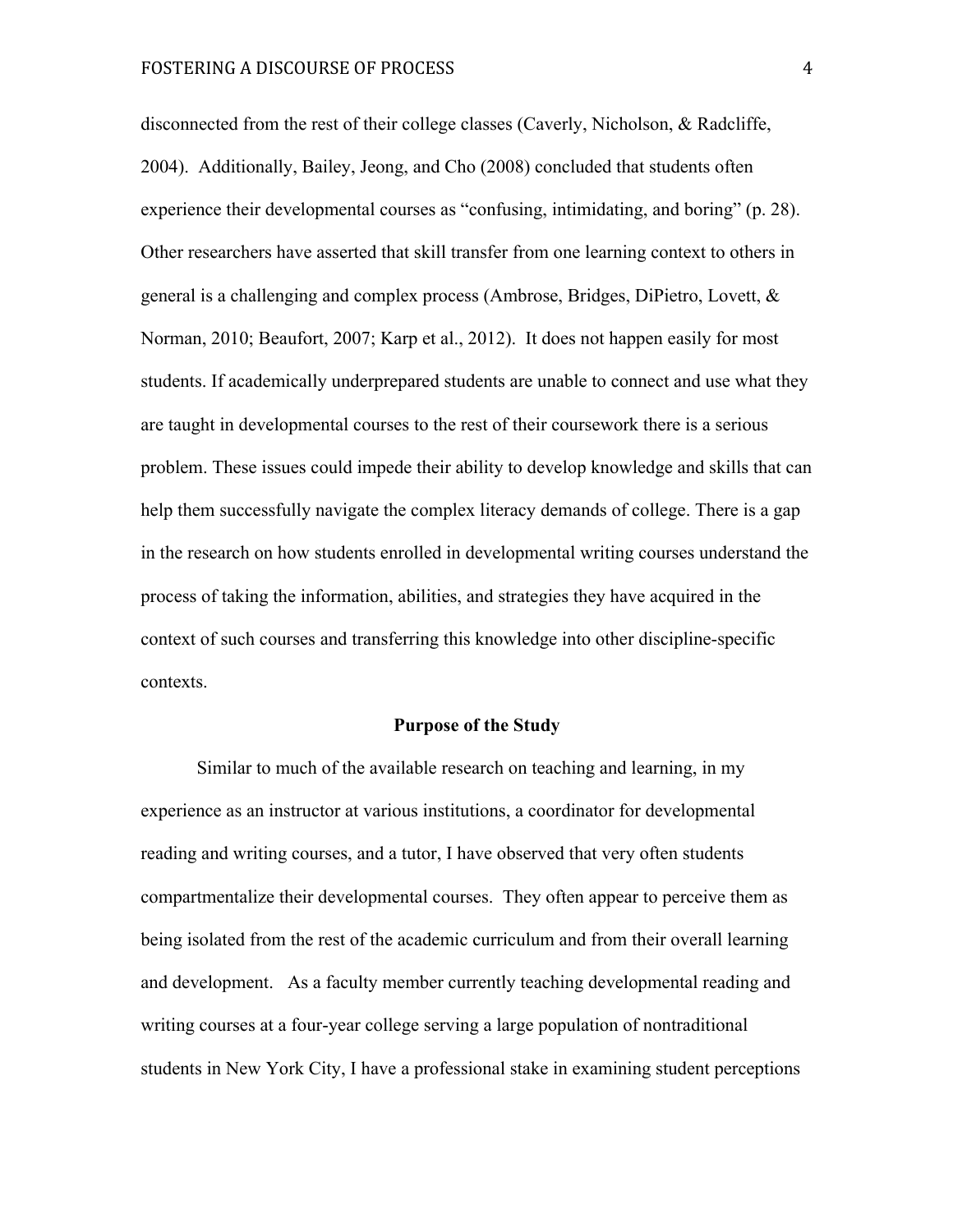of taking a developmental course designed with the intention of fostering connections to college course writing expectations.

Prior to the current study, I published a research study examining the experiences of three students while they were enrolled in a developmental integrated reading and writing course that I team taught with another instructor (Pacello, 2014). Like in the current study, the previous study sought to understand how participants perceived connections between the reading and writing skills and strategies taught in the course in relationship to contexts independent of the course. There was some evidence that participants perceived the ways they were using what they learned in the developmental course in contexts independent of the course.

One limitation of that earlier study was that the single interview conducted focused on participant experiences while they were enrolled in the course. It did not incorporate a follow-up interview to examine how they might be experiencing the literacy demands of college after they had completed the course. Additionally, because my instructional role in the team taught integrated course was focusing more on the reading instruction aspect of the course and not as much on the writing instruction component of the class, I was not able to document in as much detail how the writing process and the skills associated with this process were taught. Because the focus of the current study was on a critical writing class, and I interviewed participants twice after they had completed the course, it allowed me to discuss in more detail writing process pedagogies. I was also able to take more of a longitudinal approach to examining the experiences and perceptions of students enrolled in the course.

My examination of student perspectives on taking this course can help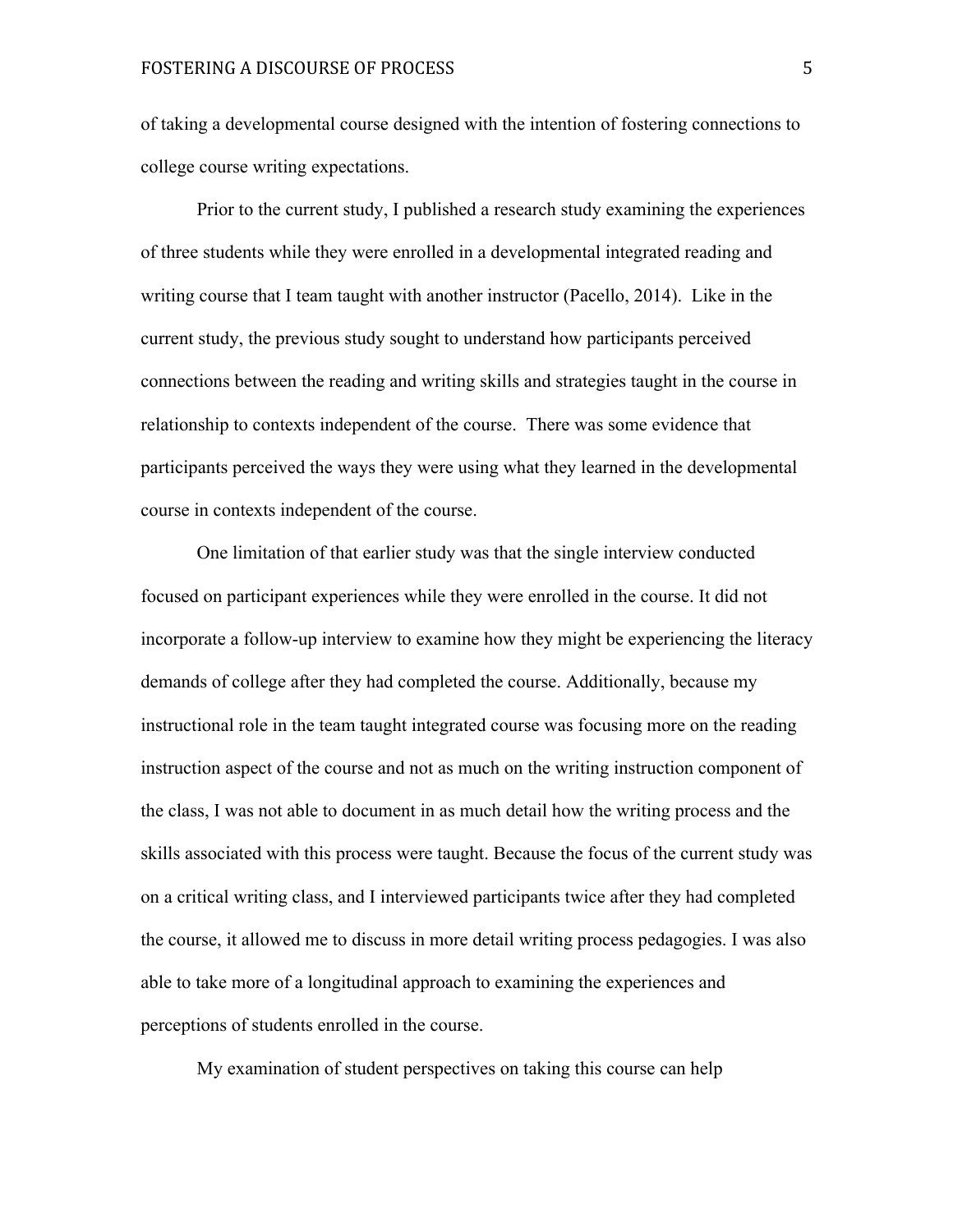developmental education professionals gain insight into how students who are academically underprepared experience and describe a developmental writing class designed intentionally to help them make connections to different contexts. As Grubb and Cox (2005) have noted, there is limited research documenting student voices on the process of taking and completing developmental courses. Documenting such voices is intended to assist me and others in the field to find ways to better help students holistically think about and use what they learn in developmental writing courses in their academic development and in their ability to succeed in college. This type of study can help educators address the question of how such a developmental course might assist students in recognizing and using knowledge, qualities, habits, and skills that can help them to become competent college writers.

The purpose of this qualitative study was to extend on my prior research and examine the experiences of academically underprepared first-year students after they had taken and completed a developmental course. The class was designed as a research-based intervention aimed at explicitly supporting the transfer of knowledge, skills, and learning dispositions into college writing. This design emerged from what the literature has suggested are high quality practices in teaching writing and teaching for transfer. It incorporated elements of a "contextualized" approach by emphasizing the relationship between the knowledge and skills learned in the course and classes students encounter across the curriculum (Perin, 2011a, p. 271). I examined how such a design impacts student perceptions of the course. Additionally, I investigated how students discussed their own evolving approach to writing in relationship to class activities and assignments and college classes beyond the developmental course. This examination was conducted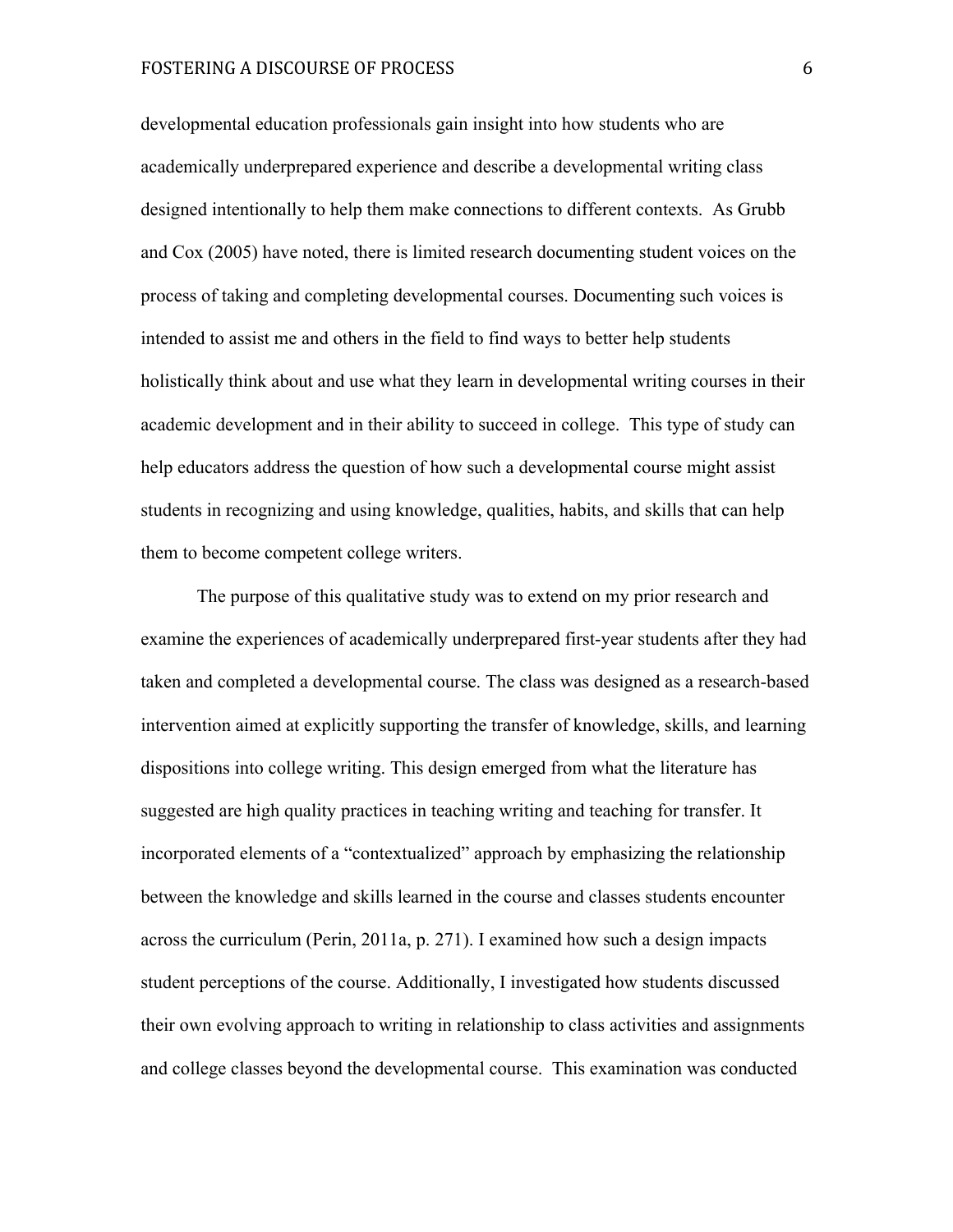through an analysis of the ways students discussed through their writing and through interviews, developing their college writing skills and dispositions and transferring (or not transferring) these qualities to other college classes. The data sources were analyzed in relationship to the ways students seemed to be acquiring (or failing to acquire) the skills, habits, values, behaviors, and dispositions associated with writing for college.

The study drew from phenomenological and case study traditions of qualitative research. As Creswell (2007) has explained, phenomenology is well suited to describing the "essence of a lived phenomenon," and case study is useful in capturing an "in-depth understanding" of an event or process (p. 78). I aimed to describe and come to a detailed understanding about student perceptions of taking and completing a developmental writing course from the perspective of individual students (cases). To access the phenomenon of taking and completing the course, I interviewed students first shortly after they had completed the course and again in the second half of the quarter after they had finished the course. The findings of the study can help enrich the research in the field of developmental education by providing insight into how (if at all) students perceive that the skills, strategies, habits, and learning dispositions emphasized in a developmental writing course apply to other aspects of their education that include writing requirements.

#### **Research Questions**

In order to capture the perspectives of students enrolled in a developmental writing course, the following primary research question governed the study and its methodology: What are students' perceptions of a developmental writing course designed explicitly to help them connect course activities and assignments with college course expectations? The following secondary questions were also addressed: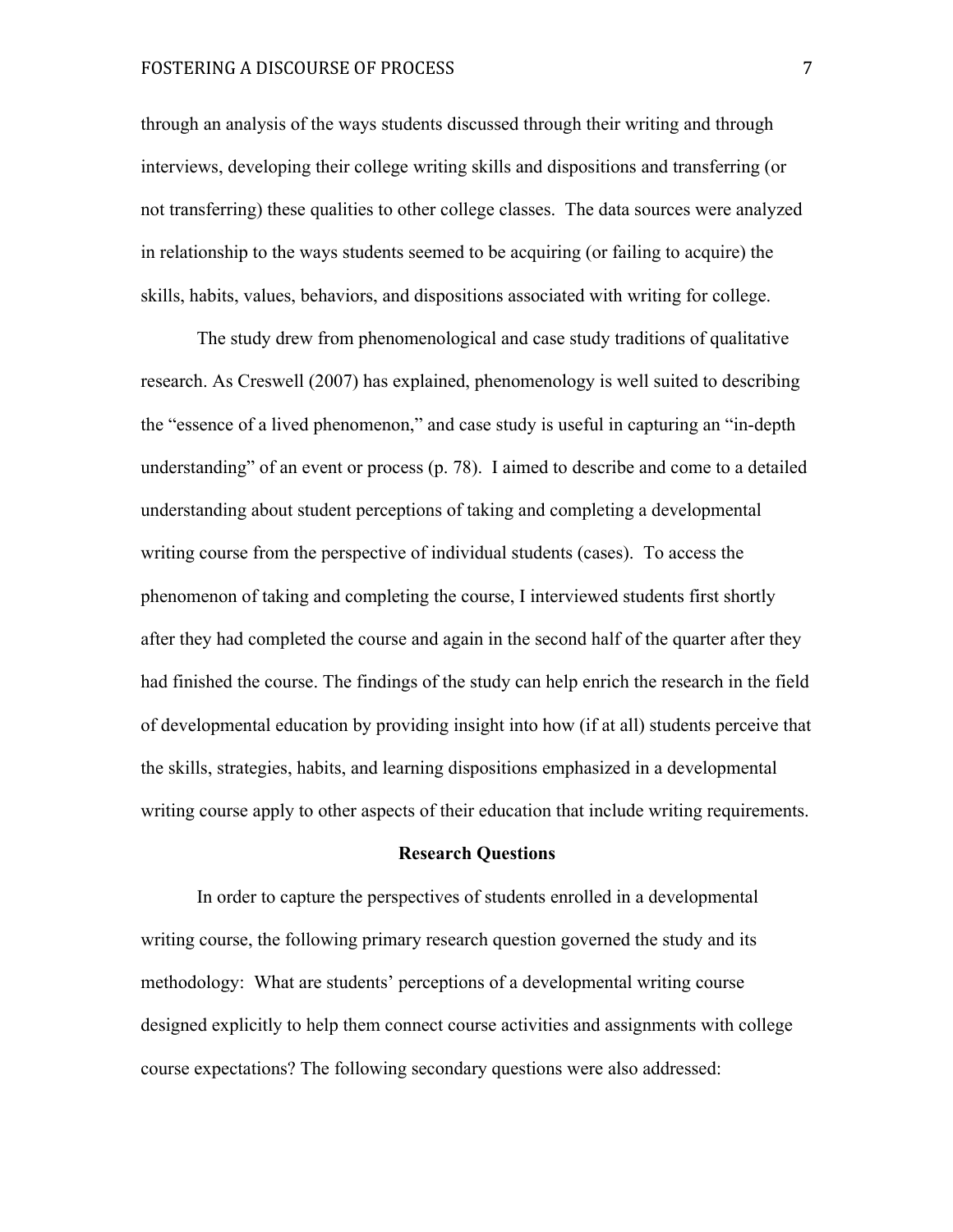- 1) What writing skills and dispositions do students believe they need to be successful in college and in what ways does this change throughout the course of the study?
- 2) How do students describe the course activities as supporting their development of the habits, skills, values, and dispositions necessary for college writing?
- 3) How do students describe the developmental course activities in relationship to the skills they actually use in writing for college classes?

#### **Theoretical Framework**

According to a report by the Carnegie Foundation for the Advancement of Teaching (2008), many students enrolled in developmental courses do not understand the conventions and expectations of higher education. The report also explained that students are "likely puzzled by the styles of writing, analysis, and argument required by various disciplines" (p. 5). Such findings suggest that students have not had opportunities to develop the academic writing abilities that could be crucial to their success in college. Similarly, Cox (2009) addressed the way that various scholars have described the academic world as one that "involves particular habits of thinking, acting, speaking, and writing that are often incomprehensible and alienating to people outside academia" (Chapter 7, Academic Literacies, para. 4). Such alienation from the practices of the academic world could prevent academically underprepared students from acquiring the habits, skills, and dispositions needed to succeed in writing for college. Developmental coursework can play an important part in helping students acquire these qualities and skills.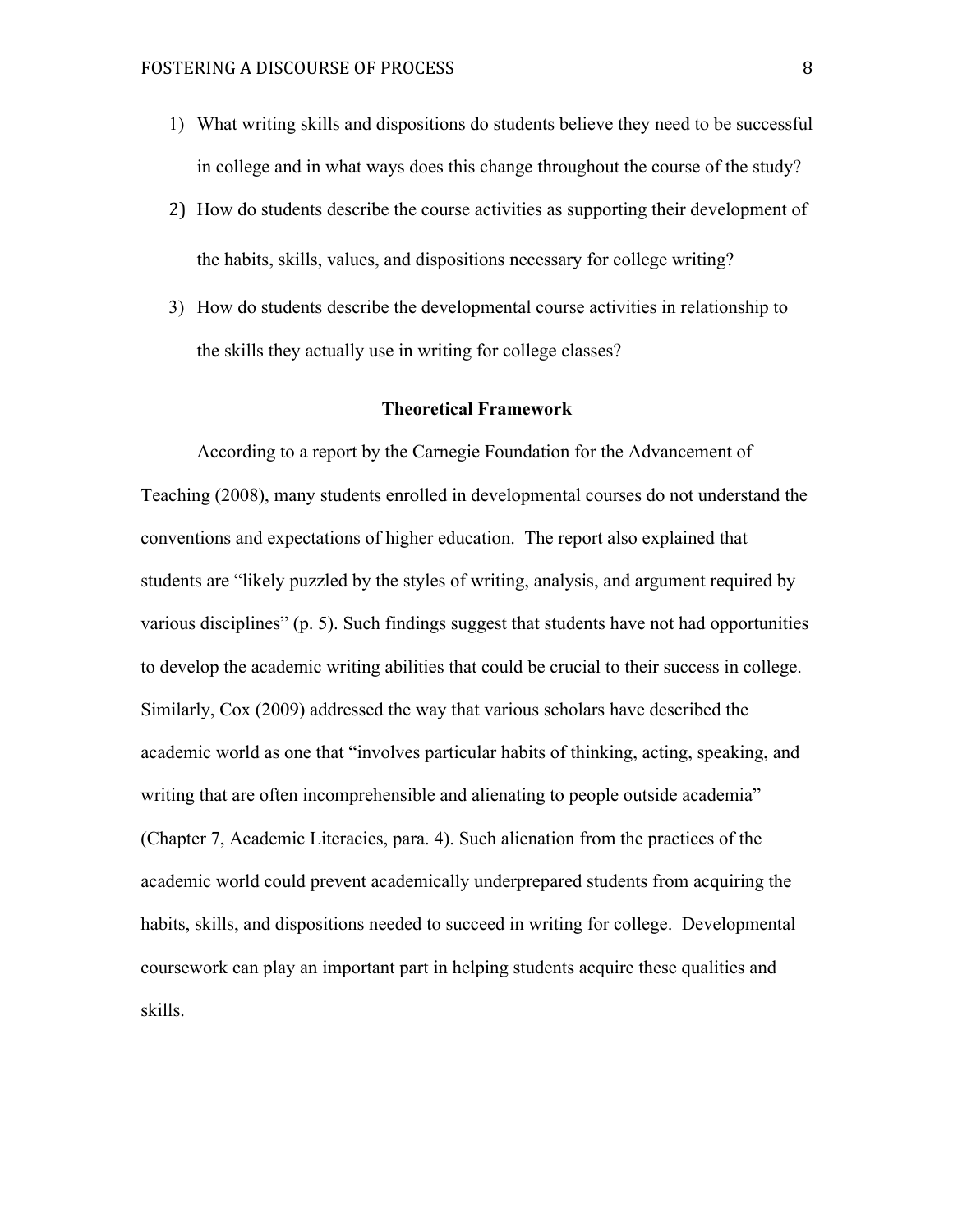Speaking to this notion of particular dispositions, qualities, habits, and skills, Gee's (2008) theory of "Discourse" is used as a framework for this study. He defined Discourse:

 a socially accepted association among ways of using language and other symbolic expressions, of thinking, feeling, believing, valuing, and acting, as well as using various tools, technologies, or props that can be used to identify oneself as a member of a socially meaningful group or 'social network,' to signal (that one is playing) a socially meaningful 'role,' or to signal that one is filling a social niche in a distinctively recognizable fashion. (p. 161)

When I teach developmental writing courses with the goal of transfer of knowledge, I assume that there are skills, habits, tools, and values of college writing across classroom contexts that are part of an overall Discourse as Gee defines it. I also assume that many students enrolled in these courses have had limited opportunities to become familiar and conversant with the norms of this Discourse. This assumption is supported by research (Carnegie Foundation for the Advancement of Teaching, 2008; Conley, 2005; Cox, 2009). It seems unlikely that students can succeed in higher education contexts unless they gain a level of competence in the Discourse of writing for college. Failing to gain such competence could prevent them from becoming part of the "socially meaningful group" (Gee, 2008, p. 161) of being students who know how to write for college.

In my own experiences as a developmental writing and composition faculty member at various colleges in New York City, a reading/writing coordinator, and a tutor, I have seen many students who fail to recognize that the tools, skills, values, and dispositions they are developing in a writing course are applicable to their larger college experience and meeting their academic goals. Instead, they often seem to struggle to connect what they learn in a writing course with the types of writing they encounter across the curriculum. This sense of disconnection that I have observed in students is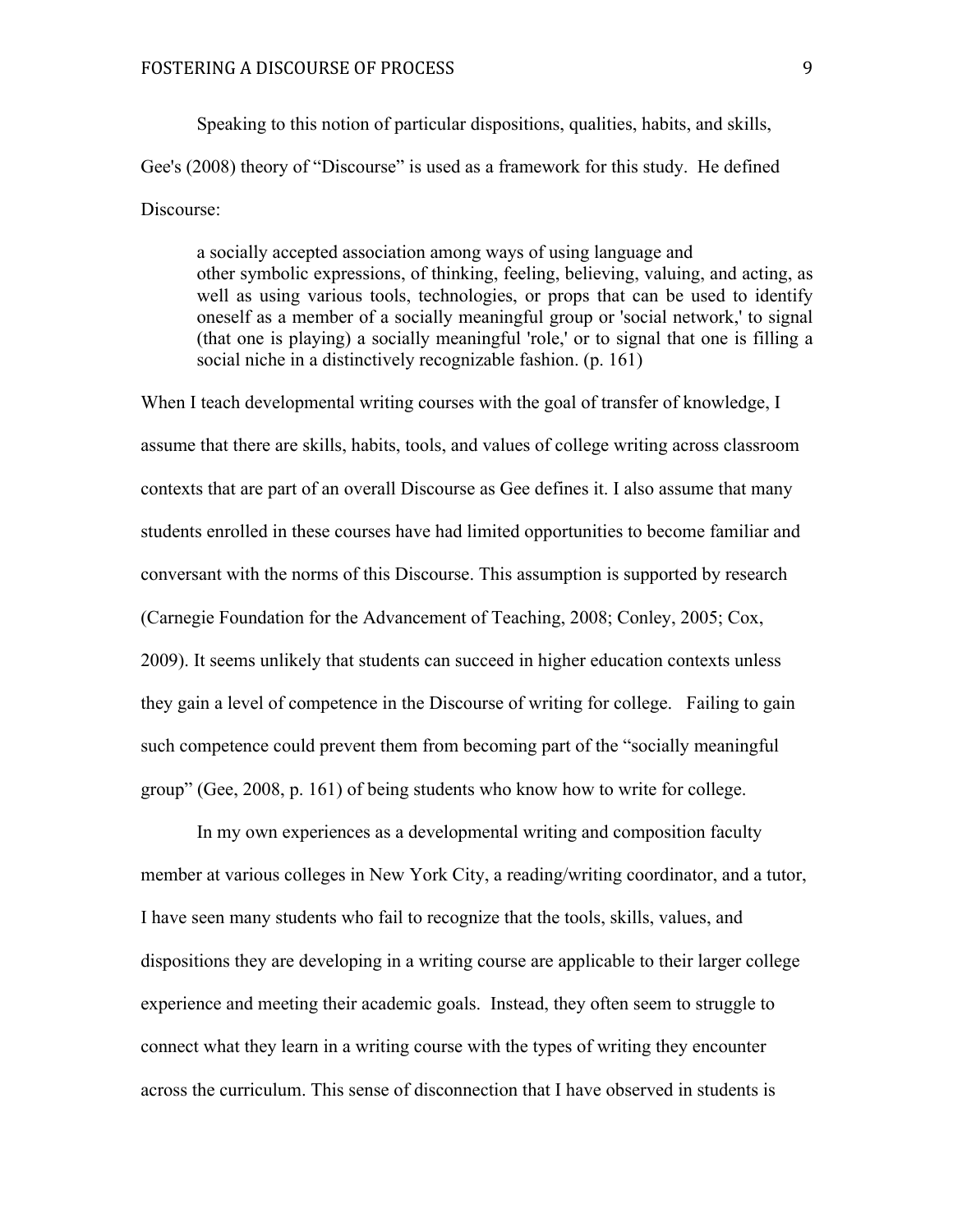what originally prompted me to more intentionally design and structure my developmental writing courses. My courses aim to help students understand connections between one academic context and another so that they may flexibly use skills and strategies across the curriculum.

One important dimension of the design of the course is the emphasis on the writing process approach in which students take their work through various stages (see Appendix A). Such an emphasis is aligned with an important value of the Discourse of college writing. For many pieces of college writing across disciplinary contexts, written work must go through various stages, including analyzing the assignment, generating ideas, researching, drafting, proofreading, and revising. This idea of the ways college writing is produced is an important aspect of what Conley (2005) has referred to as college knowledge. Other research has also suggested that the habits, skills, and actions associated with writing and learning as a process are key dimensions of the Discourse of college writing (Council of Writing Program Administrators, et al., 2011; Cox, 2009; Rose, 2012).

It might be easy for faculty members to assume that this kind of process-oriented way of thinking about and approaching writing is the "'natural'" or "'obvious'" way to compose writing assignments for college classes (Gee, 2008, p. 221). However, developmental writing faculty members cannot assume that students who are academically underprepared know that writing takes time and must be approached as a complex and recursive process involving multiple strategies, skills, and stages of development. This recursive and robust way of thinking about writing is a value associated with the Discourse of college writing. As Ambrose et al. (2010) have stressed,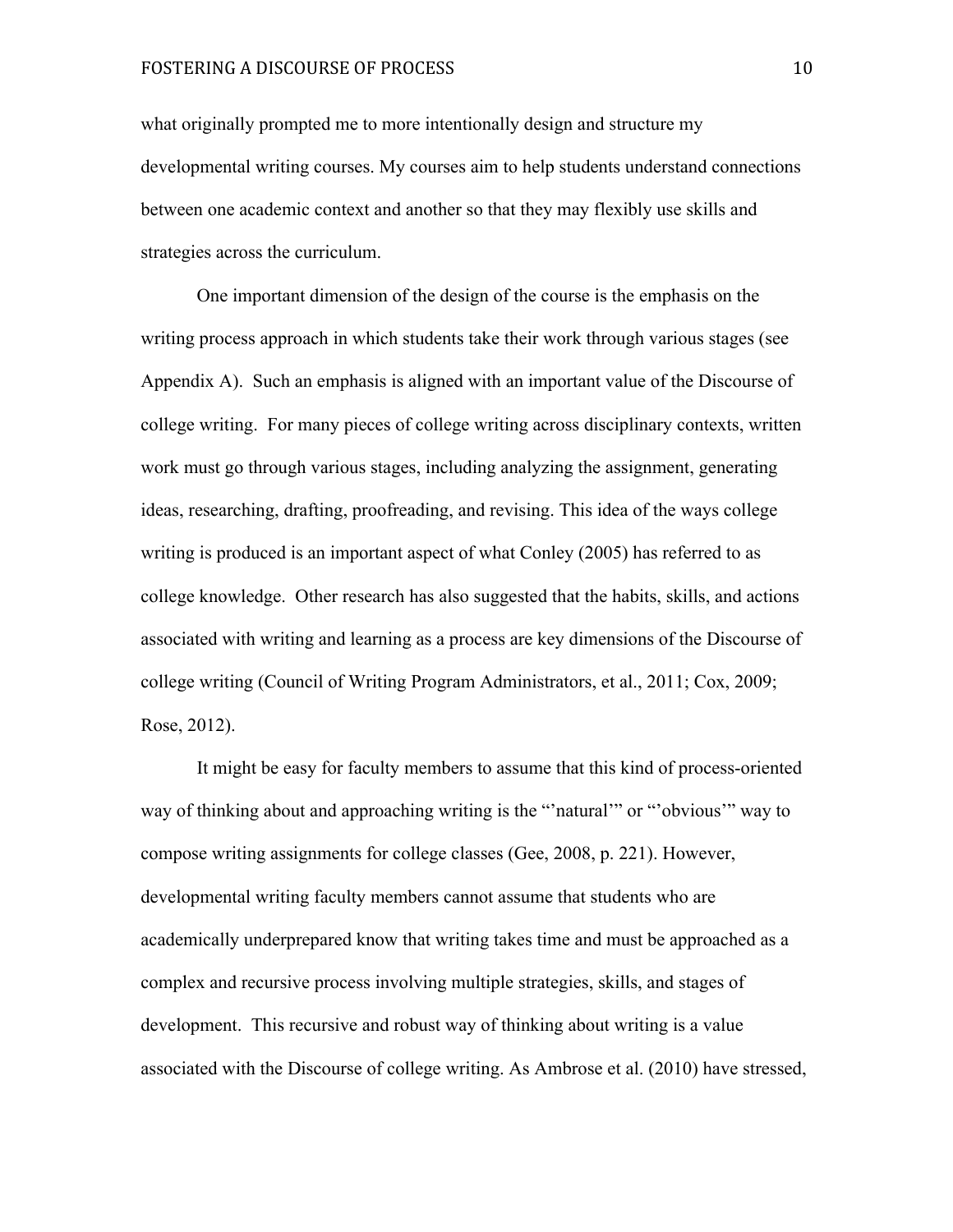very often college students do not approach writing systematically and instead rely on methods of writing that they have used in the past. For instance, student writers might not allot much time to their writing process due to a lack of knowledge about the complexity and the demands of college writing (Conley 2005). They also might not fully understand or value the role revision plays in effective writing (Grubb  $\&$  Cox, 2005). If students do not think about, value, and treat writing as a complex and recursive process requiring time, dedication, drafting, revising, and proofreading, they might not be able to successfully navigate the Discourse of college writing.

Rose's (2012) description of his experiences teaching developmental writing courses vividly captures several of the values associated with college writing. It also emphasizes the ways students enrolled in such courses might not at first be acquainted with such values and need to unlearn what they previously thought about writing. He wrote,

When I was teaching remedial English, one of my primary goals was to change the model of writing my students carried in their heads. Over our time together I wanted them to begin to conceive of writing as a way to think something through and give order to those thoughts. I wanted them to understand writing as persuasion, to get the feel for writing to someone, a feel for audience. And I wanted them to revise their writing process, which for most of them was a onedraft affair typically done the night before or the morning an assignment was due. Though I paid a lot of attention to grammar and punctuation, I wanted them to see that good writing was more than correct writing. (p. 137-138)

His assertions are closely aligned with the theoretical frame of this study and with the design of the course. The rationale behind many of the teaching methods used in the class assumes that faculty members can help students do what Gee (2008) has referred to as "valuing" a Discourse and "acting" as a member of it (p. 161) by designing developmental writing classes around the recursive stages of the writing process. Such a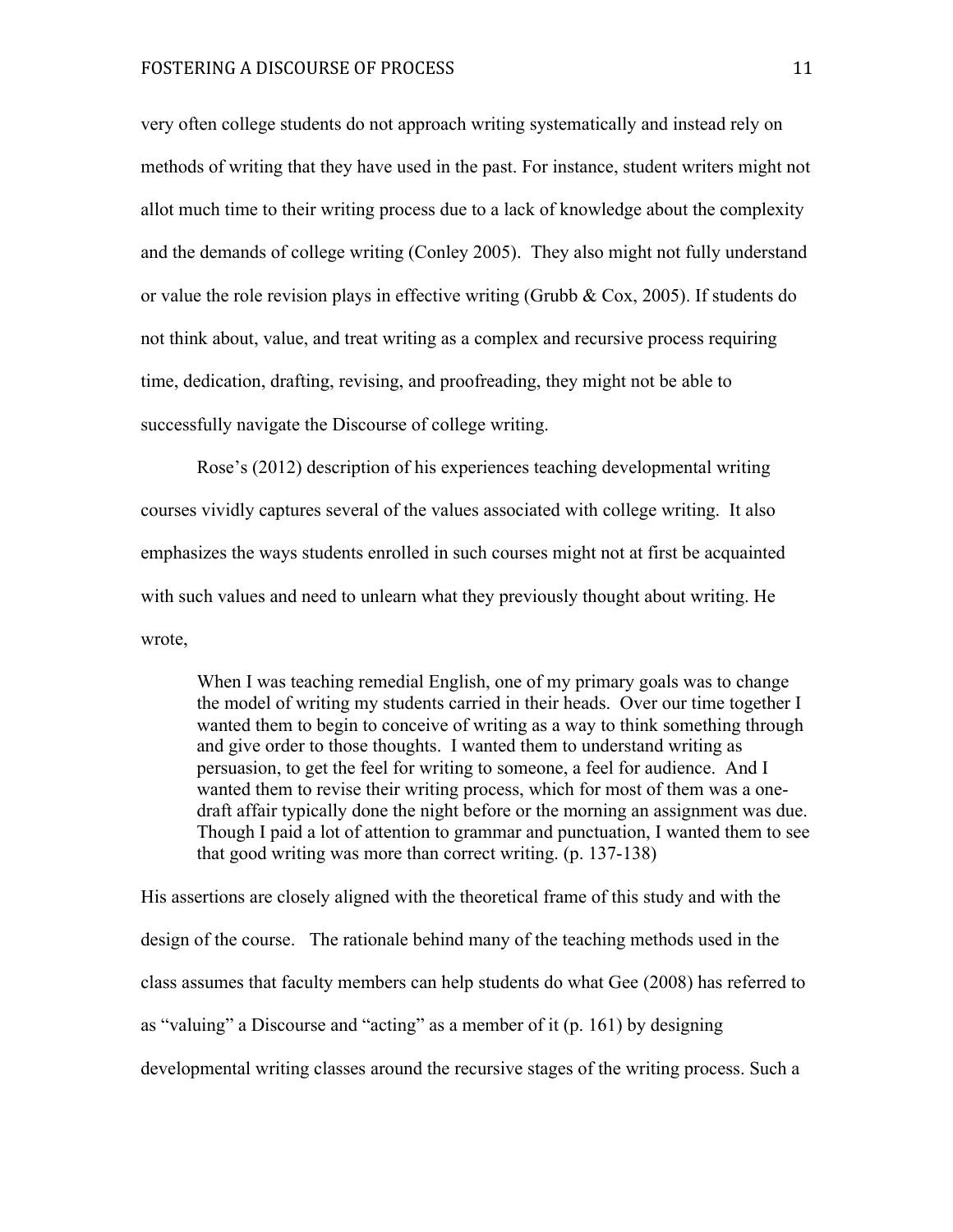design can help students understand that process-oriented writing is an important dimension of college writing. It can also help them unlearn ideas about writing that might have been instilled in them from prior experiences with schooling (Rose, 2012).

Because successfully completing writing assignments is often how students show mastery of a course's content, developmental writing instructors can play a vital role in helping students develop the tools that can "signal" (Gee, 2008, p. 161) to their other instructors that they can participate in college writing Discourse. Based on an examination of the literature focusing on writing for college, I identified several key elements that make up much of the Discourse of college writing across disciplinary contexts. The central overarching quality of this Discourse is having a recursive, process-oriented disposition and approach towards writing. Additionally, my analysis of the research has suggested that the following make up key values, tools, and skills associated with this Discourse:

- Finding, critically analyzing, and using research and reading material effectively and appropriately in writing;
- Using evidence to support claims and ideas;
- Constructing an academic argument;
- Writing persuasively;
- Writing to learn, inquire, and/or construct knowledge as opposed to recycling information or ideas;
- Organizing written work effectively
- Using grammar and punctuation effectively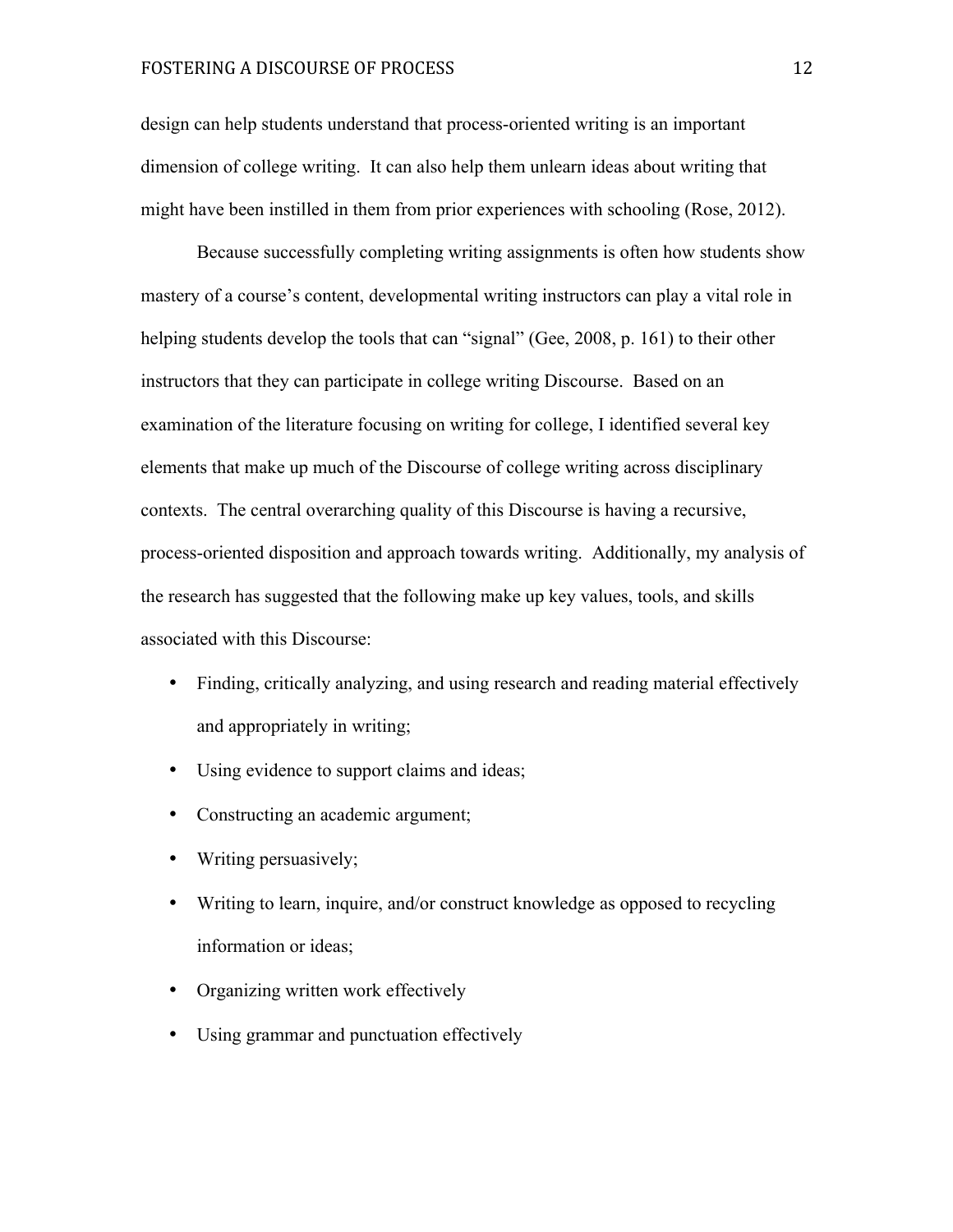• Writing with a sense of audience, purpose, and awareness of context (Addison and McGee, 2010; Beaufort, 2007; Conley, 2005; Cooper, 2006; Council of Writing Program Administrators, et al., 2011; Graff, 2003; Melzer, 2009; Rose, 2012; Shaughnessy, 1977; Sullivan, 2003; Thaiss & Zawacki, 2006).

I used these elements of the Discourse of college writing to examine the ways students seemed to perceive (or fail to perceive) that the Foundations course was related to helping them develop these skills, values, and dispositions. I also examined in what ways (if any) students reported using them in their other courses that included writing.

Additionally, I used elements of Lea and Street's (1998/2006) conceptualization of "academic literacies" in conjunction with Gee's (2008) Discourse theory as another theoretical lens to frame this study. The academic literacies model emerged from the "New Literacy Studies", which is a field that views literacy from a sociocultural perspective (Gee, 2008, p. 67). As Lea (2004) has explained, work from this theoretical perspective begins with the idea that "reading and writing—literacies—are cultural and social practices" (p. 740). The academic literacies model helped me analyze some of the limitations of thinking about and teaching college writing as a unified Discourse. According to Lea and Street (1998), this model "sees the literacy demands of the curriculum as involving a variety of communicative practices, including genres, fields, and disciplines" (p. 159).

Lea and Street (2006) have contrasted the academic literacies model with two other models. The first of these is the "study skills" model, which assumes that literacy competence is comprised of a singular set of "atomised skills" that can be learned and transferred across contexts regardless of audience, purpose, or task (Lea & Street, 1998,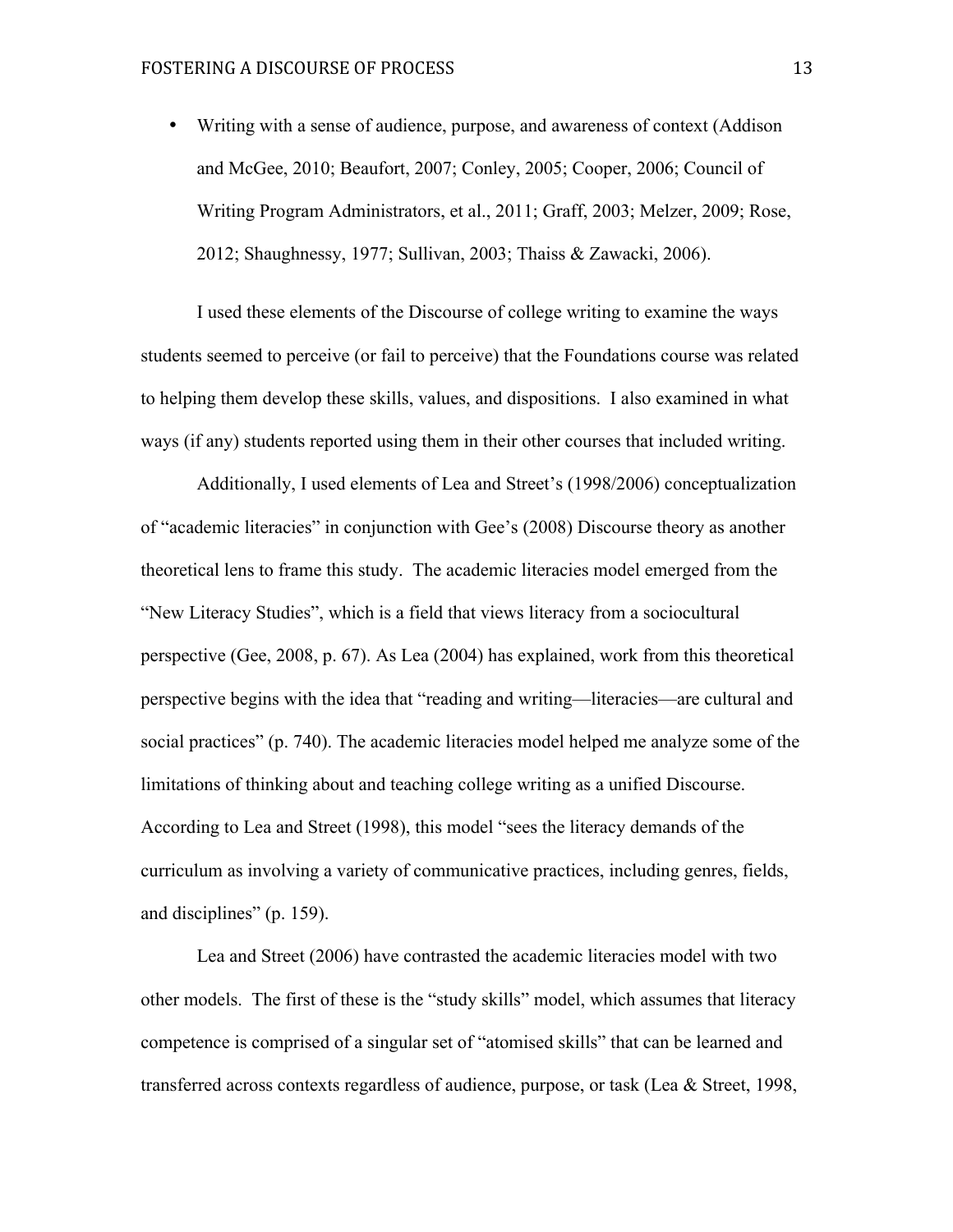p. 158). It focuses on the "surface features of language form" such as mastering grammar, punctuation, and syntax (Lea  $\&$  Street, 2006, p. 368). It is connected to what Street (1984) previously referred to as an "autonomous" perspective of literacy (p. 19). This perspective assumes that literacy skills can be learned and easily transferred across contexts (Lea & Street, 2006). He contrasted this view of literacy with an "ideological" perspective, which assumes that literacy competence and needed skills are variable (p. 95)

The second model is called "academic socialization," which views learning to write as a process of "acculturation" into the types of writing done for particular subjects and disciplines (Lea & Street, 2006, p. 369). In its assumptions that literacy is contextspecific and reading and writing skills are variable, it has characteristics similar to what Shanahan and Shanahan (2008) have referred to in research on primary and secondary education as "disciplinary literacy" (p. 44). This view of literacy focuses on "skills specialized to history, science, mathematics, literature, or other subject matter" (p. 44).

Finally, the academic literacies model encompasses the other two models. However, as Lea and Street (2006) have pointed out, in contrast to the other models, the academic literacies model "views the processes involved in acquiring appropriate and effective uses of literacy as more complex, dynamic, nuanced, situated, and involving both epistemological issues and social processes" (p. 369). For example, students' ability to successfully navigate the writing demands of college is complicated by the variety of writing assignments they encounter in their courses and the various purposes, audiences, and ways of making meaning of such writing. As Lea and Street (2006) have found, the expectations of one faculty member might be different than the expectations of another,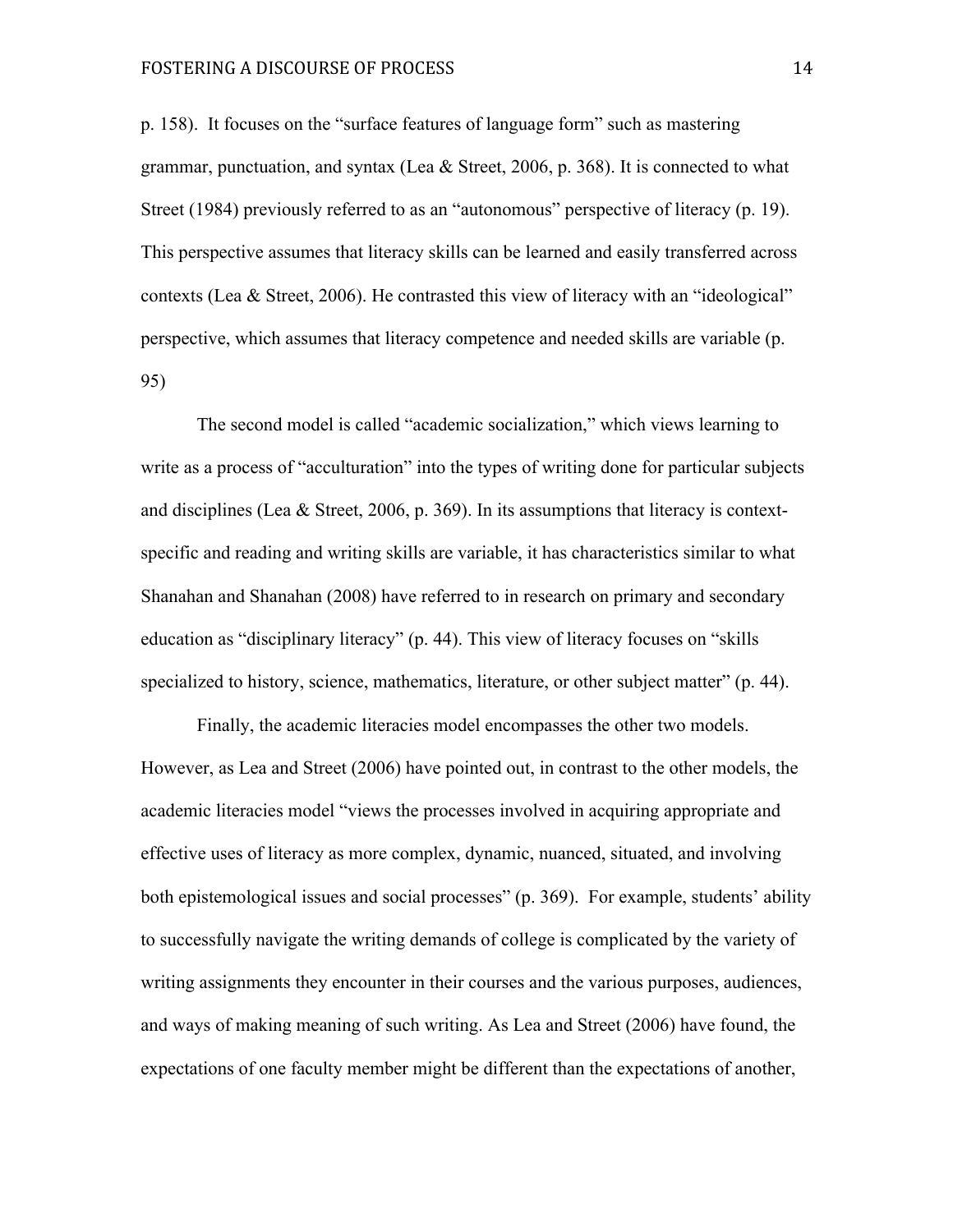even if both faculty members are in the same academic discipline. For example, "even within the same courses, individual [instructors] had different opinions about when or if" students should use the personal pronoun "I" in their writing (Lea & Street, 2006, p. 164). Because students are often asked to perform diverse writing tasks across and within disciplines, and they are required to write for different purposes and instructors with varying expectations, it is important to consider whether students understand the importance of and know how to make flexible use of strategies and skills they learn in a developmental writing course.

Students need to be attuned to when it is appropriate to use a certain kind of writing and when it is not appropriate. I have observed many instances of this need for flexibility in my experiences working as an academic support center reading/writing coordinator and tutor. For instance, for a course in the sciences, students might be asked to present information that aims for complete objectivity, with no integration of their own experiences and perspectives, whereas in an English course or a course in the Humanities, they might be encouraged to discuss their own perspectives and life experiences and inject more of their own voice into the writing. Complicating writing even more, for an English class in which students write about literary works, they might be asked to eliminate their own experiences and personal connections entirely, which contrasts with the kind of writing that occurs in other English courses such as composition, where they might be required to write a personal narrative. Furthermore, Madigan, Johnson, and Linton (1995) have addressed the differences in meaning making in discussing the ways the APA format represents a particular epistemology. They have explained that "It is not uncommon for psychology professors to encounter students who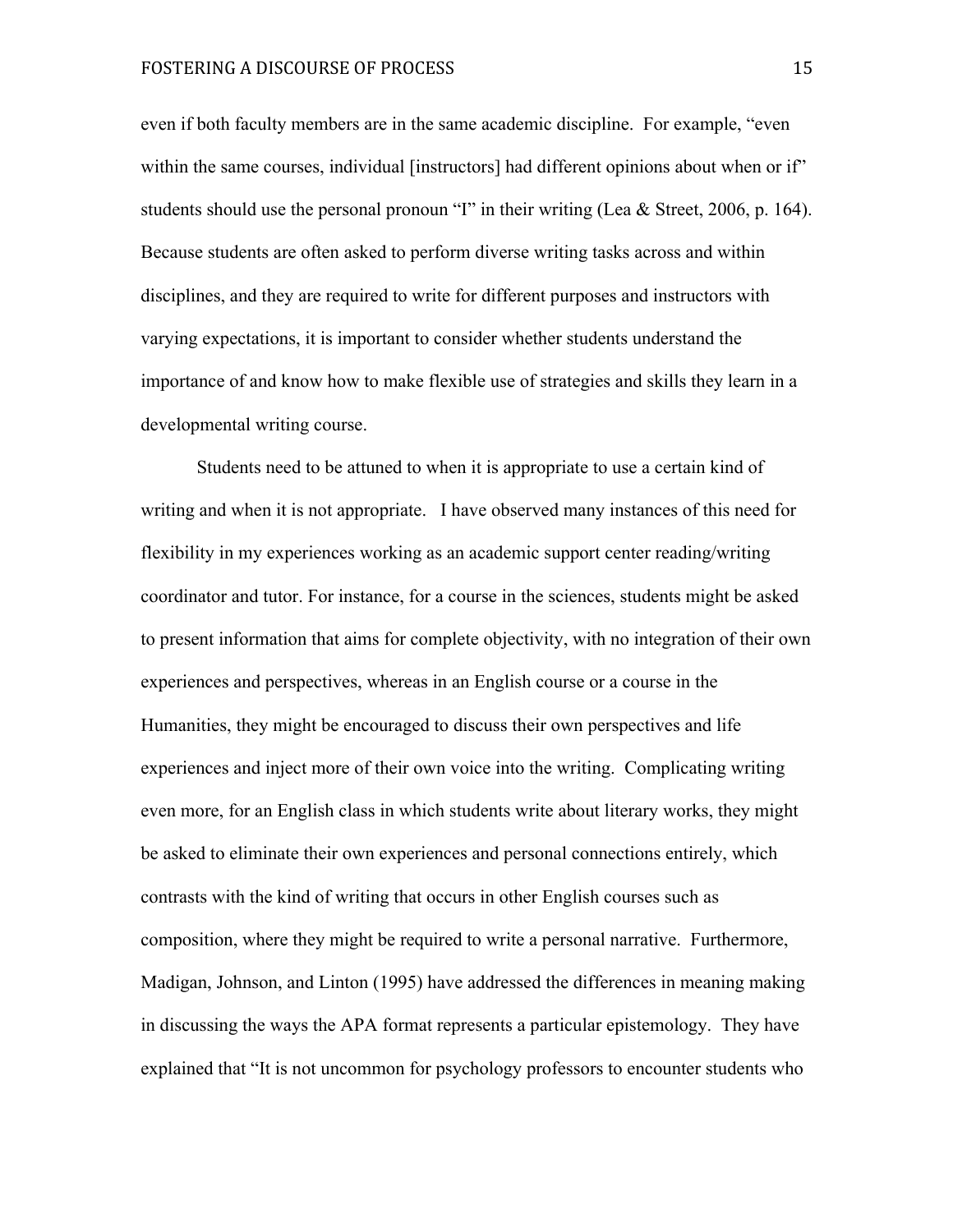are shocked when they receive a mediocre grade for a report they were proud of, a report that may well have received a good grade in a composition class or a journalism class" (p. 434). Writing in different disciplines and in different courses is often far more "nuanced" and "situated" than the study skills and academic socialization models would suggest (Lea & Street, 2006, p. 369).

It seems likely that students taking a developmental course designed with a "study skills" (Lea & Street, 1998), or a "remedial pedagogy" (Grubb & Gabriner, 2013, p. 52), approach will not find the course helpful to them in acquiring the skills, qualities, values, and learning dispositions of the Discourse of college writing (Gee, 2008). Their perceptions might, in fact, be correct because such a model does not seem to be appropriate in helping students succeed within the complexities of college writing. Students might view taking the course as merely a hurdle to get over on the way to getting their degrees. If students go through developmental courses with such perceptions, they might take a passive approach to the courses (Grubb & Cox, 2005). Furthermore, if the courses are designed around a remedial approach, it seems unlikely that students will learn the crucial tools, strategies, habits, and values of the Discourse of college writing, which they will need to succeed as they move into their writing intensive college level courses (Conley, 2005).

Drawing from the work of Lea and Street (1998/2006) as part of my theoretical framework helped me address the complex nature of writing for college. It also helped me to analyze the experiences participants had with writing for college courses beyond the developmental course and how they perceived such writing compared to the writing stressed in the course. While Gee's (2008) theory helped me to examine the aspects of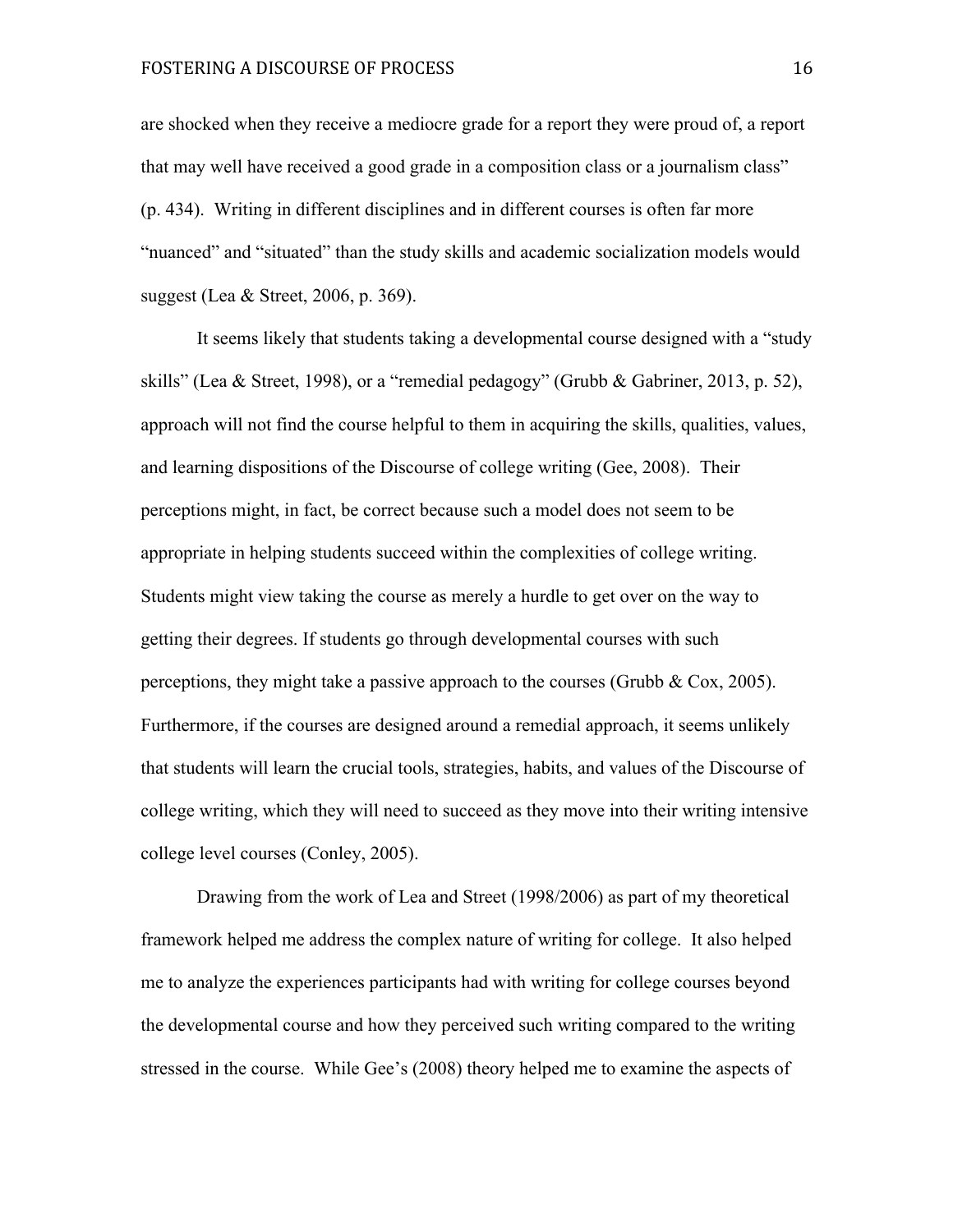college writing that contain elements of a unified Discourse—process-oriented approaches, using evidence, building arguments, organizing ideas, writing to learn, using grammar and punctuation effectively—Lea and Street's (1998/2006) model aided me in considering the complexities and nuances of college writing depending on the specific context in which such writing was assigned.

Using the lens of Gee's theory of Discourse along with elements of Lea and Street's academic literacies model, this study sought to analyze and interpret the perceptions of students after they finished a developmental writing course designed explicitly to help them connect what they learned about writing in the class with college writing expectations. It aimed to understand in what ways students seemed to be aware of their development of the tools, skills, values, and dispositions described in the theoretical framework. Additionally, it sought to examine how they described applying what they learned in other courses that had writing requirements. Finally, it examined what difficulties they experienced when they encountered differences in expectations about writing.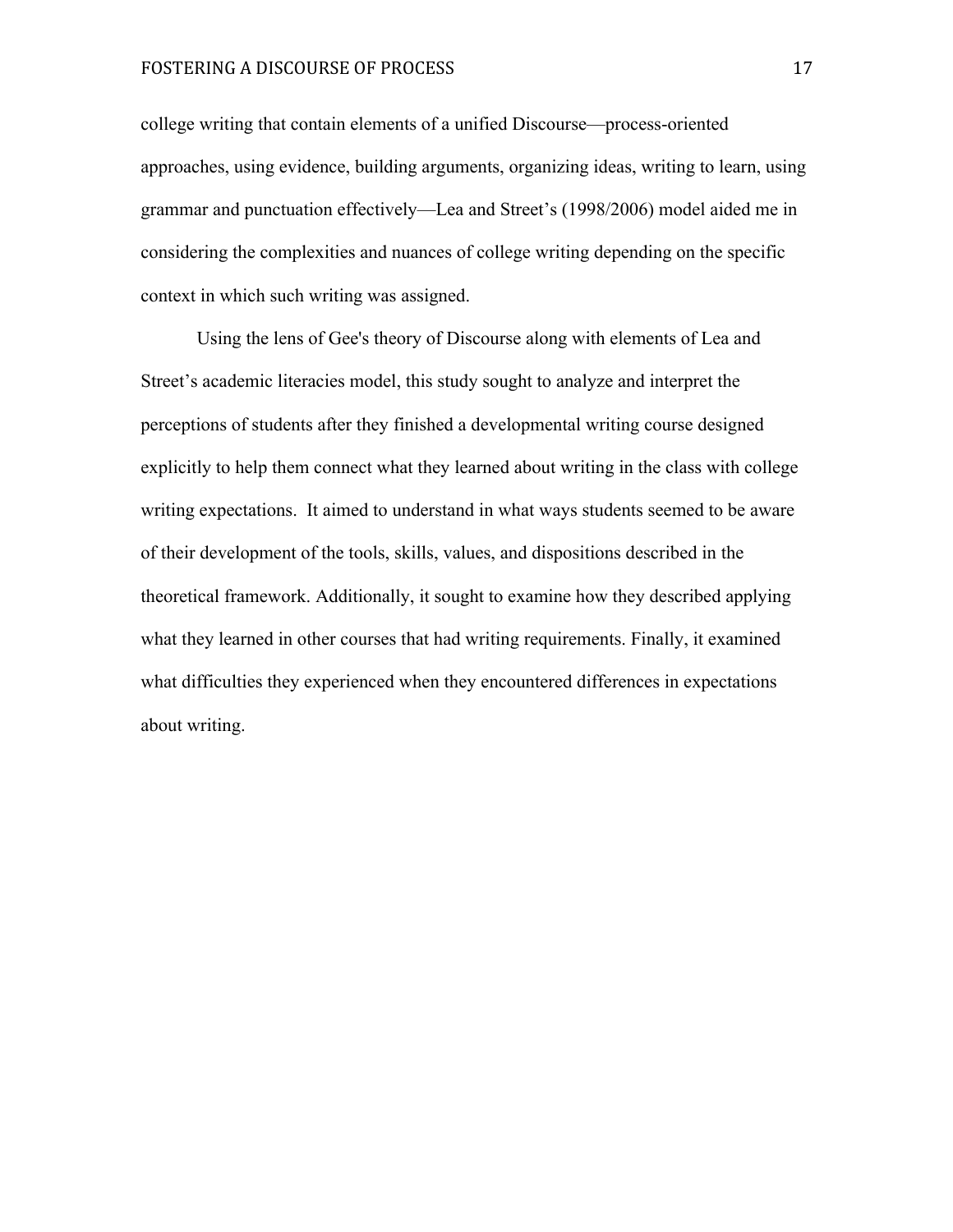#### Chapter 2: Literature Review

This literature review first reviews research that has explored the similarities and differences in writing practices valued in the various academic disciplines of college. Discussing such research will help illuminate some of the reasons students might find the writing practices of college incomprehensible and how certain pedagogical approaches to developmental courses might help counter this problem. Second, the literature review focuses on how certain writing process pedagogies have been incorporated into developmental courses to avoid the problem of a class designed with an emphasis on "remedial pedagogy" (Grubb & Gabriner, 2013, p. 71). Third, because grammar and punctuation review make up a portion of the developmental course's design, information on teaching grammar and punctuation will be reviewed. Fourth, research that has examined the role that metacognition plays in student learning and transference of skills is reviewed. Fifth, this review discusses some of the ways particular support and academic resources have been incorporated into developmental writing courses to help students access resources and develop skills needed to succeed in college writing across disciplinary contexts.

Finally, the review focuses on examining student perceptions of developmental courses and learning. How students perceive learning in developmental courses in relationship to what they need in college courses might play a large part in determining how well they are able to think about and transfer learning in such classes into what they are required to do in college courses. As Grubb and Gabriner (2013) have argued, when developmental courses are designed without an emphasis on how what is learned in the course can be applied in different contexts, students "have no coherent answer to the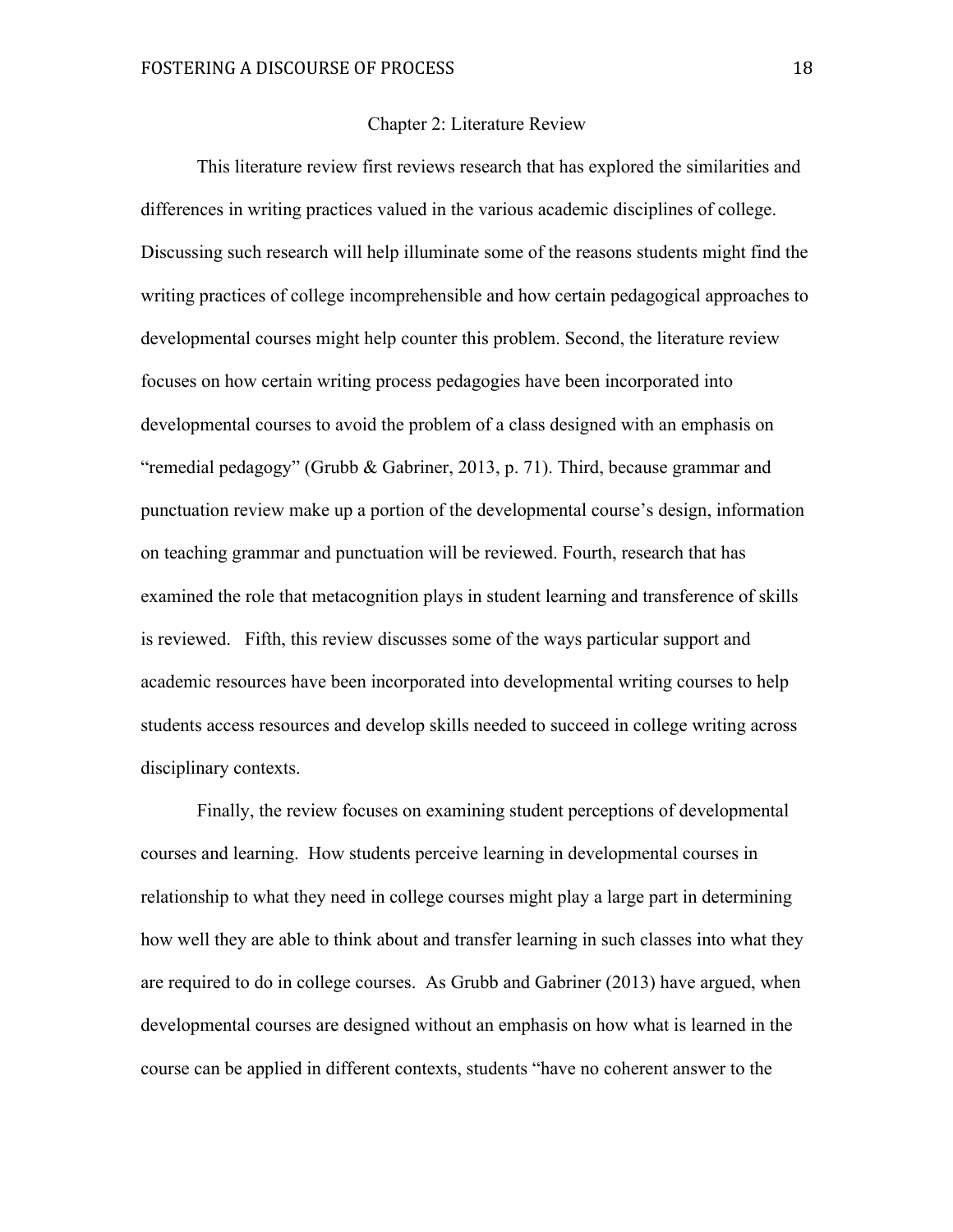enduring question of 'Why do we have to learn this?'" (p. 55). If instructors do not help students recognize how learning in a developmental class can be applicable to other contexts, it seems unlikely students will be able to transfer what they learn about writing into other classes. As research has shown, in general, effective transfer of learning from one context to another often does not occur without explicit guidance (Ambrose, et al., 2010; Beaufort, 2007).

#### **College Writing**

As Lea and Street (2006) have argued, students entering college are often confronted with a wide range of writing expectations from various faculty members. Those starting developmental writing courses or programs have the challenge of focusing on improving both their basic skills such as grammar and punctuation as well as becoming aware of the need to adjust their writing to specific disciplines as needed. As research has indicated, very often, different fields of study emphasize different writing practices (Addison & McGee, 2010; Lea & Street, 1998). I have encountered such differences in my experience as a writing tutor and coordinator. For example, a first-year student might be taking a course in developmental writing alongside courses in psychology and business and may need to adjust their written work based on the context. Some professors in the sciences or other fields might instruct students to avoid using the "I" pronoun (Thaiss & Zawacki, 2006), while a course in Expository Writing might encourage students to incorporate personal narratives into their work using first person narration.

It must also be understood that some disciplines do similar things in different ways. For example, in an English course, a persuasive research essay might be written in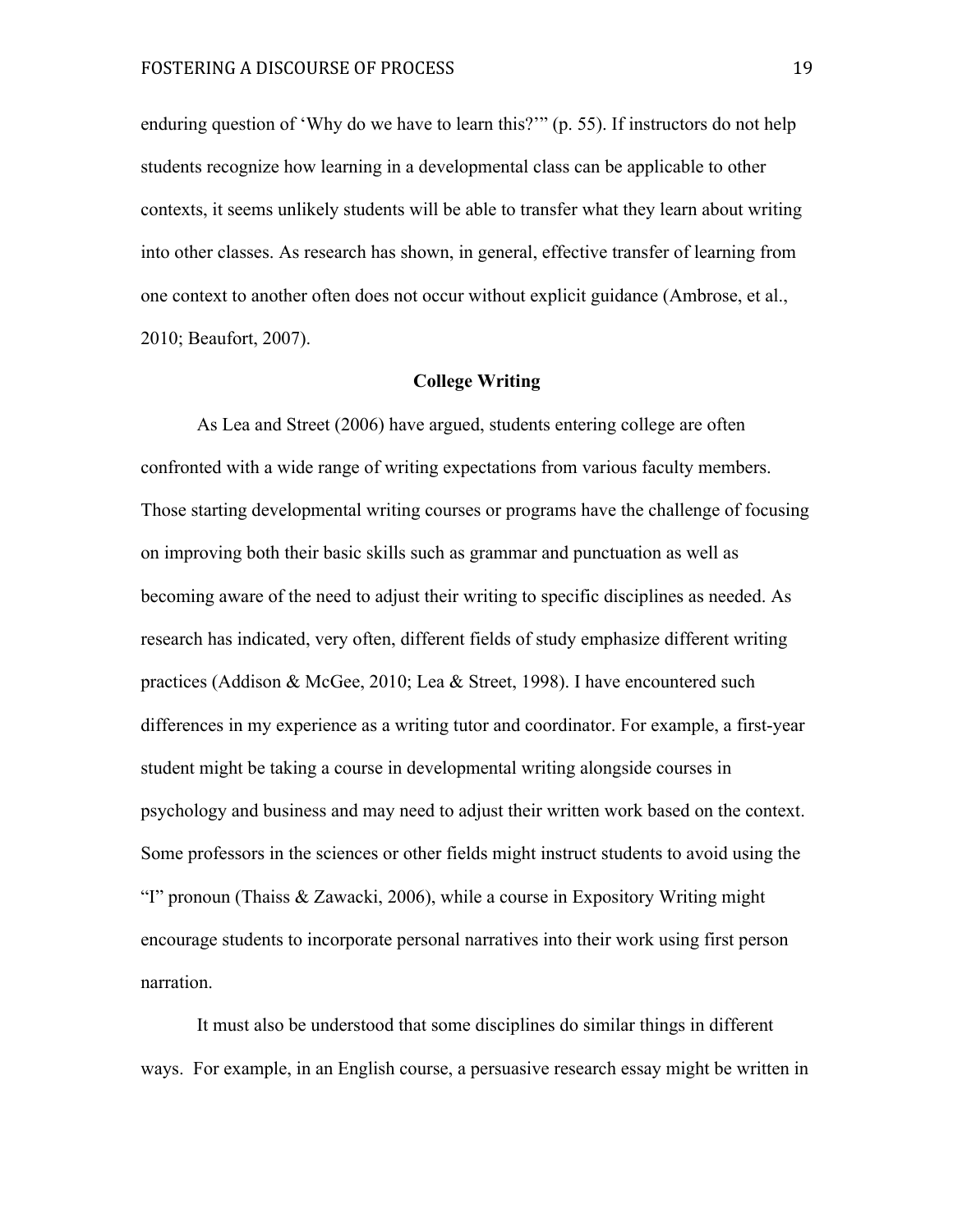MLA format, while in a Sociology course, a similar essay might be written in APA format. In MLA format, the research source year is only listed at the end of the paper, whereas in an APA paper, it is emphasized within the body of the essay as well as on the References page.

However, although there are various conventions and formats of writing that students need to master depending on the context, there are some aspects of college writing that bear elements of a Discourse. Multiple researchers have stressed the importance of academic argumentation and persuasion in the Discourse of writing for college across contexts. For instance, Graff (2003) has asserted that a primary dimension of writing in college across disciplines is the ability to effectively make an argument. He called this skill "argument literacy" and explained that students "need to know that summarizing and making arguments is the name of the game in academia" (Graff, Introduction, para. 5-6, 2003). Similarly, in writing about his experiences teaching developmental writing, Rose (2012) emphasized how crucial it was for him to teach his students to recognize "writing as persuasion" (p. 137). Likewise, in his research analyzing the essential skills and knowledge students need in college, Conley (2005) has found that the ability to make a clear, persuasive, evidence-based argument is a crucial dimension of being prepared for college writing. Moreover, Thaiss and Zawacki's (2006) research examining writing rubrics from across the curriculum at George Mason University showed that the term argument was used on more than 50 percent of the assignments and the term evidence was used on over 90 percent of the assignments. As they concluded, these findings suggest "that each program expects writing that makes and supports some sort of claim" (p. 87).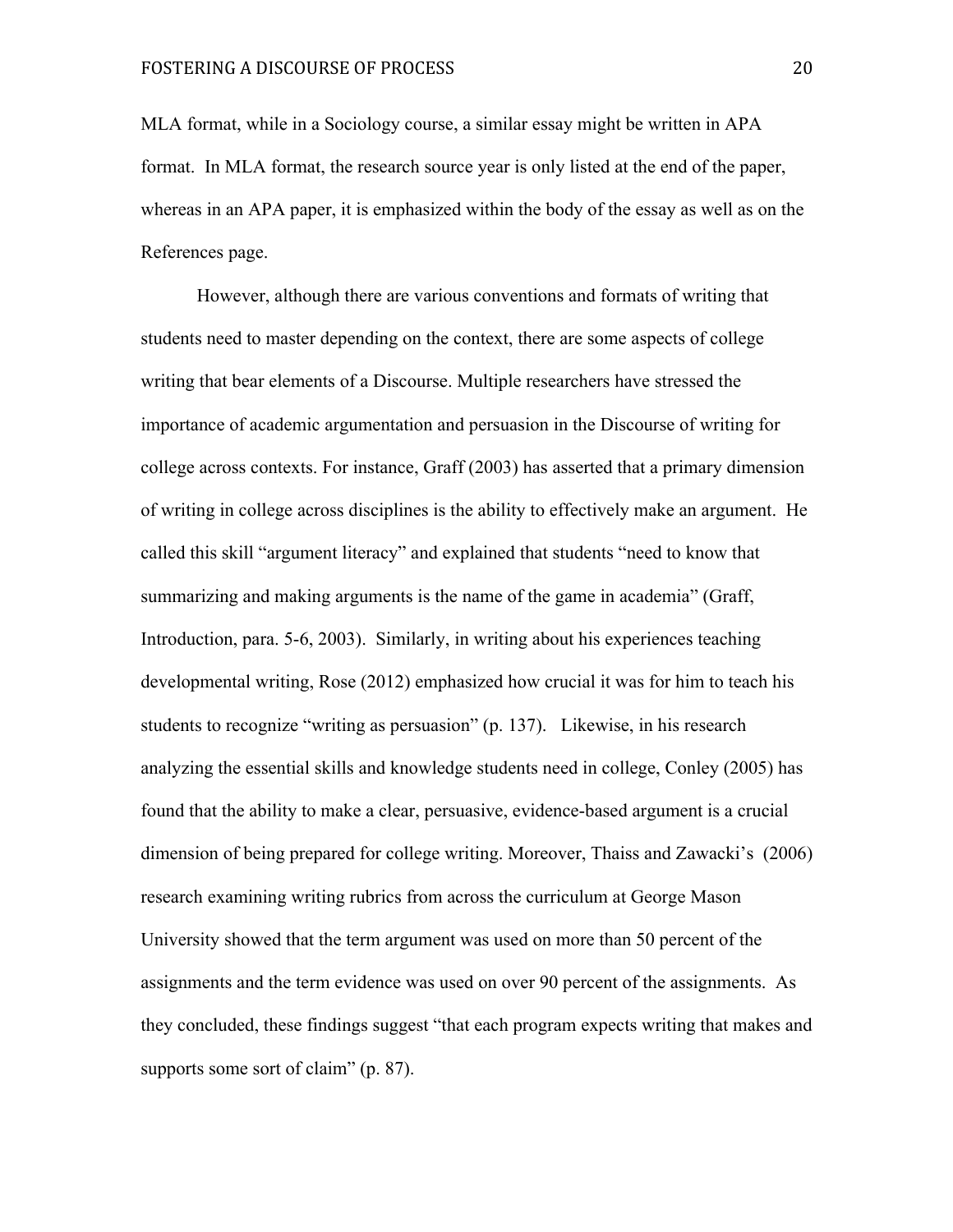Furthermore, Addison and McGee (2010) surveyed educators from various disciplines and academic contexts, including both two-year and four-year colleges, to determine what was valued as effective writing in different contexts. The ability to organize information was ranked highest regardless of discipline. The next most highly valued skill was the ability to analyze information, ideas, and arguments. The third was the ability to appropriately use evidence to build on an idea. Additionally, the researchers noted that in the 2002-2003 National Curriculum survey conducted by Act, Inc., "Both high school and college faculty ranked skills classified as 'writing as process' as more than moderately important" (as cited in Addison & McGee, 2010, p. 153-155).

Similarly, Melzer (2009) analyzed more than 2000 assigned writing tasks from a variety of disciplines at different higher education institutions across the United States. He found that those courses which were linked to writing across the curriculum programs often embraced a "writing-to-learn" approach and used pedagogical methods emphasizing the writing process (p. W257). These findings have important implications for this study because such commonly valued habits, skills, and values might be more explicitly discussed in the context of developmental writing classes and other contexts beyond such courses. Connected to the "writing-to-learn" approach, based on recent research in the teaching of writing, a Framework for Success in Postsecondary Writing was established in 2011 jointly by the Council of Writing Program Administrators, the National Council of Teachers of English and the National Writing Project. The framework stresses the need for students to learn multiple strategies for developing a process-oriented approach to researching and writing for college. It also stresses the need for students to develop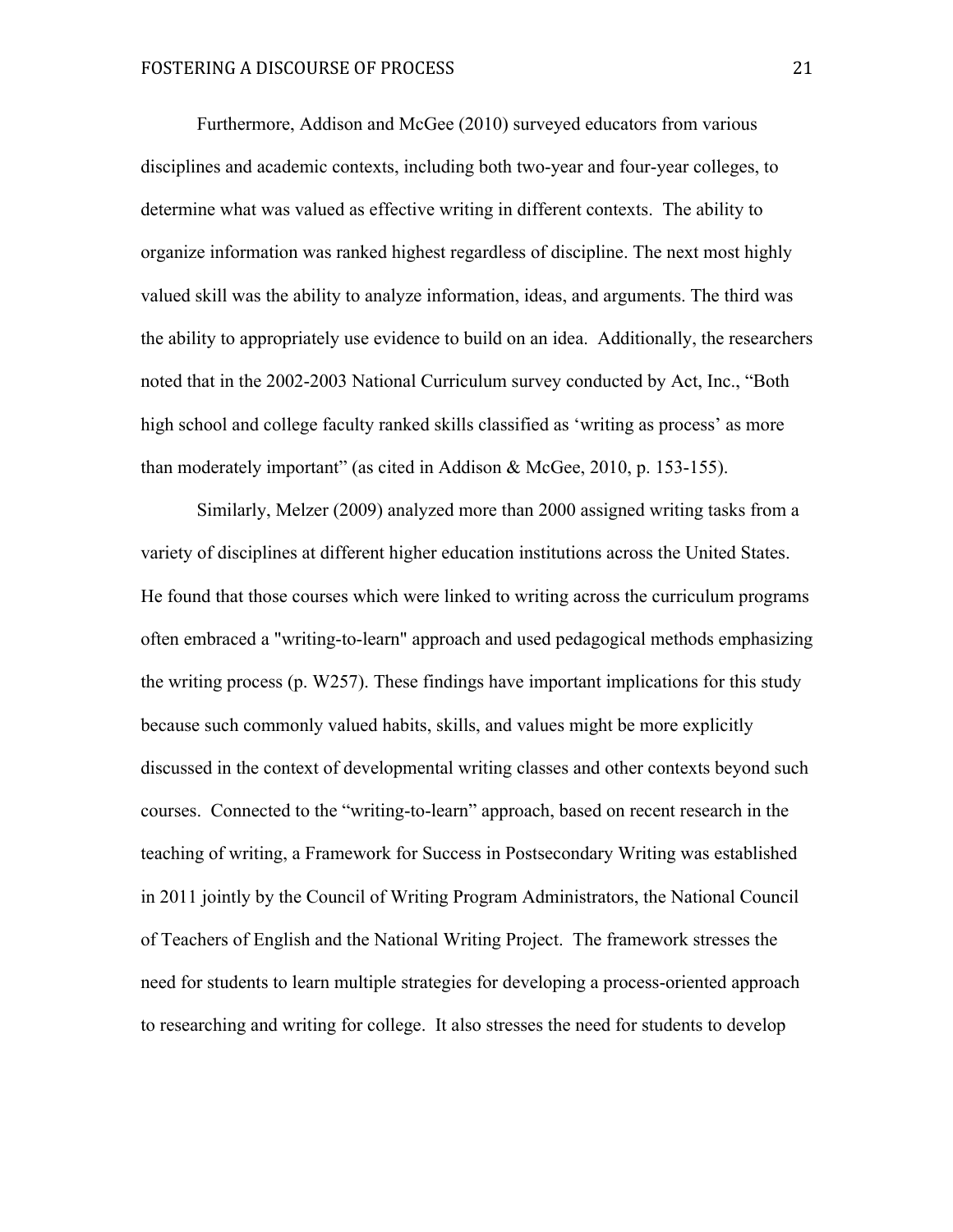the ability to critically think about research so that they may make informed decisions about using evidence in their work.

Finally, in order to examine the question of how to define college-level writing, Sullivan (2003) took part in a pilot study to explore the different types of college writing assignments given in English Composition classes throughout community colleges in Connecticut. As a result of the research findings, the researcher suggested that some of the key things college students should be able to exhibit in their written work include the following: carefully evaluating and analyzing concepts found in reading material, providing structure in their work, incorporating elements of reading material into their written work with a level of skill, and constructing grammatically sound essays.

It seems unlikely that students will be able to find effective evidence, build a coherent argument, and present a clear, grammatically sound essay unless they develop a recursive, process-oriented disposition and approach to writing. Understanding, valuing, and acting in ways in which writing is a process and having the skills to analyze, make academic arguments, and use evidence effectively connect with the aspect of Gee's (2008) Discourse theory involving particular ways "of thinking, feeling, believing, valuing, and acting" (p. 161). Because such skills, values, beliefs, and processes are common in much of academic writing, it might be easy for faculty members to assume that they are natural processes that do not need to be explicitly taught and instilled in students (Cox, 2009). However, researchers have found that for many students, such ideas about writing are not understood, valued, or used (Bain, 2004; Conley, 2005; Graff, 2003; Grubb & Cox, 2005; Rose, 2005). These findings point to a need for developmental writing instructors to intentionally build into their courses opportunities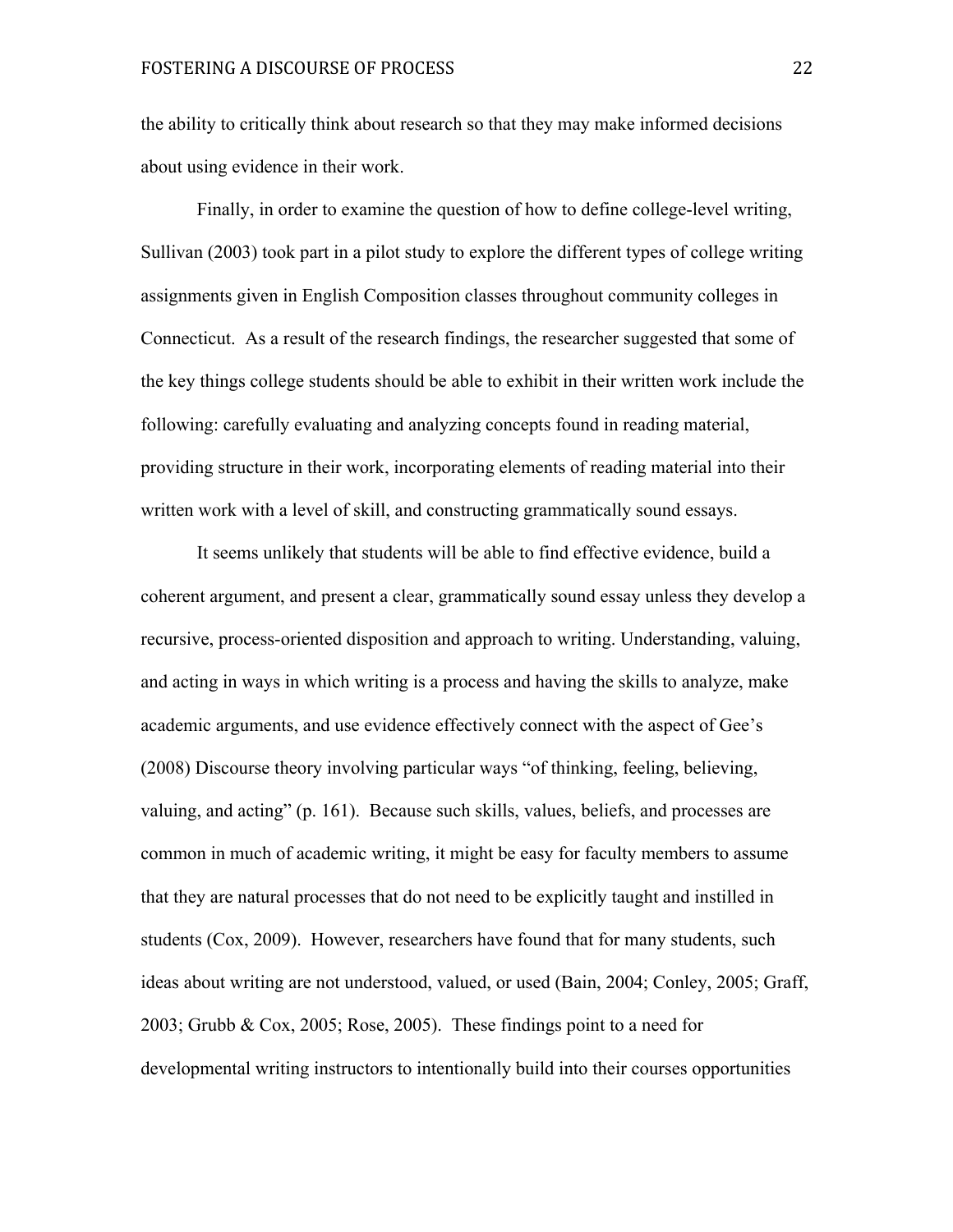for students to practice process-oriented skills and habits so that they can transfer them into writing across the curriculum.

#### **Writing Process Pedagogies**

In order for students to use the skills, tools, habits, and knowledge of the Discourse of college writing and develop flexible ways to adapt to the variety of writing expectations of college classes, they need to be taught to use a process-oriented approach when writing rather than one in which writing is completed quickly in one draft. Speaking to such a need, Grubb & Gabriner (2013) discussed a large-scale qualitative research study examining developmental education classrooms. Their research team conducted observations in 169 classes and conducted interviews with 325 faculty members and members of administrations at roughly 200 community colleges. Their findings suggested that a writing process pedagogy as opposed to a "remedial pedagogy" (Grubb & Gabriner, 2013, p. 52) approach is more effective in helping students to develop the recursive, process-oriented disposition so crucial to mastering the skills and habits of college writing. They have discussed this approach in detail:

The writing process approach stresses writing as a form of communication among people and as the expression of ideas, emphasizing the social dimension of writing from the outset. The writing process tends to break the process of writing into discrete steps that lead to a finished essay: first, brainstorming ideas, then writing freely without undue concern for correctness, and then a crucial revision and editing (sometimes by peers or peer groups, sometimes by instructors) and creating multiple drafts. (p. 96)

Such an approach could help students become more motivated and effective college writers (Grubb  $\&$  Gabriner, 2013). The researchers have clarified that this kind of approach does not mean that faculty should avoid teaching the specific skills that are part of the composing process such as formats for citing research sources, punctuation, and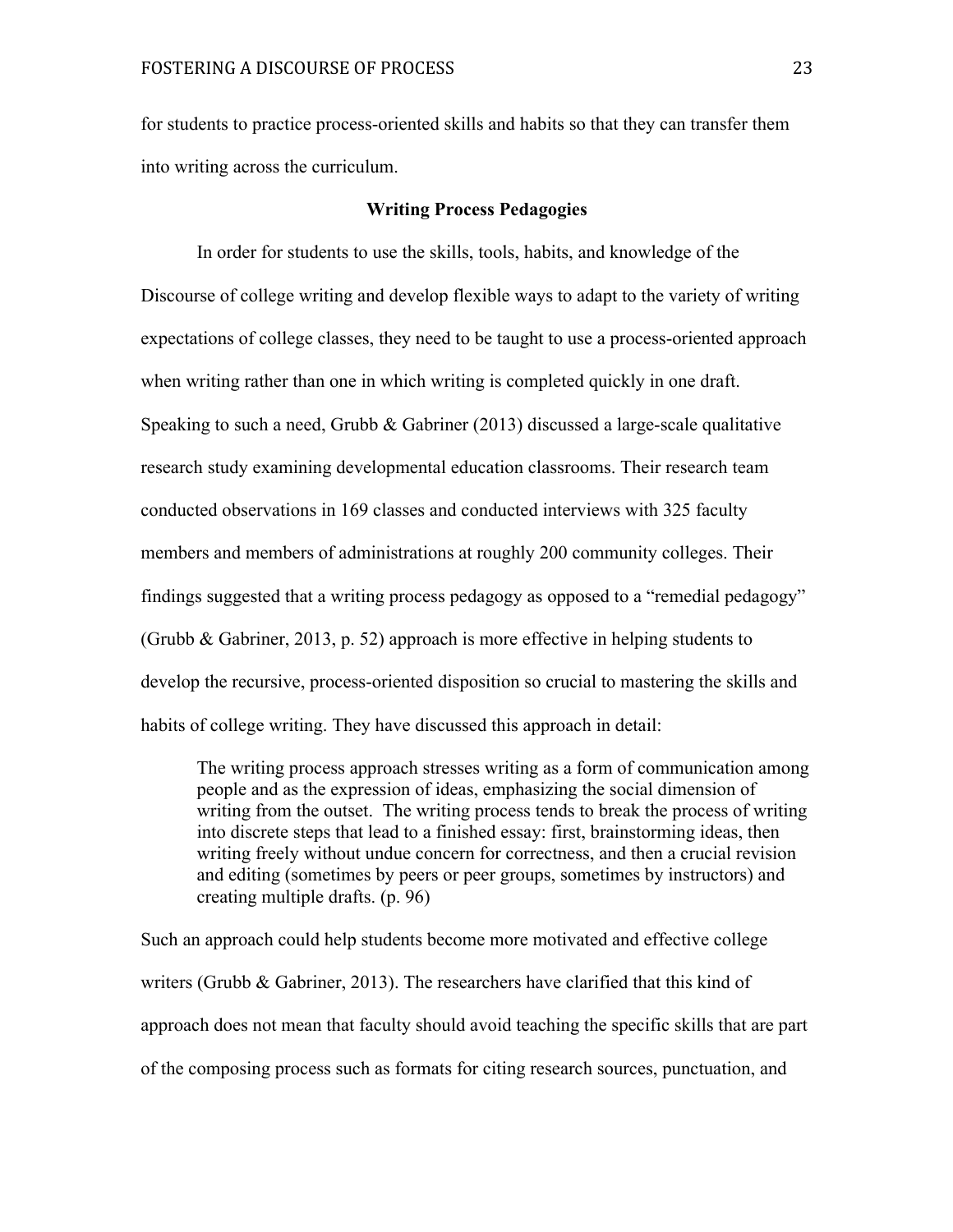grammar. Instead, these skills should be taught in relationship to students' actual writing rather than as isolated activities.

Likewise, Delpit (1988) has warned against mistaking process-oriented pedagogies for an approach to teaching that essentially eliminates explicit instruction of skills and/or writing conventions. Students need to begin "acting" (Gee, 2008, p. 161) in ways in which writing becomes a process that includes the active use of multiple strategies and skills. These include generating ideas, gathering information, collecting and critically evaluating evidence to help make their writing persuasive, and drafting, revising, and proofreading their work with a sense of structure, organization, clarity, cohesiveness, and grammatical correctness (Addison & McGee, 2010; Conley, 2005; Council of Writing Program Administrators, et al., 2011; Sullivan, 2003;). If students are taught these skills and strategies, it seems more likely they will become competent in the overall Discourse of college writing.

Another aspect of college writing connected to the writing process disposition includes the ability of students to consider how their message will be received by an audience. In discussing the writing process, Rosenblatt (2004) has stated that when composing a text, a writer considers the audience and "tries to judge the meaning they would make in transaction with" the text (p. 1382). She has suggested that the writer also puts himself or herself in the shoes of the reader in an effort to gauge what his or her reader might get from reading the text. Such ideas have implications for developmental writing courses. It is likely that in many writing contexts, students are not fully attuned to the transaction that Rosenblatt (2004) has addressed in her work. As Shaughnessy has argued, students inexperienced with college writing often think that a reader "understands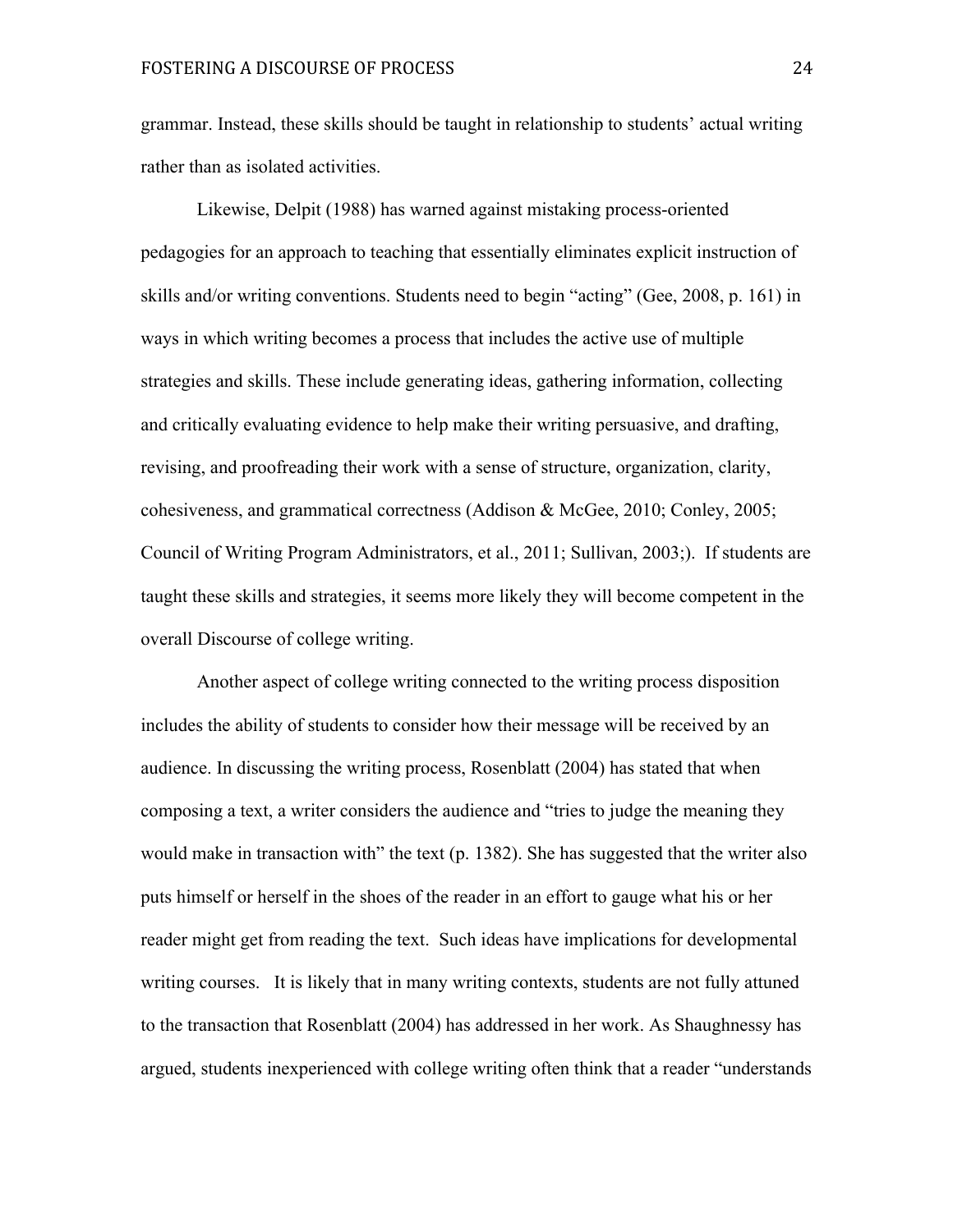what is going on in the writer's mind and needs therefore no introduction or transitions or explanations" (as cited in Graff, 2003, "Elaborated Codes," para. 1). Because of this lack of knowledge about the need to thoroughly develop ideas and explanations for a reader, students often turn in work that professors find disappointing, or unsatisfactory (Graff, 2003). Such inadequate results might be related to the ways students ineffectively navigate the time demands of working on writing assignments, thus giving them little time to consider their writing from the perspective of a reader (Rose, 2012). When students are neither considering how their audience will receive their message nor successfully navigating the time demands of assignments, it seems likely that it is at least partly because they have not internalized the ways of "valuing" and "acting" (Gee, 2008, p. 161) that are associated with the recursive, process-oriented qualities of the Discourse of college writing.

One way students might be able to become more attuned to writing for an audience during their writing process is through providing and receiving peer feedback (Shaw, 2002). Ambrose, et al. (2010) have explained that when students get feedback from multiple student readers they produce finished drafts that are more effective than ones that have only been reviewed and commented upon by their instructors. Additionally, if a course is designed to include peers as readers, it can help students to write for an audience beyond what Melzer (2014) has called the "teacher-as-examiner" (p. 107).

When peer feedback is incorporated into a class as part of the writing process, there can be other benefits in addition to providing an audience for student writing beyond the instructor. As Mulder, Pearce, and Baik (2014) have asserted in their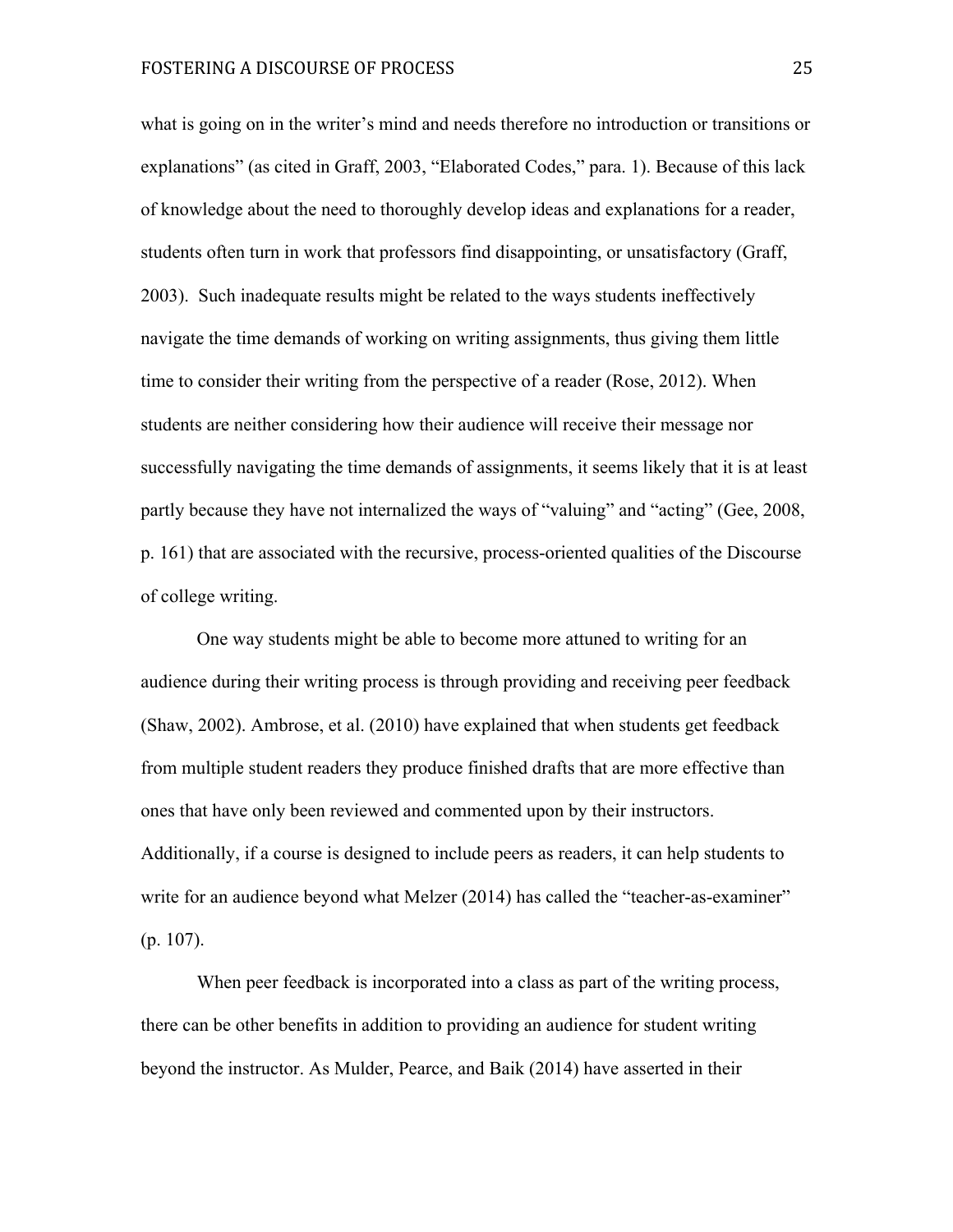summary of the literature on the topic, when students participate in peer feedback, they can develop multiple key skills and academic qualities, including critical thinking and reflection. The researchers have also identified what the literature has found to be benefits to both the receiver and the giver of feedback. For example when students receive feedback from their peers, it can help them determine whether they have provided support to make their points. Likewise, when students provide feedback to their peers, they can become more analytical, and they can recognize the need for clarity in written work because they must inform their peers how their work can improve. Additionally, as Liu and Carless (2006) have asserted about giving students opportunities to provide feedback to peers, "One important way we learn is through expressing and articulating to others what we know or understand. In this process of self-expression, we construct an evolving understanding of increasing complexity" (p. 281). If students have opportunities to provide constructive feedback on the work of their peers, they might develop a more complex understanding of the revision stage of the writing process. However, research has suggested that in order for peer feedback to be effective, instructors must provide ongoing support to students and teach them how to give useful feedback (Ertmer et al., 2010; Mulder, Pearce, & Baik, 2014). It is also helpful when instructors explicitly share their reasons for incorporating such activities into classrooms and emphasize the benefits of participating (Mulder, Pearce, & Baik, 2014).

Recent technological innovations can play a part in pedagogies that stress the writing process. In examining classrooms throughout the United States, Rose (2012) has argued that technology can play a vital role in rethinking developmental education. However, he has cautioned that "any technology is only as good as the thinking behind it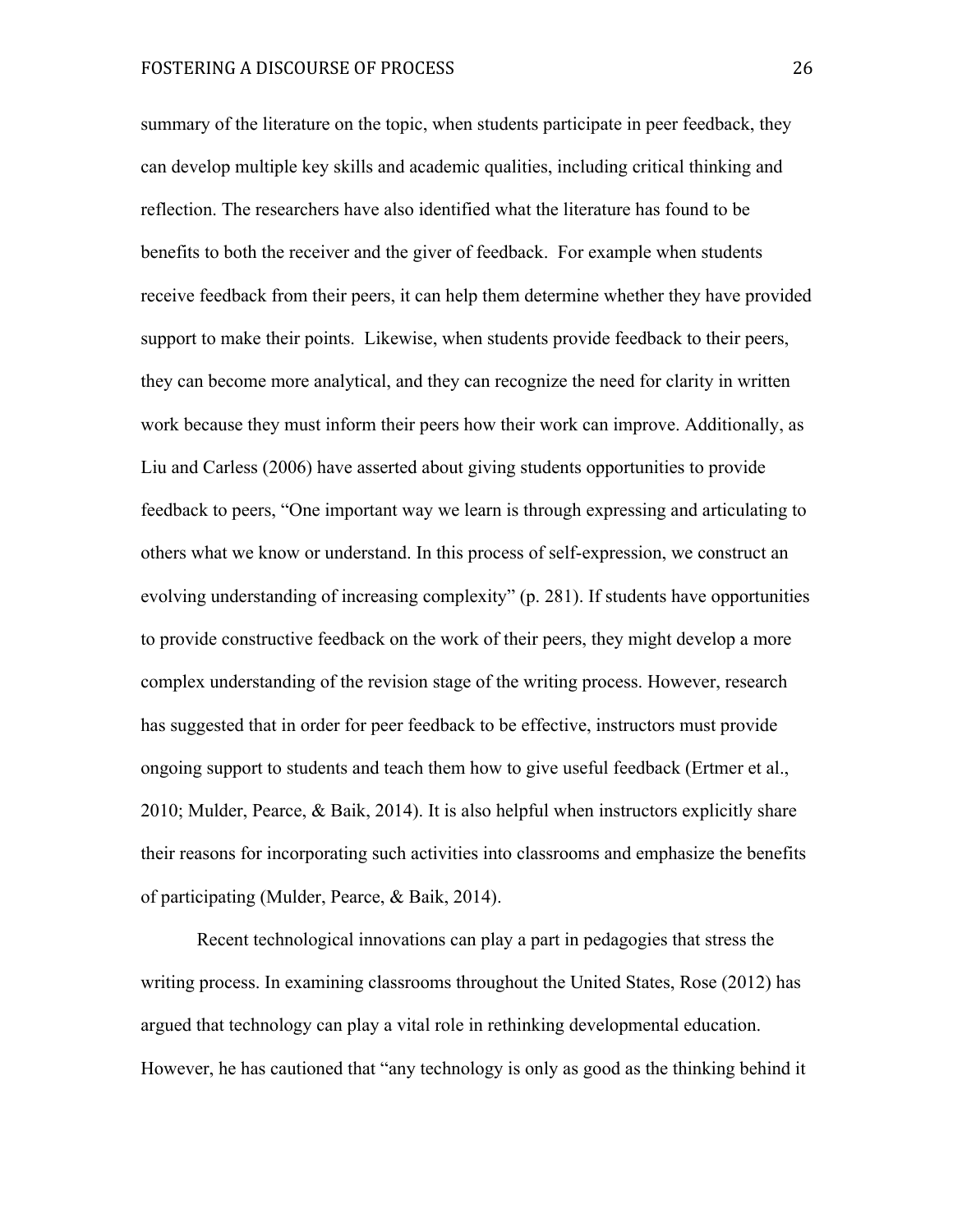and the use made of it" (p. 187). Effectively implementing tools such as ePortfolios and wikis can be a powerful way to assist students with internalizing the idea of writing as a process (Klages & Clark, 2009; Pifarre & Fisher, 2011).

Research has suggested that having students produce an electronic portfolio can be an appropriate way to incorporate technology into a class aimed at fostering a process approach to writing because of its emphasis on revision. An ePortfolio is a digital collection of written work. In a study on the use of ePortfolios in composition courses at the University of Georgia, Desmet, Miller, Griffin, Balthazor, and Cummings (2008) have concluded that when students are required to revise their work for inclusion in an ePortfolio, their writing skills tend to improve. This finding can have implications for developmental writing classrooms that stress a writing process approach. Additionally, as part of what they include in an ePortfolio, students in college classes are sometimes required to reflect on their written work and on their own developing skills (Brammer, 2011; Worley, 2011). Such reflection could be useful to helping them become more aware of their own strengths and weaknesses (Ambrose, et al., 2010). Additionally, having students take their work through an additional revision for inclusion in their ePortfolio, after having gotten feedback, can help make revision a central component of the writing process in a developmental course.

Wikis are another technological resource that might play a role in helping students to develop their writing process. A wiki is a shared digital space in which writers can collaboratively write and edit a common online page of a website (Karasavvidis, 2010). Although there is limited research on the use of wikis in developmental writing courses, studies have been conducted in other academic contexts, which suggest that they can play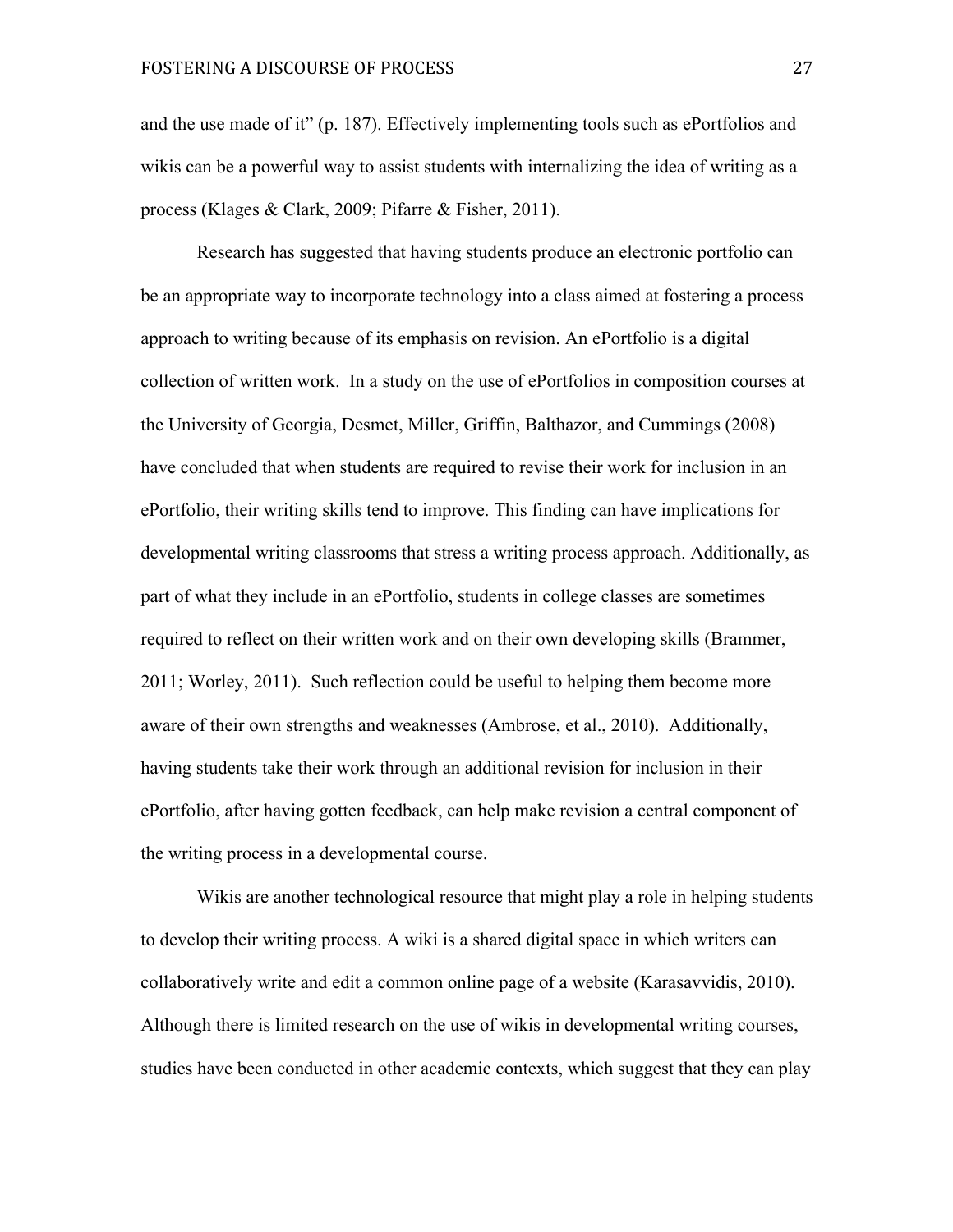# FOSTERING A DISCOURSE OF PROCESS 28

an effective role in helping students with the peer feedback dimension of the writing process. For instance, Su and Beaumont (2010) have discussed their use in a higher education setting as enhancing "effective collaborative learning and confidence in formative self and peer assessment by facilitating rapid feedback" (p. 417). However, based on a qualitative study with 38 college student participants enrolled in a course on the use of technology in learning, Karasavvidis (2010) has cautioned that for wikis to be an effective tool in college student writing and learning, the instructor must carefully scaffold the uses of the tool.

Such findings have implications for the use of wikis as a tool of peer feedback in developmental college classes. If students share their work in a common space online and have their peers review their work before submitting it to their professors, it seems likely they will become more attuned to looking at their work from the point of view of a reader so that they can design their written work with a better sense of audience awareness. Integrated effectively, wikis can play an important part in courses designed around writing process pedagogies.

There is limited research addressing the role of writing process pedagogy in the developmental classroom. Indeed, Grubb and Gabriner (2013) have discussed this shortage. They have explained that although the writing process approach is very much aligned with what the research suggests about high quality practices in teaching writing, there is a shortage of "direct evidence" of its success (p. 75) in the context of developmental classrooms. However, as the researchers have suggested, success in developmental courses is at such low levels that different pedagogical approaches need to be attempted.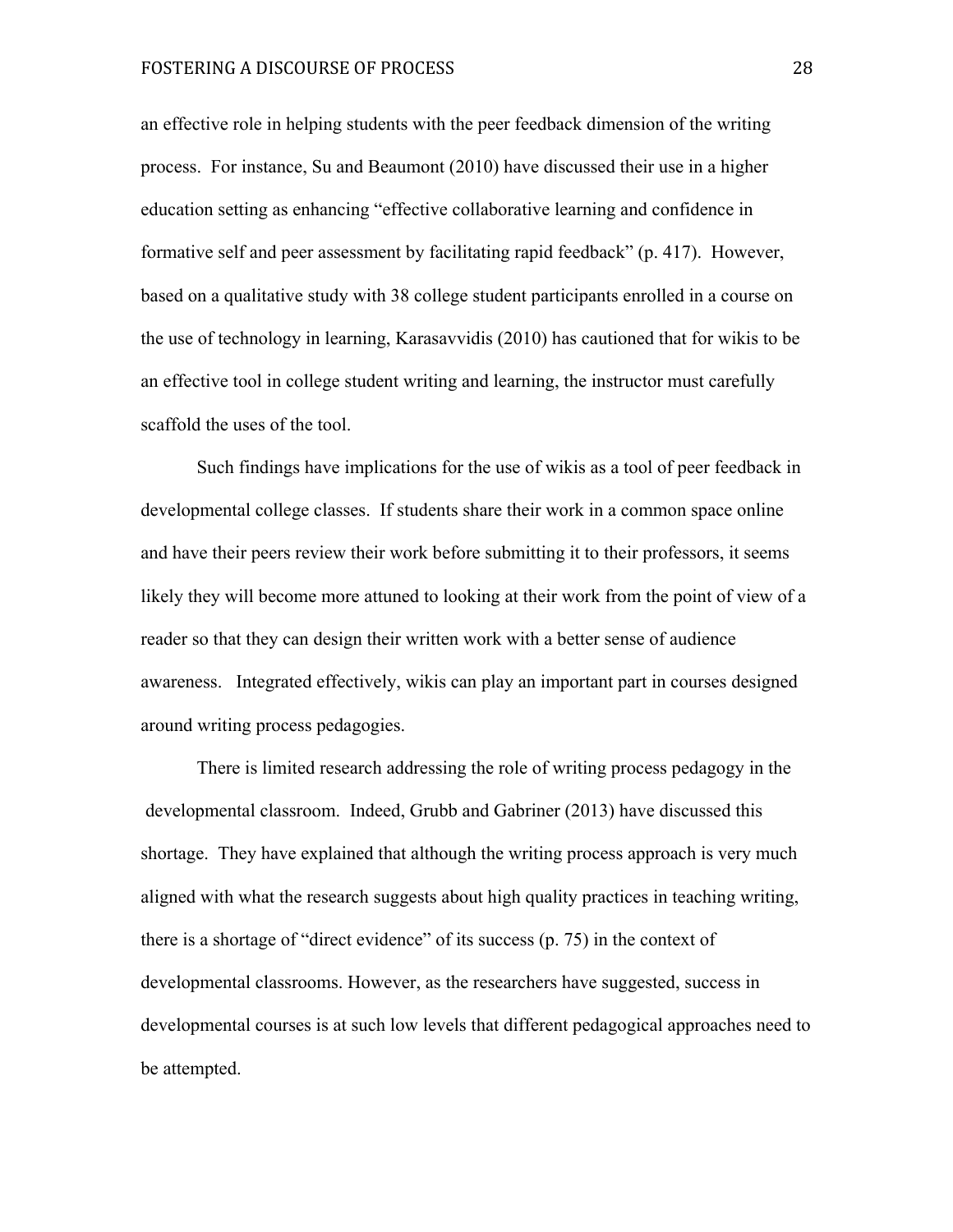#### **Grammar and Punctuation Instruction**

There is debate about what role grammar and punctuation instruction should play in the teaching of developmental writing. In their research examining community colleges, Grubb and Gabriner (2013) found that many developmental writing courses teach grammar and punctuation using a remedial pedagogy approach in which the grammar and punctuation rules are studied and practiced in a "part-to-whole" manner (p. 58), where the skills of grammar and punctuation are taught in isolation from the rest of writing. Rose (2012) has described such pedagogical approaches as an "atomistic skills orientation" to teaching and learning (p. 122). He has stated that when students are taught in such ways, they will "define 'good writing' as not making grammatical mistakes" (p. 126). Likewise, Lea and Street (2006) have called such approaches a "study skills model." (p. 368). When this kind of model is used to teach writing, the focus tends to be on the "surface features of language" (Lea & Street, 2006, p. 368).

However, such research should not be interpreted to mean that grammar and punctuation instruction should be completely eliminated from developmental writing classrooms. Regarding grammar and developmental writing instruction, Shaughnessy (2007) has warned about the dangers of "creating either an obsessive concern with correctness or a fatalistic indifference to it" (p. 10-11). Although there are pitfalls to teaching grammar and punctuation because of the tendency to teach the rules in isolation from the rest of writing, as Neuleib and Brosnahan (2007) have asserted, some instructors might be "too ready to assume they can omit grammar instruction because it will not help students to write better" (p. 149). The researchers argued, "When writers learn grammar,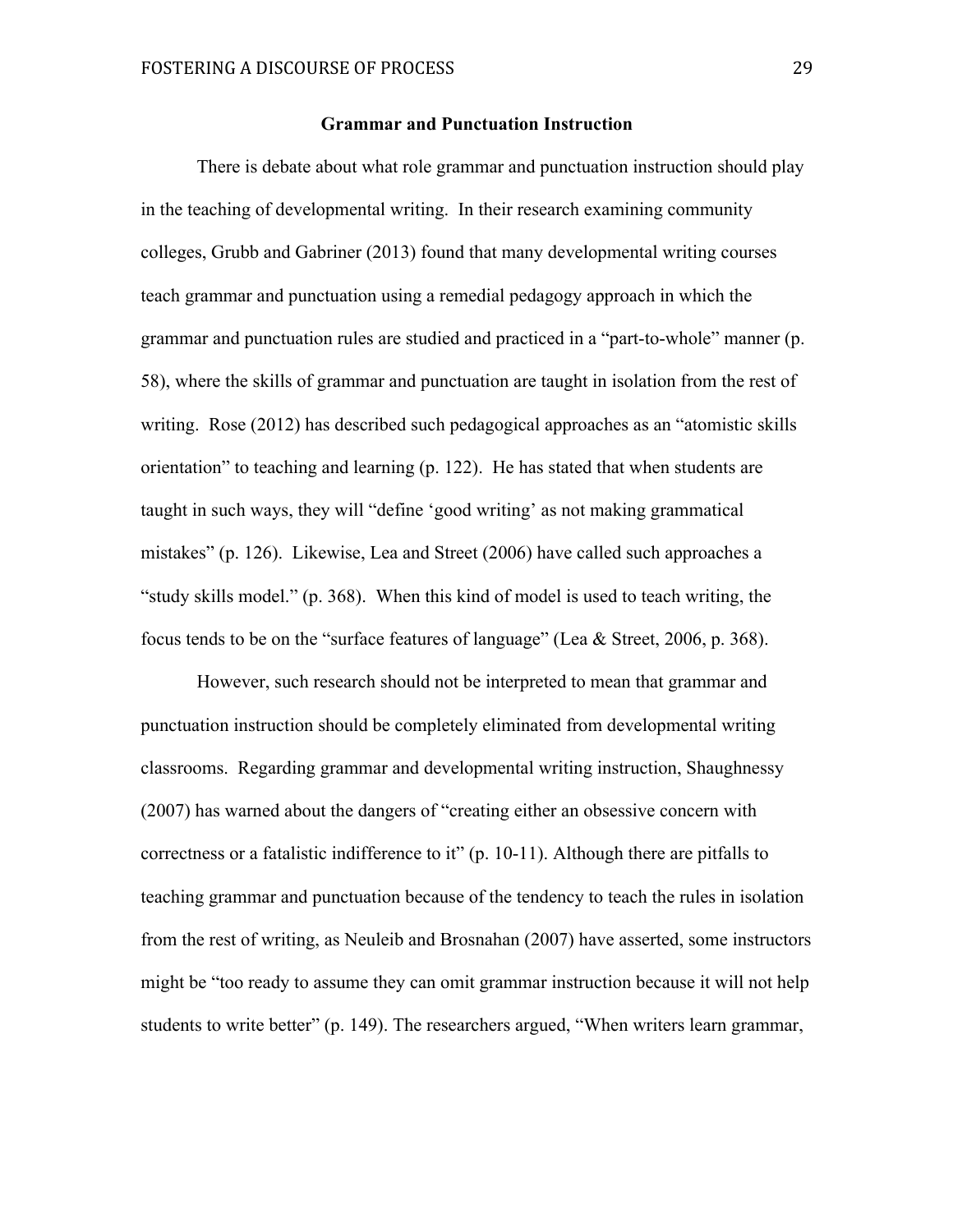as opposed to teachers merely 'covering' it, the newly acquired knowledge contributes to writing ability" (p. 146).

One important way students can be taught about using grammar and punctuation effectively is through a process that is rooted in Shaughnessy's (1977) work. She has explained,

The grammar students study for the purpose of reducing error should accomplish two objectives: introduce them to several key grammatical concepts that underlie many of their difficulties with formal English and equip them with a number of practical strategies for checking on their own writing. (p. 130)

As she has advocated, the teaching of grammar should have direct, immediate application to the written work of students. Additionally, Neuleib and Brosnahan (2007) have written about Shaugnessy's work: "she developed a form of grammar instruction that has since been called error analysis" (p. 147). With such instruction, the focus is on patterns of grammar error that are distinct to a student's own writing rather than an emphasis on skills in isolation from student writing. As Bartholomae (1980) has asserted, "Studying their own writing puts students in a position to see themselves as language users, rather than as victims of a language that uses them" (p. 258). Such practices seem more likely to help students understand the role that grammar and punctuation can play in their process as opposed to something that simply is drilled and tested on worksheets and exams.

## **Metacognition, Transfer, and the Developmental Writing Class**

It is important to examine the role that metacognition can play in developmental writing course instruction and how guiding students in developing it might help shape their approach to writing for college classes. When students have strong metacognitive abilities, they can become more attuned to their own strengths and weaknesses, and they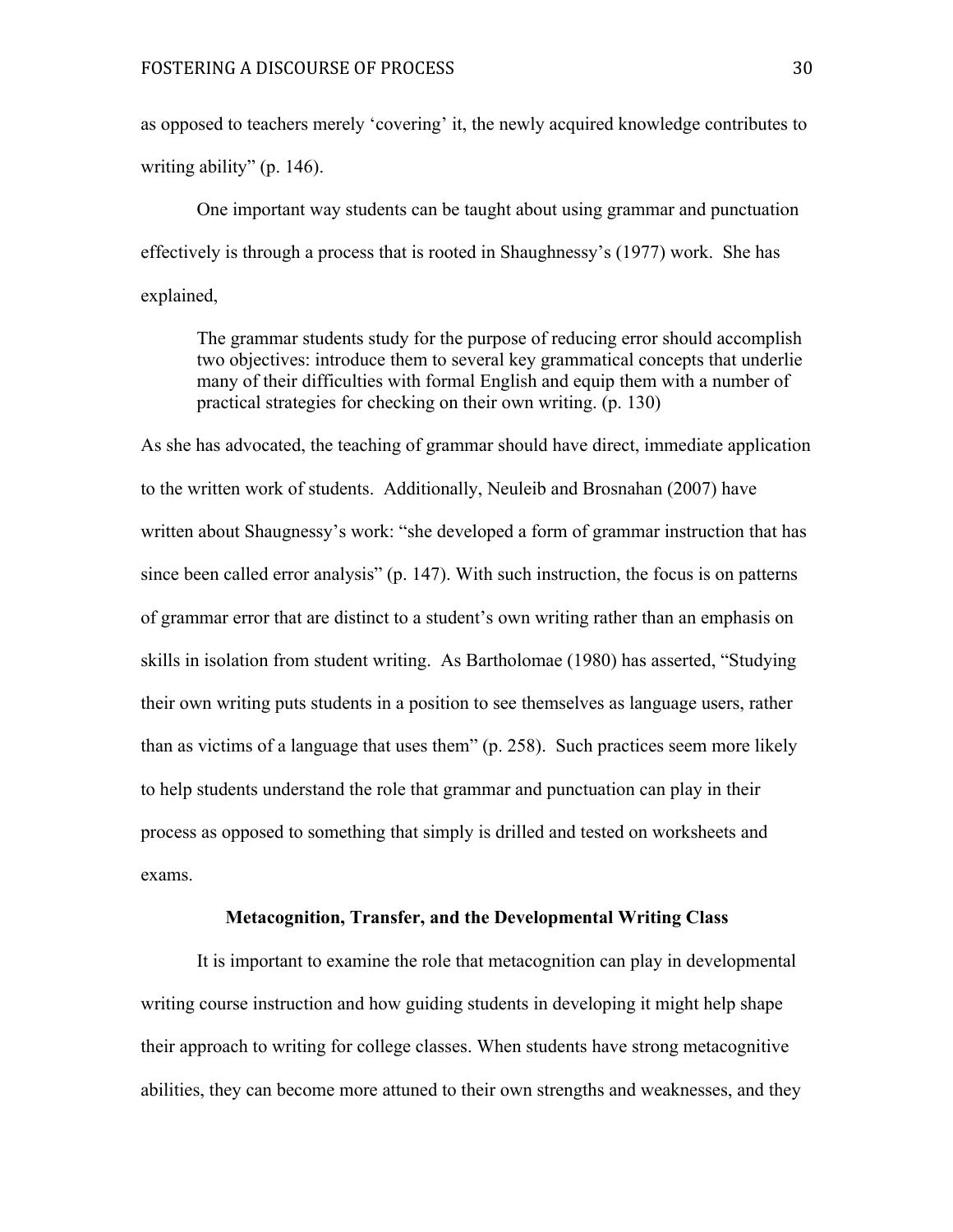can become more conscious of how to use the skills and strategies they possess (Ambrose et al., 2010). Additionally, as the Council of Writing Program Administrators, et al. (2011) have defined it, metacognition is "the ability to reflect on one's own thinking as well as on the individual and cultural processes and systems used to structure knowledge" (p. 5). This ability is an essential college skill because it can help students develop what Gee (2008) called "overt reflective insight" (p. 173). If students develop a thorough understanding of how what they learn in one context can be applicable to other contexts, it seems likely that they will learn how to appropriately transfer writing skills and dispositions into other classes.

Ambrose et al. (2010) have explained that one of the key phases of metacognition is when students assess and think about what is being asked of them in an assignment. They stressed the need for providing students with opportunities to practice assessing assignments with the assistance of feedback from their instructors. Doing so can provide students with an opportunity to share their thinking process about particular assignments. Creating opportunities for students to share their thought processes about assignments could be helpful to students because research suggests they often misperceive what they are being asked to do by their professors and why they are being asked to do so (Cox, 2009; Grubb and Cox, 2005). It seems appropriate for faculty members to build in opportunities to clarify misperceptions about a writing assignment during the early stages of working on the assignment.

One way this might occur is by having students raise questions about the assignment, which can then be the basis of class discussion. When faculty members aid students in becoming aware of the act of questioning as a learning strategy, they can help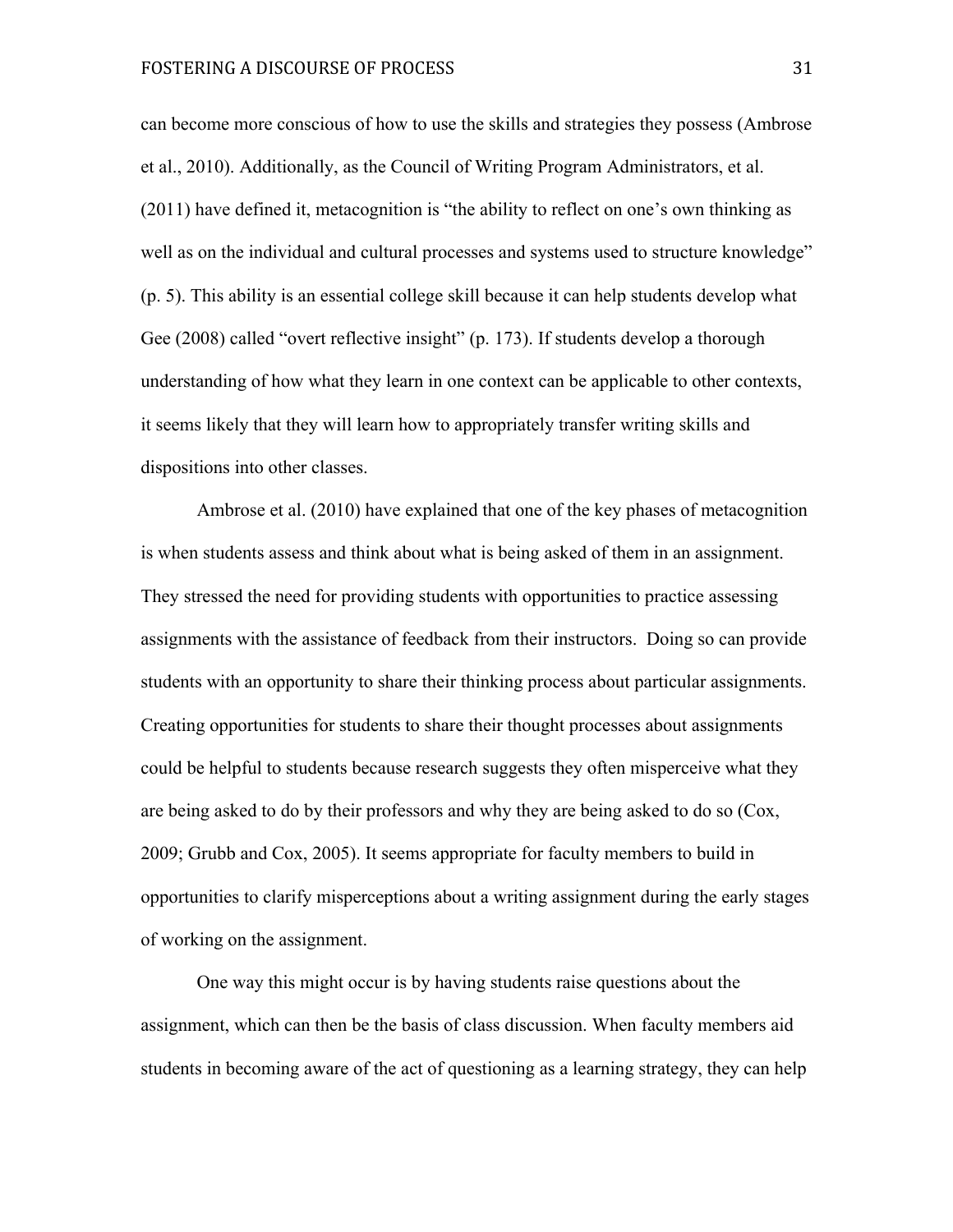students develop metacognition (Pintrich, 2012). The questions students pose might then be used as part of class discussion, thus helping students to recognize the role raising questions can play in their writing process. Doing so might help an instructor to more explicitly guide students so that they can then devise more effective approaches to thinking about the assignment and working on it. When developmental writing instructors use strategies to promote student ability to assess tasks and formulate questions about such tasks, they might be able to help students internalize a learning-asprocess disposition in which students become more aware of strategies they can employ in the service of developing their writing skills.

Speaking to the need for instruction in metacognition, Caverly, Nicholson, and Radcliffe (2004) discussed research studies that explored the effects of instruction in strategic reading on college students in their first year attending college. Although their work was not focusing on a developmental writing class, it can have implications for developmental writing courses because students need to be strategic readers when they work on a research assignment and search for valid evidence to build an argument. The authors discussed metacognitive strategies as including the following: generating questions, monitoring comprehension, and summarizing. Using methods including before and after checklists on metacognitive development, the studies focused on developmental reading students at a state university over the course of four years beginning in the fall of 2000 and ending in the spring of 2004. After examining the results of the studies, the researchers concluded, "students not only were aware of strategic reading, but also knew what strategies were more effective, and they reported using them in these reading tasks" (p. 38). The comparison of the before and after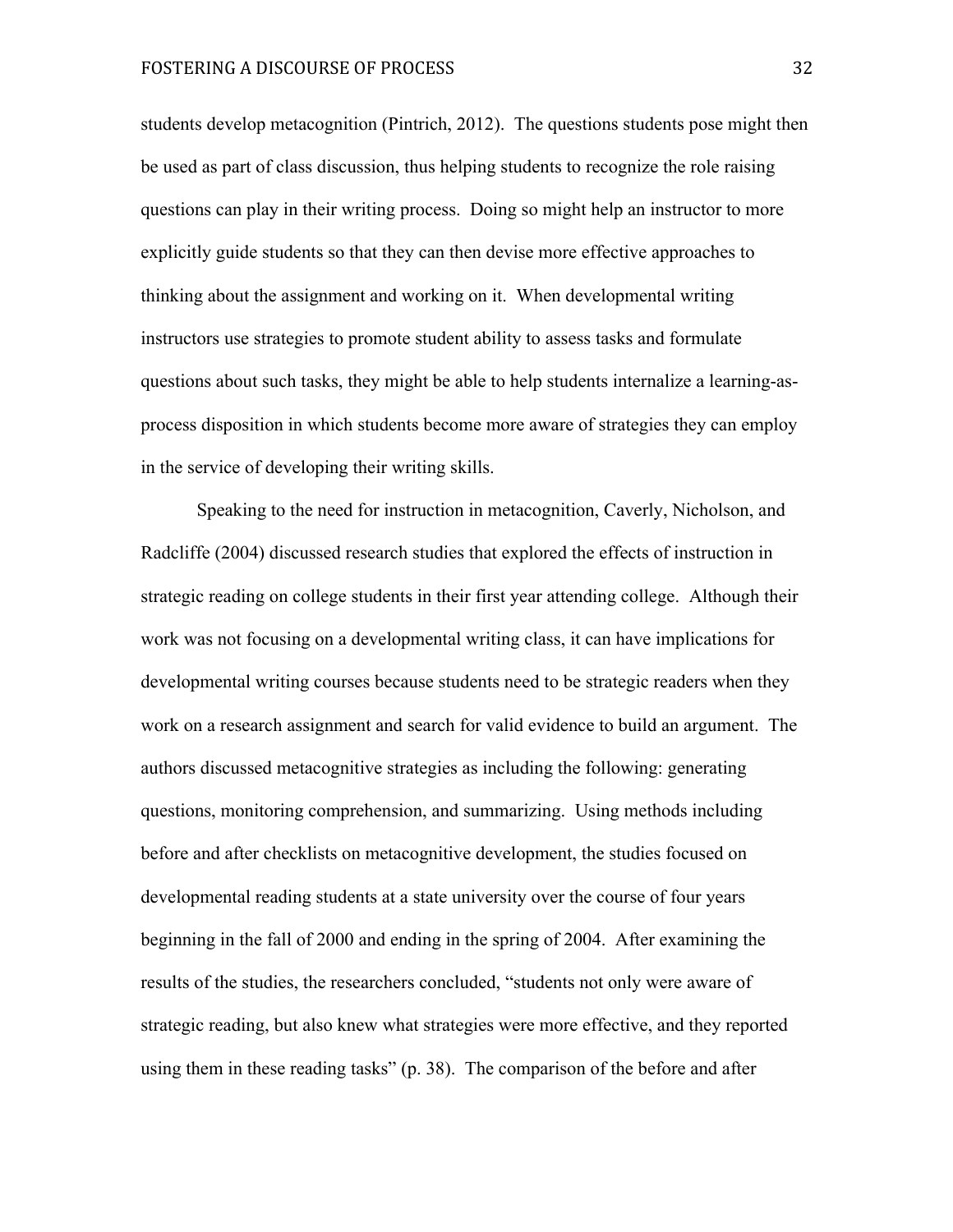administering of the checklists showed an improvement in strategy use. Such findings suggest that it could be useful to incorporate metacognitive reading instruction into developmental writing courses, particularly in relationship to student ability to find, analyze, and summarize research for essays.

Similarly, El-Hindi (1997) examined students enrolled in a developmental reading and writing course. Prior to the start of the fall semester, the students took an accelerated course over the summer to prepare them for college level reading and writing. Metacognitive strategies were the basis for the course, and the students were taught how to apply such strategies to both reading and writing. The strategies included thinking about prior knowledge, establishing a purpose, self-questioning, and comprehension monitoring. Reading logs were used throughout the course, and questionnaires were used to measure the level of metacognitive awareness students exhibited. The questionnaires were used before and after the students were given instruction on strategy use. The results indicated that students showed more significant improvement of metacognitive awareness with reading than they did with writing. An examination of the student reading logs showed that the students became strategic in their approach to the reading process. The study reveals a need for more effective and explicit approaches to teaching students metacognitive skills as they apply to college writing.

Another important quality to consider about metacognition is the role it can play in helping students to apply the writing skills developed in one context into other contexts. Benander and Lightner (2005) argued for the need to develop metacognitive skills in students to promote transference of skills from one course into another, an important quality for them to possess as they seek to acquire the writing skills needed for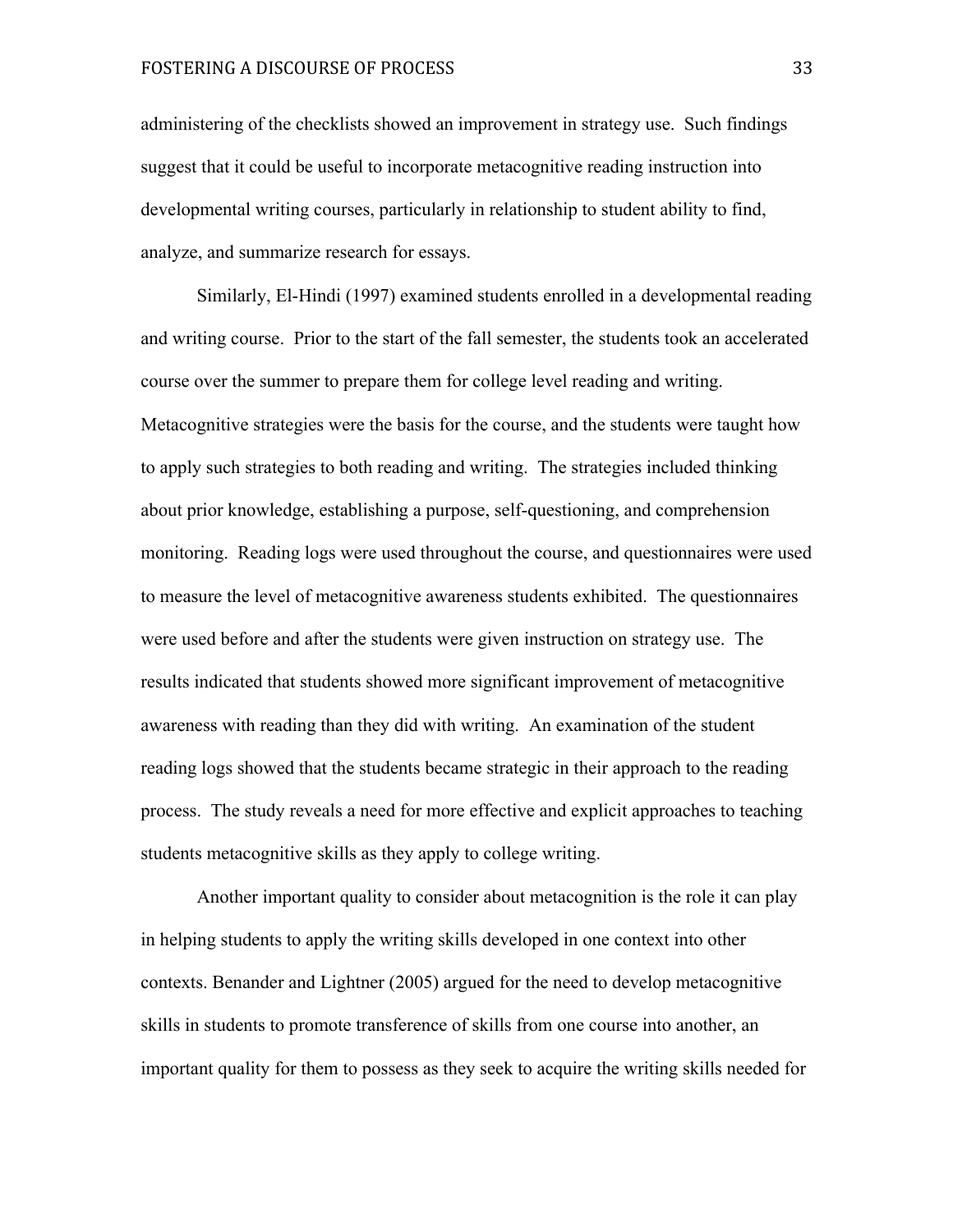# FOSTERING A DISCOURSE OF PROCESS 34

success in college. They reviewed the literature on metacognition and transfer and worked with a group of faculty members from various disciplinary backgrounds and discovered that students rarely transferred skills into different contexts. Skill transfer was more common when the courses were intentionally designed to encourage such transfer. They found that building into courses opportunities for students to "reflect on process and monitor their own progress will help them transfer processes and ideas learned in one class to another" (p. 206). Although the writers were not addressing developmental coursework, their findings are relevant since a developmental writing course can set the foundation for self-monitoring, reflection, and transference of skills.

Likewise, Beaufort (2007) explored the issue of transfer in her work on college writing instruction. In her longitudinal case study, she followed one student as he progressed from his freshman writing course to his coursework in both engineering and history and ultimately into the workplace. He was majoring in both subjects. Along the way she collected a variety of data sources. These included interviews with the student, faculty members, and the administrator of the first-year writing program, classroom observations, comments on the student's written work from professors, and writing samples from his engineering, history, and writing courses. Based on her findings, one of her recommendations was for first-year college writing courses to be "taught with an eye toward transfer of learning" (The Question of University Instruction, para. 3). She asserted that teaching metacognition through reflection could aid in this process. Likewise, in surveying the literature on the transfer of learning, Billing (2007) has argued that there is evidence that helping students develop strong metacognitive skills, including reflection, can help foster skill transfer across courses. Furthermore, Wardle (2007/2009)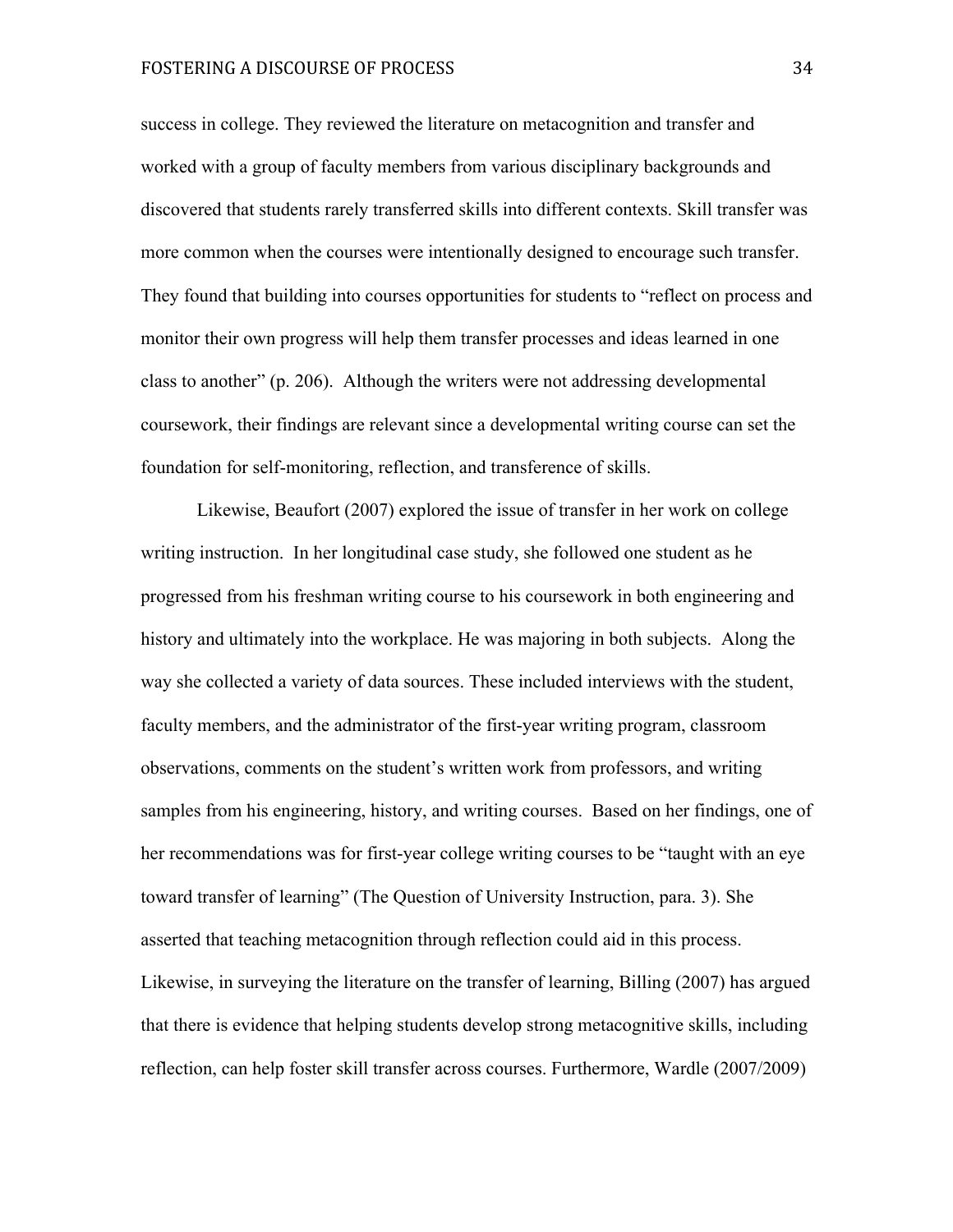has argued for the need to provide students opportunities to reflect on and write about their own writing. She explained that such opportunities can help students become more aware of their own evolving habits, skills, and strategies, which can help encourage transfer.

Consistent with much of the research (Ambrose, et al., 2010; Benander and Lightner, 2005), the framework developed by the Council of Writing Program Administrators, et al. (2011) on success in college writing indicated that one of the important "habits of mind" students need to develop is metacognition (p. 4). However, a great deal of the research on metacognition in developmental programs has focused on developmental reading courses. There is a gap in the research on the role of metacognition in the writing process in developmental writing courses. This speaks to a need for further inquiry into how students think about their own evolving approaches to writing. Teaching students to monitor their own writing processes could help them to become more skilled at understanding and acquiring the writing skills and dispositions associated with the Discourse of college writing. Doing so may, in turn, help them adapt and apply what they have learned across contexts. As Billing (2007) has asserted, "Learning to use meta-cognitive strategies is especially important for transfer" (p. 483).

When students are equipped with the ability to consciously think about their own reading, writing, and learning processes through developing metacognitive skills, they can begin to develop what Gee (2008) referred to as "meta-knowledge" (p. 172). He has explained that meta-knowledge is the ability to recognize the ways that the Discourses individuals already have obtained are related to the ones they are striving to acquire. Assisting students to see both the similarities and the differences among writing in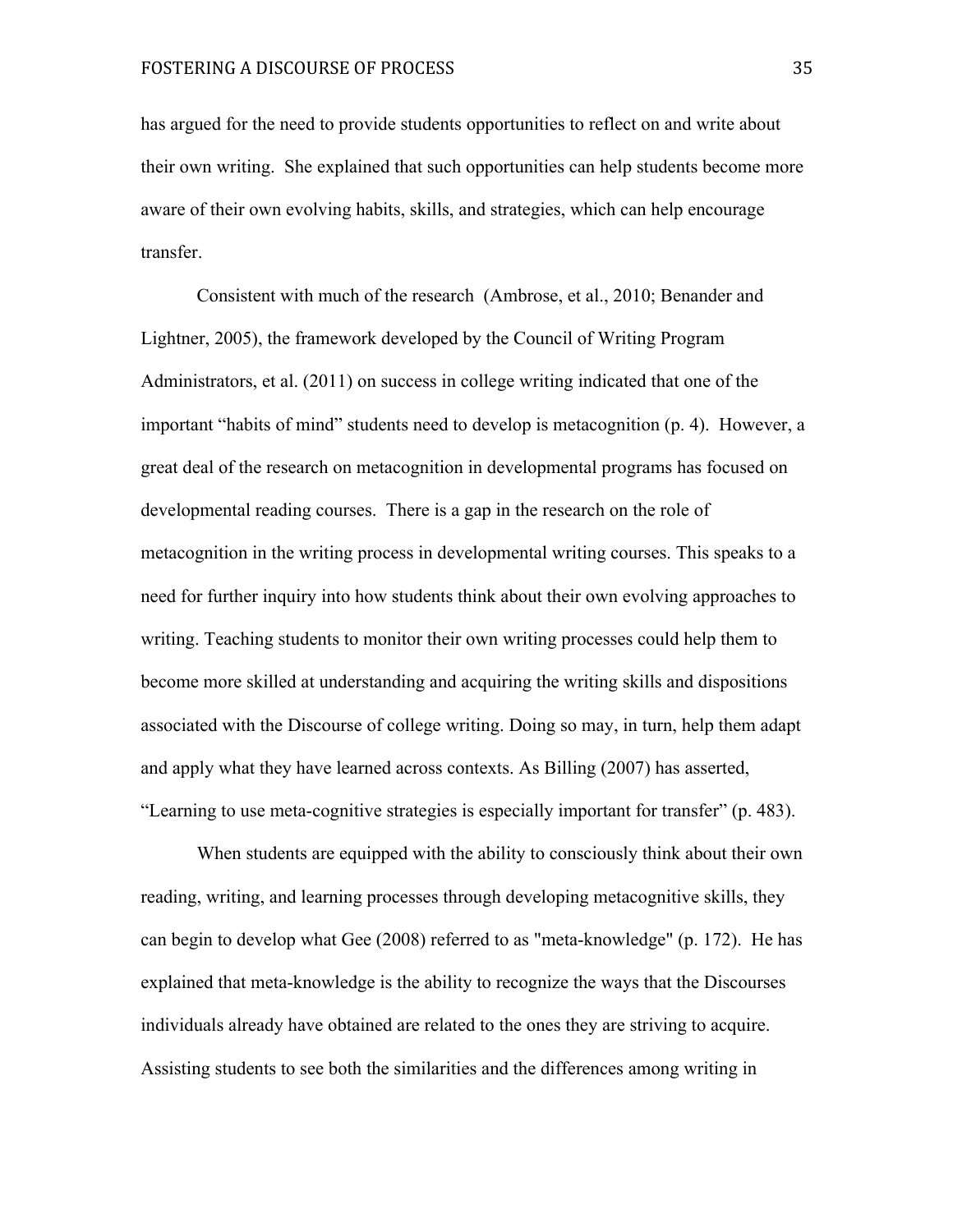diverse contexts can help them to acquire "overt reflective insight" (Gee, 2008, p. 173). Such insight might aid them in adapting to the complexities of academic forms of writing (Lea & Street, 1998). It also might help them to begin examining "processes they use to think and write in a variety of disciplines and contexts" (Council of Writing Program Administators, et al., 2011, p. 5).

## **Student Support/Academic Resources and Developmental Writing Courses**

Another crucial area of research in developmental education is the role that the larger college infrastructure can play in helping students to succeed. There are certain key services that can play a crucial role in helping academically underprepared students develop the writing process skills so crucial to success.

In his discussion of developmental programs, Boylan (2002) has indicated that an essential element of an effective program for students who are academically underprepared is the "integration of developmental courses and academic support services" (p. 11). His suggestion was the result of a study of developmental education conducted using data from 36 colleges. Data collection methods included surveys and discussions with important stakeholders at the colleges. He has suggested that integration can help align the services of the academic support resources with the goals of instructors of developmental education courses. He has also argued that when such integration does not occur, students in developmental courses might not get access to services that could help them to succeed. Writing tutoring services for developmental writing students seem like a key dimension of such an integration.

Speaking to this need for developmental education courses to provide students with access to tutoring services, Callahan and Chumney (2009) conducted a qualitative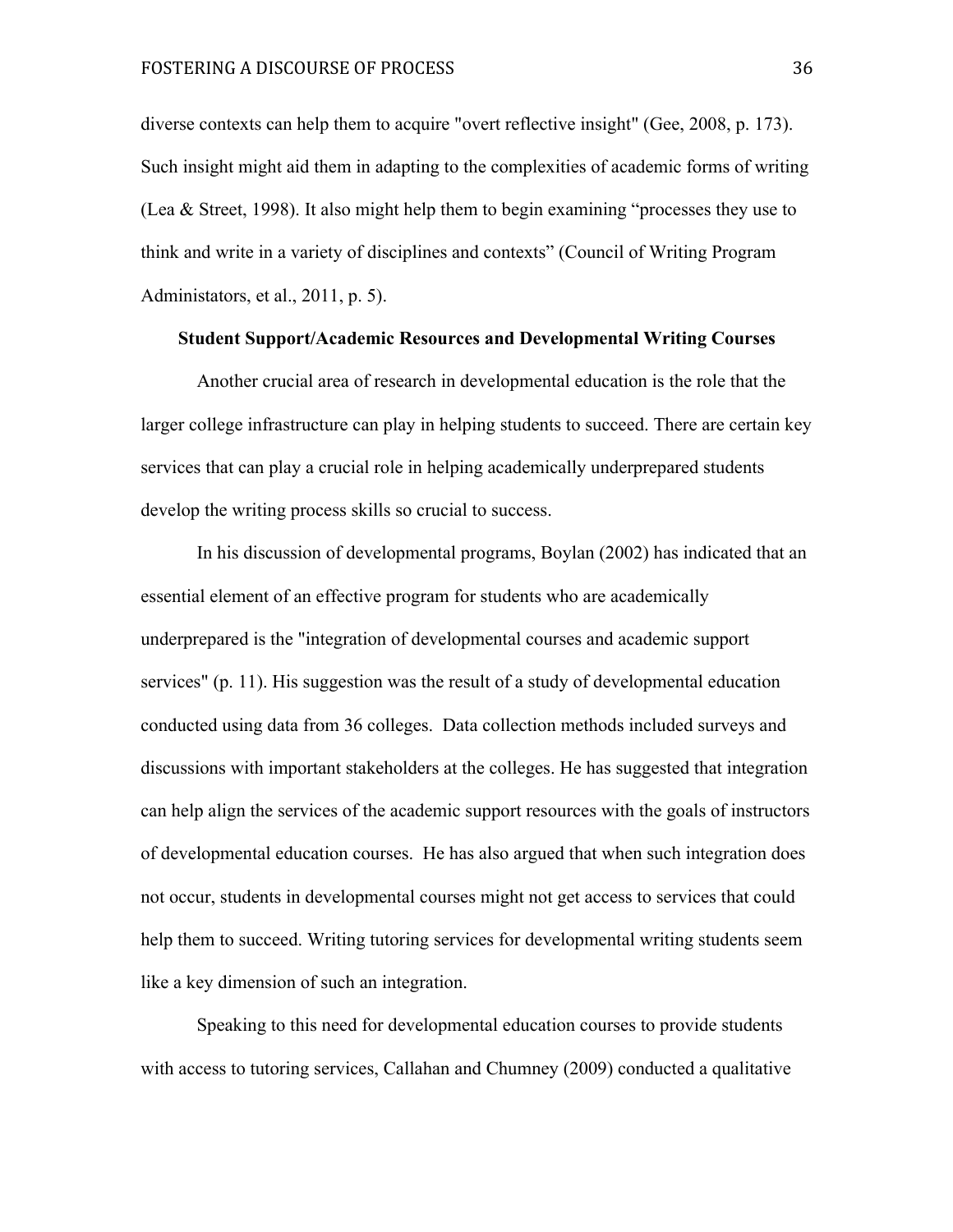# FOSTERING A DISCOURSE OF PROCESS 37

comparative case study comparing developmental writing courses at a research university with those at a community college. The study included interviews with students, instructors, and a writing program administrator as well as classroom observations. Their research revealed that students can be helped toward perceiving developmental courses as a gateway to the rest of their college experience by providing them with access to various forms of social and academic capital. In particular, access to effective writing tutoring in which tutors understood the needs of students enrolled in developmental courses and the nature of the assignments in the class seemed to play an integral role in helping students succeed in college writing. The researchers referred to the "exchange value of tutoring" (p. 1646), suggesting that when students learned how to meaningfully use such services, they could improve their grades and their writing.

Similarly, after examining developmental programs in 14 community college contexts in California, Grubb and Gabriner (2013) found that common student support services pertinent to writing include tutoring and supplemental workshops on subjects such as grammar and punctuation. The researchers stressed that in order for such services to be effective in helping students in developmental classes, they should be a required part of such courses rather than voluntary. They also emphasized that the services should be "linked tightly to coursework" (p. 212). Such practices, they argued, can help assure that students who could benefit the most from the resources get access to them.

The integration of library services into developmental coursework is also an integral dimension to helping students with their writing process and with success in subsequent classes. Roselle (2008) conducted a qualitative study in which she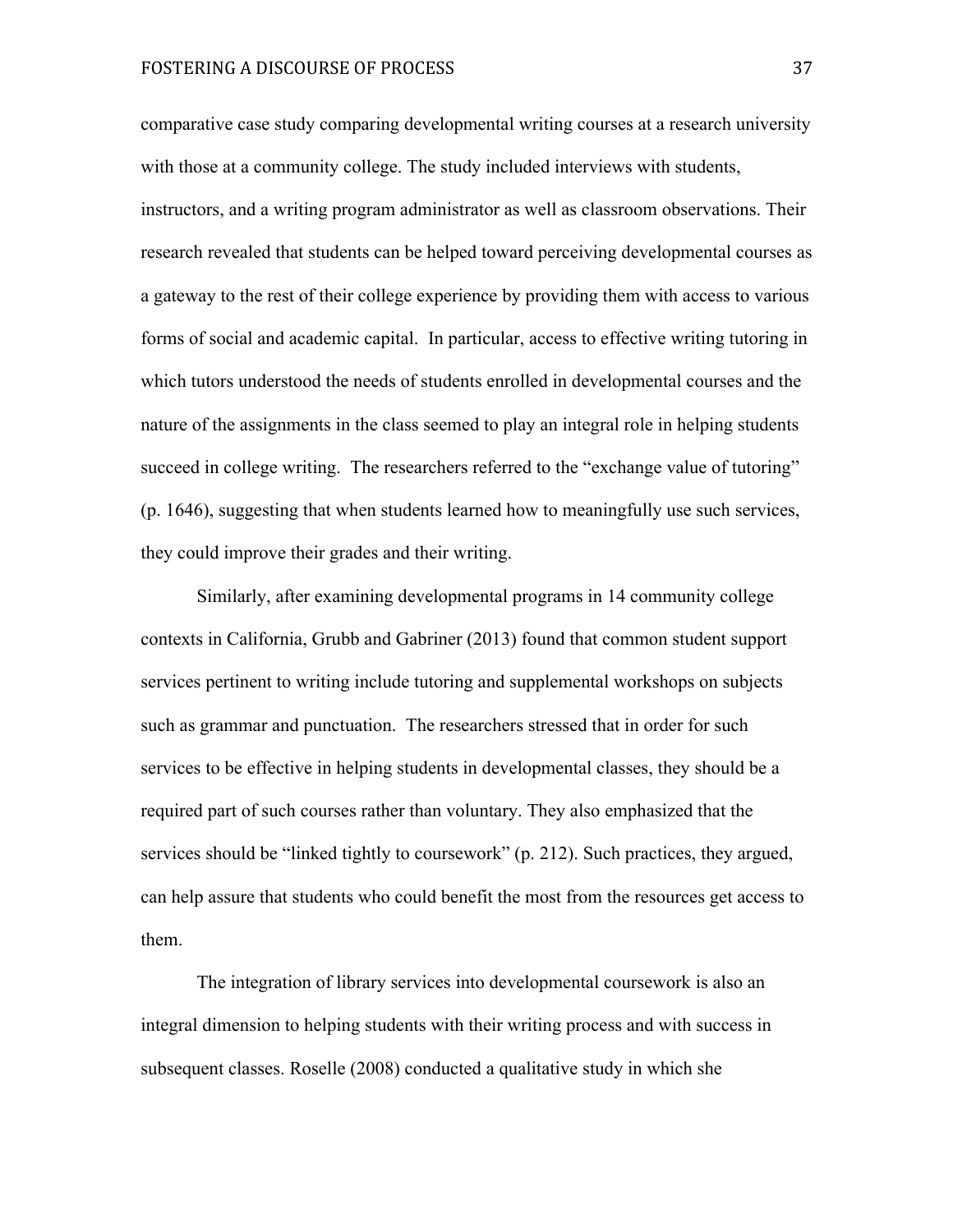interviewed 27 college librarians throughout the United States about the integration of library services into developmental courses. The study's findings emphasized the important role that library services can play in assisting students in developmental courses to gain the confidence, knowledge, and skills to successfully navigate the research demands of college. The library is a crucial resource that students need to use throughout their writing process in any course that requires them to incorporate research, use evidence, or make an academic argument. It seems essential for the library to be carefully integrated into the design of developmental writing classes. Unfortunately, as Roselle (2009) has asserted, "developmental education literature portrays academic library contributions as practically nonexistent" (p. 154). More research analyzing the role that library services can play in the success of students in developmental education programs seems to be crucial.

As Callahan and Chumney (2009) have found, "institutional resources serve as critical capital to remedial students" (p. 1661). Helping students to make actual, concrete connections between their developmental courses and the role of supplemental services in their development as students should be an important part of the approach of the classes. Making such connections may help them internalize a process-oriented learning disposition in which multiple sources of assistance can be tapped into as they write for college classes. This process-oriented mindset is crucial when it comes to navigating the complex writing demands of college and strategically employing the necessary skills to write competently across contexts.

It seems clear from the research that a great deal is known about particular practices that could be beneficial to helping developmental writing students to effectively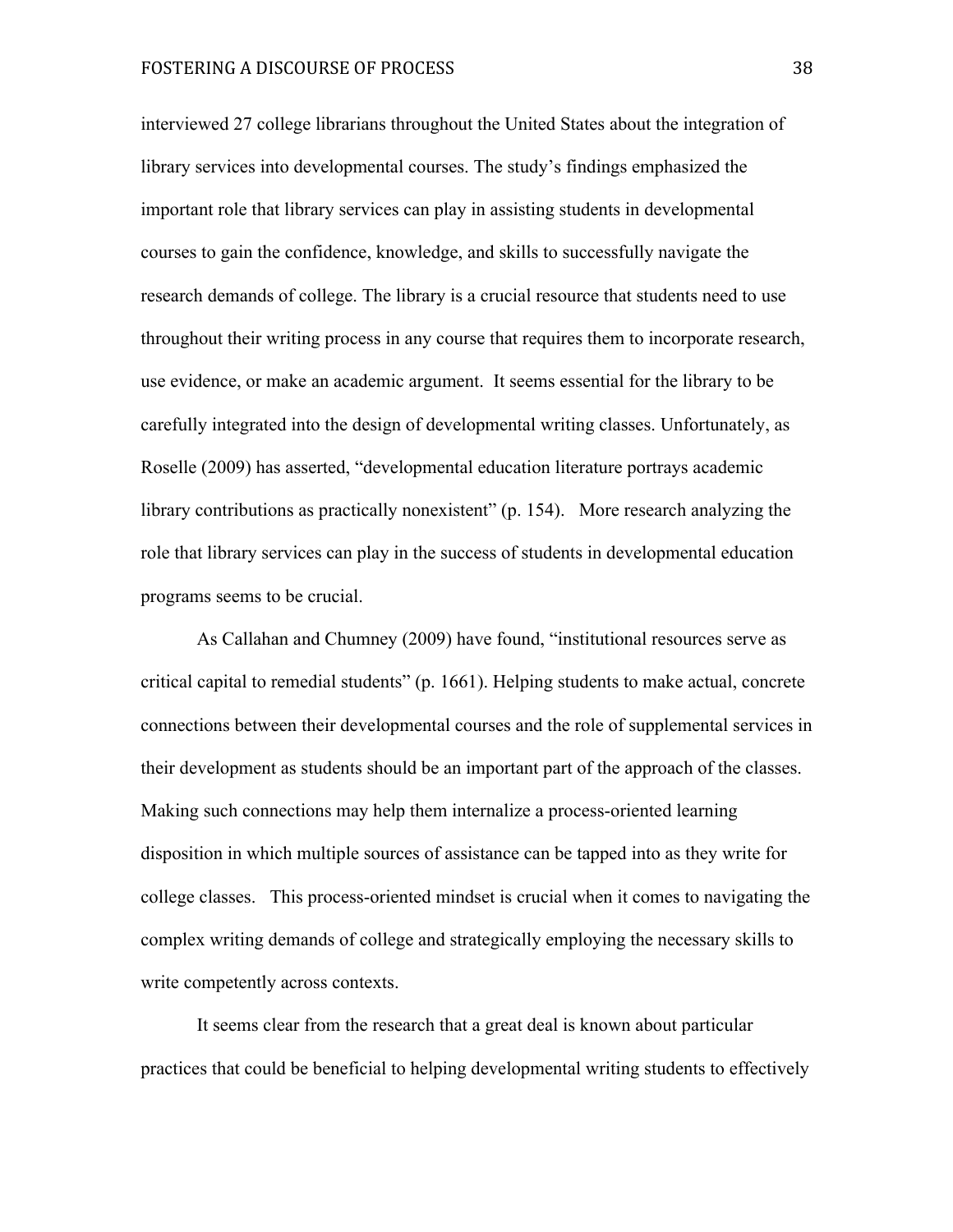navigate the Discourse of writing for college. It is evident that developmental writing courses should be designed around constructivist, writing-as process pedagogical approaches. To aid in such approaches, technological resources should be carefully integrated into the design of developmental writing classrooms. Also important is a course design in which students are given opportunities to think about and reflect upon their evolving writing processes, their approaches to particular assignments, and their awareness of their strengths and weaknesses. Students need to develop their metacognitive skills so that they may more strategically and flexibly meet the diverse writing demands of college. Furthermore, the research suggests that students need to be given opportunities to purposefully use support resources such as writing tutoring and library services in conjunction with their developmental coursework. Developing courses with services integrated into the instructional design can help students tap into crucial forms of academic capital that can assist them with writing and research subsequent to completing a developmental course.

#### **Student Perceptions of Learning and Developmental Coursework**

Researchers have asserted that students in developmental courses often perceive learning as something that occurs through memorizing and recycling information (Grubb & Cox, 2005). They often do not think of learning as an evolving process. Developmental courses should be designed to influence student perceptions of learning, of writing, and of taking such courses. This kind of approach might assist students in recognizing that their developmental writing courses can help them acquire the types of knowledge that can be used to succeed in college (Reynolds & Bruch, 2002).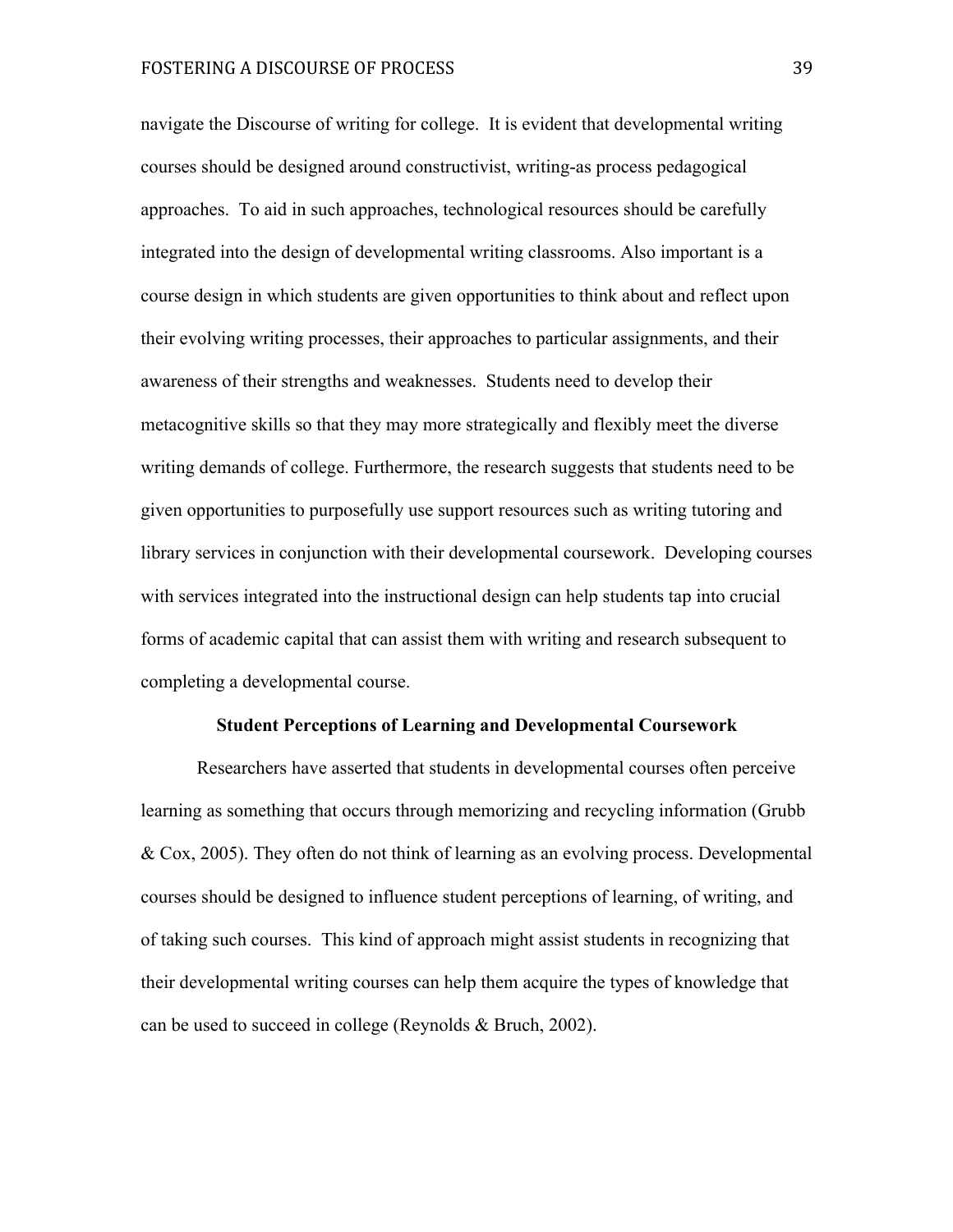Grubb and Gabriner's (2013) research exploring student experiences in community college contexts in California has important implications for this study. To examine student perceptions of developmental coursework, they interviewed 30 students in developmental courses and did an in-depth analysis of 22 of the interviews. To triangulate their data, they compared the student interviews with observations conducted in classrooms. Their findings suggested that students felt demoralized by having to take such courses. Additionally, the students seemed to perceive the courses as repeating some of the same things they had learned in their earlier educations such as in high school. Furthermore, students repeatedly articulated that their developmental courses were irrelevant to them and to the majors they were pursuing. The observations conducted as part of the study suggested that when students seemed to perceive their developmental courses so negatively, behaviors in the class such as cell phone use and other distractions signaled disengagement. Finally, students expressed dissatisfaction with the pedagogical approaches to developmental courses. Some common complaints regarding pedagogy included instructors relying too much on traditional methods such as PowerPoint presentations and working too much from a textbook. Other common complaints about developmental courses from students were either a lack of challenge or a lack of explicit support and guidance from instructors. The researchers concluded that students prefer approaches which are "student-centered and constructivist" (p. 40).

Similarly, in a qualitative research study, Vanora (2012) conducted interviews with 18 developmental community college students. The study was designed to examine student perceptions and experiences of being students. The findings suggested that students found writing in college to be extremely difficult. Participants also expressed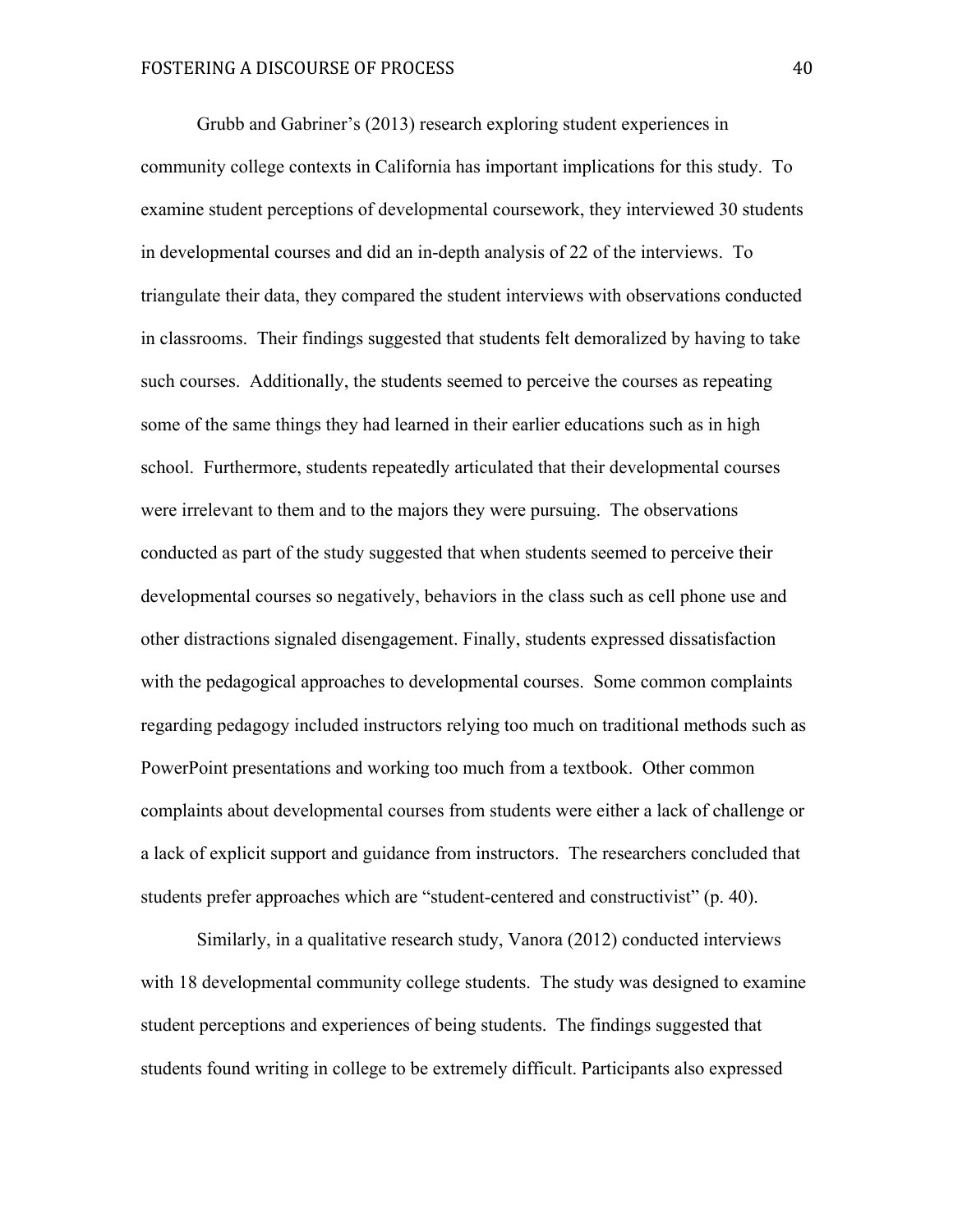frustration with the pedagogical approaches used in both their credit-bearing courses and their developmental courses. One of the key complaints expressed by students about the teaching that occurred in their classes was that it provided "few opportunities to connect course material with their own lived experiences" (p. 27). The study was not focusing solely on student perceptions of a developmental writing course. However, it has important implications for how developmental writing instructors might purposefully make connections between student writing and the world independent of the developmental course. One important way this might occur is through incorporating elements of a "contextualized" approach in which the skills taught in the course "are presented in the context of content from current or future disciplinary courses" (Perin, 2011b).

In a smaller qualitative study employing interviews with three students enrolled in developmental courses in a Texas community college, Koch, Slate, and Moore (2012) sought to understand how students perceived such courses. Counter to much of Grubb and Gabriner's (2013) research, some of the findings suggested that participants felt positively about the pedagogical approaches their developmental writing instructor employed in the class. These approaches included the use of peer feedback in their writing, and the use of feedback that pointed out the strengths of their writing as well as areas that needed improvement. The instructional move away from remedial pedagogical practices might have helped students believe that the course was useful to them. A limitation of the study was that it did not examine in detail the pedagogical approaches taken in the developmental courses, relying solely on the interviews with a limited number of student participants.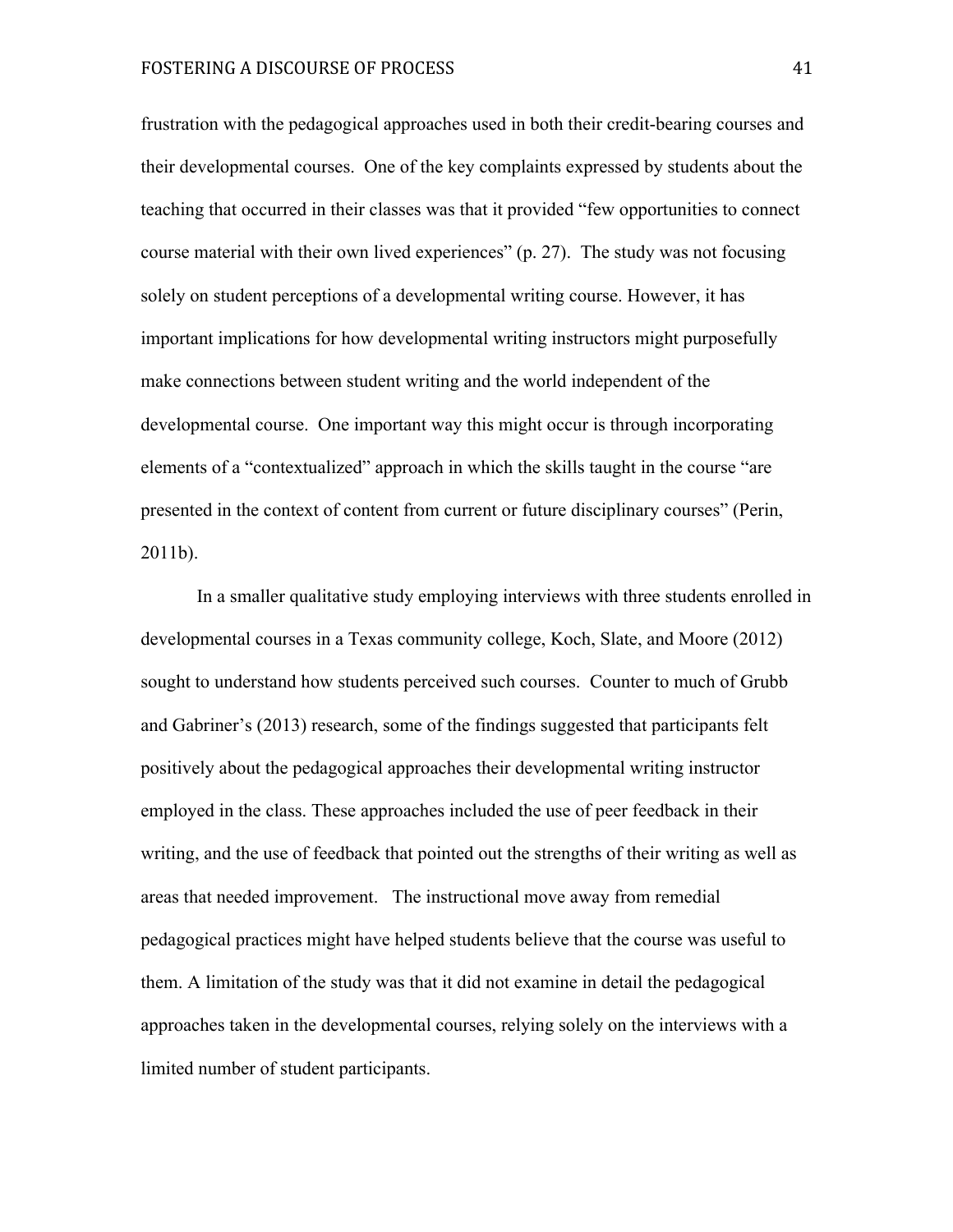In addition to student perceptions about developmental coursework, it is also helpful to consider the ways students perceive writing courses in general. For instance, in her book about four large-scale qualitative studies conducted at thirty-four colleges, Cox (2009) concluded that students very often employed a "get it over strategy" to their composition courses with minimal commitment to their own development as writers. She also explained that they often perceived the course as not useful. These perceptions and attitudes toward the courses often lead students to become disengaged from the classes. Such views about writing and writing courses reduce the possibility of students learning to master the skills necessary for writing in college. Although her work was not focusing solely on developmental writing courses, it seems likely that if students in credit-bearing English Composition courses are experiencing such courses in these ways, developmental writing students often perceive a disconnect between their writing courses and the rest of their college courses, particularly if remedial pedagogical approaches are used.

College student perceptions about learning in general also need to be considered in relationship to developmental coursework. Hodges and Stanton's (2007) research has implications for this study because it reported that some students do not fully recognize the dialogic aspects of learning. They asserted that many college students "believe that gaining knowledge is as simple as listening to and repeating the views of an authority figure" (p. 284). Such passive views of learning are an important idea to consider in the design of developmental writing courses. Pedagogical approaches that seek to change student perceptions of learning toward a more constructivist idea of learning should be used in the context of the developmental classroom. In many cases, it is important for students to unlearn some of the ideas about writing and learning that they might have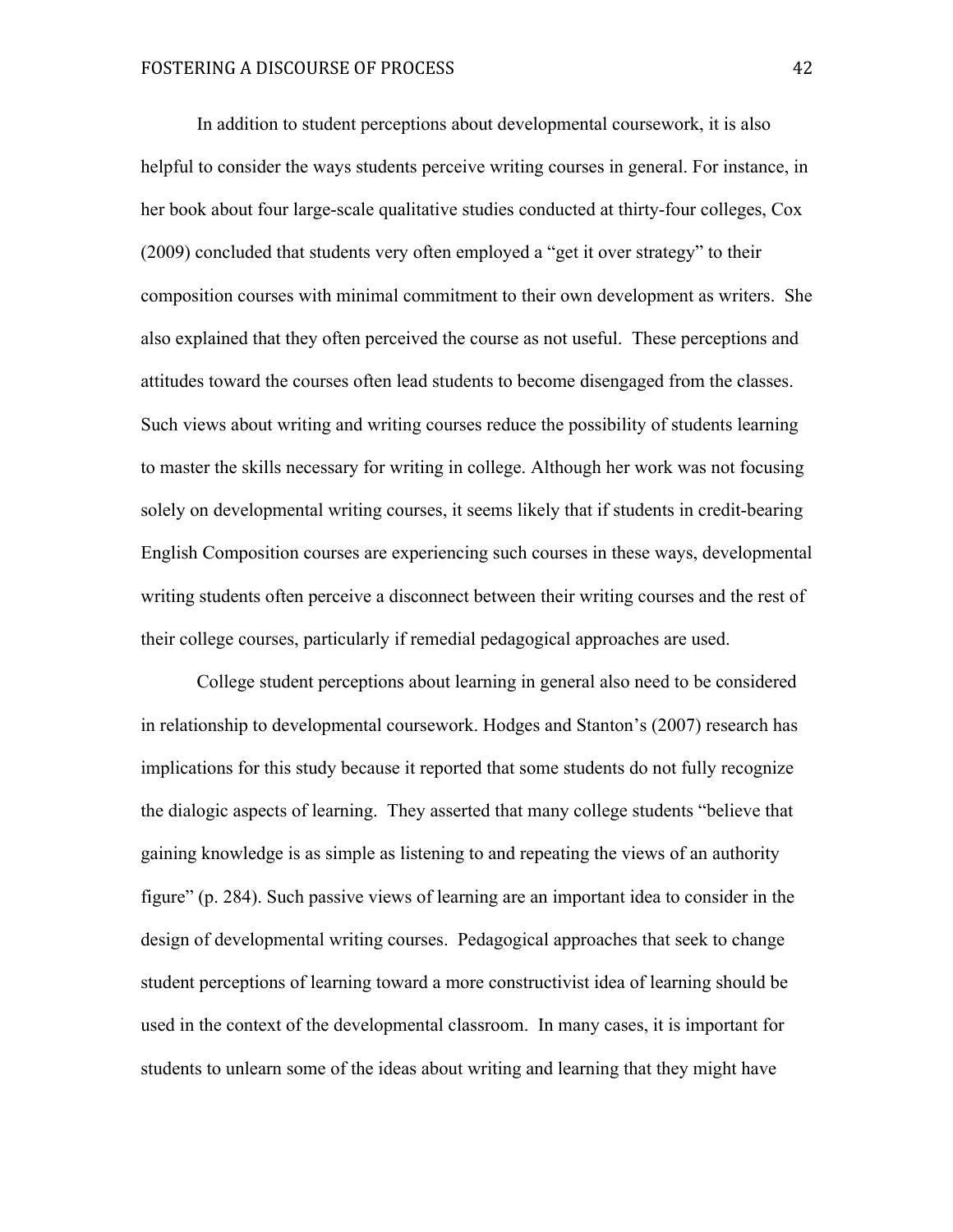internalized due to prior schooling experiences (Rose, 2012). Very often, students view writing as something that happens in one draft rather than through a recursive process that involves receiving feedback from readers (Conley, 2005).

Developmental writing faculty members who use process-oriented pedagogies and strategies might be able to help shape student perceptions about what learning is and that it is a dialogic process. Students need to be taught to recognize that "knowledge is constructed, not received" (Bain, 2004, p. 26). Remedial pedagogical approaches to teaching developmental writing courses in which skills are taught in isolated ways do not seem likely to help students understand this dialogic dimension of learning (Rose, 2012; Grubb & Gabriner, 2013). The research points to a need for developmental education faculty to incorporate constructivist approaches to learning as an essential element of the Discourse of college writing so that students may learn to perform competently within it and rethink some of their prior ideas about learning. Additionally, in order to help shape student perceptions of learning, professors might explicitly share their rationale behind constructivist, process-oriented approaches to teaching (Hodges & Stanton, 2007).

Although much is known about high quality practices for teaching writing, there is a scarcity of research analyzing how students perceive, understand, and use what is taught in developmental writing courses in credit-bearing college courses that require students to write. This study will seek to help fill this gap in the research by examining the perceptions and experiences of students who have completed a developmental writing course that is designed around several high quality practices documented in the research.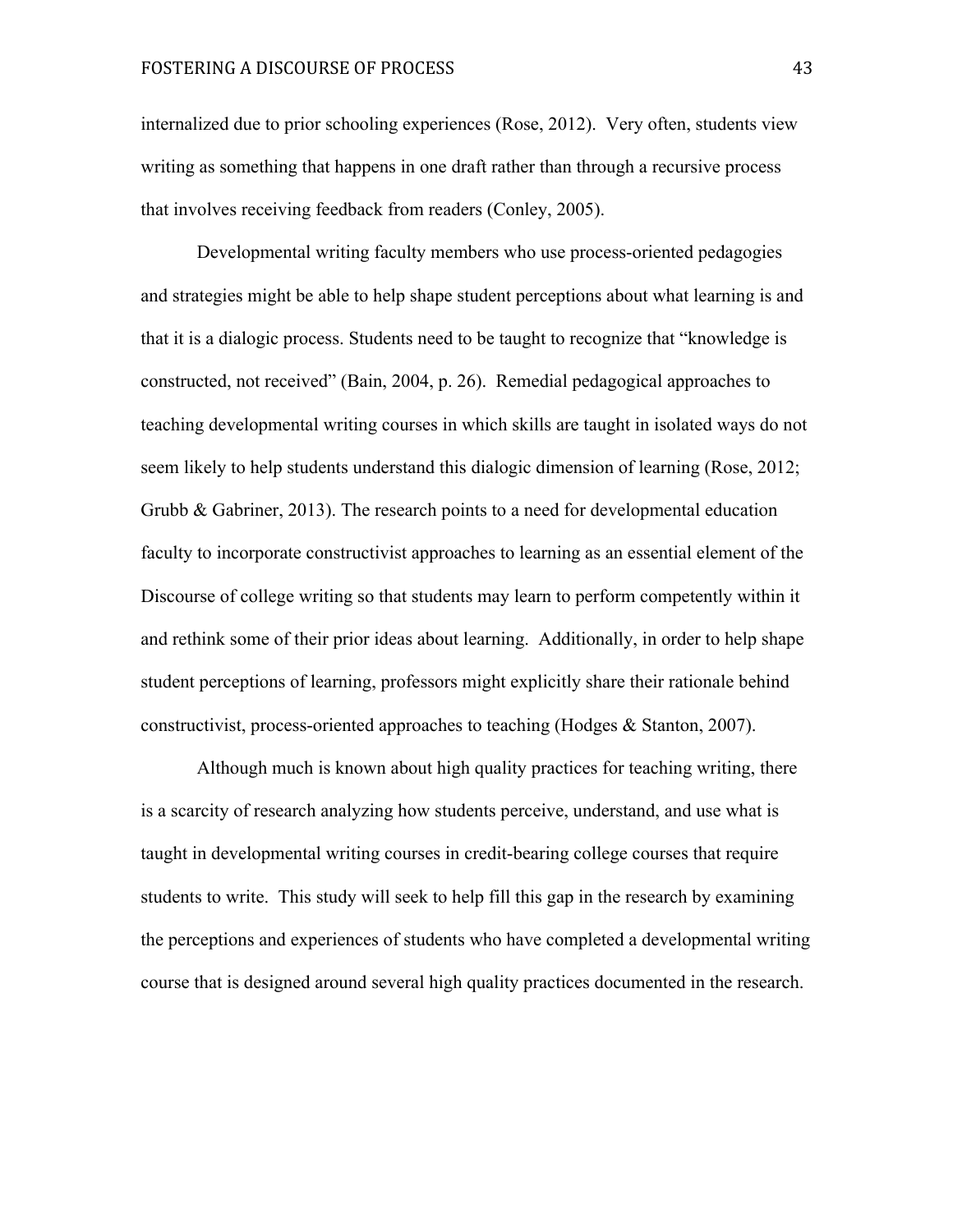#### Chapter 3: Methodology

This study design drew from both case study and phenomenological approaches to qualitative research. Conducting the study as a practitioner and a researcher, I used interviews, self-reflections on teaching and learning interactions with students, document analysis, and a researcher journal. The data sources were used to examine how students perceived, experienced, and described a developmental writing course designed to connect course activities and assignments with college writing expectations. Using various forms of data that emerged in part in the context of my own classrooms gave me the opportunity to get an "insider" (Anderson & Herr, 1999, p. 15) perspective as I worked as a "teacher-researcher" (Cochran-Smith & Lytle, 1993, p. 15). Doing so allowed me to carefully examine the experiences of learners over an extended period of time as they completed my course and moved on to their other courses in the subsequent quarter (Cochran-Smith & Lytle, 1993).

Acting as a teacher-researcher gave me the opportunity to investigate a problem of practice focused "around the ideas and issues of teaching that are central" (Freeman, 1998, p. 13) to my own work and to those who are teaching developmental writing courses. As Goswami and Stillman have pointed out about teacher research, "Teachers know their classrooms and students in ways that outsiders can't" (as cited in Cochran-Smith & Lytle, 1993, p. 19). Taking this notion into account, my role as an insider to the classroom experience can help me to make convincing recommendations to fellow faculty members about how certain approaches to teaching and learning might have a positive impact on student ability to write for college classes.

## **Research Site/Context**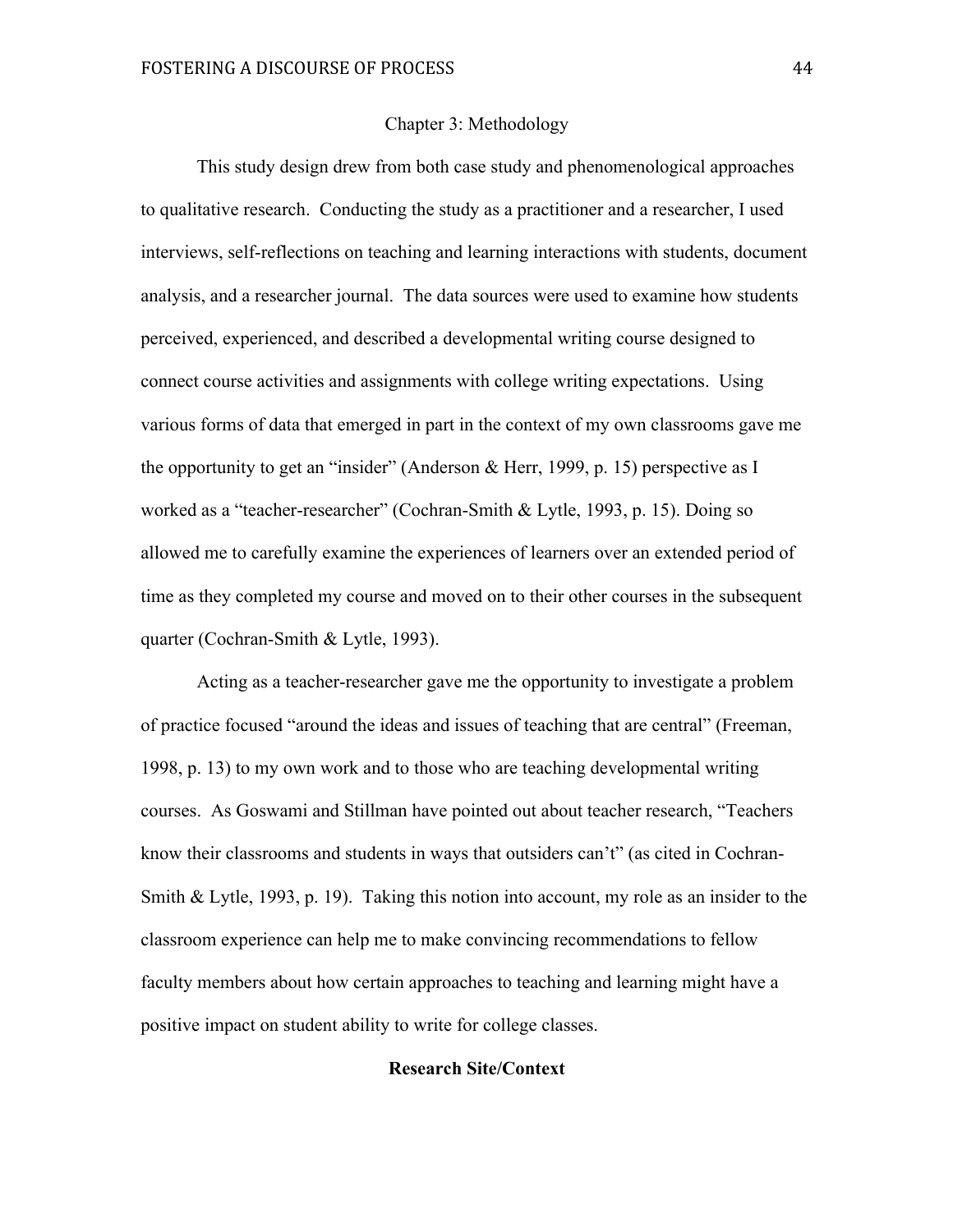The study was conducted at a private four-year college in New York City of whose student body a large percentage is nontraditional. The institution operates on a quarter system. Each quarter is twelve weeks, with the exception of the summer quarter, which is eleven weeks. The focus of the study was on a non-credit developmental writing course known as Foundations of Critical Writing, which meets for four credit hours per week. The maximum number of students for all developmental courses is twenty. If it is a daytime class, it meets two days a week for one hour and forty-five minutes each day; if it is an evening class, it meets for three-and-a-half hours one day a week. For at least half of those hours, the class meets in a computer lab. Students are required to take this course based on the results of the ACCUPLACER exam, which determines whether they need developmental coursework in reading, writing, and/or math. Students must complete the course with the overall grade of C or above in order to move onto Expository Writing, the first required credit-bearing writing course. After completing Expository Writing, they are required to successfully complete the course, Writing through Literature. Students are expected to complete all developmental coursework during their first year at the college.

If students need both developmental reading and writing courses, they must first pass the reading class and then proceed into the writing course. Depending on their scores on the ACCUPLACER exam, some students are placed directly into the writing course. Many of the students in the writing course are first or second quarter students. Students may take some credit-bearing courses while enrolled in the developmental classes.

The developmental reading, writing, and math courses are scheduled and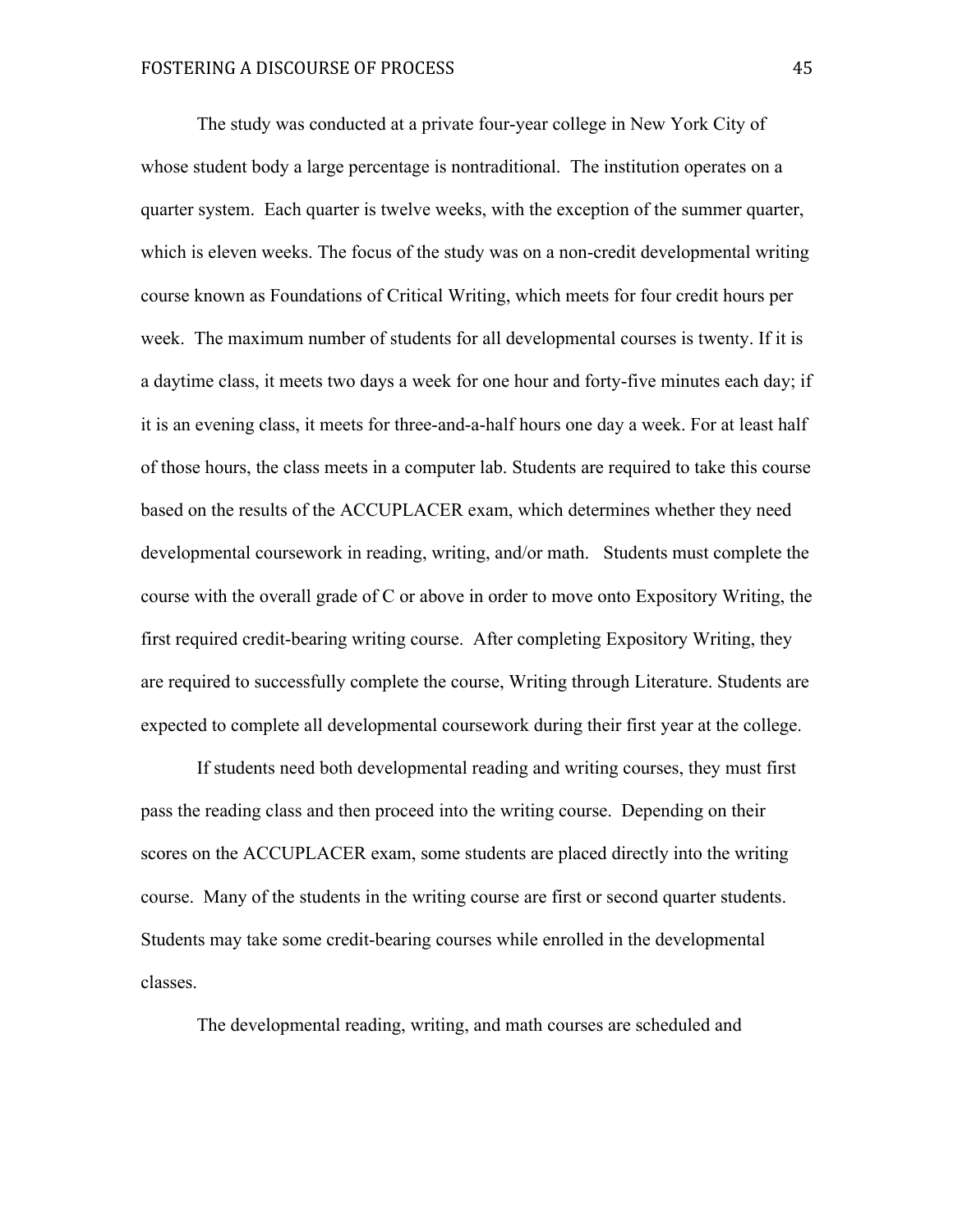# FOSTERING A DISCOURSE OF PROCESS 46

coordinated through the college's developmental education program. The program contains five full-time reading and writing faculty members, each of whom teach four sections of reading and/or writing per quarter. Additional sections of the course are taught by adjunct faculty members. I am one of the full-time faculty members and have played a role in designing the learning goals for the developmental reading and writing courses along with other faculty members in the department.

The learning goals on the syllabus for the developmental writing course are standardized across sections, but the instructor has some flexibility in how to design the course to meet the goals. There are no designated texts for the course. Faculty members may assign reading tasks that they deem to be relevant to the course. Most of the readings faculty use are from online sources such as newspaper or magazine articles from digital versions of publications such as *The New York Times* or *Time Magazine*. Several recommended readings for the course are available as part of an online database available to faculty.

The major requirement for passing the course is that students successfully complete a multiple paragraph three-source research essay as a result of implementing the stages of the writing process. The paper should be about three pages plus a Works Cited page using MLA format, and a checklist is used to help determine the final grade for the paper (see Appendix B). Since the research paper requires outside sources, as part of the course, a librarian introduces the college's library databases and resources, and students find and read sources that are relevant to their research topic. The first half of the quarter focuses on developing individual paragraph assignments. Much of the second half of the quarter is dedicated to developing the research essay. The types of writing stressed in the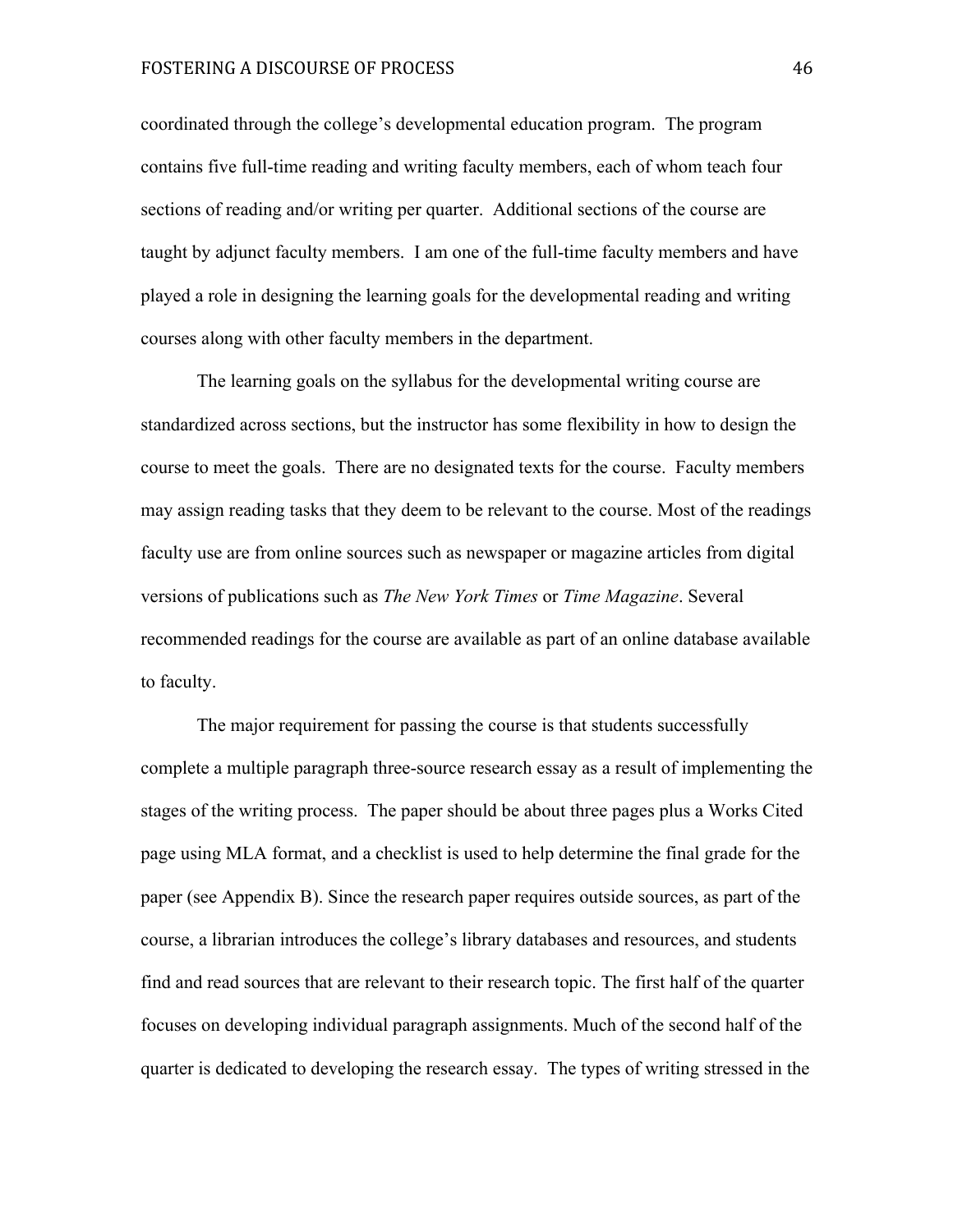course include narrative, persuasive, and illustrative writing. Grammar and punctuation instruction are woven into the course throughout the quarter in the form of mini lessons, quizzes, and explanations of issues that emerge in the context of student writing.

## **Instructional Design**

As much of the recent research has suggested, traditional approaches to teaching developmental courses have not been particularly effective (Grubb & Gabriner, 2013). With such approaches, the emphasis is often on isolated skills separated from the social and cultural context in which literacy practices occur (Grubb & Gabriner, 2013; Rose, 2012; Rutschow & Schneider, 2011;). Grubb and Gabriner (2013) have referred to such approaches as "remedial pedagogy" (p. 52). With this concept in mind, working from the standardized learning goals established by the developmental education program at the college, I designed the writing course under study with the intention of moving away from remedial pedagogy approaches and towards explicitly helping students to connect the course tasks and activities with college writing expectations. In order to design the course to better help students, I drew from what the literature has suggested are high quality practices in teaching writing and in developmental education. The class emphasized a recursive approach to writing instead of emphasizing a set of isolated skills to be practiced. Table 1 illustrates the goals of the course's instructional design and key activities and strategies that were used to meet these goals. It is followed up by a more detailed discussion of each of these elements of the course design.

Table 1

*Instructional 
Design*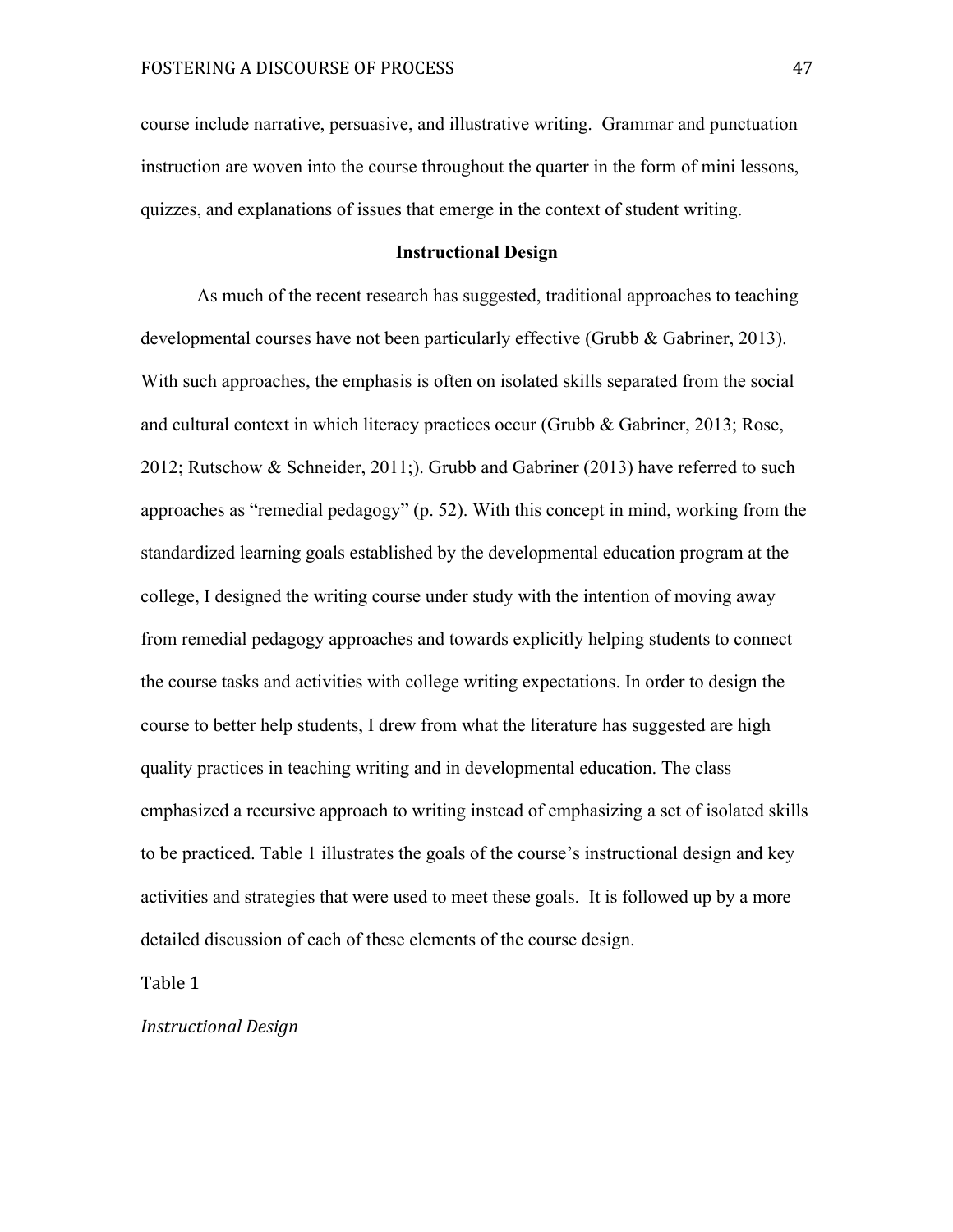| Instructional goal                                            | Activities and strategies                                                                                                                                                                                                                                                                                                                                                                                                         |
|---------------------------------------------------------------|-----------------------------------------------------------------------------------------------------------------------------------------------------------------------------------------------------------------------------------------------------------------------------------------------------------------------------------------------------------------------------------------------------------------------------------|
| Fostering the writing process                                 | Sequencing all writing assignments<br>over several weeks<br>Explicitly discussing each stage of<br>the writing process<br>Incorporating a variety of feedback<br>resources into the course<br>Requiring draft submissions of all<br>major work prior to the submission<br>of a final piece of writing<br>Critiquing mock student essays<br>using a checklist<br>Using short conference sessions<br>between instructor and student |
| Emphasizing metacognition and reflection                      | Writing reflective blogs<br>٠<br>Creating ePortfolio with a welcome<br>page reflecting on the learning<br>process                                                                                                                                                                                                                                                                                                                 |
| Connecting writing knowledge across<br>contexts               | Contextualizing the instruction by<br>٠<br>linking writing topics to the<br>curriculum<br>Brainstorming sessions about the<br>purposes of different kinds of<br>writing across contexts<br>Using examples of writing related<br>to other courses<br>Providing topic options relevant to<br>the college curriculum                                                                                                                 |
| Integrating support and academic resources<br>into the course | Requiring student submission of<br>draft of final paper to online<br>Academic Support Service<br>Workshop with Academic Support<br>Center and library                                                                                                                                                                                                                                                                             |
| Improving critical reading                                    | Teaching important active reading<br>$\bullet$<br>strategies                                                                                                                                                                                                                                                                                                                                                                      |
| Teaching grammar and punctuation                              | Focusing on issues emerging in<br>٠<br>students' own writing<br>Teaching mini grammar and<br>punctuation lessons<br>Giving short quizzes on grammar<br>and punctuation                                                                                                                                                                                                                                                            |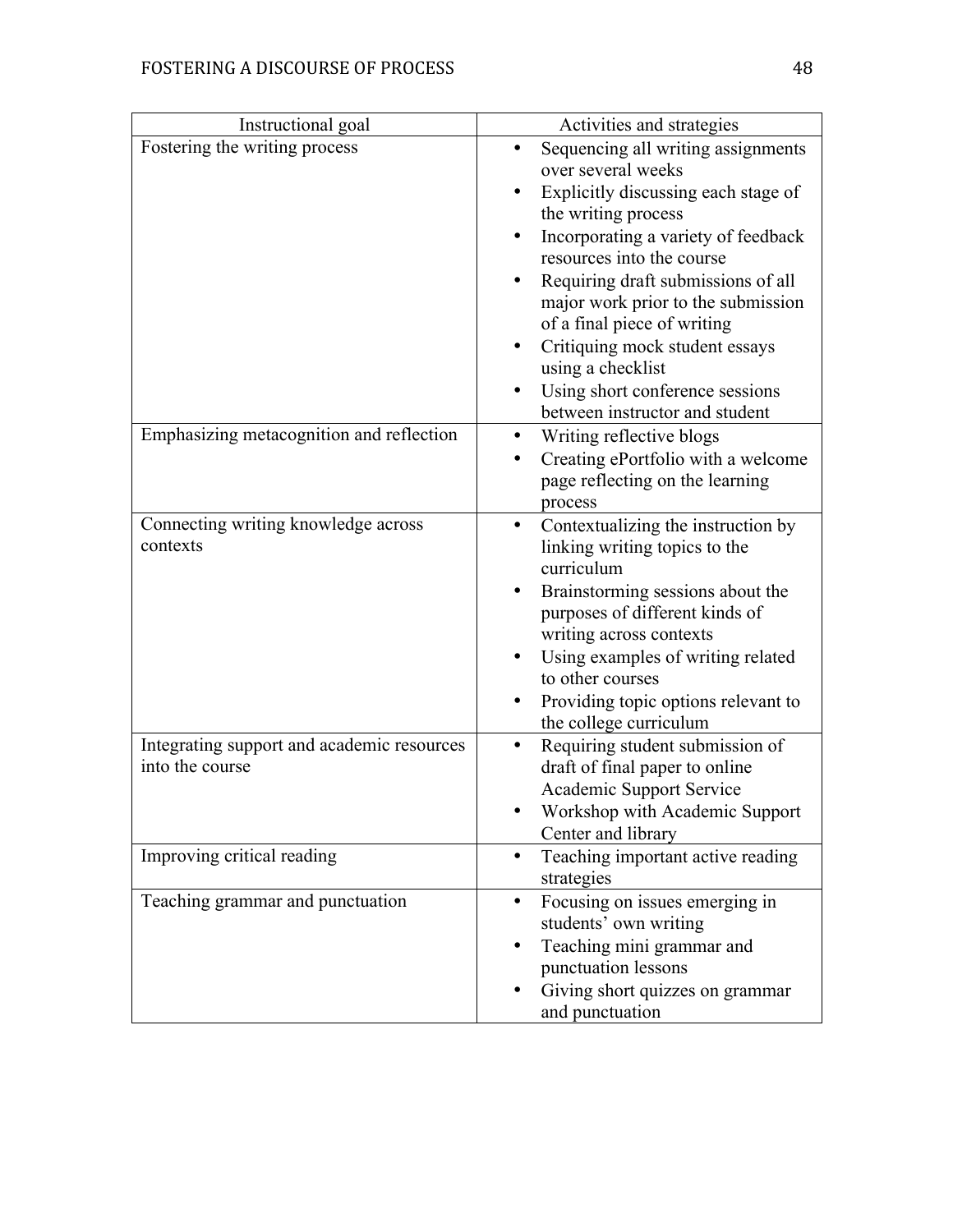## **The Writing Process**

One integral way the course aimed to help students connect the content to college course expectations was to provide activities that foster the disposition and skill of thinking of and treating writing as a process. As Conley (2005) has asserted in his work exploring the kinds of knowledge college students need, process-oriented ways of approaching writing are an important dimension of student success. Additionally, the writing process approach to teaching is one that is advocated by a variety of researchers and educational organizations (Council of Writing Program Administrators, et al., 2011; Grubb & Gabriner, 2013). Designing the course to foster a writing process approach to completing assignments is done to help students internalize ways of "valuing" and "acting" (Gee, 2008, p. 161) so that writing for college becomes something that goes through stages and that it is not completed in one quick sitting.

The explicit emphasis on the writing process was an important dimension of the course because it was designed to help students unlearn or rethink their prior experiences with writing. It was aligned with what Rose (2012) asserted about his experience working with academically underprepared students. He explained, "one of my primary goals was to change the model of writing my students carried in their heads" (p. 137). He found that students often thought of writing as something that simply goes through one draft. Based on such research findings and my own experiences as an instructor, in my approach to teaching the course, I assumed that students were likely to have learned to think of writing as something that happens quickly in one draft. This way of thinking about writing seems likely to have been fostered in prior learning environments. For example, high school teachers often encounter considerable barriers, including class size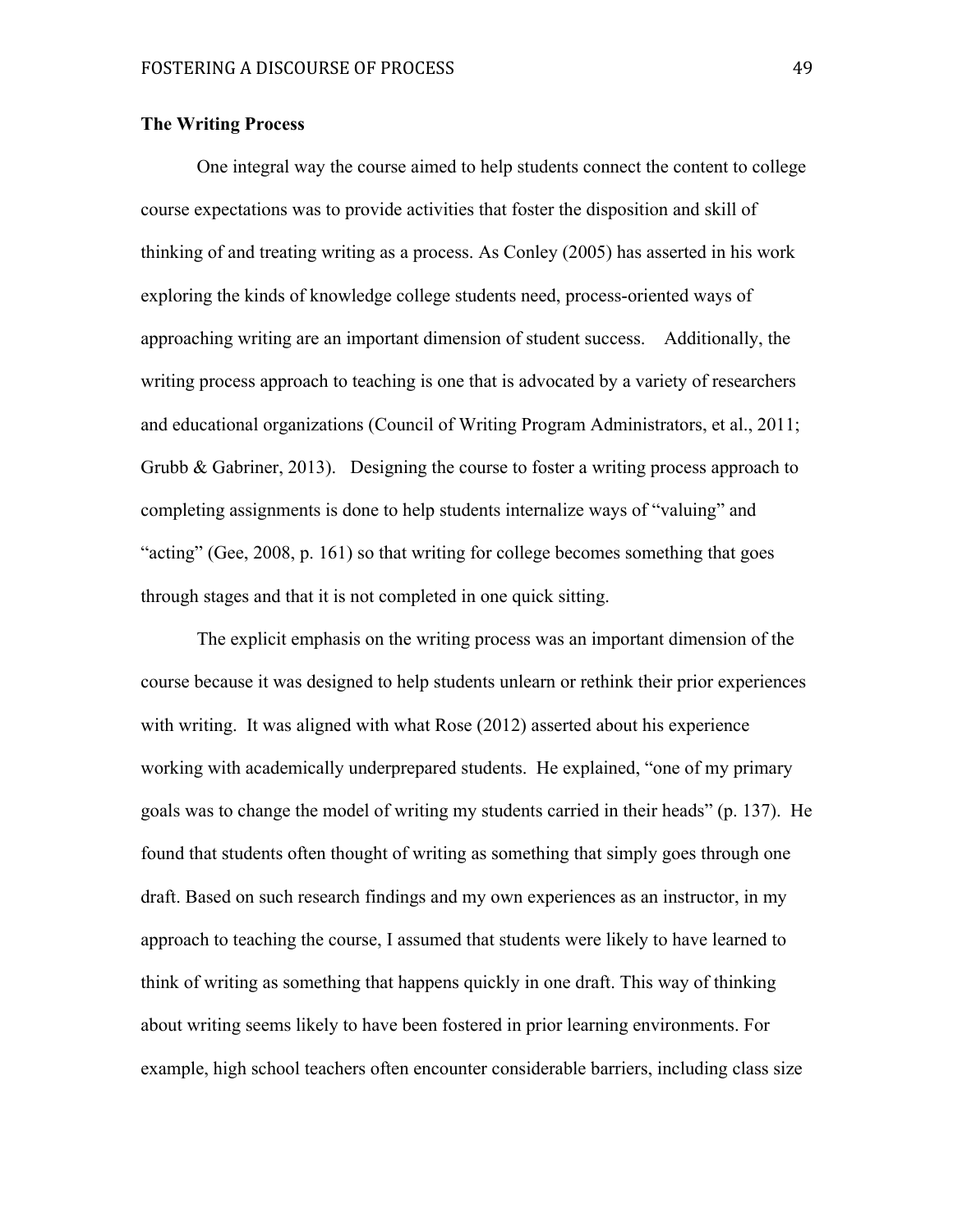and standardized grading procedures, that can prevent them from providing the kinds of writing instruction that promotes a process-oriented disposition and approach to writing (Conley, 2005). Because I assumed that students likely came into the class with limited ideas of writing as process, I aimed to be to be as transparent as possible about why the major class activities were designed around the writing process and the benefits of taking this kind of approach. As Hodges and Stanton (2007) have argued, instructors can help students change their ideas about learning. This transparent approach was used to help challenge prior beliefs students might have brought into the course about writing.

When students worked on writing assignments in the developmental course using a process approach, they learned how to take their work through recursive steps including prewriting, researching, drafting, revising, and proofreading. Class activities were designed around the different stages of the writing process. For instance, after being introduced to the narrative paragraph assignment in class, students did freewriting for a few minutes to begin generating ideas during the prewriting stage (Rosenblatt, 2004). They then could use some of these ideas that they generated to help them begin drafting their work.

As part of the revision stage of the process for some of the assignments, prior to submitting their work to me for a grade, students were required to receive feedback from their peers and provide feedback. As Shaw (2002) has found, such a strategy can help students to become more attuned to writing for an audience. It was incorporated into the course so that students had opportunities to write for other readers. This can help reduce the perception of the composition process as being only about writing for the "teacher-asexaminer" (Melzer, 2014, p. 29). Additionally, peer feedback was incorporated in the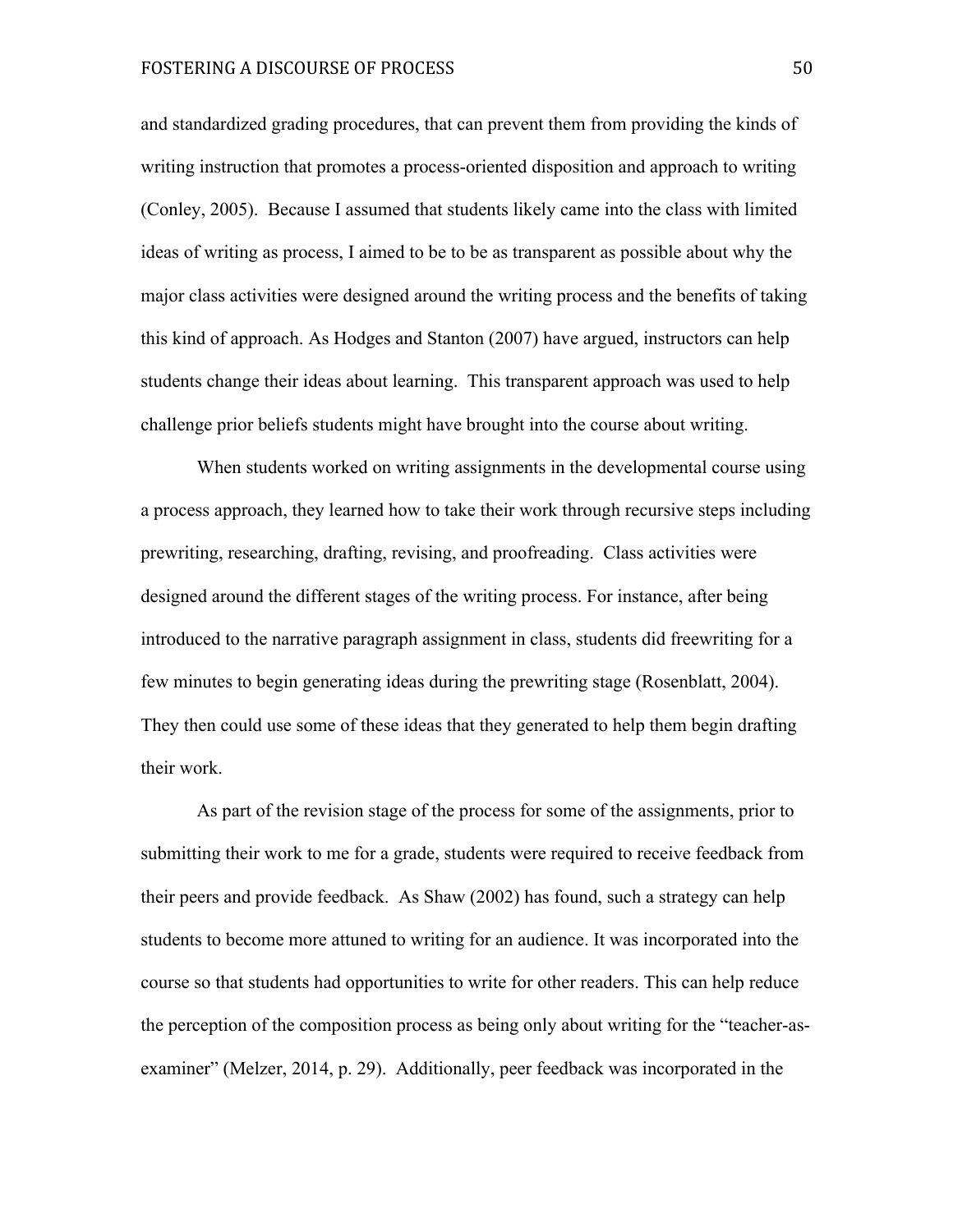# FOSTERING A DISCOURSE OF PROCESS 51

class to help students develop the ability to think analytically about writing and to articulate to each other some of the key writing concepts we discussed in the class (Liu  $\&$ Carless, 2006). To help students understand their role in the writing process, I carefully scaffolded the peer feedback sessions. First, I shared my rationale for incorporating them into the class and emphasized the benefits of both receiving and giving feedback on written work (see Appendix J). Next, I asked students to practice providing feedback on a fake student draft. Then, students provided feedback to each other in small groups of three to four. As researchers have explained, instructors must provide ongoing support to students and teach them how to give useful feedback (Ertmer et al., 2010; Mulder, Pearce, & Baik, 2014).

Technology was used to aid in peer feedback. While in a computer lab, the students provided input on each other's drafts in small groups assigned by me by using wiki pages through the Blackboard online learning management system. Using wikis for feedback can help students to become more effective collaborators and assessors of their own work and the work of their classmates (Su and Beaumont, 2010). On the wiki pages students provided help to improve their classmates' first drafts by inserting their feedback into a common online space shared by other members of their group. For each student draft, a separate wiki page was created. Two or three of their peers provided them with feedback there, which the writers later used to revise their own work. In addition to helping students improve their finished assignments, this approach to writing and using feedback was aimed at helping student writers learn to consider their audience when writing and understand the "transactional" (Rosenblatt, 2004, p. 1363) process that occurs between the writer of a text and the reader of the text.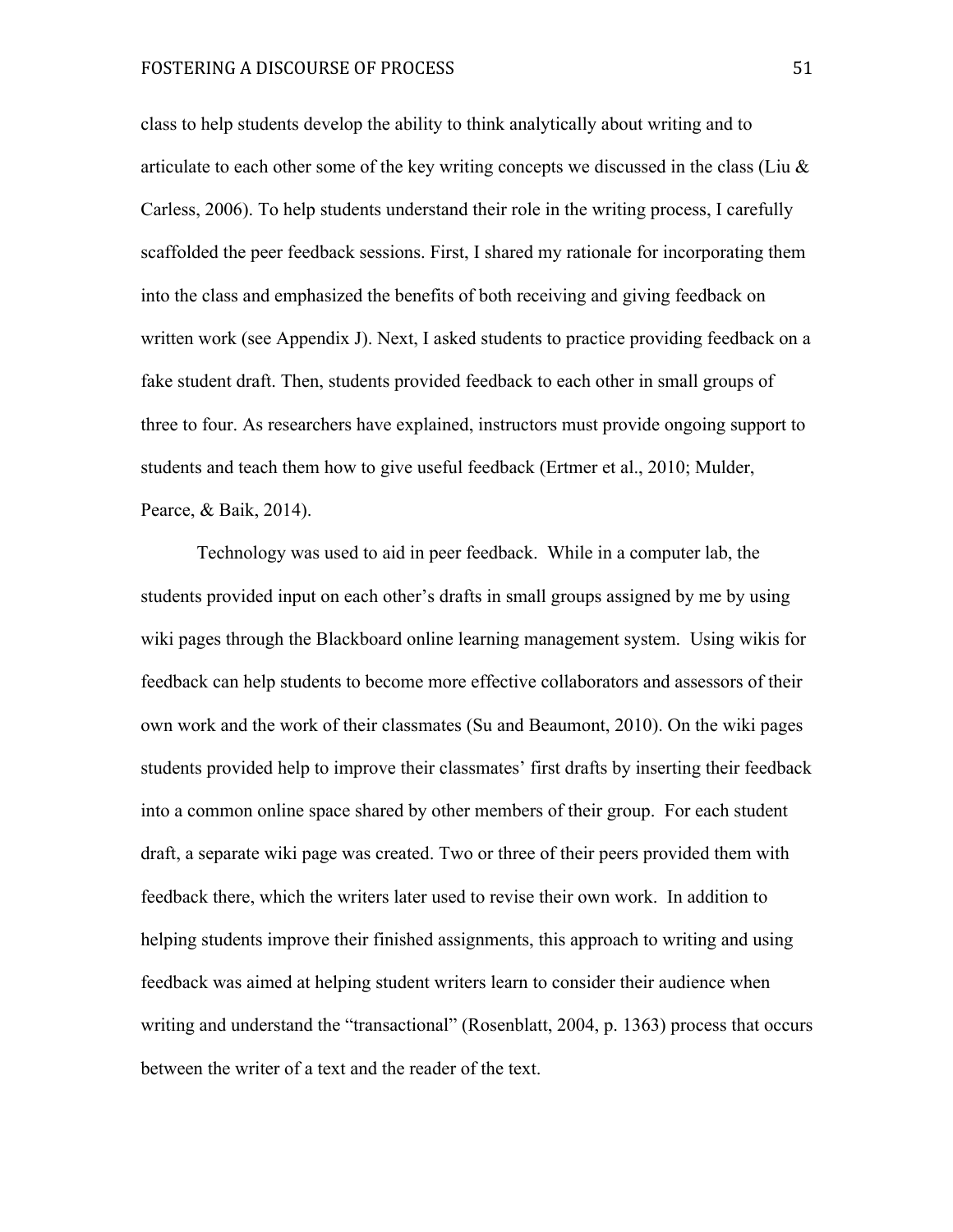Additionally, in order to help students better understand the idea of writing as a recursive process in which taking writing through the stages of revision and proofreading can help make an essay more persuasive, coherent, and effective, during class students analyzed and critiqued an early draft of a mock student essay. To assist them, they were given a checklist of things to look for when they critiqued the sample essay. The checklist contained questions that prompted students to analyze the essay by looking for some of the concepts taught in the course: thesis statements, MLA format, topic sentences, supporting evidence, methods of persuasion, organization, and unified writing. Students participated in this activity in pairs so that they could have a dialogue about the essay. Then, the class had a whole group discussion about it. After we had discussed some of the problems with the sample student essay, students were given a revised version of it with major improvements. The activity was designed to help them see the ways a piece of writing can and should move from a draft to a more polished piece of writing. Such an approach that makes the writing process central to assignments is consistent with Grubb and Gabriner's (2013) findings, which suggested that writing process pedagogies are more effective than "remedial pedagogy" approaches (p. 52).

#### **Metacognition and Reflection**

An additional strategy designed to move the course beyond the remedial pedagogy approach was an explicit emphasis on reflective tasks aimed at promoting student metacognition about their evolving writing process. As Ambrose et al. (2010) have found, two crucial dimensions of metacognition are the ability to monitor one's learning and the ability to reflect on and evaluate one's learning. Consistent with this notion of metacognition and reflection, students engaged in several reflective writings via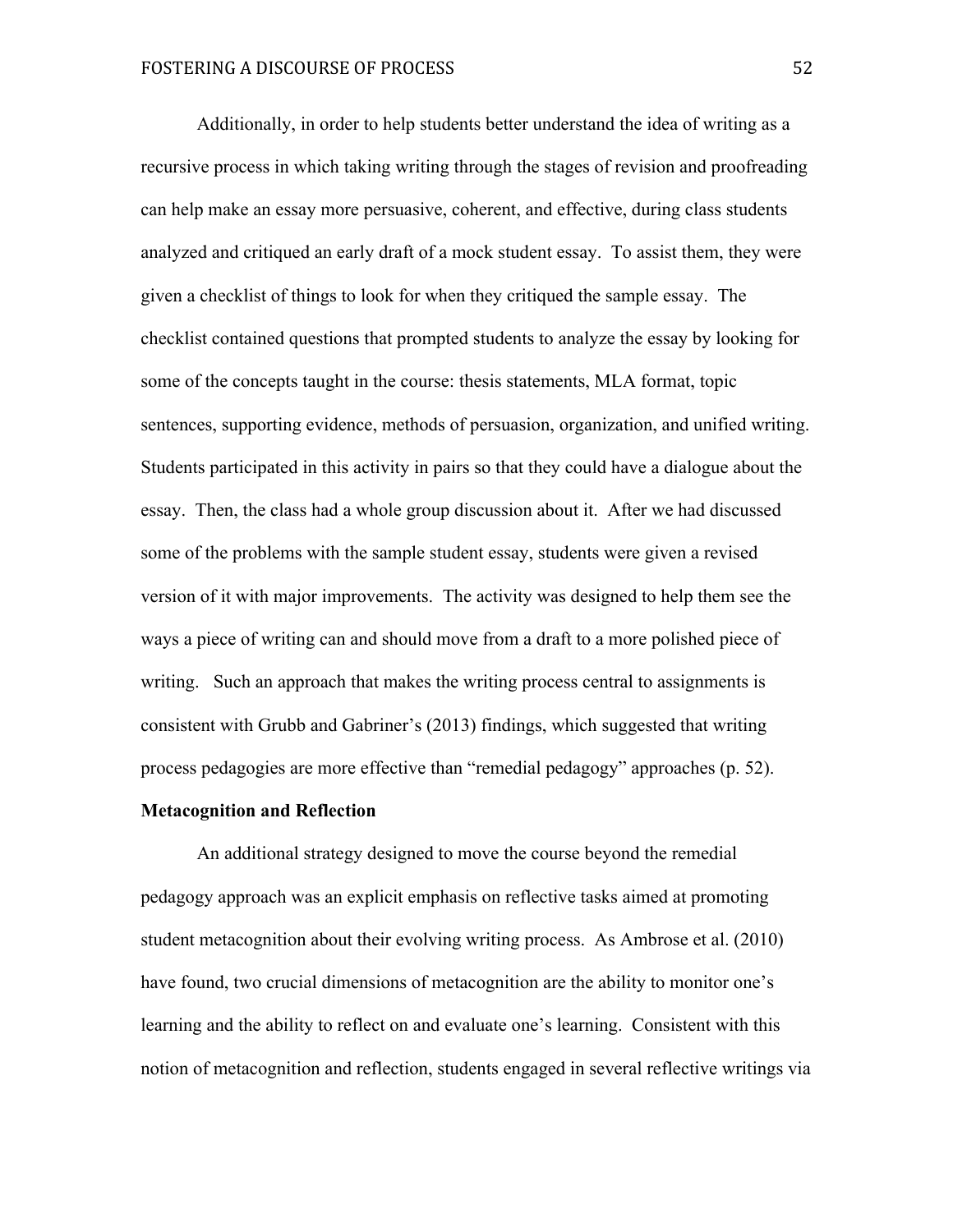course blogs in which they wrote about their own process as they worked on written assignments for the class (see Appendix F). In the blogs, they discussed the challenges they were encountering in working on the assignments, the steps they took as they approached the assignments, and what they believed they had learned about their own evolving approaches to writing. They also assessed what they believed they still needed to work on as writers.

To further emphasize the pedagogical approach that promotes metacognition through reflection, a requirement of the course was for students to produce an ePortfolio in which they monitored and evaluated their own learning. As the literature has found, an ePortfolio can help students reflect on their own development and to become more effective at revision (Brammer, 2011; Desmet, et al., 2008; Worley, 2011). The portfolio is a collection of work from the quarter after it has gone through multiple stages of development and revision. On the welcome page of the portfolio, students introduced the written work completed in the course (see Appendix H). The page included a discussion about their own thoughts about what they had learned through the production of such written artifacts. Students used the learning goals written in the syllabus for the course to help them craft this portion of their portfolio and build "I can" statements in which they self-assessed their skill development in the course (Au, Raphael, & Mooney, 2008, p. 80). This assessment was designed to help foster a metacognitive approach to learning in which students think about and reflect upon their own process of taking the course and developing their writing skills. Importantly, the welcome page was completed at the end of the quarter. It was done so that students could think about what they had learned in the course and transfer it to their later courses. As researchers have shown, student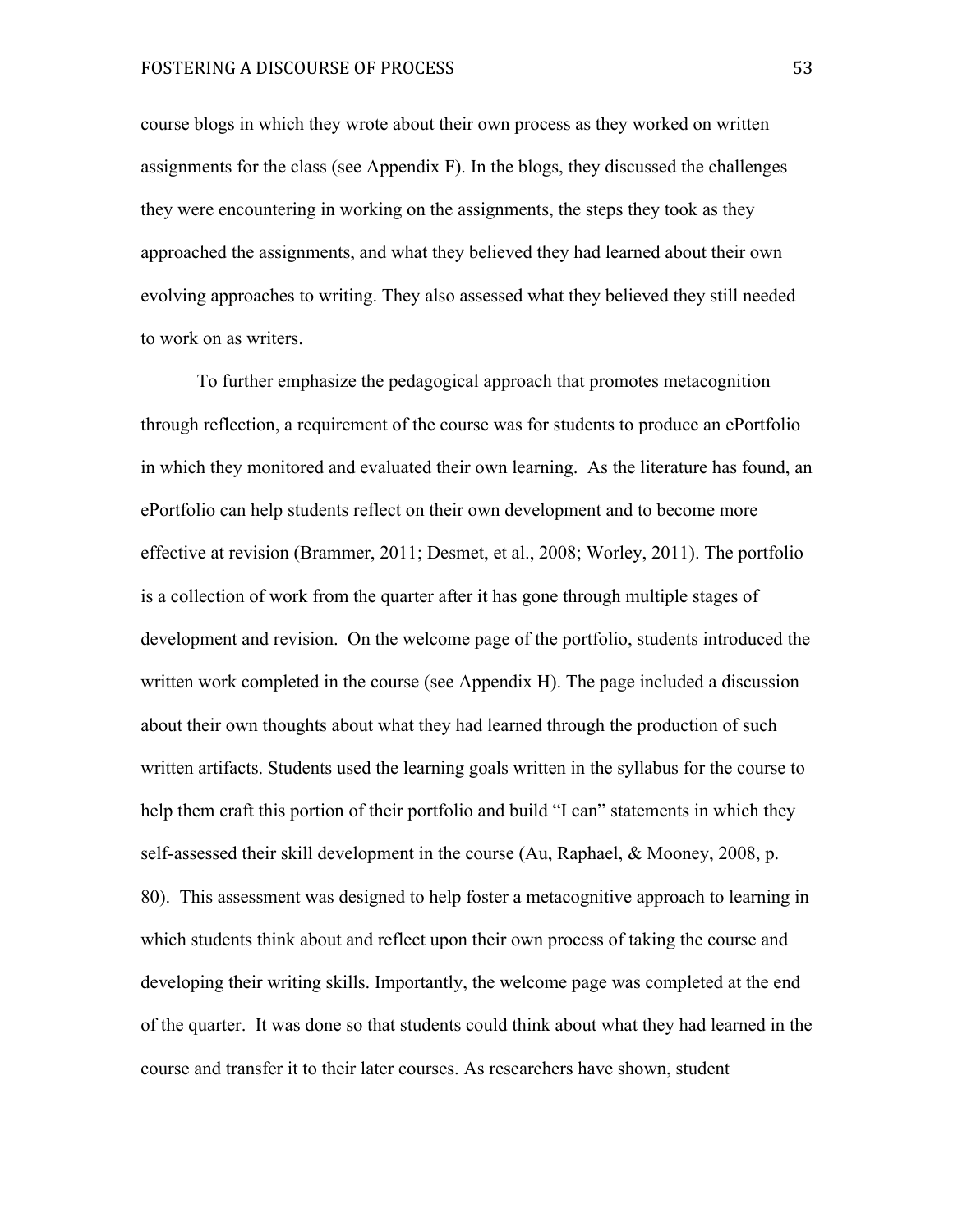development of metacognition is an important aspect of transfer of knowledge (Beaufort, 2007; Benander & Lightner, 2005; Billing, 2007; Wardle, 2007/2009).

### **Writing Skills Across Contexts**

The course also used elements of what Perin (2011a) has called "contextualized basic skills instruction" (p. 271). One method used to help students connect the learning in the class to contexts across the curriculum was to engage students in whole group brainstorming discussions designed to help them think about the role different kinds of writing might play in a variety of situations. This method was used to help students think about the ways they were acquiring the tools and habits of college Discourse (Gee, 2008) that can be adapted into contexts separate from the course. During such activities, students came up with examples in which strategies associated with persuasion, narration, and illustration writing could be used in contexts other than the developmental course, since those were the types of writing stressed in the major writing assignments in the class. They were encouraged to think about the role of such writing as it applies to other contexts, including the major they were either pursuing or thinking about pursuing. Student responses were put up on the whiteboard to act as a visual reinforcement of the ideas they shared with the class. To contribute to this discussion, I also discussed some examples of the types of writing that I have seen used in different disciplines in the college based on my experiences as a tutor, a reading/writing coordinator, and an English Department faculty member.

An additional method used to help students think about the ways the course was connected to the rest of the curriculum was through providing assignment options that were relevant to the curriculum of the college. In the case of the illustration paragraph,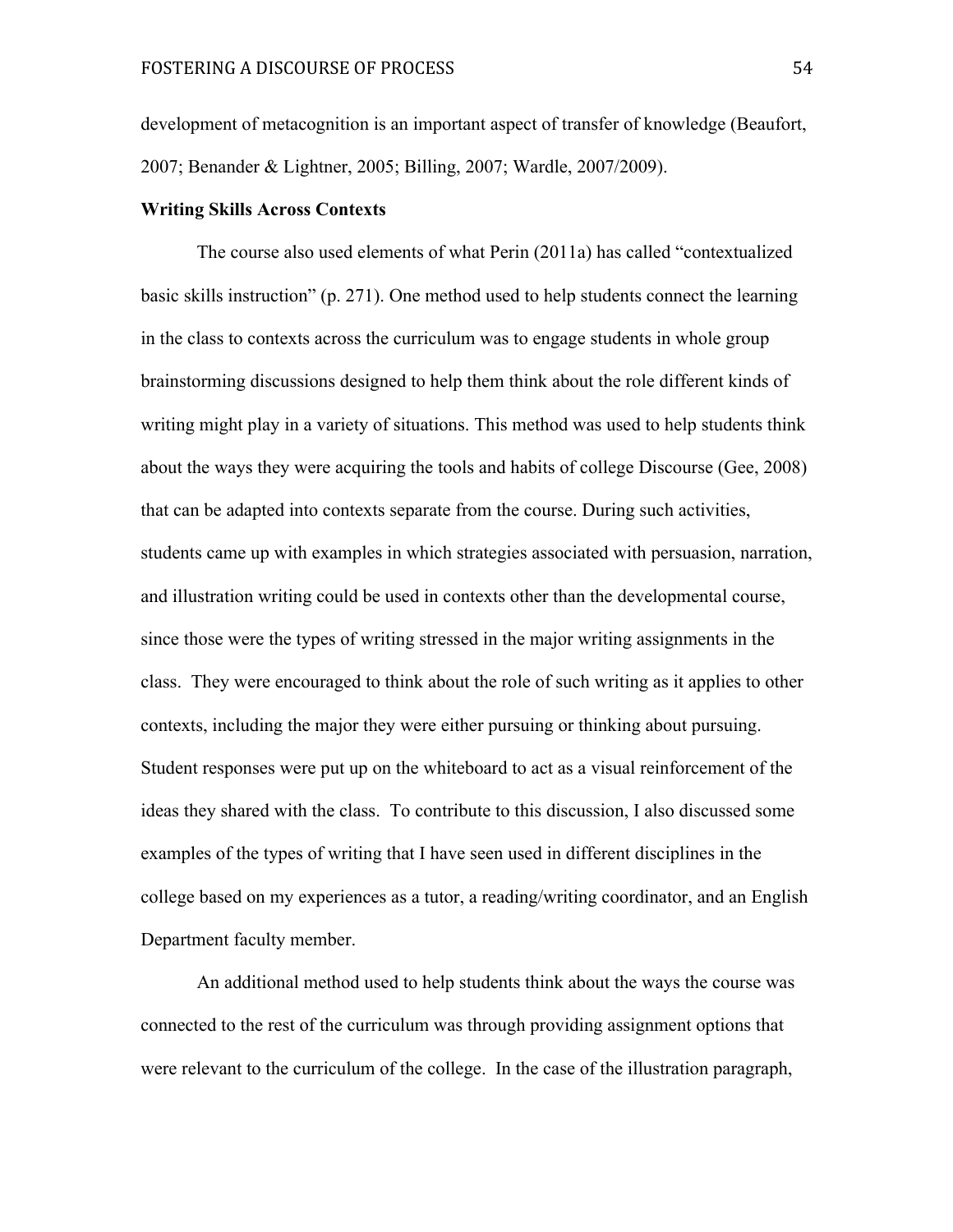participants needed to read articles in *The New York Times*' online "Room for Debate" section. In this section, multiple writers make a short argument on a current topic relevant to a variety of issues affecting society. Aligned with the college's curriculum, topic options students were given to choose from included issues that related to business, management, personal finance, and criminal justice. Students had to read each of the short perspectives on their selected topic. They then needed to decide which of the writers made the most persuasive case on the topic. Finally, students needed to write a paragraph explaining why they believed this particular writer made the most persuasive case on the topic. Their paragraph needed to summarize a few specific ideas from the short essay to provide examples for their reasons for asserting that this particular writer was most persuasive. Because they needed to summarize ideas from the reading, the assignment also helped them practice this important skill.

This assignment was designed to align with Graff's (2003) notion that college students need to develop a sense of understanding about how to read and write arguments because argumentation is the most dominant form of writing across disciplinary contexts in college. It was also designed to help students get ready for the final essay in the Foundations course, which was a persuasive research essay. The final essay required that they write using some of the methods for persuading an audience we discussed in class. These included integrating information from trustworthy published sources, responding to the opposing viewpoint on the issue, using evidence derived from research, and using examples (Conley, 2005; Graff, 2003). The assignment required them to use a balance of their own ideas, summaries, paraphrases, and direct quotations to help back up their perspective on the topic.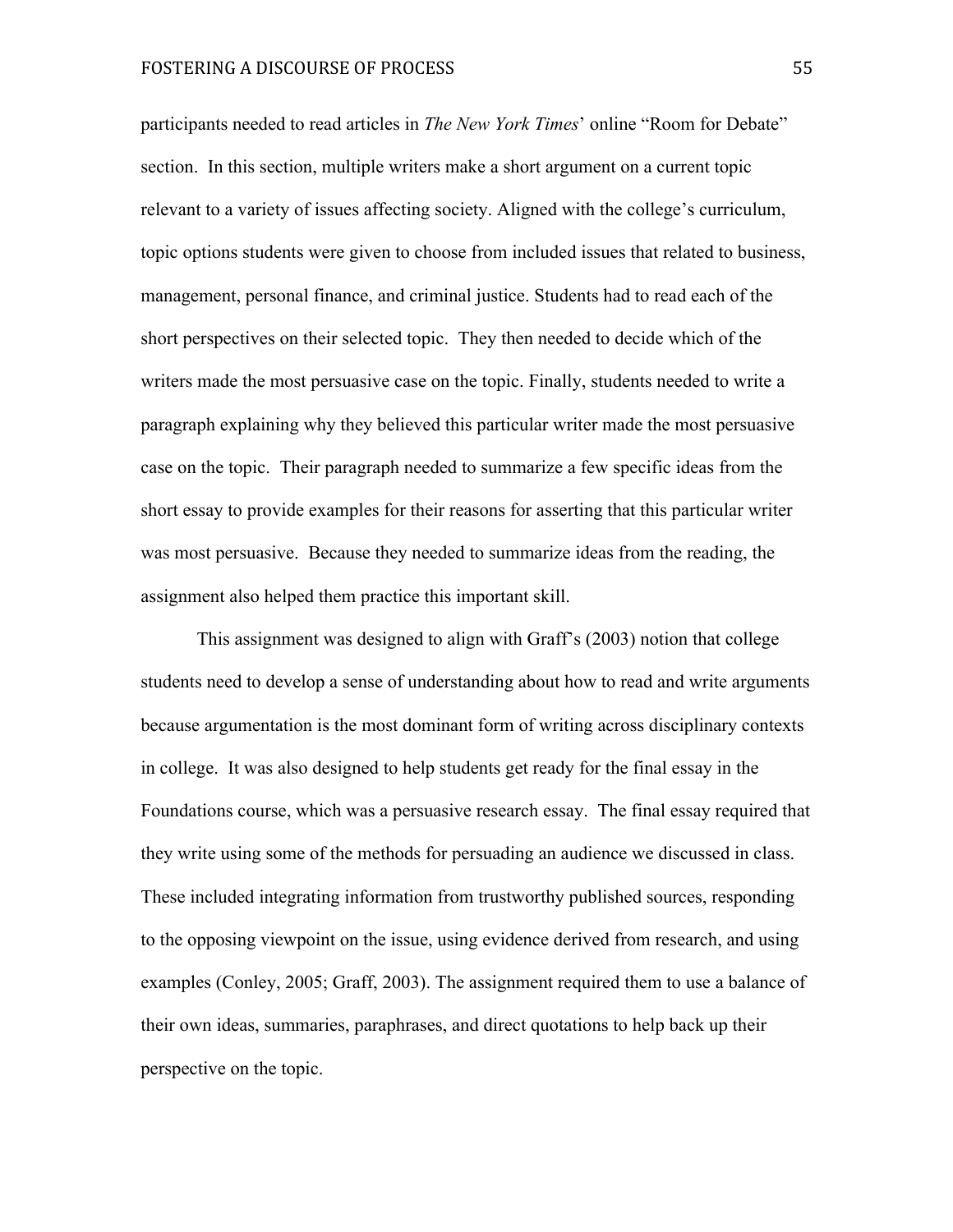Similar to the earlier illustration paragraph assignment, for the final persuasive research essay, topic options were connected to issues that were related to various courses students take at the college. For instance, one option that students could choose to write about for the paper was the debate about the stop and frisk policing method. This topic is pertinent to the field of Criminal Justice, one of the most popular majors at the college. Another topic option was for students to make a case for how small business owners could best use social media to market their business. Once again, this topic is aligned with the college's curriculum. All students at the college take some form of business class, and many of the students major in the field. Other students take marketing courses. Providing students with opportunities to write about subjects that are related to the college curriculum was intended to help the course move away from "decontextualized" writing instruction, which Grubb and Gabriner (2013) found to be so dominant in developmental classrooms (p. 60).

Additionally, as part of the instructional design, several short readings were assigned to help students better understand the types of writing stressed in the course as well as to act as models for student writing. They were also used to help students compare and contrast the various purposes of writing, depending on the context. When possible, model paragraphs and readings were selected that connected to the college's professional/academic disciplines. Since I have worked at the college as a tutor and a reading/writing coordinator designing writing workshops for a variety of faculty members in diverse disciplines, I have become familiar with much of the college's curriculum. This experience helped me to select readings and models for writing that were connected to some of the course content in the college.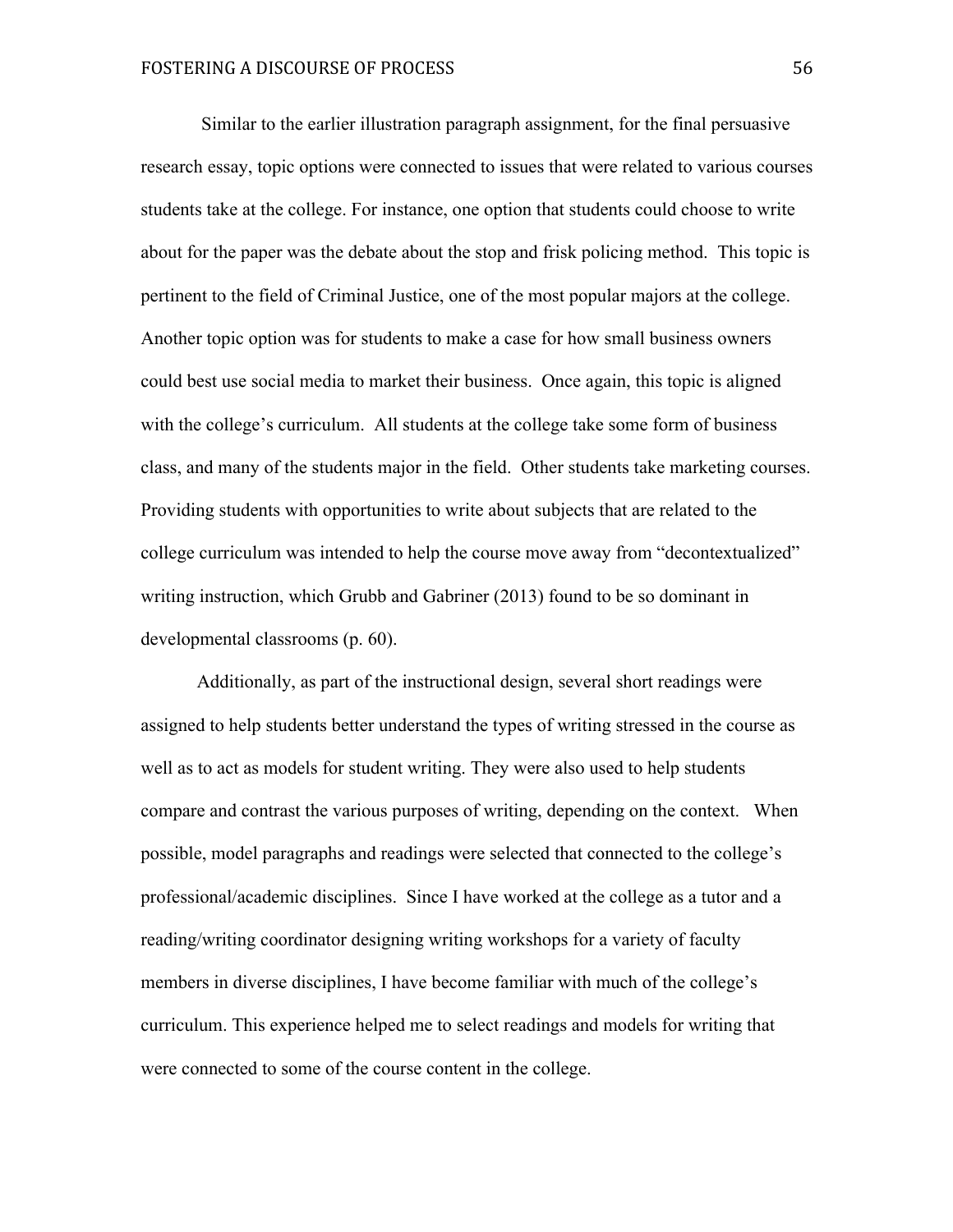One example of choosing models that were designed to help students connect the class content to other courses occurred in the discussion of narrative writing and the development of students' own narrative writing paragraph assignment. When helping students to understand this type of writing and its various uses, one example paragraph I showed them was a short narrative history of the uses of denim in the United States. This type of example could help fashion-marketing students (one of the college's most popular majors) to see the role narrative might play in their major courses. It could also help students interested in any of the fields that include marketing because some assignments might ask them to trace the history of a product or service and/or how it was marketed over time.

Another sample narrative paragraph showed to students was a short incident memo detailing a work related issue. Since students at the college all pursue professionally oriented degrees, such an example can help them to understand the relevance of skills and strategies associated with narrative writing within various professional fields that they might be studying. For example, Criminal Justice has become the college's most popular major. Based on some of the experiences I have had as a writing tutor and with having trained professors in the department on how to design effective writing assignments, I have observed that Criminal Justice students at the college are often asked to use narrative forms to practice writing police incident reports and criminal investigation reports that detail the unfolding of events. The discussion of the incident report structured in the form of a narrative was connected to various workplace correspondences that are stressed in a variety of disciplines.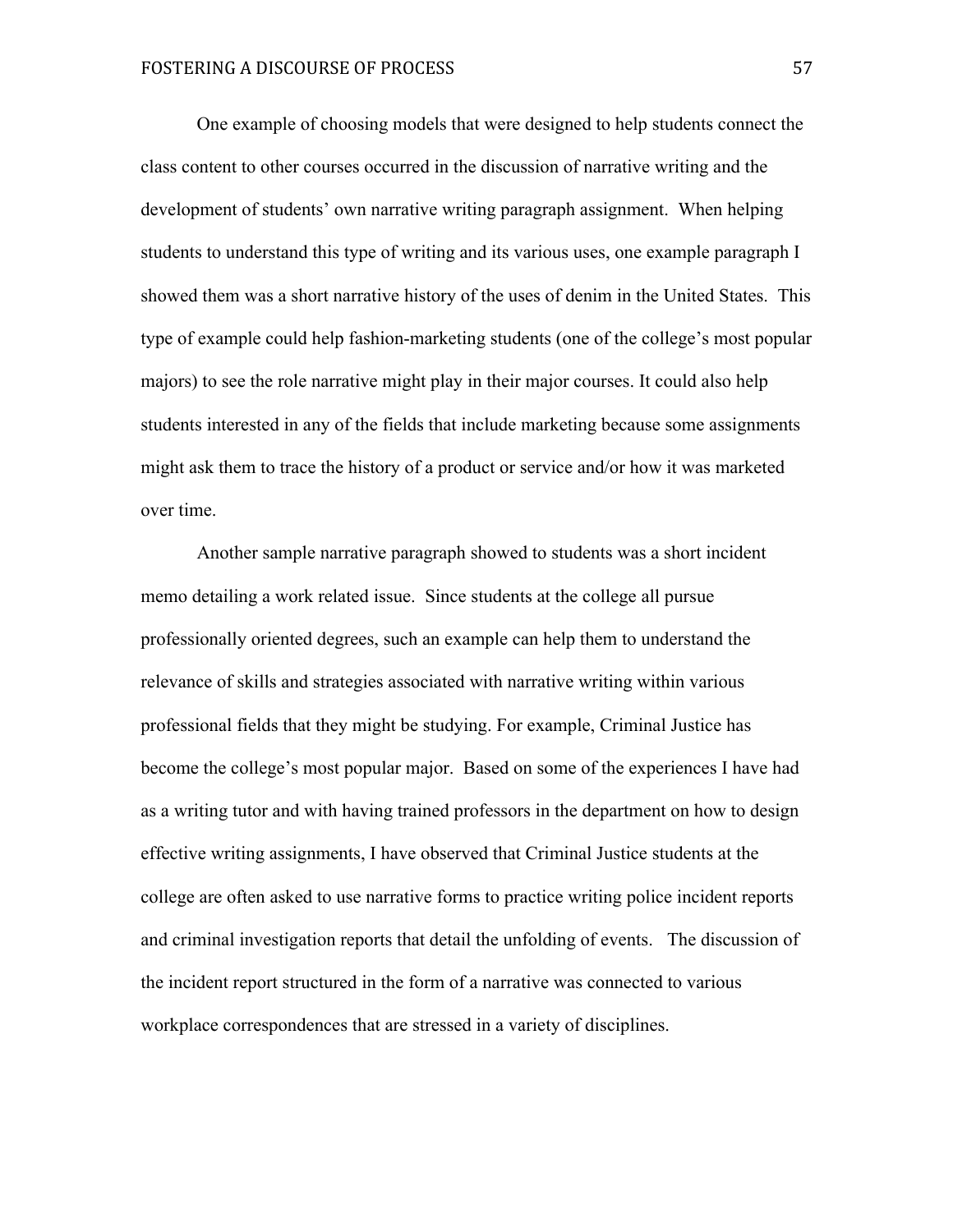Both the narrative paragraph about denim and the narrative paragraph incident report were contrasted with a short personal narrative paragraph example. This type of writing is aligned with the type of writing that often happens in other courses such as the credit-bearing Expository Writing course, where faculty members sometimes ask students to narrate their own personal experiences. Similar to the discussion about the other narrative paragraph examples, I emphasized this connection to the students during class discussion.

When I asked students to look at narrative writings that serve different purposes and have different audiences while working on their own narrative writing skills, one of my goals was to help them understand the nuances and complexities of writing and the many ways writing skills need to be adapted to different contexts (Lea & Street, 2006). Another goal was to help them become more careful observers and interpreters of the ways writing is used so that they may begin to understand how what they learn in a developmental writing course can be helpful if flexibly adapted in other contexts. When instructors help students to think about the ways different types of writing might play different roles depending on the context, they can help students practice what Gee (2008) has called their ability to "juxtapose diverse Discourses" (p. 220-221). Such juxtaposing of Discourses is aligned with an important aspect of Lea and Street's (1998) academic literacies model in which they have stated that academic literacy practices require that students develop the ability to "switch practices between one setting and another" (p. 159).

## **Student Support and Academic Resources**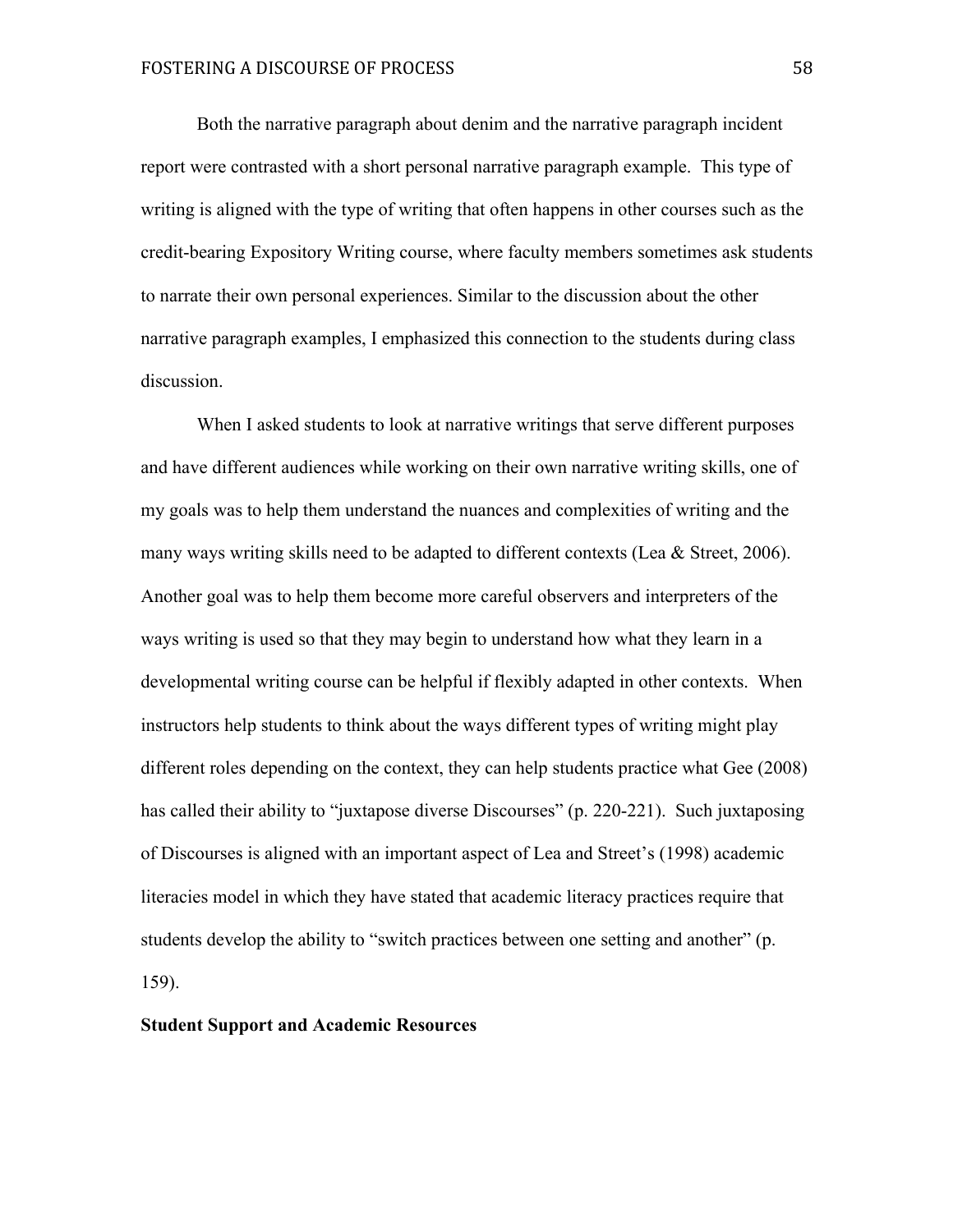Researchers have asserted that developmental courses can provide students with a valuable form of capital when they integrate meaningful interactions between students and support services such as tutoring (Boylan, 2002; Callahan & Chumney, 2009; Grubb & Gabriner, 2013). Consistent with these findings, an additional practice of the course design was an integration of student support services into the class. For instance, to further foster the process-oriented disposition towards writing, the process for completing the final essay included a required submission of the draft to the college's online tutoring service. After they had submitted it, students received emailed feedback from a tutor in the Academic Support Center. The feedback they received helped guide the focus of the mini-conference session each student had with me about their work before they submitted it for a grade. I helped the students to prioritize what they should focus on in their writing, such as improving their examples and details, writing a more precise thesis statement, organizing their main ideas around topic sentences, and integrating and documenting research sources more effectively. The dialogue that occurred during the conference was intended to help the students better understand the role of feedback in the writing process and in their academic growth as well as improve the quality of the final product. It was also incorporated to help find a balance between written feedback (via the online tutoring service) and oral feedback. This balance was important because research has suggested that while in some cases students in developmental writing courses benefit more from oral feedback than written feedback, in other cases, the opposite is true (Gulley, 2012; Sipple, 2007).

The overall aim of incorporating various kinds of feedback (instructor, tutor, and peer) into the drafting process was to help students internalize the important habits and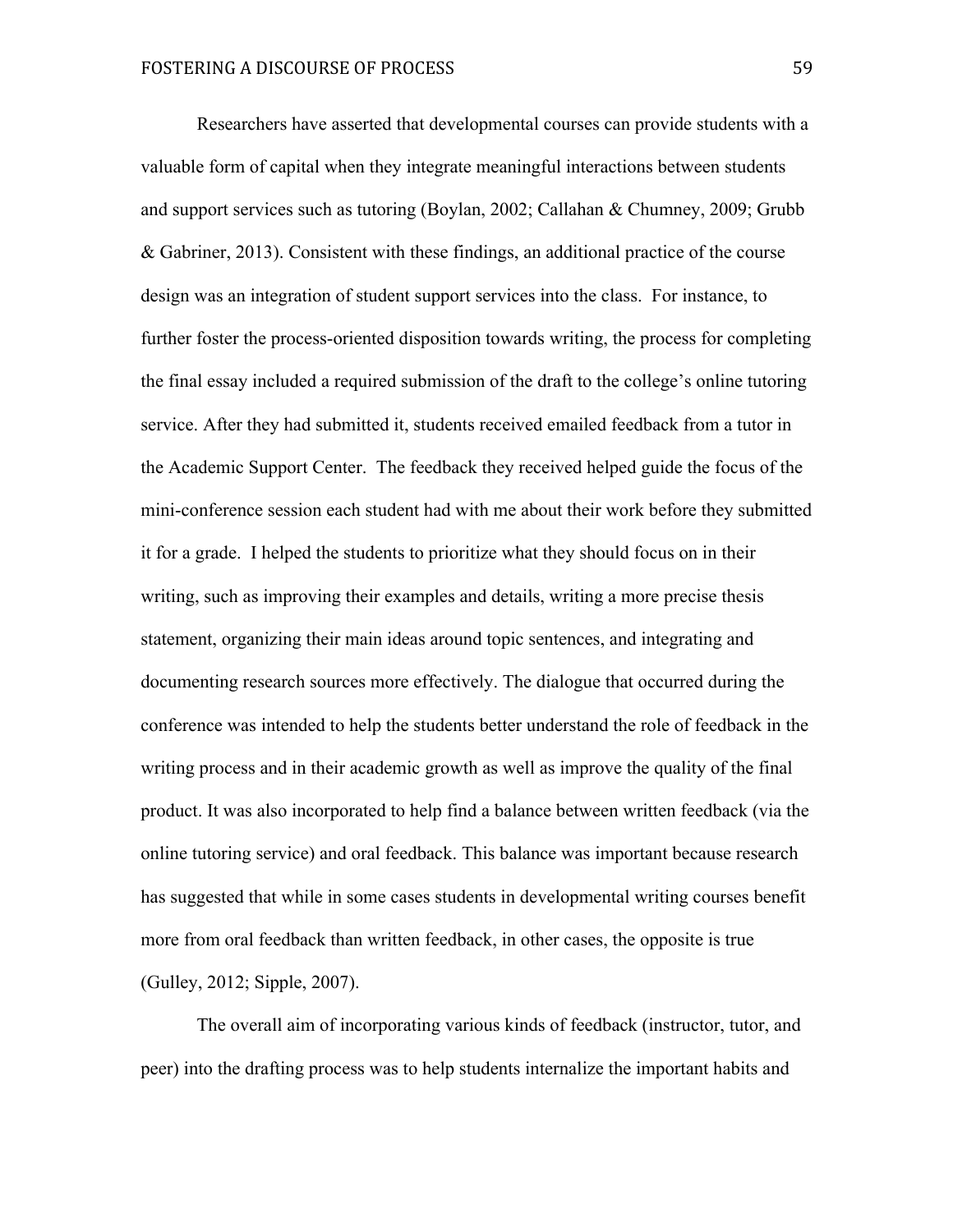# FOSTERING A DISCOURSE OF PROCESS 60

skills of treating writing as a process so that they could then use them in their other classes. It was also aligned with the Framework for Success in Postsecondary Writing developed by the Council of Writing Program Administrators, et al. (2011), which asserted that instructors should create opportunities for students to "work with others in various stages of writing" because it can helps students "develop flexible processes" (p. 8).

Because they were required to interact with the Academic Support Center as part of the process, students were learning how to tap into a crucial feedback resource that could become a part of their writing process throughout their education. As Conley (2005) has suggested, the use of writing processes is "both a skill and an attitude" (p. 81). To reinforce this idea, I explicitly told students on every discussion of an assignment my rationale for structuring my class around the writing process and why the various types of feedback were a part of the course. I emphasized that they should not think of the idea of the writing process as only relevant to the developmental writing course. Instead, it is a "skill" and an "attitude" (Conley, 2005, p. 81) that will help them throughout their entire education and beyond.

To further align with the research findings arguing for creating meaningful interactions between a college's resources and developmental courses, class activities related to the final essay included a librarian-directed guide to using the library's onsite and electronic resources. Students then had to use library research sources for their paper. Such an integration of library services into the developmental course can help students to become more confident and skillful in conducting research for college writing (Roselle, 2009).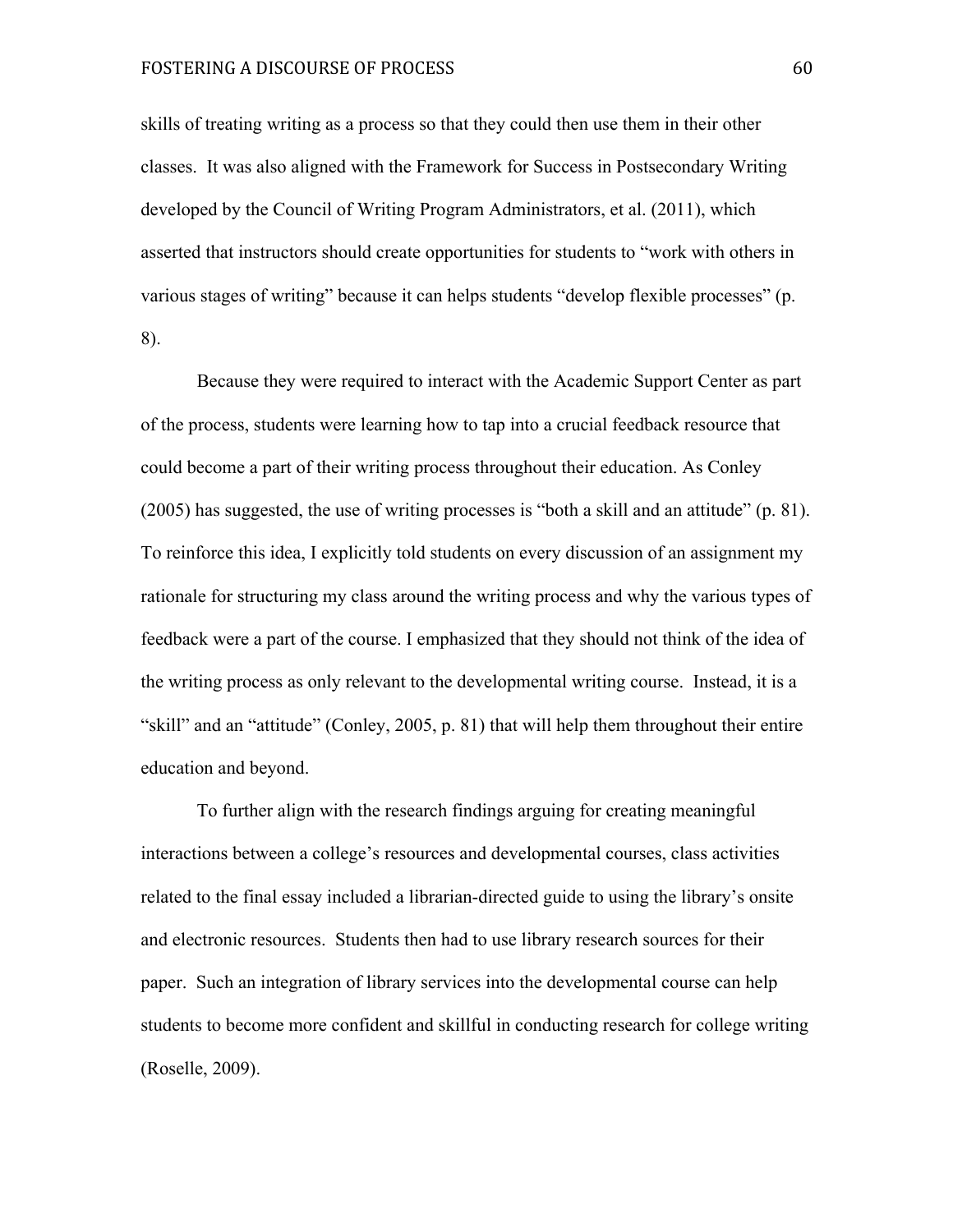Part of the intention of incorporating the feedback service and the library into the course was to help students move away from thinking of their instructor as the sole source of support and guidance while they are students and toward accessing a "form of academic capital" (Callahan & Chumney, 2009, p. 1658) that would be available to them subsequent to the course. This intention was made explicit to students during class discussions. Becoming comfortable with using such resources can help them to better meet the writing expectations of college courses as they come to recognize and value such resources as playing a key role in their writing process and in their ability to navigate collegiate Discourse and writing.

### **Reading Instruction**

Additionally, since the research essay required that students analytically read their research sources and determine what kinds of evidence would effectively help them to make a persuasive case about their topic, the course incorporated some discussions of reading strategies so that students made the connection between reading and writing. The reading strategies taught included annotating, raising questions, monitoring for comprehension, and connecting texts to other contexts. As the research has suggested, such practices can help students to become more strategic and active readers (Caverly, et al., 2004; El-Hindi, 1997). Doing so was designed in part to help students who had taken the developmental reading course make the connections between the two sequence developmental literacy courses. If any of the students in the class had not been required to take the developmental reading course, the discussions of reading strategies acted as a refresher on using strategic and analytical reading in an academic setting. Additionally, by analyzing their research sources closely, students could think about what kinds of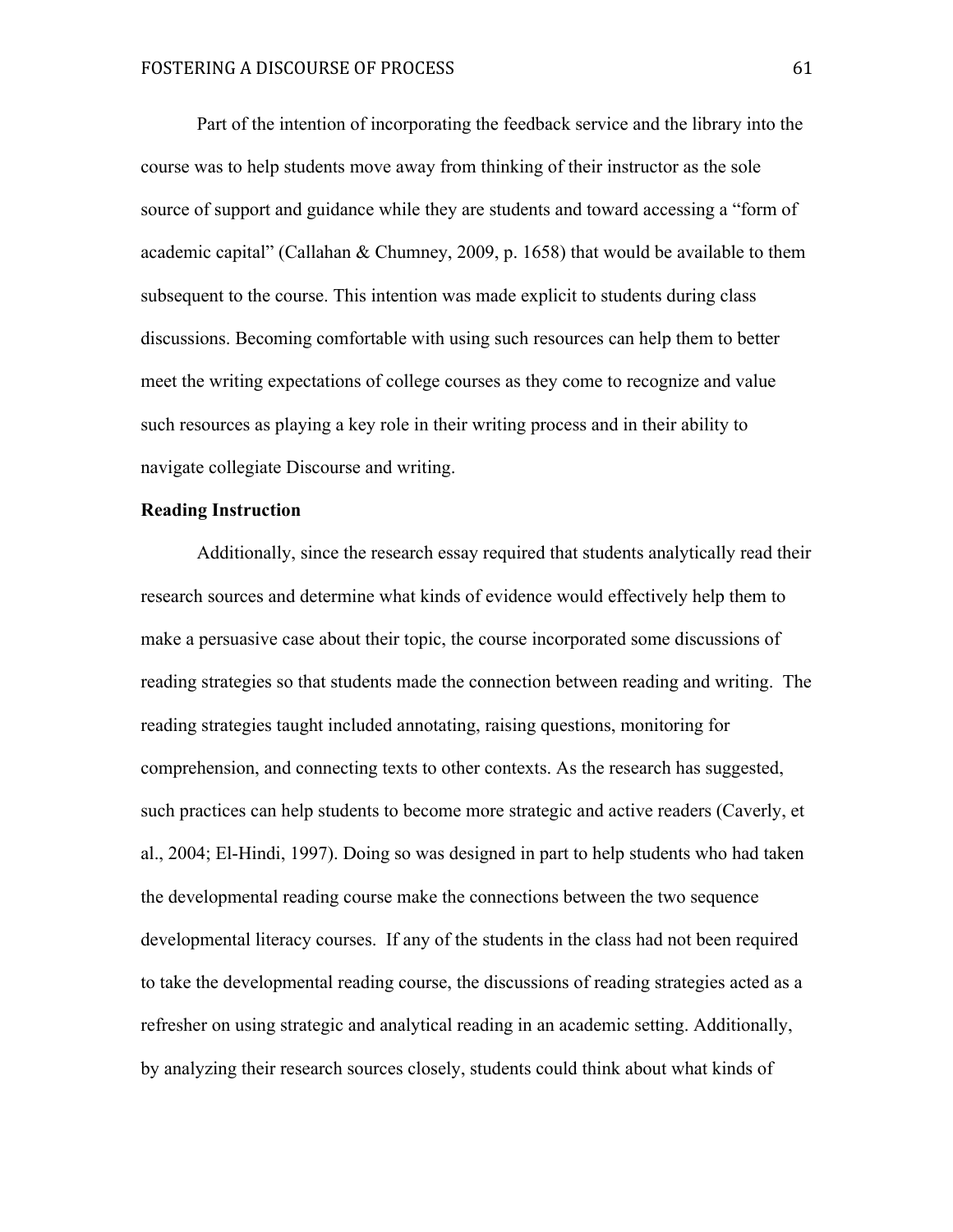research sources would best help them to make a convincing argument as well as how to integrate such sources into the context of their own writing.

## **Grammar and Punctuation**

Finally, grammar and punctuation were built into the course's instructional design to help students develop knowledge of how to proofread their work. Based on my own observations of common student errors and some of what Shaugnessy (1977) documented in her work about grammatical concepts that tend to lead to student patterns of error, I incorporated a few short lectures, activities, and quizzes around several common problem areas, including comma splices, fused sentences, sentence fragments, and verb tense inconsistency. I kept such activities to a minimum to avoid what Grubb and Gabriner (2013) have referred to as a "part-to-whole" instructional approach in which isolated skills are taught without connecting them to a larger purpose (p. 52). Additionally, in order to help prevent students from compartmentalizing what they were learning, each time a grammar and/or punctuation point was the focus of the class, I stated that such concepts should not be viewed in isolation from the rest of the discussions about writing. Instead, the knowledge they learned about grammar and punctuation should be viewed as being an important tool that could help students make their writing more effective and reader friendly. Such emphasis was done with the intention of helping students move beyond thinking predominantly about the "surface features of language" (Lea & Street, 2006, p. 368).

Grammar and punctuation instruction also occurred in less direct ways using methods similar to what Shaughnessy (1977/2007) has advocated for in teaching developmental writing. Students were provided opportunities to focus on grammar and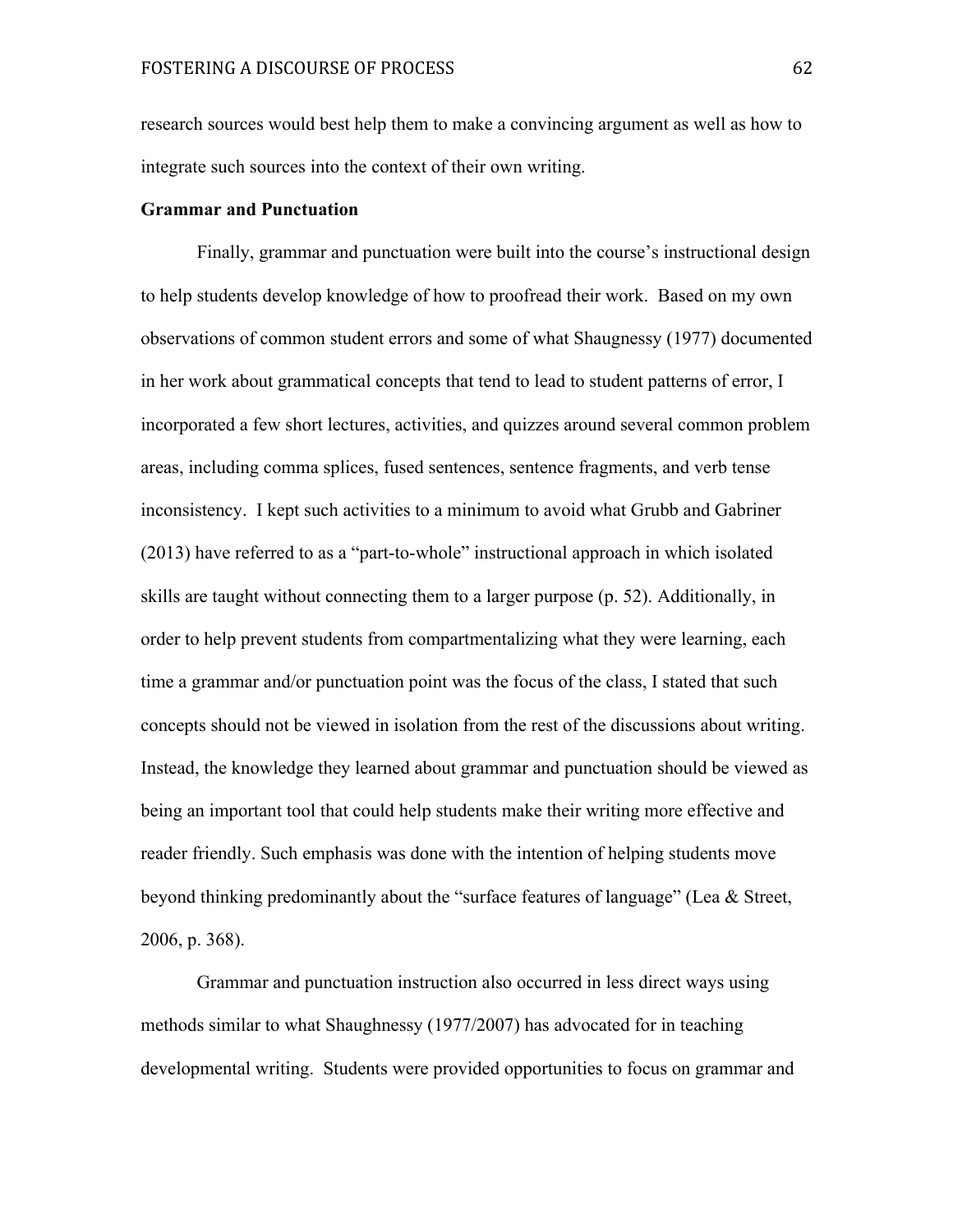punctuation issues that were occurring in the context of their own work. Providing such opportunities was aligned with much of the research about writing instruction and the teaching of grammar and punctuation (Bartholomae, 1980; Neuleib and Brosnahan, 2007). For example, after students had completed both the narrative and illustration paragraphs, they received a grade and feedback on their work. They then needed to use my feedback to revise their work for inclusion in their ePortfolios. Some of the comments I provided was on patterns of error I saw in grammar and punctuation. My comments had explanations about the patterns of error I saw and methods for revising them so that students could then review their work and correct their errors after having analyzed them. Additionally, when students submitted their work to the college's online tutoring service, the tutors pointed out patterns of error in grammar and punctuation that were appearing in their work. They also linked to resources that could help them to understand their errors. Finally, during the mini-conference sessions each student had with me for their final essay, I discussed some of the patterns of error that were emerging in their drafts of the assignment.

#### **Participants**

In order to get a variety of student perspectives, I focused on the experiences of eights students enrolled in developmental writing courses that I taught. One participant was drawn from a course section I taught in the summer of 2013. The other seven participants were drawn from a section I taught in the fall of 2013. The limited number of students helped me to get an in-depth understanding of student experiences since I was able to closely examine multiple forms of data revolving around the participants. I asked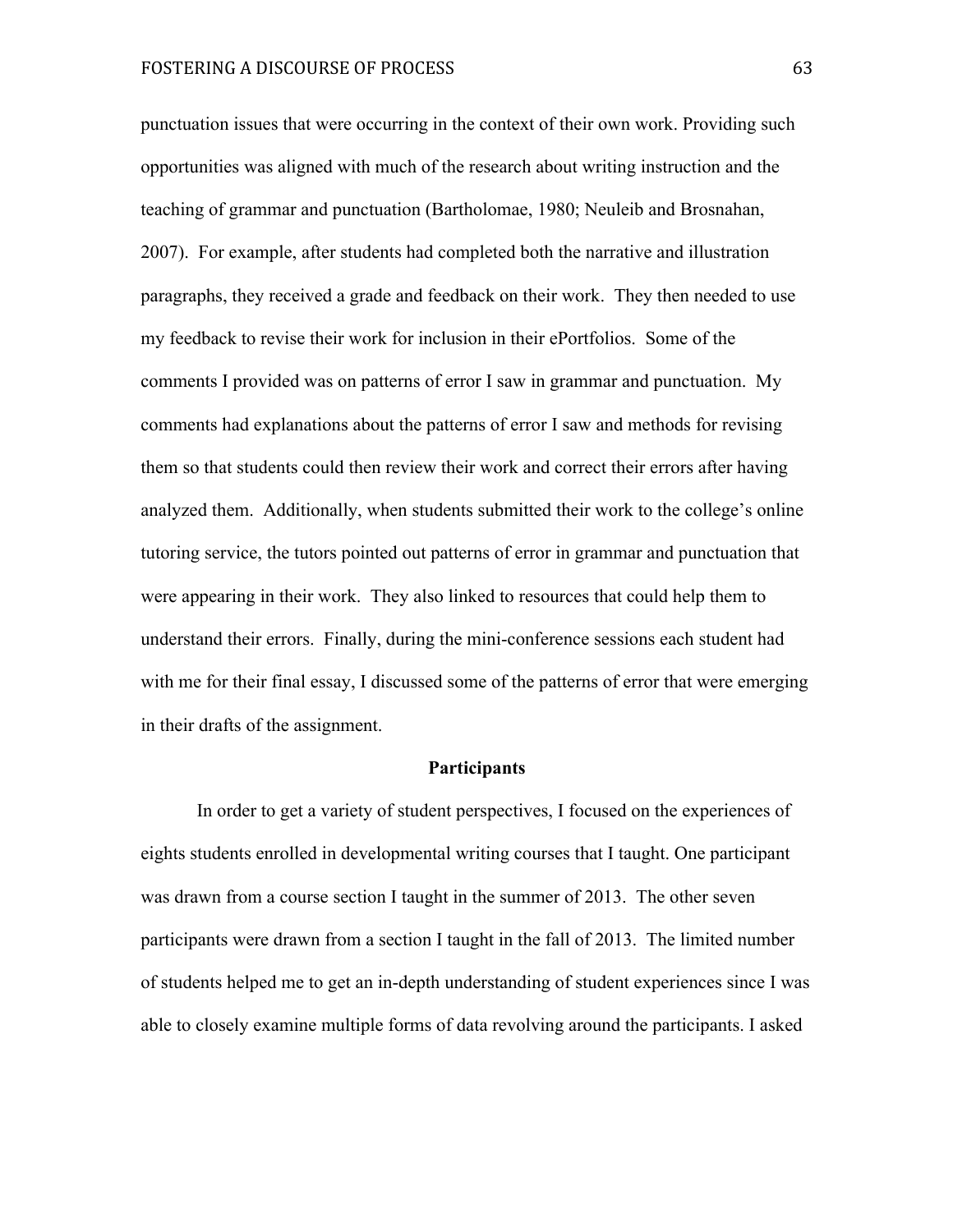students to volunteer to be in the study via email after they had completed the course and received a final grade. They were provided with detailed consent forms (see Appendix C).

I aimed to select participants of a variety of ages so that I could get the perspectives of both traditional age and nontraditional age college students. The criterion for choosing the participants was that in the quarter in which they took the developmental writing course, they were also enrolled in at least one credit-bearing course that included writing assignments. This helped me to examine how students discussed the activities and assignments of the writing course in relationship to the writing practices and expectations in other classes they had taken while enrolled in the course as well as after having completed the course. Pseudonyms have been used for all participants. Four participants received the grade of A, two received a B+, and two received a B. Table 2 provides an overview of the participants based on information they shared with me during the interviews about their age, major, and courses they took while they were enrolled in the Foundations course and in the quarter after they completed the course. It is followed by a brief introduction of each participant.

Table 2

#### *Student Participants*

| Name | Age | Major                     | Courses taken during<br>Foundations course    | Courses taken after<br>completion of<br>Foundations course                                   |
|------|-----|---------------------------|-----------------------------------------------|----------------------------------------------------------------------------------------------|
| Adam | 18  | Information<br>Technology | Management<br>• Introduction to<br>Networking | Introduction to<br>Information<br>Technology<br>Systems<br>Analysis<br>Technology and<br>Law |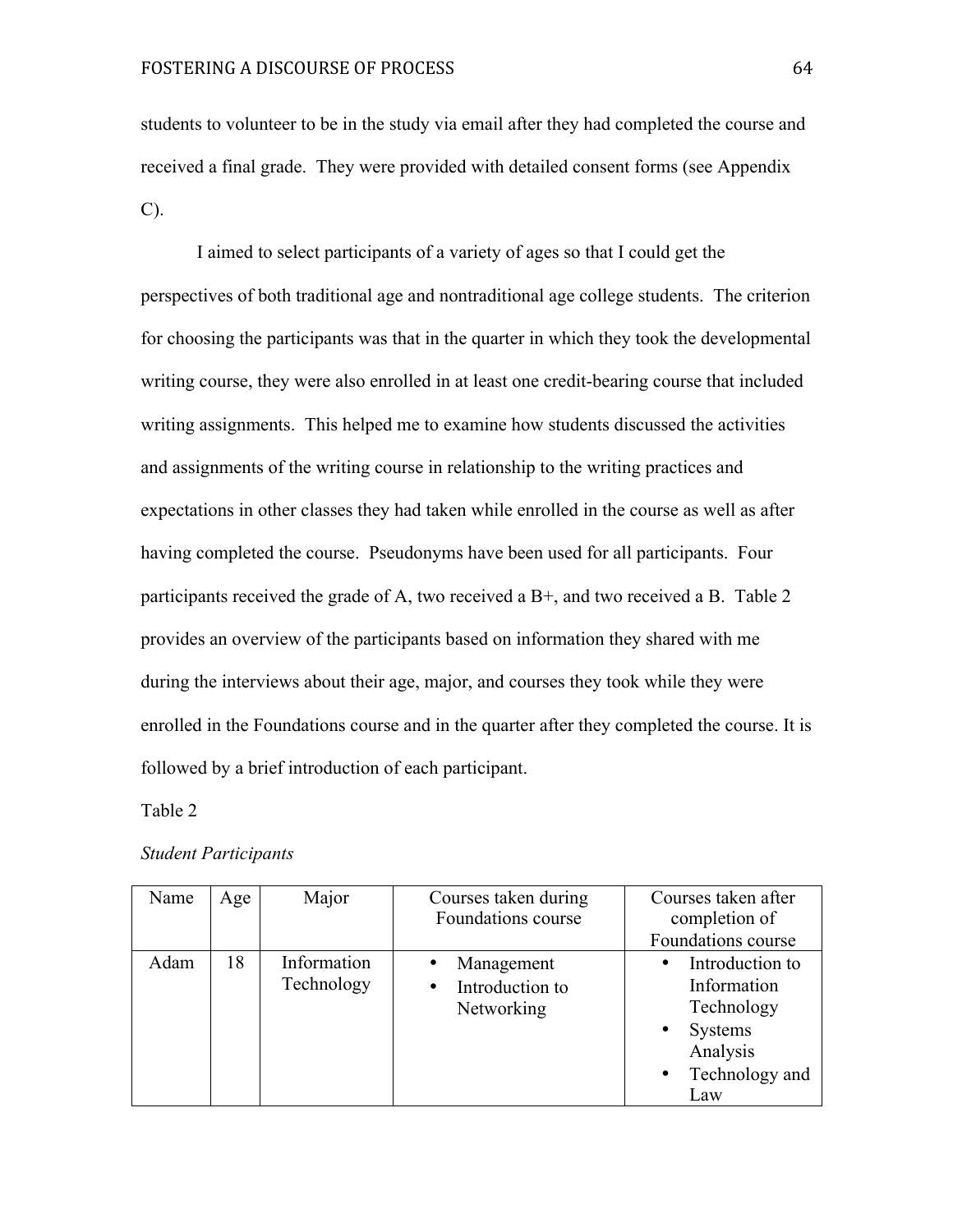| Amesha<br><b>Bruno</b> | 22<br>24 | <b>Business</b><br>Administration<br>Management<br><b>Business</b> | <b>Business</b><br>Organization and<br>Management<br>Project Management<br>$\bullet$<br><b>Career Management</b><br>$\bullet$             | Expository<br>$\bullet$<br>Writing<br>International<br>$\bullet$<br><b>Business</b><br>Math<br>Expository<br>٠                                               |
|------------------------|----------|--------------------------------------------------------------------|-------------------------------------------------------------------------------------------------------------------------------------------|--------------------------------------------------------------------------------------------------------------------------------------------------------------|
|                        |          |                                                                    | Seminar<br>Principles of<br>٠<br>Management<br>The Individual and<br>Society                                                              | Writing<br>International<br>$\bullet$<br><b>Business</b><br>Math                                                                                             |
| Dana                   | 38       | Health<br>Management                                               | Ethical and Legal<br>$\bullet$<br>Aspects of Health<br>Care<br>Introduction to<br><b>Health Services</b><br>The Individual and<br>Society | <b>Business</b><br>$\bullet$<br>Organization<br>and<br>Management<br>Expository<br>Writing<br>Computer<br>Applications<br>The Art of the<br>Argument         |
| Gideon                 | 33       | <b>Business</b>                                                    | <b>Business</b><br>٠<br>Psychology                                                                                                        | Career<br>$\bullet$<br>Management<br>Seminar<br>Computer<br>٠<br>Applications<br>Police and<br>$\bullet$<br>Society                                          |
| Heidi                  | 21       | Fashion<br>Marketing and<br>Merchandising                          | Computer<br>Applications<br>Introduction to<br>$\bullet$<br>Fashion<br>Textiles                                                           | Expository<br>$\bullet$<br>Writing<br>Math<br>The Mind and<br>٠<br>the Body<br>Visual<br>$\bullet$<br>Merchandising                                          |
| Janice                 | 21       | Criminal<br>Justice                                                | Discovering Science<br>$\bullet$<br>Police and Society<br>The Individual and<br>٠<br>Society                                              | Expository<br>$\bullet$<br>Writing<br>World<br>$\bullet$<br>Religions<br>Additional<br>$\bullet$<br>Courses<br>unknown due to<br>lack of second<br>interview |
| Tiffany                | 19       | <b>Business</b>                                                    | Discovering Science<br>$\bullet$                                                                                                          | Expository<br>٠                                                                                                                                              |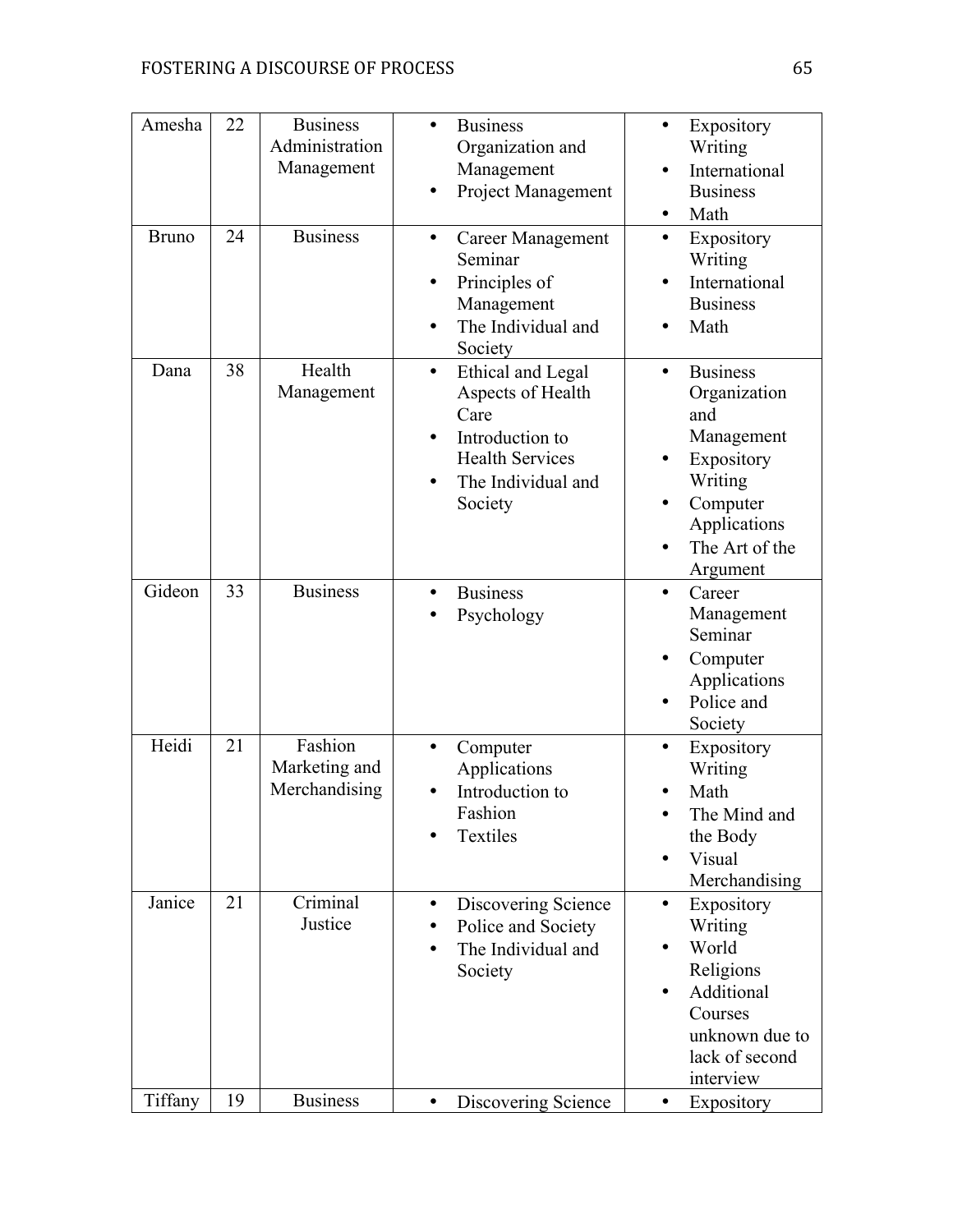|  | <b>Business</b><br>Organization and<br>Management | Writing<br>International<br><b>Business</b> |
|--|---------------------------------------------------|---------------------------------------------|
|  |                                                   | Jazz to Hip Hop                             |
|  |                                                   | Marketing                                   |

# **Gideon Brown**

Gideon is a military veteran. He had recently completed his service and was transitioning back into civilian life when he took the course. He had spent time serving in Afghanistan. When he was enrolled in the Foundations of Critical Writing course, he was in his third quarter. He was different than the other cases in this study since he had also previously taken an additional class with me, the Foundations of Critical Reading course. He seemed to enjoy the process of interviewing more and more as he became comfortable with it. At one point, as he reflected on the idea of being listened to so intently during the interview, he brought up the film *My Dinner With Andre*, which focuses entirely around two characters having a conversation over dinner. He observed, "I never actually did an interview like this before." Prior to entering the military, Gideon had gone to a different college in New York City. In multiple instance, he contrasted his experience at the prior school with his current college experience and seemed to be having a much more positive experience at the college than he had had at the prior institution.

# **Heidi**

Heidi reported that she liked the fact that she could take courses that were geared towards a career path that she was interested in. During the interview, she explained to me that she had doubts about her own reading and writing abilities, observing, "So I came here and my reading and writing level wasn't as high, so I had to take classes…and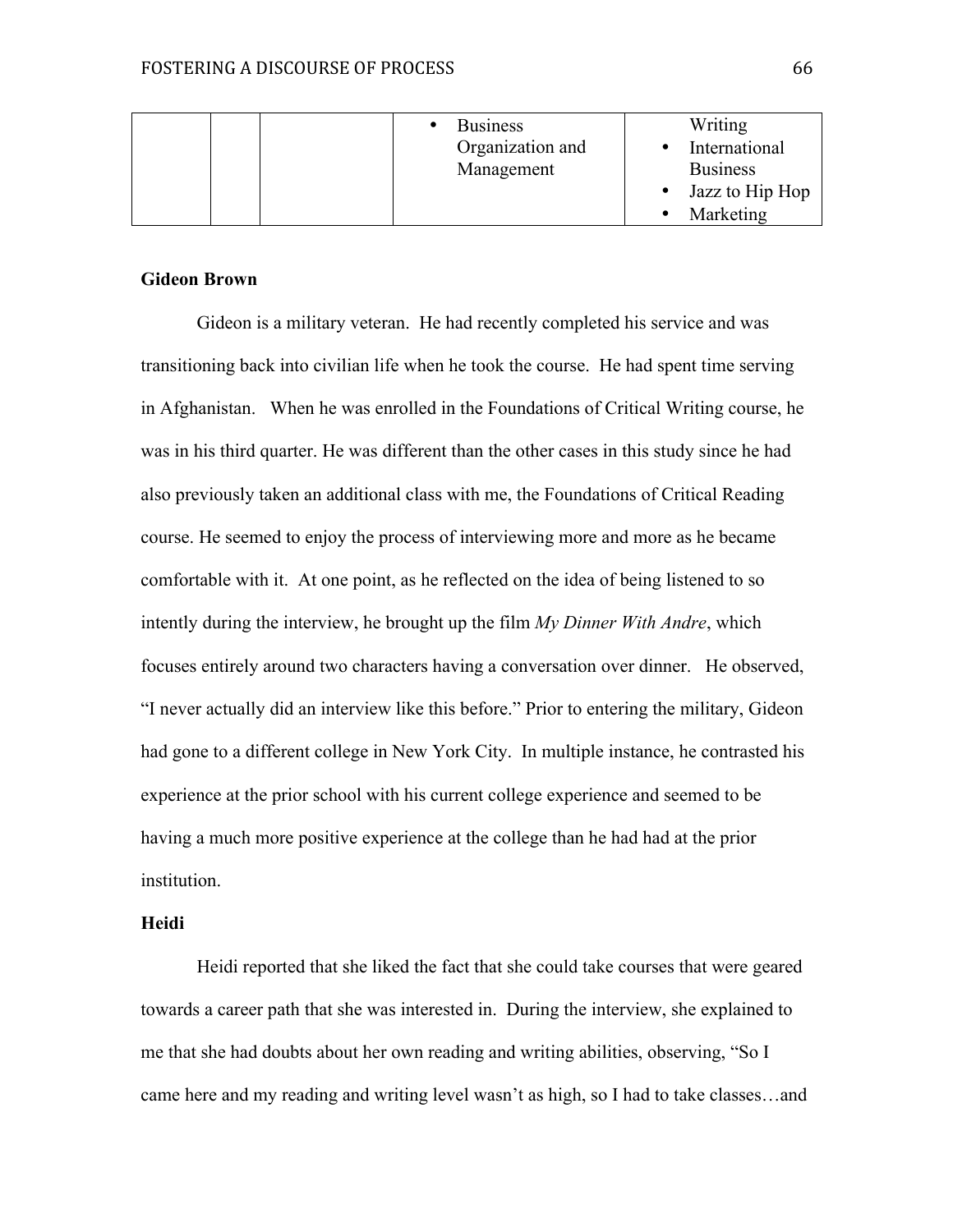that's why I was enrolled in your class." She had attended a different college also in the New York area. She seemed to have had some positive learning experiences at the college. However, she also reported that she viewed the college under study in a more favorable light than the other institution. She also noted differences between high school and college, stating, "I think in high school, they're more about if you've done it, not fully if you understand it."

# **Adam**

Adam had recently graduated from high school. He seemed to view the idea of being interviewed positively, observing during our first session that it was his "first time going on an interview." At the beginning of the second interview when we were talking about my research process, he said, "you're preparing me too" in relationship to the interview process he anticipated going on when searching for a job in the future. He liked the small size of the classes at the college, stating, "other universities have those huge classes." He was also reflective about having learned from previous mistakes and overcoming procrastination: I mean I did [make]…a few mistakes… but…I managed to learn from it." In the course he took with me he had submitted his first paper late and lost some credit for having done this, but it was the last time he did so, suggesting that he had indeed learned from his early error.

#### **Janice**

Unlike all other participants, Janice was only interviewed one time for this study due to scheduling conflicts for the second interview, so the data discussed regarding Janice is more limited than for the other students who were interviewed. Her feelings towards writing were positive, and she was very interested in creative writing. She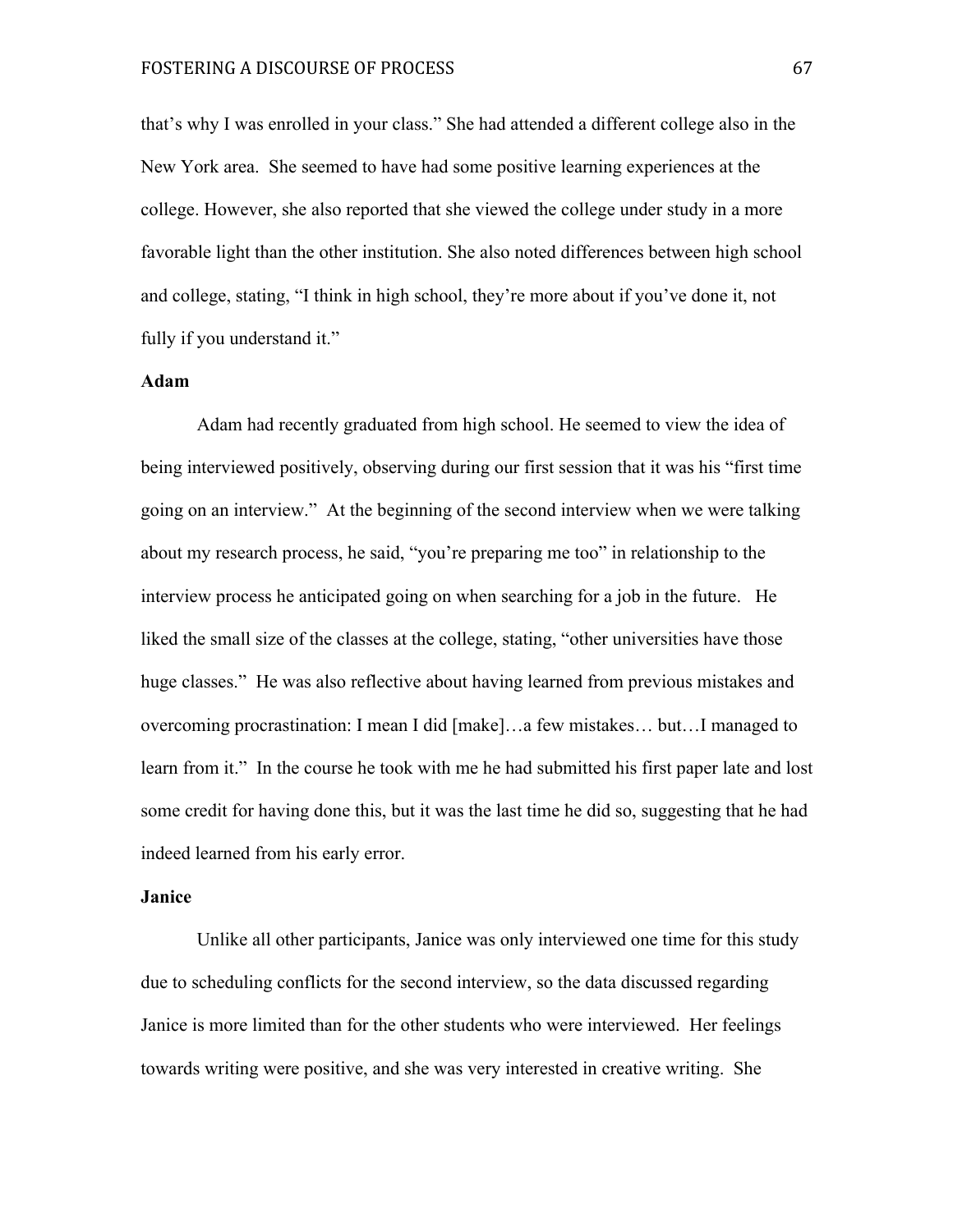indicated in her writing inventory that she enjoyed writing both short stories and poetry. She also brought up a positive experience she had in high school, explaining, "One of the poems I wrote in high school was published in a book by my high school English teacher and that was a great experience." Janice hoped that taking the course would help her improve her abilities to write creative works. She also was determined to "sound more educated through writing."

### **Amesha**

At the time of the study, Amesha had recently come to the United States from Guyana. Her prior schooling experiences had taken place in her native country. She had been anxious about coming to the United States because she did not know many people. She was also nervous about studying overseas, explaining, "I always wanted to pursue my education and take it farther, but not internationally." Amesha was nervous about the interview process. When I assured her that she was not the only one who gets nervous during interviews and that doing this would be good practice for her future in which she would go on job interviews, she explained that she was always nervous. During the second interview, when I asked her if she was still nervous, she explained that she was but a little less so than when she was interviewed the first time. Amesha had negative beliefs about herself regarding her writing, stating "I'm not good at writing" and other negative views about herself as a writer at several instances in the interviews. She had a preference for math, stating, "I just hate writing. I can deal with math."

### **Dana**

Dana had grown up in Guyana and had completed high school in her native country. She was completing her service in the U.S. military at the time of the study.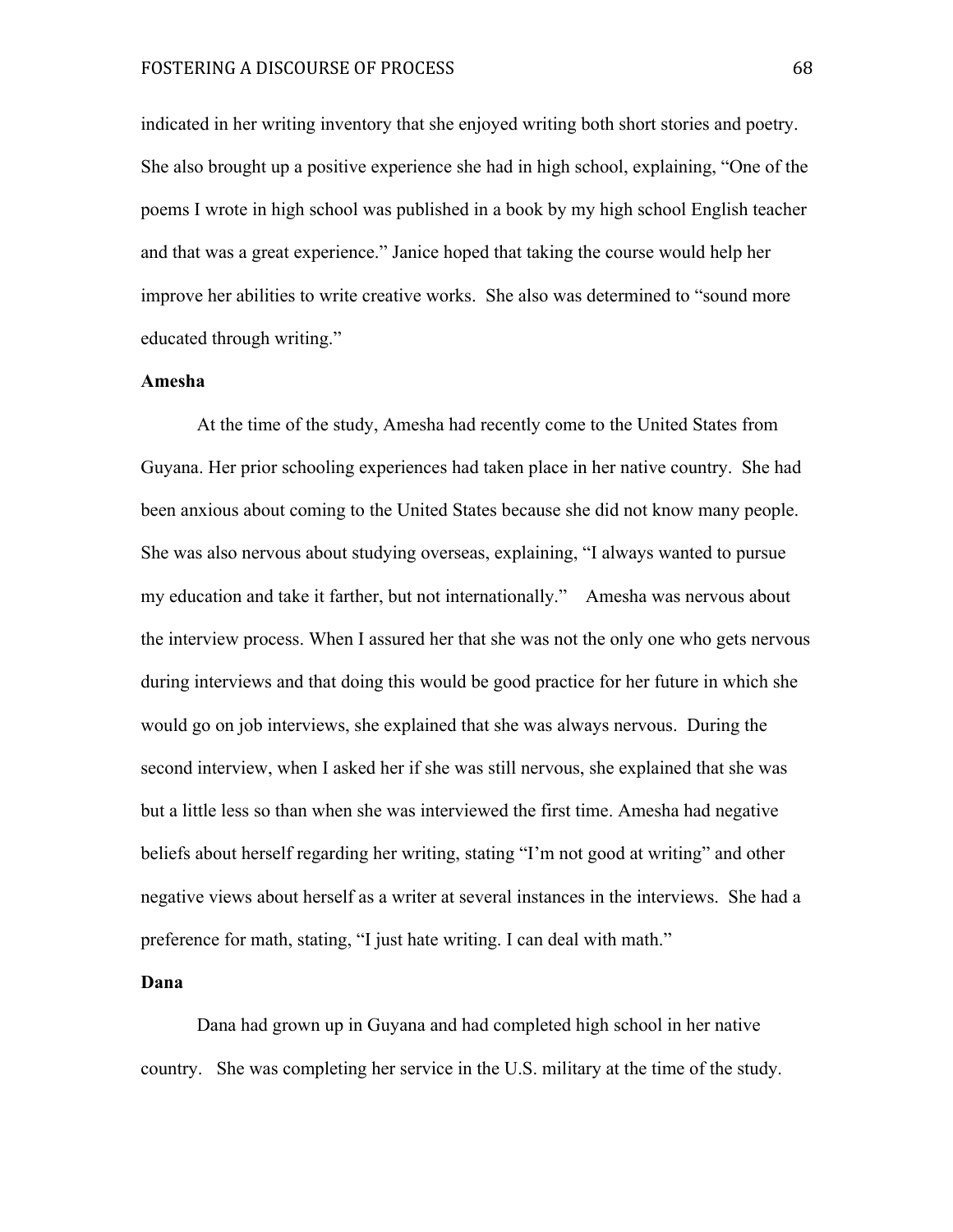While on duty, she had traveled extensively. When she first came to the United States, she had enrolled at a college and received some credits before she had decided to join the military. She was very concerned with being able to compete in the workplace, saying "you know in this environment, you know you need college to get anything." Dana was probably the strongest writer who participated in the study based on her grades. She also later appeared on the college's President's List for academic success. However, she did not seem to have positive feelings about writing or her own writing experiences, explaining on her writing inventory that she had "never concluded that my writing experiences have been good." She did, however, express interest on the inventory to write "about issues affecting our society."

#### **Bruno**

Bruno had come to the United States from Brazil three years prior to the study. Portuguese was his first language. He mentioned having taken an English as Second Language immersion course at a nearby community college. He also indicated that he spoke French and basic Spanish. At times, he expressed a little self-consciousness about his communication skills in English. At different points throughout the interviews, he shared that he had a passion for nutrition and health. During the second interview, Bruno explained that he wanted to change his major from Business because he was not interested in the field after having taken courses in the subject matter. He felt that his true passion was in the field of health and nutrition, and he wanted to transfer to a school that offered programs in nutrition. Bruno was very concerned with being able to compete in the world, and he viewed a college degree as essential in a world that has become increasingly competitive. He explained that in his city of Rio De Janeiro, the cost of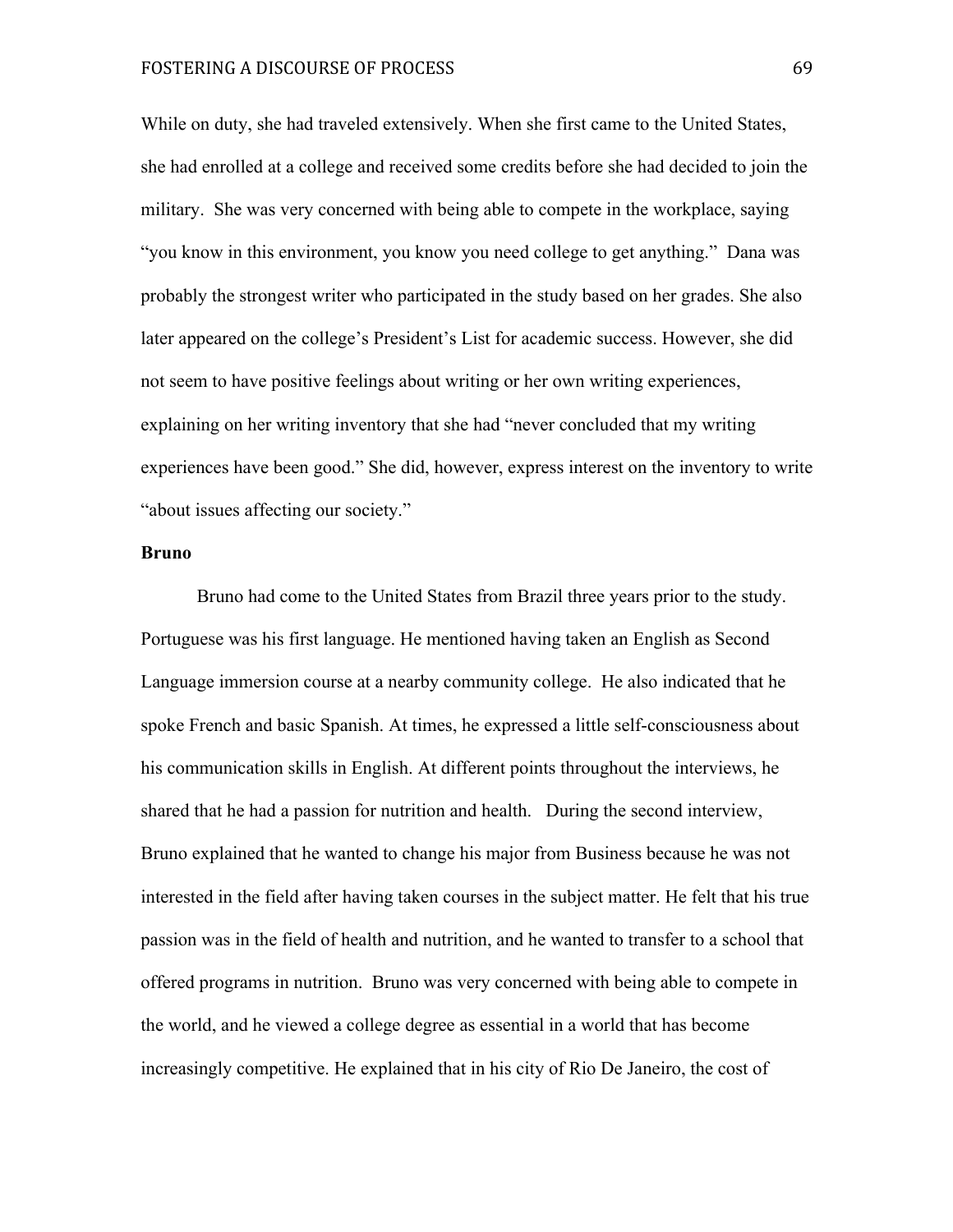living had increased drastically and that there were enormous disparities between the wealthy and the non-wealthy.

## **Tiffany**

Tiffany's mother had attended the same college and told her that she had had a positive experience attending the institution. She also explained that her friend had attended the college and had also had a positive experience, so she decided to attend. She informed me that she was sometimes nervous about speaking in college classes, and in her Business class, her grade had been lowered because of her lack of participation in class discussion. Tiffany expressed that she preferred creative writing to academic writing. On her writing inventory, she indicated that her best experience with writing had been in a creative writing class in which she had written a short story. She also discussed her preference for creative writing during the interview process, explaining that her writing flowed more smoothly when she was engaged in creative writing: "I love doing creative writing…But when…it's…education [settings], that's where I had the hard time with writing a five page paper."

#### **Data Collection**

Various forms of data were collected throughout the study. In drawing upon phenomenological traditions of research, however, interviews were the primary mode of data collection as I gathered student perceptions of the course. Using the interviews as the primary data source was guided by Patton's (1990) notion that "Qualitative interviewing begins with the assumption that the perspective of others is meaningful, knowable, and able to be made explicit" (p. 278). Additionally, I drew from case study traditions of qualitative research by collecting data in the form of field note observations of my own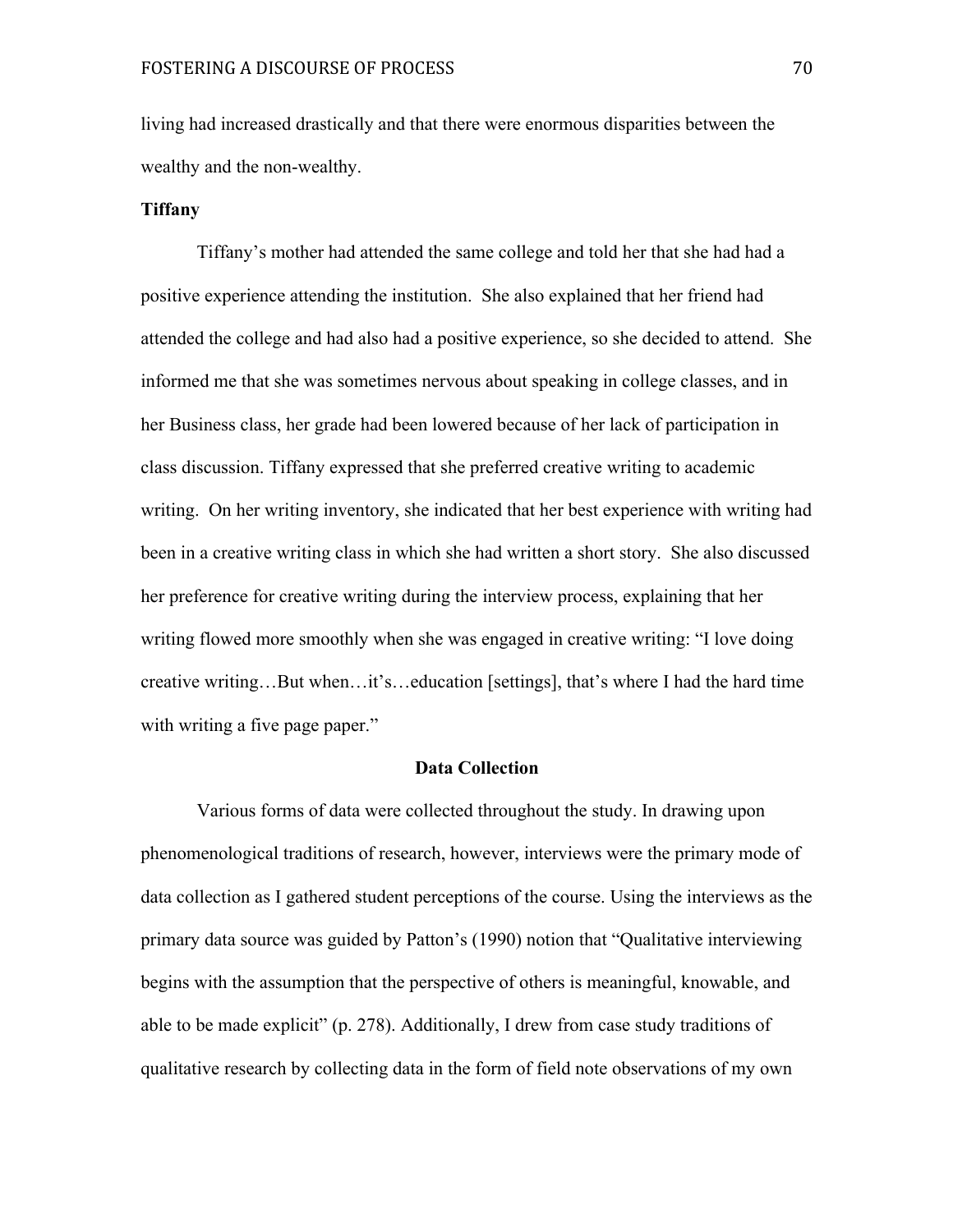experiences in the classroom and student work and documents connected with the Foundations of Critical Writing course. Doing so helped me to triangulate the data because I was collecting various sources of information to corroborate and enrich what I learned from students through interviews. The additional data sources acted as points of both comparison and contrast to what emerged during the interviews as well as helping to create a richly described case.

#### **Interviews**

Each participant was interviewed twice. The interviews were semi-structured and lasted roughly forty-five minutes to one hour. Interviews were audio- recorded and transcribed. The first interview was conducted after students had completed the developmental writing course and grades had been submitted (see Appendix D). It was directed mainly at trying to understand what they believed were the necessary writing skills and dispositions needed for success in college, in what ways (if any) this seemed to change, and which of the course activities and skills were most helpful to them in preparing them for college writing. This interview also focused on questions that aimed to get at students' perceptions of how the course was connected to their other first quarter classes that had included writing assignments.

The second interview was conducted during the second half of the academic quarter after which they had completed the developmental course (see Appendix E). At this point, participants had a chance to experience some of the writing requirements of their courses in the quarter after they had completed my course. As part of the second interview, participants were asked to email me a writing assignment they had worked on for one of their courses. I asked the participants to walk me through their approach to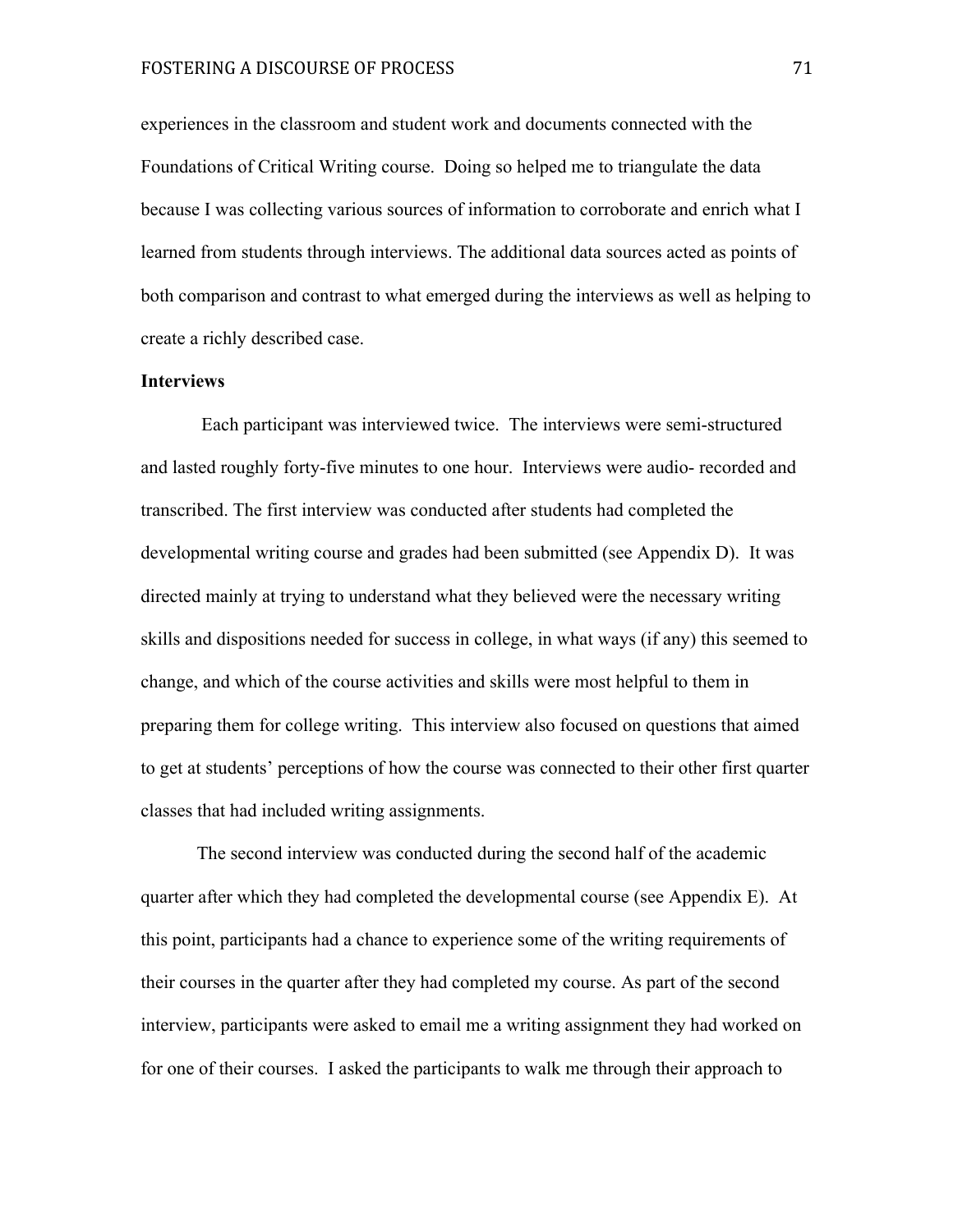working on the assignment and compare this process to the process they used to complete the research assignment in my class.

Using the interviews helped me to understand how taking the developmental course was "interpreted by participants" (Weiss, 1994, Chapter 1, Reasons to Conduct a Qualitative Interview Study, para. 1). The interviews aimed to examine the ways participants seemed to perceive a connection (or a lack of a connection) between their credit-bearing college work and their developmental writing course. In order to help me to develop effective interview questions that got at the kinds of responses that could help me to capture the essence of student experience, I piloted my questions with one student who had previously been in my class. Based on this pilot, I made revisions to my questions to better elicit detailed responses.

#### **Field Notes**

As part of my documentation process, I acted as both a participant and an observer as I took field notes in my classrooms (Freeman, 1998). For the field notes, I wrote down jottings after every class in which something occurred that seemed relevant to my research questions. Drawing from the traditions of case study methodologies, I paid particular attention to documenting "critical incidents" in which students seemed to be connecting or failing to connect the course content to contexts independent of the developmental course (Patton, 2002, p. 439).

#### **Documents**

In discussing documents as a form of data, Merriam (1998) has explained that "because they exist independent of a research agenda, they are nonreactive, that is, unaffected by the research process" (p. 126). When participants produced the documents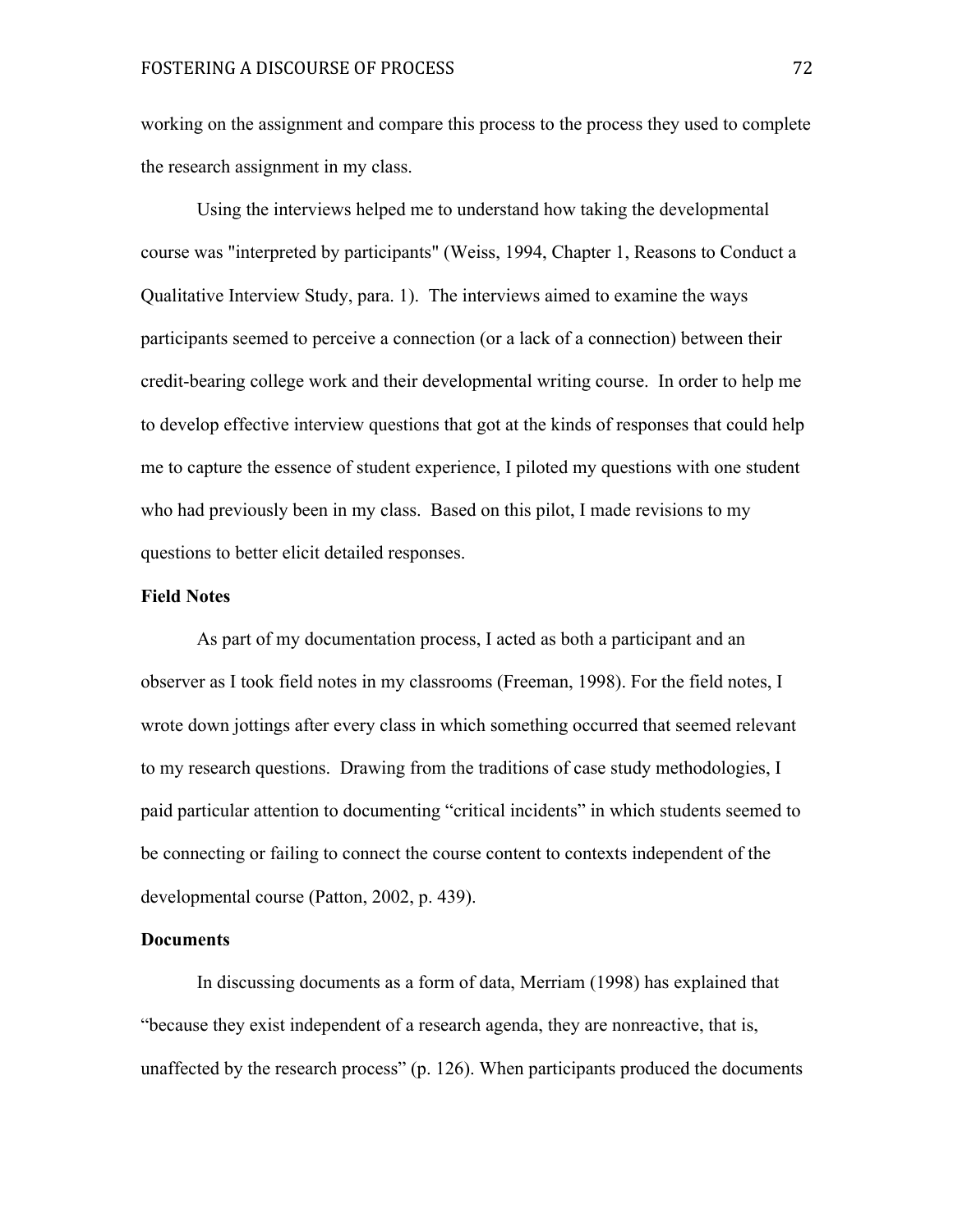I analyzed, they were still enrolled in my class, and thus not yet specific participants in the study, so their comments on these sources were not affected at all by the participants' knowledge that they were part of a study. One form of document I looked at was student blog responses (see Appendix F). I analyzed the ways students reflected in blogs on their own writing process as they worked on developing major written assignments for the course. I used them as a form of comparison and contrast to the ways students discussed their writing process in the context of the interviews. A second form of document that was analyzed was a writing inventory students filled out as part of the course in which they discussed some of their prior experiences with writing as well as what they believed were the writing skills and habits necessary for success in college (see Appendix G). Finally, the welcome page of the electronic portfolio was a data source that helped me to understand how students were experiencing the course and how they reflected on what they felt they had learned through taking the course (see Appendix H). Students were required to have as part of their welcome page a discussion of the learning goals that were listed on the syllabus. Since this short written assignment happened at the end of the quarter, it was helpful to give me insight into their experiences with the course as it came to a close.

#### **Researcher Journal**

I kept a researcher journal throughout the entire process. The journal helped me to reflect on the evolving nature of my research questions, data collection, and early data analysis. It was used to assist me with comparing and contrasting the data that emerged in the various forms. As I collected data, I used the journal to begin the coding process as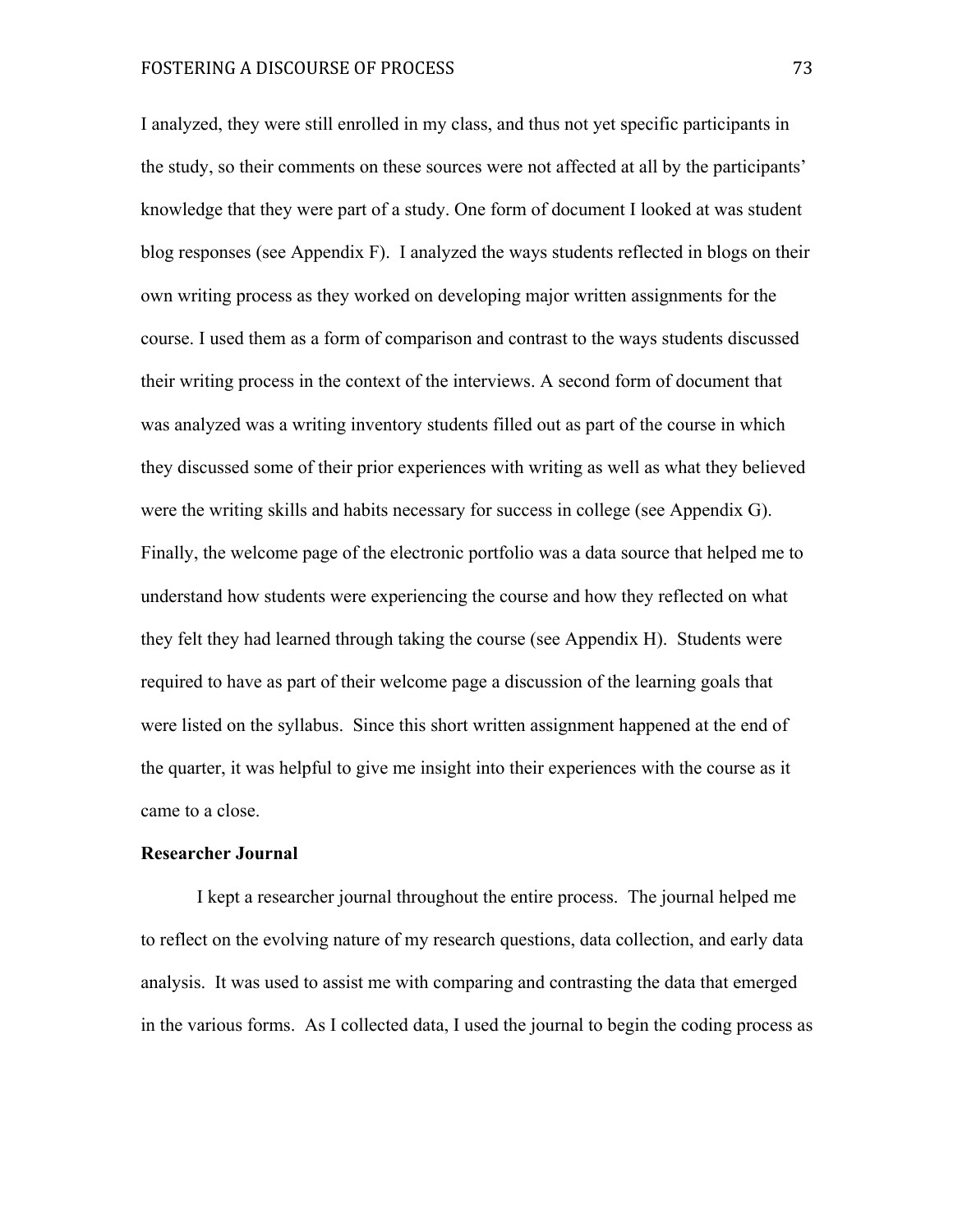themes emerged. It was also helpful in allowing me to think about my own evolving sense of how the critical writing course appeared to be experienced by the participants.

#### **Data Analysis**

Creswell (2007) has explained that an important characteristic of phenomenological research is "studying several individuals that have shared the experience" (p. 78). All participants in the study had "shared the experience" of taking a developmental writing course intentionally designed to connect course content with college writing while also taking an additional course. They also shared the experience of completing the course and continuing their education into the quarter after completion. The interviews were the primary source of data in capturing student perceptions of the shared experience. In keeping with phenomenological traditions of using interviews as the central data source, I drew from phenomenological approaches to analyze the data (Creswell, 2007, p. 78).

The data analysis process was ongoing, occurring while I was collecting the data as well as after I had collected all the data. Using the conceptual framework of Gee's (2008) Discourse theory and Lea and Street's (1998/2006) theory of academic literacies as my deductive starting points, I coded and analyzed participant documents and interview transcriptions (Coffey & Atkinson, 1996). Additionally, using in vivo codes, I analyzed the "terms and language" (Coffey & Atkinson, 1996, p. 32) of the participants to interrogate the ways they perceived the activities of the developmental course in connection with their experiences independent of the developmental classroom. Codes also emerged inductively based on my close examination of the data (Creswell, 2007).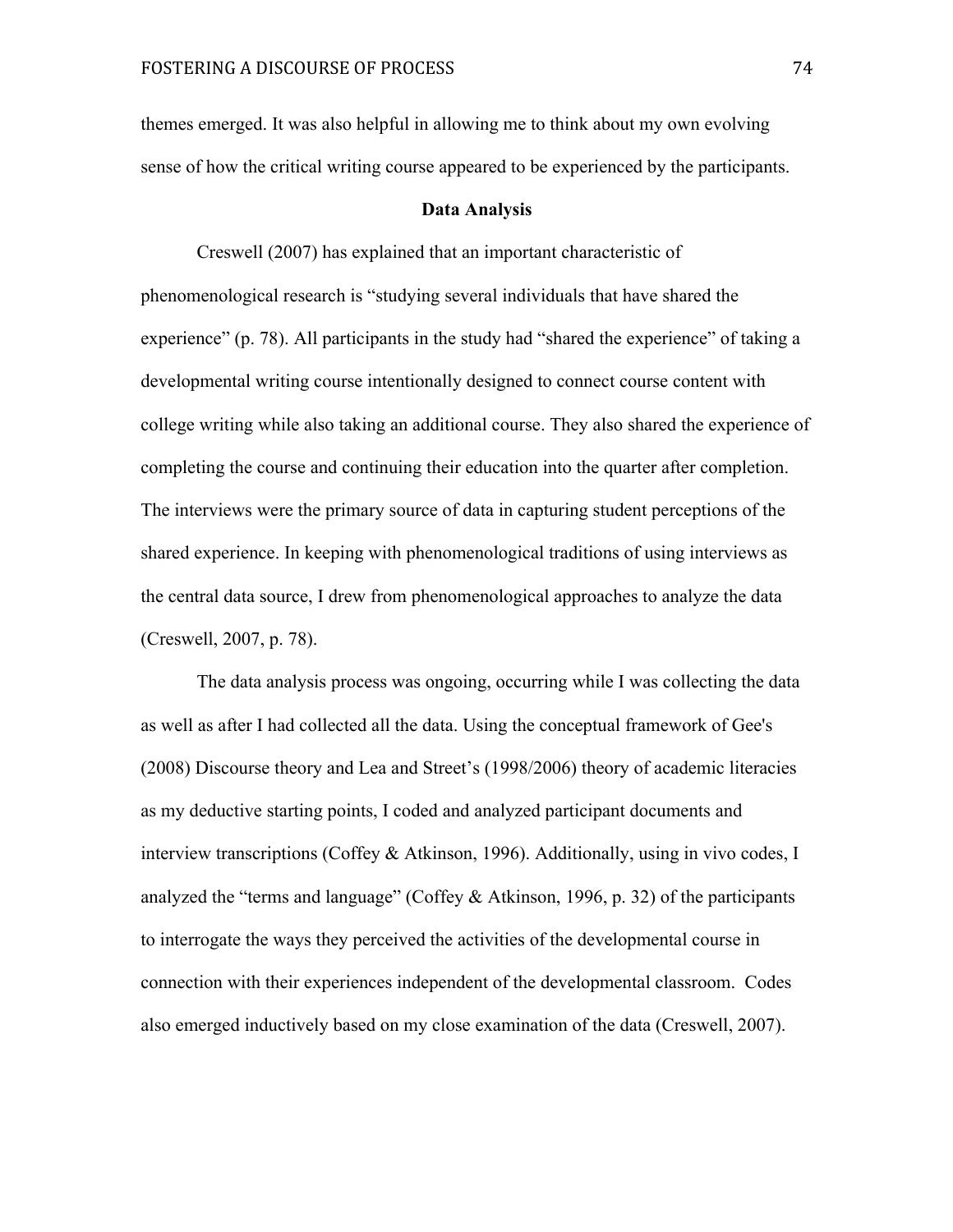During this stage of coding the data, I crafted analytical memos to help me think about categories that were prominently emerging through close analysis of the data.

Using a combination of the inductive and deductive codes that emerged through the early stages of the coding process, I then created a master list of 36 codes (see Appendix I). Using this master list, I reexamined all data collected and organized it into segments revolving around the master code list.

Next, in looking over the various data sources, I did what Ryan and Bernard (2003) have described as "discovering themes and subthemes" (p. 85). Themes that were emerging were documented in analytical memos that I wrote throughout this stage of the process. To arrive at these themes, I used a combination of the views and language of the participants ("emic") and my own interpretive perspective ("etic") on the phenomenon under study (Creswell, 2007, p. 72). Throughout the memoing process, my aim was to examine ways the data seemed to relate to my research questions and to my theoretical framework.

I first searched for evidence suggesting that students perceived the course as connected (or not connected) to their development of a set of skills, habits, values, and dispositions necessary for success in writing for college. I also examined in what ways (if any) students connected this development to activities and assignments in the course. Next, in drawing from case study traditions, I investigated the data found in the written artifacts produced in the class to look for recurring ideas and thoughts that occurred in multiple data forms. Finally, the field notes documenting class sessions helped me to see the participants as they were engaged in the course itself so that I could analyze what Geertz (1973) has referred to as "the flow of social discourse" (p. 20). Additionally, the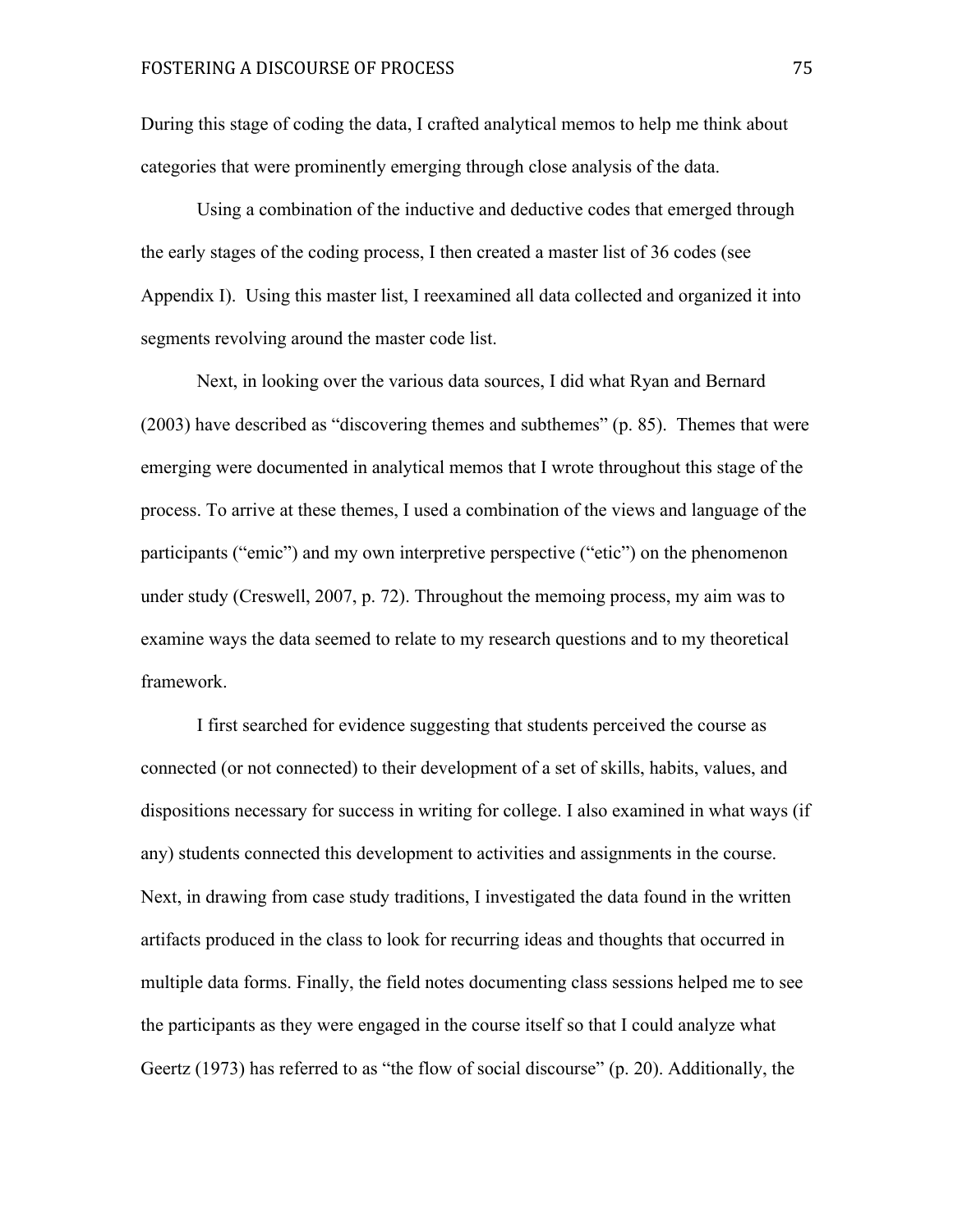# FOSTERING A DISCOURSE OF PROCESS 76

notes were also an important source of data about the curriculum and the pedagogical strategies I used throughout the course. Using my research questions and the frame of Gee's (2008) Discourse theory and Lea and Street's (1998/2006) model of academic literacies, I sought to analyze whether or not participants appeared to be acquiring the academic writing skills and collegiate habits necessary for success in writing in a college setting.

Both the field notes and the interviews helped me to get an "empathetic understanding of the social worlds" (Emerson, Fretz, & Shaw, 1995, p. 72) of learners as they were engaged in the actual process of completing the course and embarking on the next step of their educational journey. As the interactions unfolded in the classroom and in the interviews, I looked for "significant statements" which offered insight into ways students in the class might be connecting the course to contexts independent of the developmental course (Creswell, 2007, p. 170). I also used the data analysis method of "looking at language" (Corbin & Strauss, 2008, p. 69) to focus on the ways participants described their experiences with taking the course and completing it and writing for college courses. Using various forms of data helped me to interpret the nuances of the phenomenon of taking a developmental writing course designed to promote connections between the class tasks and college course expectations. Ultimately several major topics emerged, which served as the basis for discussing the central findings of the study. These were the following: (a) the connections between the developmental writing course and the college curriculum; (b) the development and evolution of a process-oriented disposition and approach towards writing in relationship to class assignments, tools, and activities; (c) the importance of grammar/punctuation instruction and the student desire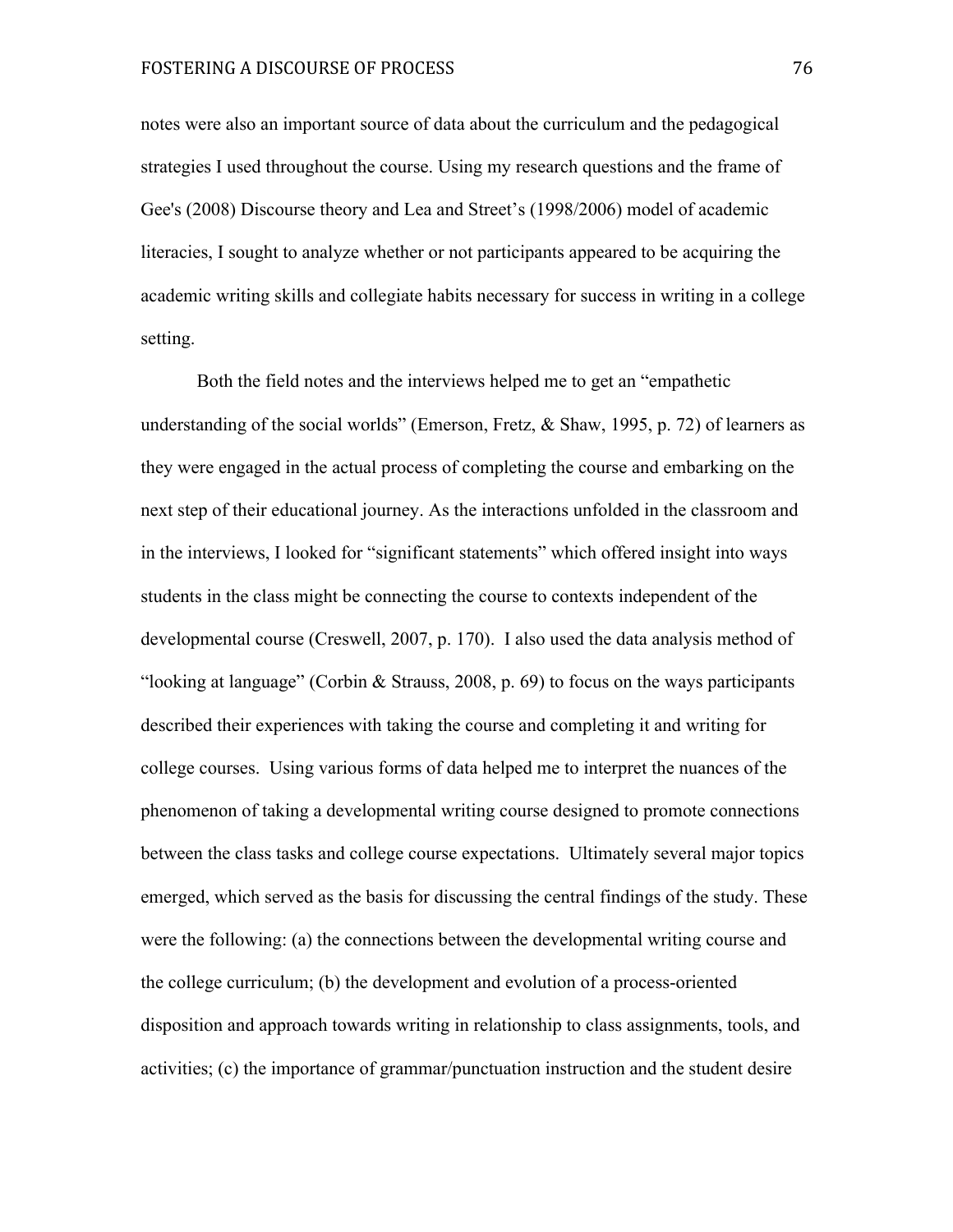for more of it; (d) the transfer of knowledge beyond the developmental writing course; and (e) the tensions between what was learned about writing in the Foundations course and what was needed in writing across the curriculum.

# **Trustworthiness**

Multiple methods were used to maximize the validity of the findings. These methods included triangulation of data, an audit trail, a researcher journal, peer debriefing, and searching for disconfirming evidence (Anderson and Herr, 1999; Cochran-Smith and Lytle, 1993; Creswell, 2007; Miles and Huberman, 1984; Wolcott, 2009). I also made a conscious effort to explicitly address my positionality in relation to the participants.

**Triangulation.** According to Creswell and Miller (2000), "Triangulation is a validity procedure where researchers search for convergence among multiple and different sources of information to form themes or categories in a study" (p. 126). In order to incorporate a data triangulation strategy, I used interview transcripts, various documents written in the class, researcher journal entries, and memos to help me compare and contrast the sources (Creswell & Miller, 2000). Doing so assisted me in examining what I perceived to be happening as an instructor with what the data were saying about the actual experiences of the participants (Wolcott, 2009).

A key advantage of having the follow-up interview as a method of triangulation was that I had established a level of rapport with the participants. By the time they got to the second interview, they had had the opportunity to discuss their experiences with the course in the earlier interview. As a result, they might have become more comfortable with my position as researcher and their position as participants in the study. This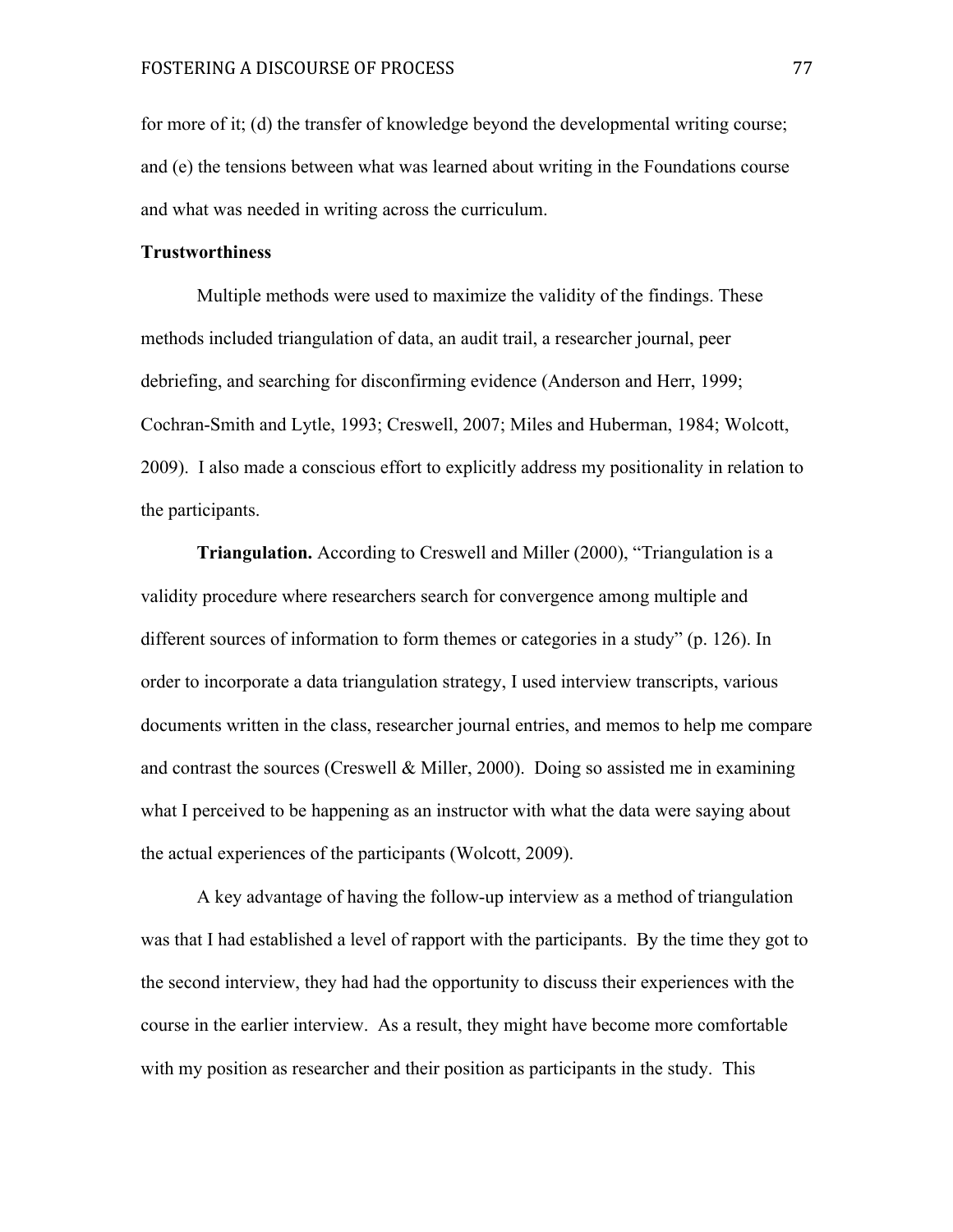triangulation method was also beneficial since at the point of the second interview, participants had more experience with college writing and also had some distance on the developmental writing course and its relationship to writing expectations beyond it.

**Researcher journal.** The researcher journal was a tool to enhance the validity of the research process. By reflecting regularly on the classroom interactions related to the research questions, I was able to consider how what I was experiencing as an instructor was similar to or different from what came up in the other sources of data. Being immersed in the field helped me to act as an insider while documenting my experiences in the journal. As Cochran-Smith and Lytle (1993) have stated, "teachers use the interpretive frameworks of practitioners to provide a truly emic view that is different from that of an outside observer" (p. 18). This "emic view" was compared and contrasted with my journal observations about participants after they were no longer enrolled in my course. Such documentation helped me to capture a richly detailed account of student experiences.

*Audit trail***.** As I collected data, analyzed it, and coded it, my research journal helped me keep a detailed audit trail of my process, my decisions along the way, and the stages of the research (Creswell, 2007; Creswell & Miller, 2000). This process helped me to be both analytical and self-reflective throughout the different stages of the research study. It also helped me to keep a record of what steps were taken in my process of collecting data, analyzing it, and drawing conclusions from it (Miles & Huberman, 1984).

*Memoing***.** Building on some of the key ideas I recorded as I kept a research journal trail as data emerged and themes began to arise, I wrote memos in which I formulated coding schemes, reflected on emerging themes, presented detailed discussions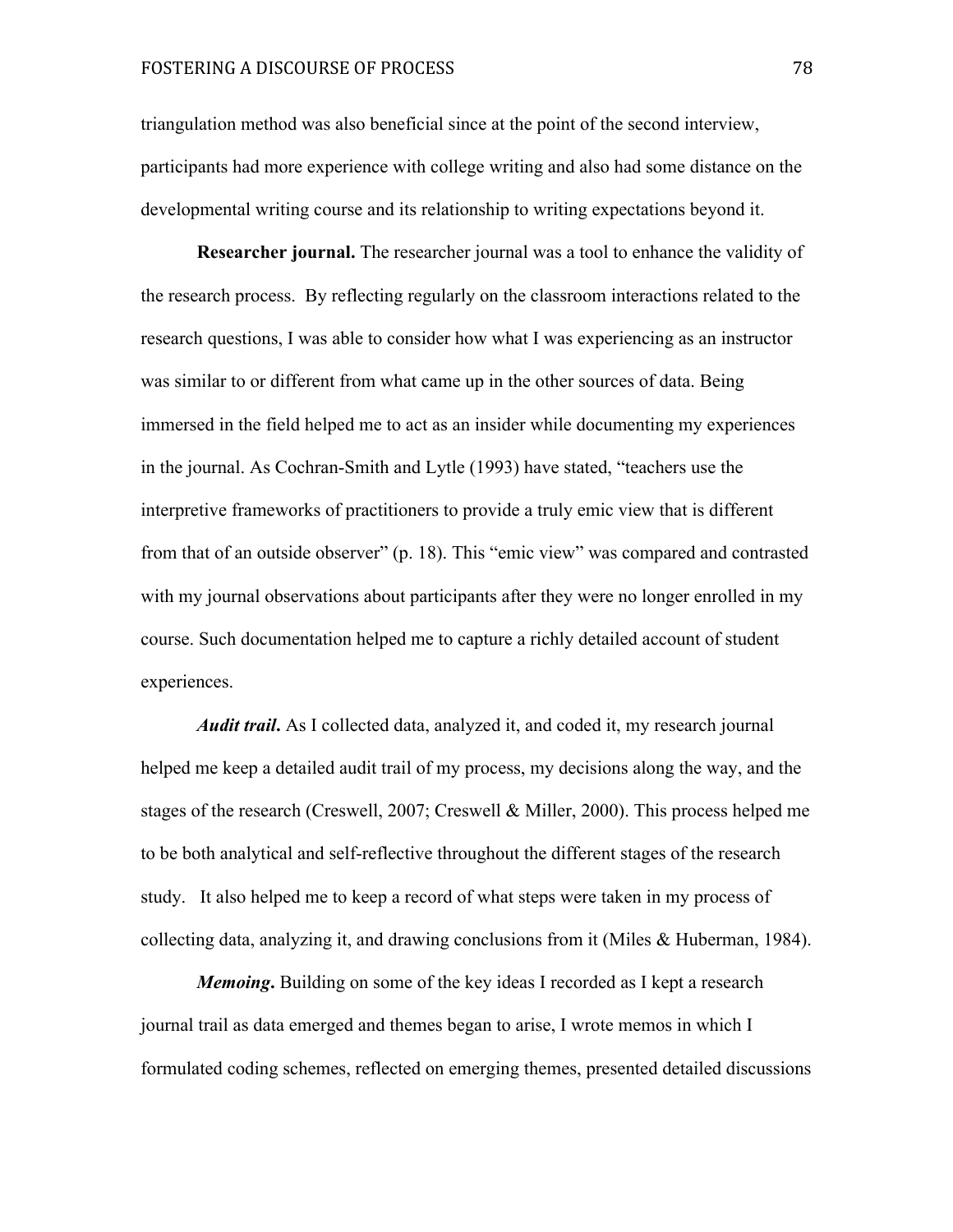of crucial moments and emerging findings, and documented in detail my steps in analyzing the data (Creswell & Miller, 2000).

**Peer debriefing.** Another method I used to increase the validity of my findings was having peer debriefing sessions with Jennifer Renner Del Nero and Jessica Darkenwald DeCola (Creswell, 2007). In my coursework at Rutgers University, I have taken three qualitative research courses with both of them. They are Ph.D. students in Literacy Education and are very familiar with the stages my research has undergone. For the debriefing sessions I had with them, I shared drafts, brainstormed ideas, and reflected on my own research and writing process. Both acted in the capacity of a "critical friend" (Anderson & Herr, 1999, p. 16). Their role in the research process was to provide feedback on drafts, check my coding schemes, and challenge me to clearly articulate my interpretations (Creswell & Miller, 2000). They were critical in helping me to increase the trustworthiness of my findings.

**Disconfirming evidence.** To further increase the validity of my findings, I also looked for "disconfirming evidence" (Creswell, 2007, p. 204) that suggested that students might not have experienced the course or learned from it in ways I thought, hoped, or assumed they would have. Two interview questions were used to help me get at disconfirming evidence. One asked students to discuss what they wished they had learned, and the other asked students to discuss something they believed they needed to know about college writing but was not covered in the class. I stressed to them that their candid responses to these questions were pivotal in helping me to better design the course.

**Researcher role, positionality, and bracketing.** Throughout the research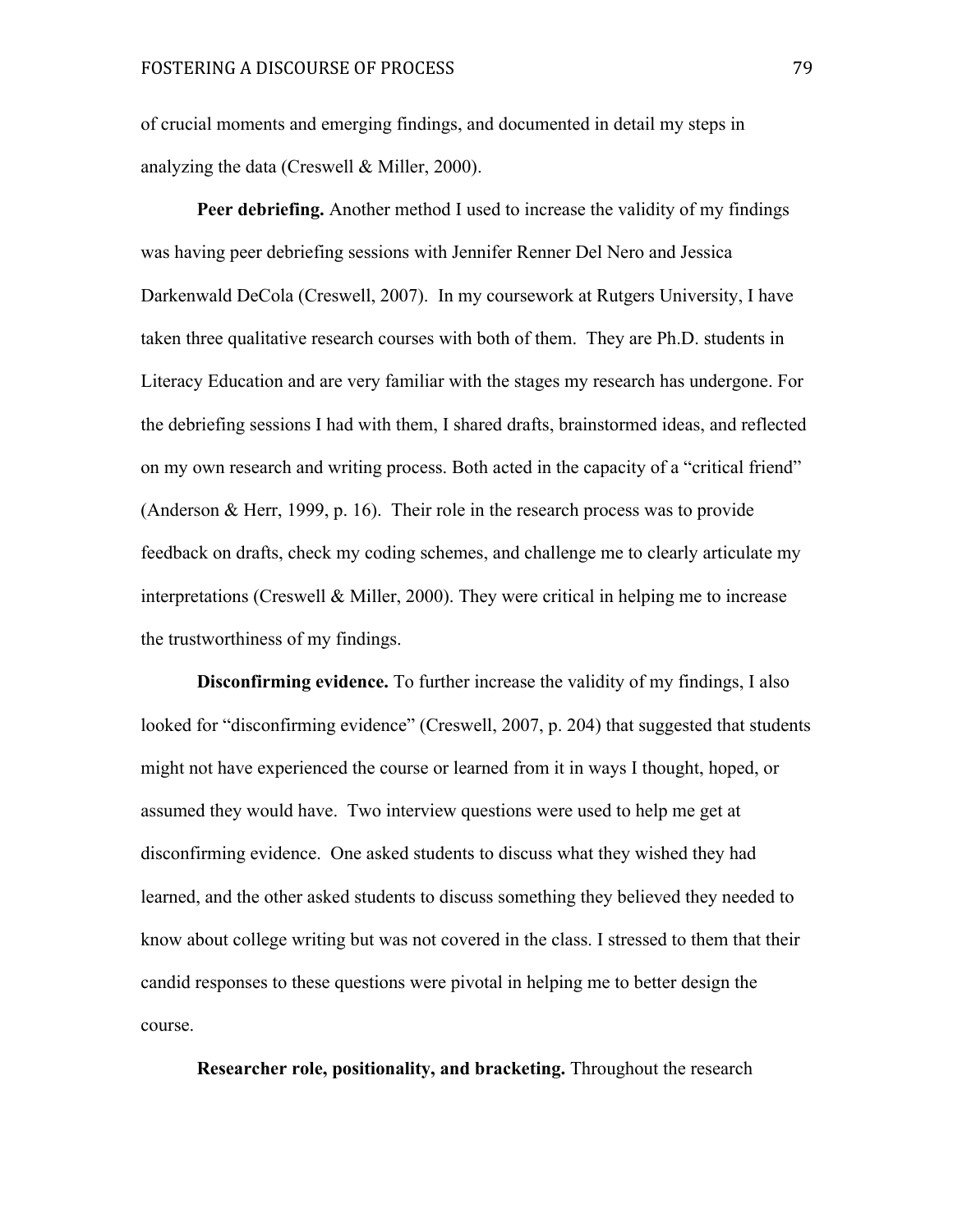# FOSTERING A DISCOURSE OF PROCESS 80

process, I needed to be attuned to the fact that I was interviewing students who had previously been in my class, which could potentially bias or have other effects on their responses. Even though they were no longer students in my class when they were interviewed, participants could have potentially felt anxious about my role as a researcher and their role as participants. In order to reduce the possibility of such anxieties, when I recruited students to the study, I made explicit to them the purpose for conducting the study so that they had a full understanding of it before they volunteered to participate. Also, the nature of the questions asked during the interviews were designed in a way that aimed to focus on the experiences of the course rather than on evaluations of the instructor. During the interviews, I also made a point of explaining some of my goals in conducting the research and reiterated how valuable it was to get their insights into the experience of the course.

Since I was an insider in the role of teacher researcher within my own classroom with my own assumptions about how the class activities helped students make connections to college writing, I needed to bracket my own experiences and biases as the instructor of the course (Creswell, 2007). According to Creswell (2007), bracketing is a process "in which investigators set aside their experiences, as much as possible, to take a fresh perspective toward the phenomenon under examination" (p. 59-60). Naturally, as the instructor, I had the goal of helping my students to attain the learning goals that were outlined on the course syllabus. Additionally, I played a role in designing the standardized learning goals with other faculty members in the department, so I clearly have a stake in the course's success. Finally, in working from the standardized learning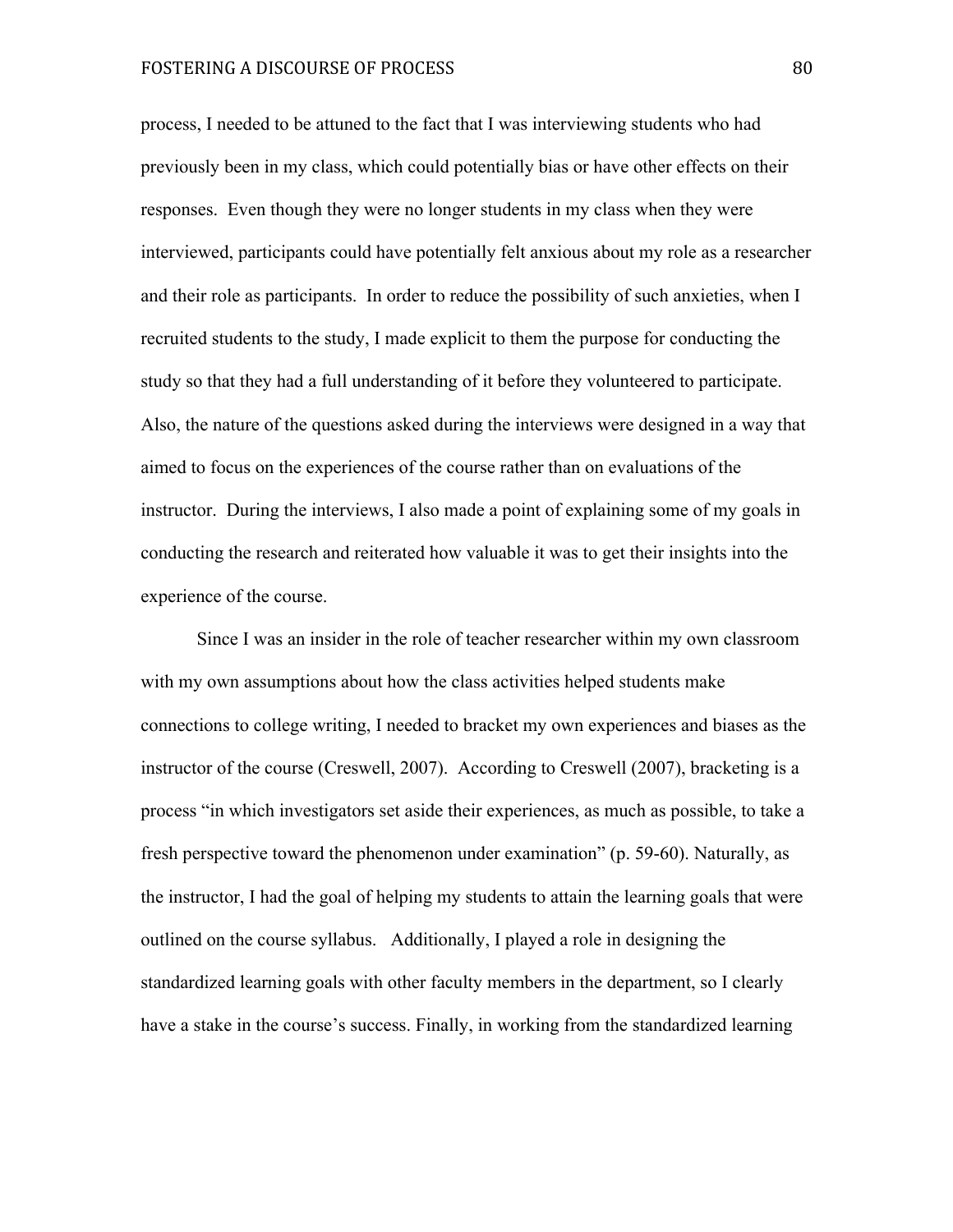goals, I designed the course in such a way in which I believed I was actively and explicitly striving to help students make connections to college writing expectations.

To bracket my own experiences, in investigating the data and writing up memos about it, I sought to focus first on what exactly participants were saying in their own words before putting my own interpretive stance on the data. The memos allowed me to engage in "self-reflexivity" (Patton, 2002, p. 495), which entailed a process of examining my own perspectives on teaching and learning and how my experiences and background as an educator who played a role in the design of the course have shaped those perspectives. Engaging in such self-reflexivity helped me to recognize and reflect on the stakes I had in students attaining the writing skills and habits necessary for success in writing for college courses. Making my thoughts explicit about the teaching and learning processes helped me to implement my study and analyze the data in a way that reduced my biases. Finally, my position and experiences as a teacher-researcher provided me with opportunities to collect a wide range of data sources that were able to "confirm and/or illuminate one another" (Cochran-Smith, & Lytle, 1993, p. 18). The traditions of teacher research are part of a rich and rigorous field of study.

Finally, an additional important dimension of my role as a teacher and a researcher in the field was that as an experienced full-time instructor working on my doctorate in Literacy Education, I brought a deep level of knowledge to the instructional design of the course. I had previously worked at the institution in various roles, including as a writing coordinator. In that role, I worked with faculty members across the curriculum. These experiences gave me in-depth knowledge of some of the kinds of writing expectations that occur in other courses. I had also worked in learning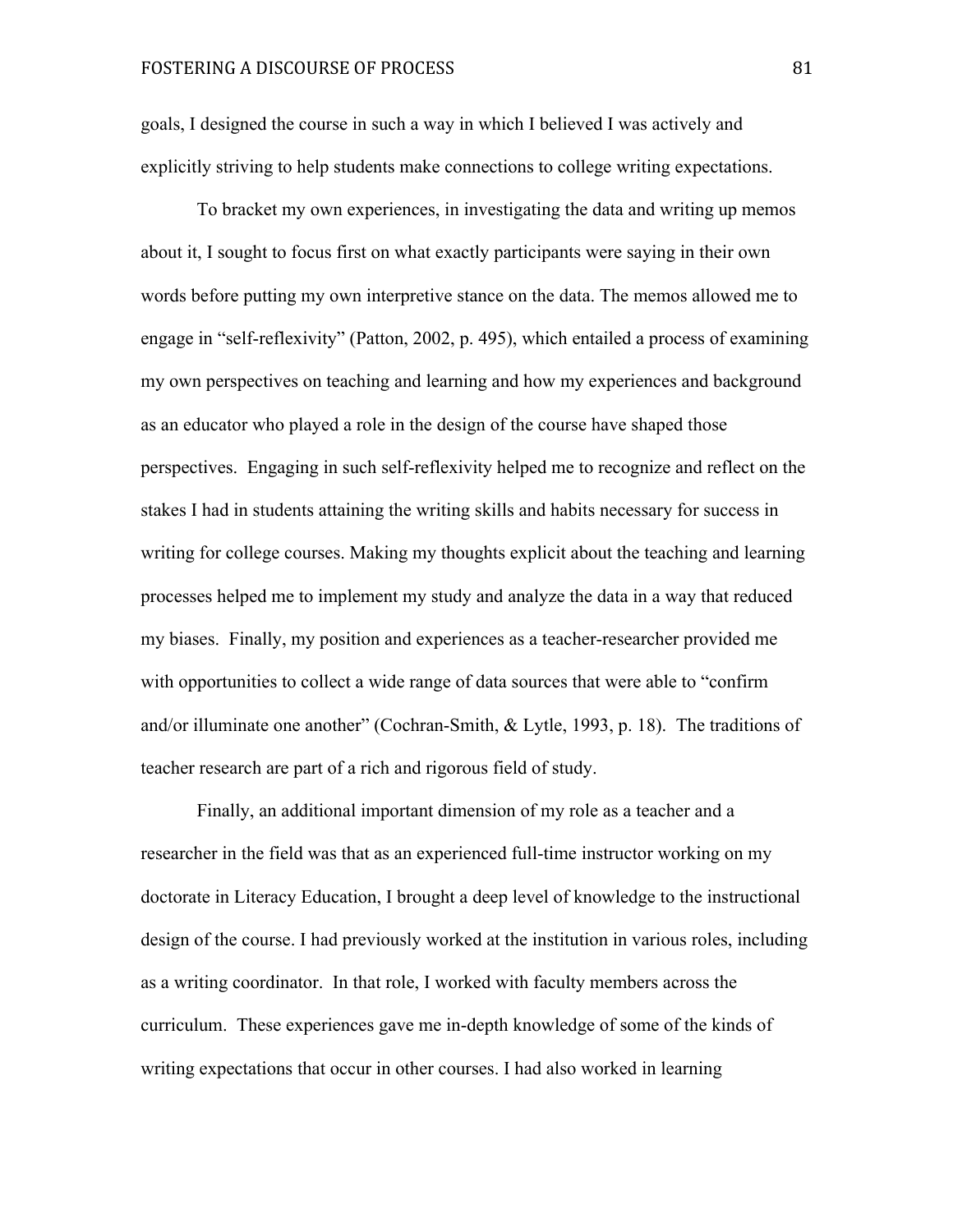communities in which the developmental course was linked with other disciplinary courses, including Criminal Justice and Psychology. Finally, as a doctoral student, I was engaging in continuous research on effective practices and reflecting on my own teaching. Without such direct knowledge of the curriculum and high quality pedagogical practices, other instructors would likely find it difficult to replicate the kind of instruction I designed to promote transfer that was an important aspect of the course unless they were given ongoing support and professional development. Furthermore, due to my years of working with students in developmental courses, I had knowledge of their learning needs that other, less experienced faculty members might not have.

#### **Overview of Findings**

Chapters 4 and 5 are organized around several key topics that emerged as central to answering the research questions. They emerged as a result of analysis of the interviews, documents, and field notes that were collected for the study. To arrive at these topics, I used a combination of the views and language of the participants ("emic") and my own interpretive perspective ("etic") on the phenomenon under study (Creswell, 2007, p. 72). Chapter 4 focuses first on the participants' development of the elements of the Discourse of college writing and then moves into a description of students' perceptions about the connections between developing these qualities, skills, and tools and the course design. Then, it addresses participant views on the helpfulness of explicit grammar and punctuation instruction and their desire for more of it. Finally, it addresses the variety of feedback resources built into the instructional design of the course and what role they played in helping foster in students a recursive approach to writing. Chapter 5 focuses on the connections, tensions, and differences between the knowledge and skills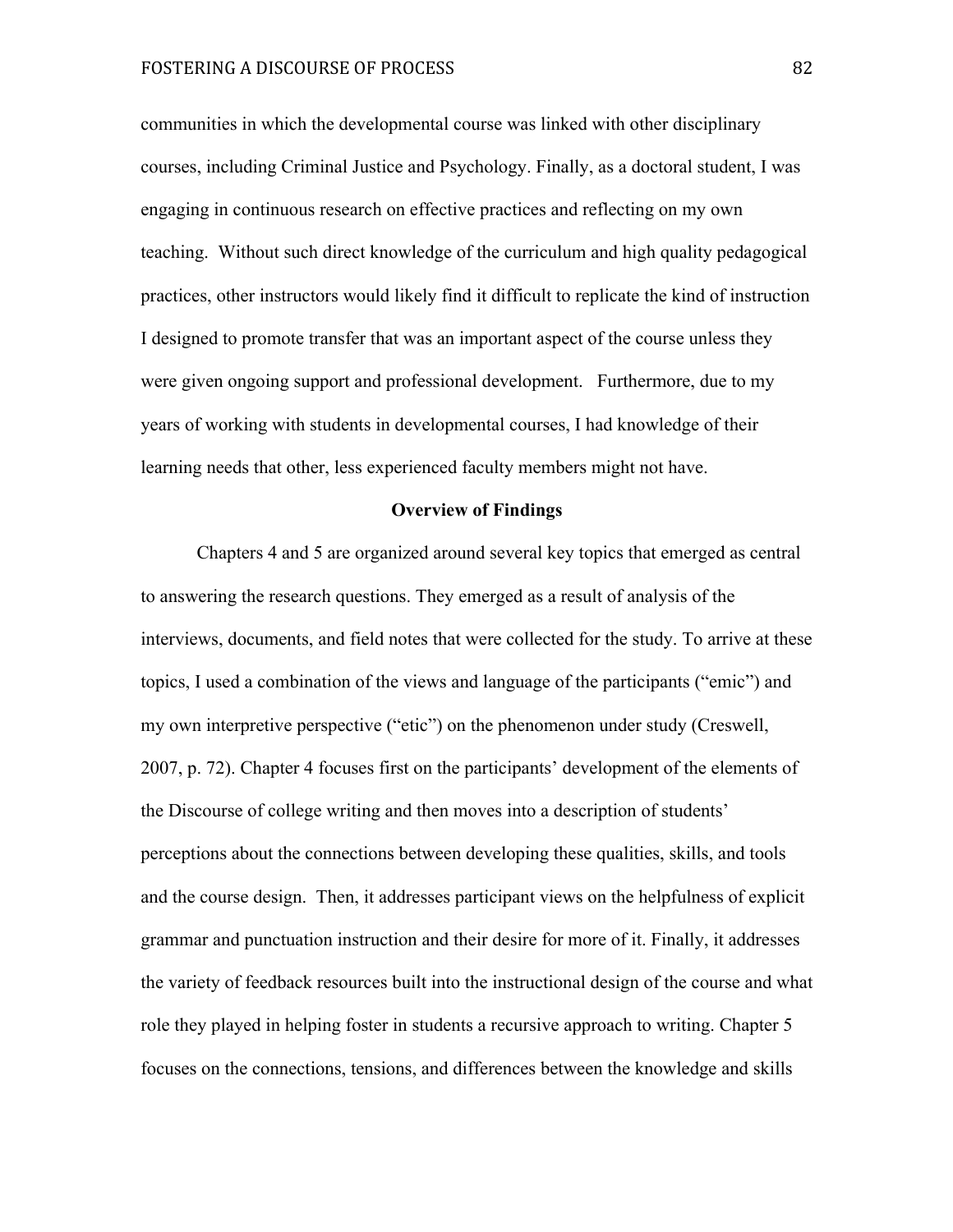obtained in the developmental course and the skills participants actually discussed using in credit-bearing college courses that included writing assignments.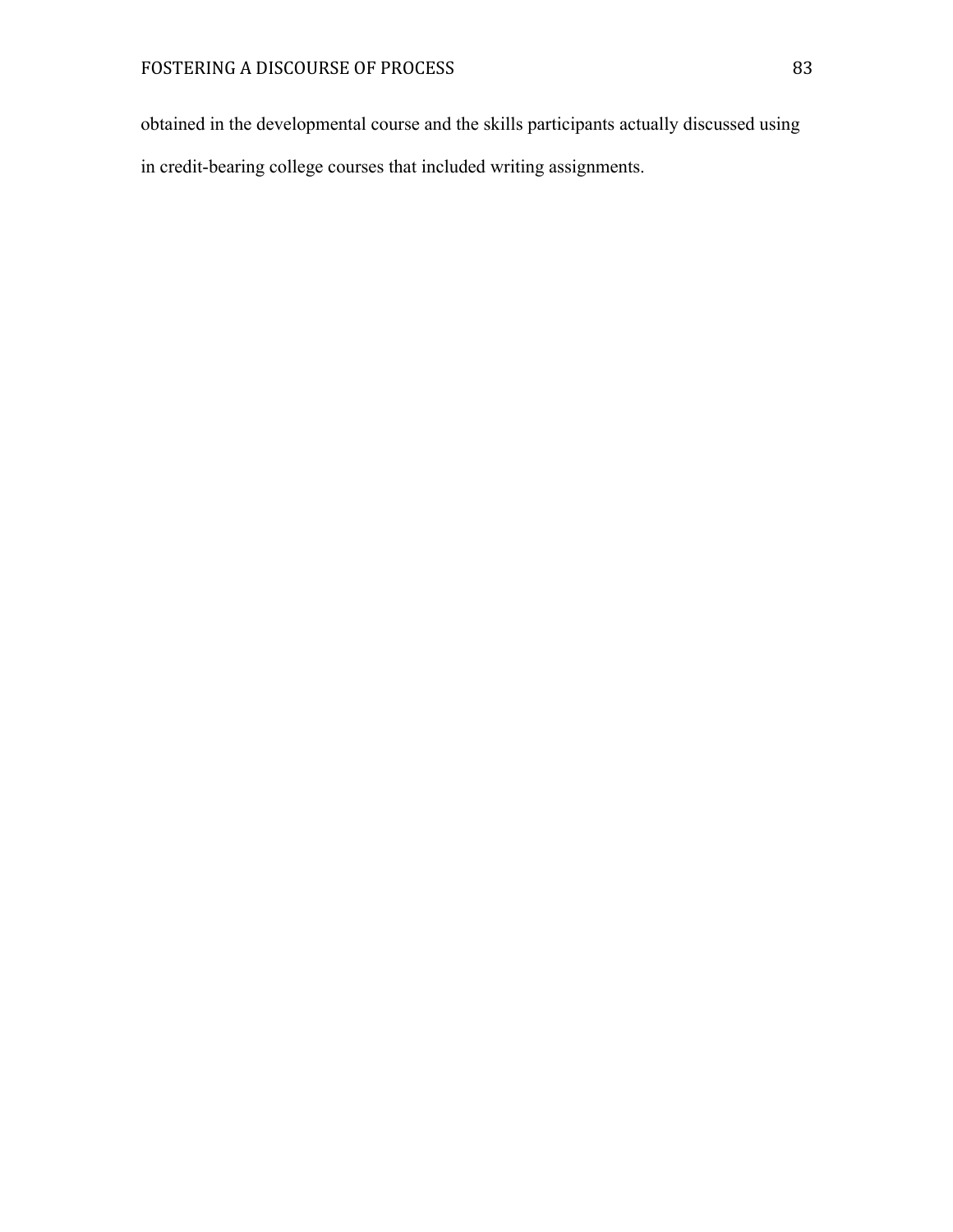Chapter 4: The Development of a Discourse of College Writing

In this study, I drew from elements of both case study and phenomenological traditions of qualitative research. The study sought to discover how students perceived taking and completing a developmental writing course that had been designed to explicitly help them connect course activities and assignments with college course expectations. In an effort to examine their perceptions, I put a great deal of focus on what writing skills and dispositions students believed they needed to be successful in college. I also explored in what ways (if any) their beliefs seemed to change throughout the course of the study. Students documented their beliefs about writing for college on a learning inventory at the beginning of the quarter when they first started taking the developmental course (see Appendix G). Then, during the first interview, participants were also asked what kinds of writing skills and habits they believe are necessary to being a successful college student (see Appendix D). This interview occurred shortly after they had completed the course. Finally, a variation of the same question was posed during the second interview (see Appendix E), which took place during the second half of the quarter after participants had completed the developmental course. Additionally, the study focused on how participants described the class activities in relationship to their development of the habits, skills, and dispositions necessary for college writing. Finally, the study focused on how students described the activities and assignments of the class in relationship to the writing skills they actually used in writing for college classes they were taking subsequent to the course.

The findings of the study were examined in relationship to what the research has suggested make up common elements of college writing Discourse. As Gee (2008) has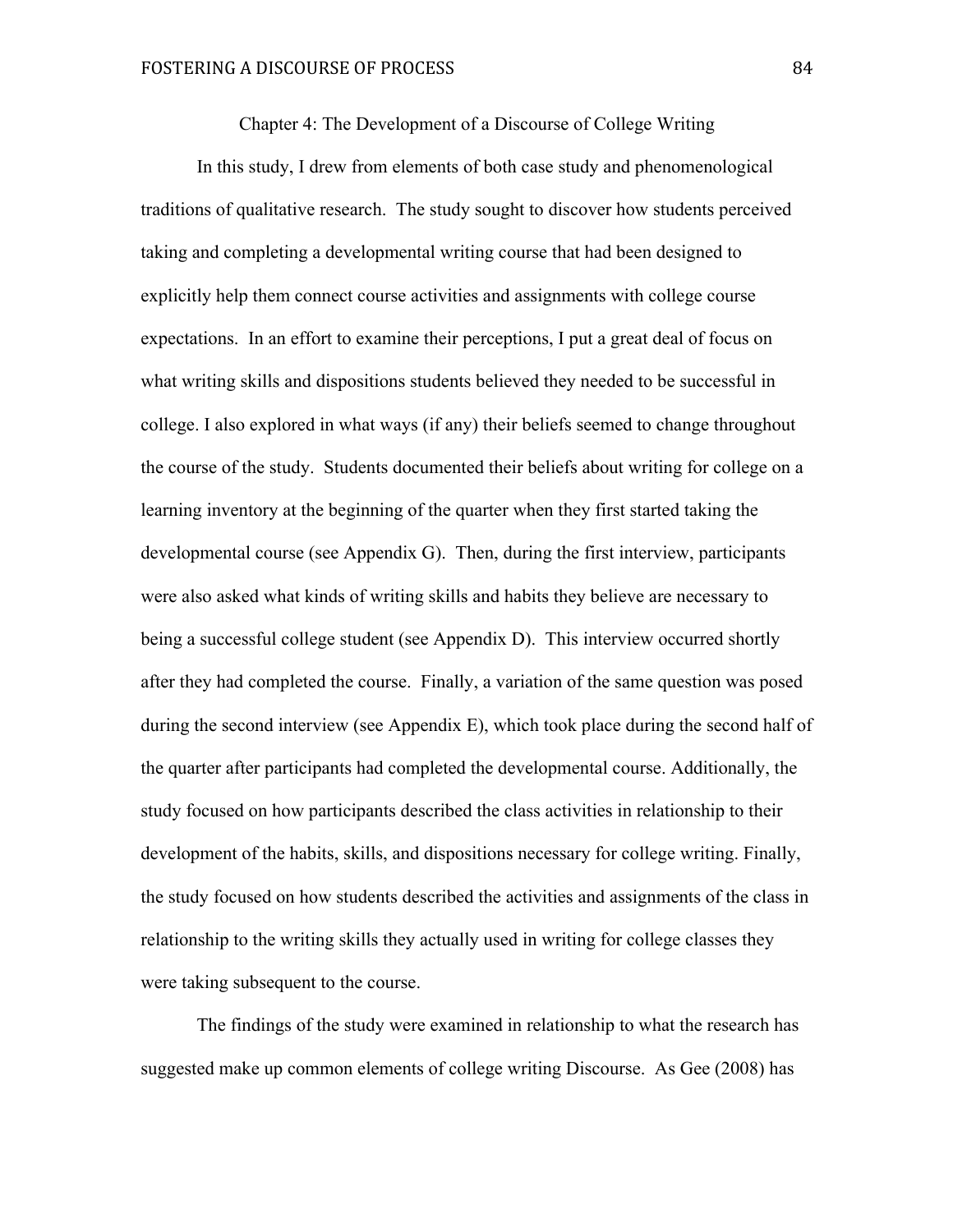argued, there are distinctive Discourses that make up any institution, culture, or community. He defined Discourse as "a socially accepted association among ways of using language and other symbolic expressions, of thinking, feeling, believing, valuing, and acting" (Gee, 2008, p. 161). One purpose of the developmental writing course under study was to help students begin to acquire the practices associated with writing for college classes. After a review of what multiple literacy scholars, composition theorists, and college writing focused professional organizations have documented about college writing, I identified several key dispositions, competencies, tools, and practices that make up the Discourse of much of college writing across contexts. As detailed in the theoretical framework, these included a process-oriented disposition and approach to writing, critically analyzing and using research as evidence to support and illustrate ideas, constructing an argument, writing as a way to learn and inquire, organizing written work, effectively using grammar and punctuation, and writing with a sense of audience, purpose, and awareness of context. (Addison and McGee, 2010; Beaufort, 2007; Conley, 2005; Cooper, 2006; Council of Writing Program Administrators, et al., 2011; Graff, 2003; Melzer, 2009; Rose, 2012; Shaughnessy, 1977; Sullivan, 2003; Thaiss & Zawacki, 2006).

The developmental class was designed to help students acquire these elements, and it explicitly aimed to help students develop their understanding of the ways such elements could be transferred across classroom contexts. In particular, it sought to foster a process-oriented disposition and approach towards writing so that students could learn to value and understand that most college writing is recursive and requires various stages of development. These stages include prewriting, drafting, proofreading, and revising.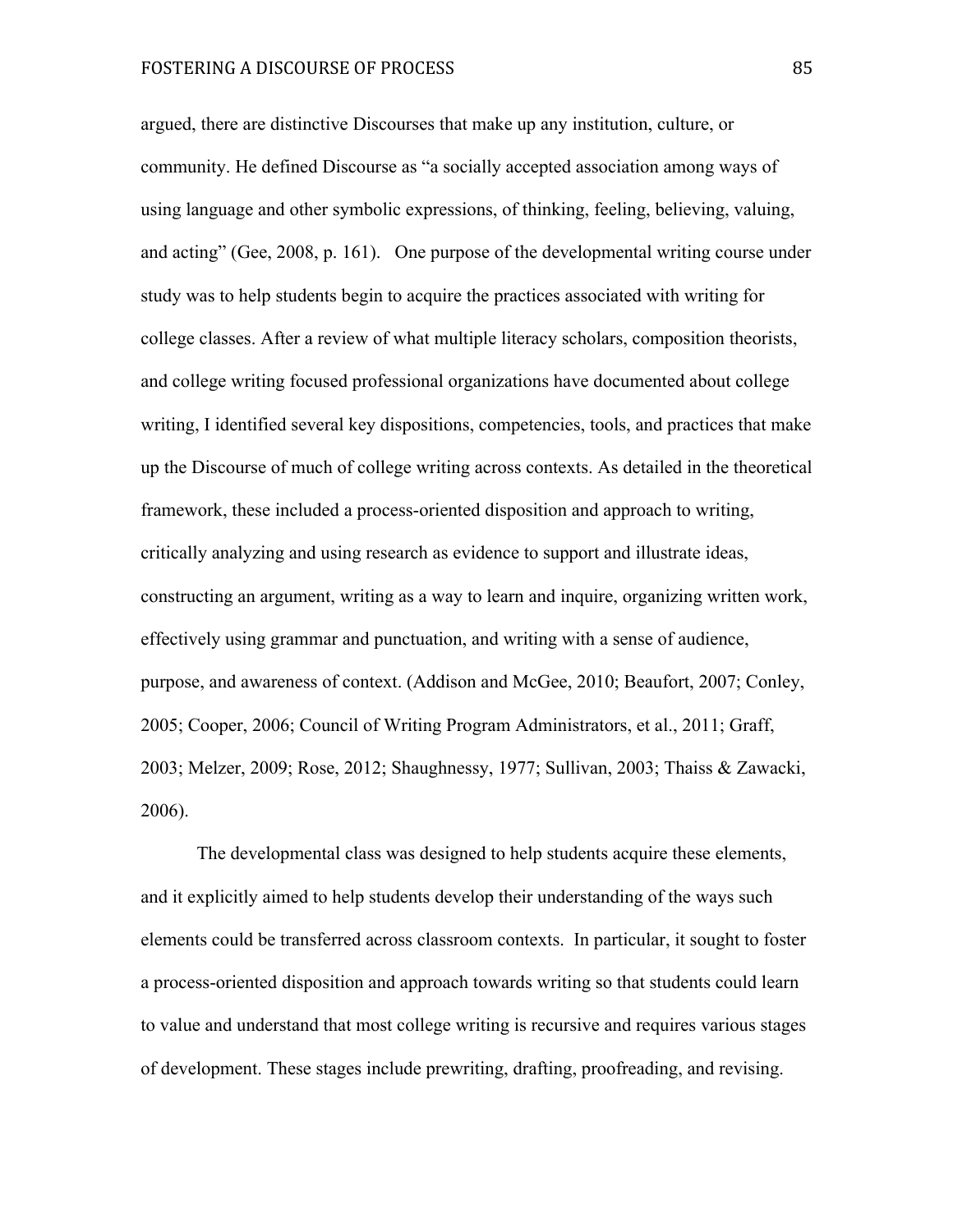# FOSTERING A DISCOURSE OF PROCESS 86

Additionally, the course aimed to help students develop grammar and punctuation knowledge, basic research and citation skills, and using evidence to make an argument. All skills, tools, and practices of college writing were discussed in relationship to the stages of the writing process. In its continuous focus on the recursive aspects of college writing, the course was designed to help students rethink ideas about writing they might have internalized through prior schooling experiences in which the recursive aspects of the composition process might not have been emphasized (Rose, 2012).

To analyze the data, I used the college writing Discourse concept to understand the ways participants described the phenomenon of taking a developmental writing course. In particular, I sought to uncover the ways their discussions of the course seemed to be reflective (or not) of elements of the Discourse of writing for college classes. I also used Lea and Street's (1998/2006) model of academic literacies to inform my work. This model was primarily used to analyze some of the differences and tensions that arose when students encountered writing expectations in their credit-bearing courses that differed from the writing expectations of the developmental course.

Although there are multiple practices, tools, values, and competencies of college writing that are common across disciplines, it is also important to recognize and account for the variations that students encounter across writing contexts when they take different courses. The Discourse differences across disciplines and contexts in higher education are accounted for in Gee's (2008) theory of Discourse in that each discipline can be considered a sub Discourse within a larger overarching Discourse. However, Lea and Street (1998) have argued that writing expectations and standards vary because there are a "variety of communicative practices" in college, sometimes even within academic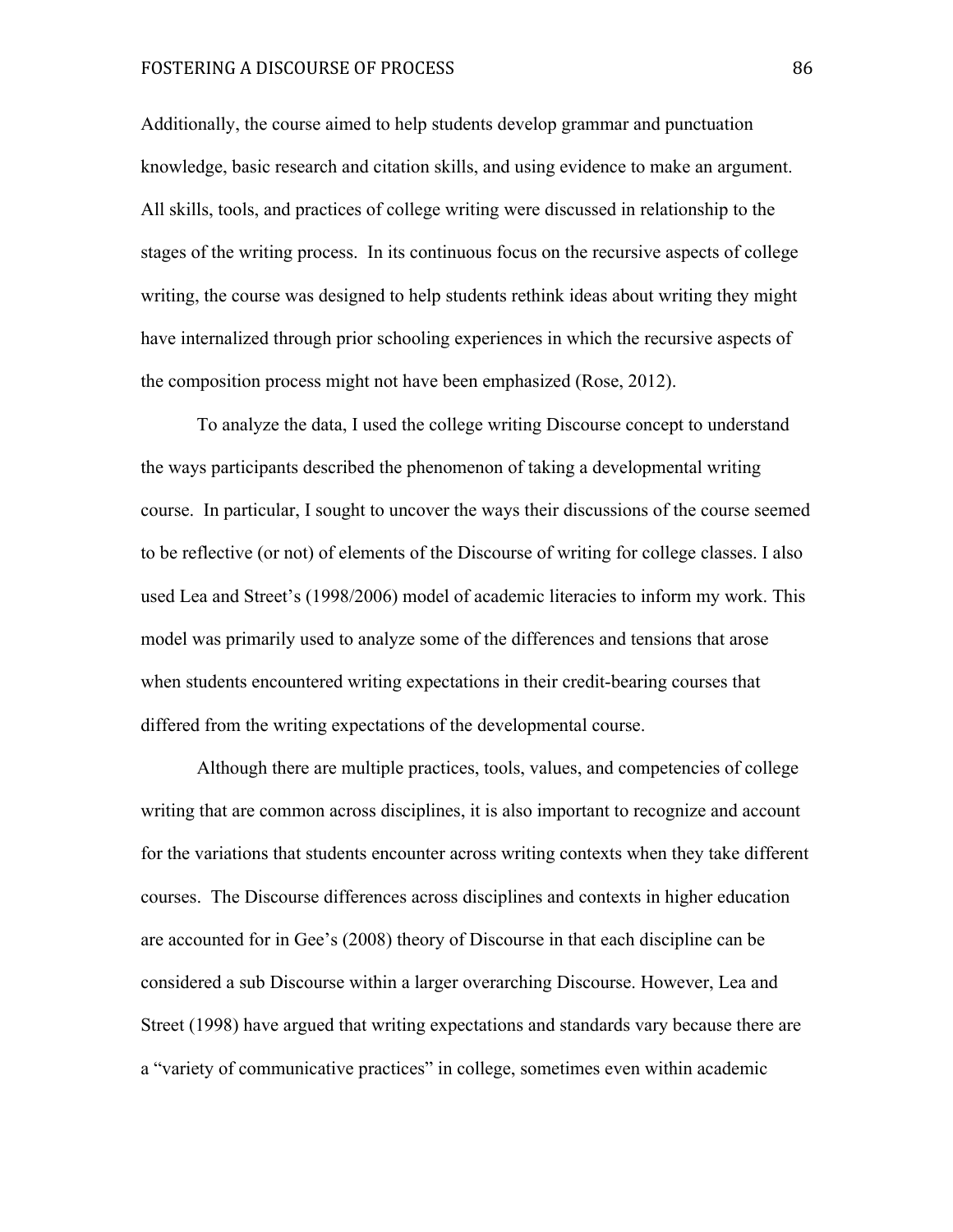disciplines (p. 159). I assumed that participants in the study would experience this variety because they had different college majors and they were taking a range of courses. Such varieties might lead to confusion for students who are struggling to successfully navigate the literacy demands of college unless they have explicit opportunities to explore and discuss these differences. A writing course is an ideal context for doing so. Lea and Street's (1998/2006) model helped deepen my understanding of the variations in expectations regarding writing practices that participants experienced in other courses.

I also used Lea and Street's (2006) academic literacies model to frame much of the analysis of the secondary research question regarding the ways participants' beliefs about writing for college changed throughout the study. Research has suggested that writing pedagogy has often directly and indirectly stressed the notion that effective writing is primarily writing that is grammatically correct (Grubb  $\&$  Gabriner, 2013; Lea & Street, 1998/2006; Rose, 2012; Shaughnessy, 1977). This kind of teaching tends to focus largely on what Lea and Street (2006) referred to as the "surface features of language form" (p. 368). Based on what the research has suggested and my years of teaching developmental writing, I assumed that participants likely came into the course having internalized the primacy of surface level correctness (Conley, 2005; Grubb & Gabriner, 2013; Rose, 2012). I sought to examine if, as the course unfolded, participants came to view college writing as being a more dynamic and recursive process, involving a variety of habits, skills, and practices beyond grammatical and other kinds of surface level correctness.

This chapter focuses first on participants' changing belief systems about writing. Relating to this change in beliefs, I then describe participants' perceptions that the course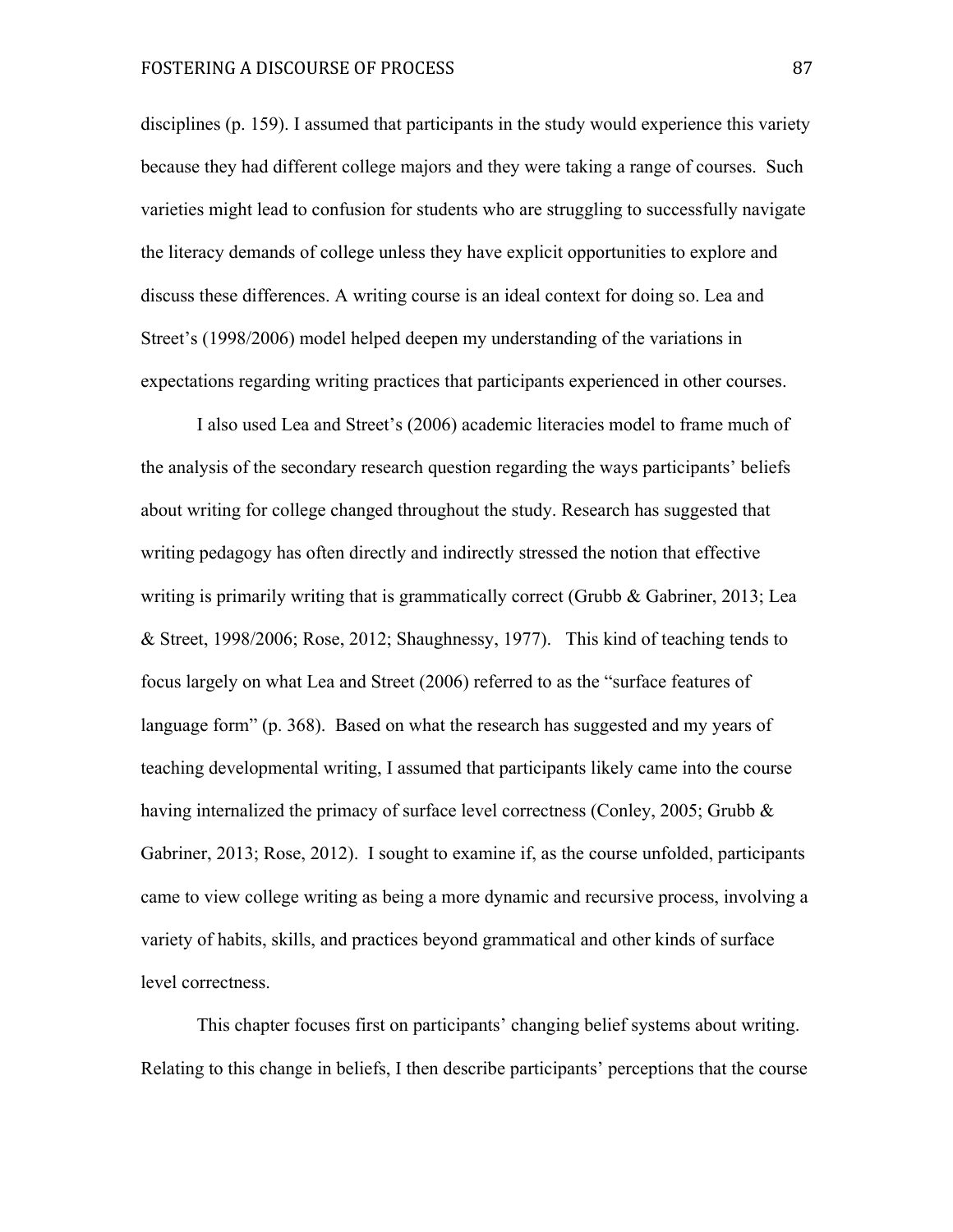activities and assignments were helping them develop important process-oriented dispositions that could be useful in how they approached writing tasks in college classes. Additionally, I address the ways an analysis of participant perceptions suggested that they had developed a set of "tools" and practices associated with the process-oriented Discourse of college writing (Gee, 2008, p. 161). These tools included knowledge of grammar and punctuation, which some participants believed the course could have spent more time covering. Furthermore, connected to the notion of a process-oriented disposition, a key recurring idea that emerged from analysis of the data was the helpfulness of having a variety of resources for feedback built into the overall design of the course: peer, instructor, and academic support services. All three kinds of feedback resources are addressed as integral components of the course because they had an impact on how students perceived taking the class. In particular, the varied feedback forms appeared to help participants perceive, value, and treat writing as a process.

# **The Development and Evolution of a Process-oriented Disposition and Approach Towards Writing**

My analysis and interpretation of the data suggested that as the quarter unfolded, evidenced in varying degrees and ways, all participants developed or evolved a processoriented set of beliefs and practices with regard to college writing. Using three different data collection strategies, I asked participants at three different times what they believed were some of the writing habits and skills necessary for success in college. The first of these data sources was a writing inventory given to students in the class at the beginning of the quarter in which they took the course. Participants were also asked a question about their beliefs during the first interview, which was conducted shortly after they had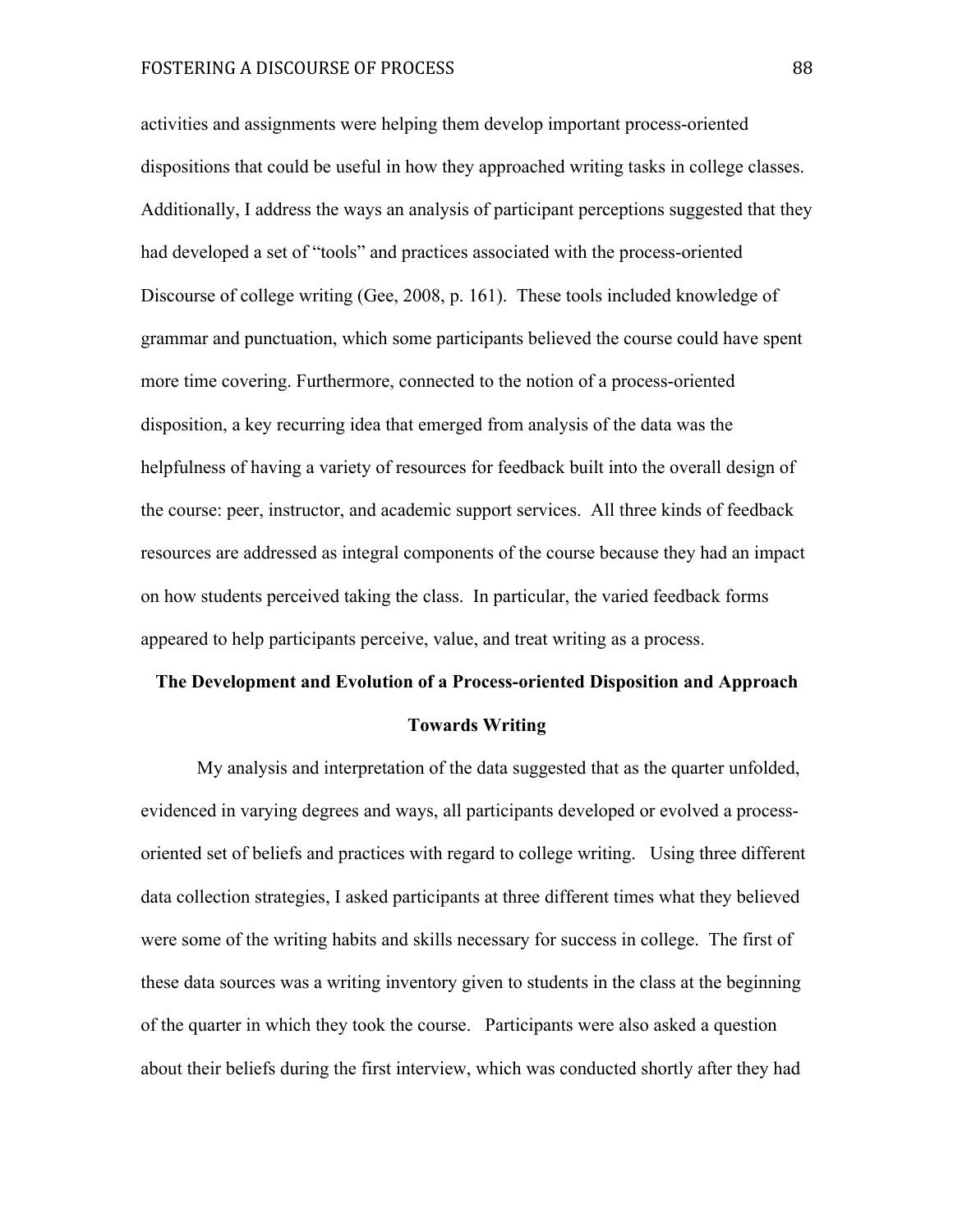# FOSTERING A DISCOURSE OF PROCESS 89

completed the course. Finally, they were asked a variation of this same question during the second interview, which took place during the second half of the quarter after they had completed the developmental course. In all eight cases, participants' ideas about writing skills and habits necessary for success in college seemed to have evolved throughout the study period.

Across cases, participants' perceptions about writing changed the most with regards to their views of writing as a recursive process. In multiple cases, coming into the course, participants had limited to no awareness of writing as a recursive process. However, throughout the course of the study they developed an understanding of this. Amesha and Gideon were the strongest exemplars of this developing understanding because data analysis revealed the biggest change in their views about writing. When Amesha began the class, her writing inventory comments indicated the belief that the habits and skills necessary for successful writing in college involved being able "to use proper punctuation" and that "Reading should [be] an important tool as part of writing." Essentially, she was focusing on "surface features of language" (Lea & Street, 2006, p. 368). However, in the two interviews, she appeared to have developed a sense of writing for college as a more recursive process that includes stages such as "drafting" and "proofreading." Also relevant to her deepening understanding of the recursive nature of college writing, she believed that in order to be successful in college, student writers "should be able to do research papers." As stated in the theoretical framework, an important element of much of the college writing process entails finding and integrating research sources (Conley, 2005; Graff, 2003; Melzer, 2009). Like several other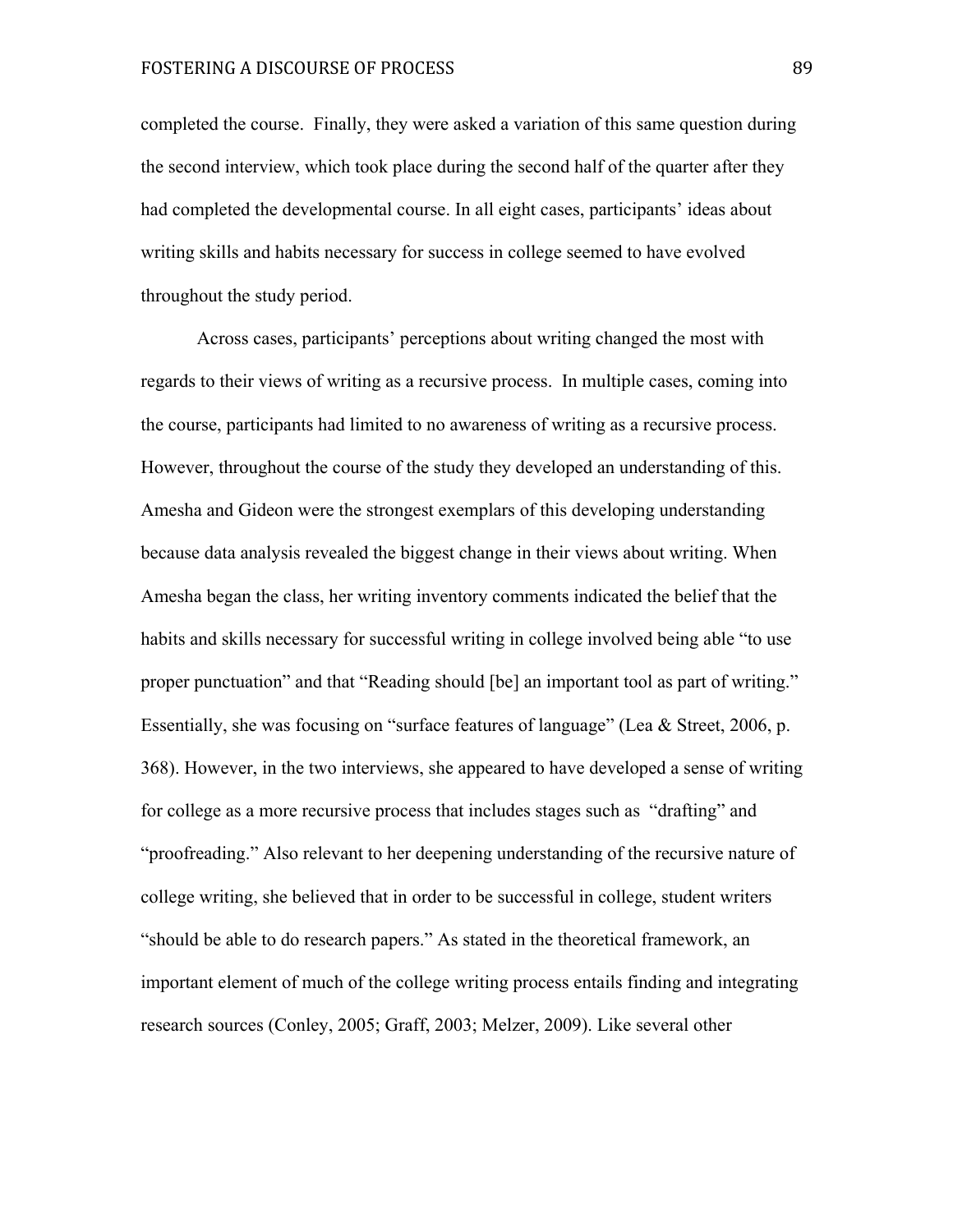participants in the study, Amesha's views of the college writing process expanded to include not only the stages of the process but also the role of research in that process.

Analysis of Gideon's views of writing illustrated possibly the greatest evolution of views regarding writing. On the inventory, there was no evidence of a writing as process disposition. Like some of the other participants, his responses indicated his belief that "proper grammar and punctuation are key elements to being a successful college student." Such sentiments are the same as what Rose (2012) found with students he studied who were enrolled in developmental writing programs. He asserted that due to years of internalizing an "atomistic approach" to teaching and learning in which isolated skills are emphasized, they often "will define 'good writing' as not making grammatical mistakes" (p. 124-126). As evidenced on his inventory, coming into the course, Gideon similarly focused exclusively on the "surface features of language" where effective writing is seen as writing that is free of grammatical errors (Lea & Street, 2006, p. 368).

In contrast, in his interviews, Gideon discussed a variety of skills and habits associated with a process-oriented disposition and approach towards writing. For example, the qualities he said were necessary to being successful for writing in college included "the ability to brainstorm," "organizing and planning," and "writing in steps." He also discussed how important it is to "grab the reader or audience" along with the need to make sure "the research you do [is] credible." It was evident that his perception of college writing had evolved towards an understanding of its recursive elements. His "model of writing" (Rose, 2012, p. 137) seemed to have changed as the course unfolded. The cases of Gideon, Amesha, and several others illustrate that students can revise their ideas and beliefs about writing for college so that they recognize and value it as a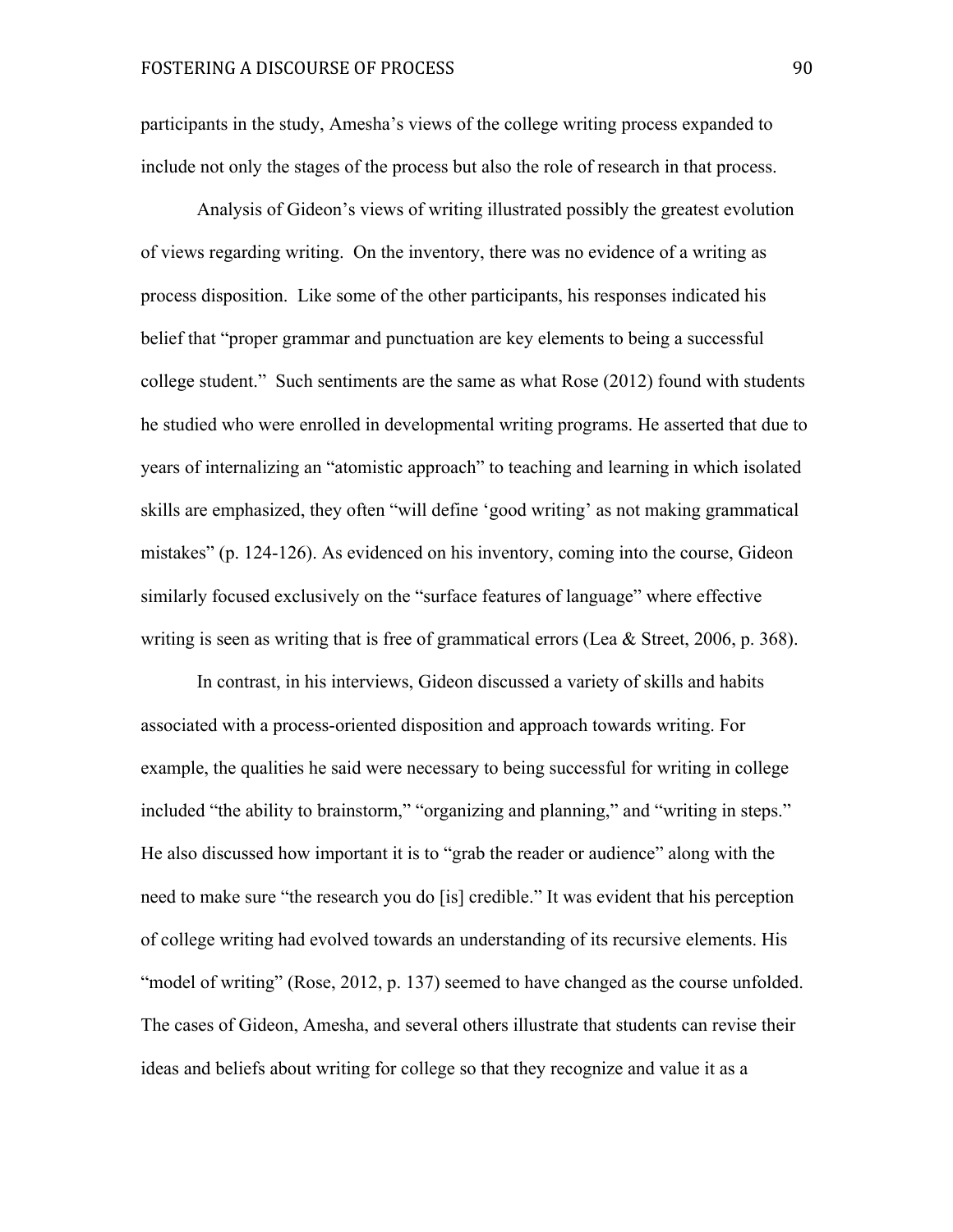# FOSTERING A DISCOURSE OF PROCESS 91

recursive process. Understanding writing as a process is a characteristic that researchers and professional organizations have identified as being key to success in college (Beaufort, 2007; Council of Writing Program Administrators, et al, 2011).

Analysis of the data revealed that in certain cases, participants had some understanding of the recursive nature of the college writing process coming into the developmental course but that this understanding deepened as the course progressed. Both Tiffany and Adam were representative of this kind of deepening awareness. On her inventory, Tiffany wrote about the need to "reread your work…to make sure everything is good." Her comments suggest she was aware of the need to revisit her work after she had drafted it, which is an integral aspect of the writing process. Analysis of her interviews suggested a growing awareness of other dimensions of the process. She discussed the writing process as including the need to "get started early," "think about what you're going to do, how you're going to write," "try to do a draft," and "when you're done look over it." Such comments accounted for the prewriting and drafting stage of the writing process in ways that her inventory had not. She also reiterated her understanding of the proofreading stage. However, it was not apparent what she believed the final stages of writing entailed beyond rereading written work.

Coming into the class, Adam also accounted somewhat for the different stages of the writing process. On his inventory, he asserted that a writer should "never [write] at the last minute" and "always check your work before [it is] due." Like Tiffany and some of the other participants in the study, his views towards the writing process seemed to have evolved throughout the duration of the study. During an interview, he discussed how important it was to "do a draft" and to get input from professors or tutors "to see if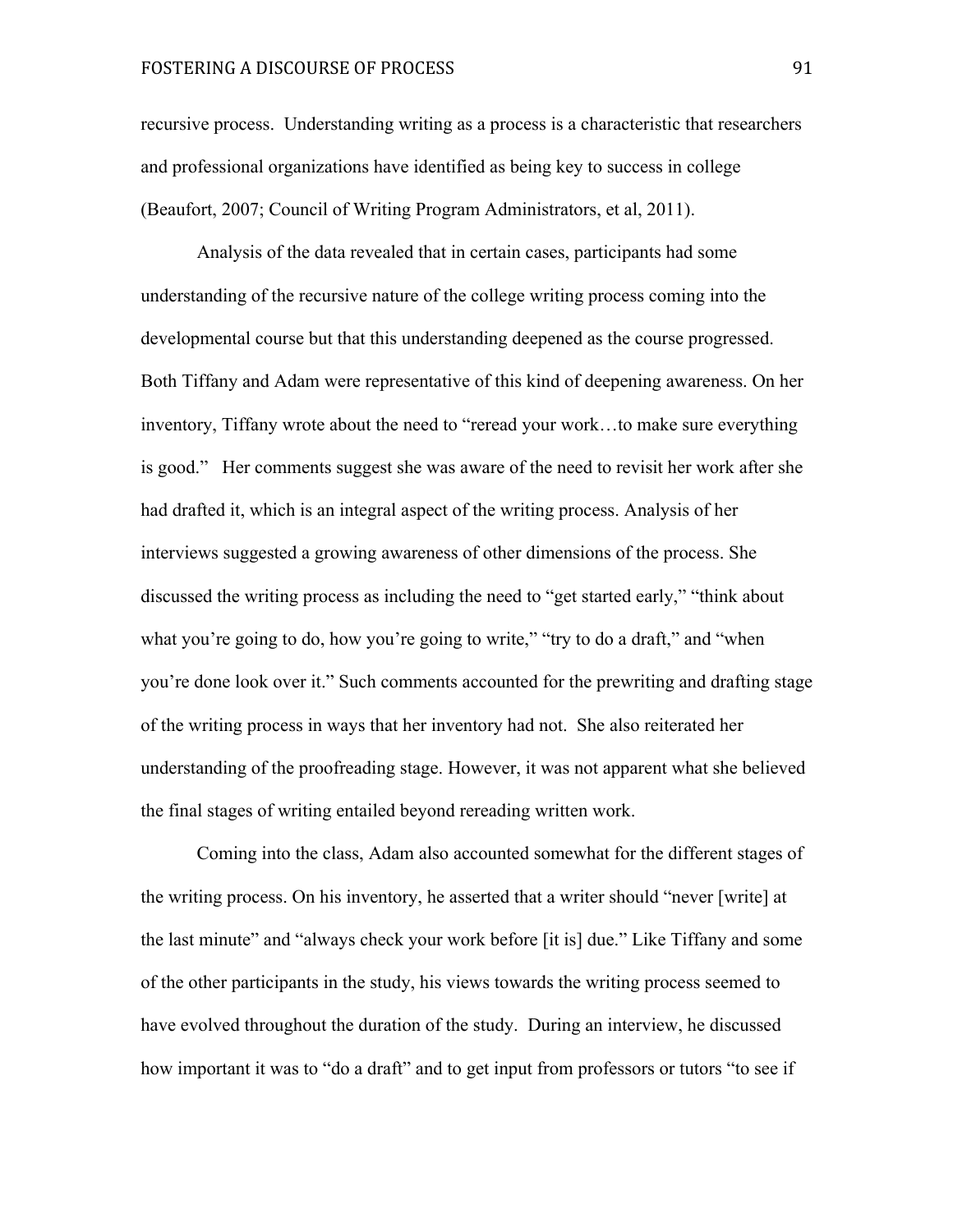# FOSTERING A DISCOURSE OF PROCESS 92

it's good". Additionally, he explained the importance of research to the writing process, explaining the need to find and use "sources [that are] able to prove your topic." Although participants like Adam and Tiffany seemed to have come into the course with somewhat of a sense of writing as a process, they appeared to have become more conversant and aware of the tools, habits, and skills associated with the process. Their discussions expanded to include an awareness of audience, time management, and the importance of using evidence to prove a point. This deepened sense of awareness of the recursive nature of writing could help students navigate courses with in-depth writing assignments. Furthermore, as detailed in the review of the literature, writers need to be attuned to how their reader will transact with a text (Rosenblatt, 2004). They also need to be able to build an effective argument using research (Graff, 2003). In their discussions, which included addressing the need to "grab the reader or audience" and use sources to "prove your topic," the participants showed evidence of increasing awareness of these important aspects of the college writing process.

The data from multiple participants illustrated that they were developing ways "of thinking, feeling, believing, valuing, and acting" that are associated with writing as a process, a key dimension of the Discourse of college writing as it applies to many academic disciplines (Gee, 2008, p. 161). Although some participants appeared to come into the course with little knowledge of the recursive nature of the process and others seemed to have some sense of it coming in, in all cases the students showed evidence that their knowledge about writing for college evolved. The next section focuses on ways participants linked the development of a process-oriented disposition and approach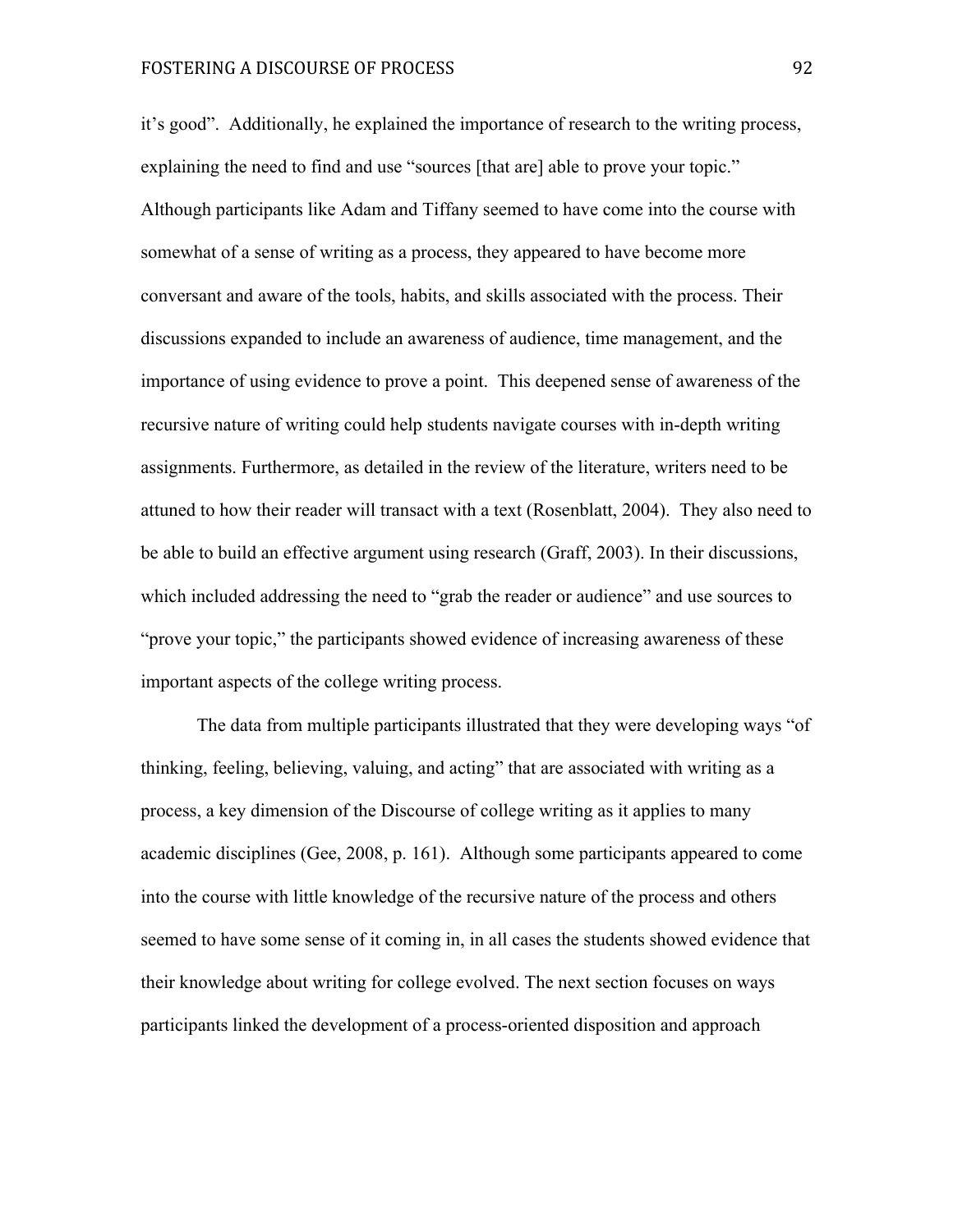towards writing to the design, structure, and specific activities of the developmental writing course.

# **Writing Process Disposition and Approach as Linked to Course Design and Structure**

In this section, I examine participant perceptions of the course structure and specific activities in relationship to the ways they believed they developed a processoriented approach to writing along with a set of habits and tools to navigate this process. The course was designed to foster this awareness in various ways. Participants discussed a range of assignments, tools, and structural aspects of the course as being helpful to their emerging or evolving understanding of the writing process, pointing to the multiple ways students might be taught to acquire a process-oriented disposition.

**Emphasis on writing as a means of thinking**. Two participants discussed the ways elements of the course design such as freewriting activities helped them perceive writing as a process of thinking about and exploring ideas. For example, Dana discussed how being introduced to freewriting helped her think through her writing. Students practiced this strategy during the prewriting stage of the narrative assignment. They were also encouraged to use it when working on other assignments in the course. In her first interview, Dana explained, "I think [freewriting is] a good writing tool" because "eventually you find you get a[n] idea that you could really develop" when you do it. She also stated that freewriting can help generate thoughts which can then "evolve." Like Dana, Gideon connected elements of the course design to the notion of writing as a process of thinking. He explained during the first interview,

One of the things I enjoyed about the class first of all was the fact that you had time to think and write stuff through. My impression was always, of writing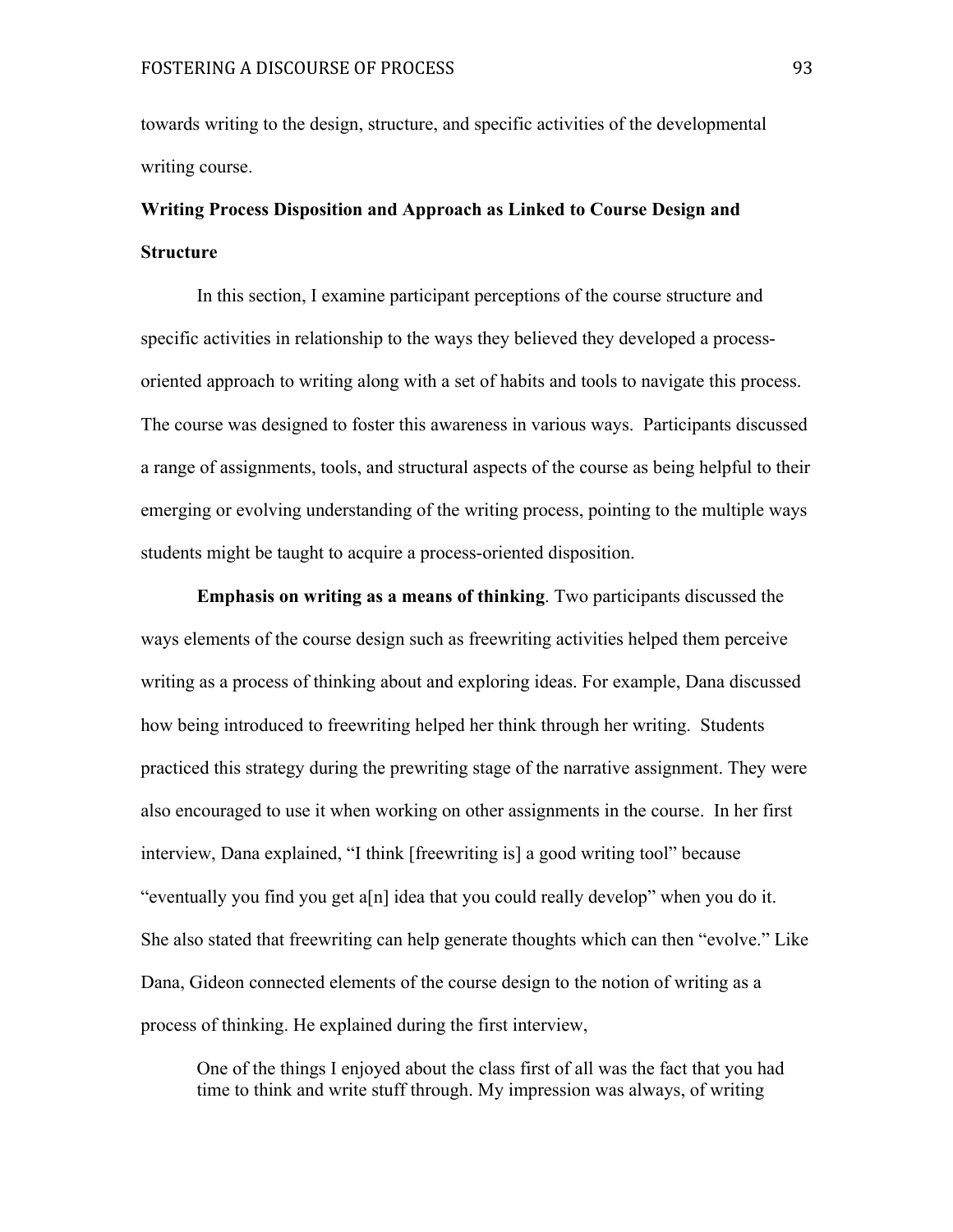was…write this now…I came into the class with those expectations…I always thought writing was you kind of have an assignment pushed in front of you and you write it there and you are timed.

Based on his report about his prior experiences with writing compared to his experiences in the class, I inferred that the way the writing assignments were designed in the course, moving sequentially and over several weeks from prewriting to drafting to proofreading and revising seemed to challenge Gideon's prior experiences and the beliefs about writing which they engendered.

Dana's positive feelings about freewriting also seemed to challenge some of her prior ways of thinking about writing (Gee, 2008). Her interviews contrasted with what she had reported on her writing inventory at the beginning of the quarter, where she wrote, "I have never concluded that my writing experiences have been good." Given that freewriting seemed to really turn her thinking in another direction, her comments affirm Rosenblatt's (2004) assertion about using freewriting: "Especially for those inhibited by unfortunate past writing experiences, this can be liberating, a warm-up exercise for starting the juices flowing" (p. 1379). When freewriting is built into the in-class writing process as a way of generating and exploring ideas, it might be particularly helpful for students who might not have had positive experiences with writing in the past.

Dana and Gideon perceived that the class helped them view writing in a different way, where the acts of writing and thinking are interwoven aspects of the writing process. Dana's commentary on using freewriting as a means of exploring thoughts that might then evolve suggested that she valued the strategy as helping her improve her writing process. Using writing to think through and explore ideas as well as using "writing to learn" are important dimensions of writing for college (Melzer, 2009, p. W257). Dana's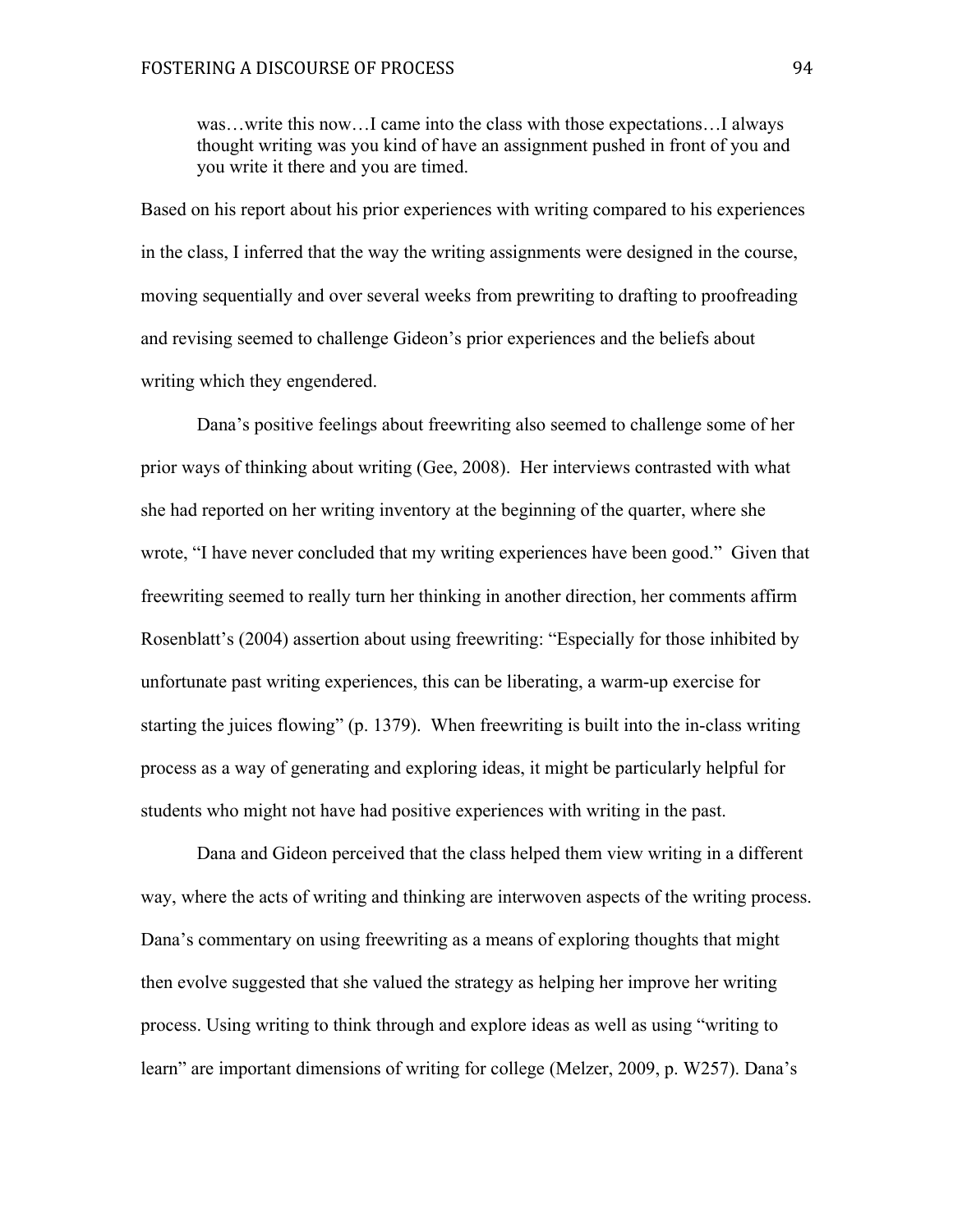views of freewriting are evidence that she was learning to value the process of exploring ideas prior to molding them into a unified piece of written work. Likewise, in his own words, Gideon perceived that having "time to think" as part of the writing process culture of the course was helpful to him. When he described writing as being rushed in previous course contexts, it was consistent with prior research which found that it is common for many students entering college to have had limited opportunities to take their writing through recursive stages of a process (Conley, 2005). In developmental writing courses, students should be taught to view the writing process as a means of thinking about ideas and that this occurs when writing slows down and is done in stages over time.

**Writing process checklists**. Three participants discussed the ways the writing checklists I provided throughout the quarter were helpful scaffolds in the writing process. For every major assignment, students were given a grading checklist to guide them as they moved into the drafting, proofreading, and revising stages of the writing process (see Appendix B for sample). Heidi said that they helped her envision and plan what she needed to do to complete a writing assignment. As she explained, they helped her "see what I have to do." Like Heidi, Amesha also referred to the checklists as being useful because they helped her approach her writing in "steps." Similarly, Janice discussed the helpfulness of using the checklists and then explained that she had developed the habit of creating and using her own checklists in other contexts. She said, "I never even thought about making a checklist before, but then I actually took the ideas from the classroom and used them for every other class, not just for English."

Data analysis reveals evidence that Amesha, Heidi, and Janice were using the checklists to assess and think about what was being asked of them in assignments. In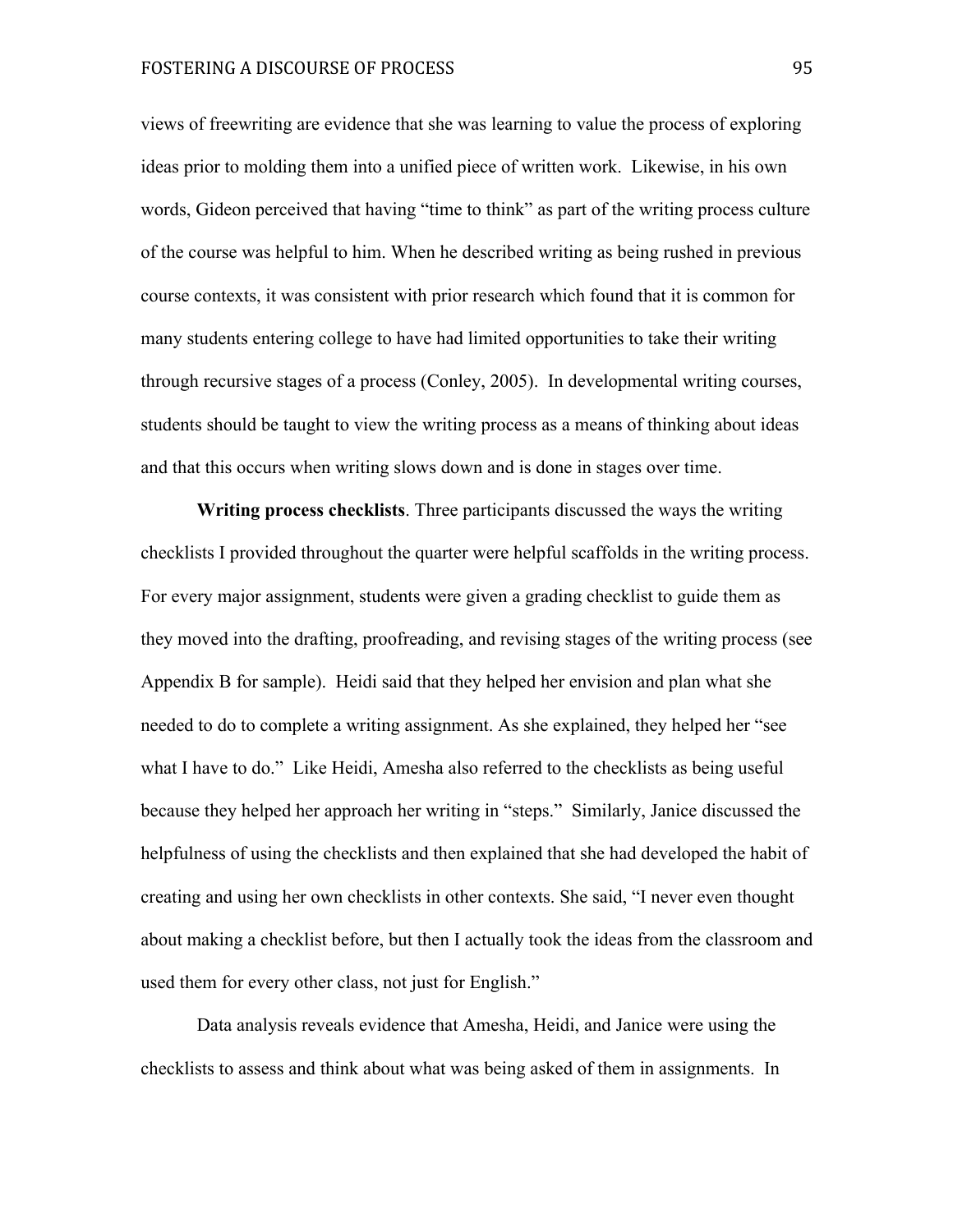Janice's case, there was also evidence that she had started to use this skill in other classes. Research has suggested that assessing a writing task is an integral dimension of the learning process and that without guidance, first year students often fail to fully understand the expectations of assignments (Ambrose, et al., 2010). Writing checklists can be a useful scaffold in a developmental writing course because they can help students analyze the demands of a writing task and think about how to complete such a task by making the requirements of the assignment clear and explicit to students. Furthermore, they can help instill in students the value of closely analyzing a writing task so that they can repeat this behavior for writing assignments in other classes.

**Explicit emphasis on the stages of the writing process**. Bruno and Dana specifically discussed the course emphasis on the writing process and how it helped them understand the point of writing recursively. Presumably, this was because each major assignment required them to do prewriting tasks, drafting, proofreading, and revising. When students turned in work in the early stages of the writing process, there was no grade at stake. My rationale for not providing a grade was to reduce the possibility of students perceiving there was finality to the product at the early stages of development. Instead, students received class participation credit for having submitted a draft and for having participated in a peer feedback session. Bruno and Dana provided strong evidence of how the course activities that emphasized the stages of the process helped them develop a process-oriented disposition. For example, Bruno reported that it was helpful to require students to submit first drafts due prior to the deadline for submitting the final product because "You can improve, so it's not just one grade and you're out. So, you can always improve." Bruno's commentary has important implications for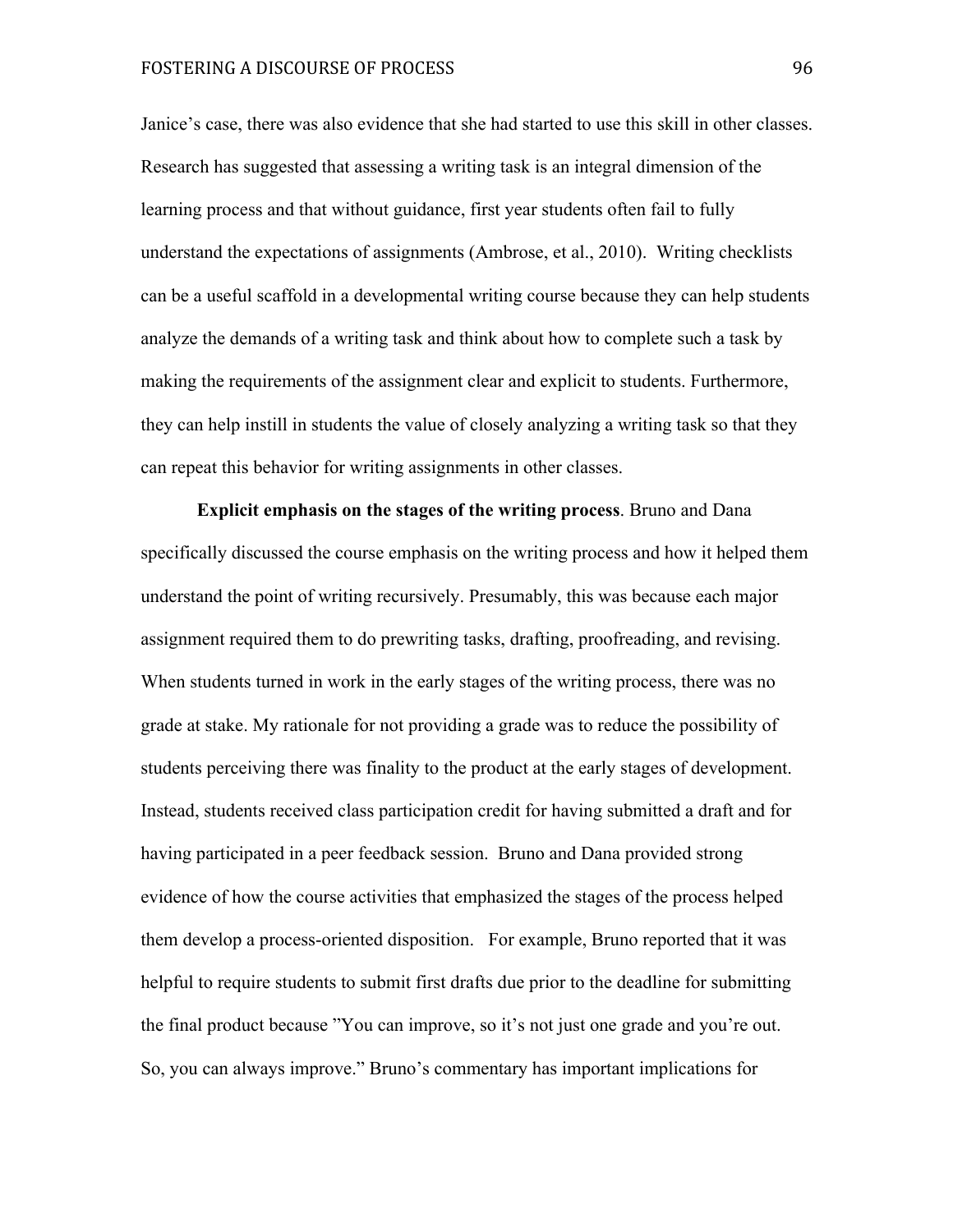incorporating the drafting stage into the assignments for a developmental course. Taking his writing through more than one draft and getting feedback between drafts gave him the opportunity to improve in ways that writing only a single draft would not have afforded. It also appeared to help him internalize the value of writing as a recursive process because he believed that writing "can always improve" when it moves through multiple drafts.

Like Bruno, Dana discussed in detail the way the overall design of the course helped her learn to value the stages and habits of process-oriented writing. For instance, on her first reflective blog post after having taken her first major writing assignment for the class through all the stages of the writing process, she discussed what she had learned about herself as a writer, explaining, "I realized in writing it is beneficial to write in steps or sections, it is a process." Later in the quarter, on her portfolio welcome page when she was asked to write a reflection on which of the learning goals listed on the syllabus she believed the course had most helped her attain, Dana wrote that she had learned to apply the writing process to various written tasks. She explained,

I have employed the techniques [of the writing process] when writing the works enclosed in my e- portfolio… As the weeks elapsed this quarter, the process became easier to engage, and I observed my writing got more grammatically accurate and the flow of my content seems more logical. In writing my last essay, I found that I kept going back to the process, and realized that revising is critical in writing.

Dana's comments focused not only on the grammatical components of her writing, but also on the flow and logic of her writing. These statements suggested that, like several of the participants, she was viewing the writing process in ways that moved beyond grammatical and mechanical issues to the more conceptual and organizational features of her text. She was not focusing only on the "surface features of language (Lea & Street,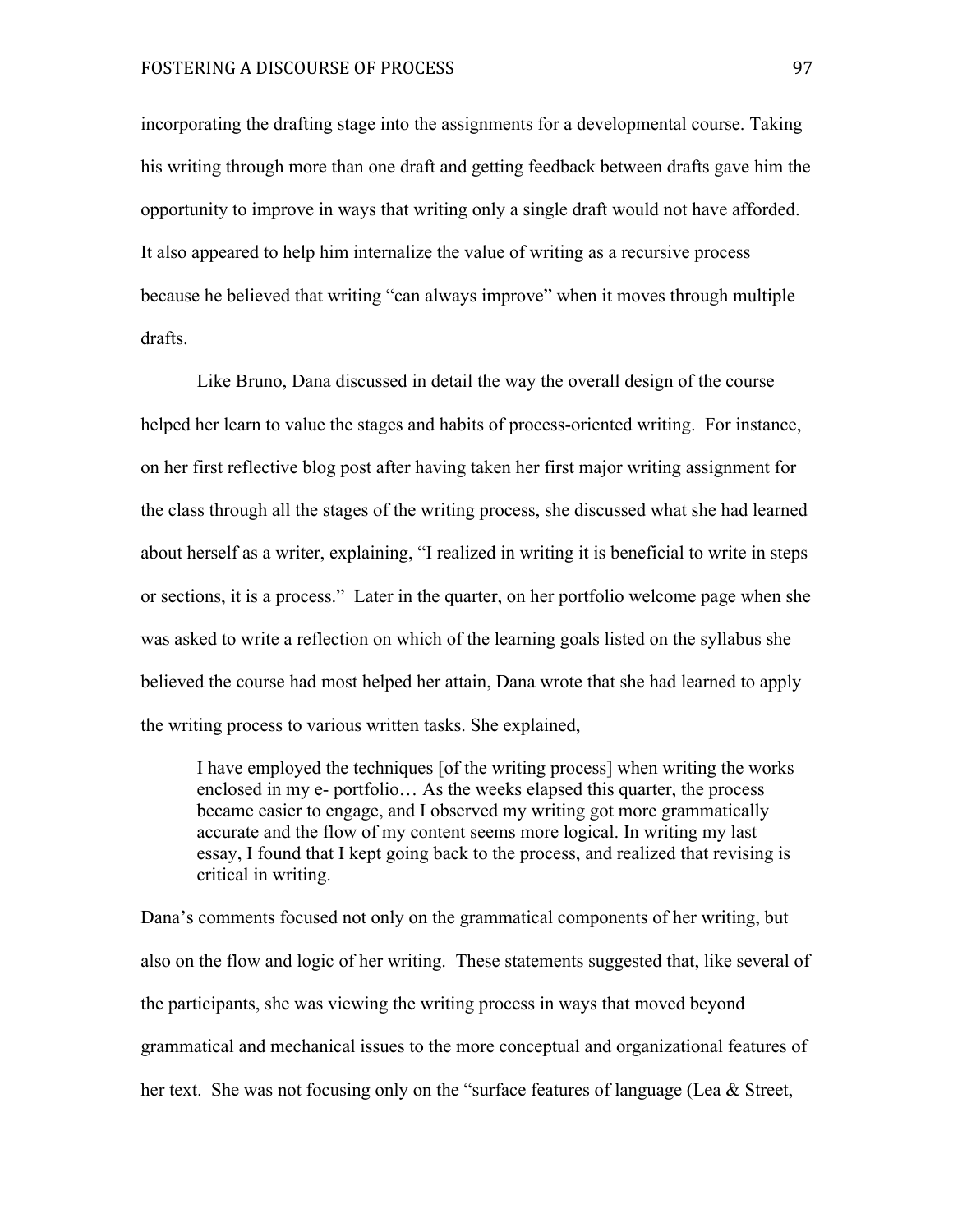2006, p. 368). Her realization that the revision stage is so crucial to composing effective writing suggested that she understood the purpose of writing recursively, including proofreading and revision. Because she discussed this in relationship to what she believed the course had helped her attain, it was evident that she viewed her development as being connected to the course's writing process emphasis. This finding is important because research has suggested that students often misperceive why their professors assign certain kinds of activities and assignments (Cox, 2009; Grubb & Cox, 2005). As Ambrose et al. (2010) have asserted, effective instruction should include emphasizing what is valued in the classroom. The explicit discussions in the class about why each stage of the writing process is valuable for effective written communications, the short blog tasks asking students to reflect on their writing experiences, and the frequent use of the language of writing process likely helped participants like Dana, Bruno, and others perceive the importance of the approach. This could be beneficial to students when they encounter increasingly complex writing demands in college because they will need to use a recursive process-oriented approach to successfully complete such demands.

**Additional activities and elements of course design fostering a processoriented disposition***.* Amesha and Adam brought up other elements of the course that other students did not discuss. In both instances, the participants reported on surprising or revealing ideas that are pertinent to this study because they highlighted how important it is for developmental faculty to use a variety of classroom strategies to cultivate a process-oriented disposition. Their experiences and perceptions of the course are good reminders that some teaching methods might work better than others for different students. For instance, although analysis of the data contained in the blog tasks and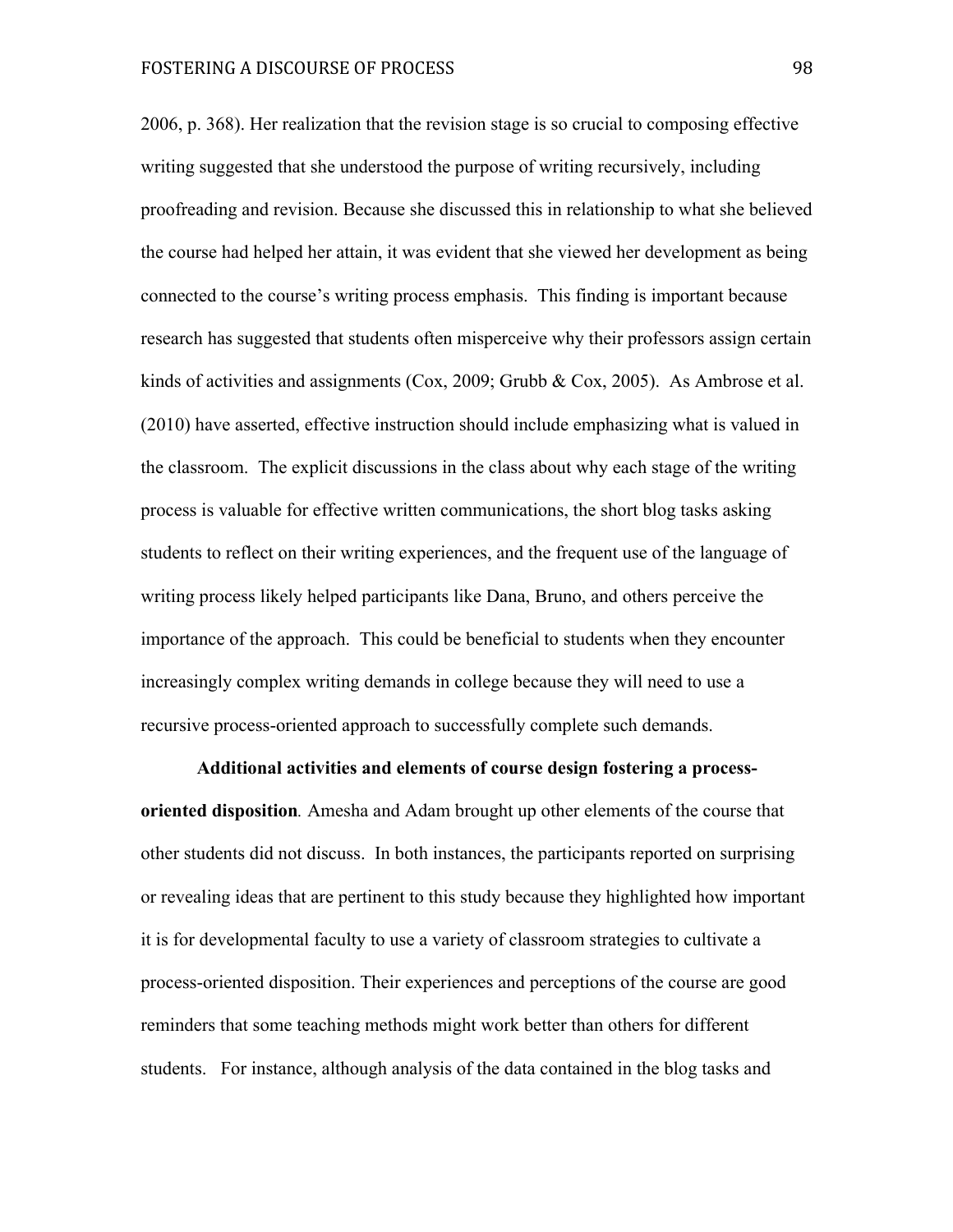# FOSTERING A DISCOURSE OF PROCESS 99

reflective ePortfolio welcome pages provided rich insights important to the ways the course design helped participants develop a process-oriented disposition, only Amesha explicitly pointed to the blog tasks as particularly helpful to her process. In discussing them, she emphasized that they gave her the opportunity to "really explain myself."

More surprisingly, she believed that the blogs acted as an alternative means of communicating her writing needs with me (her instructor). For her, these reflections on her writing process were particularly helpful because, as she explained, "Sometimes I stay quiet even if I don't understand something. I just zip it. And I know it's not right. But I can't help it. Cause some people tend to shun you" if you speak up too much. This discussion suggested that students might find seeking out help with completing stages of the writing process to be difficult and embarrassing. However, reflective writing, such as the kind required for the blog posts, could reveal barriers that an instructor could subsequently address in class without a student having to ask publicly for help.

Also connected to the development of a process-oriented disposition, Amesha believed that the ePorftolio activity in which she was asked to reflect on what she learned from the course at the end of the quarter had been helpful to her because it allowed her to "explore" and "expand" her ideas. She believed that when students have this opportunity to reflect on their own process, they can then "better themsel[ves] in writing." It is true that none of the other participants brought up these tasks as standing out as being particularly helpful to developing their understanding of the writing process. Therefore, it is hard to know if more explicit explanation of the rationale for their inclusion is necessary so that students can internalize the value of engaging in such activities or if it might simply be that it is not a particularly helpful activity for most students. However, it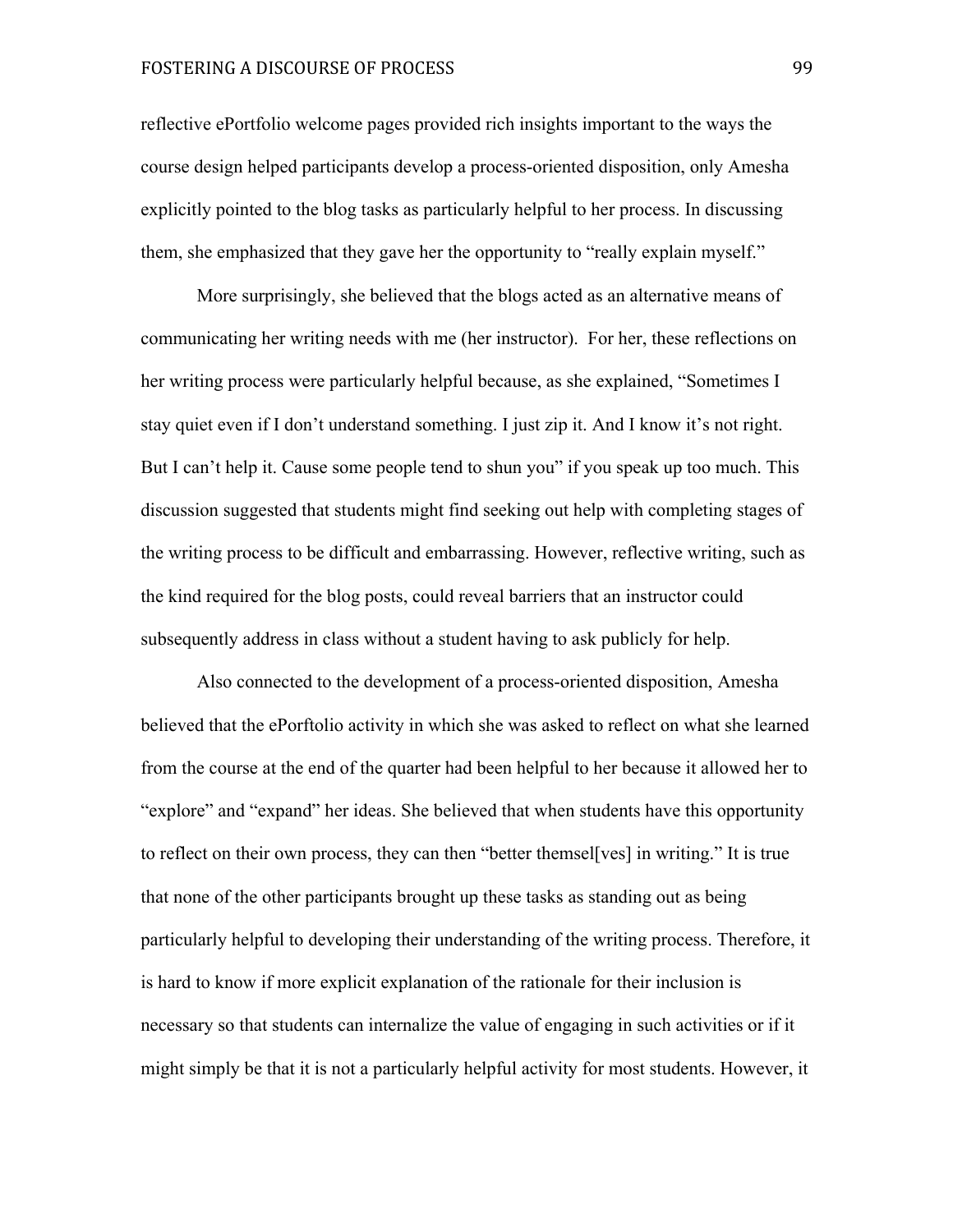is worthwhile to build into a course's design multiple ways of emphasizing and affirming the writing process since students learn in a variety of ways.

Also distinctive was Adam's response to the interview question focusing on which assignments or activities he believed were the most helpful. In his response, he recognized a key component of the overall design of the course. He discussed the way the development of the illustration paragraph helped him get ready for the writing process for the final persuasive research assignment in the course. The illustration writing component of the course included discussions, activities, and assignments that stressed the need to illustrate ideas to the reader through examples and specific details rather than just making general statements. As evidence that students have learned to do this, the final assignment required students to find and use research sources in part to provide examples that helped illustrate their assertions and provide evidence that there are grounds for such assertions. Adam explained that the illustration writing portion of the course "was definitely a good one because you know it really prepared me for doing the research paper." When asked to discuss what he meant, he explained that for the research assignment, students have to "provide details similar to the illustration paragraph." He also indicated that including information from research sources could help illustrate an idea because the writer has to explain "how [the research source] proved your point."

Analysis of Adam's statements suggested that he was becoming conversant with the process and tools of crafting an argument, which Graff (2003) has asserted is the most critical dimension of writing for college classes across disciplinary contexts. Adam stated that using evidence to support claims was similar to "arguing with another opponent." Furthermore, he emphasized how important it is "to be persuasive." He further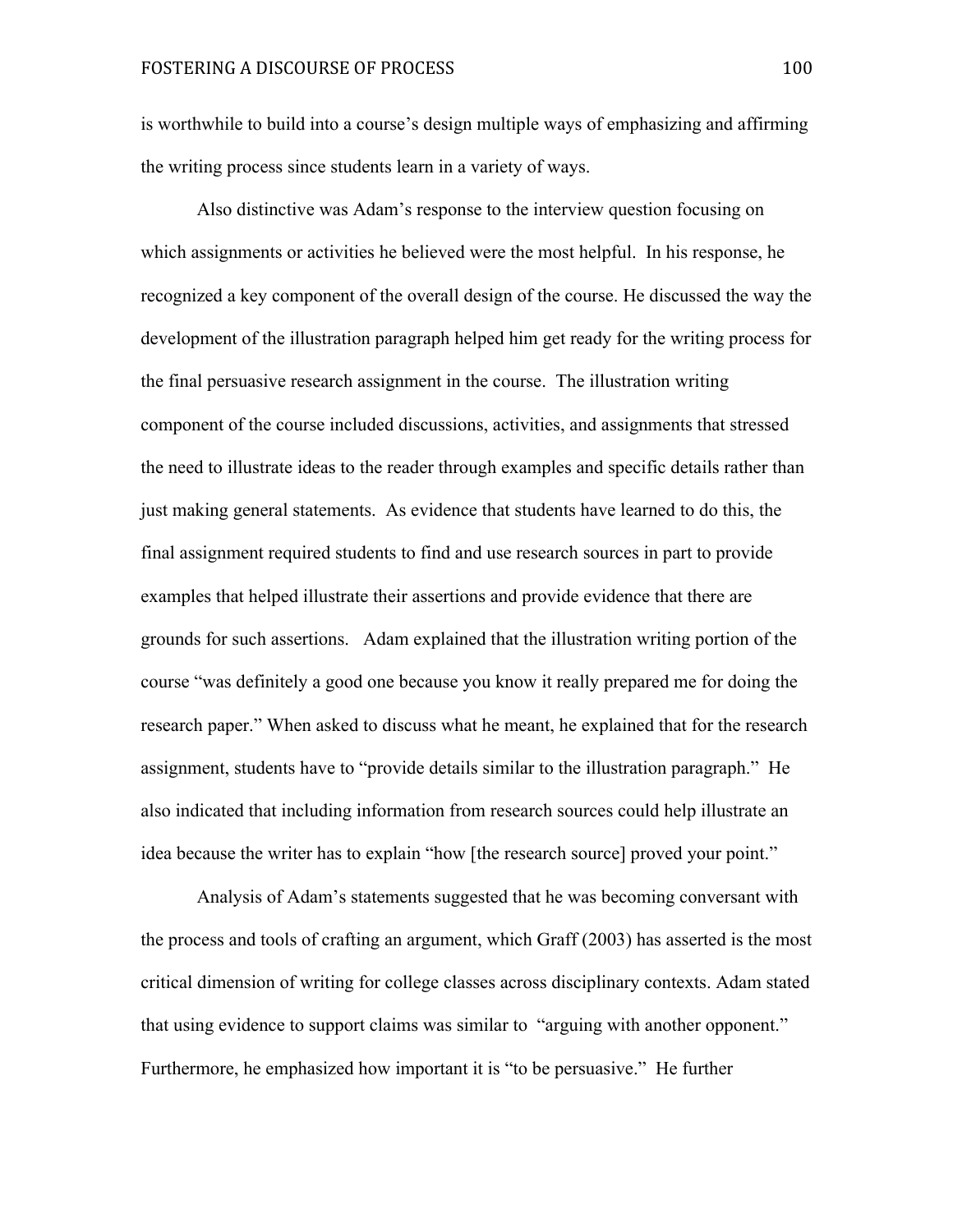demonstrated this awareness of the necessity of building arguments effectively on his ePortfolio welcome page, where he discussed using research and providing details as skills he believed he obtained through taking the course. The way the assignments in the course progressed—going from an emphasis on illustrating ideas towards an emphasis on persuading—helped him recognize the importance and value of finding and using examples that could act as evidence to support claims and ideas. These elements of the writing process are integral to the Discourse of college writing (Addison & McGee, 2010).

As discussed in the theoretical framework of the study, the Discourse of college writing includes a process-oriented approach towards writing and multiple habits, skills, tools, and values that are associated with such an approach. These qualities include writing to learn, building an argument, organizing written work, using evidence to support ideas, integrating research in writing, and writing with a sense of audience (Addison & McGee, 2010; Conley, 2005; Cooper, 2006; Council of Writing Program Administrators, et al; Graff, 2003; Melzer, 2009; Rose, 2012; Sullivan 2003). The course was designed to help students acquire these habits, skills, and values. Participants brought up many of them as they discussed and reflected upon their own writing process and how the course design helped them develop these process-oriented qualities. The findings suggest that in various ways the course helped students practice and develop the ways "of thinking, feeling, believing, valuing, and acting" that are so crucial to a recursive writing Discourse (Gee, 2008, p. 8).

#### **The Importance of Grammar/punctuation Instruction**

Another important finding that emerged from analysis of the data was the benefits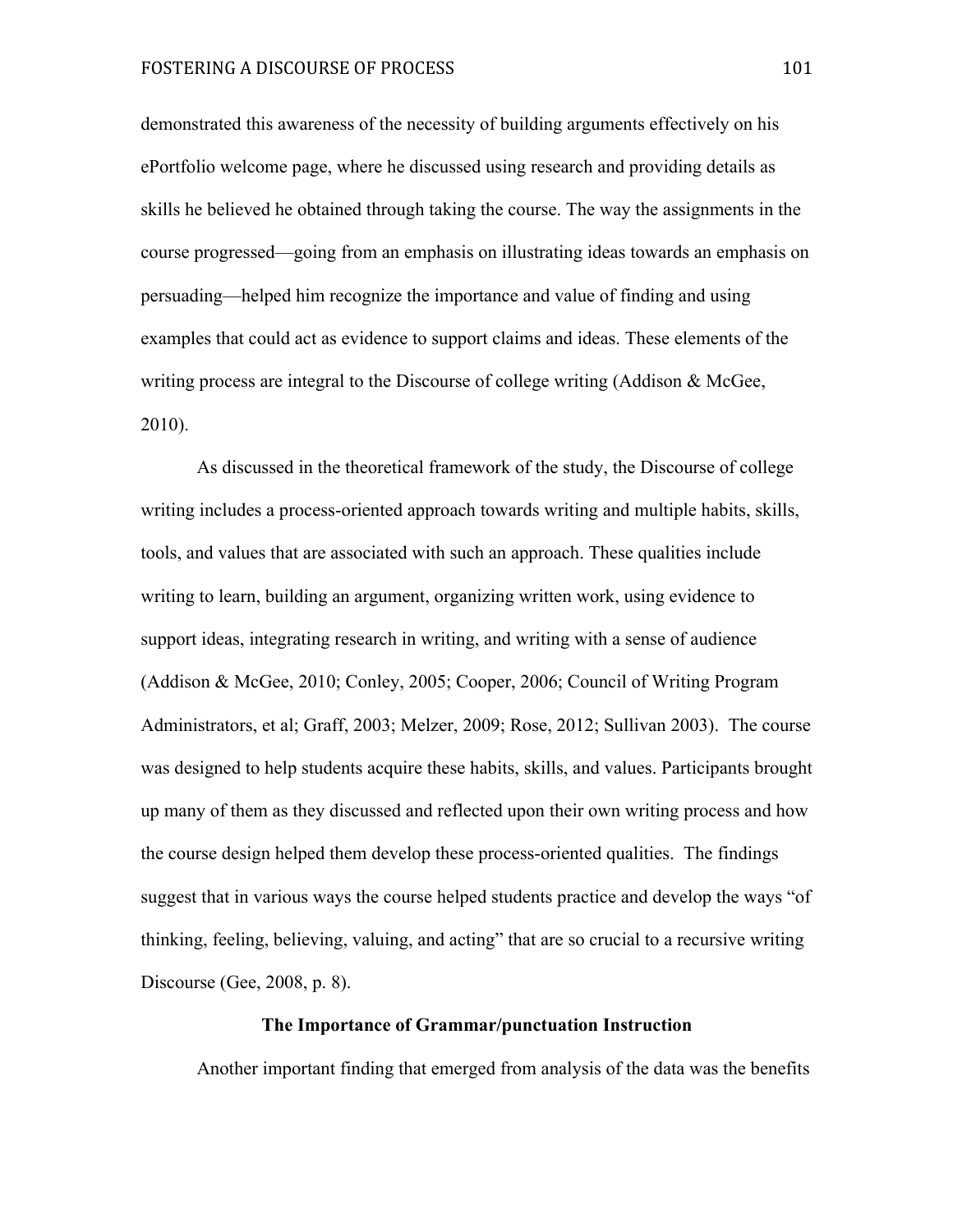most participants perceived in learning about grammar and punctuation. Grammar and punctuation lessons and practice tasks were part of the course in various ways. The topics explicitly covered through class activities focused on issues I have found to be common and recurring in much of student writing, including correcting sentence fragments, run-on sentences, comma splices, and verb tense inconsistencies. Three quizzes on key concepts were also part of the course to help students practice and master what they learned. Grammar and punctuation were also taught indirectly via the written corrections that participants received from me on their submitted work and from the college's online tutors when students submitted their work for feedback on the final paper. In these instances, such instruction was provided based on problems specific to the individual's written work.

I aimed to avoid overemphasizing what Lea and Street (2006) have described as the "surface features of language form" (p. 368), which stresses the primacy of grammar, spelling, and punctuation. Whenever I taught a short grammar and/or punctuation activity, I stated that students should not think about the topics in isolation from their actual writing; instead, they should view knowledge of the rules of grammar and punctuation as a tool they should use in the proofreading and revision stages of the writing process. This emphasis aimed to help them view grammar and punctuation as just one aspect of the writing process used to improve a text. It was also aimed at preventing them from thinking about grammar and punctuation as concepts to be learned solely for quizzes or as stand-alone, isolated mastery tasks. This emphasis was aligned with the study's theoretical framework in that the class was designed to help students access the "tools" of the Discourse of writing for college (Gee, 2008, p. 161).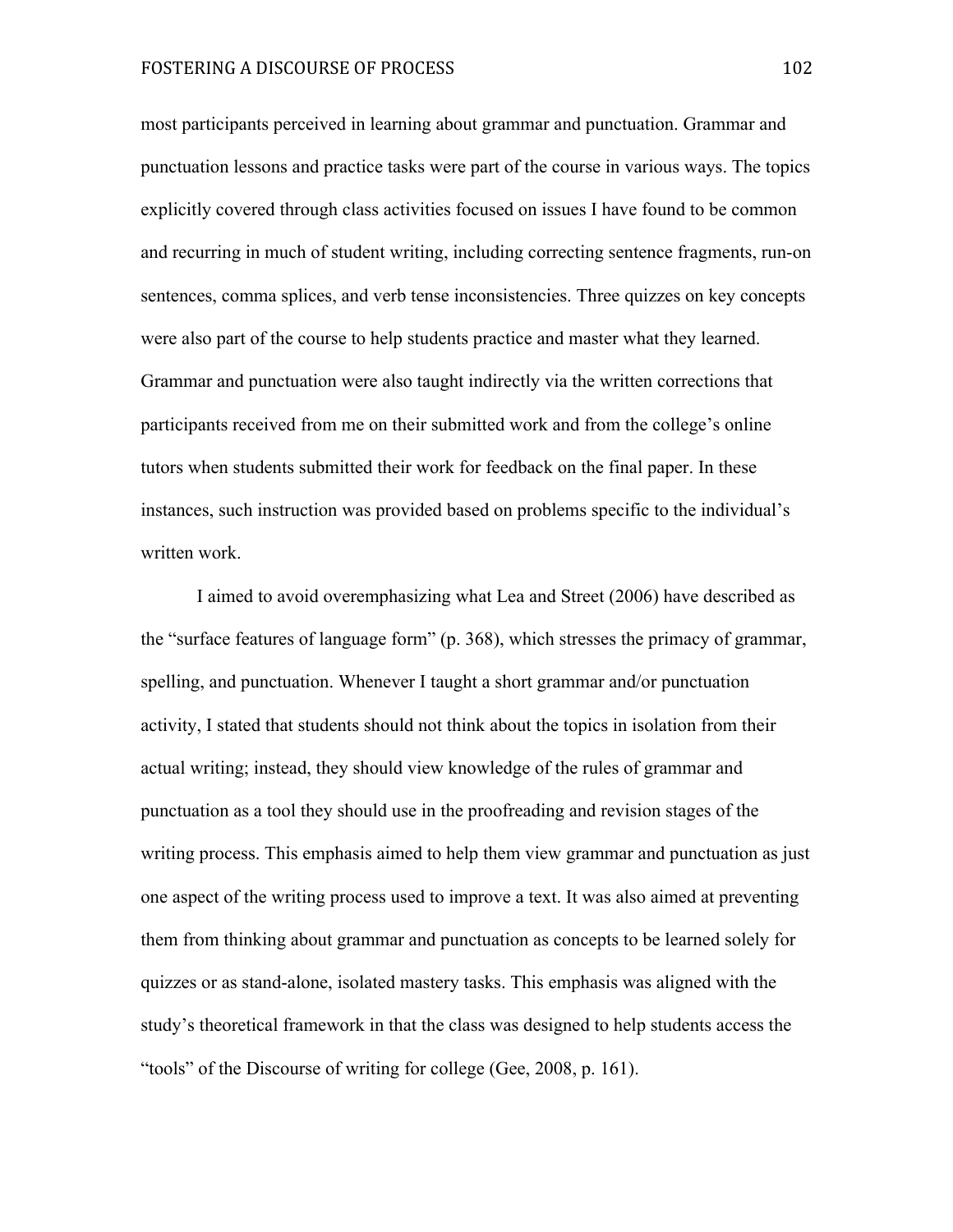When participants were asked to discuss activities from the class they found to be the most helpful, several focused on how the grammar and punctuation instruction helped them gain knowledge of the rules. For example, Tiffany explained that before taking the foundations course, she "never knew about comma splices" or "fused sentences" and stated that the explicit grammar instruction helped her get a "better understanding" of concepts such as sentence fragments and verb tenses. Dana explained that the grammar instruction was helpful because "you could get familiar, refresh your memory on your grammar" and on "the sentence structure." Heidi explained that she liked this component of the course because she "always had problems with [grammar and punctuation]."

In other instances, participants discussed the importance of grammar and punctuation instruction in direct connection to actual writing. For instance, in an interview, Bruno stated that he felt that this element of the course was useful to him because "people are not going to want to read" writing that has grammatical issues. Similarly, Janice wrote on her second reflective blog post, "I've learned how to fix my sentence fragments as well as my sentence structure." Relatedly, on her ePortfolio, she expressed her belief that by taking the course, she had learned how to avoid sentence fragments in her own work. These findings suggest that some participants were thinking about grammar and punctuation knowledge as a tool that could help them improve their writing rather than as something that was isolated from their own actual writing. Participants might have been viewing grammar and punctuation in this way because of the course's attempt to move away from a "remedial pedagogy" approach and towards an emphasis on writing as a recursive process (Grubb & Gabriner, 2013, p. 49). Knowledge of grammar and punctuation rules was explicitly discussed as a tool of the writing and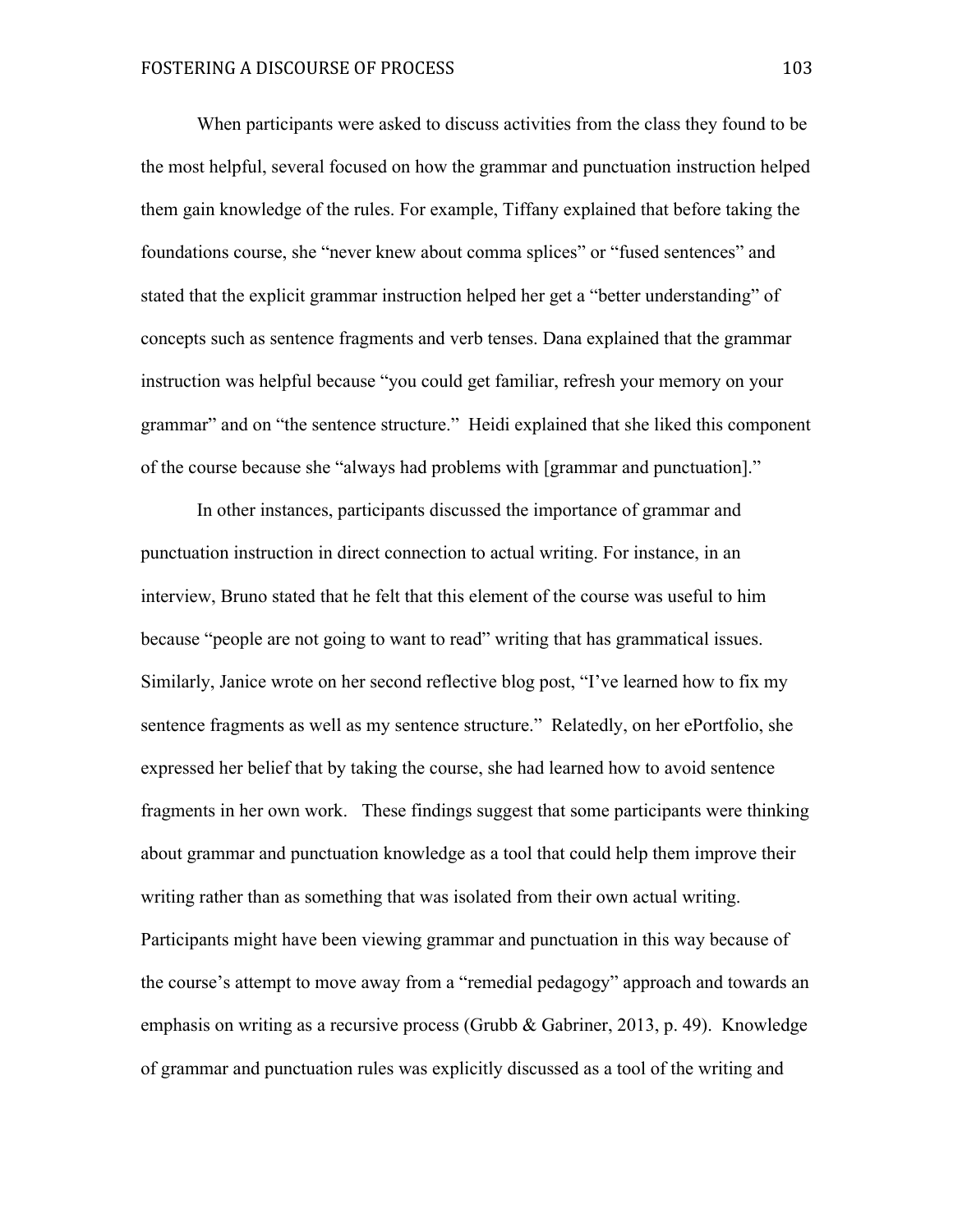revising stages of the process, and much of the instruction on grammar and punctuation was contextualized in students' actual writing.

#### **The Desire for More Grammar/punctuation Instruction**

In multiple cases, participants expressed a desire for additional grammar and punctuation instruction that was more explicitly part of class activities. For instance, when Gideon was asked during the second interview if there was something that could have been covered in the course that would have helped him, he explained that he had had a "personal battle" with grammar and punctuation. He continued, "I feel like we should have covered it more extensively." Similarly, when Tiffany was asked one way she believed the course could be improved, she said "add more about grammar…Cause there's a lot more" that could be covered. She also said that she believed she needed more help with the various verb tenses. Dana felt that the class should have had more emphasis on sentence level instruction, starting with "building sentences." She also expressed a desire to know more about how "[c]ertain words have different functions in sentences." Similarly, in the second interview, when asked what she felt could have been covered in the foundations course that was not, she said "more of the basic grammar." Finally, Bruno believed there could have been "more about run-on sentences." One way of interpreting these comments is that some participants might have internalized prior schooling experiences in which the emphasis was on a "study skills" approach to writing, focusing primarily on the "surfaces features of language" such as grammar and punctuation (Lea & Street, 2006, p. 368). However, in certain cases, there might also have been additional reasons for such perceptions that were linked to their experiences in the first credit-bearing English course.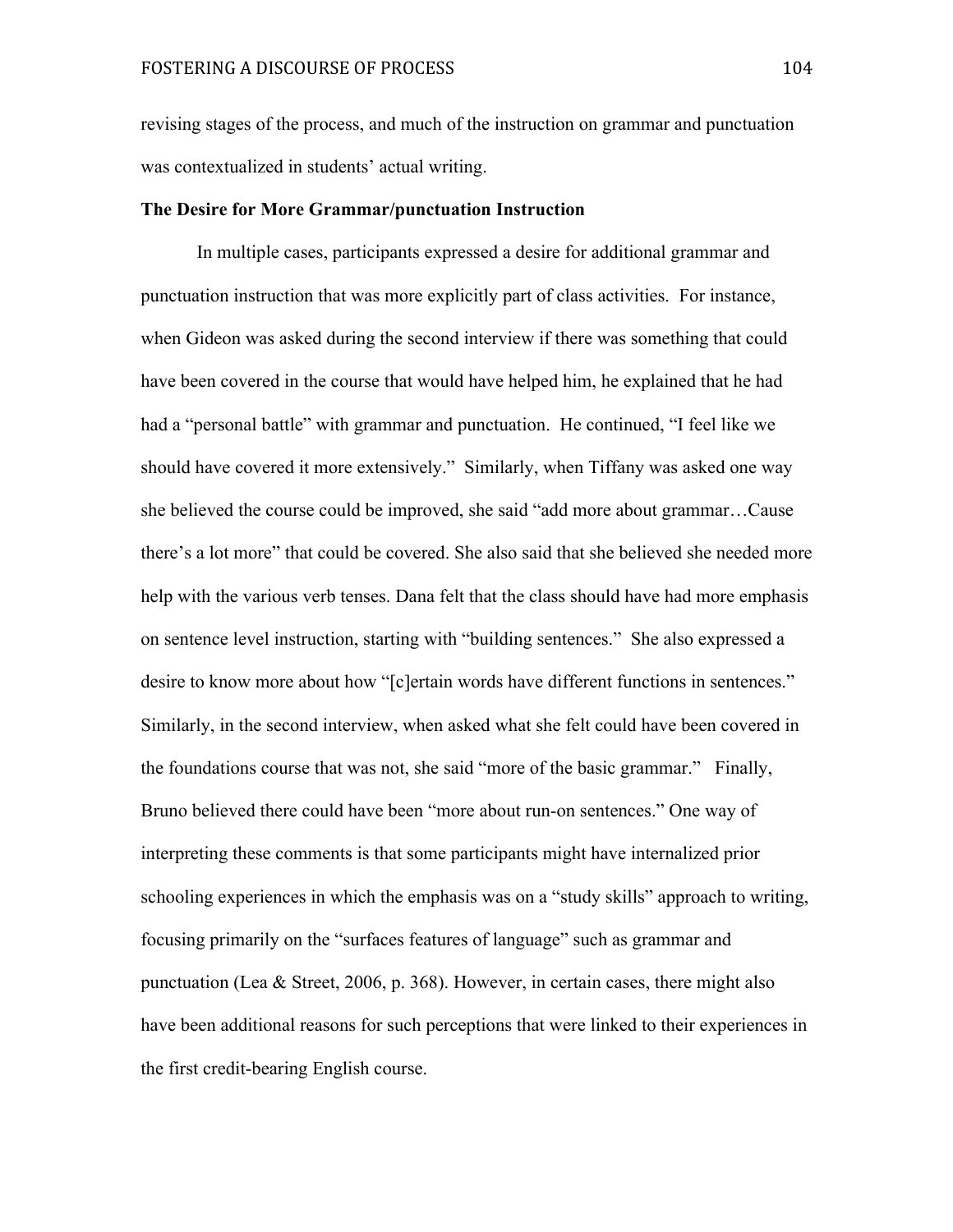Some participants' feelings about the desire for more explicit instruction in grammar and punctuation seemed to be at least partly connected to their having to do a continuous series of grammar, punctuation, and usage quizzes in Expository Writing. For example, Tiffany explained that she had done really well on the coordinating conjunctions quiz, which was a topic we had discussed in the developmental course in relationship to correcting fused sentences and comma splices. She had, however, not done as well on several of the other quizzes. This lack of consistent success on the quizzes might have played a role in her perception that more direct grammar and punctuation instruction should have been covered in the Foundations class because it might have helped increase her success in this next class that she was taking. Similarly, Dana said that the foundations course could have included "a little more of the basic grammar…because [in] English 105, our professor most Mondays gave us a grammar quiz."

It is challenging to determine how best to incorporate grammar instruction into college writing courses. In working at various colleges, I have observed many disagreements amongst faculty members teaching writing about how much grammar and punctuation should be explicitly included in classroom instruction. Too much emphasis on direct grammar instruction risks falling into a remedial pedagogical approach to developmental coursework, which might demotivate students or limit the amount of skill application from the developmental course to writing tasks for the subsequent course work (Grubb & Gabriner, 2013; Rutschow & Schneider, 2011). The findings on participants' desire for more grammar and punctuation instruction point to the challenges of teaching these topics in a developmental course in ways that avoid perpetuating the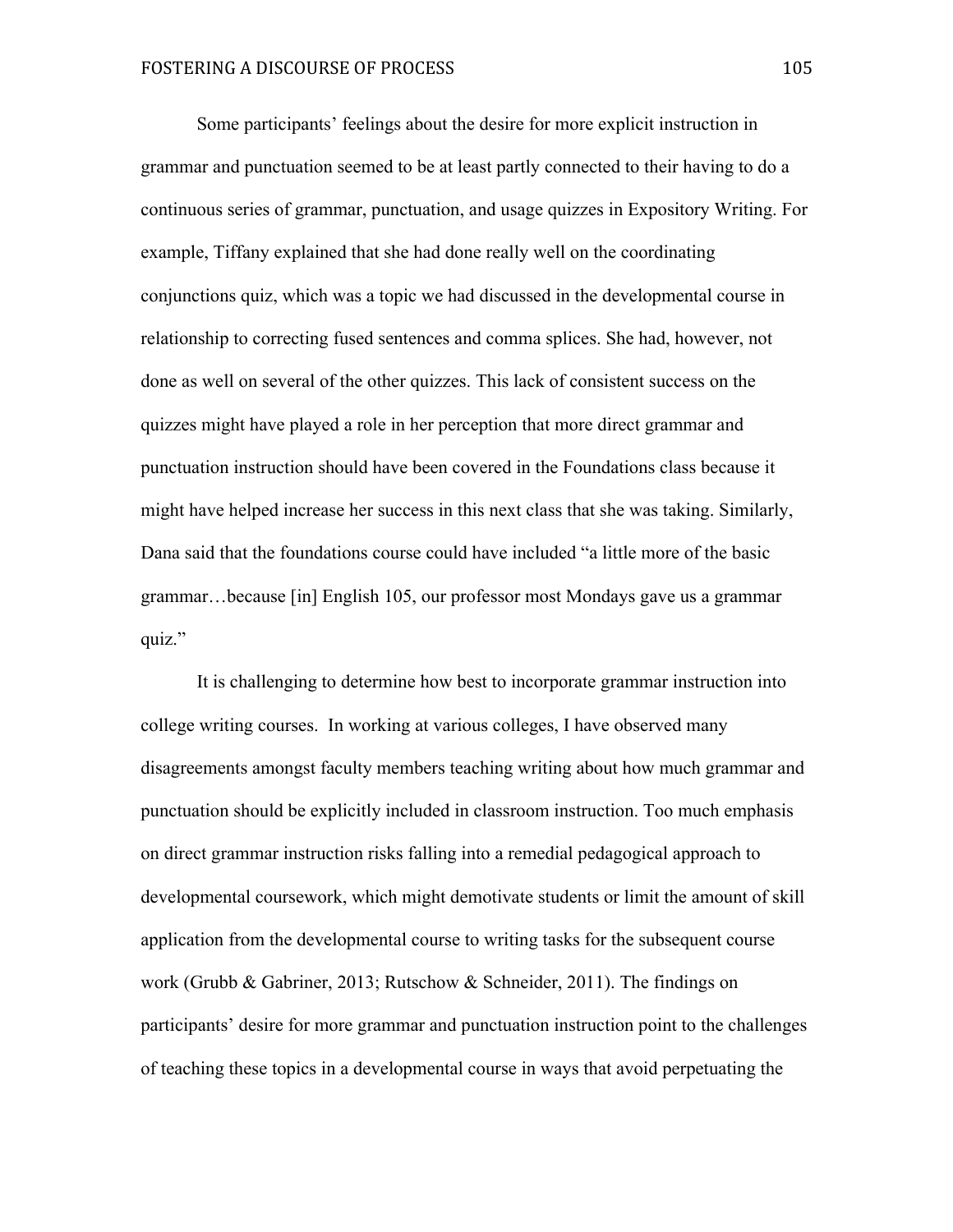idea that effective college writing is primarily about "not making grammatical mistakes" (Rose, 2012, p. 126).

# **Writing Skill and Process Development as Connected to the Various Feedback Resources Built into the Class**

A major finding in the data across cases was that the participants found the various feedback resources built into the class to be helpful. The following section addresses in detail how participants perceived the variety of feedback resources (peer, instructor, and online tutoring) and what role they reported these played in helping them develop a process-oriented writing disposition and more effective writing skills.

# **Peer Feedback**

One important component of the course was the requirement that students take the narrative and illustrative paragraph assignments through a peer feedback process prior to submitting their work to me for a grade and comments. The peer feedback sessions were carefully scaffolded. To prepare the class for the process, I informed students via PowerPoint lecture some of the reasons for and benefits of giving and receiving peer feedback session and how this activity is connected to the writing process (See Appendix J). I also gave clear guidelines about how to provide feedback and how to use feedback received from peers (Wyrick, 2011). Drawing upon Berne's (2009) recommendations for structuring such sessions, I provided the students with several sentence starters to help direct them towards giving their peers specific and detailed feedback. They needed to use at least three of them when making comments. Some examples of sentence starters were: 1) "One sentence that was not specific enough was….because…"; 2) I don't think you needed to include….because…" Students were also required to begin with a positive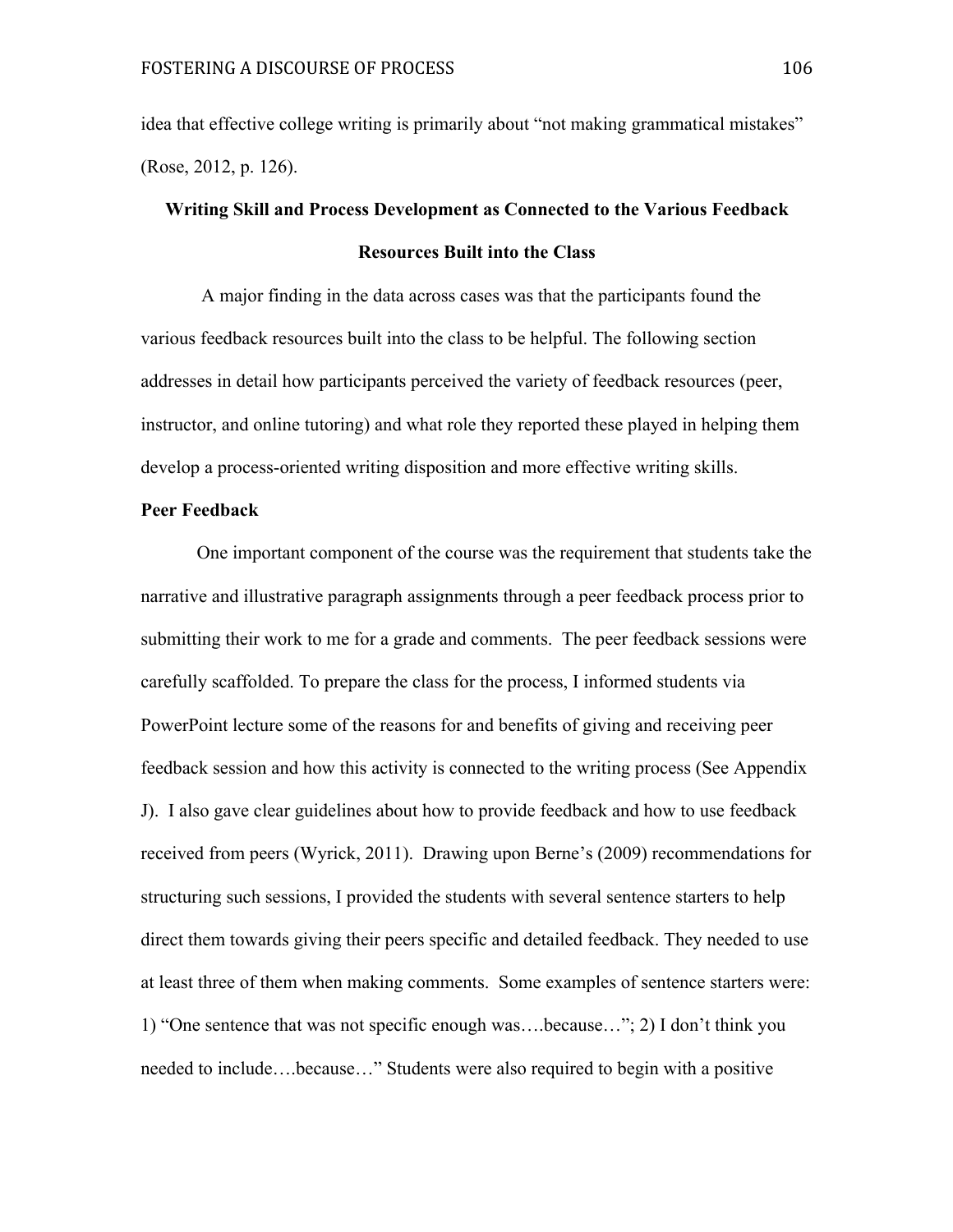statement about their classmates' work. Before providing feedback to their classmates, under my guidance students did a mock feedback session by using the sentence starters on a fake student draft. We then discussed their feedback, and I emphasized the need for specificity in feedback when students provided vague responses. Students then gave written feedback to their classmates within a wiki space on Blackboard that I had created. They later reviewed the feedback and used it to revise their work.

**Benefits of receiving and providing feedback**. Most participants reported that the peer feedback activity was extremely helpful to improving their writing. Many of them focused on the benefits of receiving feedback, but Dana stood out as a distinctive case because she emphasized the helpfulness of reading the work of others. In this section, I describe participants' perceptions of the benefits of receiving and providing feedback.

Several participants connected the peer feedback workshops to helping them revise and proofread their work because they were able to look at their writing from the perspective of a reader. For instance, during an interview, Tiffany explained that "getting insight" into the viewpoints of peers "helped me a lot." She believed that it was useful because it helped her and her classmates identify aspects of their writing that "you need to fix." Janice felt that the workshops provided her with "an insight on what others think about my writing and not just what I personally think." Heidi felt that the process was helpful because "other people could see…if something could be added or something could be taken away." Elsewhere in the data, on a reflective blog post Adam stated that having peers review his writing helped him "perfect my writing even more." Additionally, on his second blog post, Gideon wrote, "The fear I used to have for my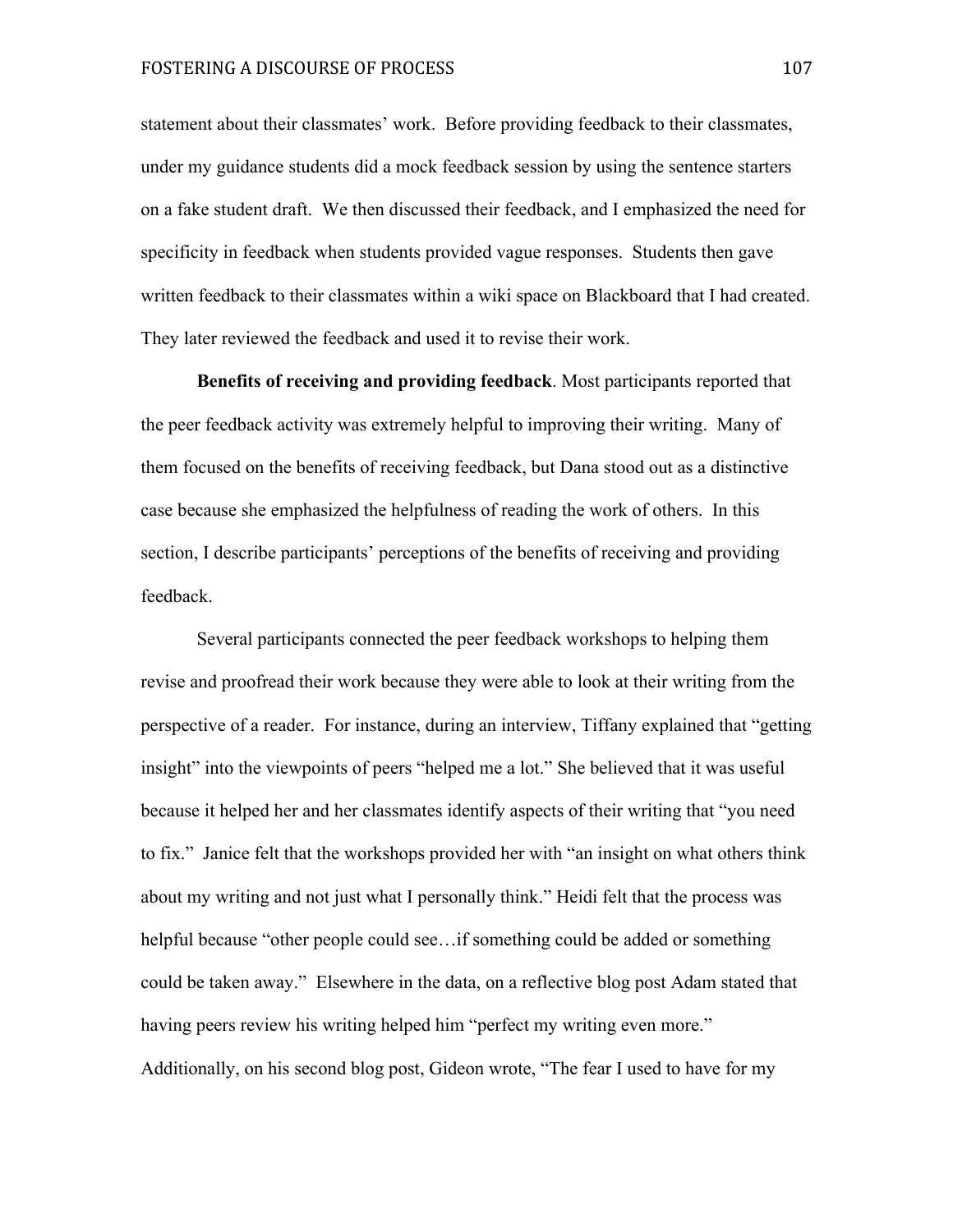writing not being clear and concise has been replaced by enthusiasm to see what people think of my ability to write." These findings relate to Grubb  $\&$  Gabriner's (2013) assertions about using a process-oriented pedagogy: "The writing process approach stresses writing as a form of communication among people" (p. 96). Because the peer feedback sessions required students to act as readers of each other's work, they appeared to help participants become more attuned to improving their work with an audience in mind through "getting insight" into the ways readers reacted to their writing.

Dana's commentary provided an interesting contrast with the perspectives of several other participants because she focused on the role of the feedback provider. Although she said little about how the feedback she received from her classmates helped her improve her own work, she discussed some of the benefits of reviewing her classmates' work and providing them feedback. She explained that the activity was helpful because she had the chance to "see how others write." She also indicated that through providing feedback, a writer can become more "mindful" of her own mistakes. Building on this idea in the first interview, she explained:

So now I'm conscious [of] the leaving of time so that I could proofread the essay because you know from reading [the work of others], you know there's words in there or the sentence's structure…That's not the way the person speaks, so you know it had to be an error. Had they read it prior to submitting it, they would have caught it.

Dana's comments suggest that she perceived providing feedback to others helped her become more aware of the need to engage her own work attentively. It seemed obvious to her when work had not been carefully reviewed, thus reinforcing the value of having a process-oriented disposition. Using grades as a gauge, Dana was possibly the strongest writer in the class. She later appeared on the President's list for academic achievement at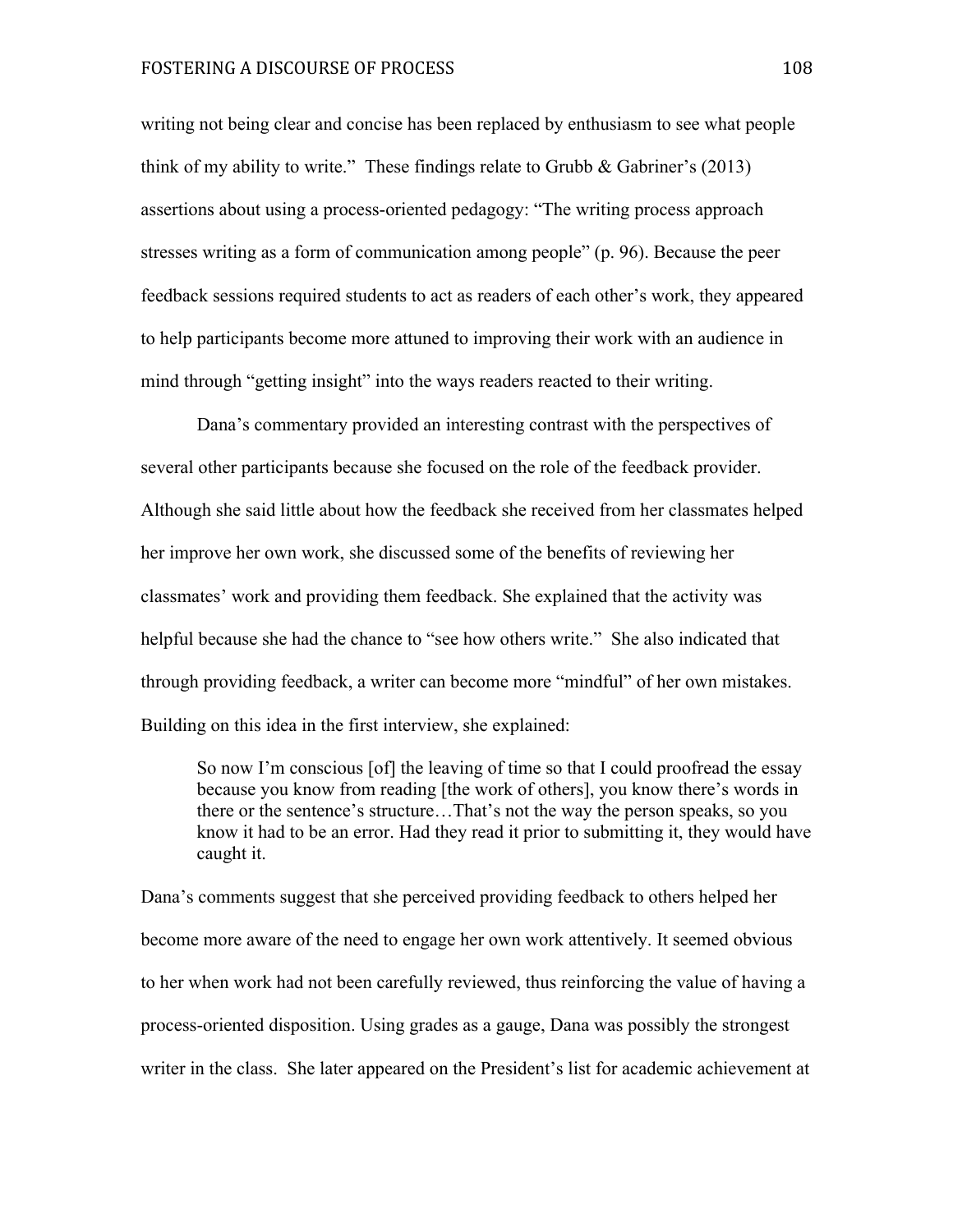the college. Her comments point to some of the ways stronger students might benefit from providing feedback to their less writing proficient peers. As Liu and Carless (2006) have asserted, "One important way we learn is through expressing and articulating to others what we know or understand" (p. 281). If carefully designed, peer feedback workshops are a good way of helping to reinforce a process-oriented disposition in students of varying writing proficiency levels.

The specific structure that I provided for participating in peer feedback sessions seemed to have been a key element in participants viewing it as beneficial to their writing. Gideon explicitly discussed this during the first interview when he commented on the "certain way" that the peer feedback was designed, stating that it put no one "on a pedestal." Clarifying, he said that the design of the sessions helped emphasize that all student writers "have room for improvement" and that writing is "a continuous process." Gideon returned to his commentary on getting peer feedback during the second interview. He explained that the instructions I provided to help students give feedback "were very precise…It was kind of like well tell me how you feel about this paper here…and then you gave us…the guidelines on how to critique a paper…I know how important guidelines are." Similarly, Heidi made the following comment on her first blog post, discussing the way I scaffolded the peer feedback activity:

What I did not know is that when you proofread your peers work, you should say

the good things first then the things they need improvement's on…I did a lot of

proofreading at [another college] but they never taught me how to really do it. Such commentaries on the guidelines for giving peer feedback and the design of the workshops when I taught students how to participate affirm the importance of a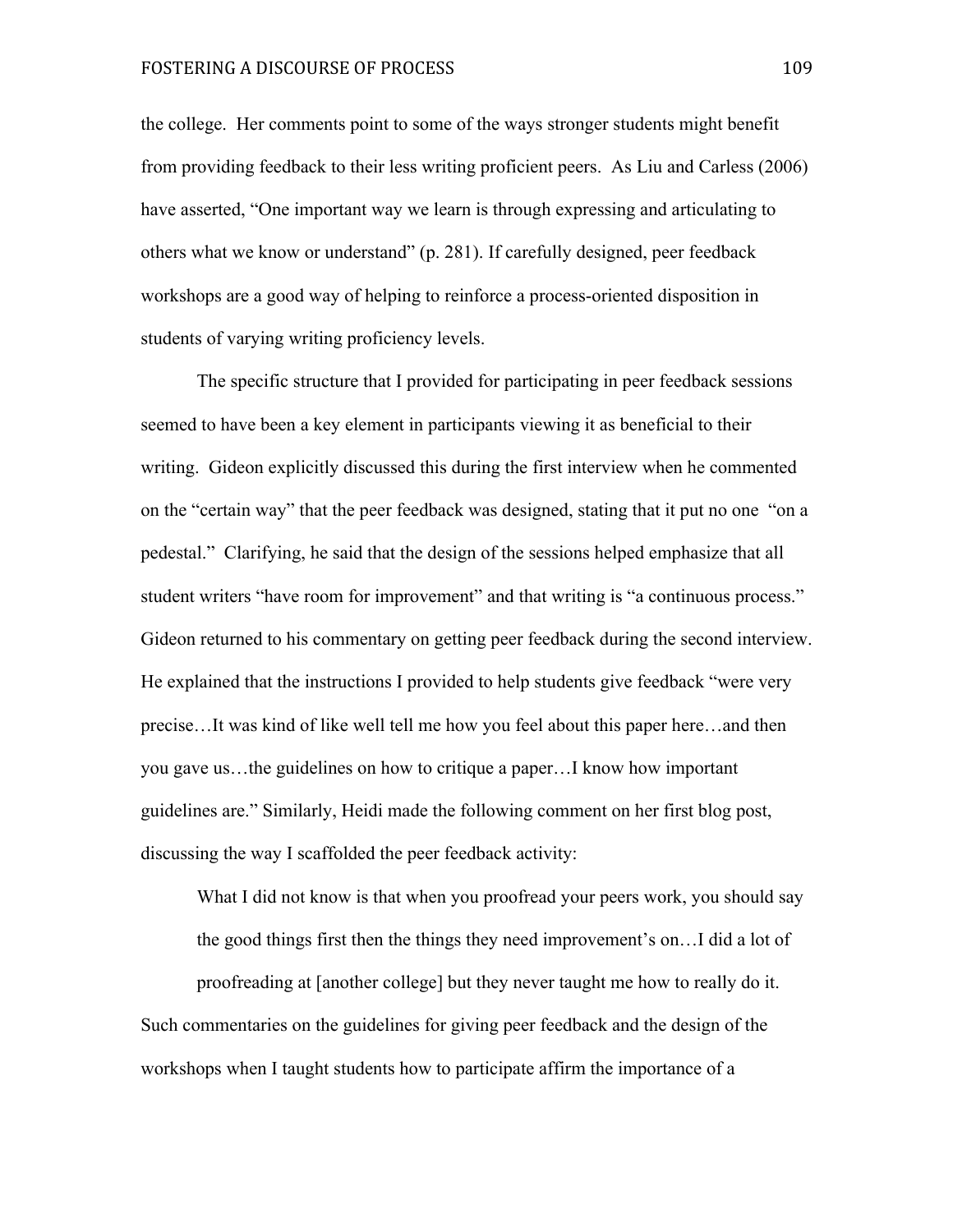supported process for effective implementation (Ertmer et al., 2010; Grubb & Gabriner, 2013; Mulder, Pearce & Baik, 2014). In order for students to benefit from peer feedback sessions, they need clear guidelines. As Ambrose et al. (2010) have argued, students can get a great deal out of providing each other with feedback if they are given explicit and clear instruction on how to do it effectively.

**Ambivalence about peer feedback sessions**. Unlike the other participants, Bruno and Amesha had some ambivalence about peer feedback, suggesting that more can be done to help students understand its value. For instance, in his first interview, Bruno mentioned that the feedback workshop component of the course "kind of helps" and also mentioned in his first blog post that "the peer feedback helped the editing process." He also discussed that he liked having to submit a draft for peer feedback prior to submitting it for a grade, commenting, "instead of going and giving just the final [version] you can have the students like view your essay and say oh this point is not so good. You need to improve that so I like that too." However, further investigation of the data revealed that he seemed to prefer receiving feedback from me [his instructor] and professional tutors at the college's academic support center. He stated that his peers "just say the same thing" and that they "don't have all the knowledge that you have and the other people [referring to tutors] have."

Like Bruno, Amesha also appeared somewhat ambivalent about peers giving her writing feedback. In her third blog post at the end of the quarter, when she was asked to explain the process of writing a successful college essay, she mentioned having "peers and other people look at your work" as being important to the college writing process. However, some ambivalence emerged during the second interview when I inquired if she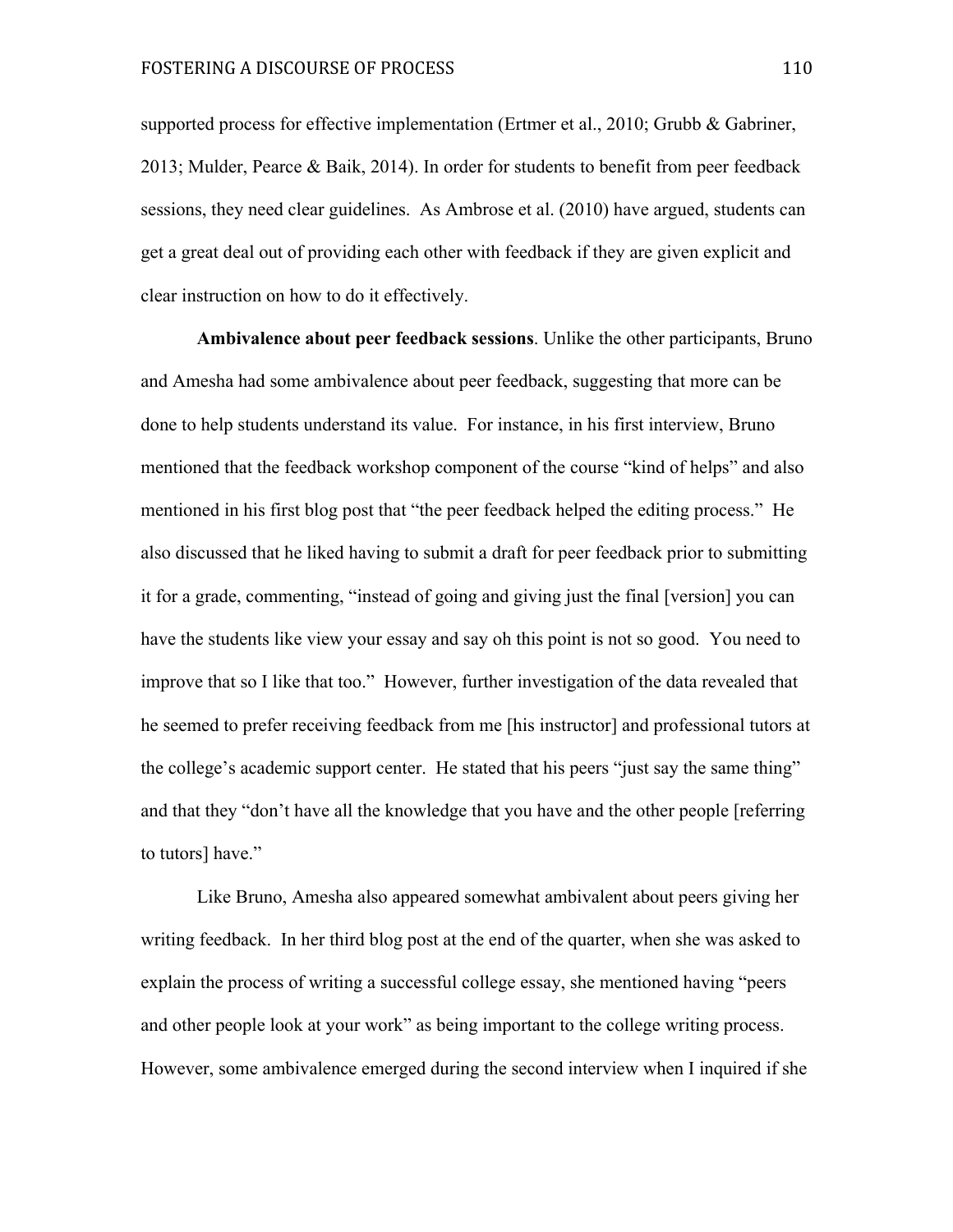ever asked her classmates to look at her writing in contexts independent of the developmental course. She answered, "Yeah, but they will say, it's OK. Cause they are just student[s]. Why will I just listen to them?" Her commentary about her classmates echoed Bruno's feelings about himself and his classmates not having the "knowledge" professors or tutors have. Considering such perspectives is important because some students might view their peers as being unequipped to provide effective feedback. These perceptions also speak to the importance of having explicit discussions in class about peer feedback, its benefits, its limitations, and its role in the writing process (Ambrose, et. al, 2010). Having these conversations might assist students with understanding the rationale behind such peer feedback approaches to the teaching and learning environment (Hodges & Stanton, 2007). This understanding can help them value the feedback they receive from their classmates and think critically about it.

It is beyond the scope of this study to analyze the quality of feedback students receive from their classmates versus the quality of feedback they receive from other feedback resources such as their professors or tutors. Peer feedback might be better for some issues than others. Future research should seek to closely analyze the type and quality of feedback students provide each other when asked to give peer feedback. However, regardless of the quality of feedback provided, there is a value to students providing peer feedback because it helps them consider writing for an audience beyond their professors.

#### **Feedback from Academic Support Services**

One course goal was to introduce students to the larger academic support system they could use to improve their writing in other classes. To help achieve this goal,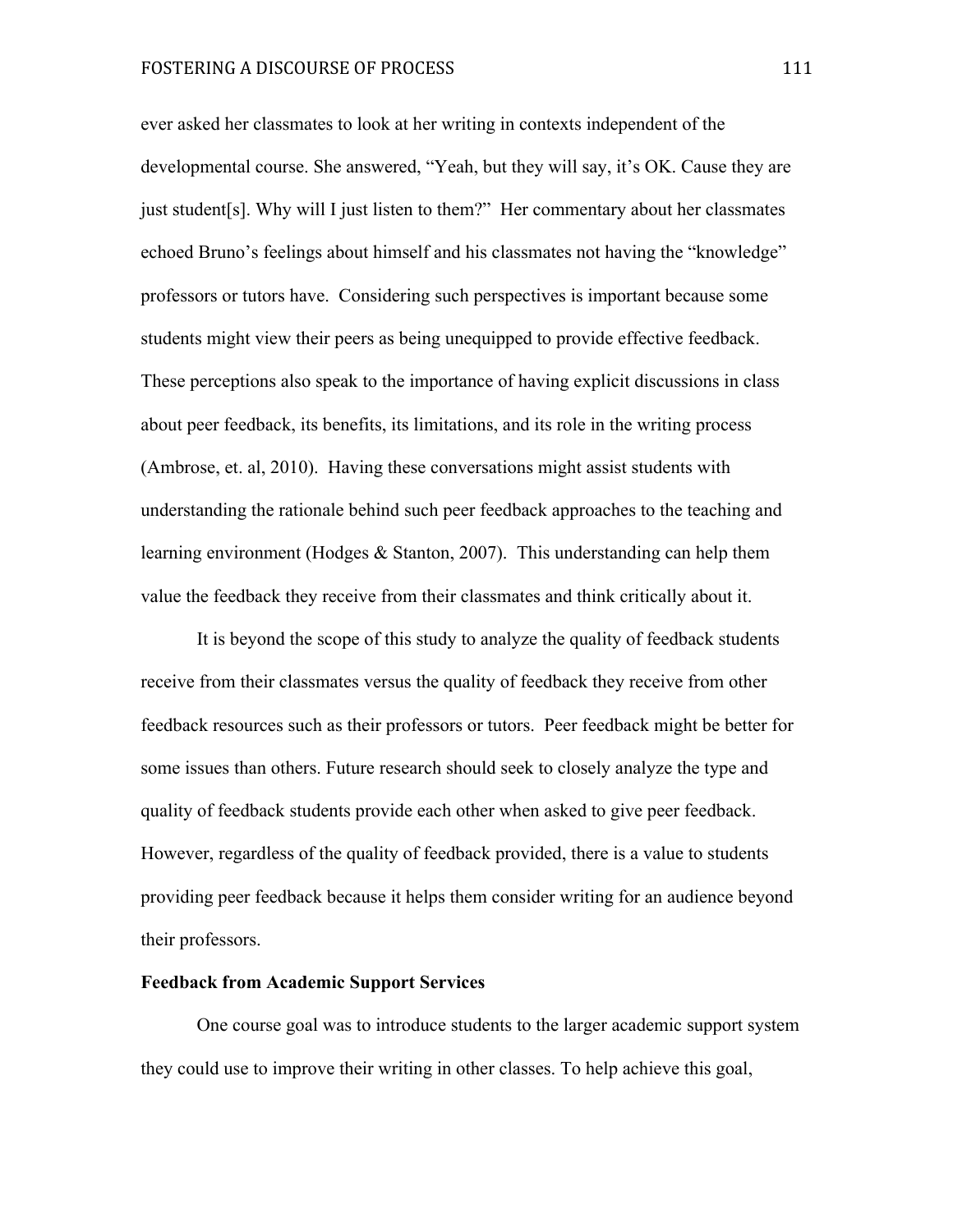interaction with the college's Academic Support Center was built into the course's design in several key ways. During the first week of classes, an academic support center representative introduced herself to the class, notified the students that they had access to writing tutoring, and encouraged them to take advantage of this service. She introduced the class to both the online and onsite writing tutoring services. Throughout the quarter, I reminded participants that they could use the resources of the Academic Support Center to get help with the course writing assignments.

Later in the quarter, the same support center representative collaborated with the college librarian in presenting a research and writing workshop, which was given in class during the time when students were working on their final research paper. The presenter used writing process language, including a discussion of prewriting, drafting, revising, and proofreading. Like in her earlier visit, the representative reminded students about the online and onsite tutoring services that the college offers. She also reiterated that they could use such resources for any class that included writing assignments. This component of the course aimed to acquaint students with the feedback "tools" of writing at the college (Gee, 2008, p. 161). In this case, the tool of receiving professional feedback was framed as "a form of academic capital" that could help students continuously throughout their time at the college (Callahan & Chumney, 2009, p. 1658).

For the final research paper, students were required to use the online component of the support center for feedback. They needed to submit a draft of their papers via email to the center's online tutoring service so that they could get feedback emailed to them about how to improve their work. Once they received the feedback, they had a scheduled conference session with me to discuss the feedback, get my input, and finalize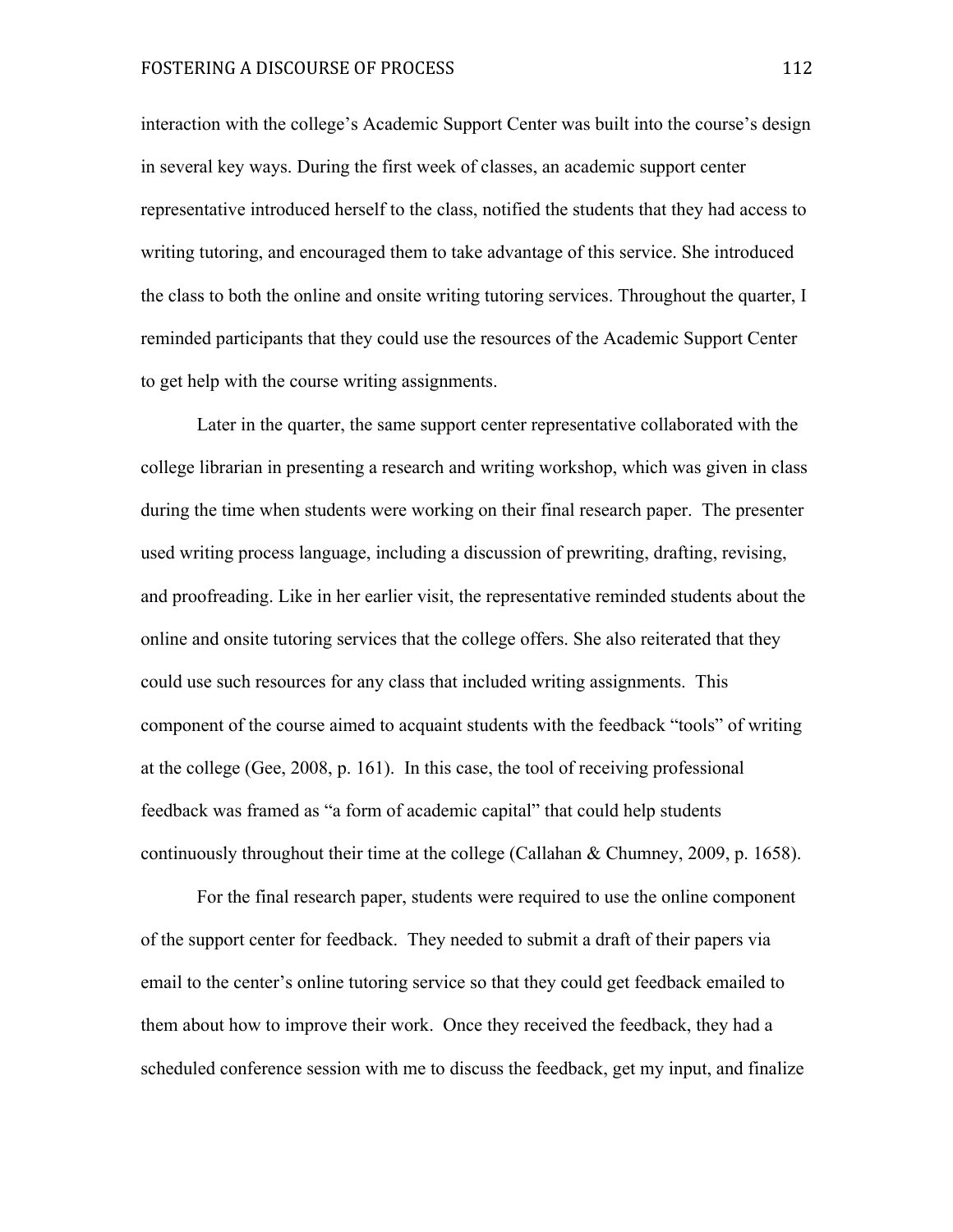and submit their work for a grade. Like with the peer feedback workshop, during a class session I shared my rationale for including this activity in the class. One key purpose I emphasized was that this activity was designed in part to help familiarize students with a resource they could use in any class that required writing. Multiple participants discussed finding this feedback requirement to be particularly helpful to their development as writers. Most participants discussed the service and its helpful role in the course. Only Adam and Gideon did not discuss it.

Several participants explained that the online tutoring service helped raise their awareness of writing issues they had not known about or had overlooked. For instance, Bruno, a non-native English speaker, explained that he liked having his mistakes pointed out to him that he had not been able to detect on his own, especially because "the punctuation in English and Portuguese is different." Dana explained that the online tutoring service "might find out something that you haven't thought of or…you didn't see." Janice observed that the online tutor helped her recognize and correct "mistakes that I didn't see." Finally, Heidi reported that the tutor helped her find "many mistakes I didn't even realize." Elaborating, she explained that the tutor helped her understand when her final assignment was "using too much information" from the research and not enough of her own ideas. In these instances, participants appeared to value the role the service played in assisting them with revising and proofreading, important aspects of the writing process. However, several of their comments suggested that participants were thinking of the final stage of the writing process as being mostly about looking for and correcting errors rather than more global level revisions such as organization, evidence, and other concerns.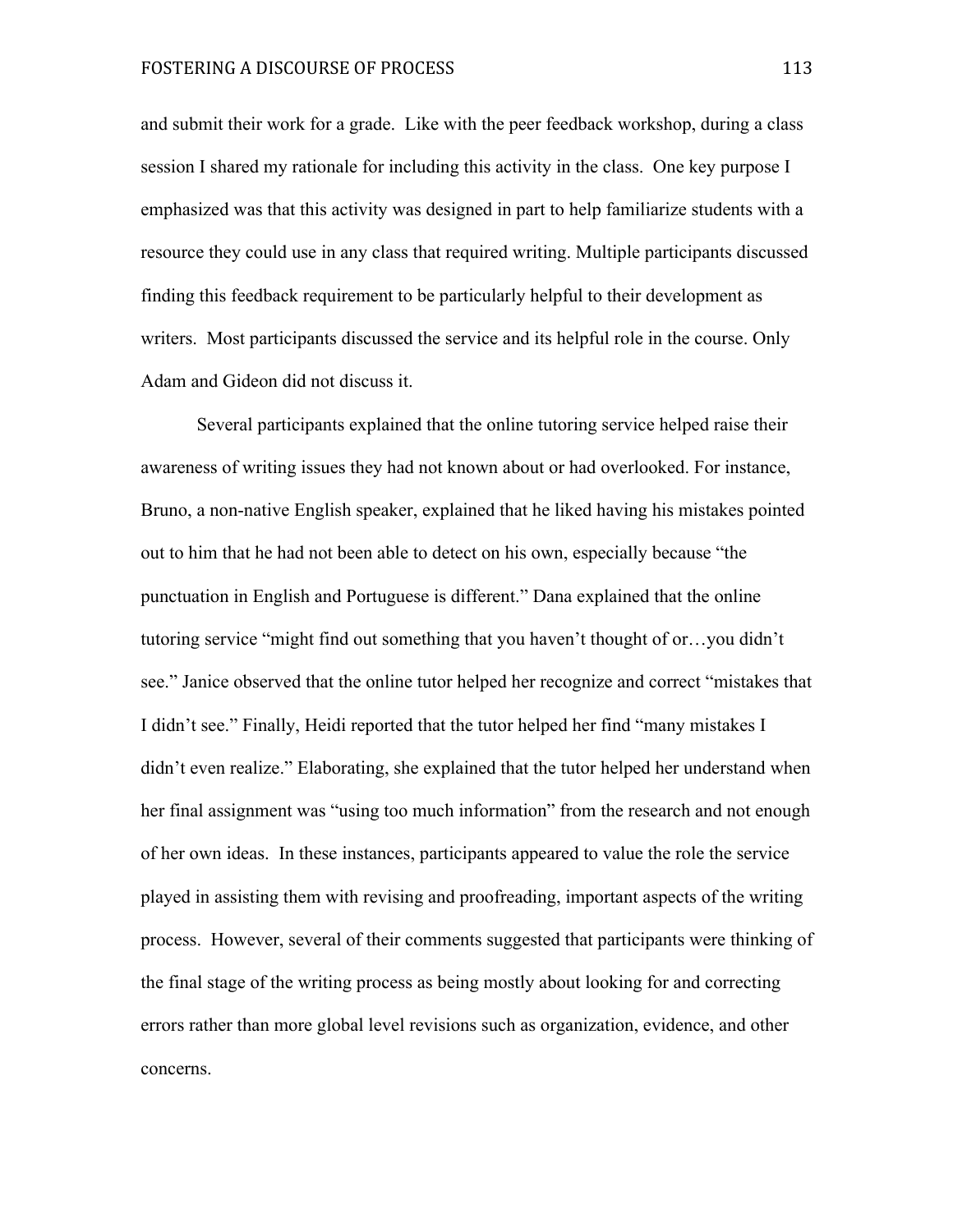Other participants commented on the way the online tutoring requirement helped scaffold the development of the final assignment. For instance, in an interview, Dana explicitly described the online tutoring as scaffolding her efforts to improve and complete the final paper. She explained that having a timeline for the stages of development in which "you have to submit this to [the online writing tutoring service] by this time...that creates a time line for us…and that's helpful because you realize if you have the draft finished and you submit it, when it comes back with corrections, it's not due until next week." She appreciated having the time to "be able to incorporate any corrections" that she needed to do based on the input provided by the online tutor. Affirming that she found the process helpful, on her third blog post, she discussed how an effective approach to writing a college essay should include "Getting into the habit of having a critical eye review and comment" on written work. These comments suggested that she was "valuing" the idea of getting reader input on her writing (Gee, 2008, p. 161).

Amesha's commentary was also connected to the way the feedback resource acted as a scaffold for the final assignment. During an interview, she explained that when she first received the tutor's written feedback, she was not fully able to "understand what [the tutor] was saying." However, she said that once she sat down with me to discuss the feedback during our writing conference session, she was able to use it because I "broke it down and it was a bit simpler" to understand after we had talked through it. She also explained that even though she didn't fully understand all the tutor's written feedback, "I didn't want to go to [the tutor] because I have a problem with explaining myself." The rapport she had with me might have helped her feel more comfortable about talking to me about the feedback. However, while some students might feel most comfortable speaking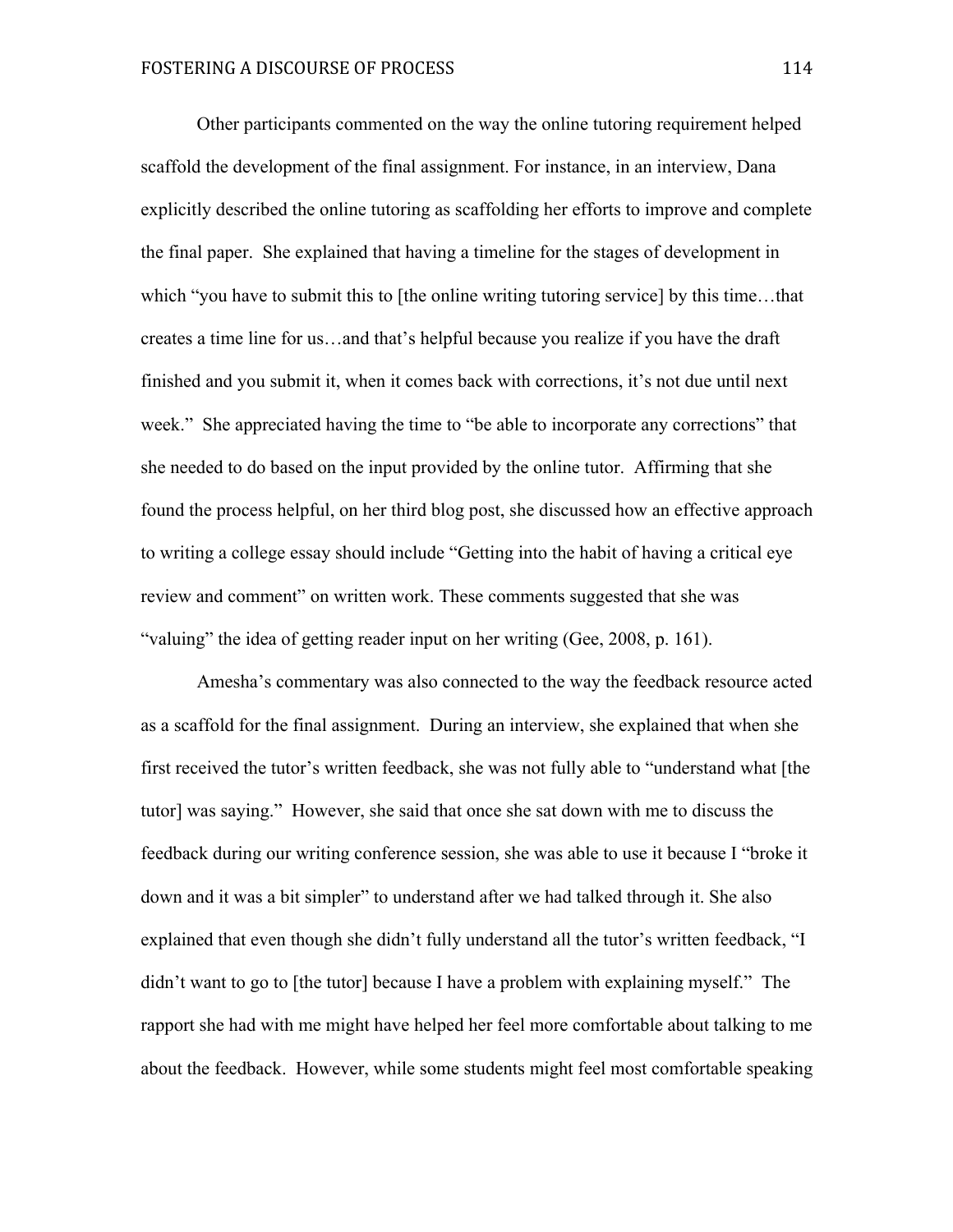to their professors about how to improve their work, others might feel fearful and intimidated by their instructors (Cox, 2009). Regardless of their comfort level, it is important that students in developmental courses learn to seek out help with writing beyond their professor. As Callahan and Chumney (2009) have argued, if students become too dependent on receiving assistance from a developmental writing instructor, such help can have "little exchange value" independent of the developmental course (p. 1658) because they are unlikely to be able to receive feedback from that instructor in future courses. Students should have experiences receiving feedback from a variety of sources so that they can use such tools of "academic capital" beyond the one course (Callahan & Chumney, 2009, p. 1658). Furthermore, having the follow-up discussion in the short conference helped me discuss with students how to think about and use written feedback in their writing. This was particularly important in Amesha's case because she seemed to struggle at first with figuring out how to use the tutor's comments to improve her work.

It was evident in the data that the online feedback requirement followed by the writing conference helped multiple participants practice ways of "thinking, feeling, believing, valuing, and acting" (Gee, 2008, p. 161) using college writing Discourse by experiencing it as a recursive process as opposed to something that happens quickly and without stages of development. These findings are important because as Conley (2005) has asserted, many students begin college with limited knowledge of the time and effort it takes to complete writing assignments. Furthermore, the feedback elements of the course underscored the "social processes" of composing by emphasizing a dialogue around students' own written work (Lea & Street, 2006, p. 369).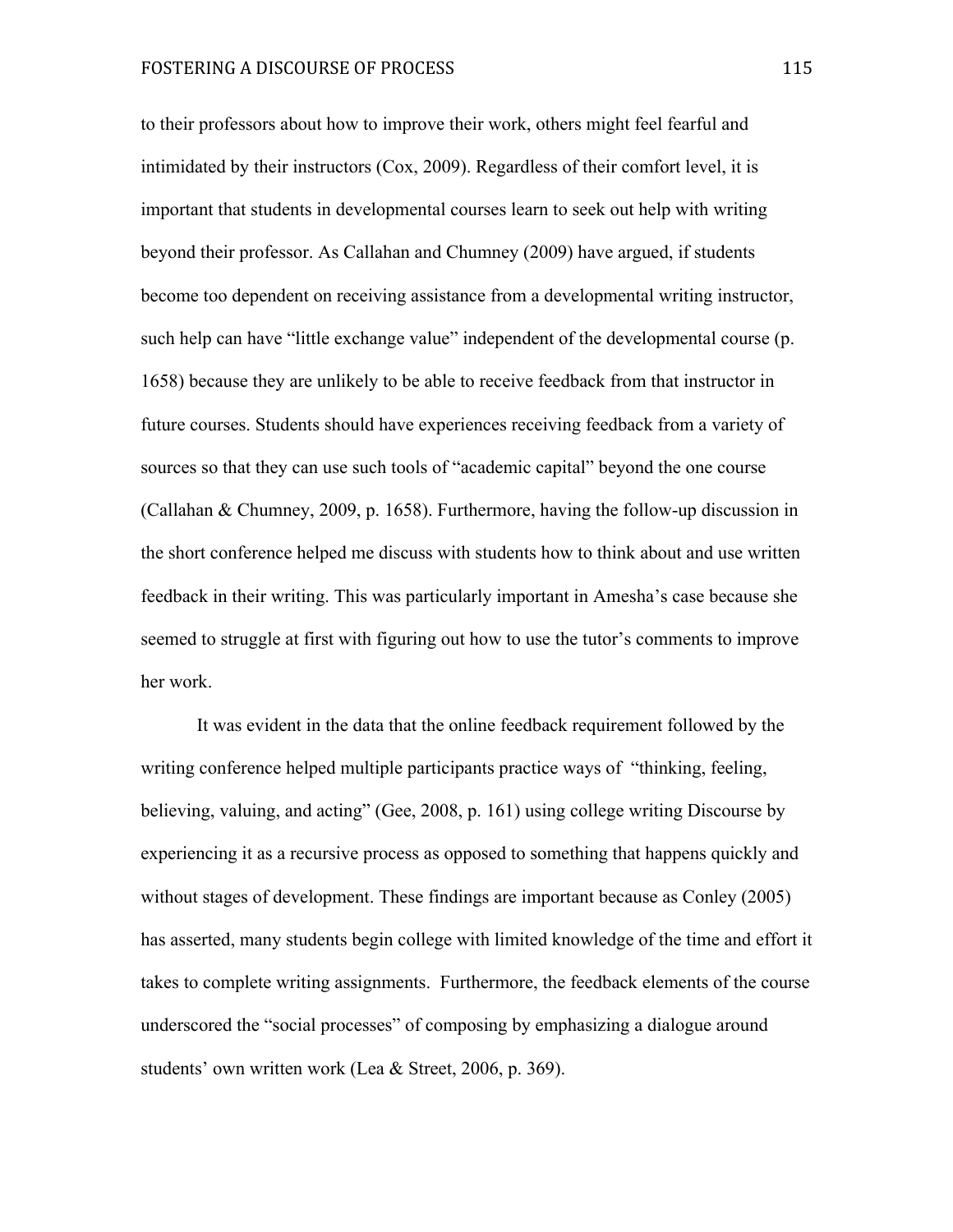Another important finding connected to the online feedback service was that multiple participants reported never having used it prior to the required submission of their final paper. For instance, Janice explained, "I had no idea that I could even go to [the online tutoring service] before we even had that whole conference." Commenting on being introduced to the tutoring service, Dana explained, "That was the first assignment I used [the] Academic Support Center." Likewise, Tiffany reported that this was the first time she had ever gotten help from the resource and that doing so "gave me insight how to use them too." Such findings have important implications for the role a developmental writing course can play in helping students understand and use the resources that are available to them. As Callahan and Chumney (2009) have asserted, "institutional resources serve as critical capital to remedial students" (p. 1661). In order to be effective, such services need to be purposefully integrated into a course design (Grubb & Gabriner, 2013). It seems probable that once students become familiar with this type of resource, they will be more likely to continue using it throughout their education if they have a positive experience. Amesha was the only participant who reported having difficulty understanding the feedback commentary provided by the tutors. However, her experience speaks to a need for assisting students in understanding how to use tutor feedback to improve their writing so that they learn to value it as a helpful resource.

It is important to point out that I did not mandate that students seek out traditional onsite tutoring help. I introduced them to such services, but they were encouraged to use the services rather than required to do so. It was the online tutoring services that were a requirement. In most cases, participants seemed to feel positively about the required submission of their work to an online tutor. It is beyond the scope of this study to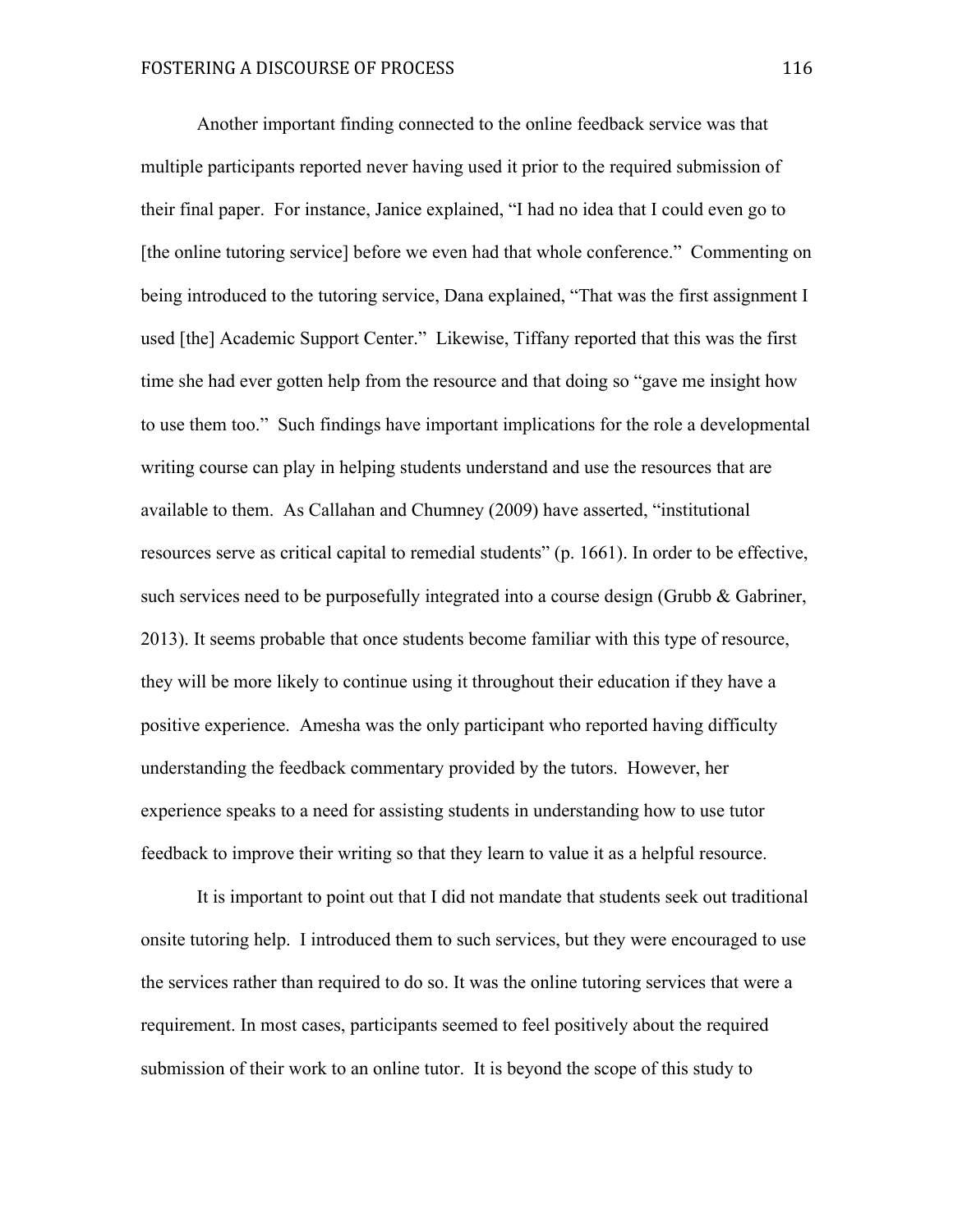determine whether students would have reported similar positive responses if they were required to have a visit with an onsite tutor.

## **Instructor Feedback**

As part of the course, I aimed to help students recognize that they can seek feedback from multiple sources, not just from a professor. I did this in part to help reduce the problem of what Melzer (2014) has called assignments that are written only for an audience of "teacher-as-examiner" (p. 29). I also wanted to help students get used to using feedback resources that they could access in other courses. However, I did incorporate instructor feedback in several ways to help students improve their writing skills. During drafting workshops while students wrote in a computer lab, I circulated around the room, answered questions, and read portions of drafts when students requested that I do so. Also, for the narrative and illustration paragraph assignments, after students had gone though peer feedback and submitted their work for a grade, I made written comments on their work via Blackboard. Students then had to use my comments to revise their work and include it in their ePortfolios. During this stage of the process, I provided feedback about a variety of topics, including specificity in writing, structural problems, clear topic sentences, as well as grammar and punctuation issues. For instance, Tiffany had recurring problems with verb tense inconsistency. In order to help her understand the concept, in my written feedback on her work, I pointed out instances of this issue and provided a link that explained how to look for and correct issues of verb tense inconsistency; she then moved towards resolving such issues in her work. This strategy was aligned with Shaughnessy's (1977) practices of helping students analyze and correct patterns of error in the context of their own writing.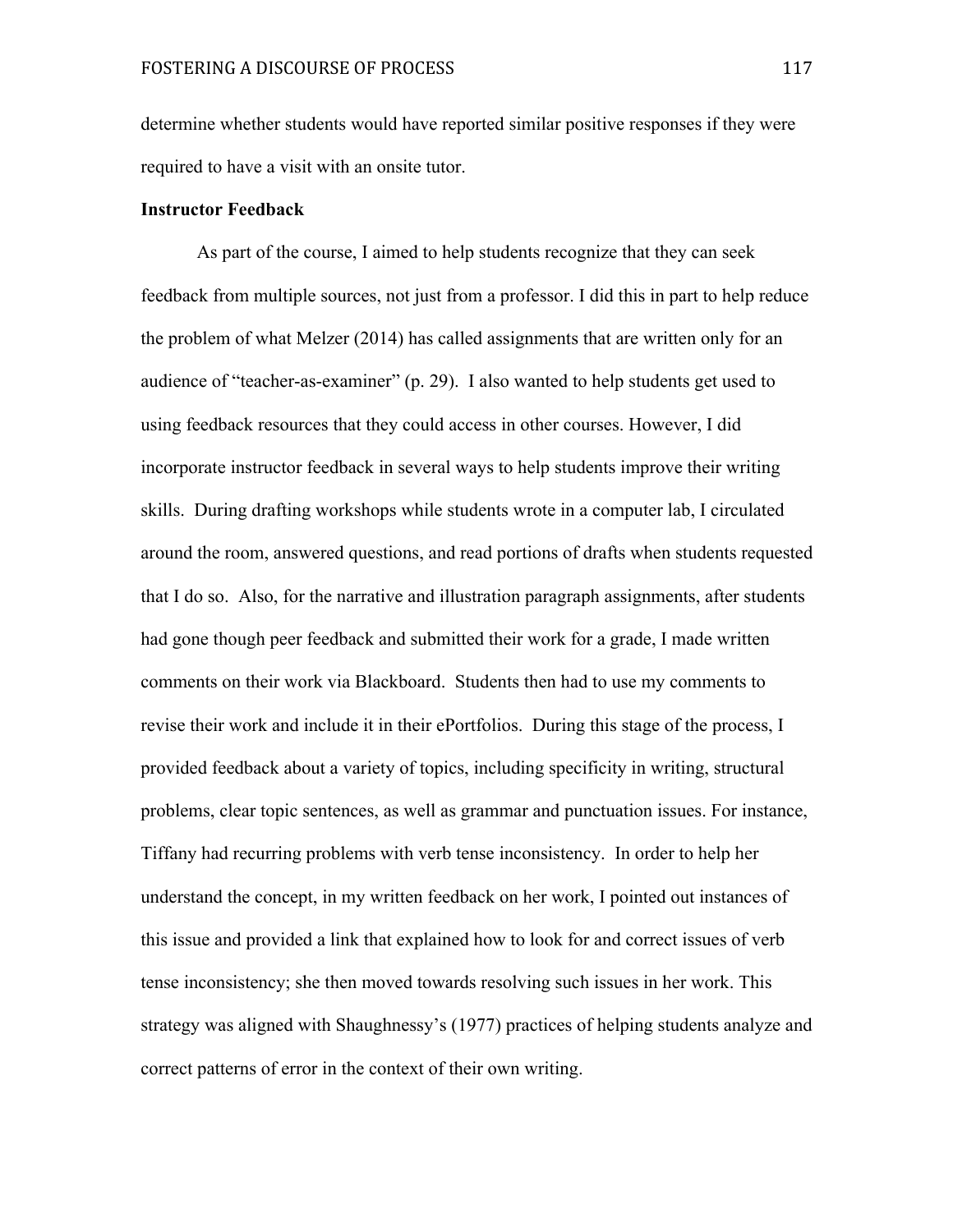An additional crucial form of feedback I provided to students was during their one-on-one mini conferences. They had to meet with me after they had submitted their final research essay to the online tutoring services for feedback. In order to help them make better sense of the online tutoring feedback, I scheduled ten-minute sessions with each of them to discuss how they could use the feedback to revise their work. During the conference, I also provided feedback about what I thought they should focus on as they moved into the final stages of the writing process.

Interestingly, of the three types of writing feedback that were part of the course (peer, online tutor, and instructor), instructor feedback came up least explicitly in the data. Several participants commented generally about how my feedback helped them to improve as writers. For instance, on her third blog post, Heidi wrote that my input helped students to "understand and be better writers." Adam also mentioned instructor feedback on his third blog post. Discussing the development of the final assignment, he explained that instructor feedback can help students "improve the essay." On his ePortfolio, he also briefly discussed the way he believed his proofreading skills had improved because his professor "offered feedback to me by providing comments on my finished work and how to improve it more."

When other participants discussed instructor feedback, some of them perceived it as receiving input from an authority on writing. For example, during his second interview, Gideon explained that he liked getting his writing "critiqued" by me, his instructor, who he referred to as an "authority" on writing. Elaborating, he said that he viewed me as an authority because I was working on a dissertation and had reached "that level of writing." Bruno explained that he liked getting my feedback because he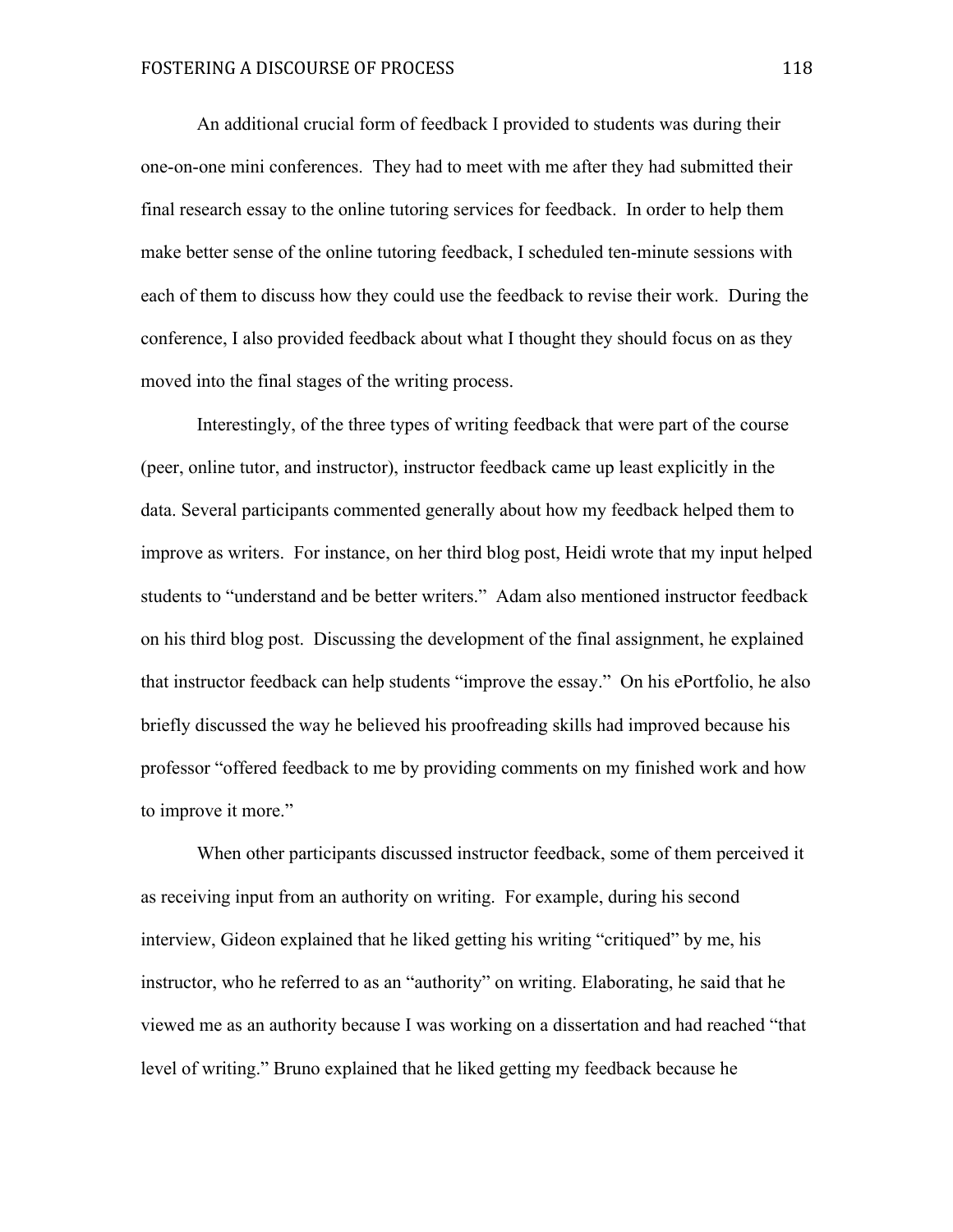perceived that I had "knowledge" about writing that his classmates did not. These comments connect to what Cox (2009) has argued about effective pedagogy. She has asserted that it is important that the instructional approach used by a faculty member helps students view their instructor as competent in the subject matter.

The comparatively limited discussions on instructor feedback that emerged in the data might have been connected to an important element of the course design. Throughout the course, I provided feedback on student writing. However, I intentionally chose not to make my feedback more dominant than the other feedback resources of the course. Although it is helpful for students to view their instructor as a valued authority on writing and academic support, Callahan and Chumney (2009) have cautioned that developmental writing faculty might inadvertently create a sense of dependence in their students. They argued that if students view the faculty member "as their sole lifeline to academic support," they are not being positioned to use other sources of academic capital that will be available to them beyond the developmental course (p. 1658). This is why it is important to include various feedback resources in a class.

It was evident that participants valued diverse sources of feedback. In some instances, participants preferred my feedback. However, in many instances, they spoke most thoroughly about feedback provided by their classmates or by the online tutoring services. These findings are important because students might perceive feedback provided by readers other than their professors as less intimidating, especially because there is no grade at stake (Grubb  $\&$  Gabriner, 2013). Additionally, if students view their work from the perspective of various readers, they can begin to think about writing "as a form of communication among people" rather than as something that happens only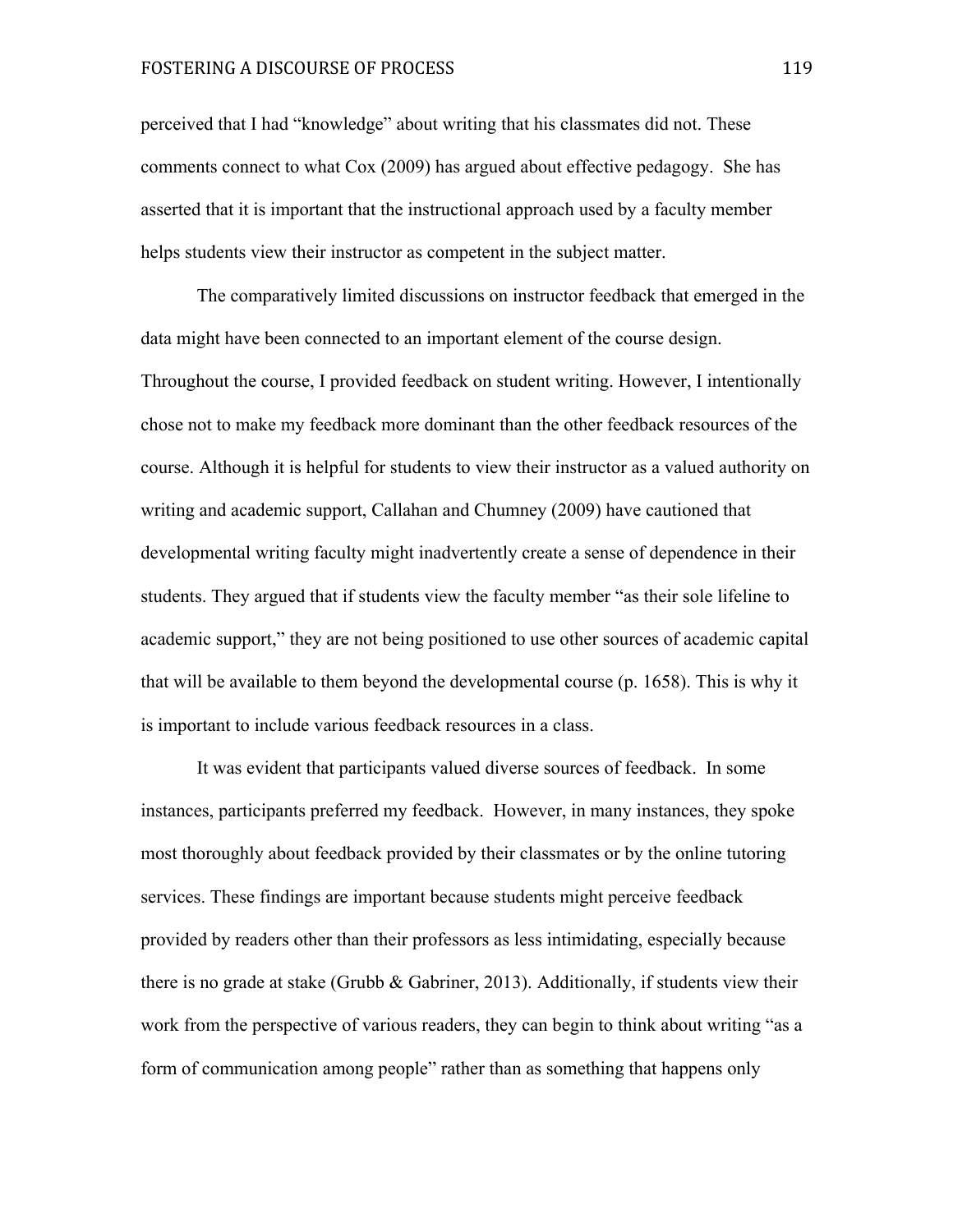between a professor and a student (Grubb & Gabriner, 2013, p. 96). By incorporating multiple readers into the writing process, an instructor can highlight the "social processes" involved in written correspondences (Lea &, Street, 2006, p. 369). Finally, helping students develop what Rose (2012) has called "help-seeking behavior within institutions" is a crucial role that developmental writing instructors can play to assist students in attaining the process-oriented disposition essential to the Discourse of much of college writing.

#### **Conclusion**

All in all, participants appeared to develop more of a process-oriented disposition and approach to writing as the class unfolded. Certain key aspects of the course design helped foster in students a Discourse in which writing is a recursive process, involving several stages of development. These aspects included the checklists I provided, the emphasis on writing as a means of thinking, and the ways each major writing assignment was designed around an explicit emphasis on the stages of the writing process (prewriting, drafting, revising, and proofreading). Additionally, some students viewed the grammar and punctuation instruction as helpful to the development of skills that could help them when they drafted and proofread their work. However, some participants felt that the course could have incorporated more explicit instruction in grammar and punctuation. These commentaries suggest that more can be done to help students understand an instructor's rationale for focusing on grammar and punctuation in the context of their own writing rather than too much focus on stand-alone activities. It is important that instructors avoid instilling in students an "atomistic skills orientation to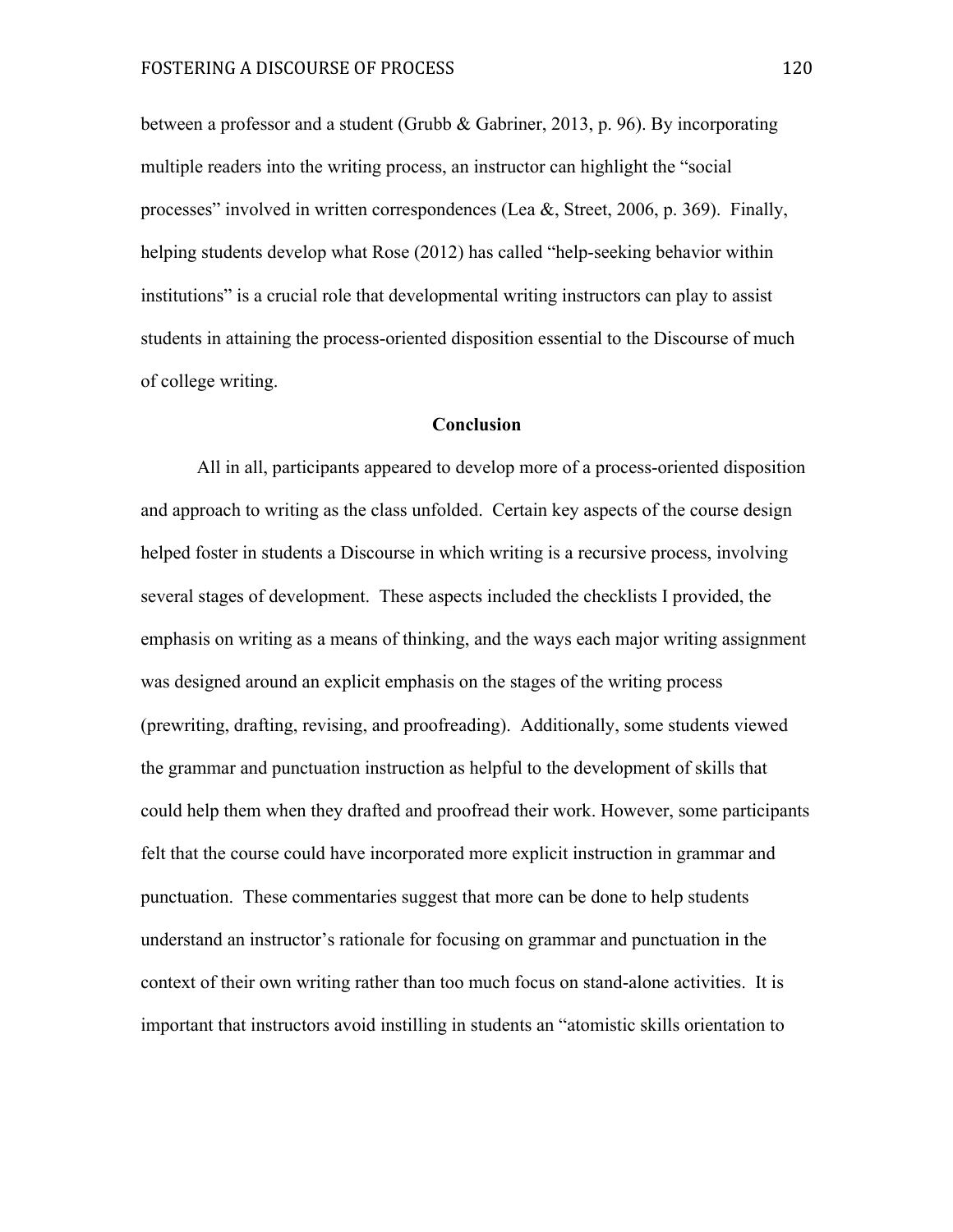learning" (Rose, 2012, p. 122) in which what they learn about grammar and punctuation is not incorporated into their own writing.

Other key dimensions of the course design that helped students develop a processoriented mindset were the various feedback resources that were a part of the course. Most participants reported that they found the peer and academic support resources to be particularly helpful to them. Other participants reported that they found the feedback they received from me, their instructor, to be most valuable. Such findings illustrate that incorporating various feedback resources into a course's design can be useful because different strategies might be more likely to benefit individual students. Additionally, if students have the opportunity to have different readers look at their work, it reduces the problem of students writing only for the limited audience of "teacher-as-examiner" (Melzer, 2014, p. 28). Finally, the experience that participants had with using the online tutoring service gave them the opportunity to practice using a resource that could be helpful to them as they continued their education. They gained access to a form of capital that could pay off in improved academic success when they wrote for other courses (Callahan & Chumney, 2009).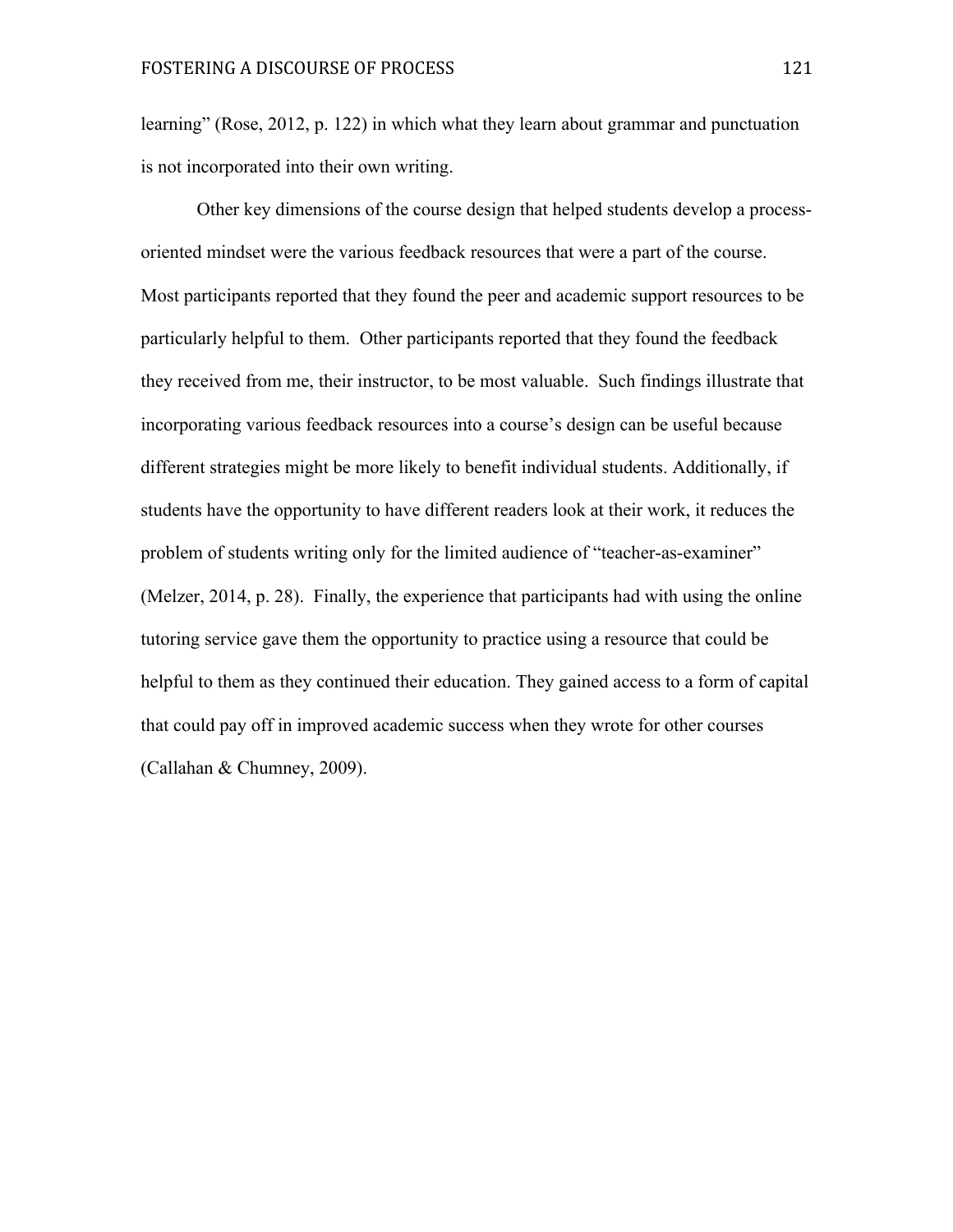Chapter 5: Participant Experiences with Writing Across the Curriculum

One important component of this study was to examine participants' perceptions about the connections (or lack of connections) between what they learned about writing in the Foundations course and what they actually used when writing for college classes. When I taught the course, I aimed to avoid what Grubb and Gabriner (2013) have called a "remedial pedagogy" approach in which skills are taught "in decontextualized courses devoid of any connection to further study, more advanced coursework, or the world outside the classroom" (p. 210). Instead, I emphasized that the skills, habits, and dispositions taught in the class were transferable to credit-bearing college classes.

One way I aimed to help students avoid compartmentalizing what they were learning in the Foundations course was by using examples that connected to other courses at the college. One instance of this was when we focused on writing thesis statements. To illustrate the skill for students and help them understand its transfer value, I used examples of thesis statements that might occur in papers for courses such as Writing Through Literature and Criminal Justice. I also asked students to brainstorm ideas about the role of narrative, illustrative, and persuasive writing in course contexts other than the Foundations classroom. Furthermore, final assignment topic options were pertinent to classes across the curriculum. Additionally, during the class, we discussed some of the differences between APA and MLA format and how professors of Psychology or Criminal Justice would likely require APA, while English professors would require MLA. Finally, when the class was introduced to the college's academic resources such as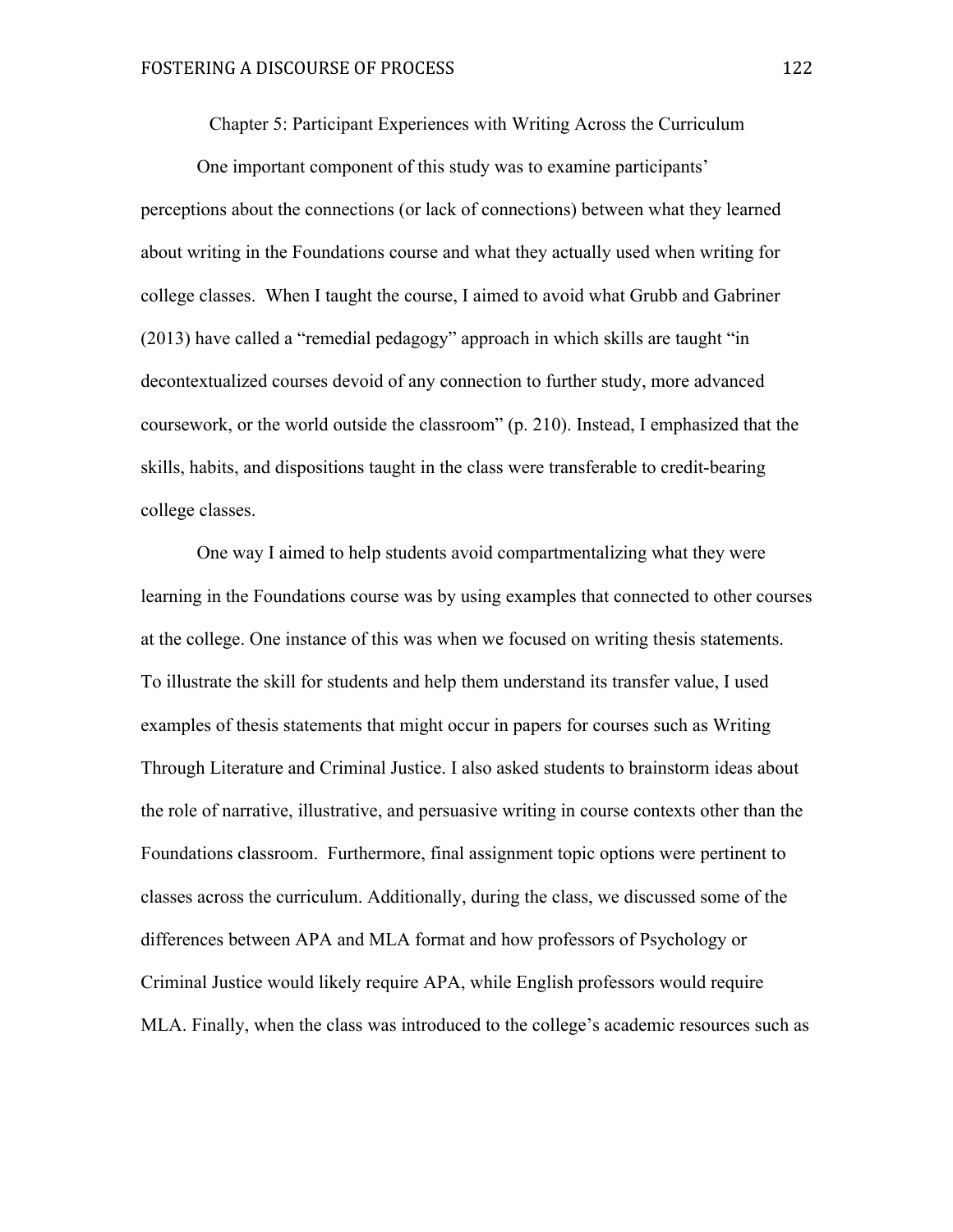tutoring and the library, I informed students that using these services would be helpful to them when they wrote for other classes.

For this chapter, I used several interview questions (see Appendix E) related to understanding how students were using what they were learning in the Foundations course for writing in their other courses. In certain cases, other data sources (blog posts and ePortfolios) were also helpful. In the following sections, I focus on several key ideas about writing for college classes that most participants tended to discuss extensively and repeatedly. Participants reported applying the skills, strategies, and dispositions of the writing process not only to writing in their Expository Writing class, but also to writing tasks completed in other discipline-based courses. I also examine some of the tensions and difficulties that arose for certain participants when they needed to write assignments across the "variety of communicative practices" of college (Lea & Street, 1998, p. 159).

# **Applying the Skills, Strategies, and Dispositions of College Writing Discourse Across Contexts.**

In Chapter 4, I asserted that although they didn't describe it that way, participants' descriptions of skills and habits that they were learning in the Foundations course indicated that it was helping them gain writing skills and dispositions that are aligned with the Discourse of college writing. This section describes the way they reported actually using these in college classes. Participants reported that they were required to complete multiple writing assignments in their other classes during the quarter in which they were enrolled in the Foundations course and in the quarter immediately after completing it. For this chapter, I drew on the descriptions of the writing process that participants used for these other courses. In particular, I focused on analyzing the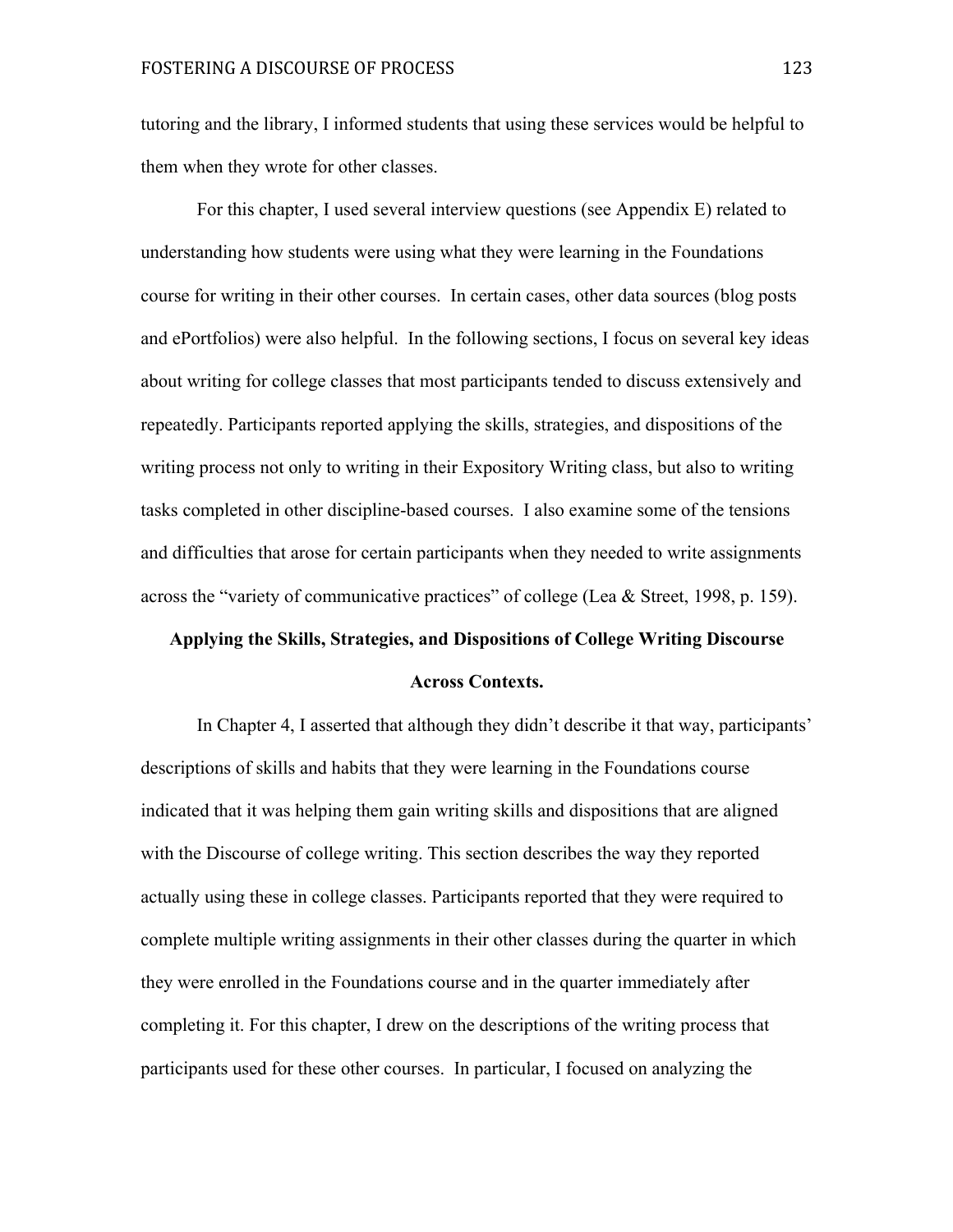similarities and/or differences between participants' descriptions of their approach to completing a written assignment (which they had selected and emailed to me before the interview) for one of their credit-bearing courses and the approach they took to complete the final paper for the Foundations course. Table 3 provides an overview of the skills, strategies, and habits participants reported using or intending to use in their credit-bearing courses.

Table 3

| Participant  | Prewriting        | Drafting | Proofreading | Using    | Writing    | Illustrating | Using    |
|--------------|-------------------|----------|--------------|----------|------------|--------------|----------|
|              |                   |          | and revising | tutoring | thesis     | ideas        | research |
|              |                   |          |              | services | statements |              | skills   |
| Adam         |                   |          |              |          |            | X            | X        |
| Amesha       |                   | X        | X            | X        | X          |              | X        |
| <b>Bruno</b> | X                 | X        | X            | X        |            |              | X        |
| Dana         | $\rm\overline{X}$ | X        | X            | Χ        | X          |              | X        |
| Gideon       | Х                 | X        |              |          |            | X            | X        |
| Heidi        |                   | X        | X            | X        | X          |              | X        |
| Janice       |                   |          | X            | Χ        |            |              | X        |
| Tiffany      |                   | X        | $\rm X$      | X        | Х          |              | X        |

*Participant Discussions of Writing for Credit-bearing Courses*

## **Using a Process Approach**

As reported in Chapter 4, each major writing assignment in the Foundations course required that students use a process approach, going through stages from prewriting, drafting, revising, and proofreading. Most participants reported that they had subsequently used at least some aspects of a process approach to complete writing assignments for courses other than the Foundations course where they had learned about and practiced using it. Only Adam, who had been assigned few writing assignments in the quarter after completing the Foundations course, did not explicitly discuss any of the stages of the writing process when describing his approach to writing for other courses.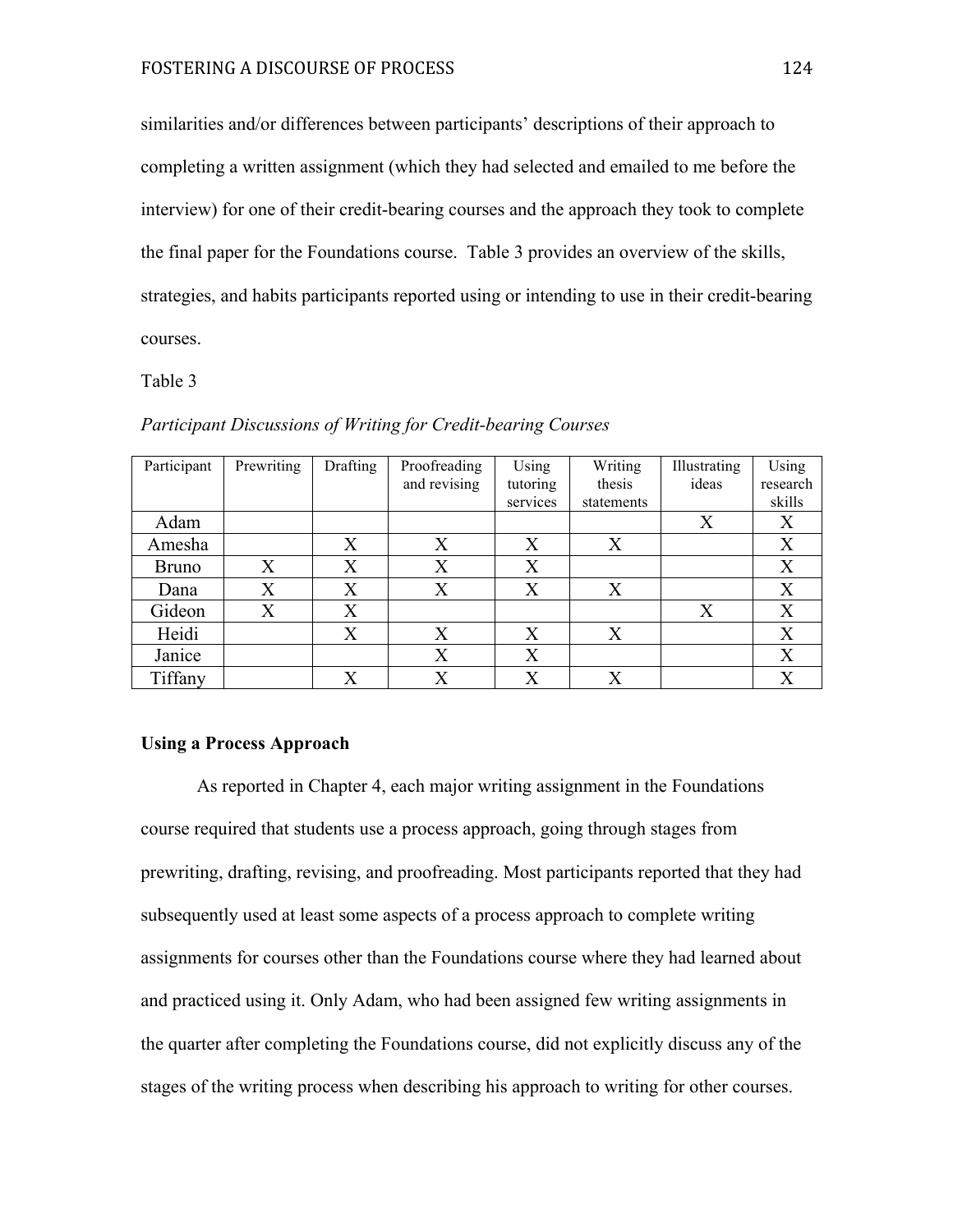To foster the process approach, I sequenced all major writing assignments. I guided students through the writing process for each assignment over several weeks, and I taught various skills, strategies, and tools in conjunction with the different stages of the process. These included analyzing assignment requirements, brainstorming, organizing work using thesis statements and topic sentences to guide the reader, using evidence, examples, and details to support ideas, carefully rereading as a way to proofread effectively, using instructor, peer, and tutor feedback to revise work, and looking over drafts multiple times during the revision stage with the goal of making the writing more persuasive, unified, and coherent. Additionally, when I discussed using freewriting as a means of generating ideas, I equated it with making a mess. I shared my own use of this strategy in my dissertation writing process. In doing so, I was referring to a piece of advice I encountered in Bolker's (1998) book on the dissertation writing process. She asserted that a writer should first "make a mess" when generating ideas (p. 34). I explained to the students that during the early stages of writing, they should not worry about whether what they write makes sense. They should simply allow themselves to pour ideas onto the page without editing themselves.

Gideon, Bruno, and Dana specifically discussed the prewriting stage in their process approach to writing in credit-bearing courses. For instance, when I asked Gideon to walk me through his approach to working on a cover letter assignment he had written for his Career Management Seminar course, he said he began by "looking over the instructions to see what exactly the professor was asking." His next step was "brainstorming [for] information I wanted to put in the cover letter" before he moved into the drafting stage. This approach paralleled the prewriting stage of the writing process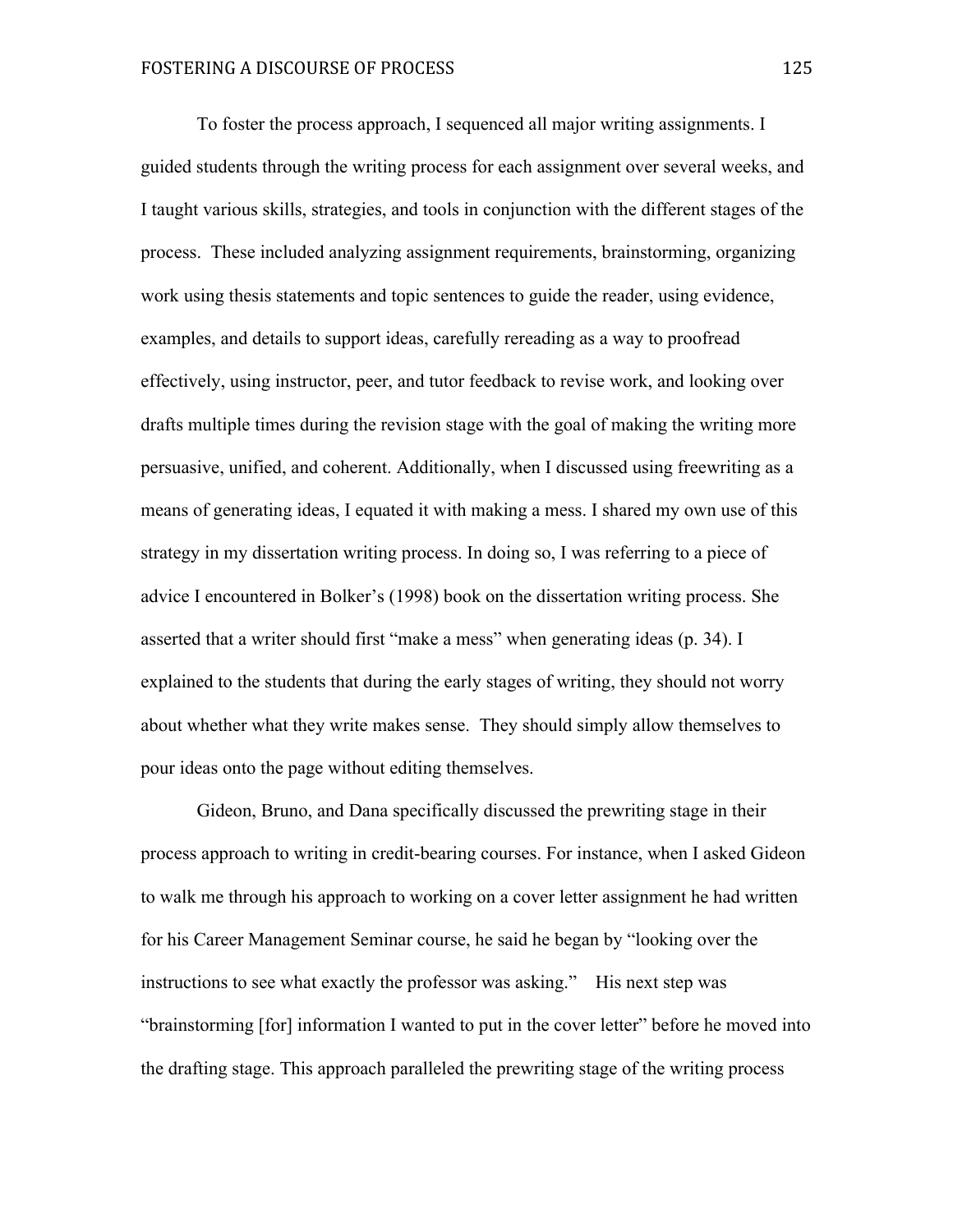taught in the Foundations course, where closely analyzing an assignment and generating ideas were emphasized as essential first steps of the college writing process.

Dana and Bruno both reported that they used freewriting during the prewriting stage of their process for courses other than the Foundations class. For example, when Dana discussed writing a narrative essay for Expository Writing, she explained that at first, she struggled to get started. However, she reported that doing freewriting helped her to construct "the basic story, the basic outline." When Bruno described his approach to working on an Expository Writing assignment, he said that his process involved "first just writ[ing] whatever I think." He also described this early stage of his writing process as being "messy." His use of this word might have been connected to our discussion in the Foundations class about how a writer should be free to make a mess when generating ideas. Amesha had also previously reported on a blog post she wrote for the Foundations course that she had allowed herself to "make a mess instead of interrupting the thinking process" when she was generating ideas. Because the "making a mess" idea appeared to resonate with several students, it could be a useful metaphor for instructors to use to teach their students about freewriting, brainstorming, and other prewriting methods. It might assist students in overcoming writer's block, and this could be helpful in completing a writing task for any class. It was evident that some participants were using prewriting techniques such as analyzing expectations of an assignment, brainstorming, and freewriting in contexts beyond the Foundations course.

Bruno reported on taking his work through other aspects of the writing process after the prewriting stage, including drafting and proofreading. He explained that his writing process for Expository Writing was "mostly the same" as what he did in the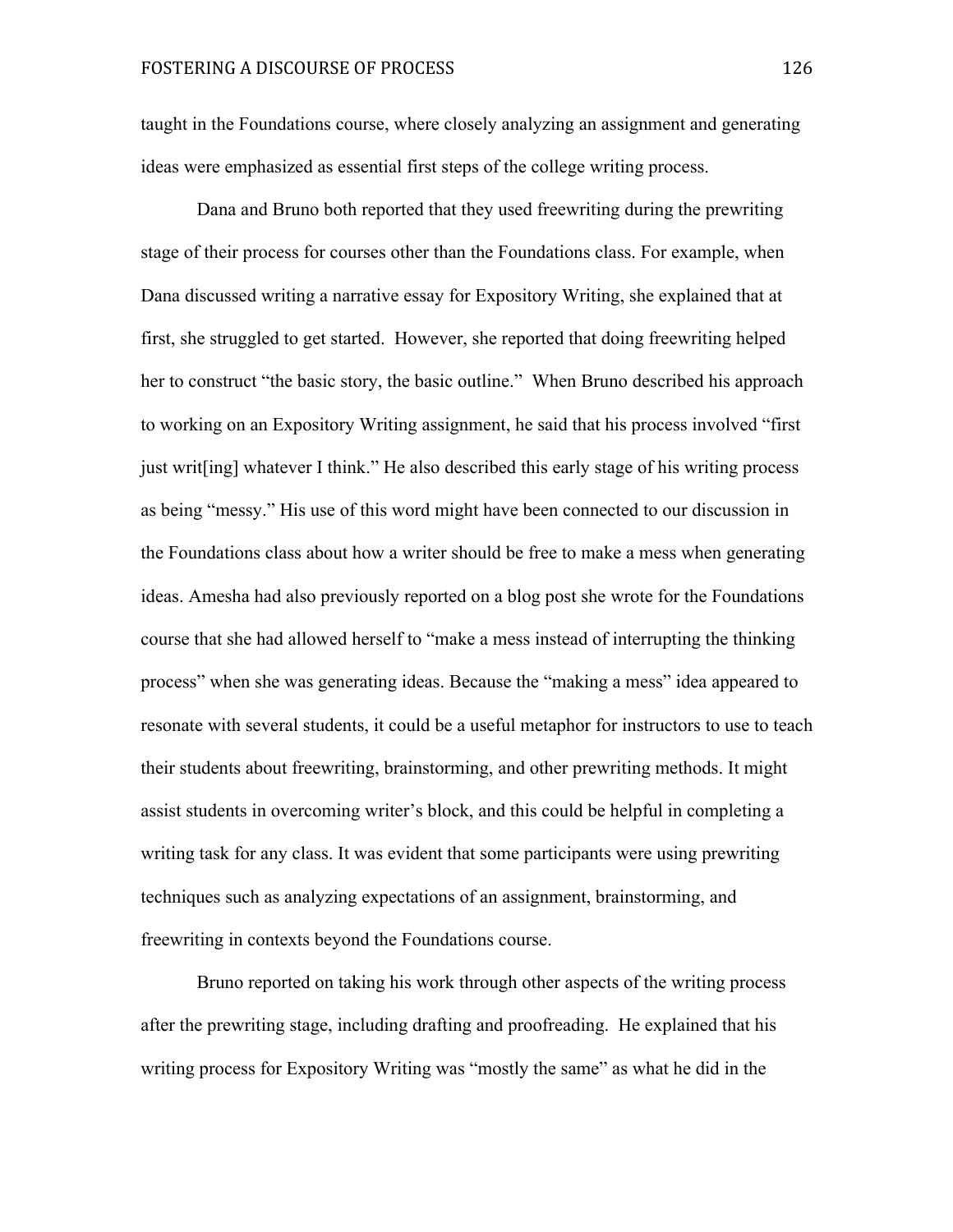Foundations course in that he developed his work in stages. When he discussed writing a paper for the credit-bearing writing class, he explained that his drafting stage entailed "organizing the words" into an introduction, a body, and a conclusion and equated this process to "build[ing] a puzzle." After this drafting stage, he said he "proofread" his work by reading it out loud "just to make sure" it was effective. He also said that he had taken a break between writing his initial draft and then reviewing it because "after a break, you go again and you can find the error, but if you read after you write, there will be a lot of mistakes [you will miss because] your brain is tired." His description provided evidence that he was using a recursive approach to writing, which he had learned in the Foundations course, in other classes. However, his use of phrases such as "find the error" and "there will be a lot of mistakes," suggests that he might have been thinking about the post-drafting stage as being mostly about proofreading for grammatical correctness, rather than about revising for other important qualities such as style, persuasiveness, and clarity.

Heidi's commentary during the second interview was also reflective of using a process-oriented approach to writing because she reported developing her work in stages such as drafting, proofreading, and revising. In the class, we discussed that the drafting stage is when a writer moves from generating ideas to beginning to organize them into a coherent structure. When Heidi described her approach to developing a research paper for the Expository Writing class, she reported that when she drafted her work, she organized it so that each of her main points was explored "in its own paragraph." Then, she explained that as part of her approach to writing "I have to read [my work] out loud to myself." She believed this strategy was useful when she wrote for the credit-bearing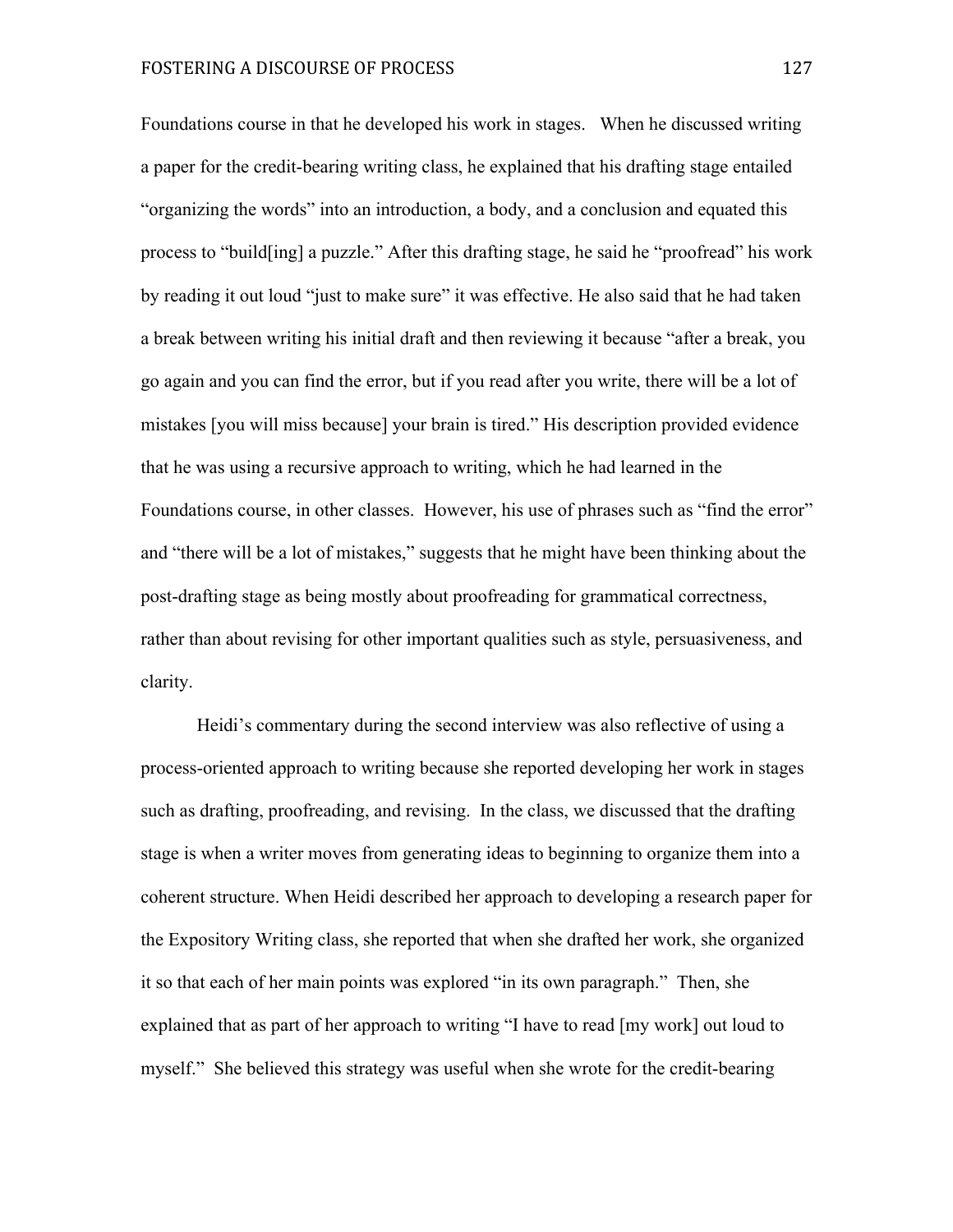course because it helped her verify whether her assignment was "what she [the professor] asked for." She also reported that asking the instructor for feedback was now part of her process. Her statements suggested that she was using several aspects of the drafting, proofreading, and revising stages of the process emphasized in the Foundations course in the credit-bearing writing course, including organizing her writing around her main points during the drafting stage, rereading her work, and obtaining feedback during the proofreading and revising stages of the process.

**Using online tutoring services.** Also related to the process approach to writing, most participants used or expressed intentions to use the online tutoring service as part of the proofreading and revising stages of the writing process in courses other than the Foundations course. In Chapter 4, I asserted that participants found it helpful to have utilizing the online tutoring service as a mandatory requirement of the Foundations course when students got to the proofreading and revising stages of the process. As part of the course, they first needed to submit a draft to the service via email. After receiving emailed feedback on their work, students met with me for a ten-minute conference to discuss how they should use the feedback to revise their work prior to submitting it for a grade. Before requiring students to submit their work for feedback, I informed them that this online tutoring service could be helpful to them in many courses that required writing assignments. In this section, I show that participants continued or intended to use that service to help them proofread and revise their work for writing tasks they completed in other courses. Of the eight participants, only Gideon and Adam did not discuss using the service at all.

Tiffany and Heidi were required to submit their work to the online tutoring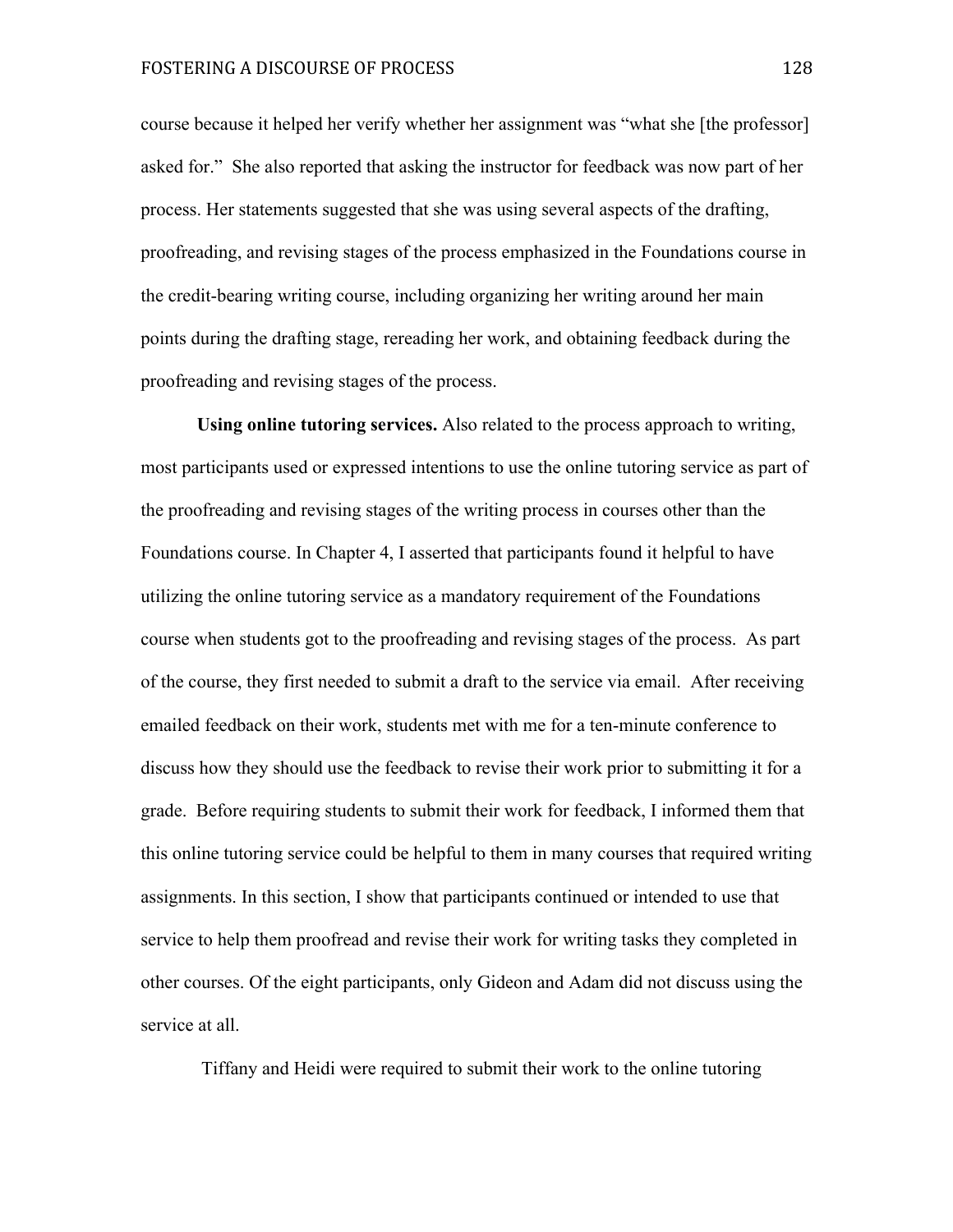service for credit-bearing courses they were taking. Regardless of whether they were just using it because they had to, both participants expressed that they valued it. Heidi needed to use the service to receive feedback on a draft of an assignment she wrote for a Textiles course, which was connected to her major. Similarly, Tiffany explained that for her Jazz to Hip Hop class, the professor was requiring the class to submit their work to the service after they had drafted it. She described the experience of having been introduced to using the online service in the Foundations course as having given her "insight how to use them"

Both Tiffany and Heidi reported using the online tutoring resource even for courses that did not require them to submit their work for feedback. Tiffany explained that using the service for other courses was beneficial to her because it helped her "get a better understanding. A professional view of [her work]." Heidi reported that she sought help from an online tutor when she was struggling to write a press release assignment for her Visual Merchandising course. She also explained that when she was improperly switching between MLA and APA formats in a draft of an assignment, the online tutor caught this error and pointed it out to her.

Other participants who had not been required by any of their professors to use the service reported that they used it anyway. For instance, Bruno explained that he requested online tutoring for an assignment he wrote for the Expository Writing course he had enrolled in during the quarter after having completed the Foundations course. He said that doing so was helpful to him because the tutor helped him correct in-text citations, improve the paper's structure, and decrease wordiness. He stated that he planned to continue using the service in the future. Similarly, Janice reported using it to help her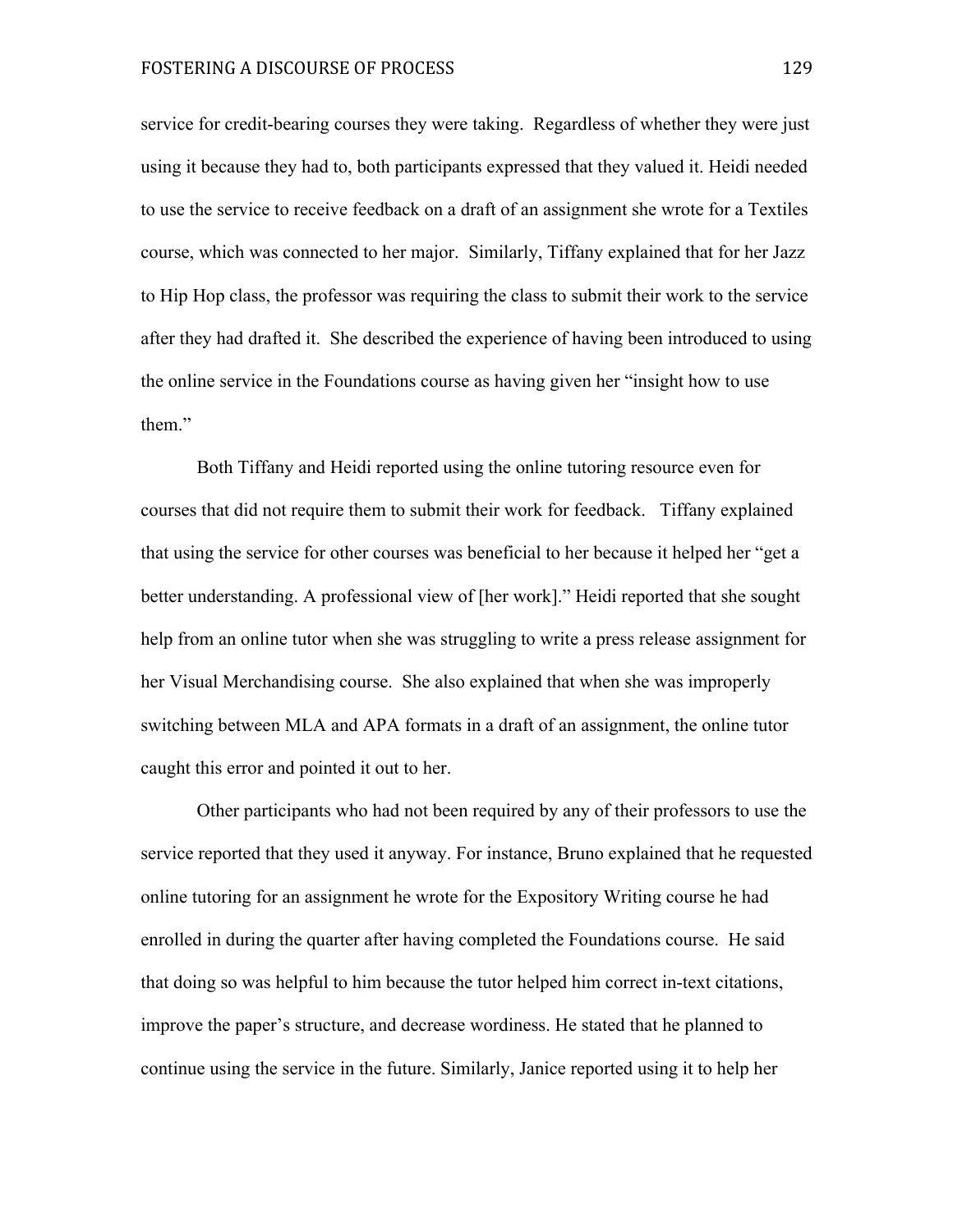with an assignment for her World Religions class and said, "And now I'm using it a lot more."

By the time their second interview was conducted, Dana and Amesha had not used the online tutoring service for any of their writing assignments. However, both participants explained that they had intentions of doing so. For instance, during the second interview, Dana reported that she would be submitting a draft of her work to the service for her Expository Writing course because it would give her a "first opinion of the paper to see whether [the] message is conveyed, [and whether there are] any errors and such." Similarly, Amesha explained that she would use the college's writing tutoring services after composing a draft because "I know I'll need some other person's input on it." She said that using the services would be a "self-requirement." However, it was not clear whether she was referring to the online tutoring or the onsite tutoring service. Regardless, like Dana, she seemed to perceive the value of using the college's tutoring resources for successfully completing writing tasks across class contexts.

It was evident that multiple participants were viewing the online tutoring service as an important aspect of the proofreading and revision stages of the writing process. In doing so, the students demonstrated a process-oriented disposition, a key element of the Discourse of college writing. Additionally, using the services of the Academic Support Center could help students to navigate the "variety of communicative practices" of college (Lea & Street, 1998, p. 159). The students submitted work for feedback on writing assignments that came from diverse courses, including Expository Writing, World Religions, Jazz to Hip Hop, and Textiles. A developmental writing course cannot attempt to introduce students to all of the aspects of writing associated with the "genres,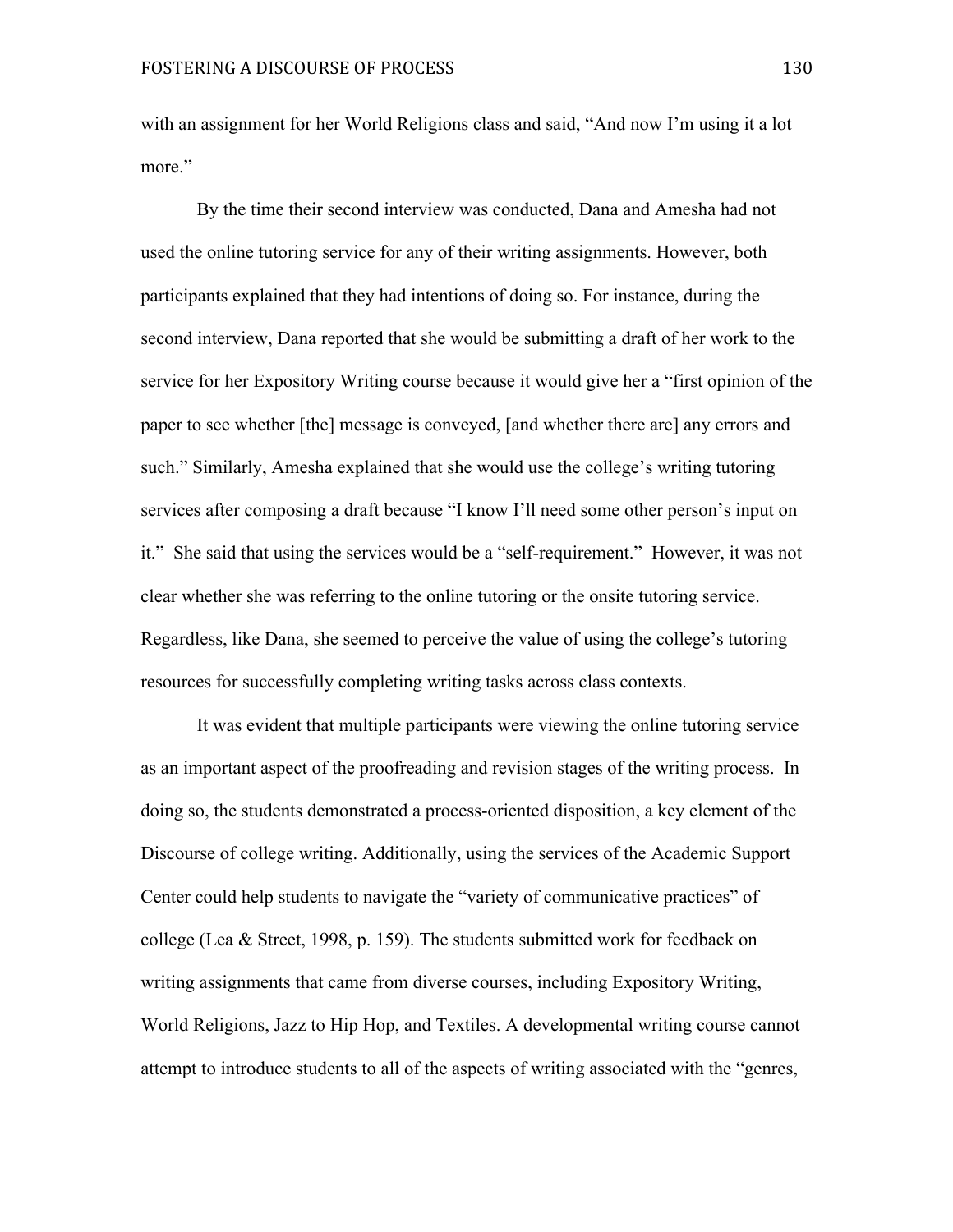fields, and disciplines" (Lea & Street, 1998, p. 159) they will encounter in college. However, as research has suggested and this study further illustrates, if developmental writing courses help students understand the purpose of and learn how to use writing tutoring services, such courses can help them to effectively navigate a wide range of writing requirements well beyond their developmental course requirements (Callahan  $\&$ Chumney, 2009).

As researchers have shown, a process-oriented disposition and approach to writing is a crucial dimension of the Discourse of writing for college (Beaufort, 2007; Conley, 2005; Council of Writing Program Administrators, et al., 2011). However, many students enter college with limited awareness of the extensive, time-consuming, and recursive dimensions of writing required to be successful in higher education institutions (Conley, 2005; Rose, 2012). To varying degrees, participants appeared to be transferring some of the process-oriented dispositions, habits, and skills of the writing Discourse taught in the Foundations course into writing they did for other college courses. Heidi and Bruno most explicitly reported on using all the stages of the writing process that had been used in the Foundations course. Most of the other participants discussed some but not all of the stages of developing their work.

The majority of the participants discussed taking their work through the proofreading and revising stages of the process. It was not always clear, however, whether the participants were viewing the final stages of the writing process as being mostly about proofreading for "surface features of writing" such as grammar and punctuation (Lea & Street, 2006, p. 368), or if they were looking at more substantive features of their work such as whether the argument is effectively structured.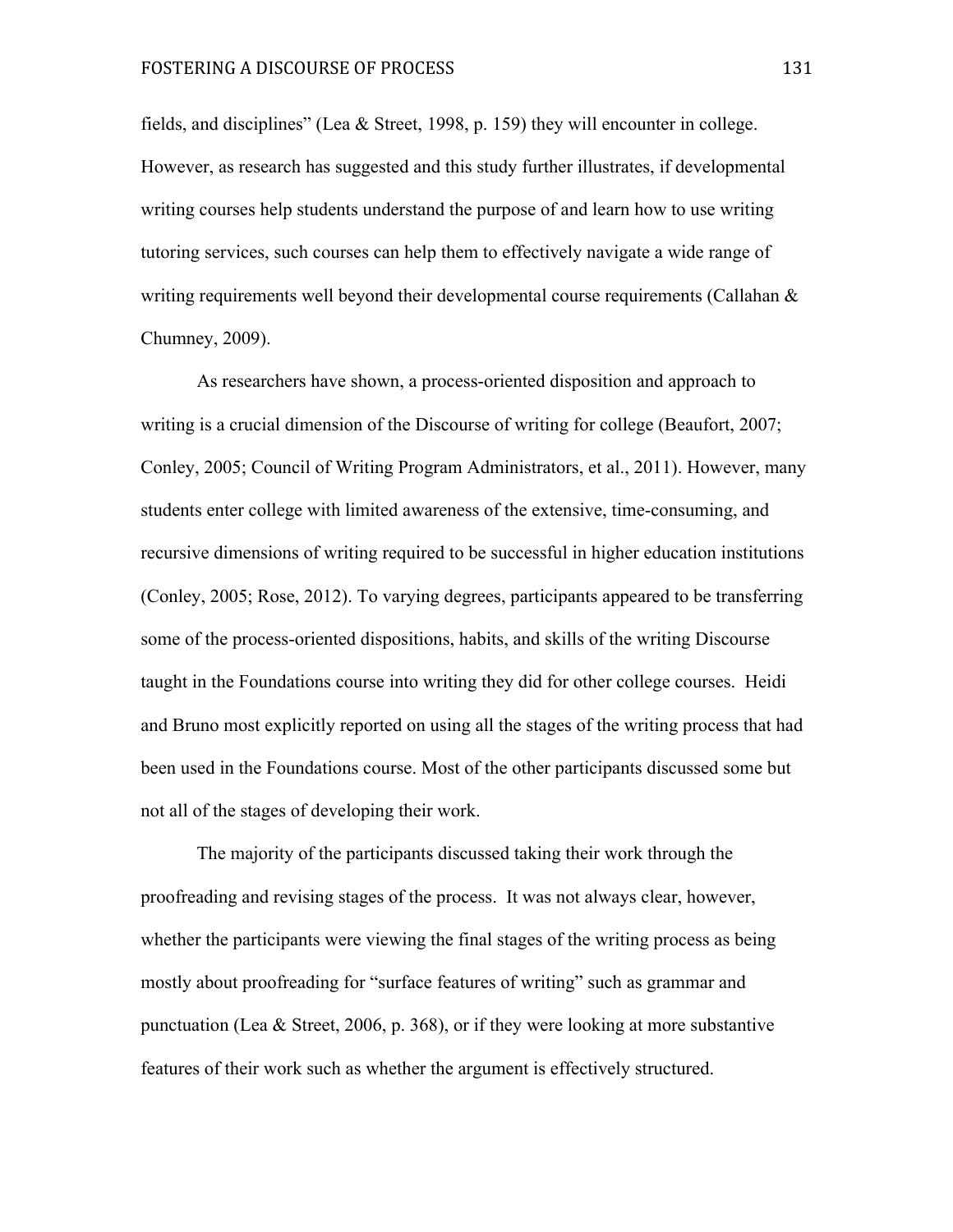Finally, two participants did not report on taking their work in credit-bearing courses through the proofreading and revising stages. Gideon discussed using prewriting and drafting to compose his work, but he did not indicate that he had taken his work through the proofreading and revising stages. Likewise, Adam did not explicitly discuss any of the specific stages of the process approach, including the proofreading and revising stages. They were also the only participants who did not discuss the online tutoring service at all in relationship to completing writing tasks beyond the Foundations course. Also, unlike the other participants, they had not enrolled in Expository Writing in the quarter after they had completed the Foundations courses. They both reported having few writing assignments for their courses in the quarter after completing the Foundations course. It is possible that this lack of opportunity to practice their writing skills played a role in their limited discussions of using a process approach to writing. Both participants, however, did discuss other specific skills and values associated with college writing.

#### **Using Thesis Statements in Writing**

The students learned about writing thesis statements in the Foundations class and some demonstrated their knowledge of this skill in talking about their work in subsequent classes. As part of the final persuasive research essay required in the Foundations class, students had to write a thesis statement establishing the central argument of their essay. In preparation for this task, we discussed different kinds of thesis statements, including ones that clearly mapped out the central points of the rest of the essay. I also emphasized that an essay's thesis statement should be an assertion of an informed perspective on a topic. Four participants, Tiffany, Amesha, Dana, and Heidi, reported using thesis statements in their written work for Expository Writing. When the participants talked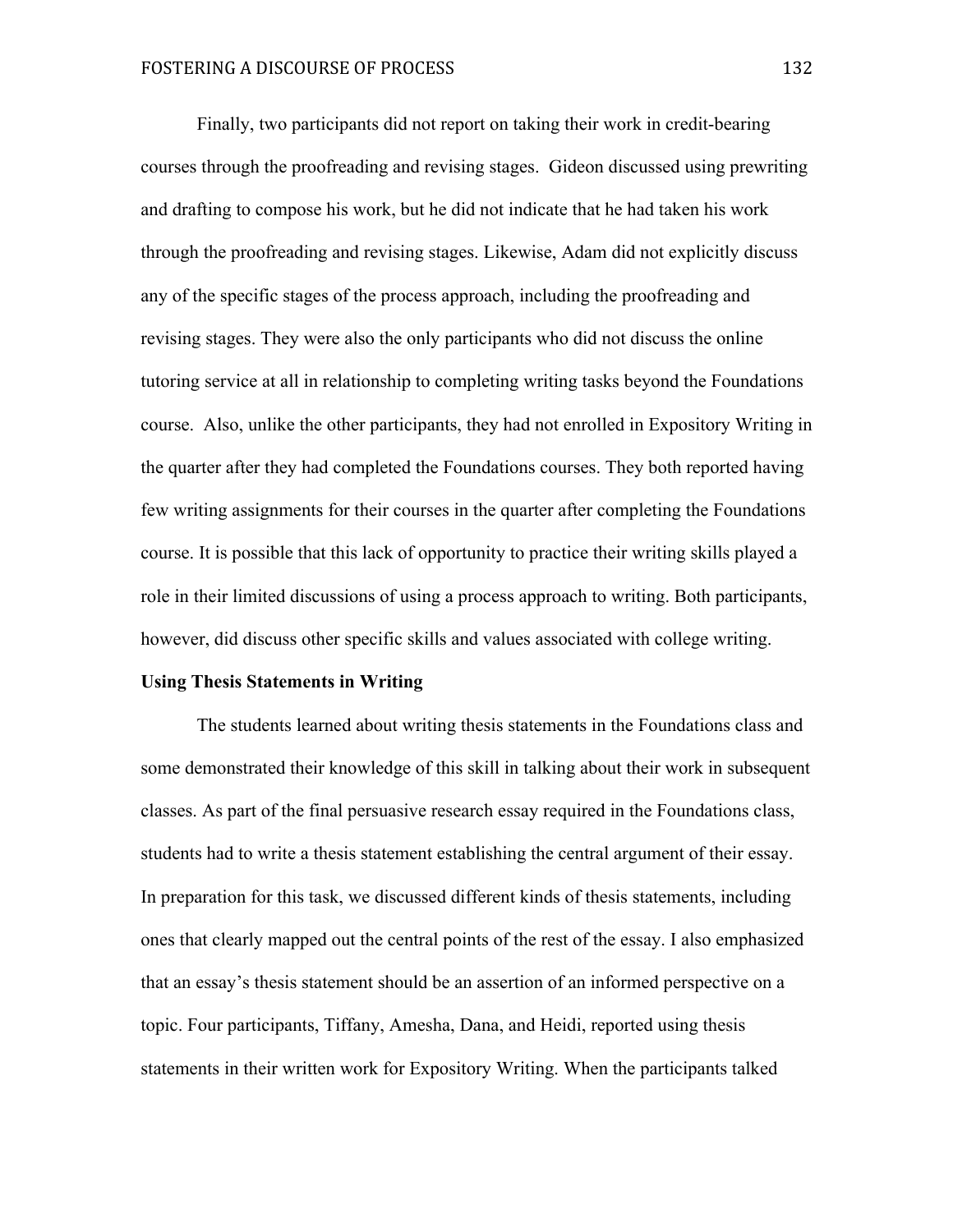about writing thesis statements, they mostly focused on using them for what Dana referred to as an "opinion paper" they had to write for that class in which students needed to choose a controversial person and take a position on whether they admired this individual. They also needed to conduct research on the person to help support their position. Tiffany explained that talking with a classmate about his paper helped her compose her own thesis statement about Miley Cyrus, the focus of her paper. Amesha reported that for the Expository Writing course, she had to put forward a viewpoint, which "would be the thesis." Dana explained that her writing needed to contain a thesis that asserted an idea about the topic and that the thesis should contain a "roadmap" previewing the reasons for her perspective. This language was similar to what I had used in the Foundations course, where we looked at examples in which a writer composed a thesis statement with a "map" of the central ideas, which would be explored subsequently as a way to give the reader a sense of an essay's direction.

Heidi not only reported being required to write a thesis statement for the Expository Writing course, but also for another course in which the professor assigned writing. When discussing her writing for the Expository course, she said that to compose her thesis, she first read research material on the topic, which had helped her "find the thesis." In a different interview, she used similar language to describe her process of writing a thesis statement for an assignment she did for a fashion course, explaining, "First I gathered my information, and then I found…the thesis." Her use of the word "find" to describe writing a thesis in two courses suggested that she perceived research as a process of exploring a topic so that she could take an informed position on it. Because Heidi was the only participant who discussed using thesis statements in a context other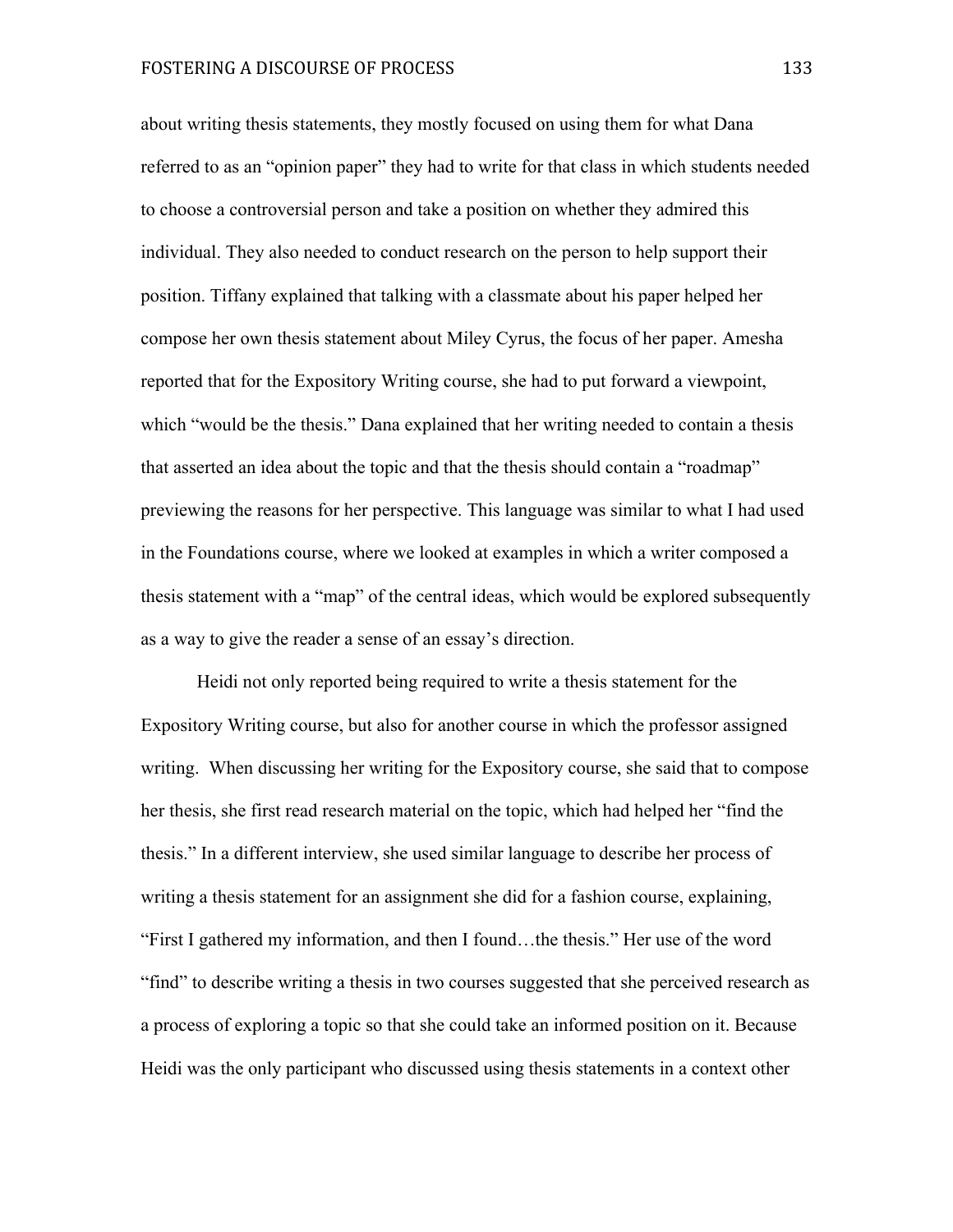than the Expository Writing course, it seemed that for several participants, using thesis statements was something they associated mainly with writing courses. The other participants did not discuss using thesis statements in their writing.

Based on the data collected, it is difficult to say why some students did not report using thesis statements for writing and why others only discussed using them in relationship to Expository Writing. It is possible that their other professors did not use the word "thesis" in relationship to the writing they assigned, so the students did not transfer this skill to other courses. Another possibility is that the type of writing that was used in some of the other courses was not writing that was organized around thesis statements. Such possibilities relate to the work of Thaiss and Zawacki (2006) who found that in some cases faculty members disagree with the concept of writing a thesis. For instance, in one department at their college, half the faculty who attended a workshop examining writing conventions and expectations disagreed with the notion of including a thesis. These professors believed that "writers should not give away their 'conclusion' before they had presented reasoned evidence in support of their argument" (p. 84). In another department, faculty members expressed the belief that in some writing assignments, the inclusion of a thesis statement "encourage[s] students in their bad habit of making unwarranted and unwanted generalizations" (p. 85). Although I cannot say whether this way of thinking about writing by other faculty members was part of the reason why most participants did not discuss using thesis statements in their creditbearing courses other than Expository Writing, it is possible. As Lea and Street (2006) have asserted, literacy practices are "nuanced" and "complex" (p. 369). Faculty beliefs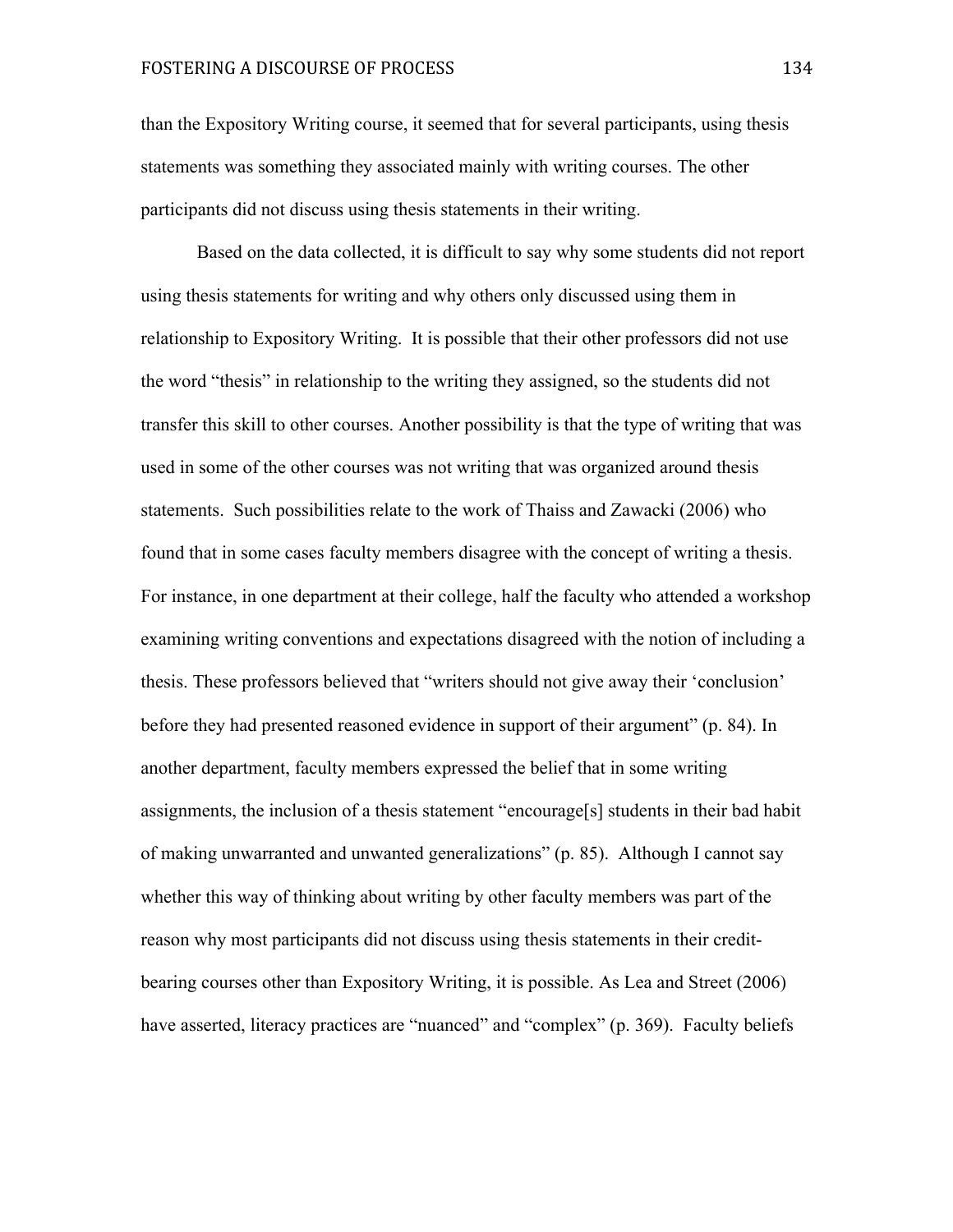about writing and the ways they discuss writing with students might play a role in how effectively students can transfer writing skills learned in one class into another.

### **Illustrating Ideas**

When discussing writing across the curriculum, Gideon and Adam discussed the process of illustrating an idea for the reader through using examples, details, and support. I discussed the concept of illustrating ideas for the reader during the Foundations course, where I emphasized that writers should move beyond over general writing. Instead, they should "illustrate" their ideas by using specific examples. We discussed various ways a writer could illustrate a concept, including using a personal example, a series of examples, a short narrative, or an example derived through reading research material. To help explain the point, I told students that when writers use the skill of illustration, they can help "show" their readers what they mean by using examples that help support an idea established in a topic sentence. When Gideon discussed the cover letter he wrote for the Career Management Seminar class, he asserted that the details and support he had used in his letter were "showing" several of his best qualities, including analytical, communication, and leadership skills. Gideon's use of the word "showing" suggested that he was carrying a skill he had practiced in the Foundations course through to writing he was doing in another course. Adam similarly showed evidence that he was using his understanding of the need to illustrate ideas when he discussed the similarities between working on the final assignment in the Foundations course and a writing assignment he had worked on for his System Analysis computer course. He explained that for both assignments he had used a topic sentence to "give the reader the key" to the paragraph so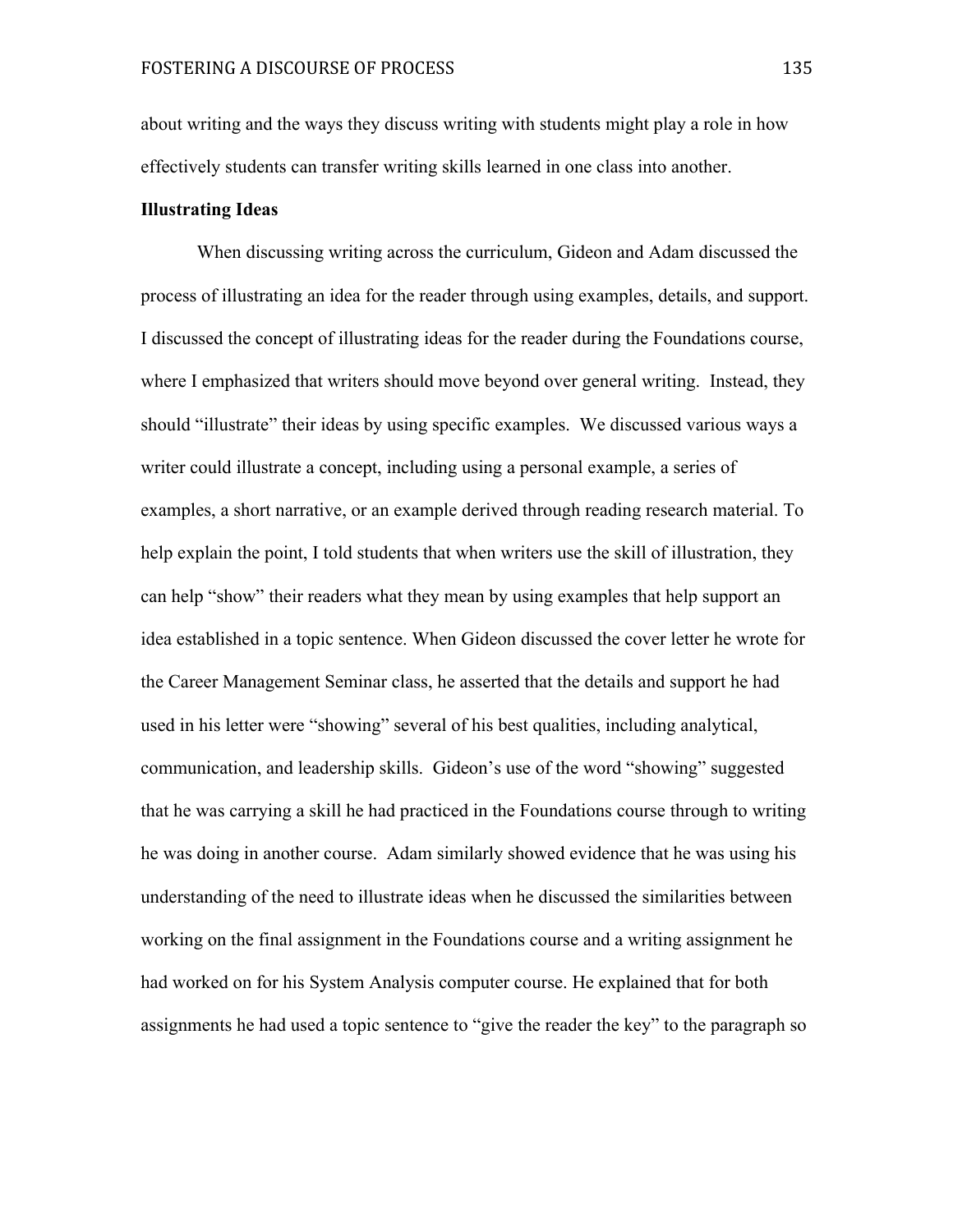that he could then "show" the reader what he meant by "say[ing] more" about the idea established in the topic sentence.

These participants' descriptions indicate that they were trying to illustrate, or show, ideas in their writing for courses across the curriculum. Their discussions suggested that there was a relationship between this skill, which was taught and practiced in the Foundations course, and what they actually did when writing for other classes. These findings are important because researchers have asserted that inexperienced student writers often do not recognize the importance of elaborating on their ideas (Graff, 2003). Because only two participants explicitly discussed this skill when they talked about their approach to writing in courses other than the Foundations class, there might be a need for further discussions of how the skill can be used across contexts so that students do not think of it mostly in connection with a writing course.

#### **Conducting Research and Incorporating It into Writing Assignments**

Most participants were required to conduct research to complete writing assignments for courses both during the quarter in which they were enrolled in the Foundations course and in the quarter after they had completed it. For the final paper in the Foundations course, students needed to find and incorporate three research sources into their work. The students were taught that the research material they found should be used as evidence in making persuasive claims about their topic. They also learned to evaluate the quality of a source by establishing the author's expertise and veracity when searching for sources to help build their arguments. As part of this process, a college librarian introduced the students to online databases they could use to search for reliable research. Students were also taught how to use in-text citations and signal phrases to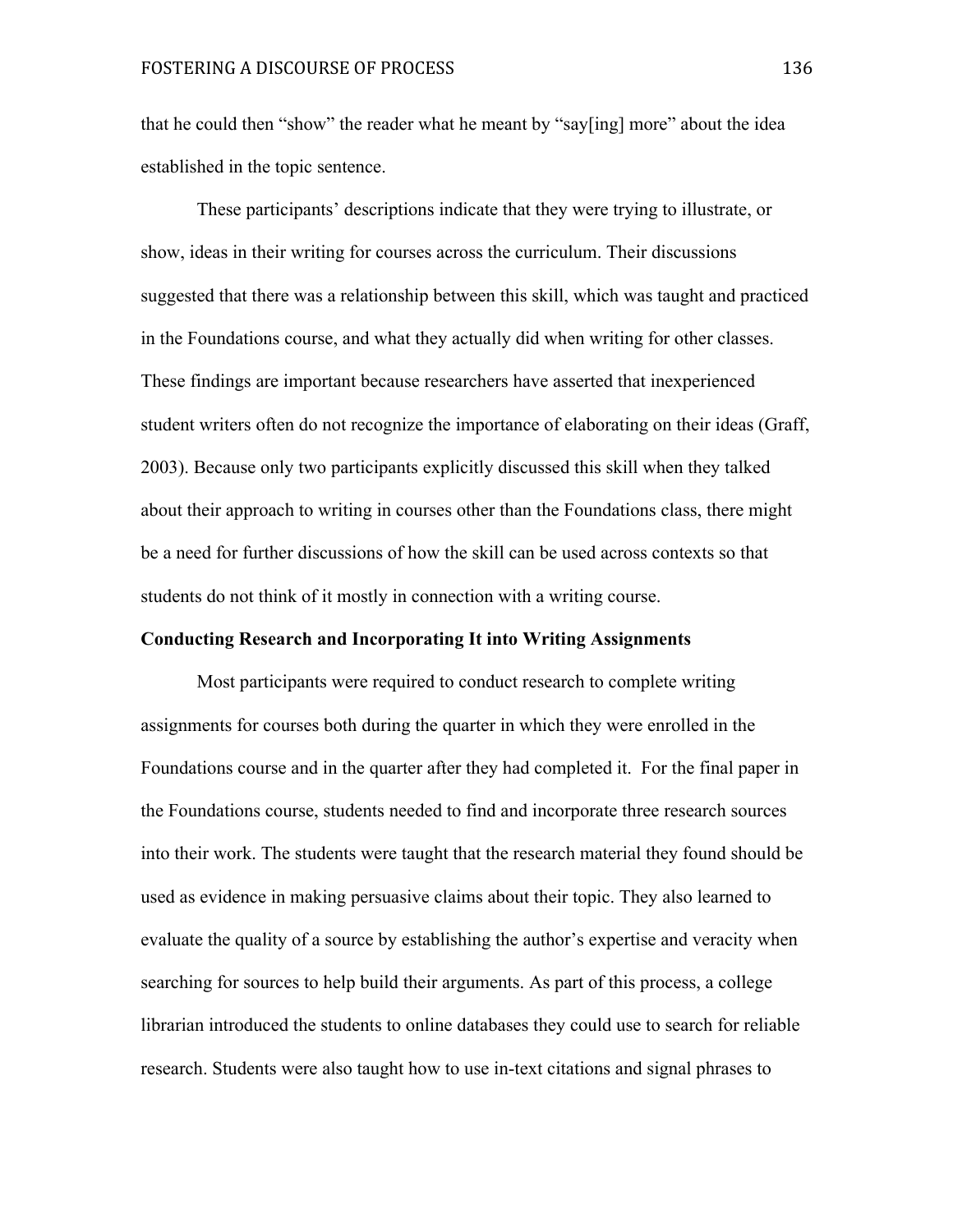incorporate research into their work, and they were instructed how to cite their sources on a Works Cited page using MLA format. Most participants believed that what they had learned in the Foundations course, in particular evaluating sources and using research to provide evidence for claims, was valuable and applicable to meeting requirements for other courses.

Three students, Gideon, Adam, and Dana, spoke specifically about the influence of the Foundations class on their understanding of the importance and the process of conducting research for writing persuasively. For example, in his second interview, Gideon discussed his process of developing a paper for a business class by explaining that he needed to make sure that he was using "reliable sources." He said that he believed he could find them by using the college's online library. He explained that his knowledge about the research process came from what he had been taught in both the Foundations and Business Applications classes. Similar to Gideon's statement about the importance of having "reliable sources," Dana more explicitly addressed the value of discernment in conducting research. She discussed the ways her research process had become more critical and careful since she had started taking classes at the college. Prior to enrolling, she said that she had "never really thought about" reliability of research sources based on authorship. However, now she when she conducted research to reinforce her assertions for college course writing assignments, "I make sure that the person that I'm quoting or reading or researching at least has some expertise in that field before…I quote or go deeper in researching something." Her comments seemed to reflect activities and discussions in the Foundations course where we focused on using authorities in a given field to make a point persuasively. She said she used these research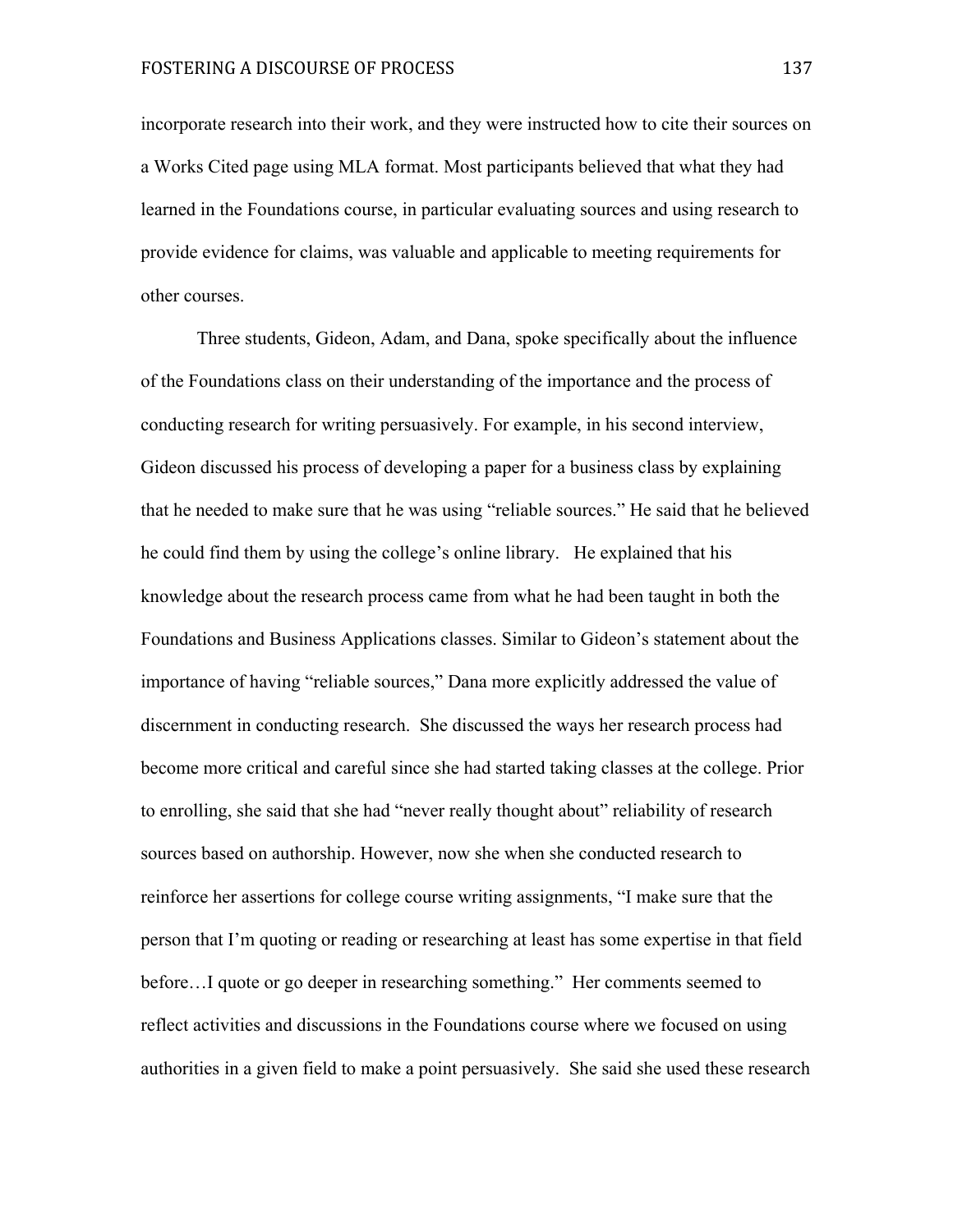skills when she wrote an "academic research paper" in Expository Writing, which required that she use only sources that were available through the college library.

Adam also reported recognizing the value of using research to support assertions, and his understanding evolved in relationship to completing the Foundations course and taking other classes. When I asked him what really stuck with him from the Foundations class that he believed he would do again when he had to write a paper for other courses, he said research was the "number one" skill. He also explained, "so far in most of the classes I've been taking, like IT, Business, Management… [it] is about…using sources that you know that's able to prove your topic." His perspective about the value of research had evolved since high school, when, he reported, it had felt like a "waste of time" to him. In contrast, he said the Foundations course helped him recognize the value of "why we have to do this, why is it important." He also explained, "we live in a world where...we can't just jump to the conclusion" and expressed the "need to start writing and thinking critically." Adam's comments suggest that he was "valuing" the importance of having effective research skills in college and beyond (Gee, 2008, p. 161).

These participants seemed to deepen their understanding of the value of the research process in relationship to completing the Foundations course and encountering research requirements in other courses. They also seemed to increase their awareness of the importance of discernment in evaluating evidence to support claims, a key dimension of the Discourse of writing for college (Conley, 2005; Rose, 2005). It was evident that the participants who discussed the values associated with conducting effective research were not thinking about writing for college as being essentially about "surface features" such as grammar and punctuation (Lea & Street, 2006, p. 368). Instead, they were becoming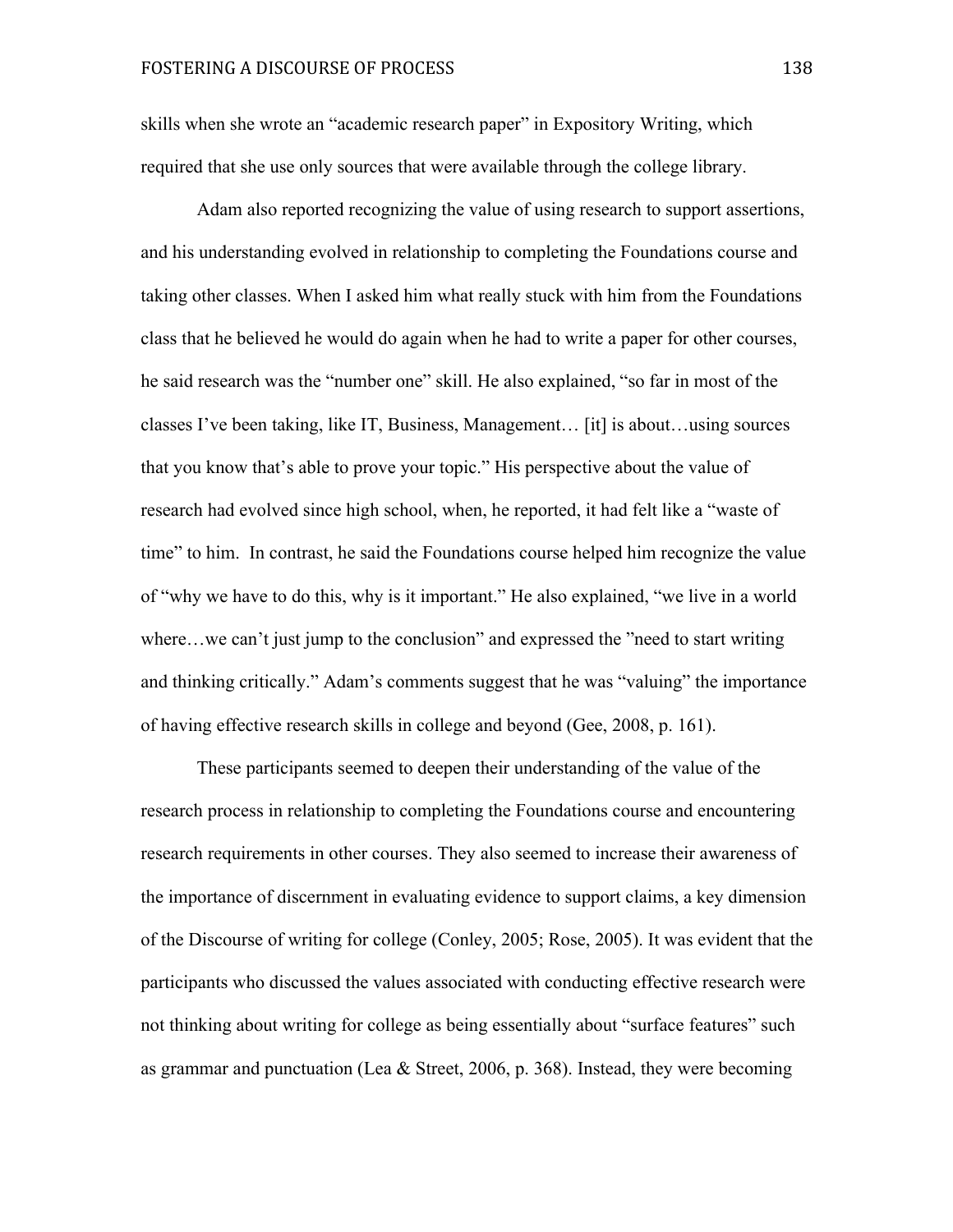conversant with some of the values of what Graff (2003) called "argument literacy," which involves critically analyzing and evaluating the work of others and determining how to use it to write persuasively about a topic (Graff, Introduction, para. 5-6). If students more deeply understand the underlying values of the research process, and they learn to examine research material with discernment, they might become more critical researchers and writers. As Conley (2005) has argued, an essential quality college students need is the ability to use discernment when determining what kinds of evidence they want to use to back up their claims.

Other participants reported that they had learned how to integrate and document research sources into writing for assignments across the curriculum. For example, Janice said that she needed to use what she had learned about MLA format in the Foundations course to incorporate "research on... different cultures, different religions" into an assignment for her World Religions class. Heidi discussed her process of integrating and documenting research sources into fashion courses. She explained that what she had learned in the Foundations course about integrating research into written work helped her with assignments she had to do in classes she was taking concurrently with the course. When asked to elaborate, she said that she had learned "how to write in-text citations... never used to write in-text citations." She reported that learning about citations also helped her understand how to avoid plagiarism in her work.

During the second interview, Heidi said that she wished we had spent "more time" during the Foundations course on writing research papers because she had encountered them so extensively across the curriculum. In particular, in her fashion classes (which were connected to her major), she was required to write several research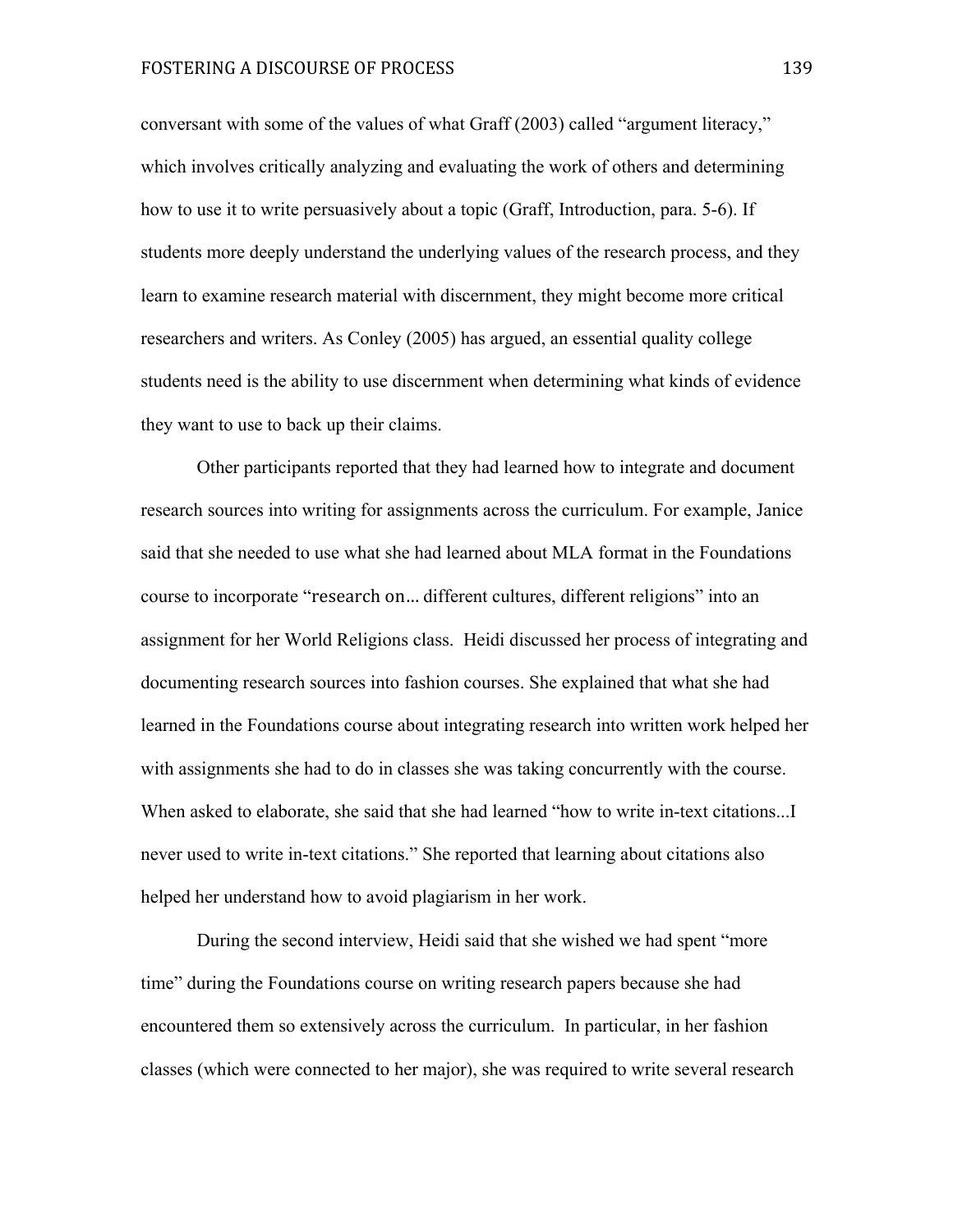papers. This desire for more practice with the research process seemed to be related to a difficulty she had encountered in one fashion class in particular, which she had taken concurrently with the Foundations course. She reported that the professor had spoken to the entire class because he was concerned that students did not know how to properly integrate research into their writing. She also explained that the professor said that "when you're writing a paper, you have to put more of your ideas." He informed the students that many of them had not incorporated enough "original thought" in their writing, so he gave the class an opportunity to revise their work. Based on her own account, Heidi's work suffered from some of these issues. In her second reflective blog written for the Foundations class, she discussed her belief that she still needed "to develop how to do intext citations" and reported that when she was composing the illustration paragraph assignment, she had difficulty figuring out how to use the research to "support my point at the right time." Heidi's case points to an implication for the design of developmental writing courses. It might be helpful to introduce students early in a course how to find a balance between using their own voices and integrating research sources into their writing assignments. The first major writing assignment, focusing on narrative writing, did not require students to use text sources in their work.

Integrating research sources into written work and citing them correctly are key skills that students need when writing for college. Based on the perspectives of the participants, several of them needed to integrate research and other texts into their written work early in their other courses, including in courses they were taking concurrently with the Foundations course. Many of them appeared to have used these important tools as they worked on writing assignments for other classes. Students need explicit and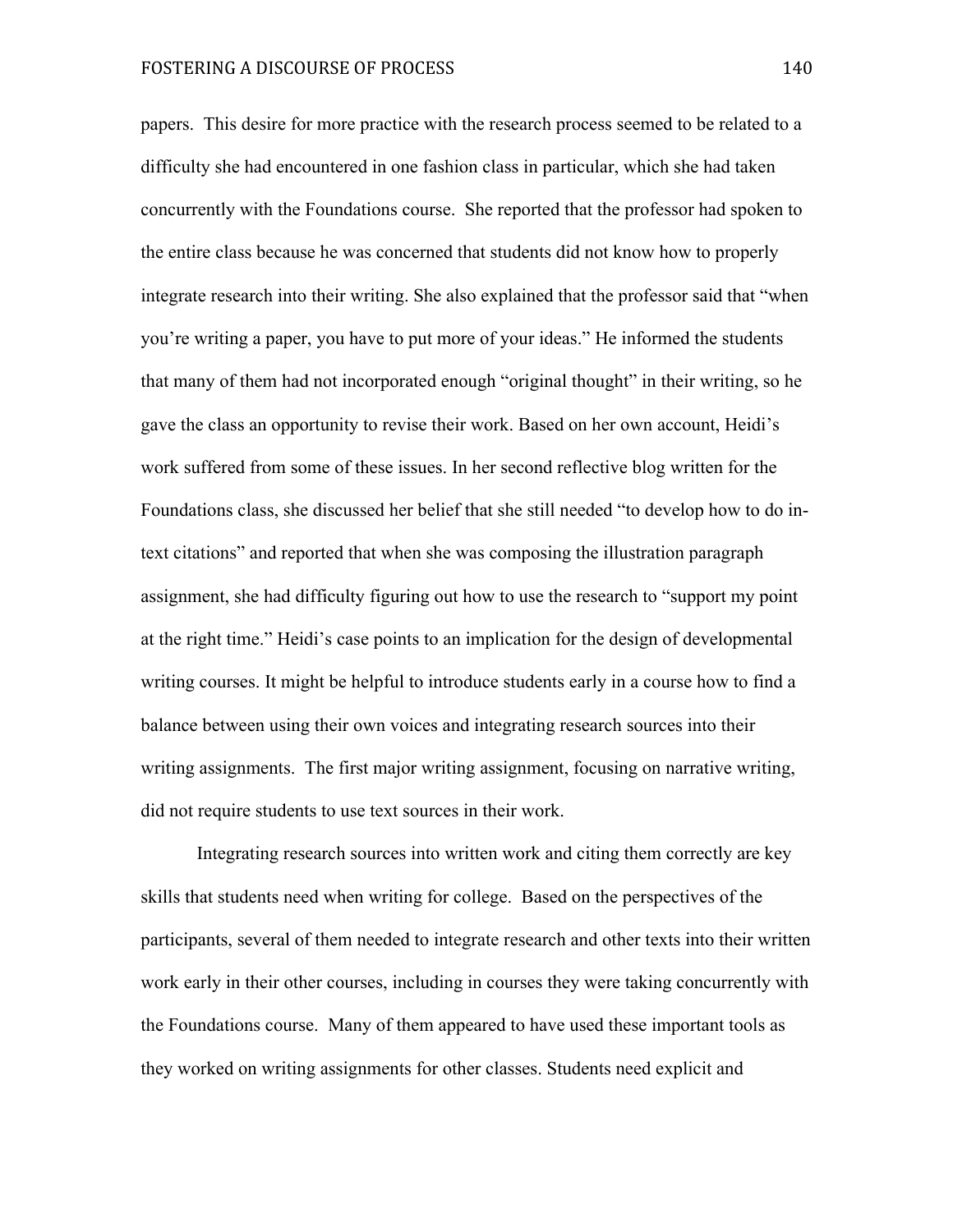continuous help and guidance in "entering the conversation" about the topics they address in writing (Rose, 2005, p. 39). If students do not receive this kind of assistance, they might struggle when professors require them to use research material in their written work.

# **Tensions and Inconsistencies Amongst Research and Citation Conventions Across Courses**

As Lea and Street (1998) have argued in their academic literacies model, the writing demands of college involve "a variety of communicative practices" that vary across contexts (p. 159). They have also explained that the expectations of one faculty member might be different than the expectations of other faculty members even if the faculty members are in the same academic discipline. The discussions of several of the participants affirmed this phenomenon because they encountered a variety of researching and citation expectations in their other courses. Throughout the Foundations course, I stressed that not all writing expectations for all courses will be exactly the same, and in facts students reported that their instructors had varying standards and expectations regarding appropriate research sources and citations styles. The participants seemed to understand that this variation was normal, but they did not always feel well prepared to handle it.

#### **The Variety of Research Expectations**

Several participants encountered instructors from across disciplinary areas who had varying expectations about using research in written assignments. For instance, some professors required that students use only research from the college's library, while others were more open to students using different types of research. For example,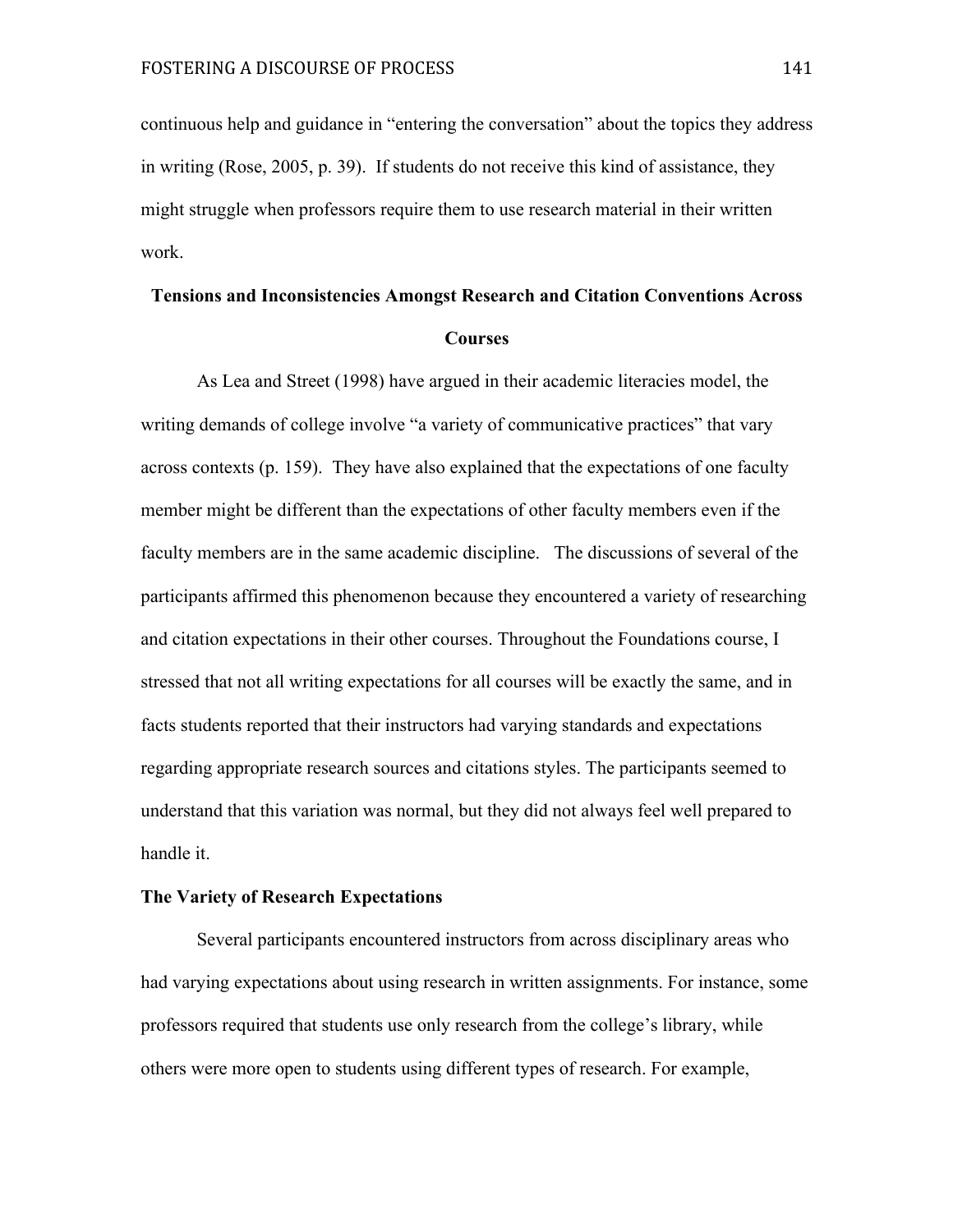Amesha explained that for the International Business course, she "didn't use the library". Instead, she said that she used business websites and the course textbook as resources, and this was acceptable to her instructor. In contrast, in Expository Writing she was required to use only the college's library databases to find sources for the research paper she had to write. However, while Bruno encountered the same expectations as Amesha for his Expository Writing class, in his International Business course he was also required to use "academic sources." When I inquired whether the instructor had defined "academic sources" for the class, he explained that the professor said that the research "can't be [from] Wikipedia [or] blogs". However, the research could come from such well-regarded newspapers such as *The New York Times* or *The Washington Post.* Bruno's experience affirms that research papers are "one of the most complex and dynamic genres in college writing" (Melzer, 2014, p. 51) in part because expectations about what counts as research resources is often not the same across disciplines or contexts. As Lea and Street (2006) have asserted, and Amesha and Bruno experienced, there is "variation across individual faculty members' requirements" (p. 369). Such variety can sometimes make the task of navigating college research and writing more complex than it at first might seem. It might also complicate the process of transferring skills from a class such as developmental writing into other classes that require students to find research sources and use them in their written assignments.

## **The Variety of Citation Formats**

Some participants struggled with inconsistent expectations across the curriculum with regards to citing research sources. I had discussed this kind of variety with the students during the Foundations class, and near the end of the quarter, I also sent out an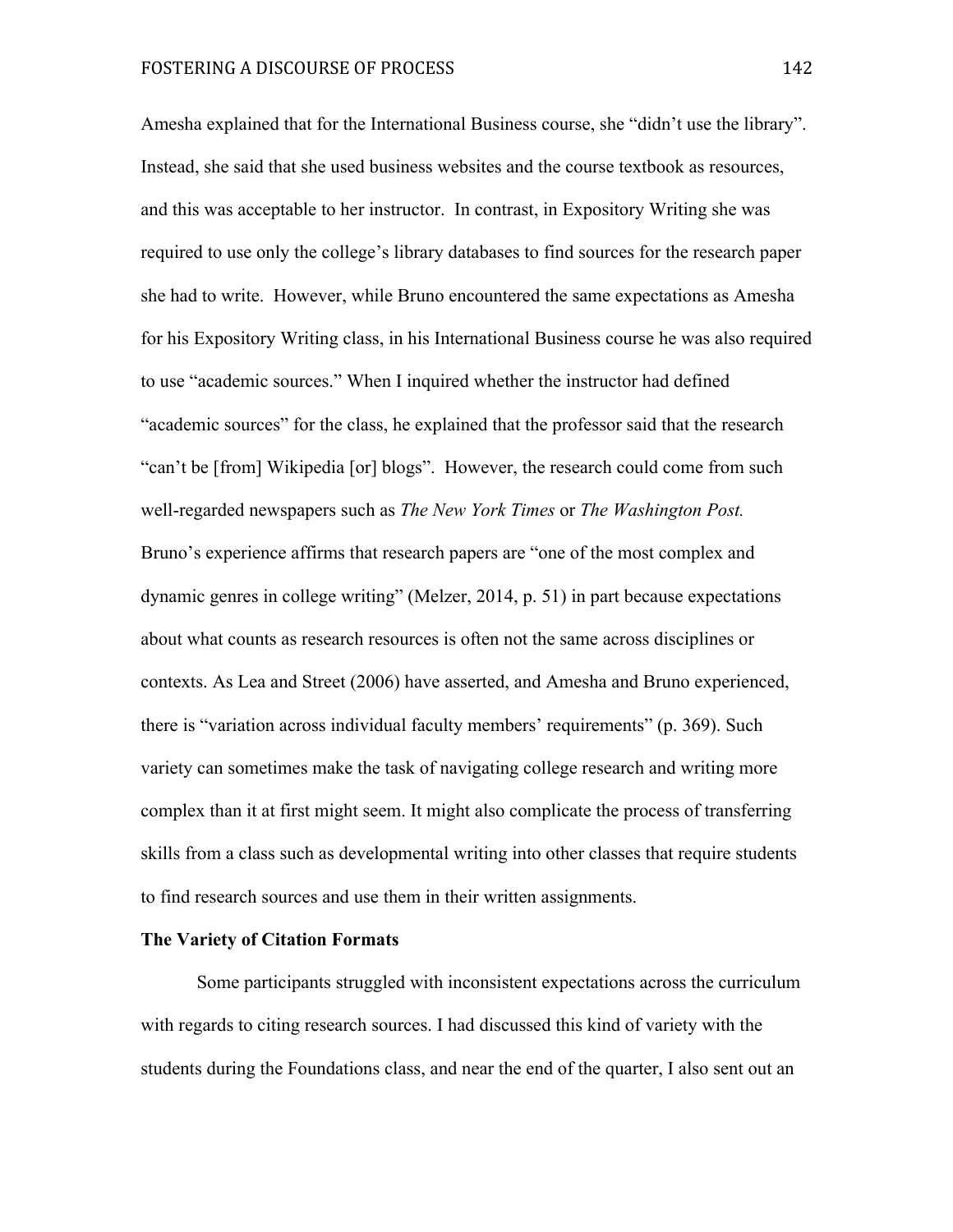email to students reminding them about the resources they could continue to use to help them with this even after the course concluded. Because it was likely that students would encounter varying citation format expectations, I included in the message links to sites with examples of MLA and APA in-text citations and bibliography formats even though the requirement for writing assignments in the Foundations course is to use MLA. The email also contained links to model essays in both formats. However, despite the inclusion of these resources and discussions, some participants struggled when they encountered diverse research citation expectations in other classes, suggesting that my efforts had not been successful. None of the participants reported that they had used the links I provided when they struggled with incorporating and citing their research sources using various formats.

Tiffany, Heidi, and Amesha each described the situation of having difficulty using the variety of citation styles required in their classes. For instance, in the quarter after Tiffany had completed my course, she was encountering a variety of citation expectations that were confusing to her. After she had completed the Foundations course and agreed to take part in the study, she emailed me for assistance with navigating some of the citation requirements in her classes, and she also discussed these challenges during the interviews. Three of her courses-- Expository Writing, Jazz to Hip Hop, and International Business--had major writing assignments with research requirements. However, for each class, the professor requested a different citation format. Paralleling the Foundations course, the Expository Writing class required MLA format for citing research. For the International Business class, the professor required that the students use APA format. In the Jazz to Hip Hop class, the professor required Chicago Style citations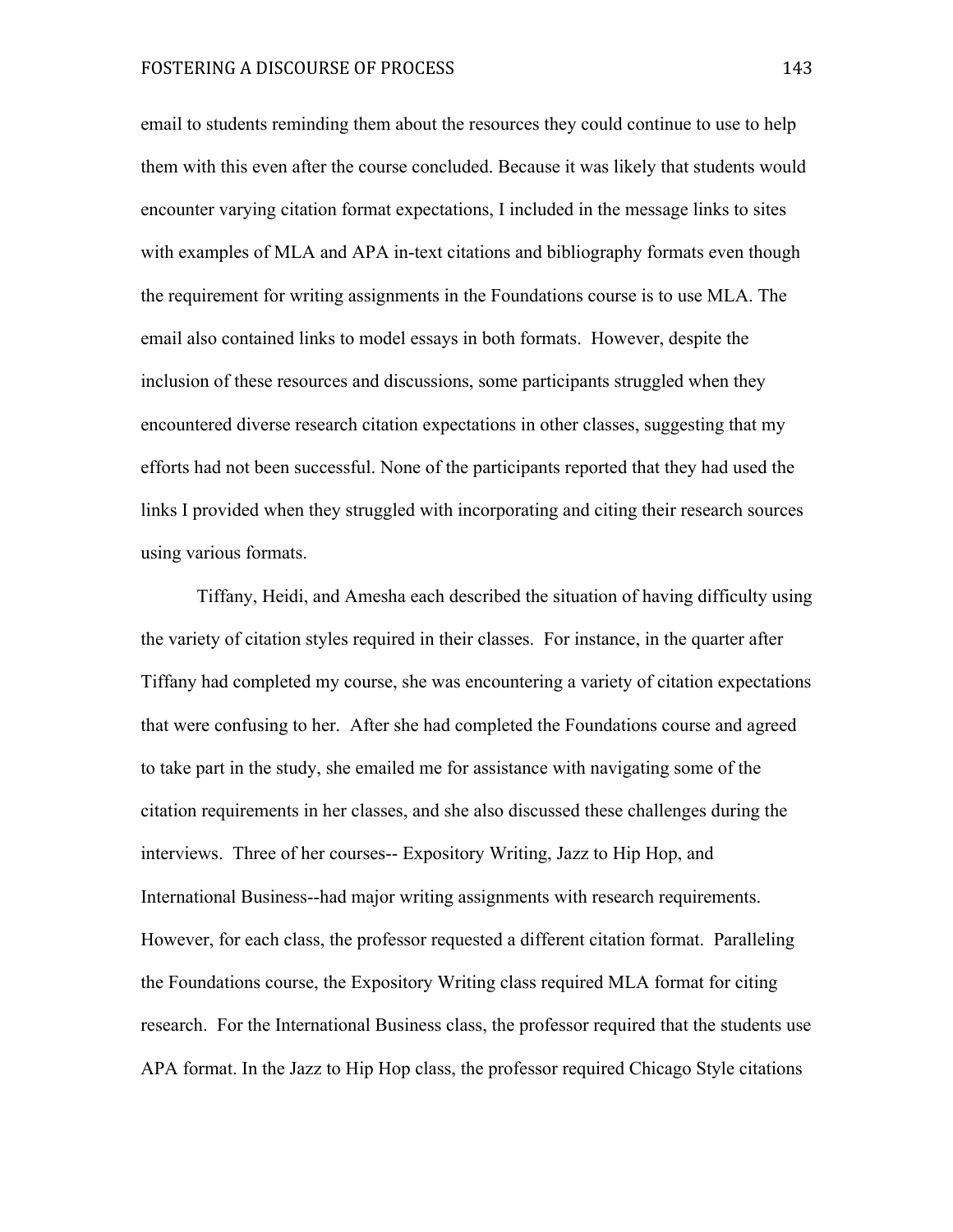and requested that students create an annotated bibliography for their work. This variety of citation expectations was overwhelming for Tiffany, prompting her to contact me for help with understanding the differences. I provided her with links to examples of in-text citation formats, bibliography formats, and model papers. She reported during the interview that "it came in handy." Her experiences affirmed that different fields of study emphasize different writing practices (Addison & McGee, 2010). Switching back and forth among three different formats seems likely to be daunting for even experienced college writers. It seems necessary to provide students explicit practice using tools and resources that can help them with effectively citing their sources.

Heidi also seemed to struggle with navigating the different research and writing citation requirements of various courses. In the quarter in which she had been enrolled in the Foundations course, she was also taking a fashion class, which had required her to cite her sources in APA format. She reported having some difficulties with moving back and forth between MLA and APA. She had originally discussed this with me during her mini one-on-one conference about her final paper while she was enrolled in the Foundations course. She also discussed these difficulties during the first interview, explaining that learning how to do in-text citations in the Foundations course was helpful to her in other classes, "but then I got confused" because of the "switching back and forth." She had also reported that her fashion instructor told the class that they needed to learn how to use in-text citations correctly because some students had not included them at all, while others "didn't do it right."

Based on the data collected, it was not always clear what specific challenges Heidi and Tiffany were having with effectively citing their research sources, and whether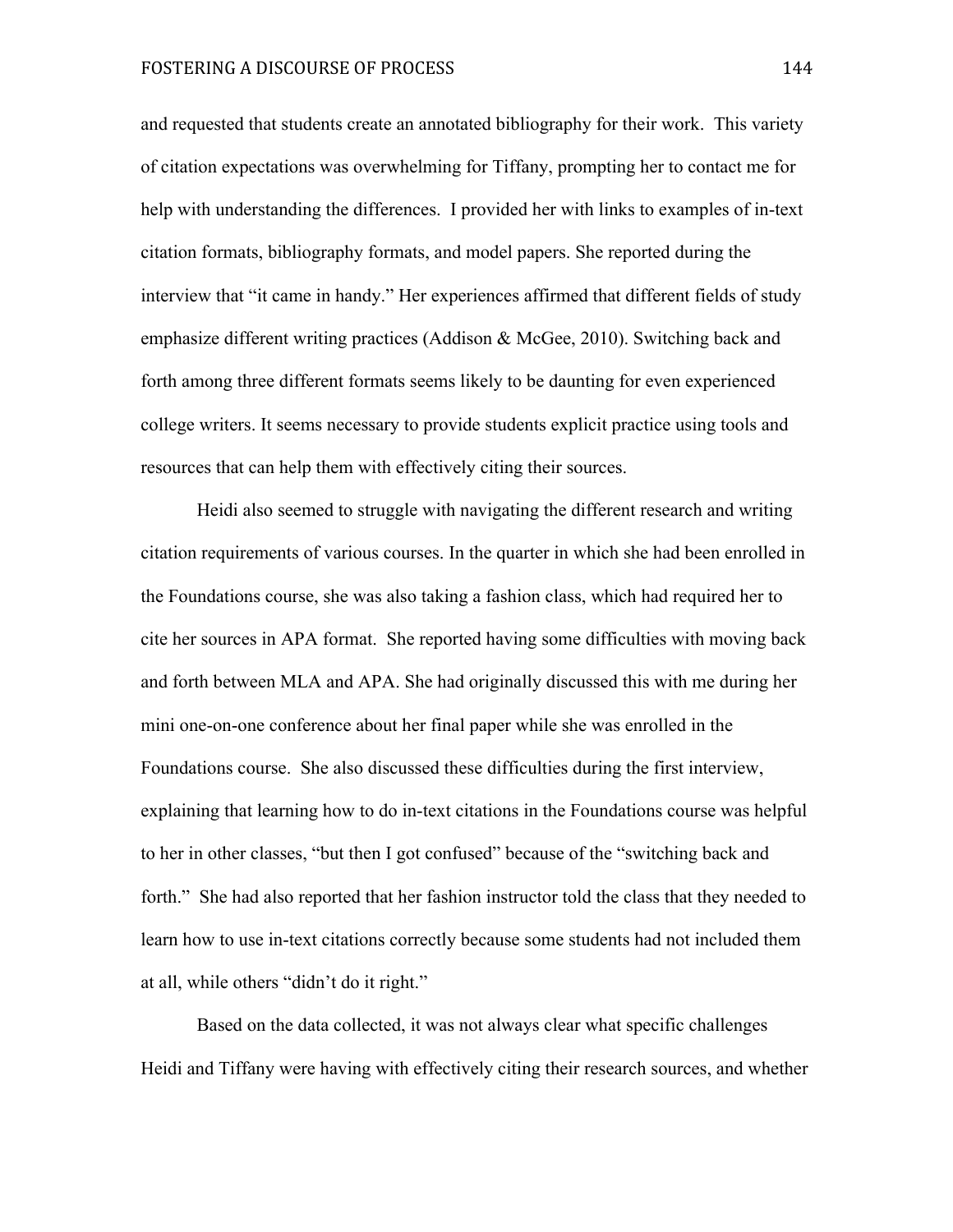it was the in-text citations or the bibliographical pages at the end of the essay that caused them to struggle the most with the format. Based on Heidi's more specific discussions of her difficulties, it seems likely that their challenges had more to do with how to integrate research into writing using in-text citations. In the Foundations course, a librarian showed students how to automatically generate a bibliographic reference for sources they found via the college library. Other tools can also help with this process, and the students might have benefited from more practice using some of these tools. However, writing in-text citations can sometimes create more complex sources of confusion than creating a bibliography, which likely was the more significant reason for the participants' difficulties.

The conventions of integrating research sources using signal phrases and in-text citations vary depending on whether an essay is written in MLA, APA, or some other format. For example, when students write a paper in MLA, the first time they introduce a research source into their essay using a signal phrase, the author's full name needs to be included. All other times, the author should be referred to by last name only (Hacker  $\&$ Sommers, 2015). In contrast, for APA papers, the in-text citation never includes the author's full name (Hacker & Sommers, 2015). Additionally, for APA papers, the in-text citation includes the year of publication, which is not a requirement of MLA papers. Furthermore, for MLA style writing, it is appropriate for a writer to use the present tense in a signal phrase integrating a research source into a paper, while in APA format, it is not appropriate to use this tense (Hacker & Sommers, 2015). Such variations speak to Lea and Street's (2006) assertions about the nuances of writing depending on the context. Students need continuous help in developmental courses and beyond recognizing that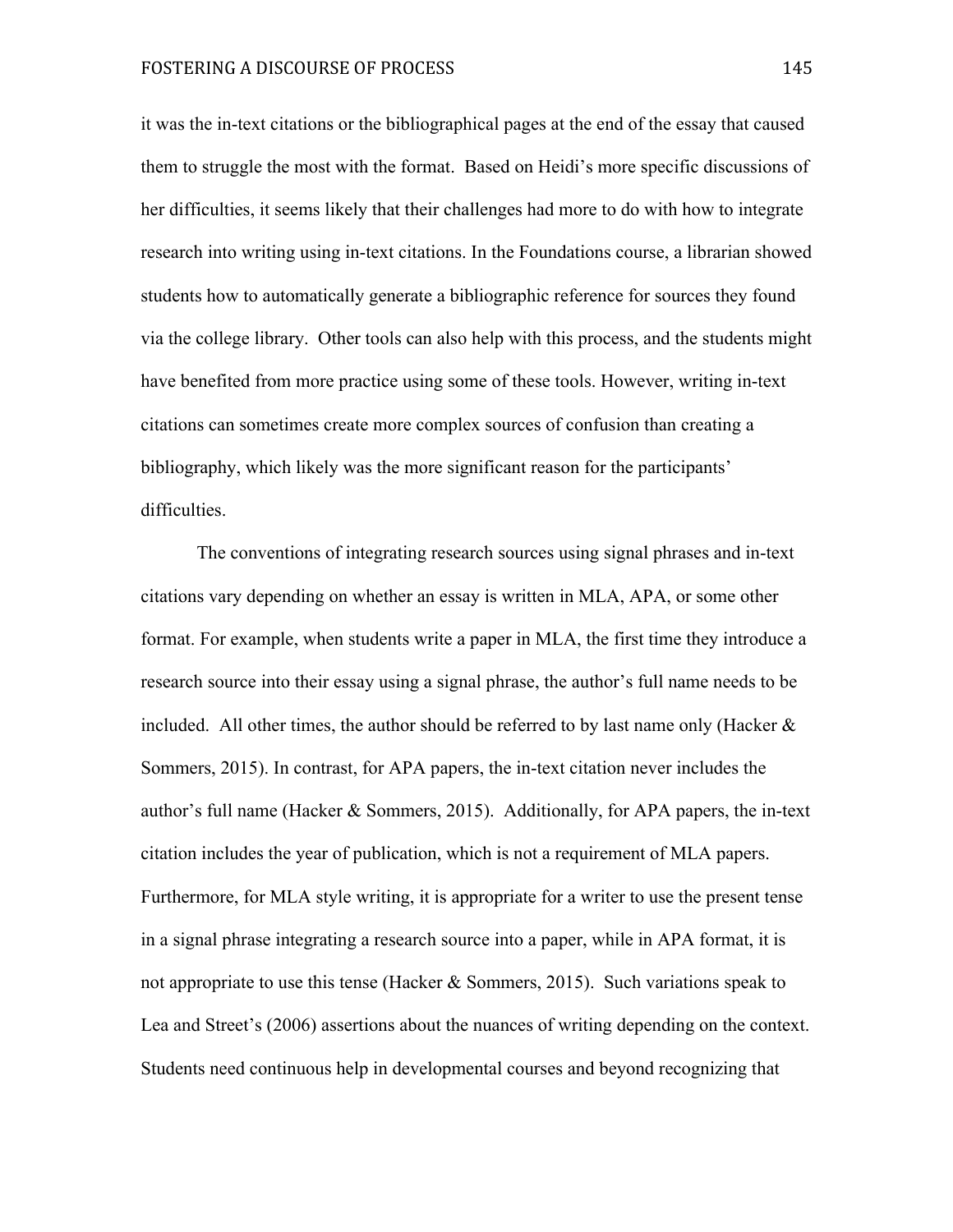these variations exist. They also need help and practice using tools and resources they can use to navigate these variations. Otherwise, they might find that what one professor views as a correct integration and citation of research sources into an essay, another professor might view as an error.

Amesha's second interview also provided important insights into the ways students might struggle (and even resist) switching back and forth between the different writing expectations and conventions they encounter in college. When discussing her approach to working on a paper for International Business that needed to include some research, Amesha informed me that the professor asked for the citations to be done using APA format. However, she reported that, "I didn't use APA. I used the normal citation." After I confirmed that the professor had requested APA format, she repeated, "Yeah, but I used normal citation." She had used the word "normal" twice in describing how she cited her sources, so I asked her what she meant. She stated, "I'm accustomed to the…MLA." When I asked her if she had been penalized for writing using the MLA format, she said she had not. Concerned that this might be a problem for her later, I emailed her with links to a resource that provided annotated examples about how to write APA in-text citations and References pages. The email also included an annotated model paper in APA format to help her see what this kind of essay looks like so that she could use it to help her write her papers in this format.

When Amesha described MLA as the "normal" citation format, it was likely because of her experiences in both the Foundations course, which she had taken with me, and the Expository Writing course, which she was taking concurrently with the International Business class. Her comments were an example of what Beaufort (2007)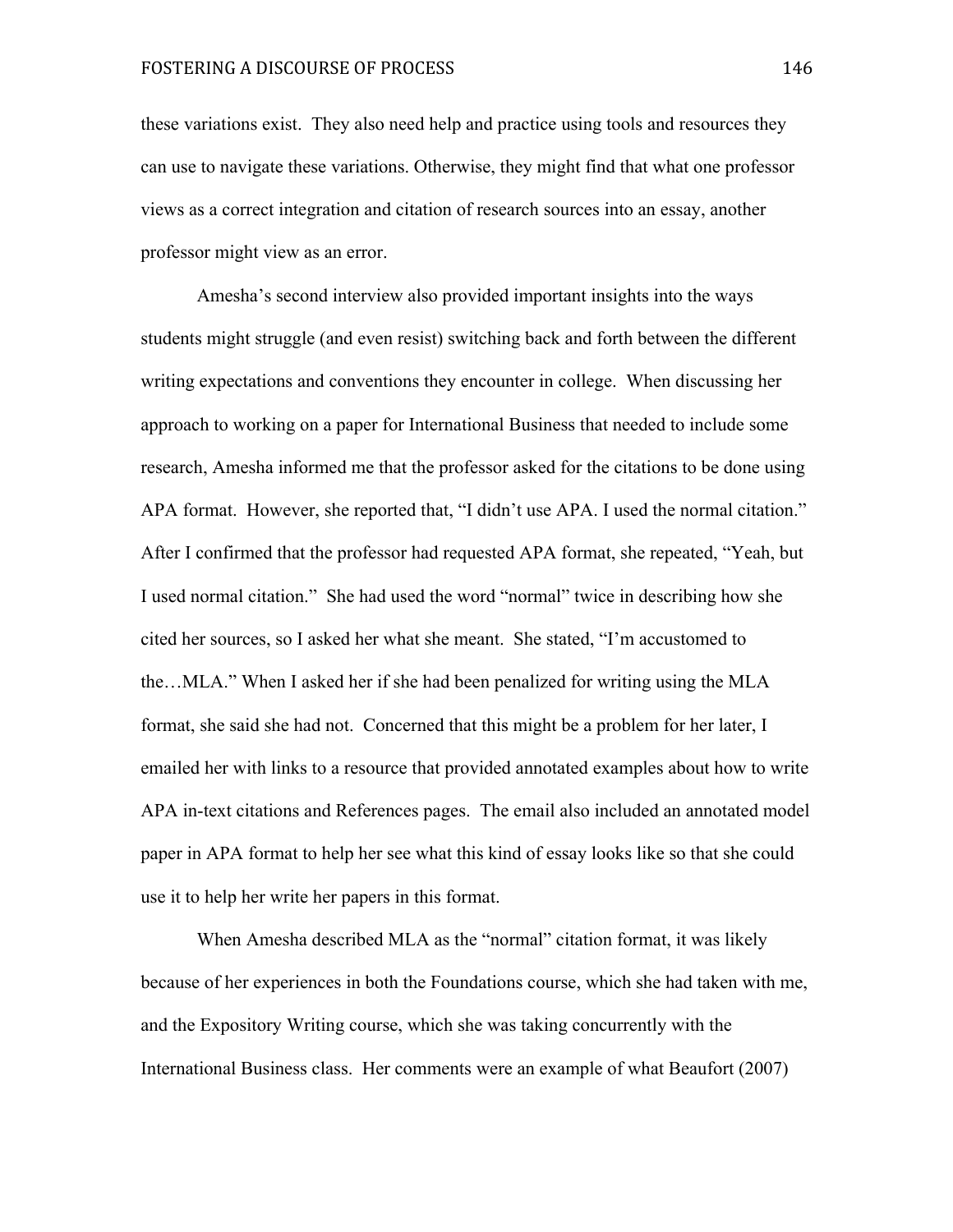# FOSTERING A DISCOURSE OF PROCESS 147

has referred to as "negative transfer" in which a student inappropriately transfers the skills learned in one context to another (The Question of University Writing Instruction, para. 7). Amesha likely viewed the MLA format as the "normal" way of writing a college paper because it was the required format in both of her writing classes. This instance of inappropriate transfer points to a need for faculty members to do more to help students develop skills that can help them adapt to a variety of writing conventions.

The variety of research documentation expectations that the participants encountered is aligned with prior research suggesting that there are differences in meaning making and sharing that occur in various disciplines and that these variations might cause students to struggle with transferring skills across writing contexts (Beaufort, 2007; Cox, 2009; Madigan, Johnson, & Linton, 1995). Teaching students more explicitly about switching between different research and writing practices seems necessary in developmental and credit-bearing writing courses. To do this, the Council of Writing Program Administrators, et al. (2011) has asserted that college instructors should give students opportunities "to examine the underlying logic in commonly used citation systems (e.g., MLA and APA)." Likewise, Ambrose et al. (2010) have explained that students need assistance in recognizing the need to be flexible in their approach to navigating college class expectations. If students do not learn to adapt a flexible disposition when writing for college classes, they might inappropriately apply what they learned about writing in one context to others with different style and format expectations (Beaufort, 2007).

# **Conclusion**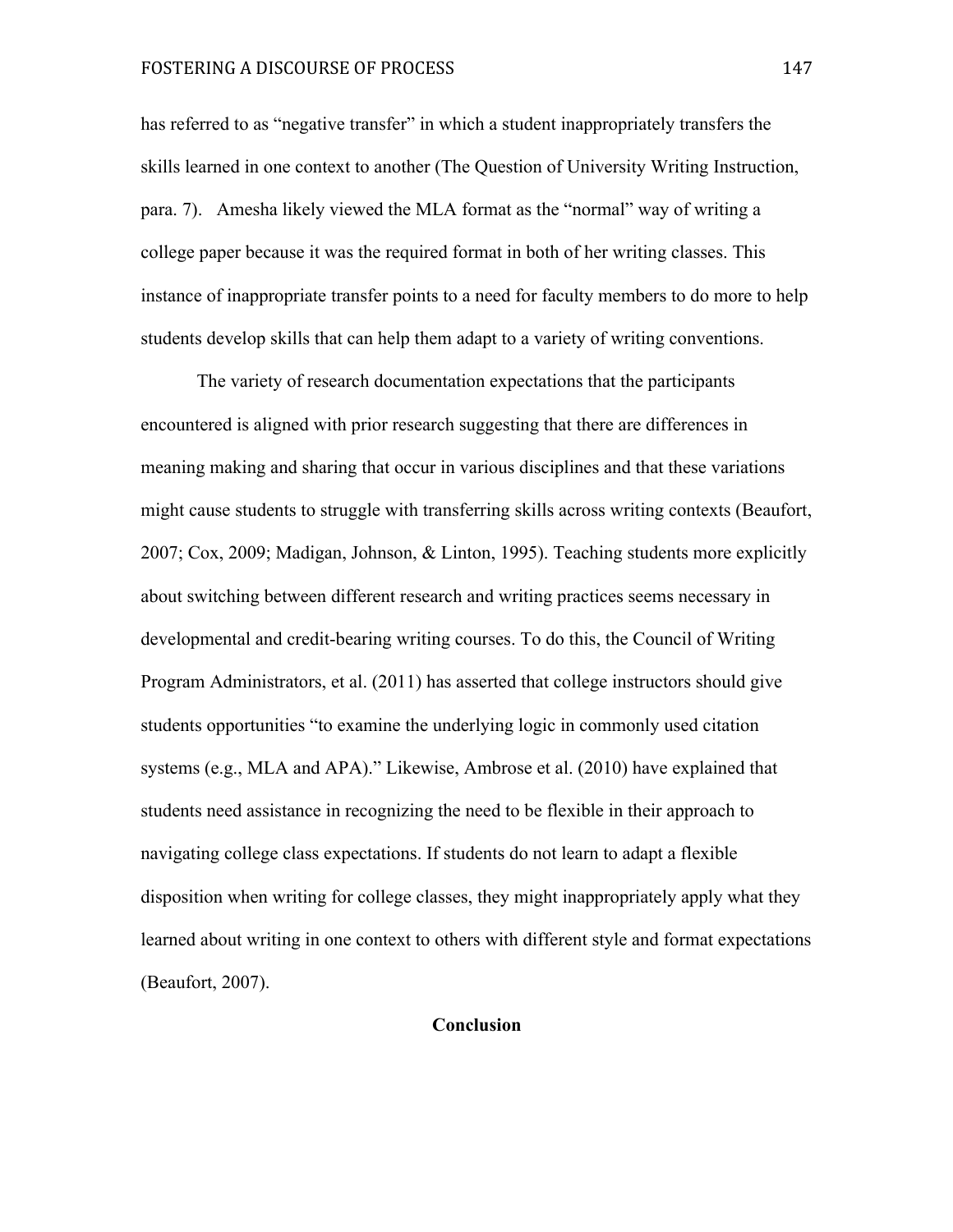All in all, there was evidence that participants used several of the skills, strategies, and habits they learned in the Foundations course when they wrote to fulfill assignments for courses across the curriculum. In particular, they appeared to have applied elements of a process approach to many of the assignments they wrote for other classes. Several of them discussed using prewriting strategies such as freewriting to generate ideas before moving on to composing drafts of their work. Additionally, multiple participants appeared to have become conversant with important aspects of composing such as using thesis statements and providing examples and evidence to clarify meaning and support assertions when they wrote for credit-bearing classes. Furthermore, some participants deepened their understanding of the need for discernment in selecting research sources to help them make persuasive claims about their topics. Finally, in certain cases, participants focused on the proofreading and revision strategies they had learned in the Foundations course for writing assignments in disciplinary classes, including carefully rereading their work and seeking feedback from instructors or tutors.

Regarding the revision stage of their work, some participants might have been viewing this aspect of the process as largely about correcting "surface features" of writing (Lea & Street, 2006, p. 368). This focus contrasted with what I aimed to teach them about revising their work. During revision practice tasks, I had stressed that revision should involve looking for qualities such as unity, persuasiveness, coherence, and effective transitioning from idea to idea. However, despite these efforts, some of the participants appeared to view the final stages of the writing process as being largely about finding and correcting errors, suggesting that more can be done to help students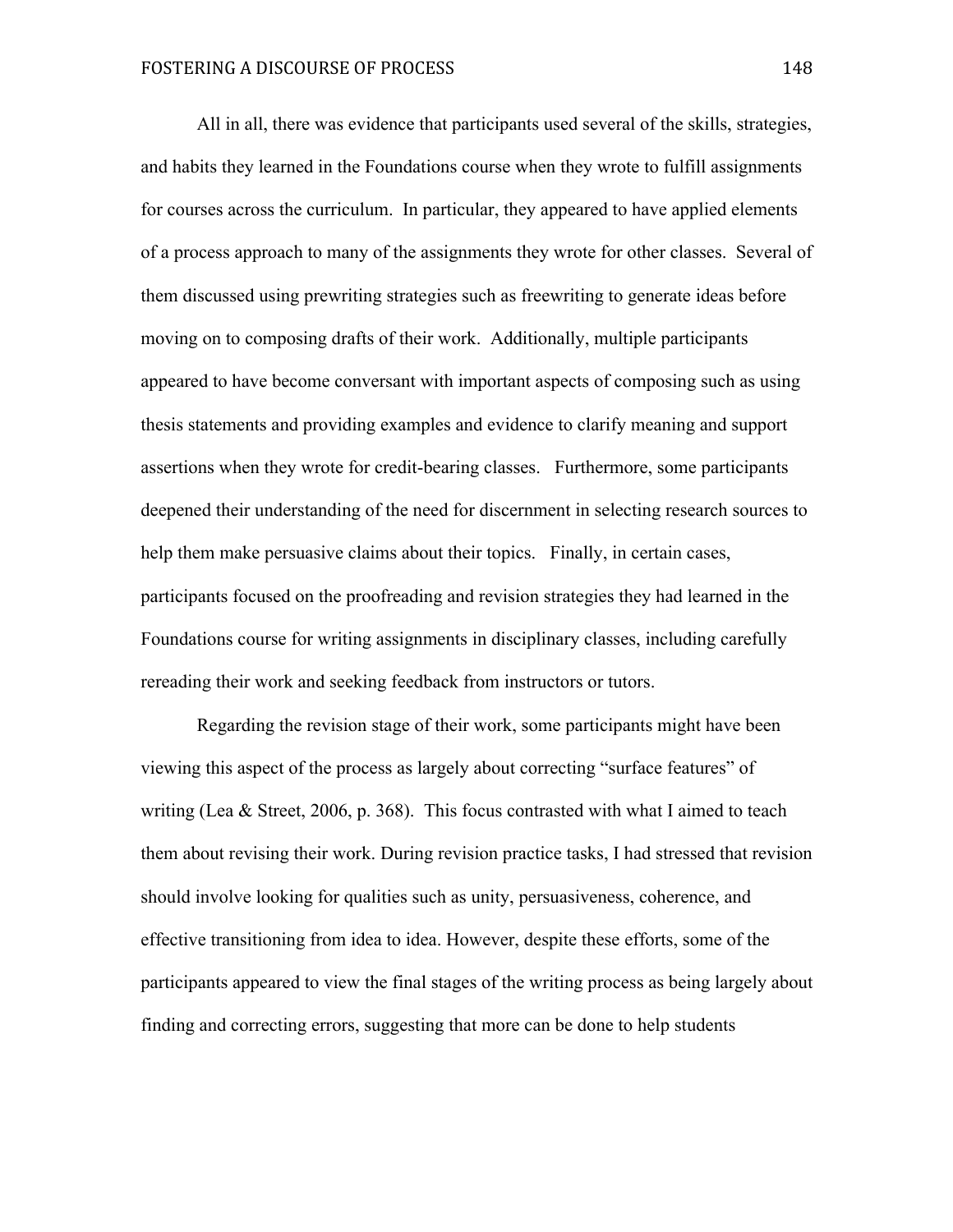understand the deeper level revisions that often take place after a draft has been composed.

In spite of the skills and understandings about writing that students reported they had used in their classes, several participants expressed challenges. In particular, they reported that they struggled when research and citation expectations for writing assignments in their credit-bearing courses differed from what they had learned in the Foundations course. It seemed that students would have benefitted from more activities that explicitly helped them develop specific tools that could assist them when they need to switch to different writing formats and expectations. This kind of instruction might have helped participants when they encountered a "variety of communicative practices" in writing across the curriculum (Lea & Street, 1998, p. 159).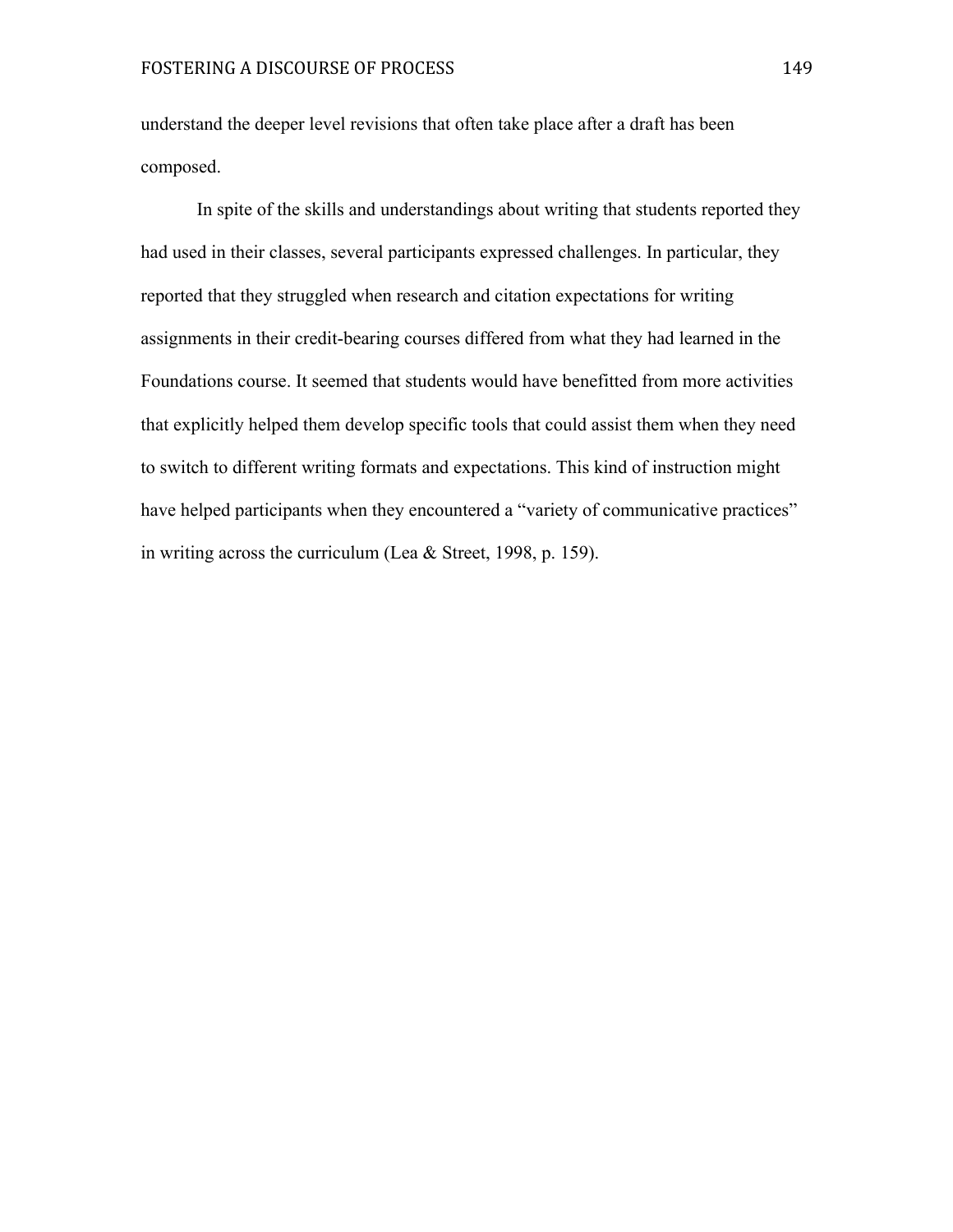#### Chapter 6: Discussion

This qualitative research study emerged from the recent criticisms about the limited success of developmental coursework in college curriculums. As Grubb and Gabriner (2013) have argued, many developmental courses are designed around a "remedial pedagogy" approach in which skills such as writing are taught in isolation from the rest of the college curriculum and with limited emphasis on writing as a means of communication (p. 50). Similarly, Lesley (2004) has cited research indicating that developmental courses are often taught with a focus on the "memorization of discreet rules devoid of a meaningful, social context." Such pedagogical approaches to teaching developmental courses tend to foster a disconnect between what students learn in their developmental courses and what they are asked to do throughout the rest of the college curriculum (Rutschow  $&$  Schneider, 2011). If such a disconnect occurs, students might not develop certain habits, skills, knowledge, and tools that could help them successfully navigate the literacy demands of college.

With such critiques in mind, the developmental writing course under study was designed to move away from a remedial pedagogical approach using strategies and activities that explicitly aimed to support the transfer of knowledge, skills, and dispositions into college writing across courses and disciplines. The central aim of the study was twofold. First, I examined how participants experienced and described taking and completing a developmental writing course focusing on improving students' abilities in areas that researchers have suggested are common elements of college writing across contexts. Second, I explored how participants discussed the course in relationship to the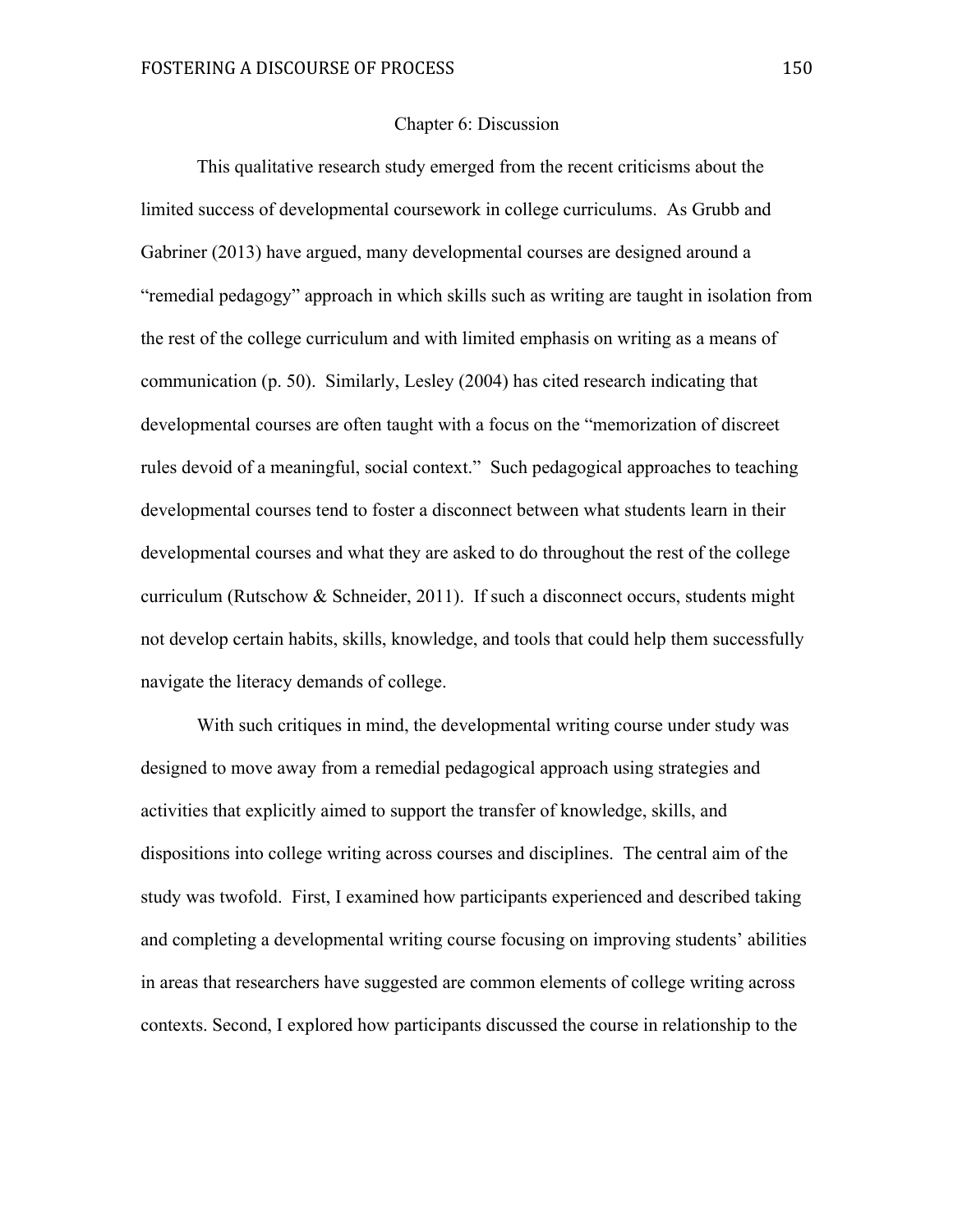writing demands they encountered in their credit-bearing courses. The study's research questions were the following:

- 1. What are students' perceptions of a developmental writing course designed explicitly to help them connect course activities and assignments with college course expectations?
- 2. What writing skills and dispositions do students believe they need to be successful in college and in what ways does this change throughout the course of the study?
- 3. How do students describe the course activities as supporting their development of the habits, skills, and dispositions necessary for college writing?
- 4. How do students describe the developmental course activities in relationship to the skills they actually use in writing for college classes?

To explore these questions, this qualitative teacher-research study drew from both phenomenological and case study traditions of research. In drawing upon phenomenology, its aim was to come to a detailed understanding about student perceptions of taking and completing a developmental writing course (Creswell, 2007). Eight students from two sections of a developmental writing course agreed to be part of the study after having successfully completed the course. The study sought to capture the perspectives of individual students (cases) by triangulating amongst various data sources. Data triangulation was achieved by examining transcripts of two interviews, course assignments, including blog posts, ePortfolio welcome pages, and writing inventories from each participant, and researcher field notes documenting course activities and student interactions. As discussed by Creswell and Miller (2000), triangulation helps a researcher increase the validity of the qualitative inquiry process because it involves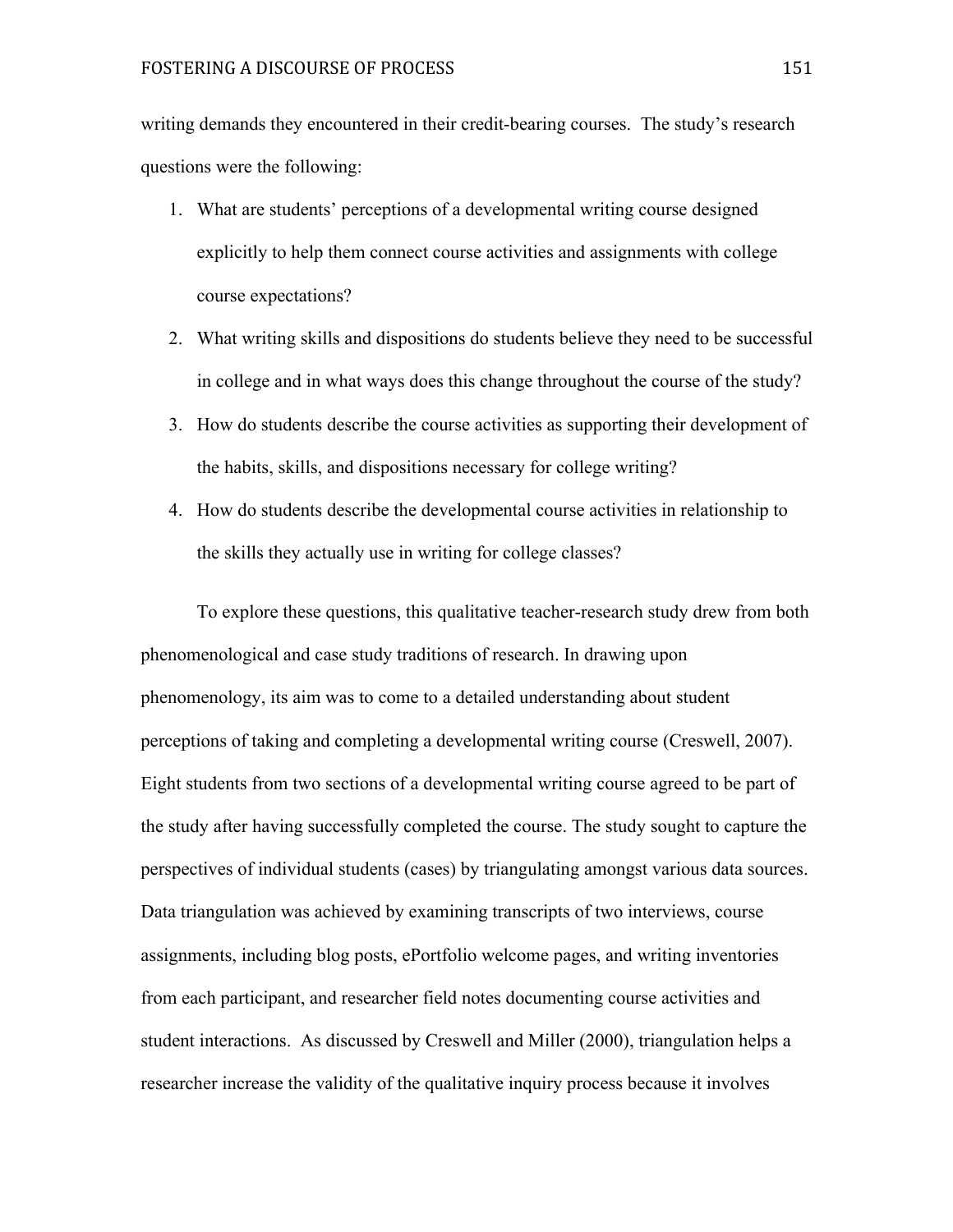looking at the data to find "convergence" within the various pieces of data (p. 126). A researcher analyzes these sources to identify recurring themes to develop findings and make interpretations.

The study used the lens of Gee's (2008) Discourse theory along with aspects of Lea and Street's (1998/2006) academic literacies model. Gee's theory helped me examine the elements of writing for college across contexts that contain qualities of a unified Discourse, including valuing and using process-oriented approaches to writing, evaluating and using research sources, building arguments, organizing, writing to inquire, and using grammar and punctuation effectively. At the same time, Lea and Street's model helped me to examine the data in relationship to the complexities and nuances of college writing expectations, which vary depending on the specific context within college settings. Through this lens, I also examined some of the limitations of teaching college writing as a unified Discourse.

#### **Summary and Discussion**

In this section, I summarize the findings in light of the study's research questions. After a careful process of coding and analysis in which I categorized themes that emerged from the data, five central findings emerged that were pertinent to the study's research questions. The findings centered around the following topics, which are summarized below: (a) the connections between the developmental writing course and the college curriculum; (b) the development and evolution of a process-oriented disposition and approach towards writing in relationship to class assignments, tools, and activities; (c) the importance of grammar/punctuation instruction and the desire for more of it; (d) the transfer of knowledge beyond the developmental writing course; and (e) the tensions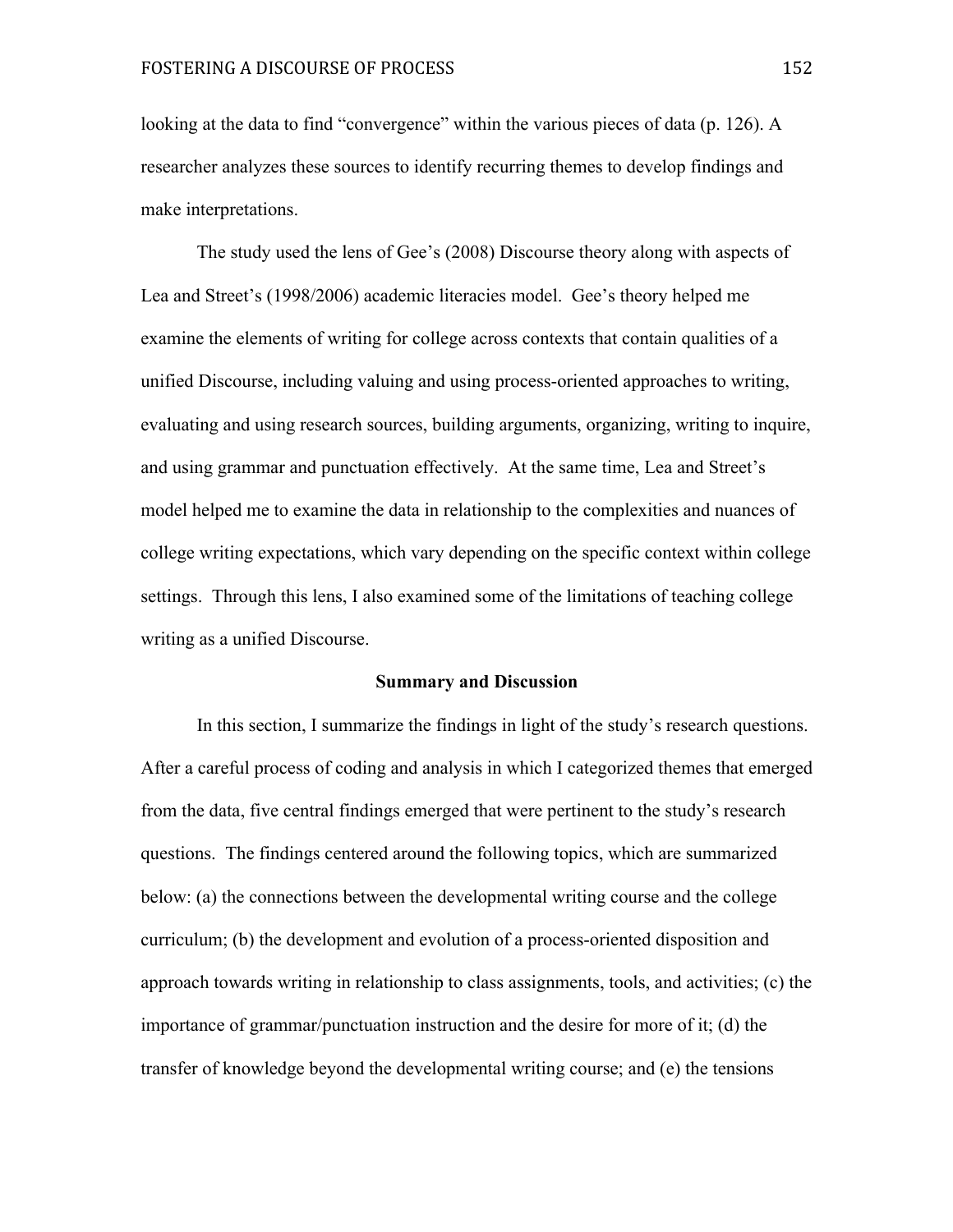between what was learned about writing in the Foundations course and what was needed in writing across the curriculum.

# **Connections Between the Developmental Writing Course and the College Curriculum**

A central finding of the study that responded to the primary research question was that, as a whole, the participants did perceive connections between what they were learning in the Foundations course and what they believed they needed to know and do in their college classes that involved writing. These findings are important because researchers have suggested that students often struggle to transfer skills from one context to another (Ambrose, et. al, 2010; Beaufort, 2007; Cox, 2009).

I explicitly aimed to help students understand the ways the knowledge about writing learned in the course could be applied in other courses. First, the class was designed to help students think about writing as a recursive process. I repeatedly emphasized that the dispositions, habits, skills, tools, and values associated with the process approach learned in the Foundations course should be adapted in other classes that assigned writing assignments. Additionally, the course was designed to prompt students to think about what role the different types of writing learned in the course can play in contexts other than in the developmental course. For example, during class sessions, participants were asked to brainstorm ideas about the roles played by narrative, illustrative, and persuasive writing in contexts independent of the developmental course. This was meant to help the participants think about how writing skills and strategies they were learning about in the developmental course might be adapted in other situations, thus encouraging them to consider the transfer value of what was taught in the course.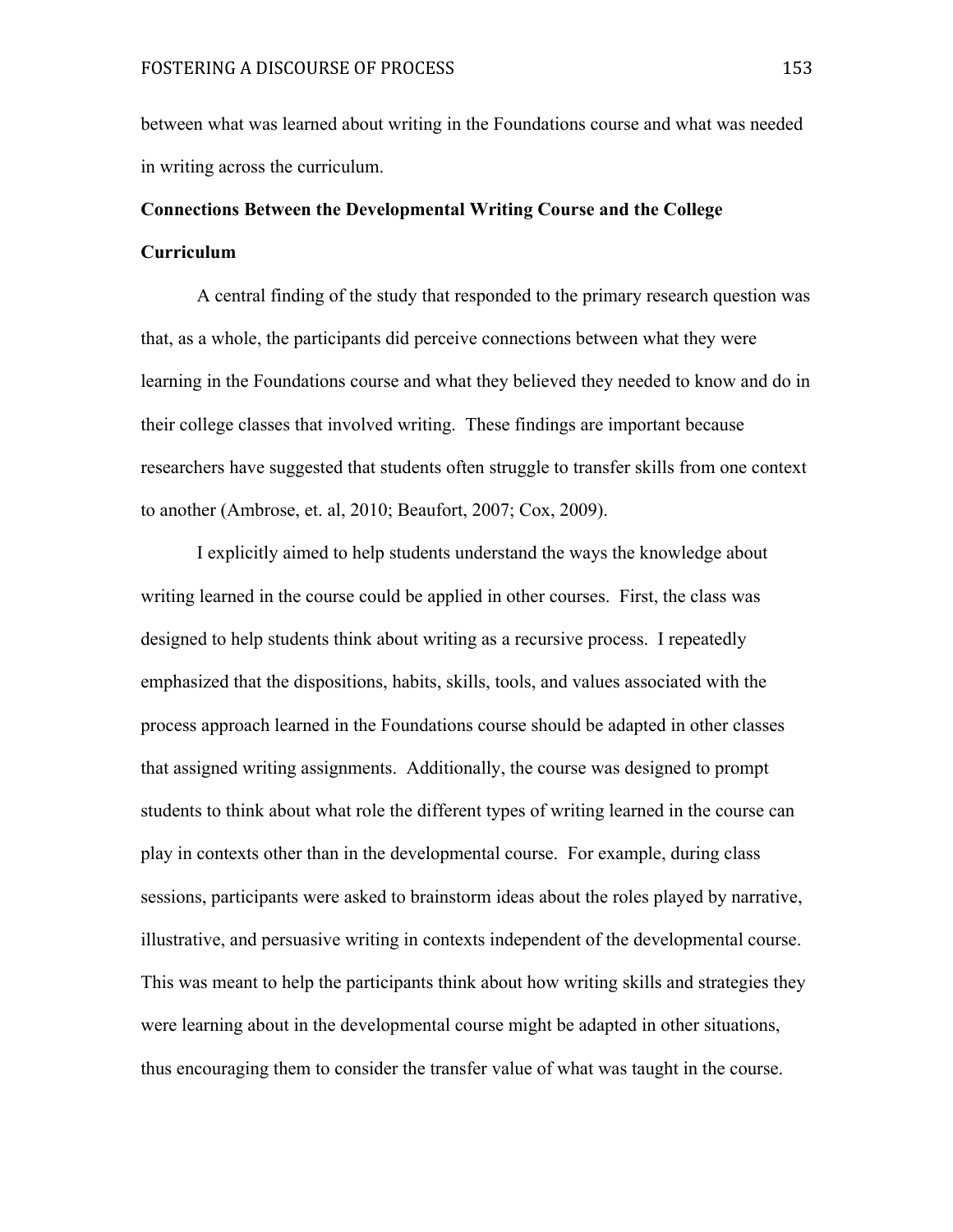Additionally, the course used elements of a "contextualized" approach in which the skills taught in a developmental course "are presented in the context of content from current or future disciplinary courses" (Perin, 2011b, p. 1) as a way to increase the likelihood that they would transfer their learning from this course to others. I did this by providing students with topic options for both the illustration paragraph assignment and the persuasive research essay that connected to issues that were relevant to the college's curriculum and student majors. For example, the options students could choose from included topics that related to criminal justice, health care, technology, business, and marketing, all popular majors at the college. The pedagogical approaches used in the course likely helped students perceive a connection between what they learned in the class and college course expectations. The findings of this study suggest that the participants were using several of the process-oriented skills, habits, values, and resources that they learned in the developmental course when they wrote for other classes.

# **The Development and Evolution of a Process-oriented Disposition and Approach Towards Writing**

Speaking to the second and third research questions, the data indicate that the course seemed to have helped participants deepen their knowledge about what writing skills and dispositions they need to be successful in college. As research has suggested, valuing writing as process and treating it as such are integral dimensions of college writing (Conley, 2005; Grubb & Gabriner, 2013; Rose, 2012). All of the participants appeared to develop more of a process-oriented disposition in which a variety of skills, strategies, and habits played a role in their recursive approach to writing. The course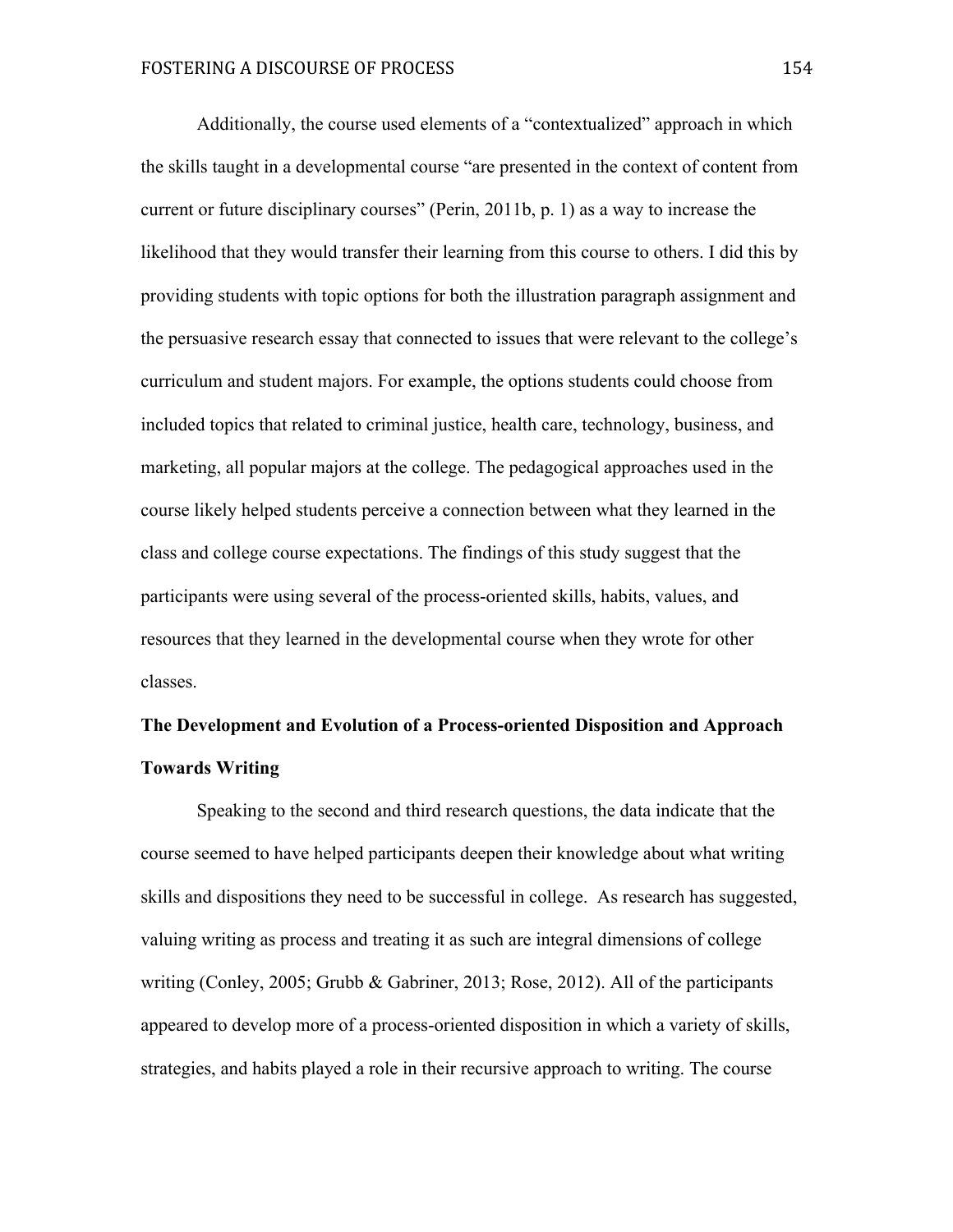helped students change "the model of writing" they might have learned in prior educational contexts (Rose, 2012, p. 137).

This finding seemed to be linked to several key aspects of the course's design. One of them was that students were required to complete each major writing assignment by engaging in a series of sequential steps over several weeks. They had to do prewriting, drafting, proofreading, and revising for each project. During this process, students were directly told which stage we were focusing upon. Additionally, at multiple points throughout the course, a visual was used to illustrate for students the stages of the writing process (see Appendix A). Furthermore, talk about "process" was a part of the culture of the course during many specific activities done in class, including the peer review workshop, the reflective blog tasks, using grading checklists for proofreading and revising work, and submitting the final assignment to the online tutoring service for feedback before completing the final draft. Such direct enactment of writing as process likely helped participants learn about and value such a disposition as an important part of the Discourse of college writing (Gee, 2008).

Additionally, the course activities and tasks in which students reflected on their own writing process and skill development may have helped participants recognize that writing is recursive and that college writing skills develop over time and with practice. When students are given an opportunity to reflect on their skills, they can sharpen their metacognitive abilities and develop a greater awareness of their own academic development (Ambrose et al., 2010). There is evidence that helping students develop strong metacognitive skills, including reflection, can help foster skill transfer across courses (Billing, 2007). Furthermore, Wardle (2007/2009) has asserted that providing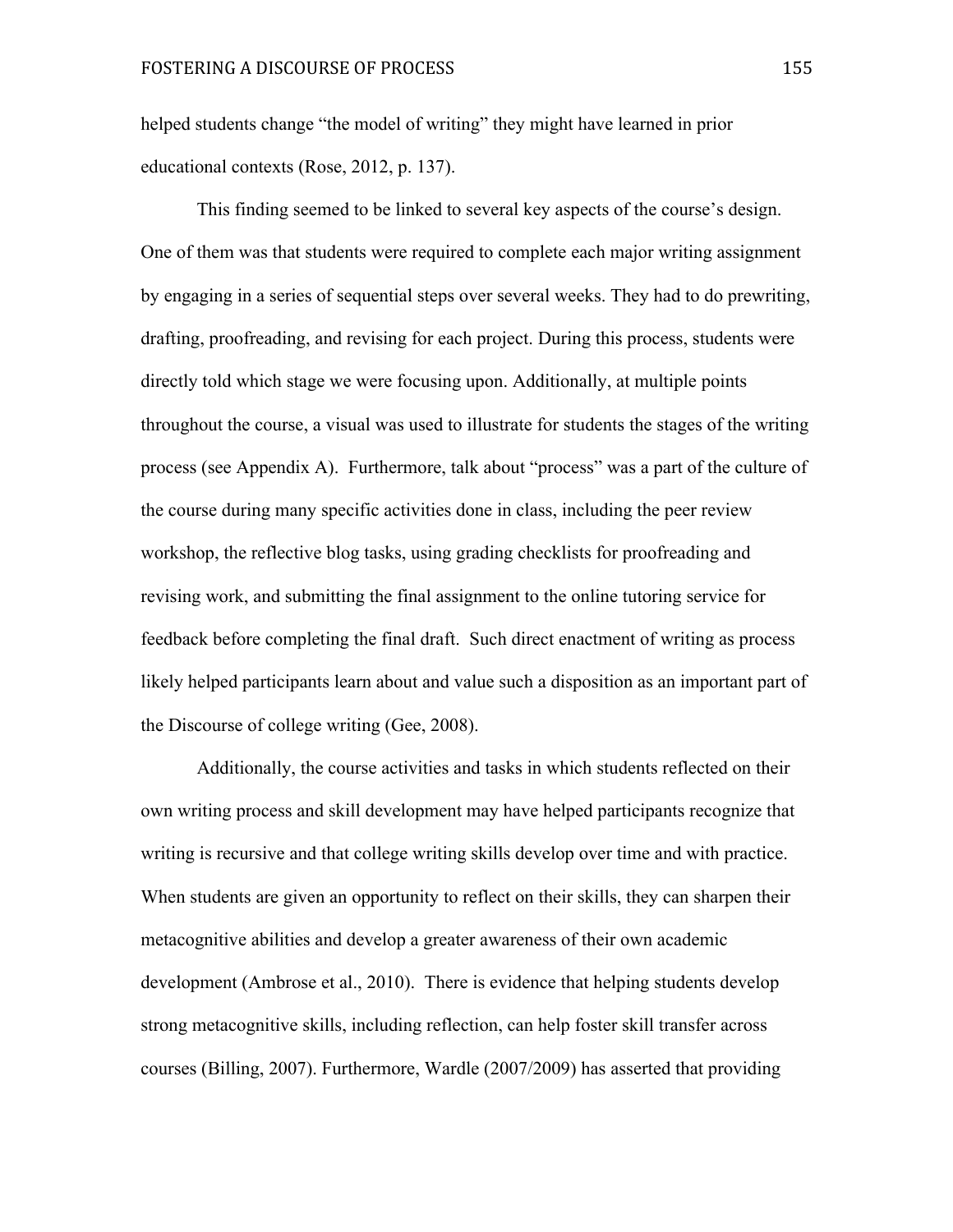opportunities for students to reflect on and write about their own writing can foster transfer because they can become more aware of their own evolving habits, skills, and strategies. At the beginning of the quarter, participants were given a writing inventory, which put an immediate emphasis on reflection. This task solicited their beliefs about the writing skills and habits they thought they needed for success in college. Additionally, throughout the quarter, participants were given several opportunities to reflect on their own writing process and what skills they believed they needed to work on during the remainder of the quarter. At the end of the quarter, they also wrote on their ePortfolio welcome page about what they believed they had learned to do as a result of having completed the course and which aspects of the course they believed had helped them with this learning process. By completing these tasks, participants documented a variety of skills and habits that they believed they were developing as the class unfolded.

It was evident that, to varying degrees, all participants deepened their ideas about college writing. Several of them initially focused solely on issues of grammar and punctuation as detailed on their writing inventories at the beginning of the quarter. However, as documented on participant reflective blogs, interview responses, and ePortfolios, their views evolved so that college writing was perceived as involving critical thinking, making a persuasive case for an idea, incorporating research, taking writing through stages of a process, writing with a reader in mind, and referring to published authorities on a subject to build an argument. All of these elements are important parts of the Discourse of college writing (Addison & McGee, 2010; Conley, 2005; Cooper, 2006; Council of Writing Program Administrators, et al., 2011; Gee, 2008; Graff, 2003; Melzer, 2009; Rose, 2012; Sullivan, 2003).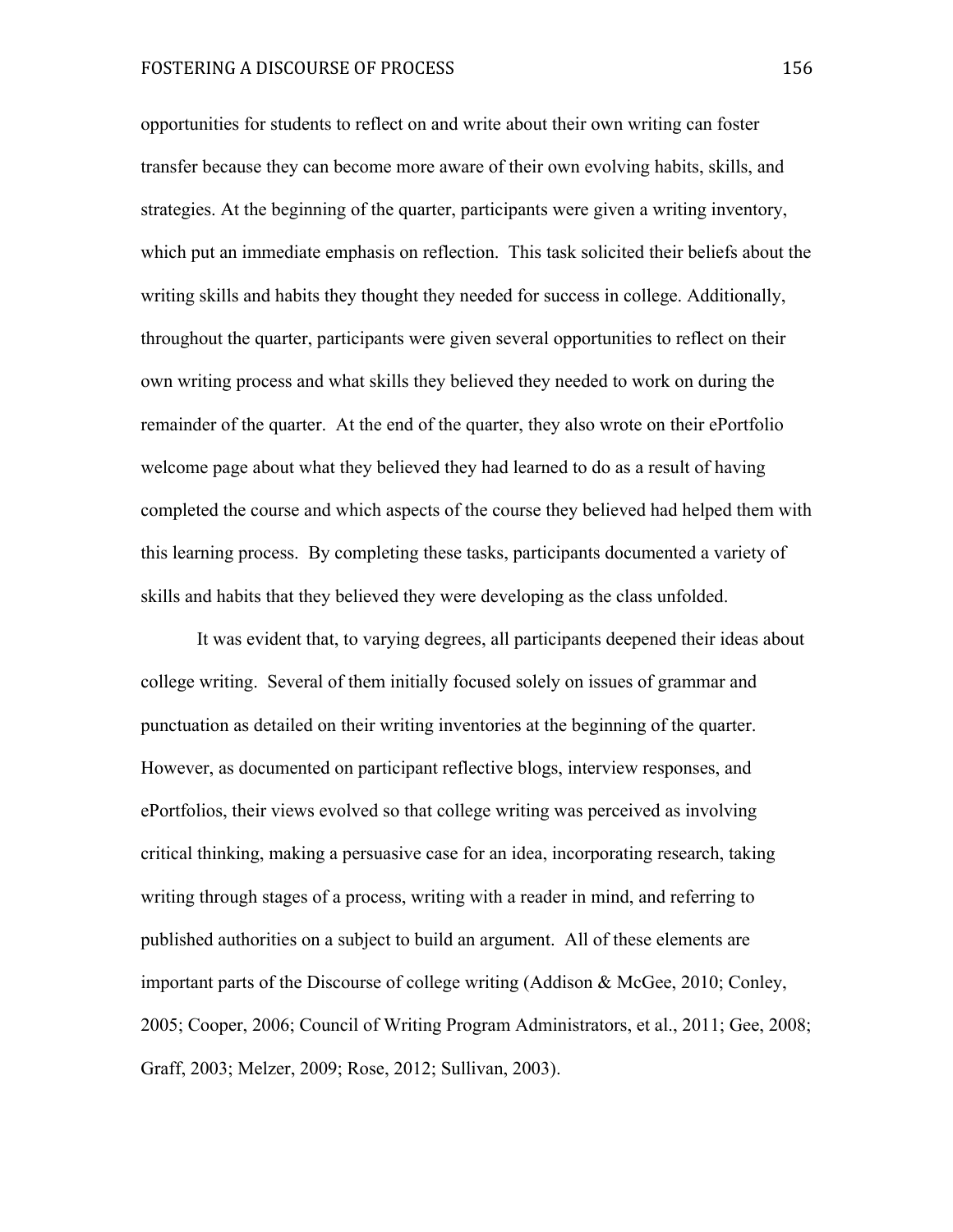Additionally, participants were introduced to multiple forms of feedback in the course. At different times in the quarter, students' work was reviewed by peers, their instructor, and online writing tutors. Aligned with the research on the process of learning by Ambrose et al. (2010), the variety of feedback forms the students experienced may have played an integral role in students' development of a process-oriented disposition and approach towards writing for college.

The carefully scaffolded peer feedback workshops appeared to help students expand their concept of the writing process. This finding was significant because the prior research has suggested that peer feedback sessions can fall short of their potential, especially if they are loosely designed with limited guidelines for students to follow (Grubb & Gabriner, 2013). Cox (2009) and Ambrose, et al., (2010) have emphasized the importance of professors providing students thorough and explicit guidelines to avoid confusion or anxiety about undertaking course activities such as peer feedback. Without guidance, students might become distracted from the task or fail to see the relevance of the peer feedback (Cox, 2009; Grubb & Gabriner, 2013). Consistent with such research, the explicit instructions and scaffolding of the peer feedback activities built into the course seemed to help students understand that such activities could be useful in their development of writing skills and dispositions, which, in turn, could help them succeed in college. Participants reported that the guidelines I provided were helpful to them in improving their work and making it more reader focused.

The requirement to get feedback using the online academic support center was also an integral component of the design of the course and appeared to help students learn ways of "valuing" the idea of writing as process (Gee, 2008, p. 161). Linking the tutoring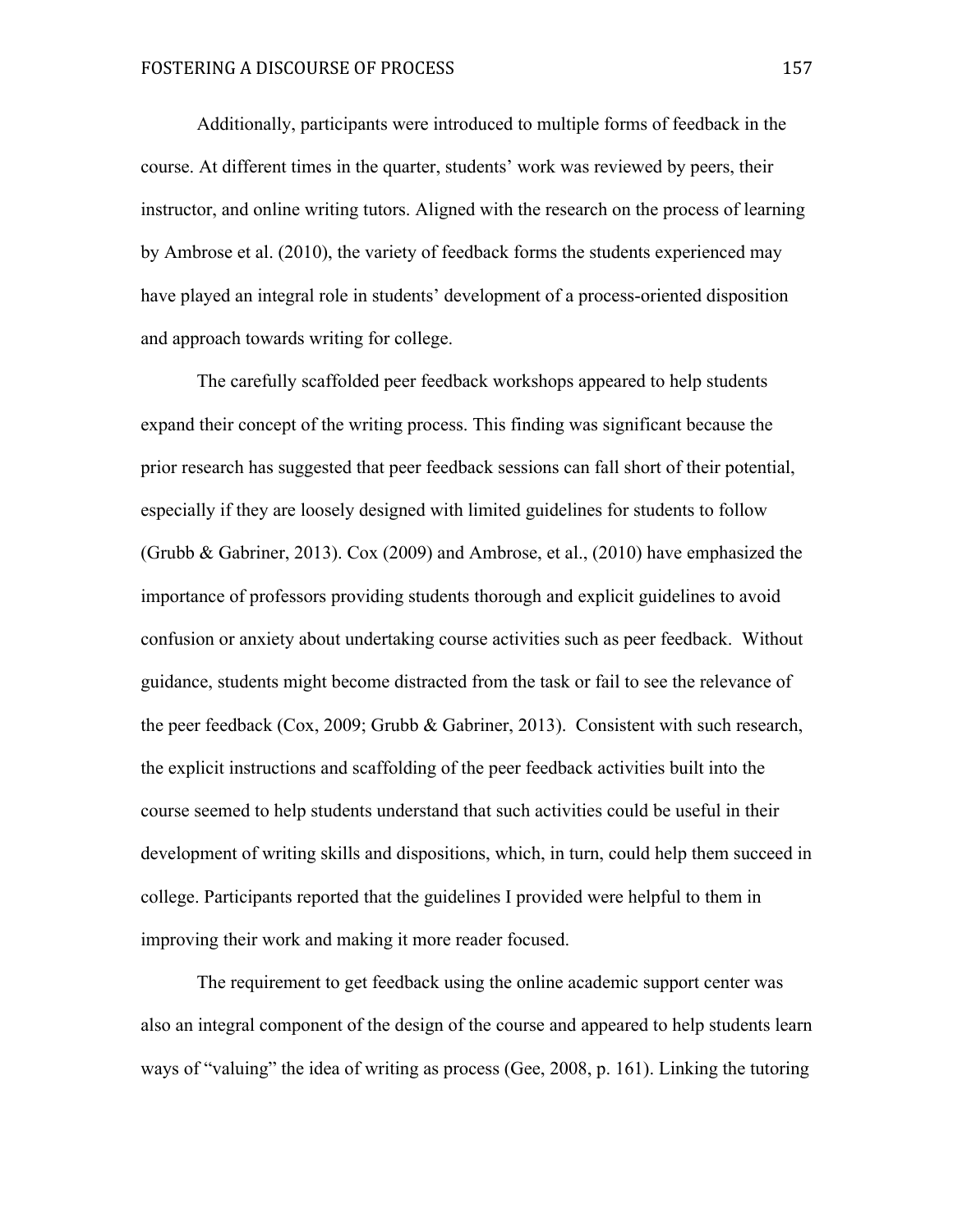requirement with the completion of the final assignment was designed to highlight the service's importance in relation to the writing process. Subsequent to their getting feedback from the online tutor, students then had to discuss with me how they intended to use the feedback to improve their drafts. This practice was in response to Grubb and Gabriner's (2013) finding that developmental programs are more effective when "student services and classroom instruction are inextricably linked" (p. 144). The tutoring requirement in the class was directly linked to the final assignment, which helped highlight the service's importance in relation to the writing process. Most participants viewed the online tutor as acting as a professional reader who could help them look more closely and critically at their work when proofreading and revising it. Students may have viewed this feedback as less threatening than feedback from their professor because it was low stakes; there was no grade involved in the transaction. Based on these findings, explicitly requiring that students use this resource seems integral to building an understanding of the role of feedback in the writing process.

#### **Grammar and Punctuation**

Most of the participants started the course with the belief that achieving correctness in grammar and punctuation were of primary importance for college writing. Although most of them developed a broader and deeper understanding of the Discourse of college writing, most of them valued the grammar and punctuation instruction built into the course and found that it was helpful. Half the participants reported that they would have liked there to be more explicit instruction on these topics. However, I purposefully avoided emphasizing stand-alone grammar and punctuation instruction. I did so in response to the research literature that critiques the "part-to-whole" approach to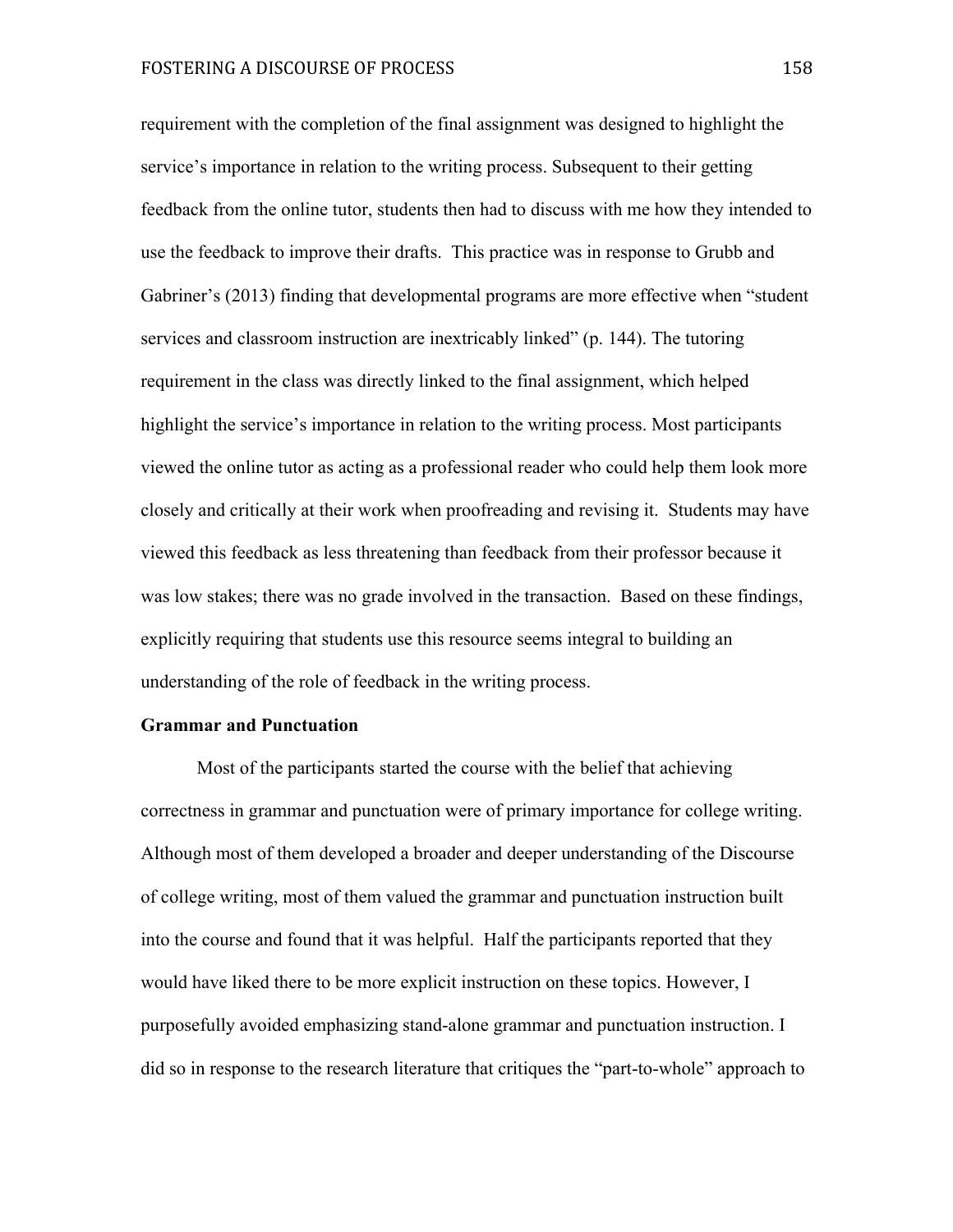teaching in which grammar and punctuation are taught in isolation from actual writing (Grubb & Gabriner, 2013, p. 58). The course was designed to help students think about using grammar and punctuation as a way to communicate effectively in writing rather than as skills in and of themselves. I did incorporate some explicit instruction of grammar and punctuation concepts in the form of short PowerPoint presentations, inclass activities, and quizzes. However, as several participants indicated, such activities were not a large portion of class time. I also implicitly taught grammar and punctuation by noting patterns of error on student writing. Online tutors also did this when students were required to submit their drafts to them. This gave students the opportunity to analyze and correct their own errors in the context of their own writing (Shaughnessy, 1977; Bartholomae, 1980). Such approaches were designed to help students avoid focusing only on what Lea and Street (2006) have called the "surface features of language" (p. 368).

One explanation for participant beliefs about the need for more explicit in-class grammar instruction is that students had deeply internalized the belief through years of prior education that good writing is largely about not making surface level errors such as grammatical mistakes (Rose, 2012). Additionally, for some participants, grammar quizzes were a regular part of their first credit-bearing writing class after completing the developmental course. This experience might also have played a role in some of their saying they would have liked more direct grammar and punctuation instruction as central parts of a writing class. This helps highlight that faculty who teach writing courses must be conscious of the messages they may inadvertently give about the importance of grammar and punctuation. It is true that students need to know the crucial rules of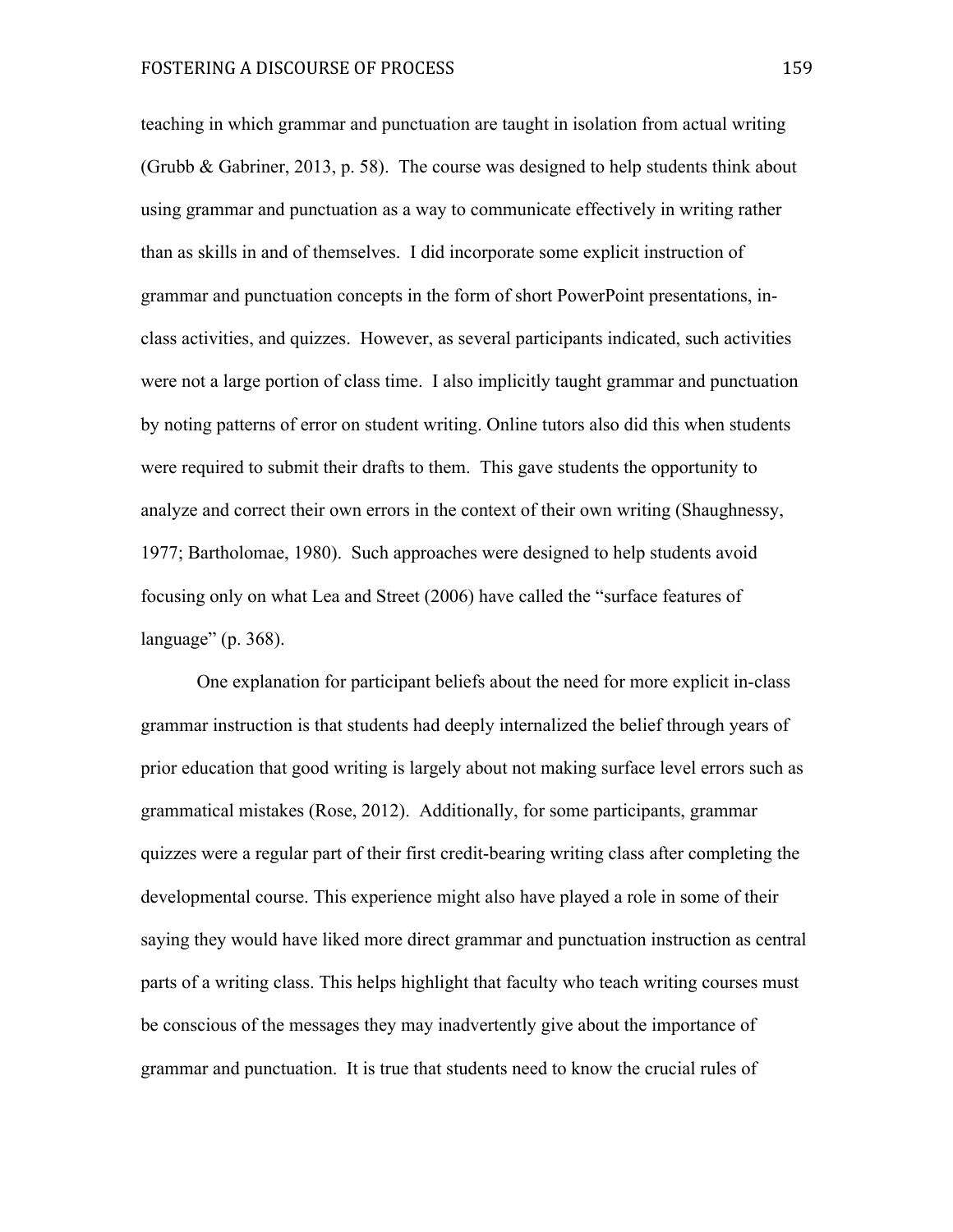grammar and punctuation so that they can write clearly and coherently. However, too much focus on stand-alone grammar/punctuation instruction and quizzes might inadvertently convey the message that grammar and punctuation rules are of primary importance in college writing. Rose (2005) has traced the ways developmental writing curriculums have had a tendency to teach students "that the most important thing about writing—the very essence of writing—is grammatical correctness" (p. 211). In such cases, it seems likely that students will focus on the "surface features of language" (Lea & Street, 2006, p. 368) more than on other important dimensions of college writing such as thinking deeply and critically about the subject matter and writing with an awareness of audience, context, and purpose (Melzer, 2014).

The findings of this study further illustrate that there is no easy answer about how best to teach grammar and punctuation. On the one hand, if too much emphasis is placed on grammar and punctuation instruction, students might be lead to believe that it is more important than the other features of college writing. On the other hand, if too little emphasis is placed on such instruction, students might not learn important knowledge that can help them write more coherently. Because several of the participants expressed that they wanted more direct instruction in grammar and punctuation, it seems important for instructors of developmental writing courses (and other classroom contexts) to emphasize explicitly that knowledge of grammar and punctuation rules are just some of the many important tools of the writing process. It also seems necessary for faculty members to clearly share their rationale for teaching grammar and punctuation in particular ways. This kind of instruction might help students focus more broadly on what is involved in effective college writing.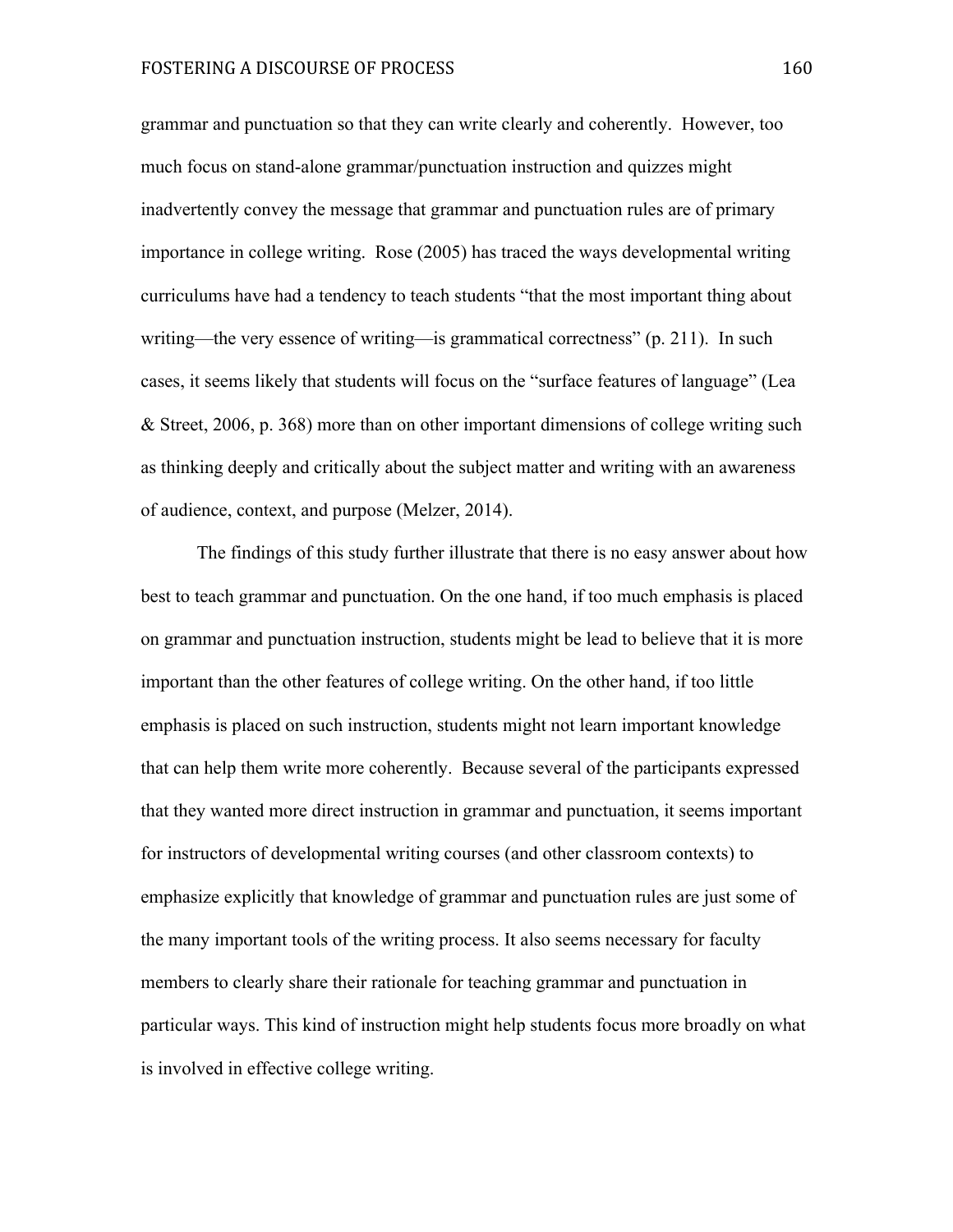#### **Transfer of Knowledge and Skills Beyond the Developmental Writing Course**

Many of the data sources suggested that in writing contexts other than the developmental course, to varying extents, most participants were "acting" (Gee, 2008, p. 161) in ways which indicate that writing was treated as a recursive process involving stages of development. Such findings suggest that participants had at least begun to develop a process-oriented disposition and approach so crucial for success in the Discourse of college writing and transferring such dispositions to writing they had to do across the curriculum. Likewise, participants described several specific skills associated with the writing process that they applied to writing for credit-bearing college courses, including conducting and incorporating research into writing, thinking critically about research, using examples to illustrate points, and composing thesis statements.

One thing that was not always clear about participants' use of a process approach in other courses was the types of changes they believed were necessary and important to make in their work during the revision stage of the writing process. Some of them might have mainly been thinking about revision as being primarily about looking at the "surface features of writing" such as grammar and punctuation. They might not have been transferring knowledge of other important dimensions of revision that had been taught in the developmental course, such as looking at their work to determine whether their writing was persuasive and effectively organized.

Transfer of knowledge about the writing process was also evident when several participants reported that they were using or planning to use the tutoring support services to assist them in completing writing assignments for classes other than the Foundations course. Researchers have found that if students learn to use such services in a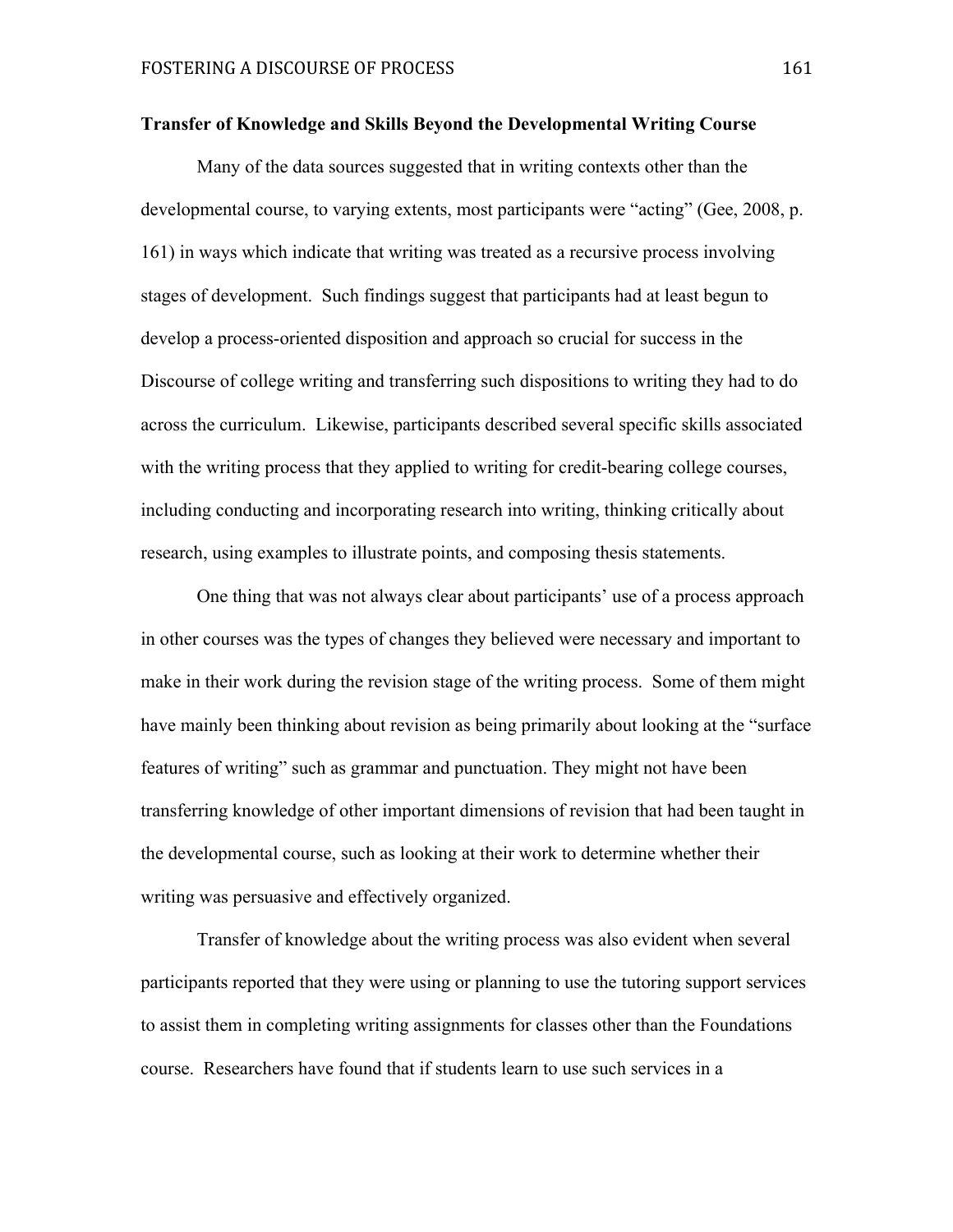developmental course, they can gain access to a source of "critical capital" because these resources can be used in courses across disciplinary contexts (Callahan & Chumney, 2009, p. 1661). This kind of resource can be crucial for success in college because students often struggle with navigating the nuances of writing assignments and the varying demands of different disciplines, courses, and professors (Beaufort, 2007; Graff, 2003; Lea & Street, 2006). Participants reported using the services for a wide variety of courses including Expository Writing, World Religions, Jazz to Hip Hop, and Textiles. Although the course could not attempt to introduce students to all of the varieties of writing expectations across the curriculum, it helped them learn to use a resource that could assist them across disciplinary contexts. It also appeared to instill in most of them the kind of "help-seeking behaviors within institutions" that could help them succeed in college (Rose, 2012, p. 160).

#### **Tensions and Differences Amongst Writing Practices Across the Curriculum**

In addition to all the positive skills and dispositions that students came to understand and were using in other classes, the data analysis illuminated some tensions and differences between what participants had learned about writing in the developmental course and the type of writing they were being asked to do in other courses. In particular, this tension occurred when several participants were asked to move back and forth between different research expectations and style and citation formats. Some participants encountered APA and/or Chicago style writing and citation expectations in addition to encountering MLA in the developmental course; it was evident that such encounters caused them some confusion and even resistance. This finding speaks to Lea and Street's (1998) assertions that writing for college often involves a "variety of communicative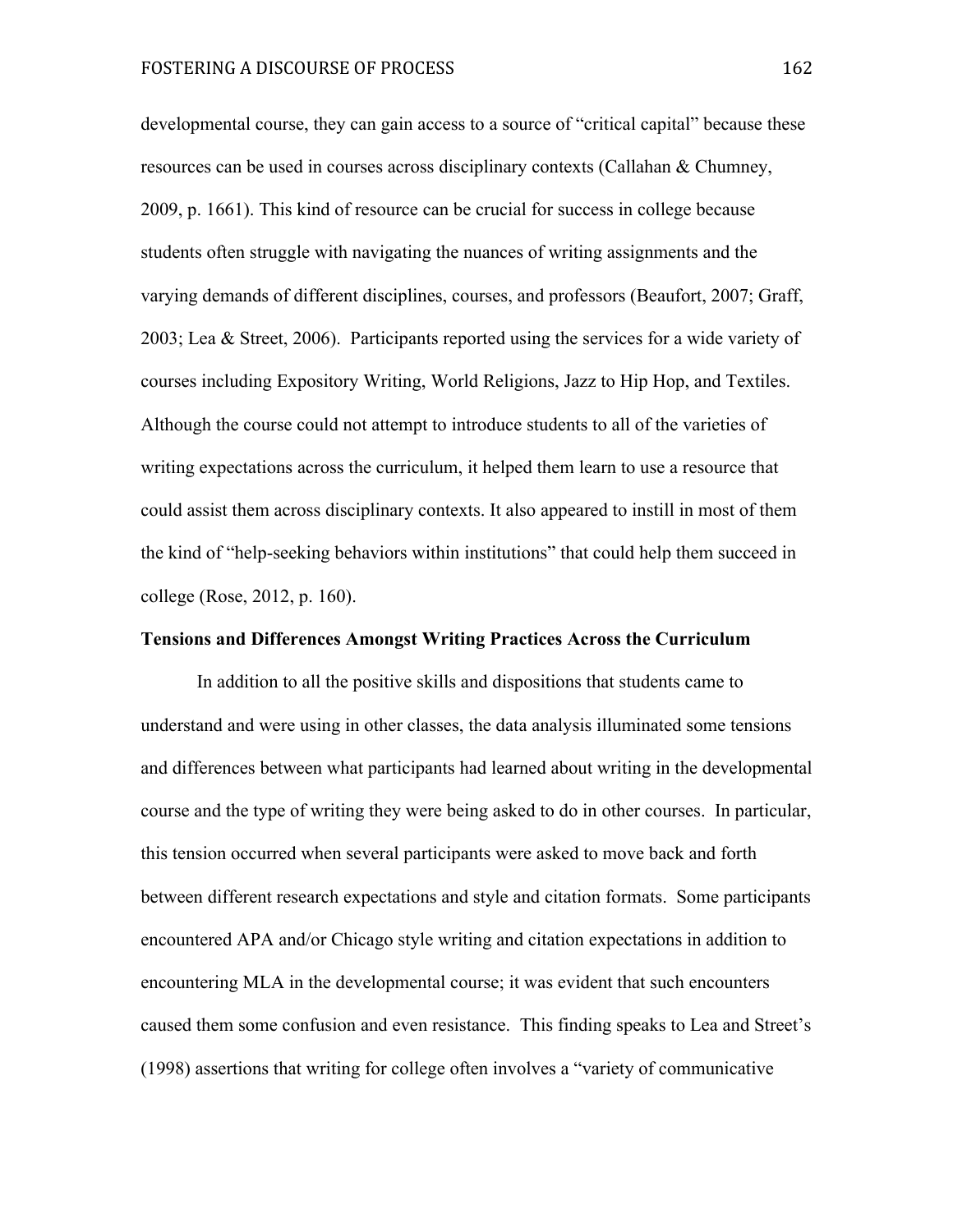practices" (p. 159). The findings of this study provide further evidence that teachers of developmental writing need to be attuned to the often "nuanced, situated" (Lea & Street, 2006, p. 369) dimensions of college writing so that they do not inadvertently convey the idea that all writing for college classes is always the same. Furthermore, instructors need to help students develop skills and resources to manage the diversity of expectations.

#### **Recommendations**

In this section, I offer several recommendations based on the findings of the study. First, I discuss implications for the teaching and learning environment of developmental writing classrooms. These recommendations can be helpful to faculty members who work with students enrolled in developmental writing classes. However, developmental writing faculty members do not work in a vacuum, so the recommendations can also help guide the decision making process amongst other stakeholders such as developmental program administrators, curriculum designers, and faculty across academic disciplines who work with first-year students. After discussing implications for teaching and learning, I focus on implications for future research because there is still much to be learned. The findings and conclusions of this study offer several possible directions for further inquiry.

#### **Recommendations for Teaching and Learning**

The findings of this study suggest that faculty members should ensure that the writing activities and assignments of a developmental course are connected to the types of writing that students will do in their other courses. They can also take specific steps to help students understand these connections. If students learn to view and experience the course as relevant to learning important writing skills and dispositions they will need for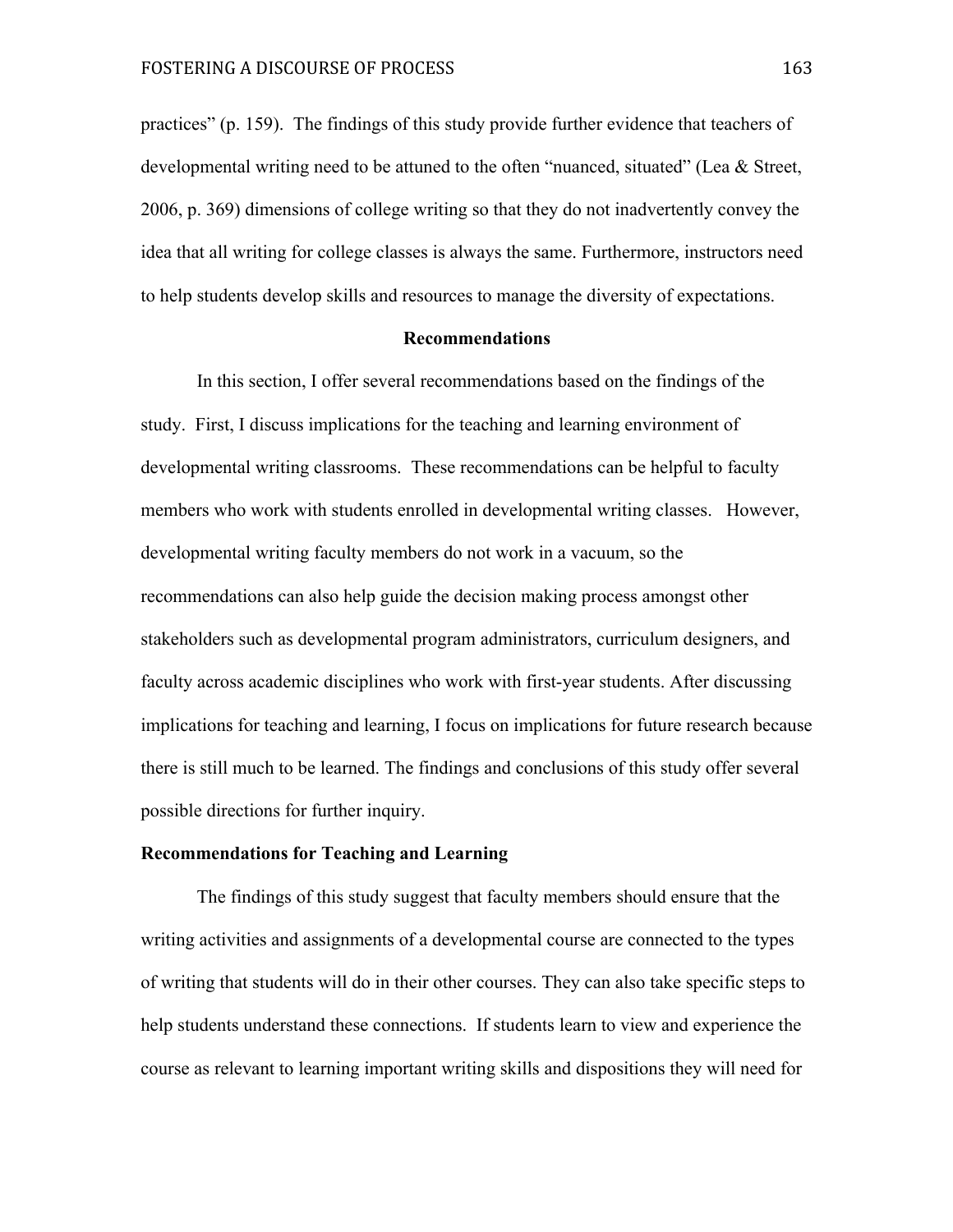college classes, it seems more likely that they will use what they learn about writing across curricular contexts. Understanding the transfer value of what is learned is crucial because students often have a difficult time transferring learning from one context into other contexts unless explicitly instructed how to do so (Ambrose et. al, 2010; Beaufort, 2007; Lea & Street, 2006). This section focuses on several ways developmental courses can be designed to help students develop important transferable skills and habits.

**Explicitly emphasize the writing process**. Instructors should put repeated and explicit emphasis on the recursive dimension of writing. They should also make it clear to students early and often that all written work across course contexts and real life applications should go through stages of a writing process, thus emphasizing the transfer value of the process. As Rose (2012) has stated about his own experiences with teaching developmental writing courses, a central goal of his teaching was to help students rethink their prior ideas about writing. The instructional design of this study was consistent with Rose's goals. Faculty should actively help students reconceive what writing for college entails. Even though writing tasks might vary significantly across disciplines, the recursive dimensions of the writing process can be applied to the composition process across the curriculum. If professors put repeated emphasis on how writing in college is recursive, they can help students to begin "thinking, feeling, believing, valuing, and acting" (Gee, 2008, p. 161) in ways in which writing is a process. In order to emphasize and make this idea concrete and to give students practice applying it, written assignments should be built around recursive writing stages. Students should also be given opportunities to reflect on their own writing so that they develop an awareness of their evolving approach to the writing process.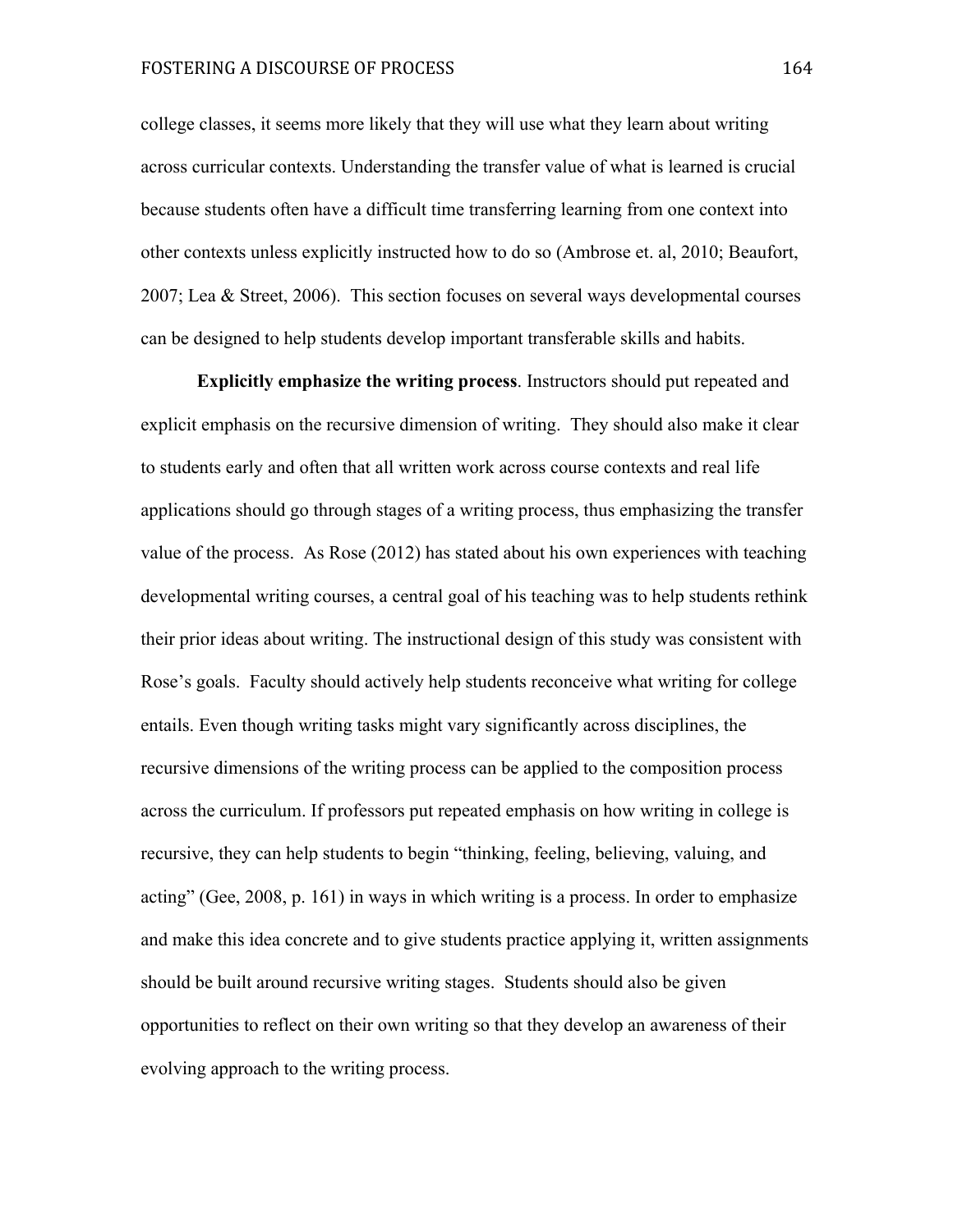Instructors should make as explicit as they can what each stage of the process entails. One important finding in this study was that some participants seemed to view the revision stage as being mostly about eliminating errors. This finding suggested that I might have made more explicit what the goals are during the revision stage, including making clear that it is not just for the purpose of correcting errors. A great deal of modeling and discussion should be done to help students understand that revision should also focus on other aspects of writing including structure, coherence, organization, and clarity. They should be explicitly taught that this stage of the process involves much more than simply looking at surface level issues. Instead, they need to learn that it involves restructuring, rewriting, making their work more persuasive and logical, and other important dimensions of writing.

**Teach students to participate constructively in carefully designed peer feedback workshops**. One important way a process-oriented disposition should be instilled in students is by providing them with the experience of having a variety of readers give them feedback prior to submitting a finished piece of writing. When possible, technology such as the use of wikis, blogs, or discussion board posts can be used for this feedback process to help them learn to compose in a variety of digital formats because "electronic technologies continue to spread and evolve" both in schools and other contexts (Council of Writing Program Administrators, et al., 2011, p. 10). Additionally, as Rosenblatt (2004) has stated, writing is usually "part of a potential transaction with other readers" (p. 1382). When students look at their work from the perspective of readers, they can more fully understand writing as a "transactional" process between the writer and the reader (Rosenblatt, 2004, p. 1378). Peer feedback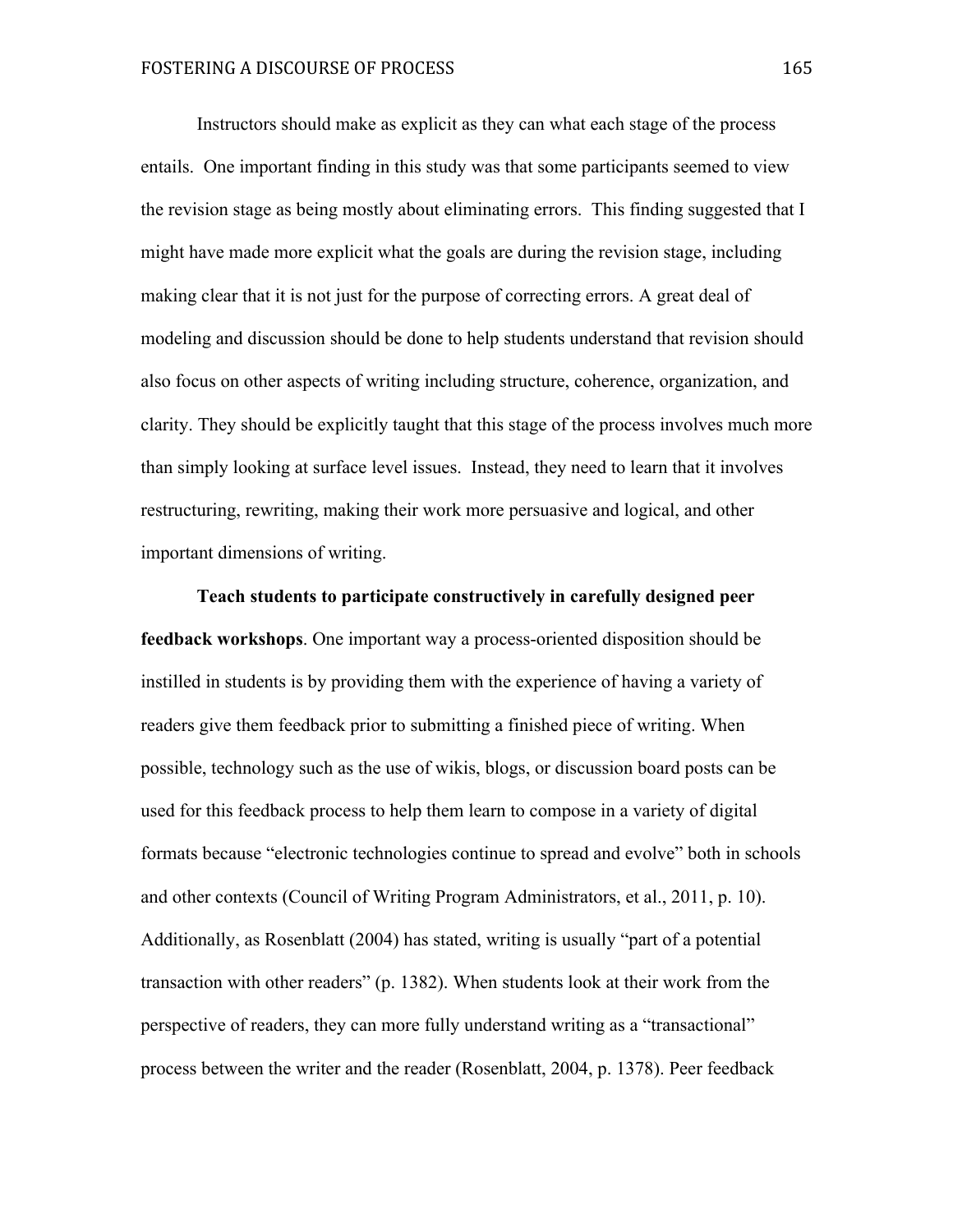workshops are one way students can become more conscious of this transaction because they can raise student awareness of writing as an act of communication (Grubb  $\&$ Gabriner, 2013). However, these workshops must be carefully and intentionally designed to help students understand their role in the writing process. As Grubb and Gabriner (2013) have found, when peer feedback sessions are poorly designed, students fail to get much out of them. This might be particularly likely to happen if the instructor does not encourage students to challenge the common belief that they cannot learn from their classmates (Cox, 2009; Hodges & Stanton, 2007). In general, the participants in this study responded positively to the careful design of the peer feedback sessions. There are several ways to assure productive peer feedback sessions.

First, instructors should share their rationale behind including such activities, emphasizing how these workshops promote the recursive nature of writing and reader awareness and help the writer write better. Then, they should have students practice providing feedback on a fake student paper or a paper from an anonymous student from a previous class prior to engaging in the activity with each other's papers. Students should be given clear guidelines about the type of feedback they should provide to their classmates. These guidelines might include giving students sentence starters for providing feedback and beginning with a positive statement. Without such guidance, students might focus only on what Lea and Street (2006) have called the "surface features of language" (p. 368) such as grammar, or they may not engage meaningfully in the process. Finally, students should be offered an opportunity to debrief and reflect on the experience by discussing what they learned about the process of writing through giving and receiving peer feedback.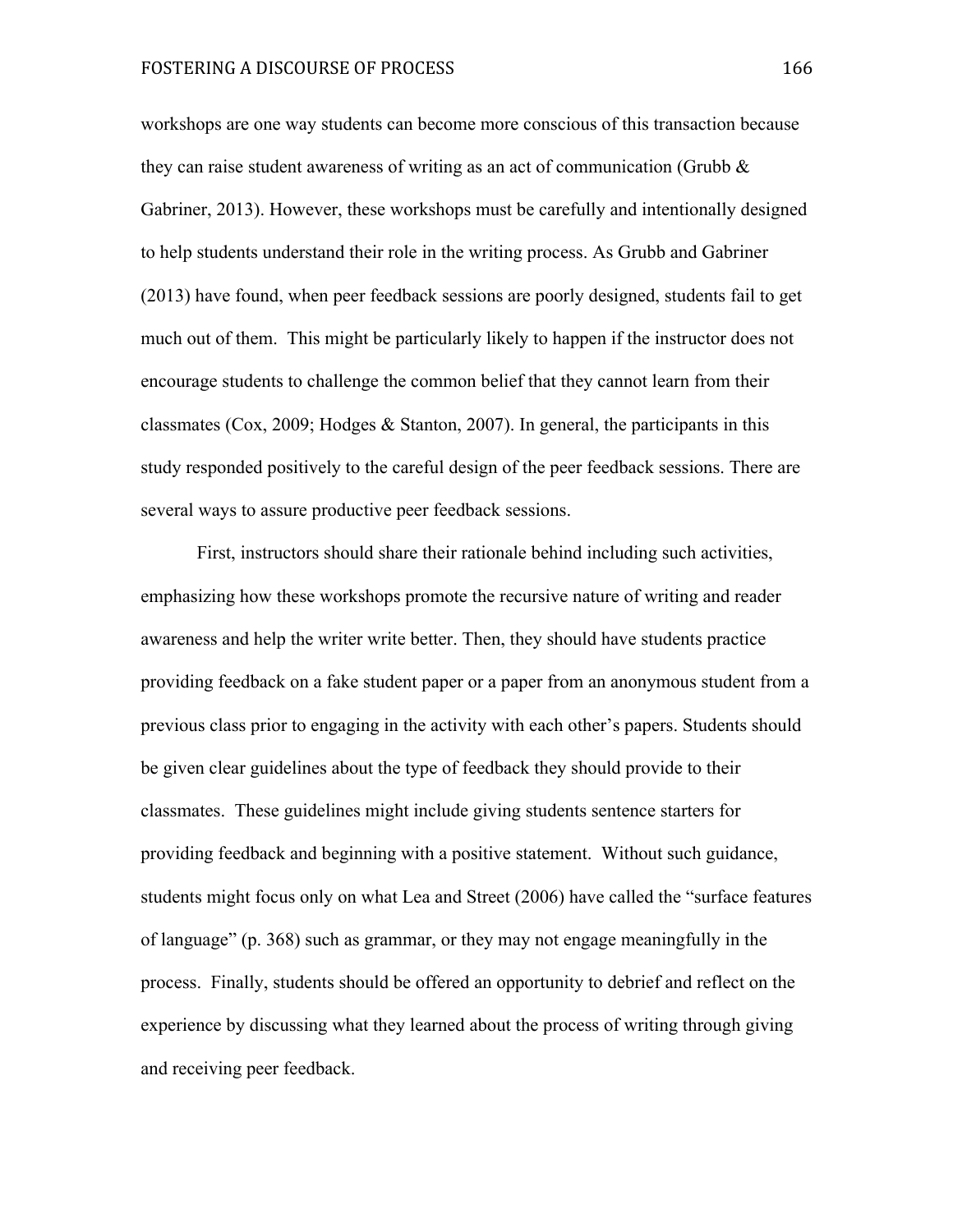**Integrate tutoring services into the course.** Another way instructors can help students learn to approach writing as a process is to integrate tutoring services into the course design. At the same time, this kind of requirement can help them learn how to use a resource that can assist them beyond the course. As researchers have suggested, it is essential for developmental programs to find ways of meaningfully embedding tutoring and support services into the design of the courses (Boylan, 2002; Grubb & Gabriner, 2013; Callahan & Chumney, 2009). In the case of this study, participants were required to submit their final assignment to the college's online tutoring service to improve their draft before submitting it to their instructor. This also acquainted them with a service that could continue to play a role in supporting their writing development after they completed the course and had to write for other classes.

Participants tended to view this requirement positively, and they seemed to believe that the service was something they could use in other courses. Several of them reported using it in the quarter after they had completed the Foundations class. If students learn productive ways of seeking out help with writing, it can benefit their writing well beyond the developmental course. It can also play a crucial role in helping them navigate the "complex" and "nuanced" nature of writing for a variety of college classes (Lea  $\&$ Street, 2006, p. 369).

Tutoring services should be carefully built into the design of developmental courses. They should also be connected directly to at least one major class assignment. Although the students in the developmental class were required to use the college's online tutoring service, face-to-face tutoring seems likely to prove equally effective albeit less accessible and convenient. The key component to integrating tutoring services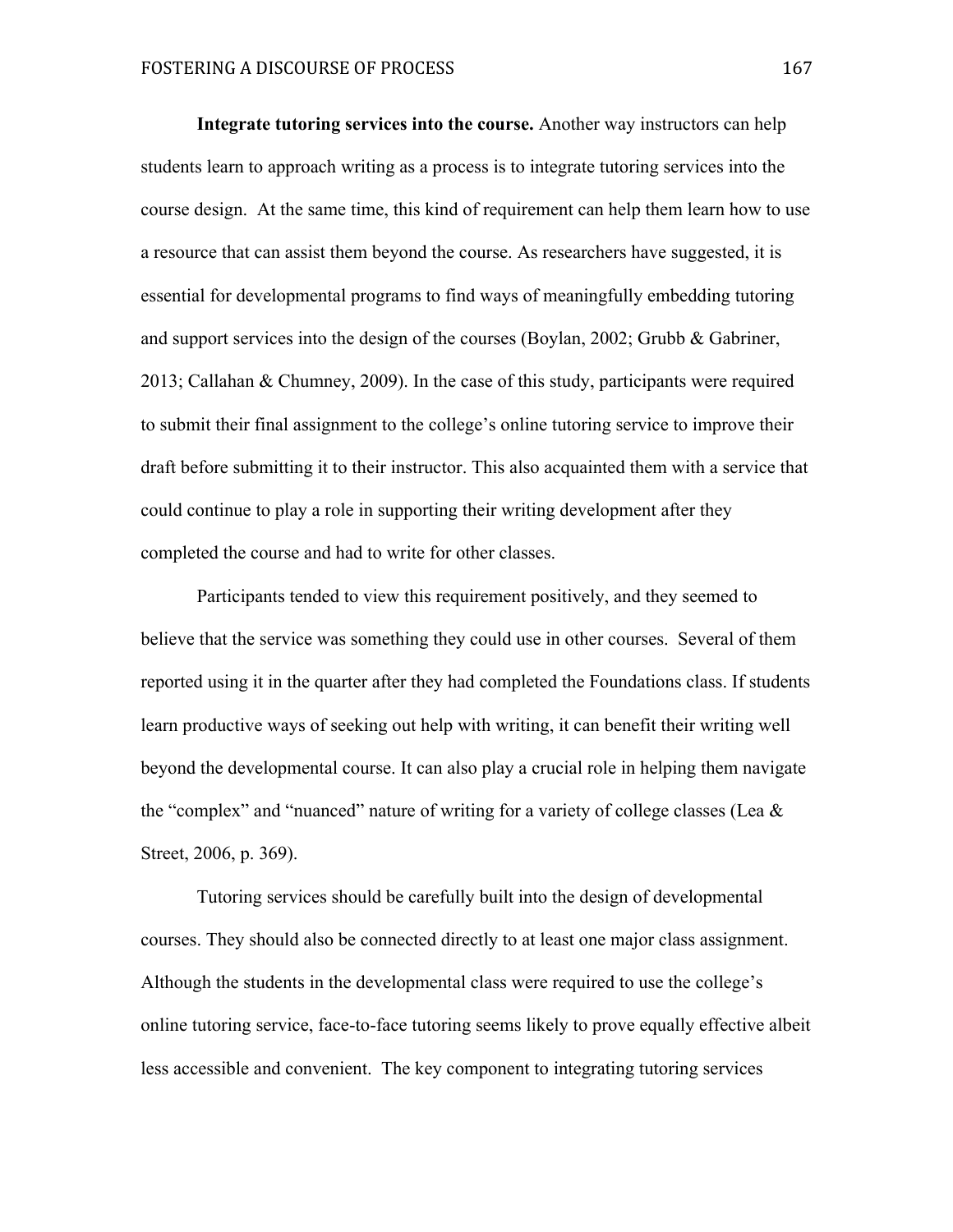(whether online or onsite) is that it is done not only to help students improve writing for the developmental courses, but also to help them tap into a form of "valued capital" that can assist them as they navigate college writing expectations beyond the developmental classroom (Callahan & Chumney, 2009, p. 1623). Such concepts should be shared with students so that they can learn to value the service as a potential part of their writing process across the curriculum.

**Teach crucial rules of grammar and punctuation in direct relationship to student writing needs**. Grammar and punctuation instruction should be integrated into developmental writing courses in ways that help students learn to value knowledge of the rules of grammar and punctuation as part of the writing process rather than as a set of skills to be mastered in isolation. As established in the theoretical framework of the study, using grammar and punctuation effectively is an important component of the Discourse of college writing (Conley, 2005; Council of Writing Program Administrators, et. al., 2011). However, it is crucial to help students avoid getting so fixated on correctness that they think writing is primarily about grammar and punctuation. Instructors should aim to avoid the pitfalls of taking a "remedial pedagogy" approach to teaching grammar and punctuation in ways in which skills are taught in isolation from other components of the writing process (Grubb  $\&$  Gabriner, 2013, p. 52). Instead, they need to help students think about how knowledge of the rules of grammar and punctuation is one of several "tools" that can help them "get recognized" by their professors as students who can write competently (Gee, 2008, p. 155).

There are several ways grammar and punctuation can be taught in direct relationship to student writing. As the prior research has suggested, it is pertinent to help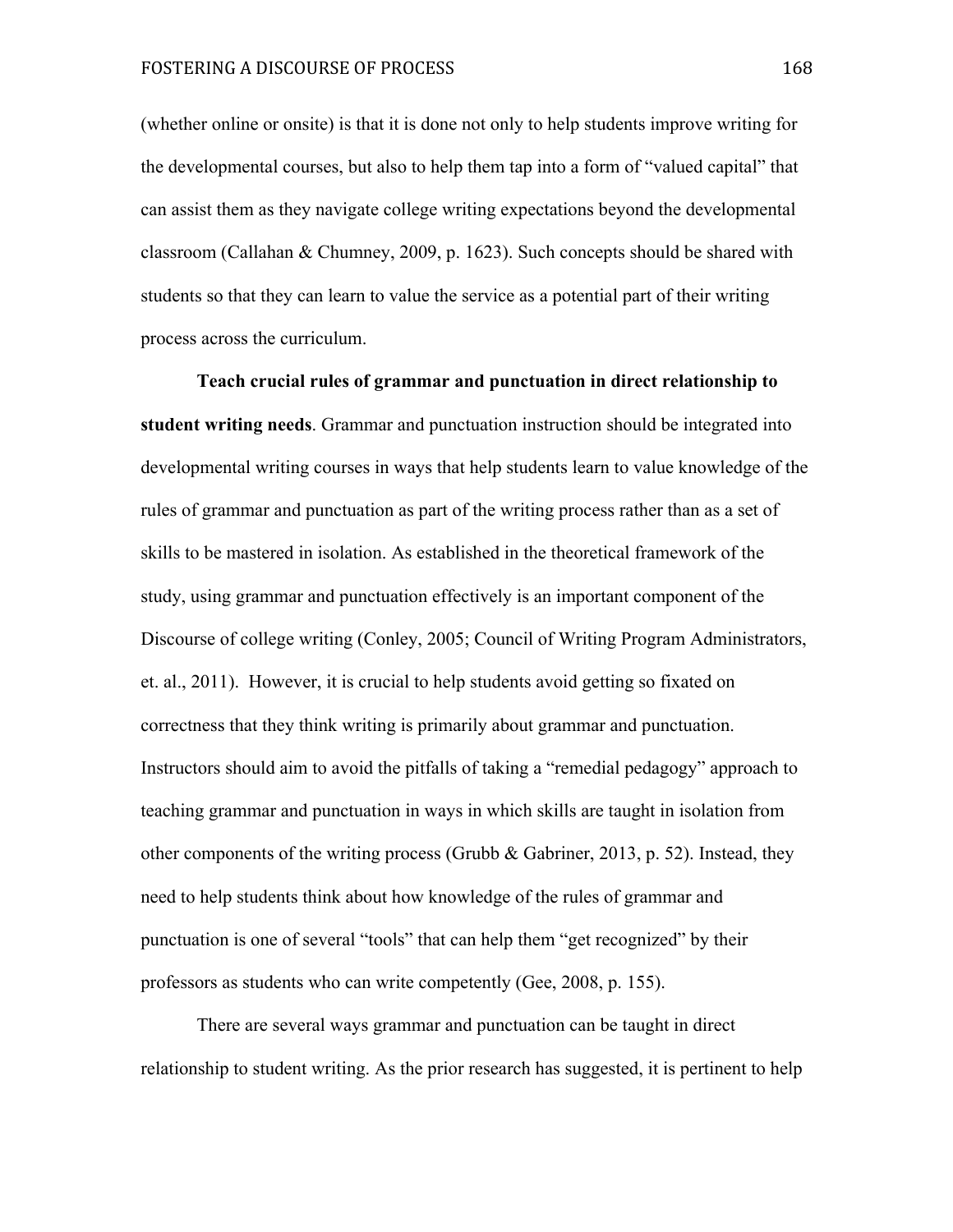students examine their own patterns of error so that they can then correct such issues in their work (Shaugnessy, 1977). Instructors can focus on pointing out a few of the patterns of error that occur in a student's writing with a brief explanation of the error. Students can then look over their own work with an eye toward finding and correcting this type of error. For example, students who were enrolled in my class needed to revise their work for inclusion in an ePortfolio after having had some of their errors pointed out to them by me and/or the online writing tutors.

Instructors should be very clear in explaining their rationale for how they teach grammar and punctuation in the course. Several of the participants in this study believed that I had not included enough direct grammar and punctuation instruction throughout the class. This finding suggests that I might have more clearly shared my reasoning for not putting too much emphasis on stand-alone grammar and punctuation instruction. If instructors explicitly share their rationale for teaching grammar and punctuation mainly in the context of students' own written work, they might help them better understand the role of grammar and punctuation in writing. Finally, even if instructors include some direct instruction in grammar and punctuation in the form of drills or quizzes, it seems necessary to clearly communicate to students how these activities can be applied to their own writing. Such communication might help instructors avoid unintentionally promoting an "atomistic skills orientation to learning" (Rose, 2012, p. 122) in which students fail to connect what they are learning about grammar and punctuation with the actual process of writing.

**Regularly discuss the transferable quality of the skills taught in the course**. Developmental faculty members should engage students in discussions about the ways in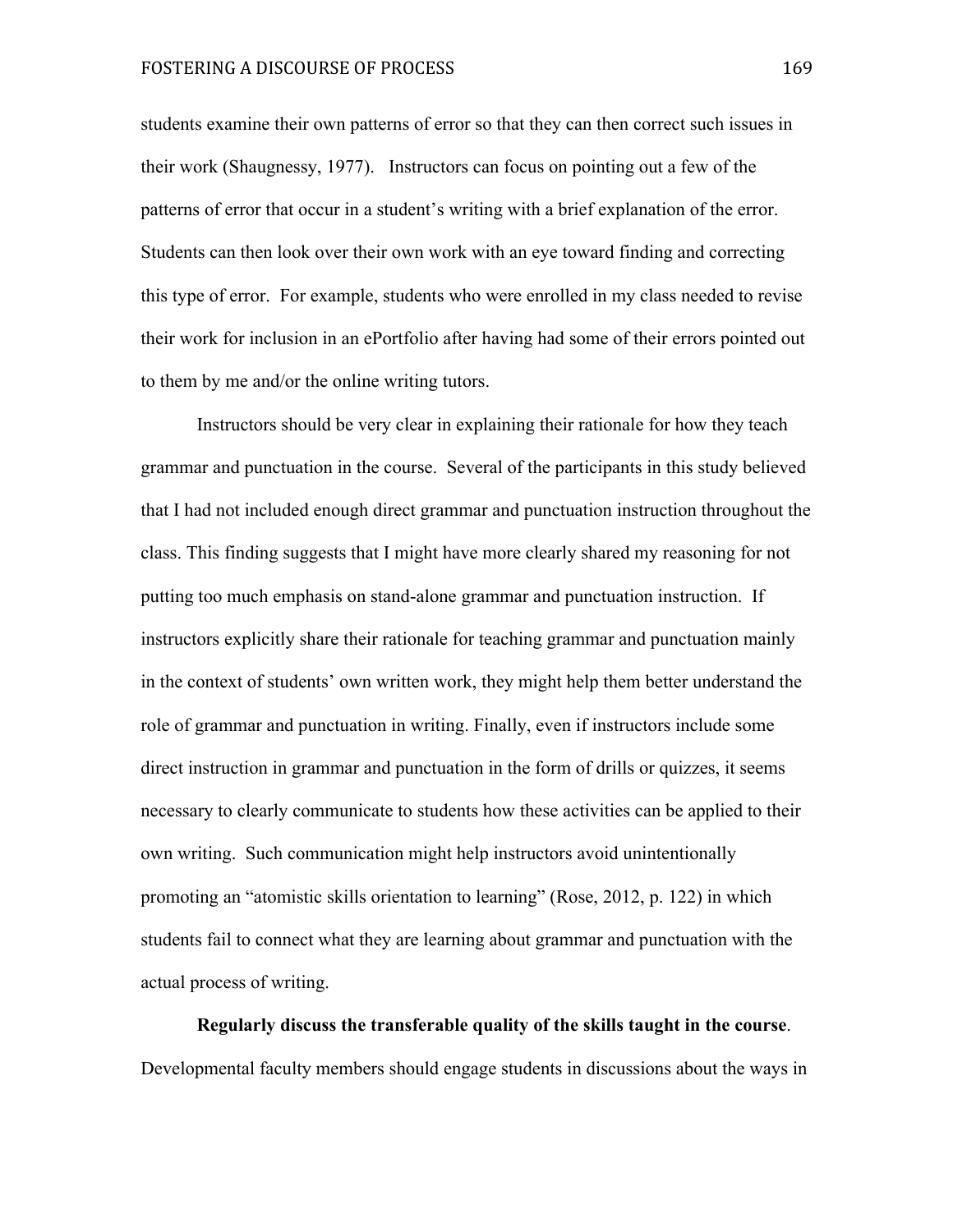which what is being taught in developmental writing courses is applicable in a variety of other contexts. Throughout the course, I put continuous emphasis on how what students were learning could be used in other courses. These kinds of discussions can help students view the course as giving them the knowledge, habits, tools, and values that are key dimensions of the Discourse of college writing (Gee, 2008). For instance, when discussing research and its role in the writing process, instructors can engage students in a brainstorming activity in which they come up with ideas about how research skills might be used in specific courses. When students have opportunities to reflect on what they are learning in relationship to the rest of college, it can help them to think about writing skills as they apply across the curriculum.

**Include a research requirement**. Students should be given ample opportunity to practice the skills of conducting research and integrating it into written work. As this study illustrates, students encountered research requirements in writing assignments early and often in college courses. Other researchers have also shown how central the use of research material is in writing for college classes (Conley, 2005; Graff, 2003; Thaiss & Zawacki, 2006). It is evident that students enrolled in developmental writing courses need extensive practice with these skills. Many participants in this study encountered research demands even in classes they were taking concurrently with the developmental course. The research process should be carefully scaffolded by the instructor. This might include integrating a visit to the college library into a developmental course to help students learn what research resources they have available to them for completing an assignment for the class. This should also involve a discussion about how such services will help them beyond the developmental course.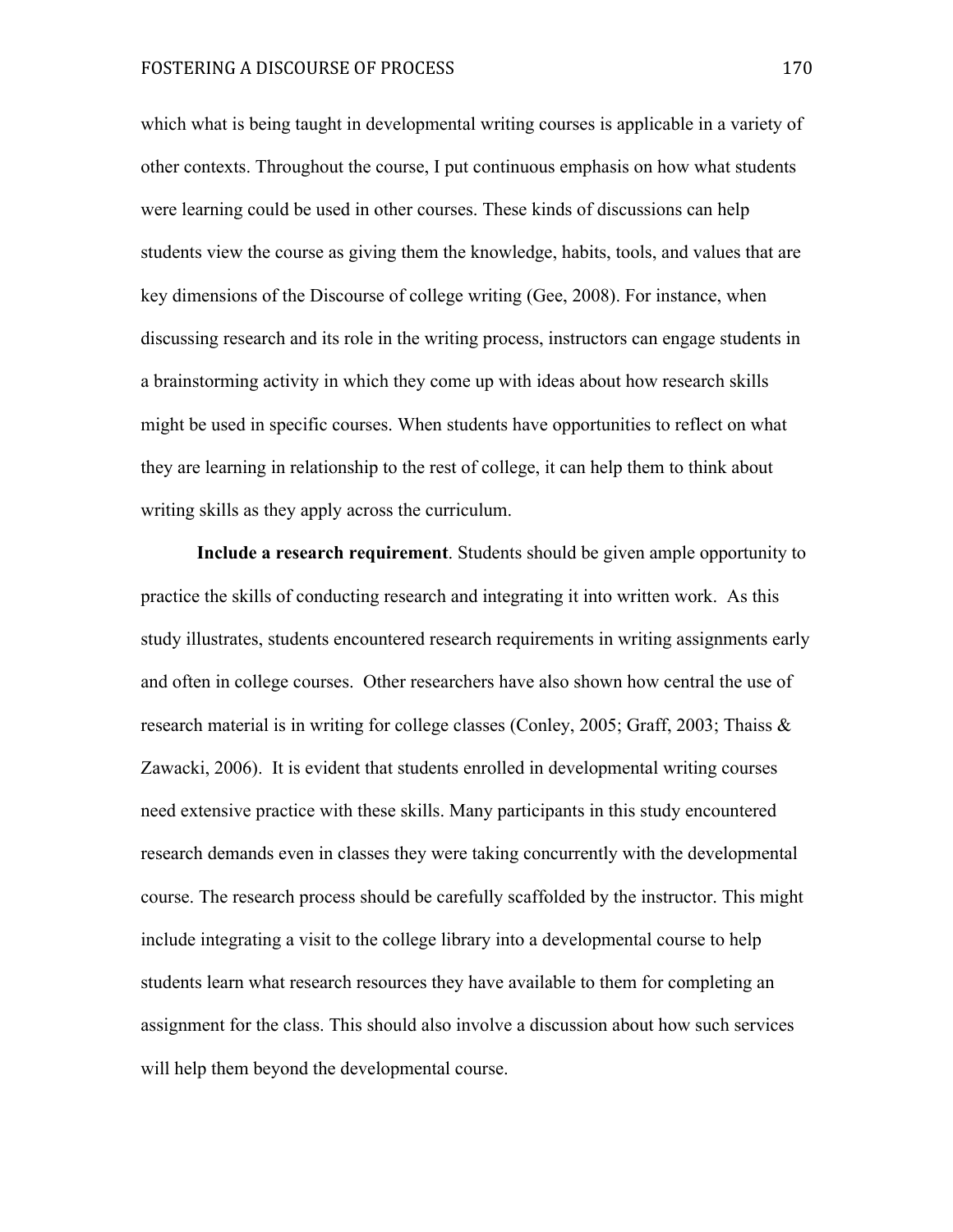An additional way instructors can scaffold the research process is by having students look over and critique an essay that has not effectively integrated research. The instructor should ask students to point out some of the specific flaws of the paper and discuss ways it might have been improved to more fluidly and persuasively integrate the sources into the paper. Then, students can be shown a revised version of the paper that more successfully integrates the research into the paper. Such scaffolding can help make explicit to them the ways a research paper can move from a draft to a more refined finished product, thus emphasizing the ways the revision stage of the writing process applies to writing a paper that includes the use of research material.

**Help students learn how to navigate the variety of research and writing expectations across the curriculum**. Additionally, developmental writing instructors need to find ways to help students understand that writing, research, and citation expectations often differ depending on the discipline, course, and instructor. They also need to help students learn how to manage these different expectations. As this study helped confirm, students often struggle when they have to switch between different ways of presenting information such as being asked to write a paper integrating their research sources in the MLA format versus the APA format. They might also encounter contexts in which what is valued as a research source differs. While there are many skills, strategies, habits, values, and actions students can use across the overall Discourse of writing in college, it is also important for them to recognize and adapt to the idea that each class they take is "its own discourse community" (Melzer, 2014, p. 123).

Instructors can help students to begin to think about some of the underlying values associated with different types of writing. For instance, for APA format essays, the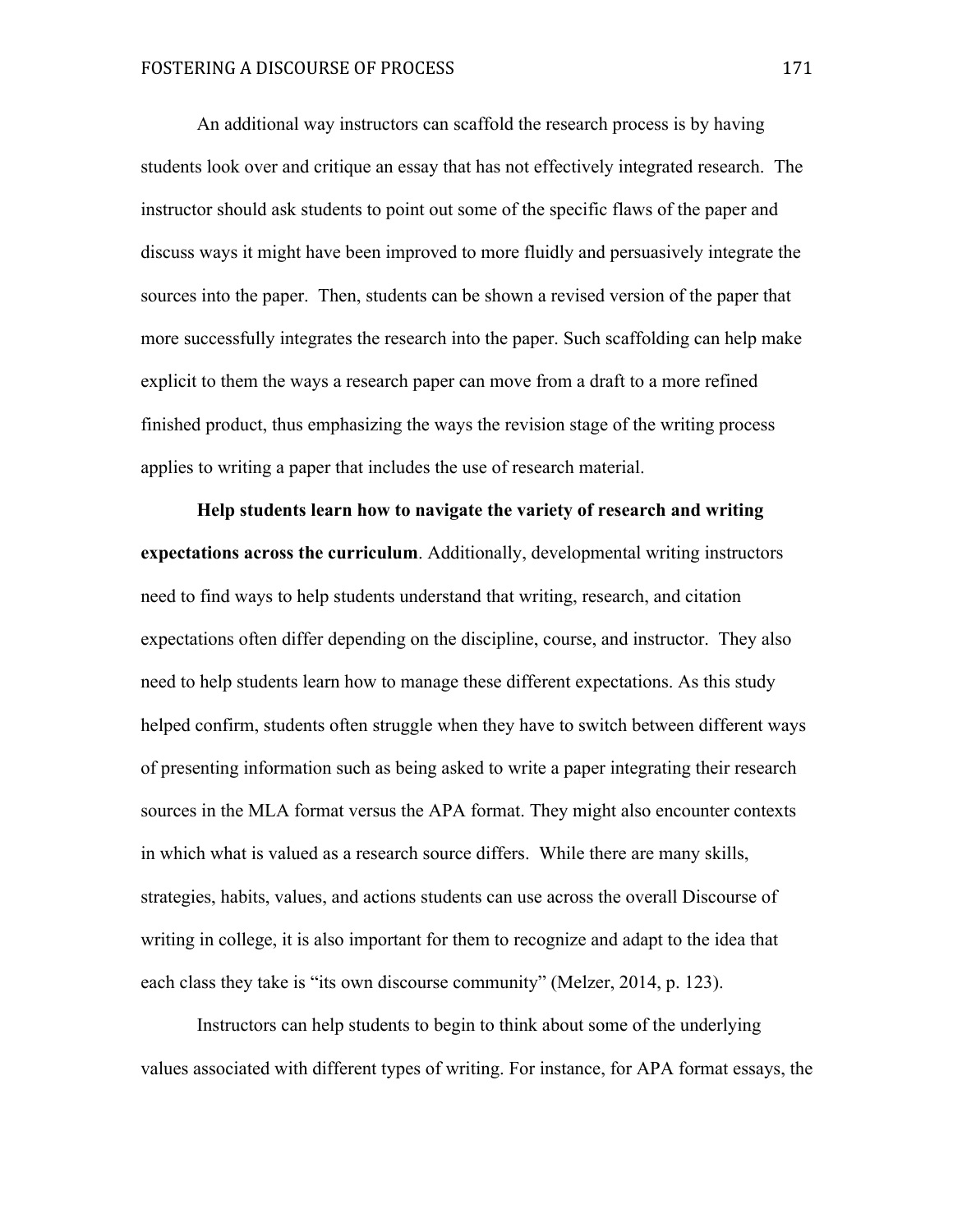year of publication is included in the in-text citation and on the References page immediately following the author. As Booth, Colomb, and Williams (2008) have asserted, an emphasis on the year of publication "is used in the natural sciences and most of the social sciences, because in those rapidly changing fields, readers want to know quickly how old a source is" (p 198). In contrast, as Gibaldi (2003) has noted, "In the humanities, where most important scholarship remains relevant for a substantial period, publication dates receive less attention" (p. 143). If faculty members engage students in discussions and activities that show them some of these differences in format and help them understand some of the values associated with these differences, it might assist them in better understanding that there are a "variety of communicative practices" that occur in college settings (Lea & Street, 1998, p. 159). When students have this kind of awareness, it could help them avoid the problem of inappropriately transferring a skill from one context to another (Beaufort, 2007).

Additionally, instructors should help students learn about and learn how to use tools and resources that can assist them when they need to use different format preferences for citations and bibliographies. This could include practice using online tools that can help students create bibliographies in different formats. Furthermore, they might also help students use resources that contain models of common writing assignments that occur in different disciplinary contexts and examples of how to create in-text citations in different formats such as APA. It seems likely that if students are going to use such tools in other courses, hands-on activities in which students practice using them in the developmental class can be helpful.

#### **Recommendations for Institutions**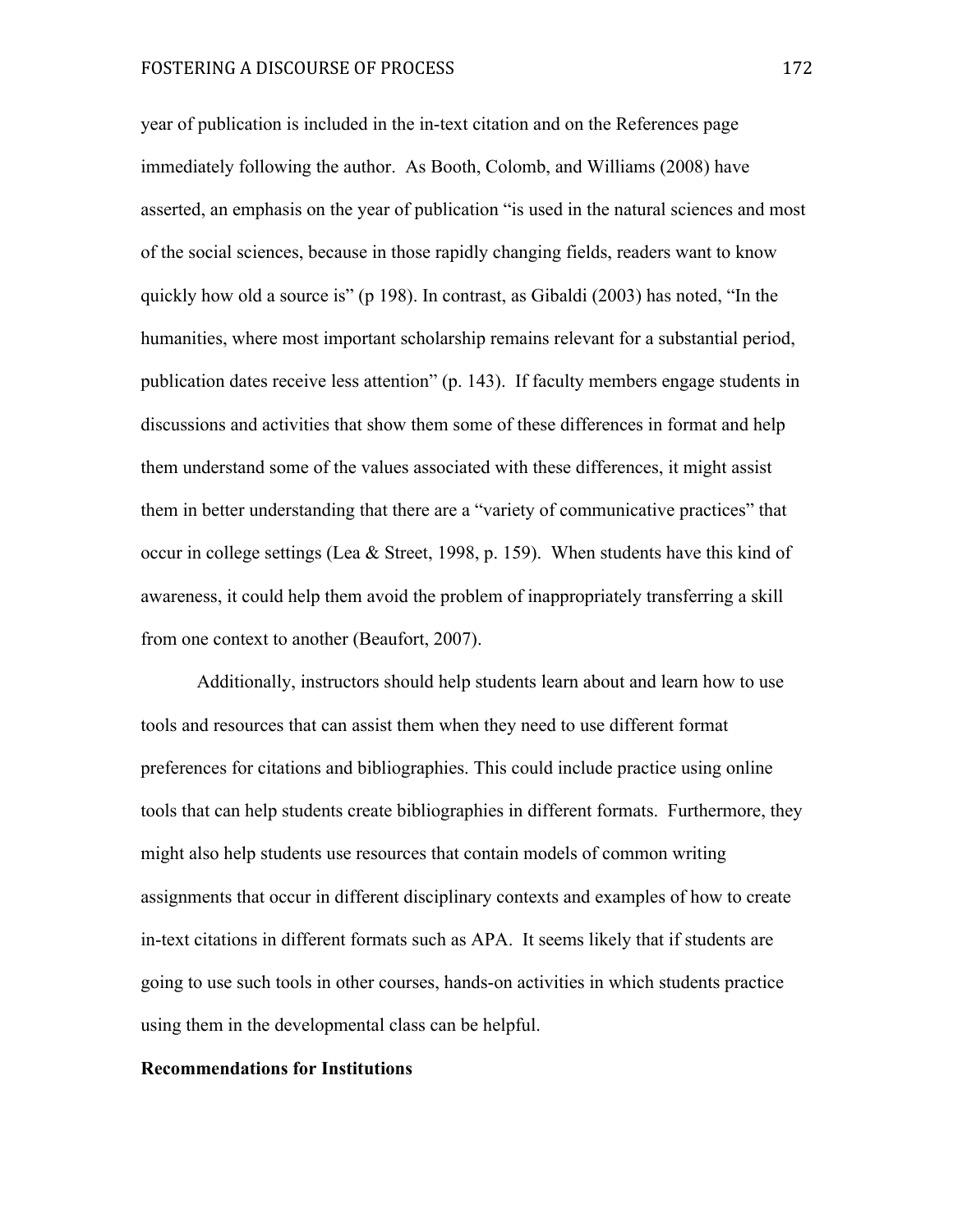Higher education institutions need to do more to help instructors working with academically underprepared students to expand their knowledge of effective instructional approaches. Not all faculty members will have had the opportunities I did to become familiar with the larger curricular context of their institutions or with the needs of students who begin college in developmental courses. There are several ways colleges can build a culture that can help improve pedagogical practices designed to help academically underprepared students.

**Increase communication and interaction across departments**. Institutions of higher education should do more to increase the interaction that occurs between developmental writing faculty and faculty across disciplines. Developmental faculty need opportunities to discuss writing expectations with faculty from across the academic disciplines. This type of discussion can help instructors incorporate some elements of "contextualized" instruction into their courses (Perin, 2011b, p. 1) so that their classrooms can include activities that emphasize the ways skills can be applied to specific types of writing that occur in different disciplines. Such cross-disciplinary dialogue might occur through conferences and meetings or through implementing structural changes such as learning communities in which courses are directly linked to each other and faculty work together (Dotolo & Nicolay, 2008; Grubb & Gabriner, 2013). For instance, a developmental writing course might be linked to a psychology or business course. Through this process, faculty can begin to build their knowledge of the variations of writing expectations across different disciplines. They can then help students to deepen their understanding of the ways knowledge and skills learned in one course might be flexibly applied to other courses.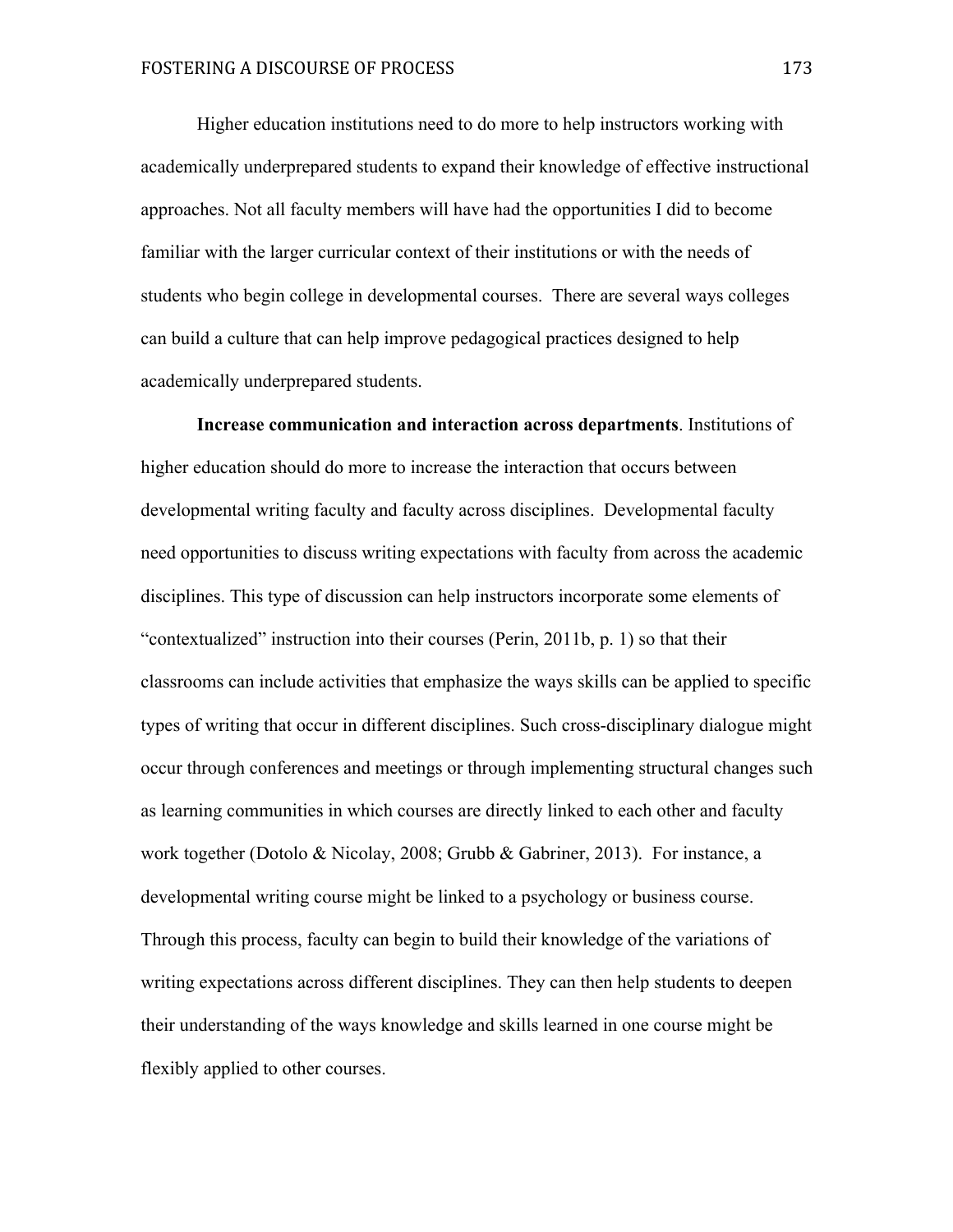Furthermore, although it is important that developmental writing faculty improve their pedagogical practices, it is also essential that faculty members in disciplines across the curriculum are given opportunities to learn strategies for making their writing expectations more explicit to students. As much of the research has documented, and this study further confirms, writing expectations and conventions often vary widely across contexts (Addison & McGee, 2010; Beaufort, 2007; Lea & Street, 2006; Melzer, 2014). Given this wide variety of expectations, it seems likely that students will be able to more effectively navigate diverse writing situations across the curriculum if instructors give them more explicit guidance on how to do so (Beaufort, 2007). Faculty teaching courses with writing requirements should understand that it is essential to make clear their expectations about the writing valued in their field (or in their course). They need to develop an awareness of how their expectations vary from others and what kind of support students will need to respond to their expectations. They also need to learn strategies to continue to build writing development as students progress. Increasing the dialogue between developmental and disciplinary faculty can be beneficial to improving student success in college writing across the curriculum.

This kind of dialogue across subject matter contexts can have multiple benefits. It can help developmental faculty identify student problem areas in writing in different disciplines and provide opportunities for students to "juxtapose" one classroom writing Discourse with another (Gee, 2008, p. 220). At the same time, it can create opportunities for faculty across the curriculum to learn ways of incorporating the stages of the writing process explicitly into their writing assignments. One way to do this is to design assignments that scaffold the writing process. For example, they might require students to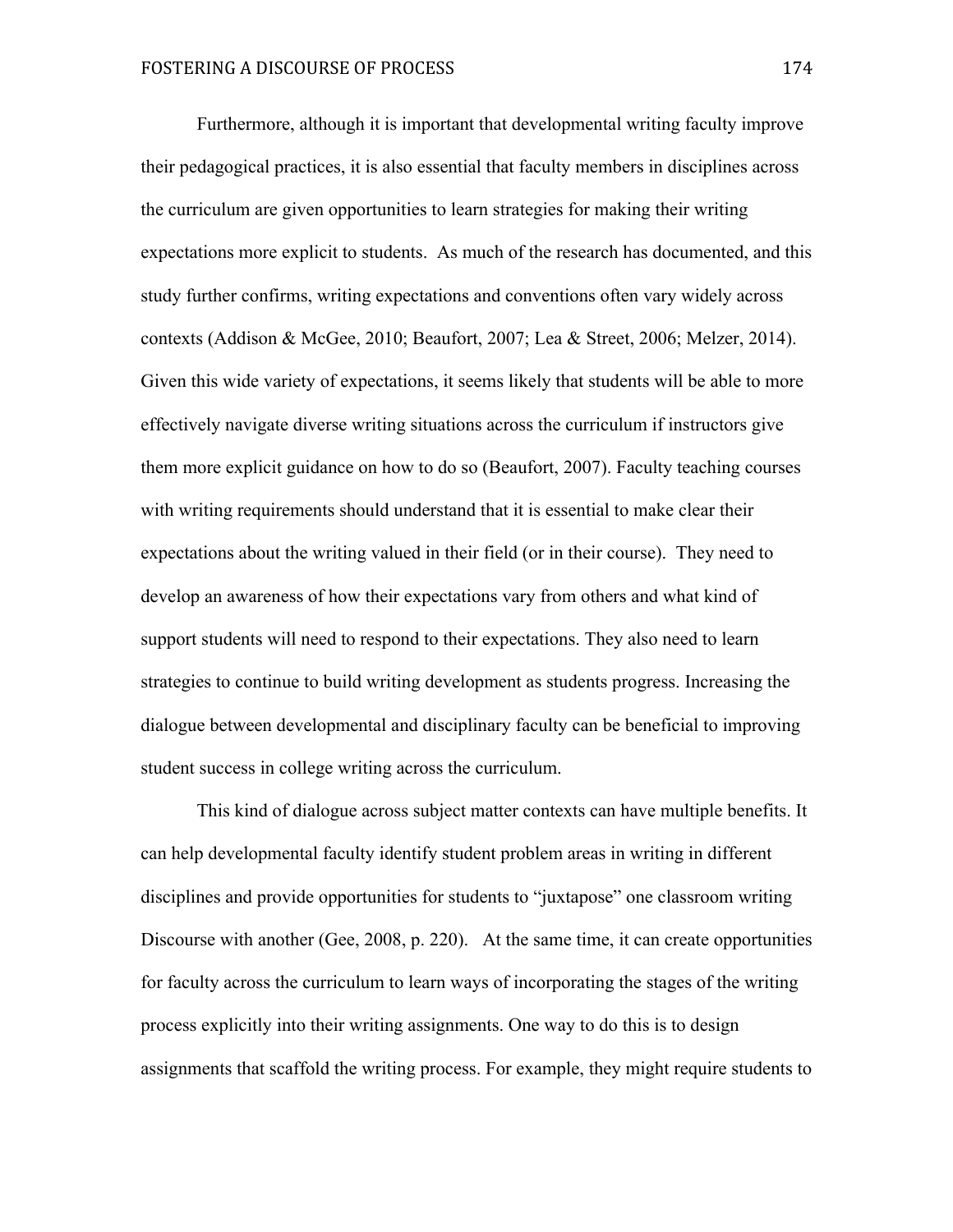submit drafts prior to the final version of the assignment or they might require them to receive feedback from an online or traditional tutor. Doing so can help them avoid assuming that taking a recursive approach to writing and using the skills and tools that are part of this approach are a "'natural'" or "'obvious'" way of writing (Gee, 2008, p. 221). Instead, they can help foster students' understanding that such an approach is associated with the values and actions of the overall Discourse of writing for college classes (Gee, 2008). They can also reinforce for students the lessons learned in developmental courses and help them continue to develop writing abilities that can contribute to their success in college.

**Increase professional development opportunities**. Finally, if institutions are to move beyond developmental programs designed around remedial pedagogical approaches, other factors must be addressed (Grubb & Gabriner, 2013). For example, colleges need to find ways to offer and incentivize instructors to participate in professional development opportunities that could help them learn research-based methods for contextualizing their instruction and promoting transfer. Colleges also need to find ways to improve the working conditions of time-pressed, poorly paid adjunct faculty members who teach developmental courses. As Grubb and Gabriner (2013) have asserted, they often have limited opportunities or incentives to engage in the kind of ongoing professional development and dialogue with colleagues across the curriculum that could help them improve instruction.

#### **Recommendations for Future Research**

The findings of this study suggest that there is still a great deal to discover about how students experience developmental courses, what they learn in the courses, and in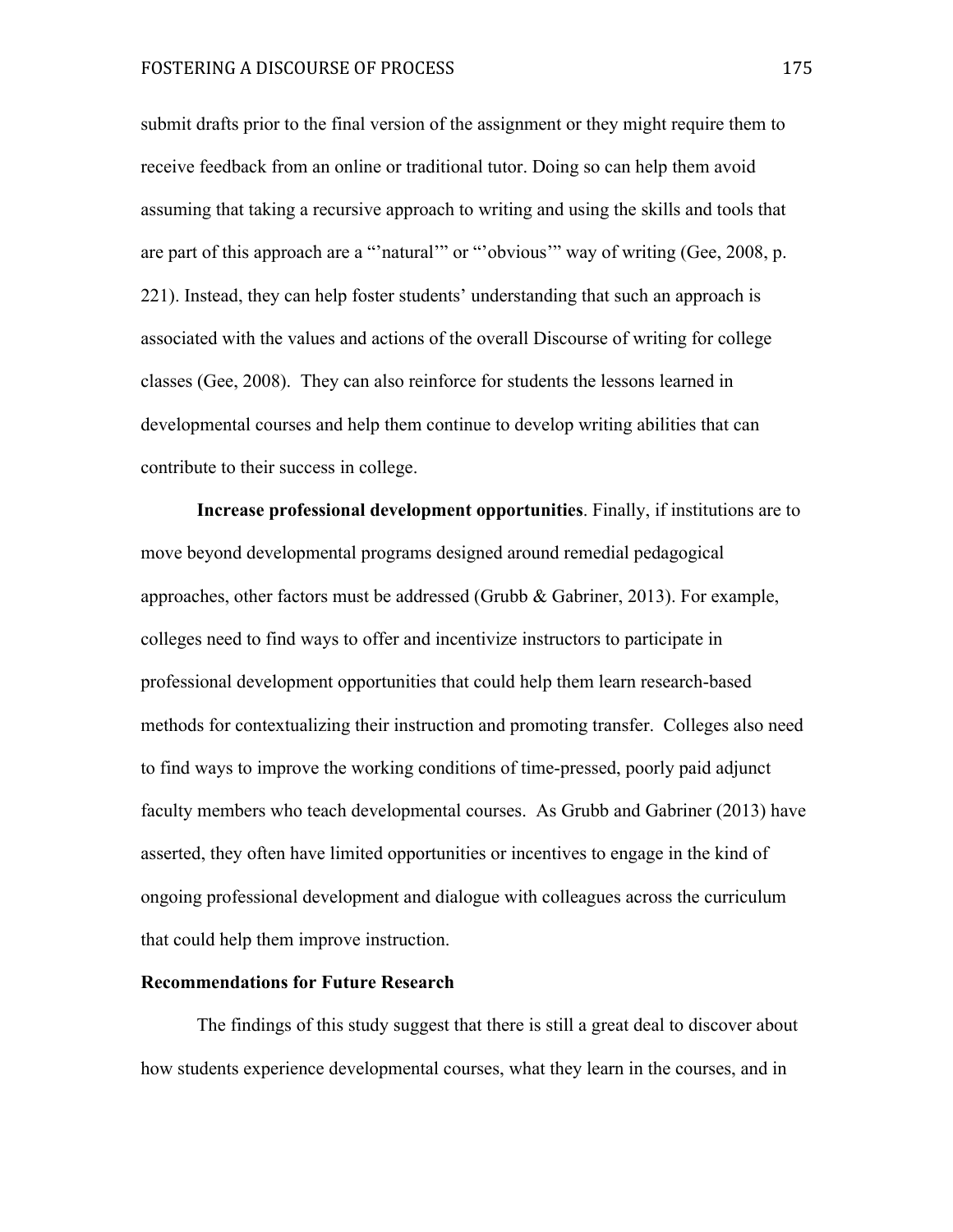what ways that learning connects with writing they do for other college classes. The following section addresses areas that could be investigated further, using the findings of this study as a starting point for additional inquiries.

**Longitudinal research**. More longitudinal research needs to occur to further understand the transfer value of what is taught in developmental writing courses. This study used qualitative research methods to focus on the writing experiences of eight participants as they completed a developmental writing course and took courses in the quarter immediately following their completion of the developmental writing course. It is important to examine student experiences with writing both shortly after they complete a developmental course and as they move beyond their first year courses. In what ways do students build upon (or fail to build upon) what they learned in developmental writing and their first credit-bearing writing courses as they progress in their education and encounter a variety of writing assignments? It is important to know more about the ways in which students transfer the knowledge, skills, habits, values, and dispositions associated with the Discourse of college writing over the longer term as the distance from both developmental writing courses and the first level of credit-bearing writing courses increases.

Longitudinal research can also help researchers examine whether students apply what they learn about using a process-approach to writing to courses across the curriculum and to what extent they do so. In particular, there is a need for additional research that examines the types of changes students make to their work when they revise it after composing a first draft. When participants in this study discussed the revision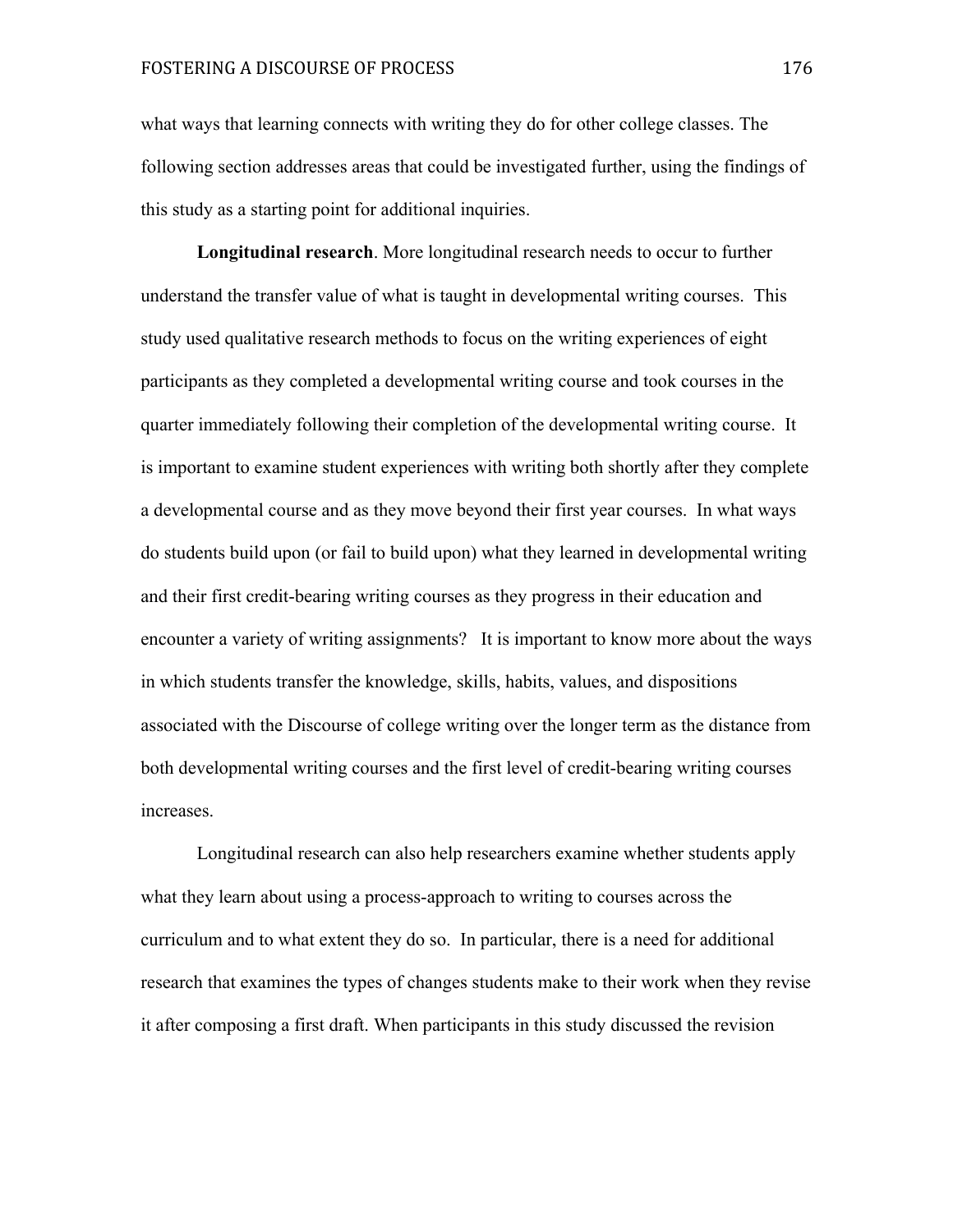stage of their writing process for courses other than the Foundations class, it was not always clear what kinds of changes they were making to their work.

**Writing across the curriculum**. Additional research needs to be conducted to determine what specific types of writing assignments students regularly encounter during their time in college. This study relied on student accounts of assignments across the curriculum during two quarters, but it would be helpful to get the perspectives of faculty members about their expectations and beliefs about writing in their disciplines and courses as well as to know how writing expectations change as students take upper level courses. Such an investigation can have implications for the design of developmental writing courses. It is important to know how well (if at all) what is commonly taught in developmental writing courses aligns with what writing expectations students later encounter in their courses. Additional research can also help stakeholders in colleges understand how demands change and increase and how writing development can continue to be supported beyond first year course work.

**Contextualizing instruction.** Additionally, research needs to be conducted on contextualizing writing instruction in developmental courses. Although this study incorporated some elements of "contextualized" instruction (Perin, 2011b, p. 1), the writing skills and knowledge were not taught in direct relationship to any one specific disciplinary context. It seems necessary to investigate whether a course designed more fully around a contextualized approach would more successfully help students transfer skills beyond the developmental class. In such a design, the developmental course would use similar pedagogical methods as the ones in this study, putting a great deal of emphasis on writing process pedagogies. Unlike in this study, it would also be linked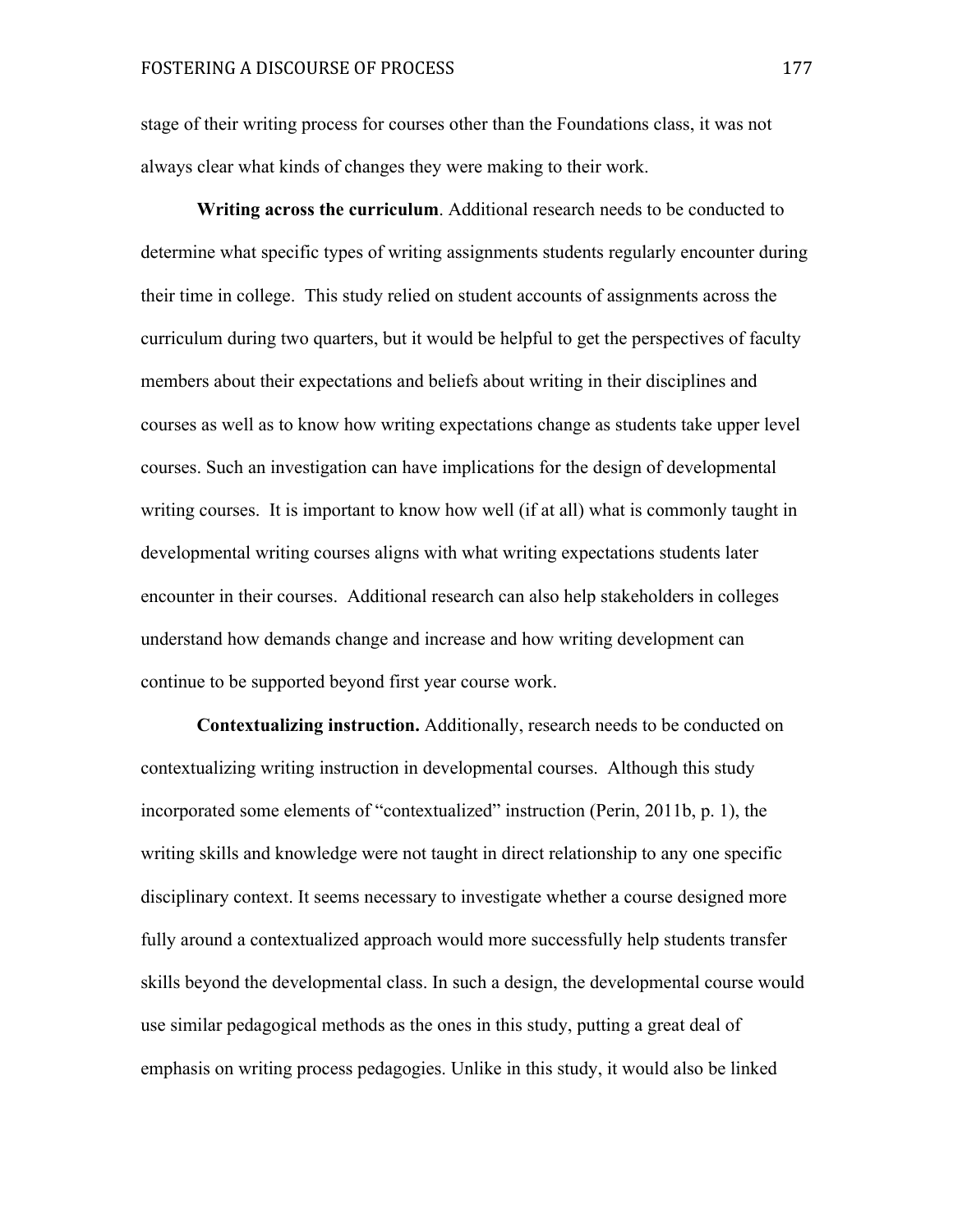directly to a specific disciplinary course such as business, psychology, or criminal justice. In addition to examining the transfer of learning that does (or does not) occur between the developmental course and the linked disciplinary course, it is also important to examine if the skills, habits, and knowledge taught using fully contextualized approaches transfer broadly across disciplinary contexts. This kind of examination is essential because students encounter such a wide range of writing expectations as they take courses across the curriculum.

**Student support services**. Another area in need of further inquiry is the role that student support services can play in the design of developmental writing classes. In this study, the inquiry focused most explicitly on the role of the online component of the tutoring service because that was the form of tutoring that students were required to use. It is important to investigate whether mandated onsite tutoring is more, less, or equally effective in student learning, motivation, and skill transfer. Additionally, research inquires should focus on other ways support services might be more fully integrated into the design of developmental writing courses so that students learn to use them as they continue their education. Furthermore, more research needs to examine whether and how students use support services over time, especially if it is not required of them to do so.

**Teaching grammar and punctuation**. Grammar and punctuation instruction are also fertile grounds for future research. As this study illustrated, most participants believed that direct instruction in grammar and punctuation was helpful, and several participants articulated their desire for more of it. Further inquires should investigate why students might perceive a need for direct instruction in grammar and punctuation rather than contextualized instruction based on needs demonstrated in their writing.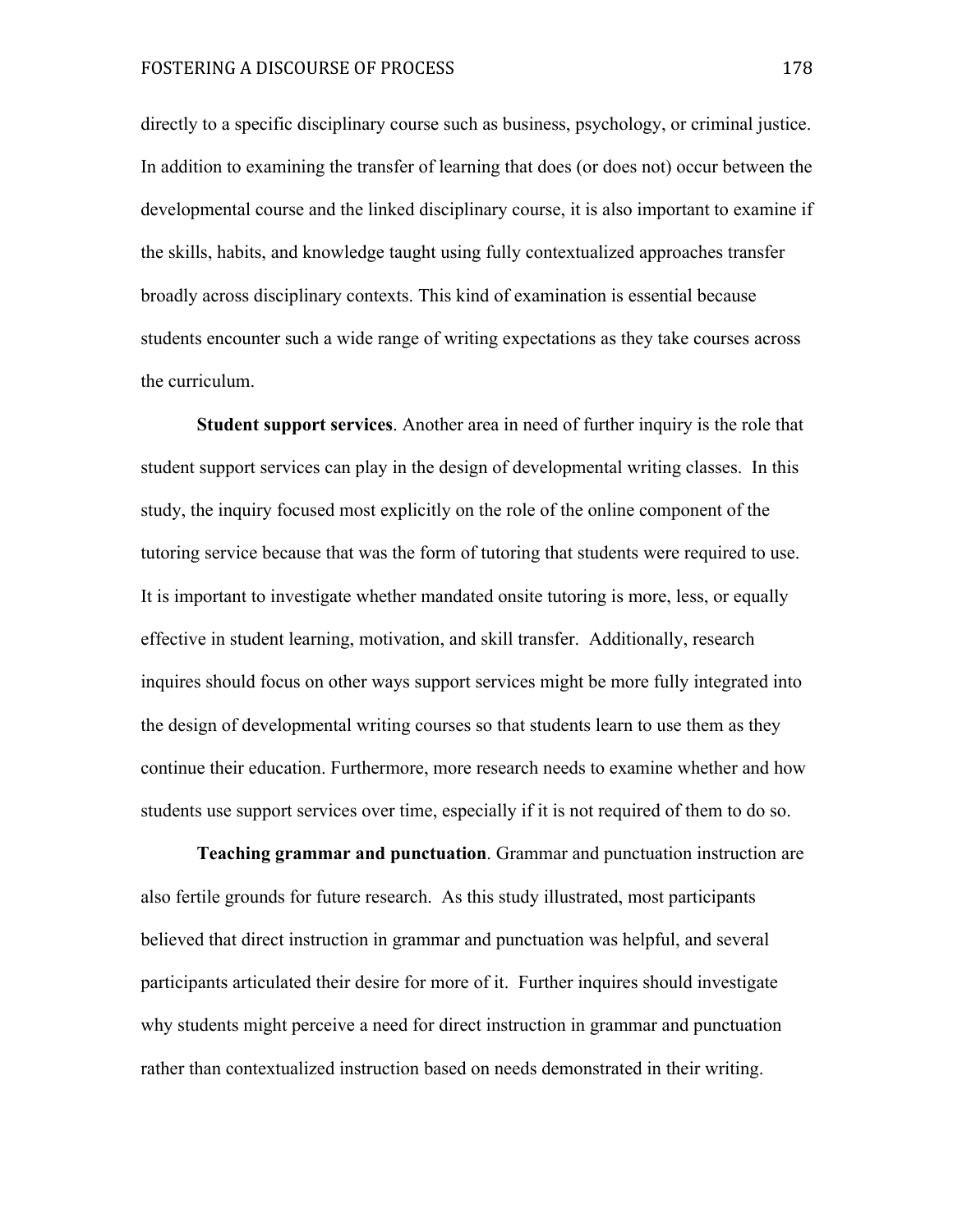#### FOSTERING A DISCOURSE OF PROCESS 179

Furthermore, it is important to uncover what types of instruction in grammar and punctuation will benefit students the most in relationship to improving their own actual writing. For example, can online interactive technology be useful in helping students learn about their own patterns of error and how to correct them? Effective practices for teaching grammar and punctuation is an under researched area in the field of developmental writing instruction. Further investigation seems essential.

**Learning outcomes**. Researchers should investigate the learning outcomes of students who started their education in a developmental writing course which implements what the research has suggested are high quality practices for teaching writing. Institutions of higher education need to know if the intervention of a developmental writing course designed to explicitly help students connect course activities and assignments with college course expectations has the desired effect of increasing student success. If so, it would then be important to understand which specific aspects of the intervention are the most critical to that success.

**Additional Factors.** On a final note, research inquires into developmental courses and the students enrolled in them must strive to account for the considerable barriers that such students often face as they embark on their educational endeavors. These barriers can include personal, financial, and psychological difficulties (Grubb  $\&$ Gabriner, 2013; Rose, 2012). Highly coordinated approaches to student support services, financial assistance, and advisement seem to be promising practices for helping students who are academically underprepared succeed (Scrivener et al., 2015). Researchers must use the tools of both qualitative and quantitative inquiry to make as evident as possible when interventions are simply ineffective rather than when other non-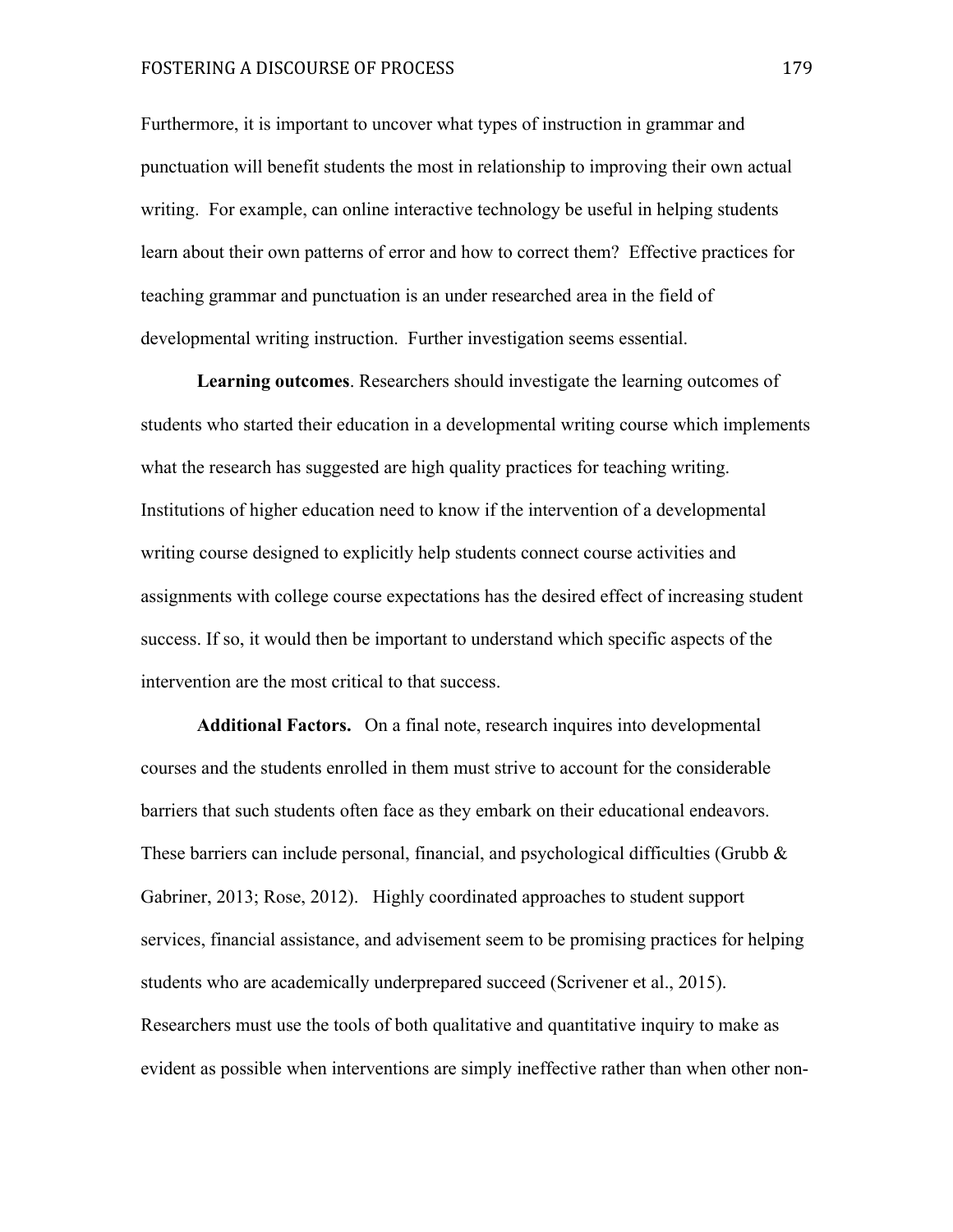academic barriers have gotten in the way of student success. As Boylan (2012) has argued, too often the rhetoric of failure has been used to dismiss developmental courses as ineffective. Such rhetoric seems likely to demoralize developmental writing faculty so that they come to see limited success amongst students in developmental courses as an intractable problem that cannot be addressed.

#### **Limitations**

One limitation of the study was that there was always the possibility that because I was their former instructor, students may have tried responding to my questions by saying what they assumed I wanted them to tell me. This is why I stressed to them that they should answer as honestly as they could because that would help me as well as other instructors at the college and beyond to improve the design of writing courses. The limitation of working with students who were formerly in my class might also have been a benefit because the evolving nature of my relationship with them helped me develop a good rapport with them over several months that might not otherwise have occurred had we been strangers. This may have helped me solicit more candid and open responses during the interviews, especially because I stressed to them that such responses would be very helpful to me. I also made sure to tell them repeatedly that I would gladly respond to any questions they had about my work. Indeed, as the study unfolded, students did ask me questions about the study and its purposes. This signaled a sincere interest and engagement with the process that helped me feel confident that they were telling me honestly about their perceptions and experiences. Furthermore, as was evident in their responses, students pointed out not only aspects of the course that they found helpful but also elements of the course that they believed could have been improved such as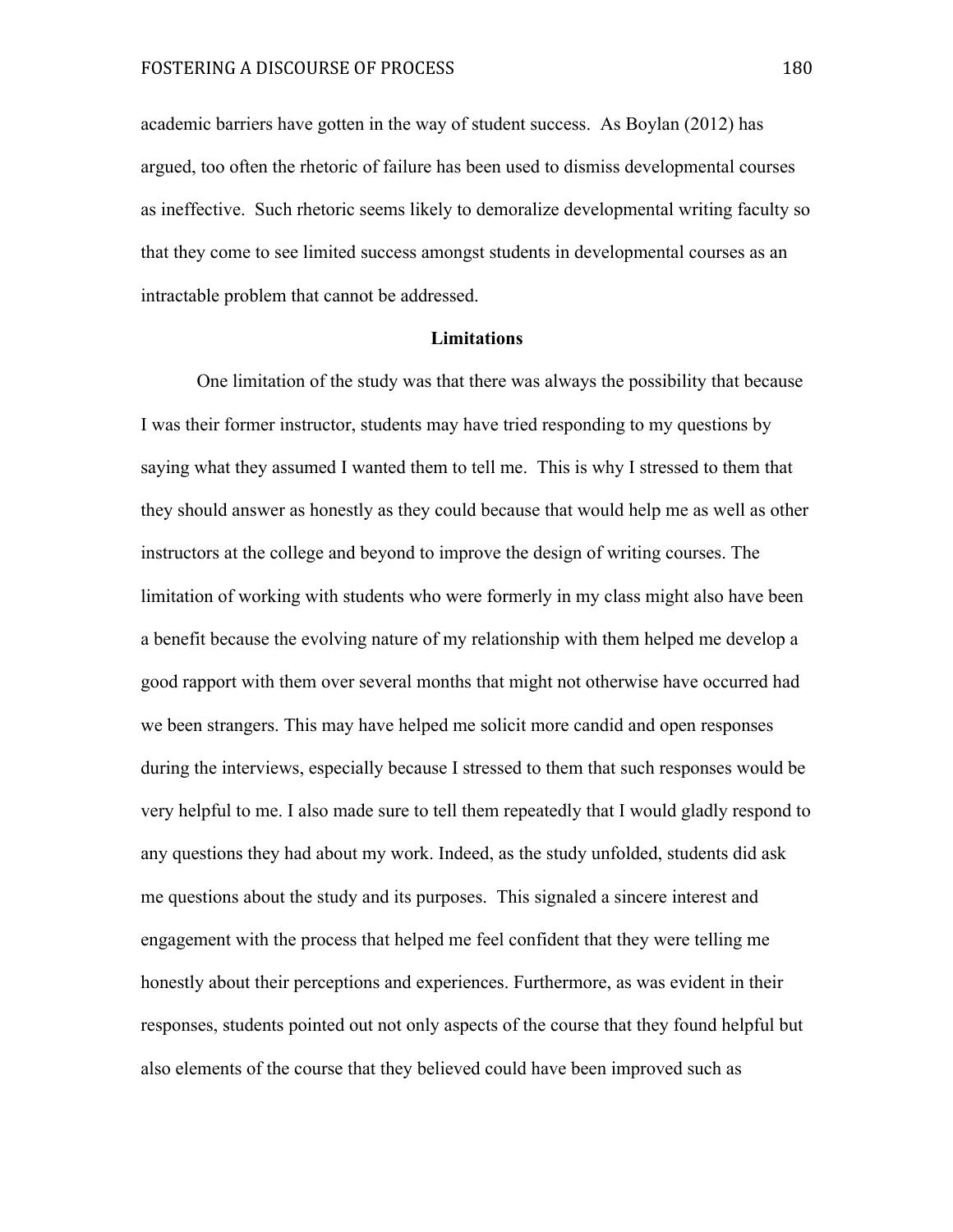including more grammar instruction and spending more time on the research paper writing process.

Additionally, I analyzed responses for specificity and looked for answers that provided detailed, nuanced descriptions about their experience of taking the course rather than just making statements about whether they liked the class or whether they liked me. I paid particular attention to instances when they were specific about how the course connected (or did not connect) to other college writing experiences. Triangulating the data and searching for any inconsistencies across data sources was also helpful in verifying such connections (or lack thereof).

An additional limitation was that all students who agreed to participate in the study received a grade of B or higher. Students who struggled to pass the course, students who were taking the course a second time, or students who failed the class likely would have perceived the class experience differently than the participants who were part of the study. What they believed they actually learned in the class would probably be different. Additionally, their understanding of how the course applied to other courses and their use of what they learned in other courses would probably be different than the participants who agreed to be part of the study.

Furthermore, the study focused on the experiences of only eight students. Such a small sample size limited the range of perspectives I was able to analyze regarding the experience of the class. However, as Creswell (2007) has reported, qualitative researchers have recommended small sample sizes for studies drawing upon phenomenology, and a benefit of drawing from this tradition is that it provides an opportunity to get a "deep understanding" (p. 62) of the phenomenon under study. While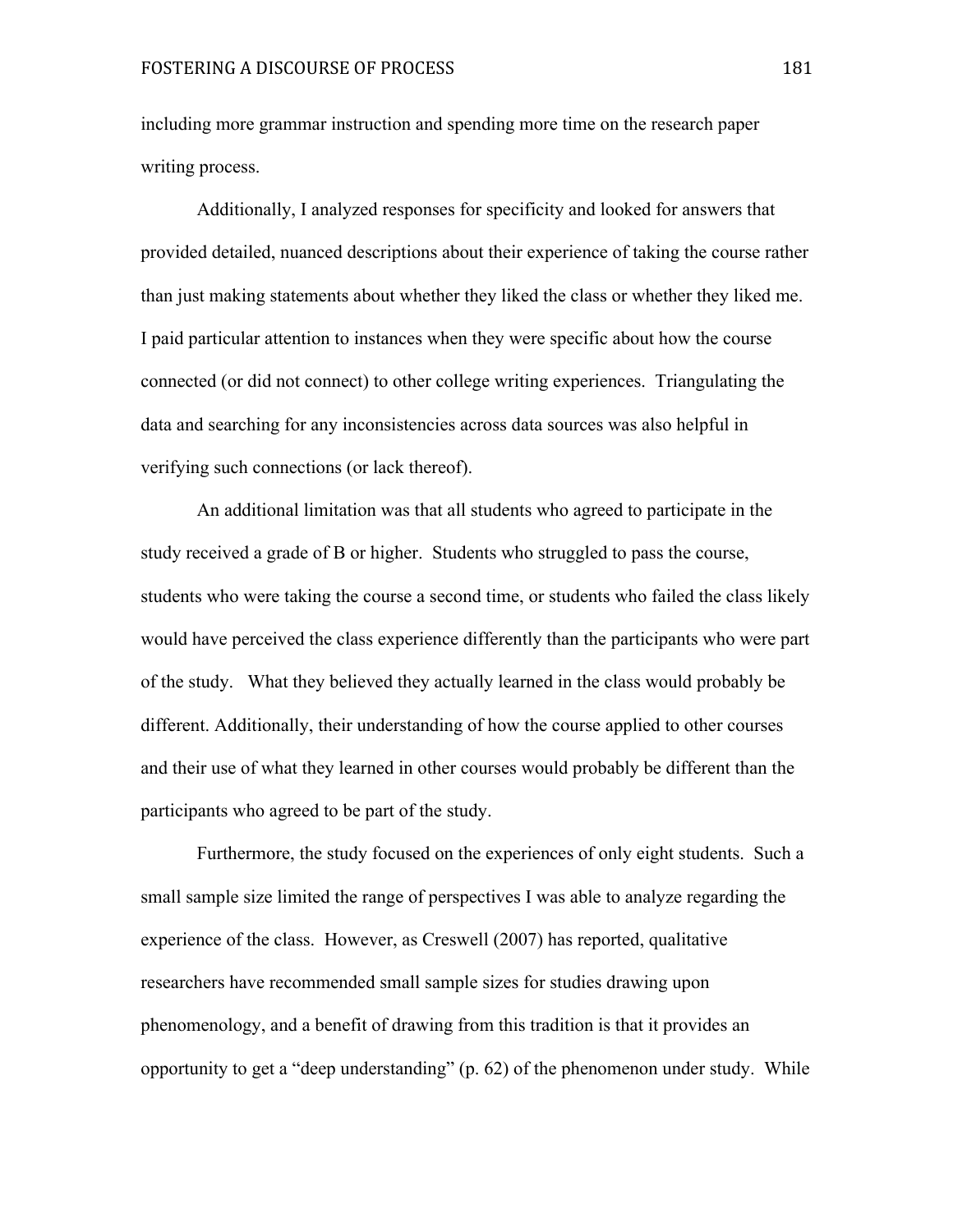lacking in breadth of perspectives, the focus on a limited number of participants offered a certain level of depth of perspectives. By focusing on such a small sample of students through the interviews and written artifacts produced during the course, I got a detailed, complex understanding of the experiences of participants and did what Miles and Huberman (1984) have referred to as getting a "rich description and explanation of processes occurring in local contexts" (p. 21). In this case, the local context was my own class. What emerged in this context was compared and contrasted to the research findings of others who have undertaken research in the field of developmental education at other institutions in an effort to improve pedagogical practices and help students succeed in college writing.

An additional limitation of the study was that it did not analyze college writing situations in which the composing process happens during class time in one sitting. As Melzer (2014) has explained in his research on writing assignments across college curriculums, "I was overwhelmed by the amount of short-answer and essay exams, and the limited view of academic thinking and writing these exam genres represent" (p. 51). In such situations, the writing that occurs is not recursive, nor is it aligned with the process-oriented values I argue are associated with the Discourse of writing for college classes. Although it might be true that, as Melzer (2014) suggested, such tasks have their limits, students still need to learn strategies for completing them because they are so often a part of the curriculum. This study did not examine pedagogical practices that might help students with this kind of writing.

#### **Final Thoughts**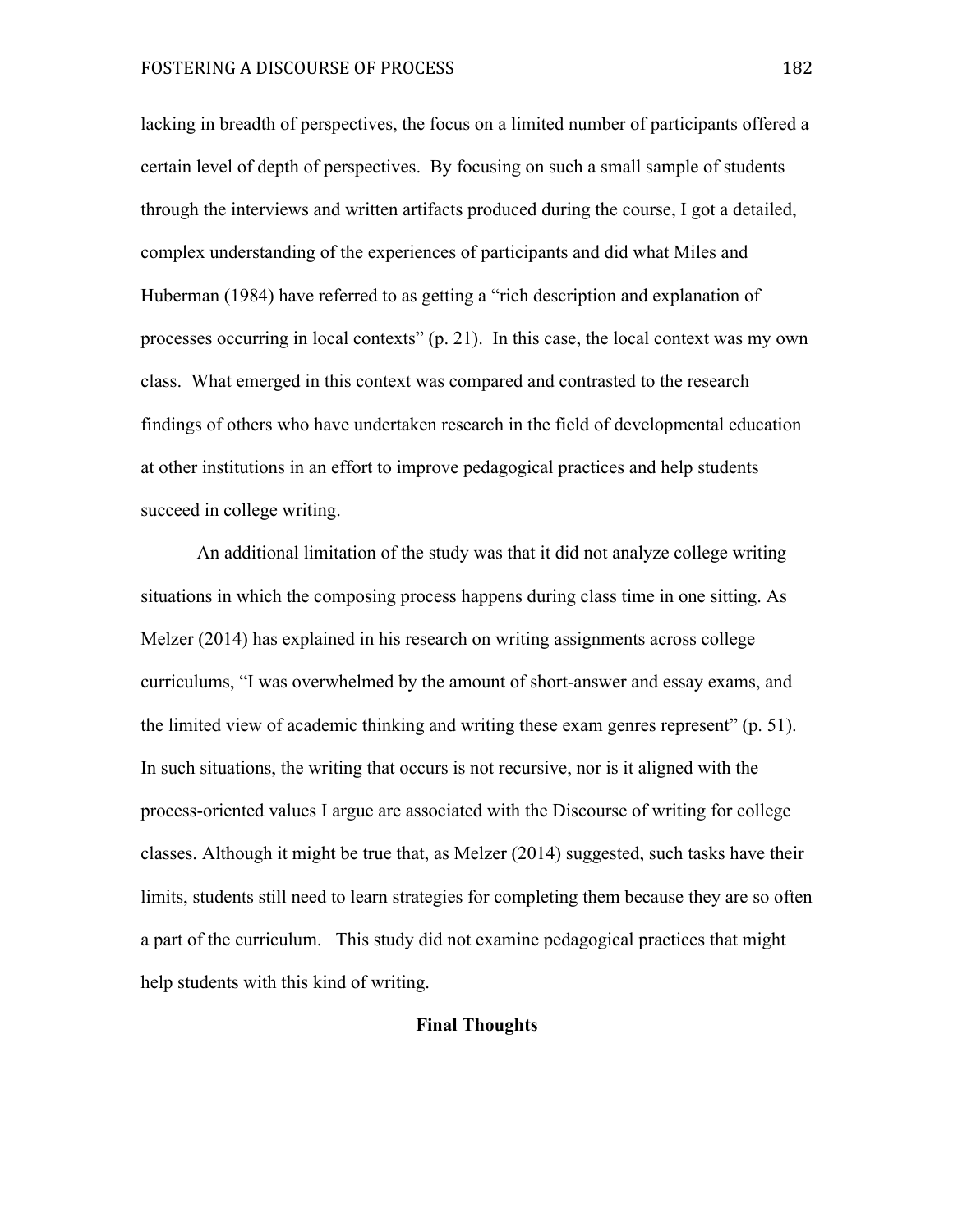In showcasing student voices on a developmental writing course, this study sought to contribute to the dialogue about how best to improve developmental courses so that they can help academically underprepared students achieve their educational goals. As I examined the perspectives of the student participants, other published researchers, and my own thoughts and reflections, I gained a deeper understanding and appreciation for the qualitative research process. Through working on this study, I more fully understand the actual experiences and perceptions of students as they take and complete a developmental course and then move on to the rest of the college curriculum. This understanding has been enormously beneficial to me in examining my own assumptions about what I teach and how. In particular, the study has deepened my understanding of the need to help students adapt a flexible disposition as they approach college writing across the curriculum. Writing in different subject areas and classes is often far more complex than it at first might seem. The study has increased my awareness of how important it is to find ways to further equip students with the knowledge and tools that can help them navigate the complex demands of writing for college.

I am confident that what I have learned in this inquiry will be useful to others who embark on the challenging but gratifying task of helping students who are academically underprepared gain access to the tools, intellectual capital, and numerous rewards of a higher education. It is my hope that teachers, researchers, and program administrators can build upon what I have reported here to help contribute to the success of students whose life trajectories have not given them easy access to the academic capital needed to succeed in higher education. In this small way, I hope this dissertation contributes to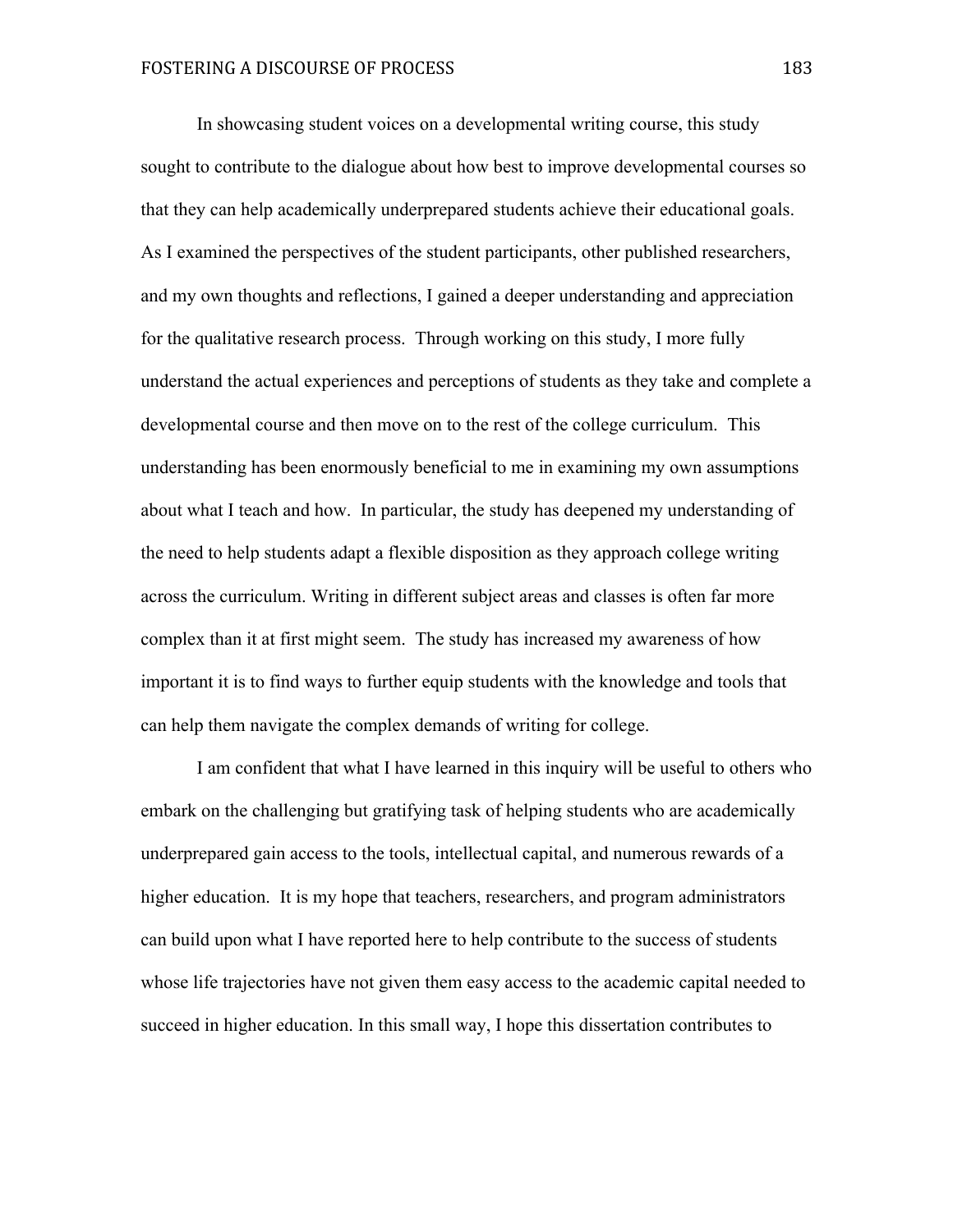building a more just society by increasing these students' access to opportunities that

college can give them.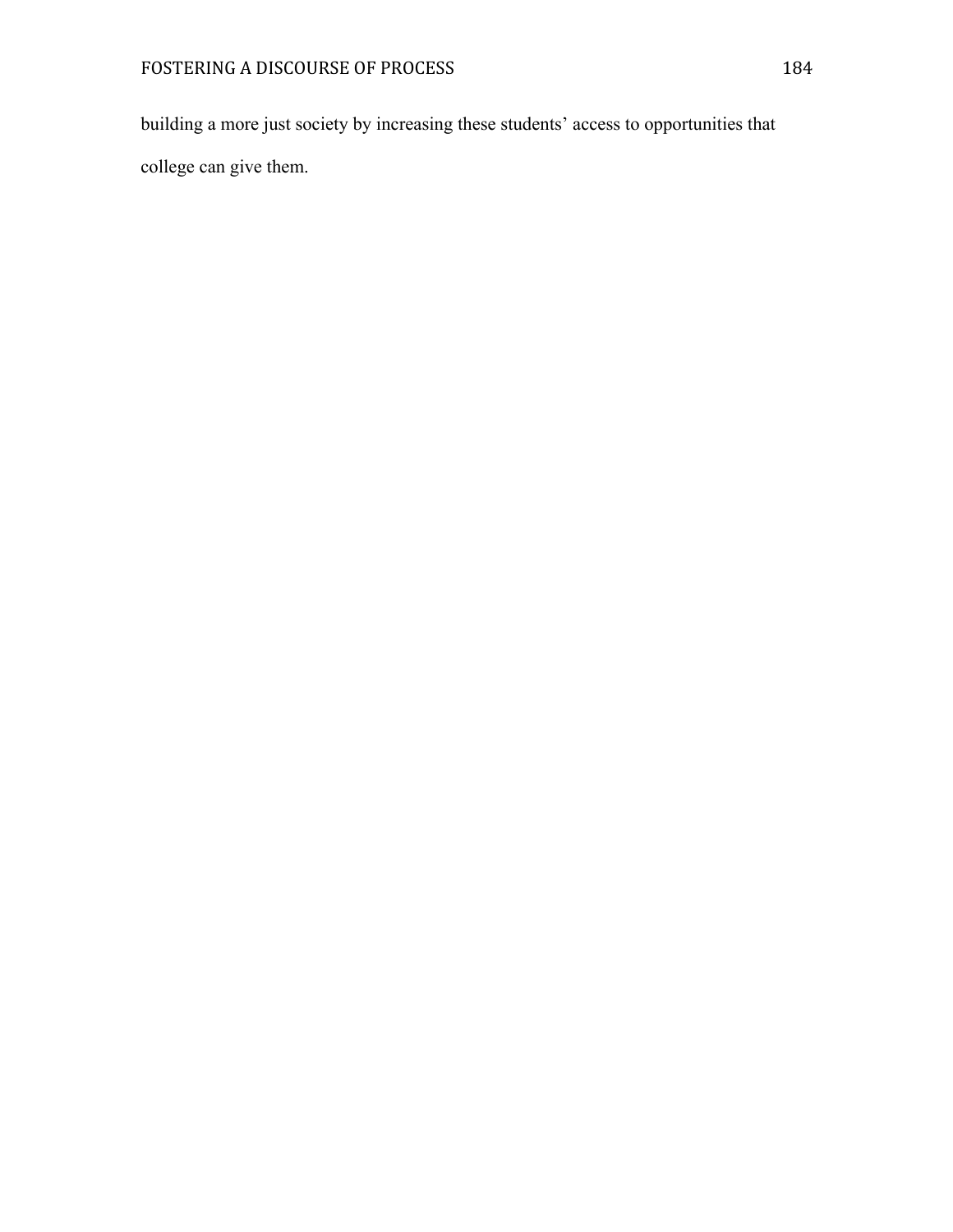#### References

- Achieving the Dream. (2010). *Strategy institute: Equity and excellence.* Retrieved May 1, 2011, from http://www.achievingthedream.org/Portal/Modules/6f3f32e4-5107- 4cba-8107-2a01cccc90b6.asset.
- Addison, J. & McGee, S.J. (2010). Writing in high school/writing in college: Research trends and future directions. *College Composition and Communication*, 62(1), 147-179.
- Ambrose, S.A., Bridges, M.W., DiPietro, M., Lovett, M.C., & Norman, M.K. (2010). *How learning works: Seven research-based principles for smart teaching*. San Francisco, CA: Jossey-Bass.
- Anderson, G.L. & Herr, K. (1999). The new paradigm wars: Is there room for rigorous practitioner knowledge in schools and universities? *Educational Researcher*, 28(40), 12-21.
- Arendale, D.R. (2012). A glossary of developmental education and learning assistance terms. In R. Hodges, M.L. Simpson, & N.A. Stahl (Eds.), *Teaching study strategies in developmental education: Readings on theory, research, and best practice* (pp. 47-68). Boston: MA: Bedford/St. Martin's.
- Au, K.H., Raphael, T.E., & Mooney, K.C. (2008). Improving reading achievement in elementary schools. In Wepner, S.B., & Strickland, D.S. (Eds.) The administration and supervision of reading programs  $(4<sup>th</sup>$  ed.). (pp. 71-89). New York, NY: Teachers College Press.
- Auguste, B.G., Cota, A., Jayaram, K., & Laboissiere, M.C.A. (2010). *Winning by degrees: The strategies of highly productive higher-education institutions*.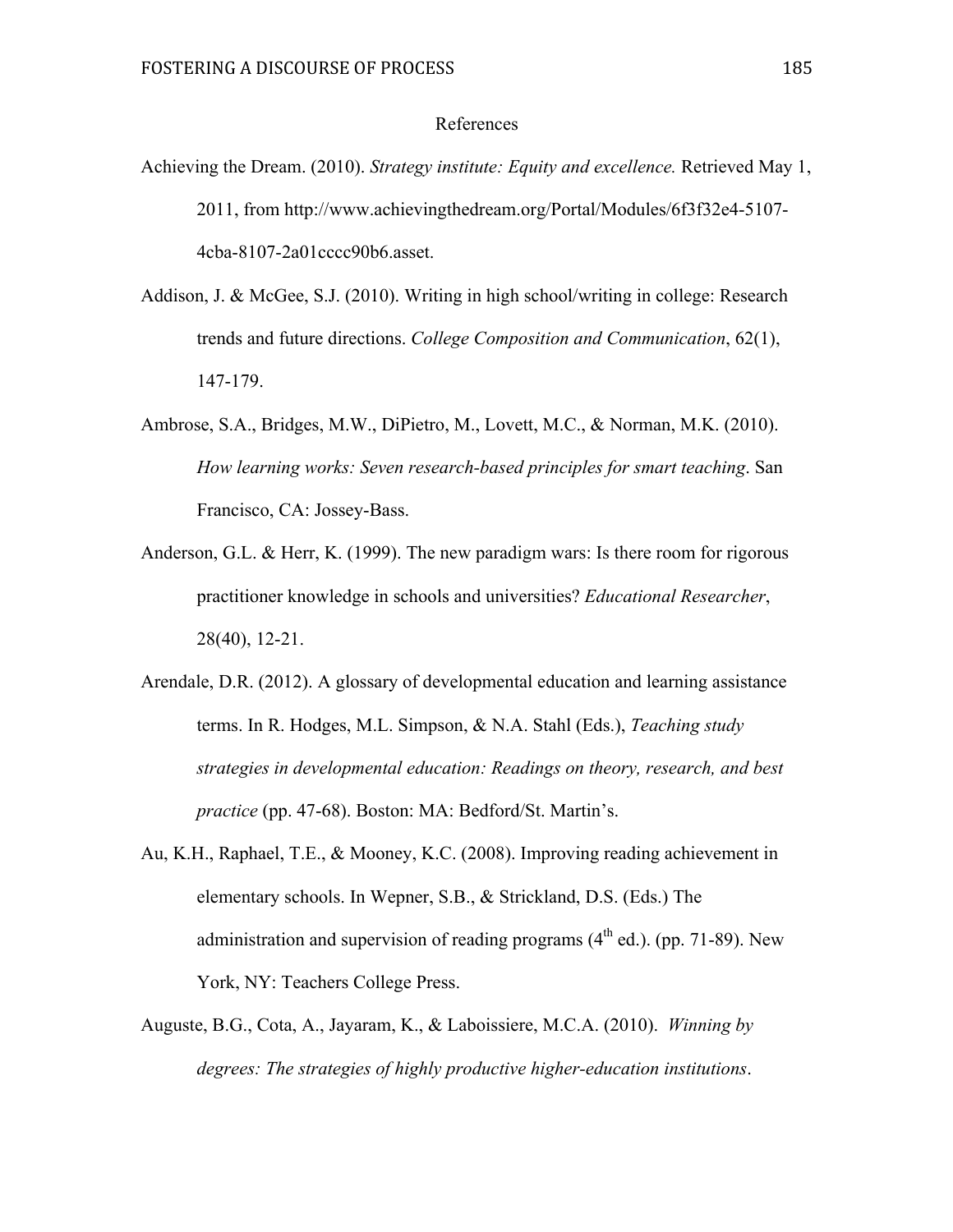Retrieved from http://mckinseyonsociety.com/winning-by-degrees/

- Bailey, T., Jeong, D.W., & Cho, S.W. (2008). Referral, enrollment, and completion in developmental education sequences in community colleges. *Community College Research Center*, *Working Paper 15*.
- Bain, K. (2004). *What the best college teachers do*. Cambridge, MA: Harvard University Press.
- Bartholomae, D. (1980). The study of error. *College Composition and Communication*, 31(3), 253-269.
- Beaufort, A. (2007). *College writing and beyond*. [Ipad Kindle App Version]. Retrieved from Amazon.com.
- Benander, R. & Lightner, R. (2005). Promoting transfer of learning: Connecting general education courses. *The Journal of General Education* 54(3), 199-208.
- Berne, J. (2009). *The writing-rich high school classroom: Engaging students in the writing workshop*. New York, NY: The Guilford Press.
- Billing, D. (2007). Teaching for transfer of core/key skills in higher education: Cognitive skills. *Higher Education*, 53, 483-516.
- Bolker, J. (1998). *Writing your dissertation in fifteen minutes a day: A guide to starting, revising, and finishing your doctoral thesis*. New York, NY: Henry Holt and Company.
- Booth, W.C., Colomb, G.G., & Williams, J.M. (2008). *The craft of research* (3rd ed.). Chicago, IL: University of Chicago Press.
- Boylan, H. (2002). *What works: Research-based best practices in developmental education*. Boone: National Center for Developmental Education.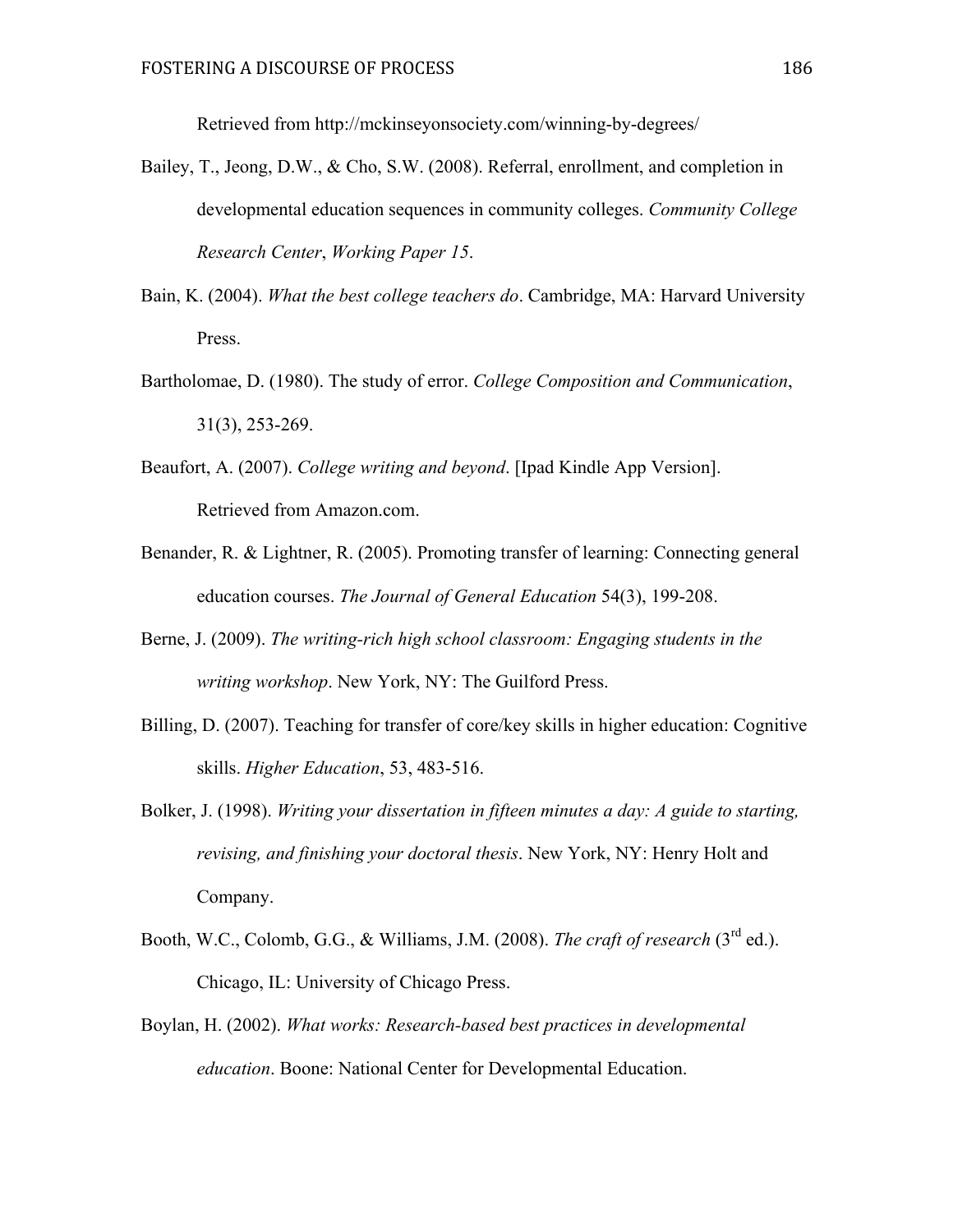Boylan, H. (2003). Introduction: Developmental education: What's it about? In Stahl, N.A. & Boylan, H. (Eds.) *Teaching developmental reading: Historical, theoretical, and practical background readings* (pp. 1-10). Boston, MA: Bedford/St. Martin's.

Boylan, H. (2012). Exploring alternatives to remediation. In Hodges, R., Simpson, M.L., Stahl, N.A. (Eds.). *Teaching study strategies in developmental education: Readings on Theory, Research, and Best Practice* (pp. 88-101). Boston, MA: Bedford/St. Martin's.

- Brammer, C. (2011). ePortfolios and cognitive storytelling: Making the journey personal. *Business Communication Quarterly*, 74(3), 352-355.
- Callahan, M.K. & Chumney, D. (2009). Write like college: How remedial writing courses at a community college and a research university position at-risk students in the field of higher education. *Teachers College Record,* 111(7), 1619-1664.
- The Carnegie Foundation for the Advancement of Teaching. (2008). *Basic skills for complex lives: Designs for learning in the community college*. Stanford: Author.
- Caverly, D.C., Nicholson, S.A., & Radcliffe, R. (2004). The effectiveness of strategic reading instruction for college developmental readers. *Journal of College Reading and Learning,* 35(1), 25-49.

Center for Community College Student Engagement. (2012). *A matter of degrees: Promising practices for community college student success: A first look*. Retrieved from http://www.ccsse.org/center/resources/publications. cfm#nationalreports

Cochran-Smith, M. & Lytle, S.L. (1993). *Inside/Outside: Teacher research and*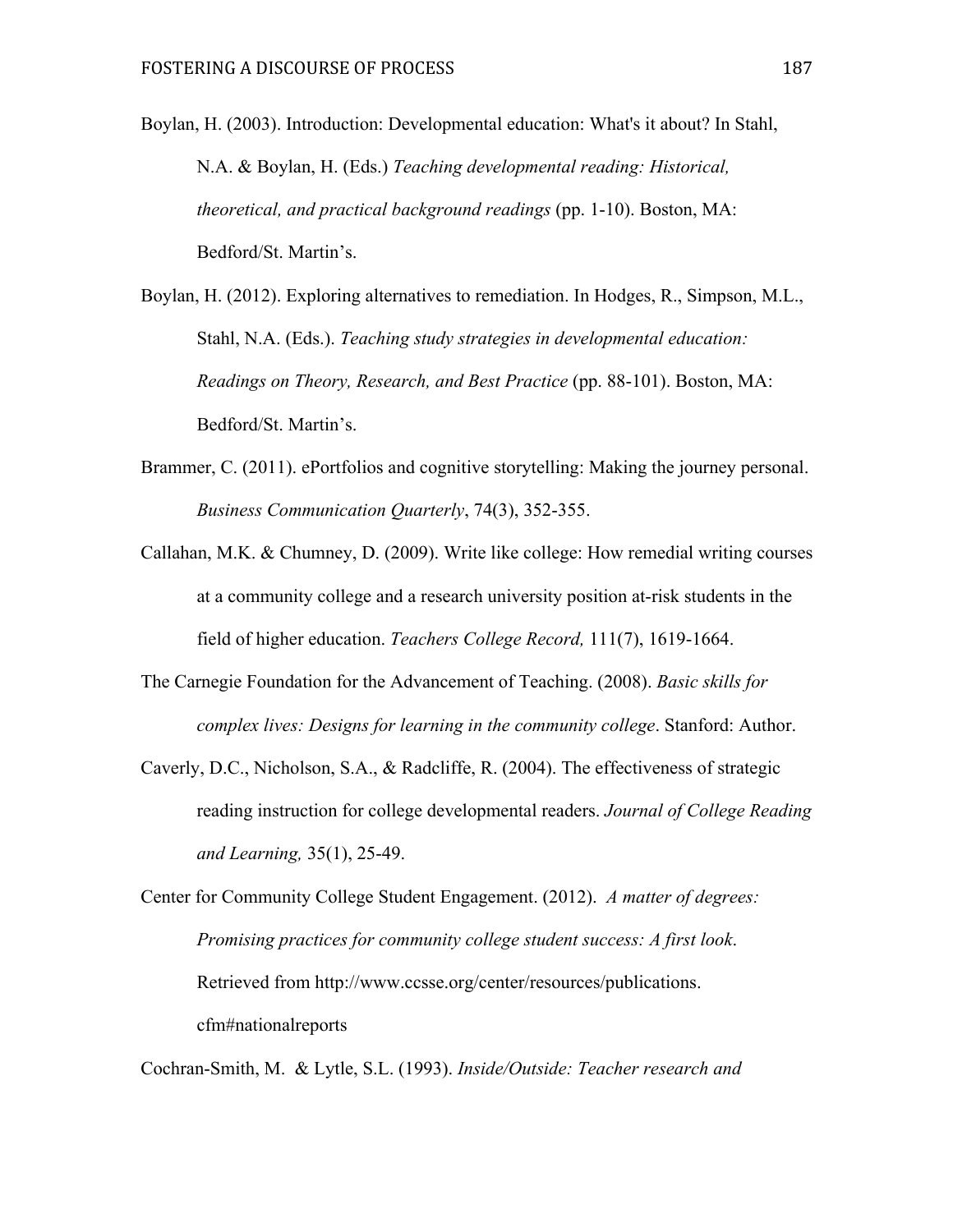*knowledge*. New York: Teachers College Press.

- Coffey. A. & Atkinson, P. (1996). *Making sense of qualitative data: Complementary research strategies.* Thousand Oaks, CA: Sage Publications, Inc.
- Community College Research Center*.* (2014*). What we know about developmental education outcomes. Retrieved from http://ccrc.tc.columbia.edu/media/k2/ attachments/what-we-know-about-developmental-education-outcomes.pdf*
- Conley, D. (2005). *College knowledge: What it really takes for students to succeed and what we can do to get them ready*. San Francisco, CA: Jossey-Bass.
- Cooper, M.M. (2006). The ecology of writing. In Vandenberg, P., Hu, S. & Clary-Lemon, J. (Eds) *Relations, locations, positions: Composition theory for writing teachers*. (pp. 181-197). Urbana, IL: National Council of Teachers of English.
- Corbin, J. & Strauss, A. (2008). *Basics of qualitative research* (3rd ed.). Thousand Oaks, CA: Sage Publications, Inc.
- Council of Writing Program Administrators, National Council of Teachers of English, & National Writing Project. (2011). *Framework for success in postsecondary writing*: Unites States: Author
- Cowan, J., & Kessler, J. (2015, February 19). How to hold colleges accountable. *The New York Times.* Retrieved from http://www.nytimes.com/
- Cox, R. (2009). *The college fear factor: How Students and professors misunderstand one another*. [Ipad Kindle App Version]. Retrieved from Amazon.com.
- Creswell, J.W. (2007). *Qualitative inquiry and research design: Choosing among five approaches* (2nd ed.).Thousand Oaks, CA: Sage Publications, Inc.

Creswell, J.W. & Miller, D.L. (2000). Determining validity in qualitative inquiry. *Theory*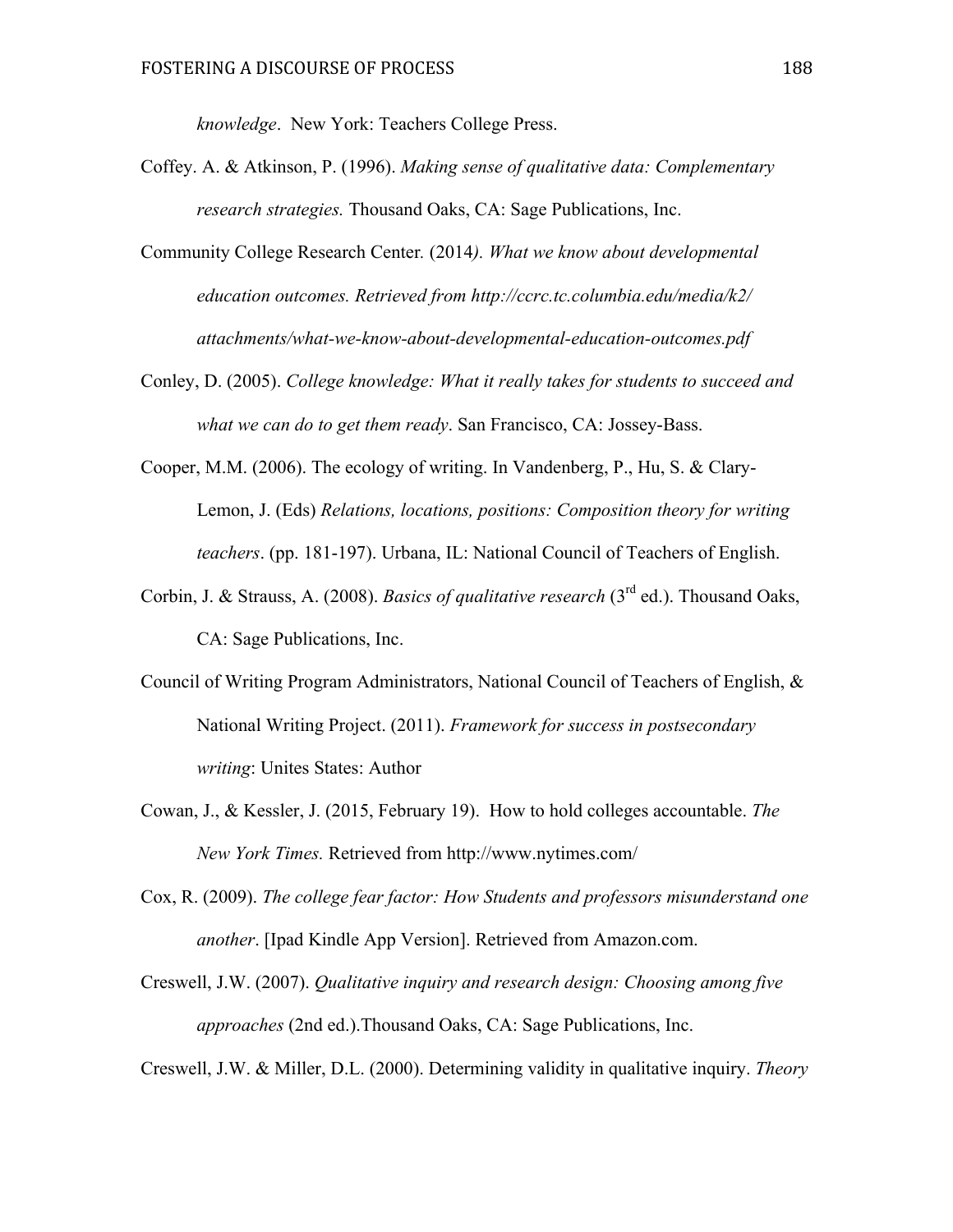*into Practice*, 39(3), 124-130.

- Delpit, L.D. (1988). The silenced dialogue: Power and pedagogy in educating other people's children. *Harvard Education Review*, 58(3), 280-298.
- Desmet, C., Miller, D.C., Griffin, J., Balthazor, R., & Cummings, R.E. (2008). Reflection, revision, and assessment in first-year composition ePortfolios. *The Journal of General Education*, 57(1), 15-30.
- Dotolo, F. & Nicolay, T. (2008). Approaching history through literature: Generating knowledge through writing and inquiry in a cross disciplinary first-year learning community. *History Teacher*, 42(1), 25-34.
- El-Hindi, A.E. (1997). Connecting reading and writing: College learners' metacognitive awareness. *Journal of Developmental Education*, 21(2), 426-451.
- Emerson, R.M., Fretz, F.I. & Shaw, L.L. (1995). *Writing ethnographic fieldnotes.*  Chicago: University of Chicago Press.
- Ertmer, P.A., Richardson, J.C., Lehman, J.D., Newby, T.J., Cheng, X., Mong, C., Sadaf, A. (2010). Peer feedback in a large undergraduate blended course: Perceptions of value and learning. *Journal of Educational Computing Research*, 43(1), 67-88.
- Foderaro, L.W. (2011, March 3). CUNY adjusts amid tide of remedial students. *The New York Times*. Retrieved from http: //www.nytimes.com/
- Freeman, D. (1998). Doing teacher research: From inquiry to understanding. Pacific Grove, CA: Heinle & Heinle Publishers.
- Gee, J.P. (2008). *Social linguistics and literacies: Ideology in discourses* (3<sup>rd</sup> ed.). New York, NY: Routledge.
- Geertz, C. (1973). *The interpretation of cultures: Selected essays*. New York, NY: Basic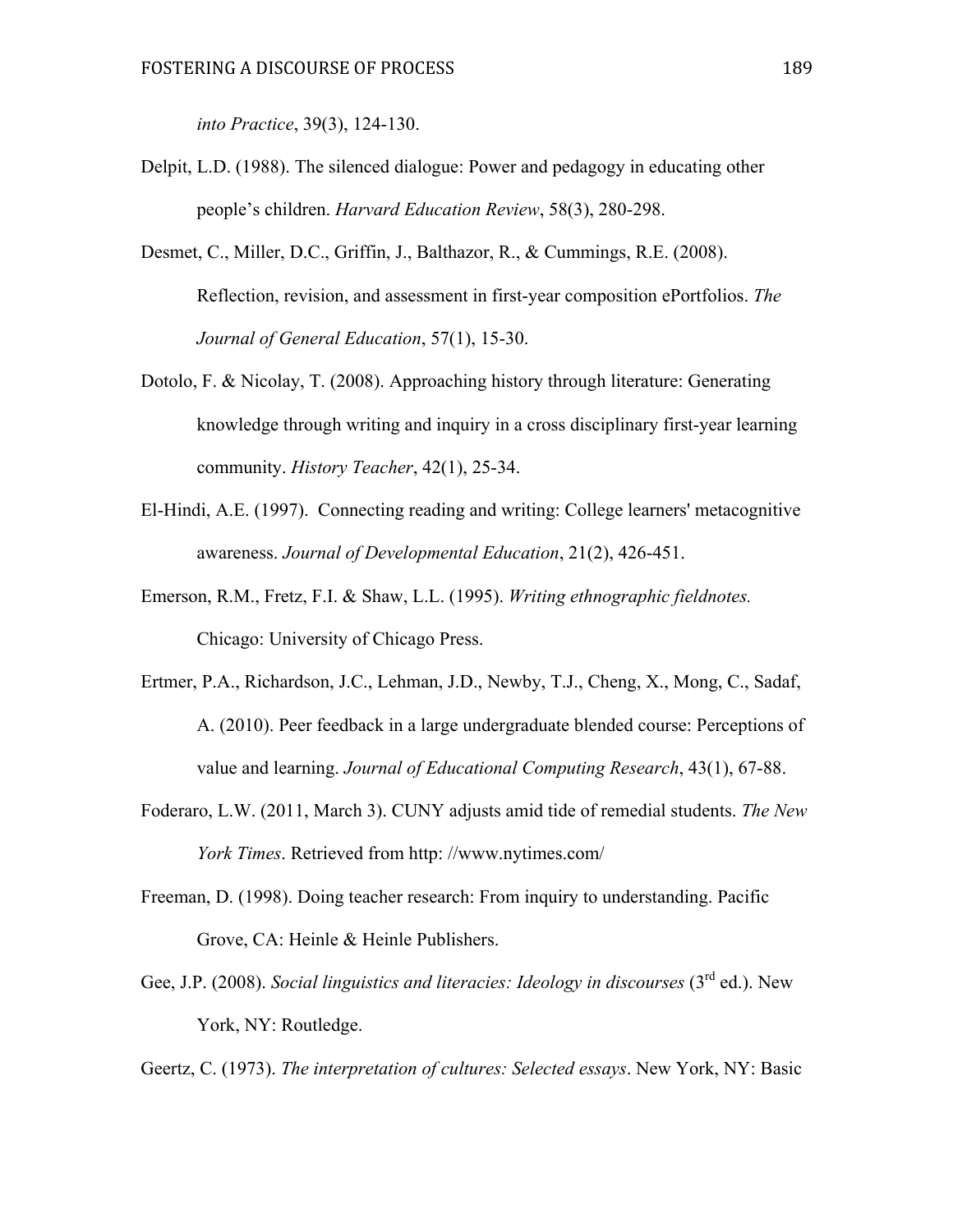Books, Inc.

- Gibaldi, J. (2003). *MLA handbook for writers of research papers* (6<sup>th</sup> ed.). New York, NY: The Modern Language Association.
- Graff, G. (2003). *Clueless in academe: How schooling obscures the life of the mind*. [Ipad Kindle App Version]. Retrieved from Amazon.com.
- Grubb, W.N. & Cox, R. (2005). Pedagogical alignment and curricular consistency: The challenges for developmental education. *New Directions for Community Colleges*, 129, 93-103.
- Grubb, W.N. & Gabriner, R. (2013). *Basic skills education in community colleges: Inside and outside of classrooms.* New York, NY: Routledge.
- Gulley, B. (2012). Feedback on developmental students' first drafts. *Journal of Developmental Education*, 36(1), 16-36.
- Hacker, D. & Sommers, N. (2015). *A pocket style manual* ( $7<sup>th</sup>$  ed.). New York, NY: Bedford/St. Martin's.
- Hodges, L.C. & Stanton, K. (2007). Translating comments on student evaluations into the language of learning. *Innovative Higher Education*, 31(5), 279-286.
- Karp, M.M., Bickerstaff, S., Rucks-Ahidiana, Z., Bork, R.H., Barragan, M., & Edgecombe, N. (2012). College 101 courses for applied learning and student success. *Community College Research Center*, *Working Paper 49*.
- Karasavvidis, I. (2010). Wiki uses in higher education: Exploring barriers to successful implementation. *Interactive Learning Environments*, 18(3), 219-231.
- Klages, M.A & Clark, E. (2009). New worlds of errors and expectations: Basic writers and digital assumptions. *Journal of Basic Writing*, 28(1), 32-9.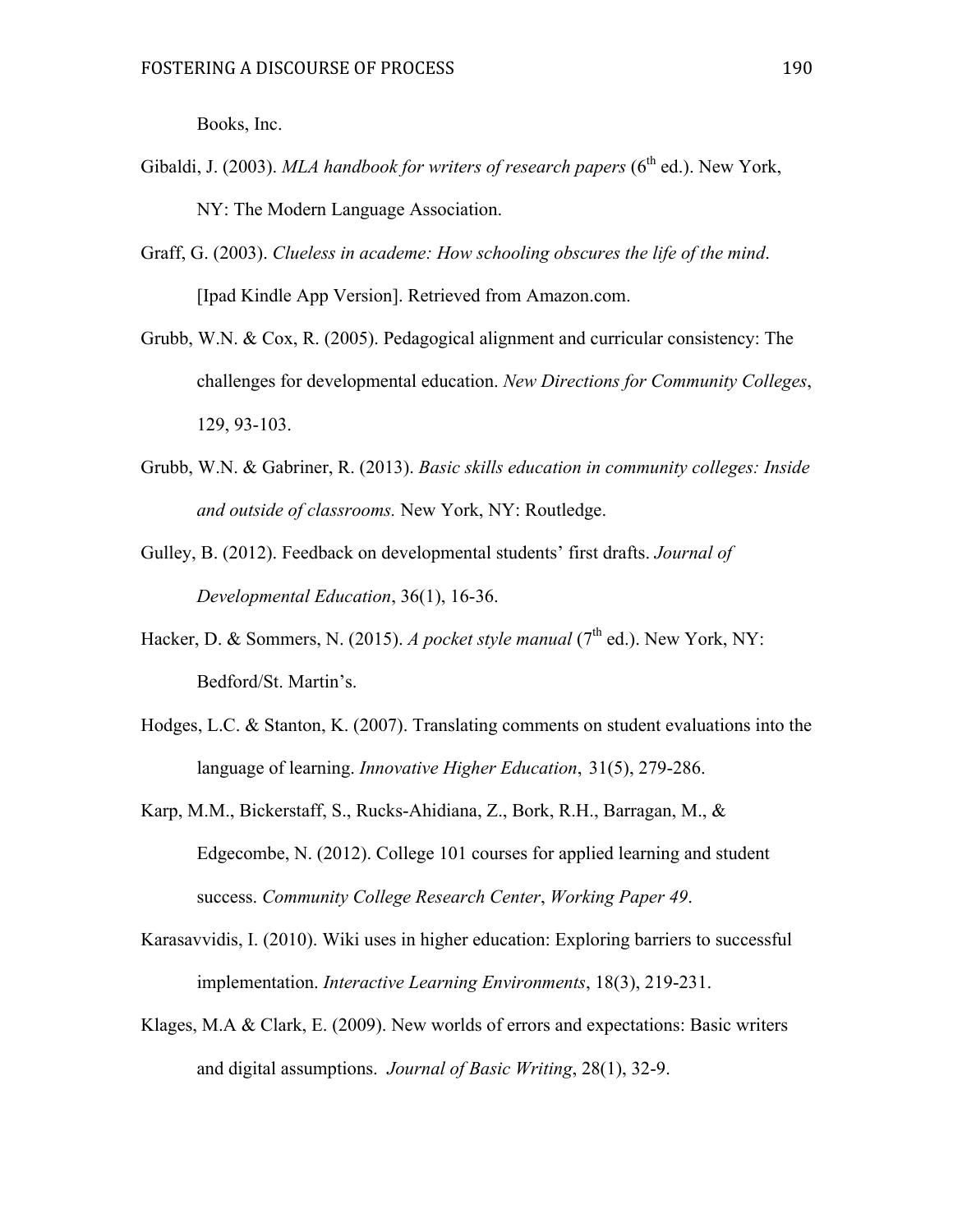- Koch, B. Slate, J.R., & Moore, G. (2012). Perceptions of students in developmental classes. *Community College Enterprise*, 18(2), 62-82.
- Lea, M.R. (2004). Academic literacies: A pedagogy for course design. *Studies in Higher Education*, 29(6), 739-756.
- Lea, M.R. & Street, B.V. (1998). Student writing in higher education: An academic literacies approach. *Studies in Higher Education*, 23(2), 157-172.
- Lea, M.R. & Street, B.V. (2006). The "academic literacies" model: Theory and applications. *Theory into Practice*, 45(4), 368-377.
- Lesley, M. (2004). Refugess from reading: Students' perceptions of "remedial" literacy pedagogy. *Reading Research and Instruction*, 44(1), 62-85.
- Liu, N. & Carless, D. (2006). Peer feedback: the learning element of peer assessment. *Teaching in Higher Education*, 11(3), 279-290.
- Lynch, M., Engle, J. & Cruz, J. (2010). Subprime opportunity: The unfulfilled promise of for-profit colleges and universities. *The Education Trust*. Washington, DC: The Education Trust.
- Madigan, R., Johnson, S., Linton, P. (1995). The language of psychology: APA style as epistemology. *American Pyschologist*, 50(6), 428-436.
- Melzer, D. (2009). Writing assignments across the curriculum: A national study of college writing. *College Composition and Communication*, 61(2), W240-W261.
- Melzer, D. (2014). Assignments across the curriculum: A national study of college writing. Boulder, CO: University Press of Colorado.
- Merriam. S. (1998). *Qualitative research and case study applications in education*. San Francisco, CA: Jossey-Bass Publishers.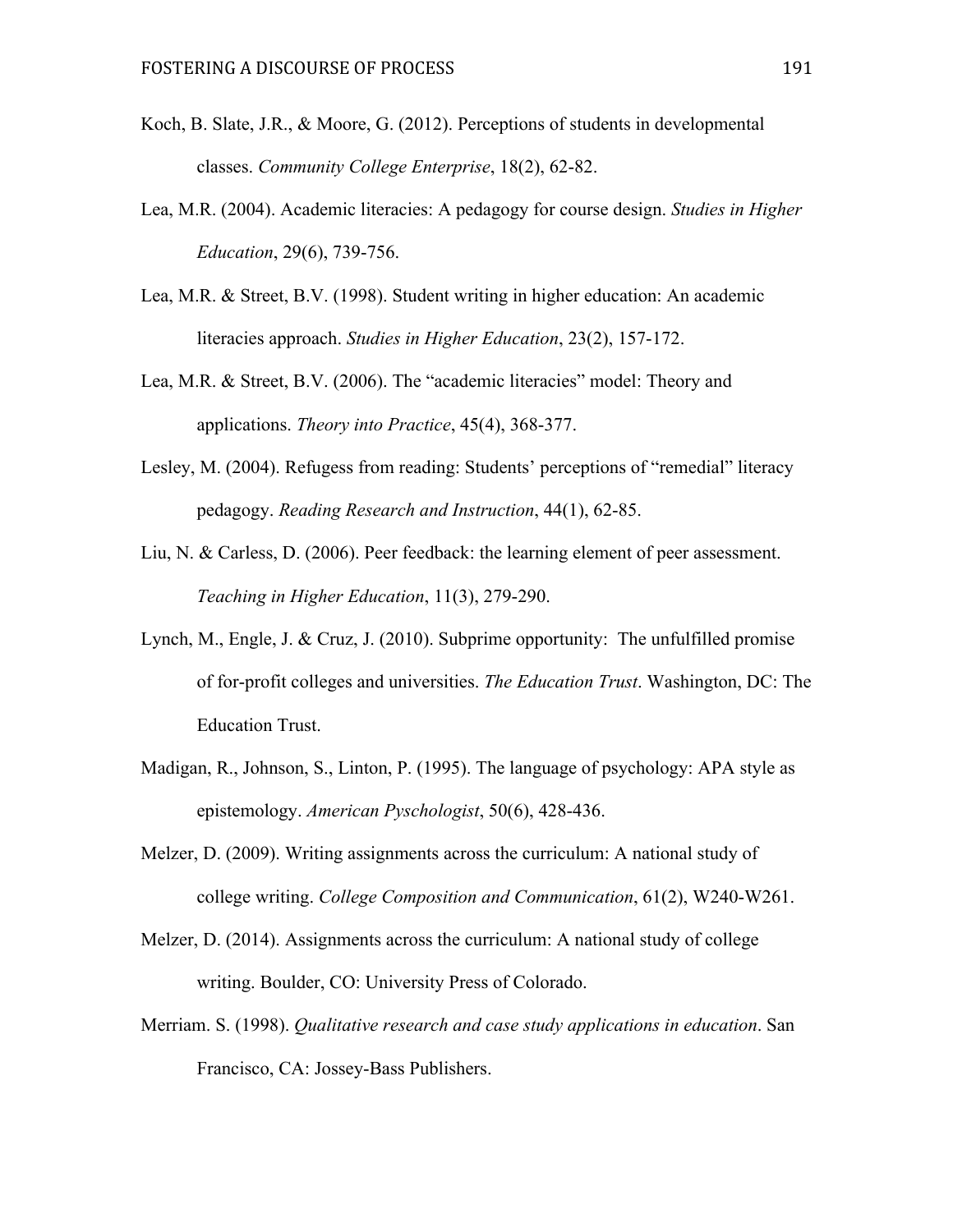- Miles, M. B. & Huberman, A. M. (1984). Drawing valid meaning from qualitative data: Toward a shared craft. *Educational Researcher*, 13(5), 20-30.
- Mulder, R.A., Pearce, J.M., & Baik, C. (2014). Peer review in higher education: Student perceptions before and after participation. *Active Learning in Higher Education*, 15(2), 157-171.
- Neuleib, J. & Brosnahan, I. (2007). Teaching grammar to writers. In S.M. Bernstein (Ed.), *Teaching developmental writing* (3rd ed., pp. 145-153). Boston, MA: Bedford/St. Martin's.
- Obama, B. (2012, January 24). Remarks by the president in state of the union address. Retrieved from http://www.whitehouse.gov/the-press-office/2012/01/24/remarkspresident-state-union-address
- Pacello, J. (2014). Integrating metacognition into a developmental reading and writing course to promote skill transfer: An examination of student perceptions and experiences. *Journal of College Reading and Learning*, 44(2), 119-140.
- Patton, M.Q. (1990). *Qualitative evaluation and research methods* (2<sup>nd</sup> ed.). Newberry Park. CA: SAGE.
- Patton, M.Q. (2002). *Qualitative research and evaluation methods* (3<sup>rd</sup> ed.). Thousand Oaks, CA: SAGE.
- Perin, D. (2011a). Facilitating student learning through contextualization: A review of the evidence. *Community College Review*, 39(3), 268-295.
- Perin, D. (2011b). Facilitating student learning through contextualization (CCRC Brief No. 53). Retrieved from http://academiccommons.columbia.edu /catalog /ac:146940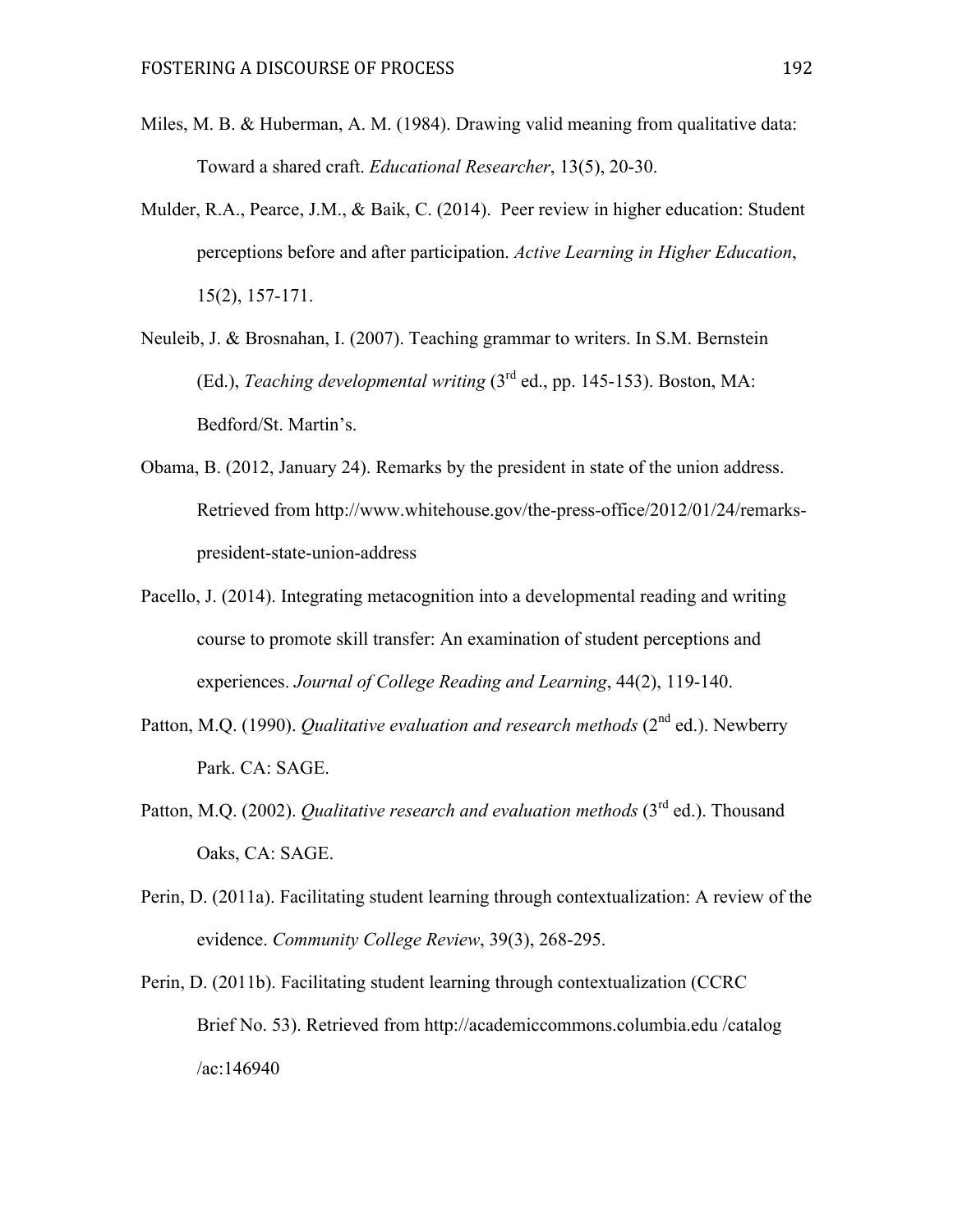- Pifarre, M. & Fisher, R. (2011). Breaking up the writing process: How wikis can support understanding the composition and revision strategies of young writers. *Language and Education*, 25(5), 451-466.
- Pintrich, P.R. (2012). The role of metacognitive knowledge in learning, teaching, and assessing. In R. Hodges, M.L. Simpson, & N.A. Stahl (Eds.), *Teaching study strategies in developmental education: Readings on theory, research, and best practices* (pp. 229-239). Boston, MA: Bedford/St. Martin's.
- Reynolds, T.J. & Bruch, P.L. (2002). Curriculum and affect: A Participantory developmental writing approach. *Journal of Developmental Education*, 26(2), 12- 20.
- Roselle, A. (2008). Community college library practices in developmental education. *Journal of Developmental Education*, 32(2), 24-32.
- Roselle, A. (2009). Preparing the underprepared: Current academic library practices in developmental education. *College & Research Libraries*, 70(2), 142-156.
- Rose, M. (2005). *Lives on the boundary: A moving account of the struggles and achievements of America's educationally underprepared*. New York, NY: Penguin Books.
- Rose, M. (2012). *Back to school: Why everyone deserves a second change at education*. New York, NY: The New Press.
- Rosenblatt, L.M. (2004). The transactional theory of reading and writing. In R.B. Ruddell & N.J. Unrau (Eds.), *Theoretical models and processes of reading* (5th ed.) (pp. 1363-1398). Newark, DE: International Reading Association.

Rutschow, E.Z. & Schneider, E. (2011). *Unlocking the gate: What we know about*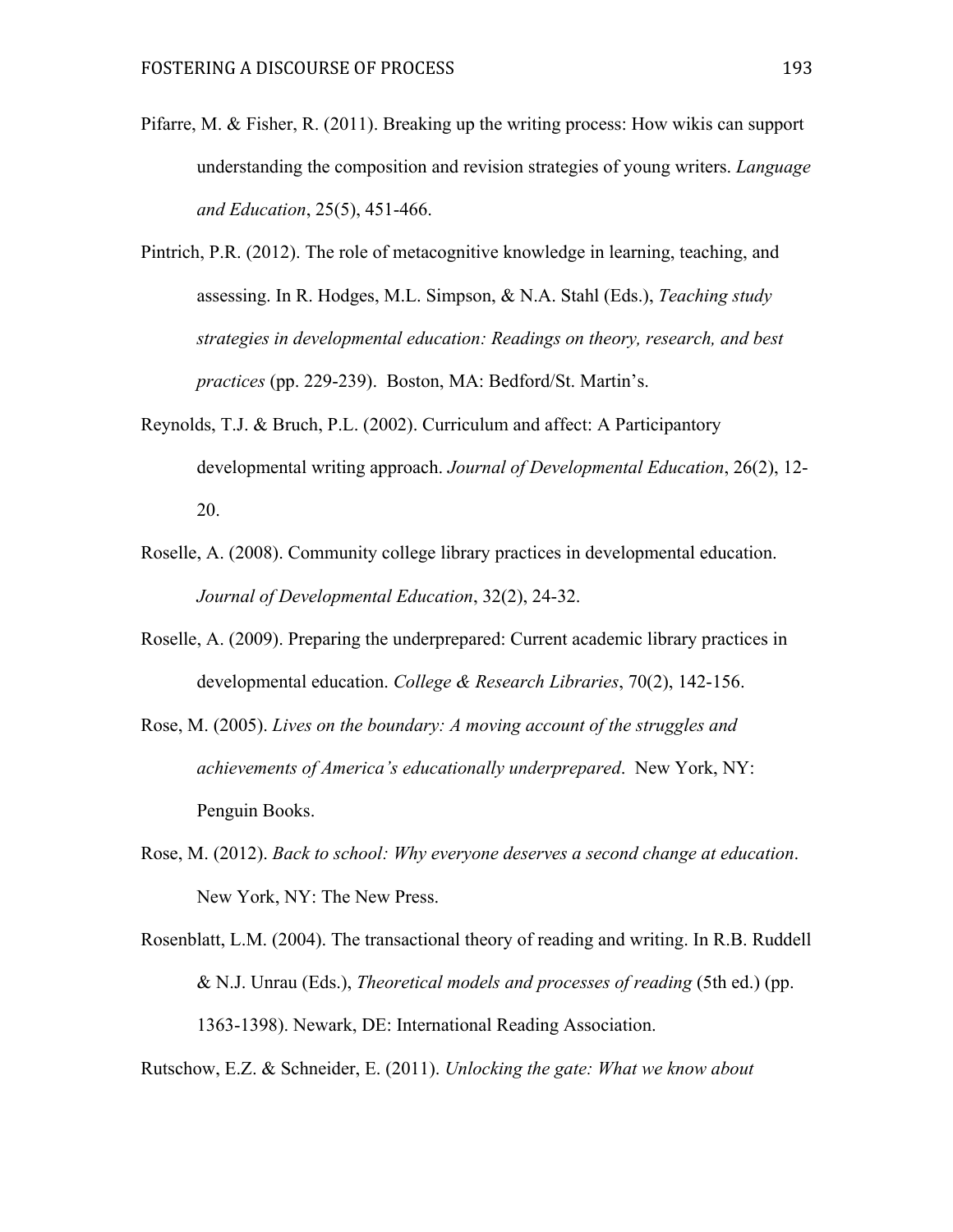*improving developmental education*. Retrieved from http://www.mdrc.org/ unlocking –gate

- Ryan, G.W. & Bernard, H.R. (2003). Techniques to identify themes. *Field Methods*, 15(1), 85-109.
- Scrivener, S., Weiss, M.J., Ratledge, A., Rudd, T., Sommo, C., & Fresques, H. (2015, February). Doubling graduation rates: Three-year effects of CUNY's accelerated study in associate programs (ASAP) for developmental education students. Retrieved from http://www.mdrc.org/sites/default/files/doubling\_graduation \_rates\_fr.pdf
- Shanahan, T., & Shanahan, C. (2008). Teaching disciplinary literacy to adolescents: Rethinking content-area literacy. *Harvard Educational Review*, 78(1), 40-59.
- Shaughnessy, M.P. (1977). *Errors and expectations: A guide for the teacher of basic writing*. New York, NY: Oxford University Press.
- Shaughnessy, M.P. (2007). Some new approaches toward teaching. In S.N. Bernstein, (Ed.), *Teaching developmental writing: Background readings* (3rd ed., pp. 2-15). Boston, MA: Bedford/St. Martin's.
- Shaw, V.N. (2002). Peer review as a motivating device in the training of writing skills for college students*. Journal of College Reading and Learning*, 33(1), 68-76.
- Sipple, S. (2007). Ideas in Practice: Developmental writers' attitudes toward audio and written feedback. *Journal of Developmental Education*, 30(3), 22-31.
- Street, B.V. (1984). *Literacy in theory and practice.* Cambridge, UK: Cambridge University Press.
- Su, F. & Beaumont, C. (2010). Evaluating the use of a wiki for collaborative learning.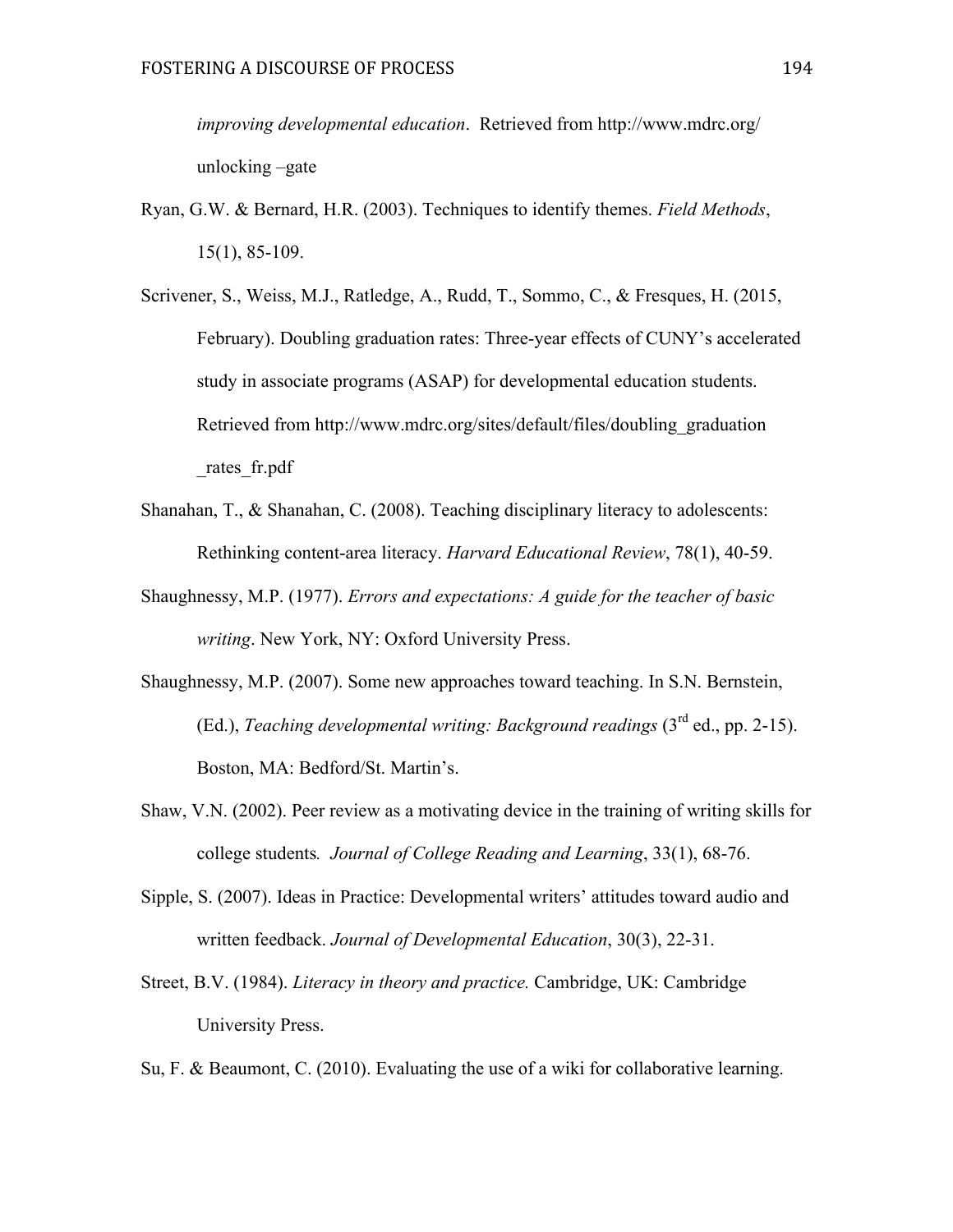*Innovations in Education and Teaching International*, 47(4), 417-431.

- Sullivan, P. (2003). What is "college-level" writing? *Teaching English in the Two-Year College*, 30(4), 374-390.
- Thaiss, C. & Zawacki, T.M. (2006). *Engaged writers dynamic disciplines: Research on the academic writing life*. Portsmouth, NH: Boynton/Cook.

Vanora, J. (2012). The experience of community college developmental students: Challenges and motivations. *Community College Enterprise*, 18(1), 22-36

- Wardle, E. (2007). Understanding 'transfer' from FYC: Preliminary results of a longitudinal study. *WPA: Writing Program Administration*, 31(1-2), 65-85.
- Wardle, E. (2009). "Mutt genres" and the goal of FYC: Can we help students write the genres of the university? *College Composition and Communication*, 60(4), 765- 789.
- Weiss, R.S. (1994). *Learning from Strangers: The art and method of qualitative interview studies*. [Ipad Kindle App Version]. Retrieved from Amazon.com.
- Wolcott, H.F. (2009). *Writing up qualitative research* (3rd ed.). Thousand Oaks, CA: Sage Publications, Inc.
- Worley, R. (2011). ePortfolios examined: Tools for exhibit and evaluation. *Business Communication Quarterly*, 74(3), 330-332.

Wyrick, J. (2011). *Steps to writing well: With additional readings*. 11<sup>th</sup> ed. Boston, MA: Wadsworth.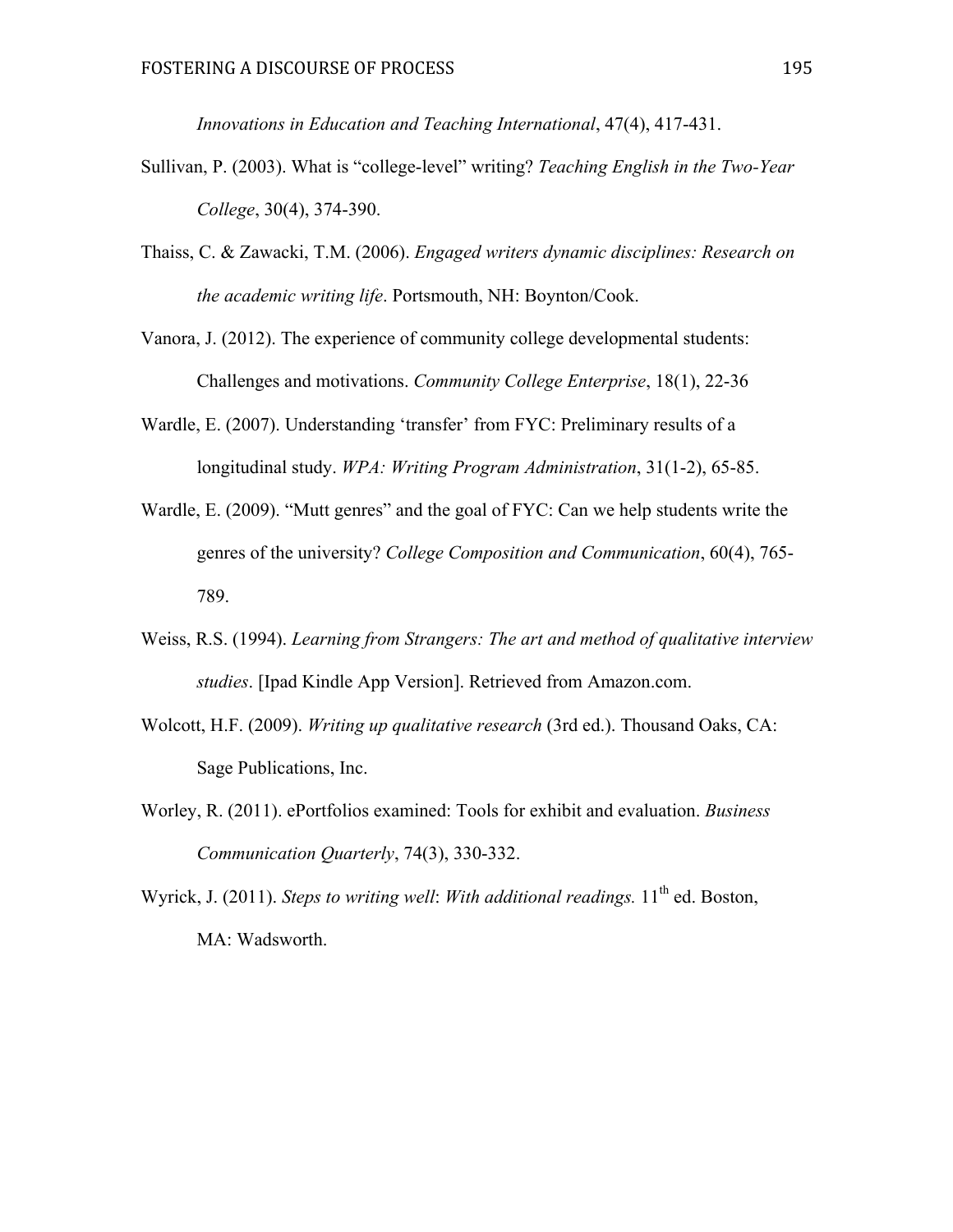Appendix A

Steps in the Writing Process

# Steps in the Writing Process

*All good writing goes through stages in a process. To help you visualize the steps you should take to make your writing more powerful and effective, review this image. When you sit down to work on a writing assignment for any course, take your work through this process.* 

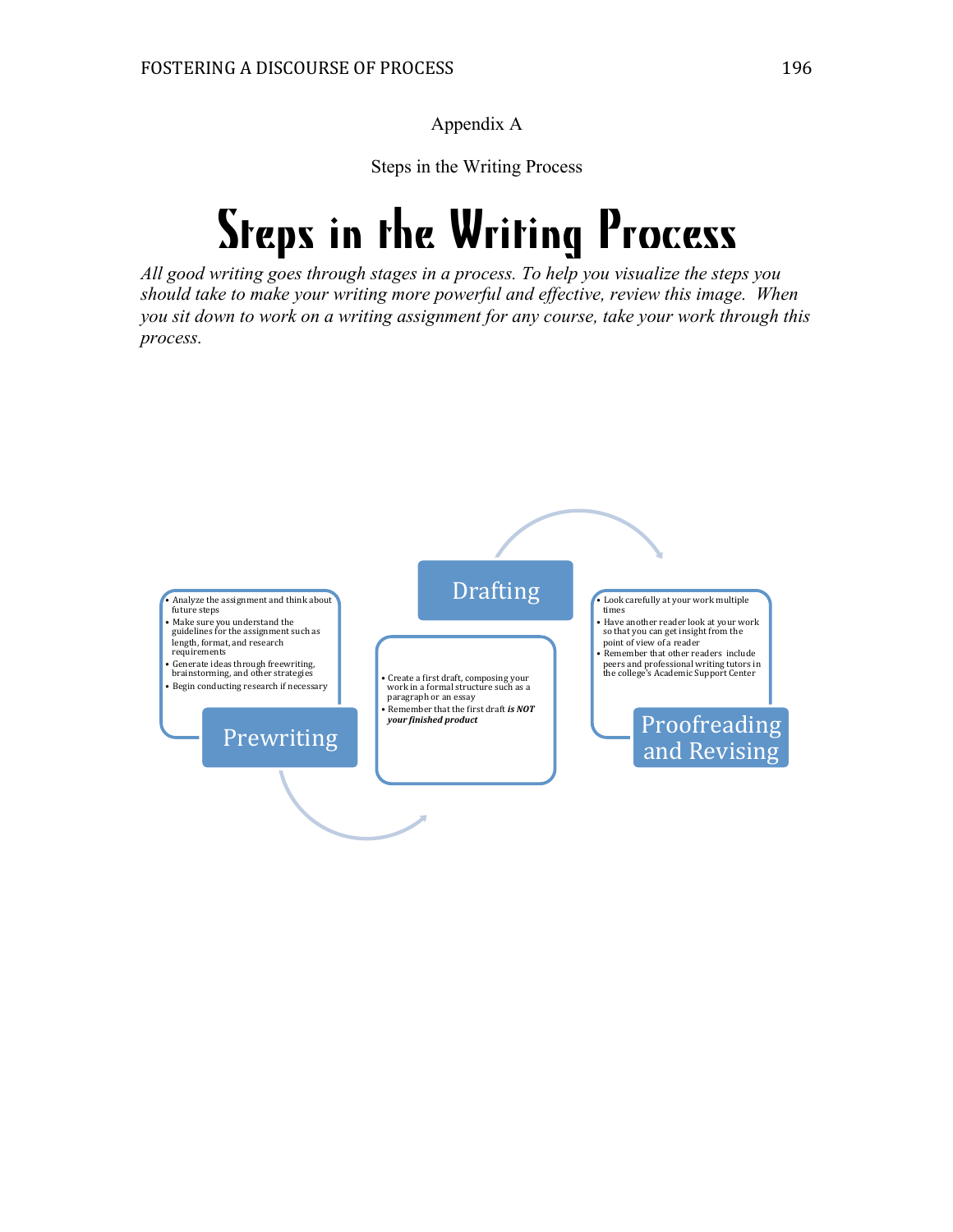# Appendix B

# Final Essay Grading Checklist

|    | Introduction                                                                                                                   |                  |
|----|--------------------------------------------------------------------------------------------------------------------------------|------------------|
|    | 1) Does the introduction provide a good overview of the topic that                                                             | <b>20 Points</b> |
|    | will be explored? Does it have an interesting hook or lead-in?                                                                 |                  |
|    | 2) Does the essay have a creative, interesting title?                                                                          |                  |
|    | 3) Is there a clearly stated, precise thesis statement?                                                                        |                  |
|    | <b>Body</b>                                                                                                                    |                  |
|    | 1) Do the body paragraphs have topic sentences that clearly                                                                    |                  |
|    | signal to the reader the direction of the paper and the main                                                                   | <b>20 Points</b> |
|    | ideas?                                                                                                                         |                  |
|    | 2) Are the ideas in the paragraphs clearly organized around the                                                                |                  |
|    | topic sentences? Does the writing flow coherently from one                                                                     |                  |
|    | idea to the next?                                                                                                              |                  |
|    | 3) Does the essay use <b>transition</b> s that help the essay flow                                                             |                  |
|    | smoothly (for example, for instance, next, another, additionally,                                                              |                  |
|    | similarly, finally)?                                                                                                           |                  |
|    | 4) Does the body of the essay fully discuss the ideas presented in<br>the thesis statement using methods of persuasion such as |                  |
|    | examples, facts, and appeals to authorities on the topic to help                                                               |                  |
|    | persuade the reader?                                                                                                           |                  |
|    |                                                                                                                                |                  |
|    | Conclusion                                                                                                                     | <b>15 Points</b> |
|    | 1) Is there a clear and effective conclusion?                                                                                  |                  |
|    | 2) Does the conclusion flow logically from the rest of the essay?                                                              |                  |
|    | <b>Research</b>                                                                                                                | <b>20 Points</b> |
|    | 1) Are there at least three <b>research sources</b> incorporated into the                                                      |                  |
|    | paper to help make the argument?                                                                                               |                  |
|    | 2) Has the paper avoided plagiarism by using MLA style in-text                                                                 |                  |
|    | citations?                                                                                                                     |                  |
|    | 3) Does the paper include a <b>Works Cited</b> page?                                                                           |                  |
|    |                                                                                                                                |                  |
|    |                                                                                                                                |                  |
|    | <b>Proofreading</b>                                                                                                            |                  |
|    | 1) Is the essay free of <b>sentence fragments</b> , run-on sentences,                                                          |                  |
|    | comma splices, and verb tense inconsistencies?                                                                                 | 25 Points        |
|    | 2) Is the essay free of other recurring errors in grammar and/or<br>punctuation that disrupt the flow of what the essay is     |                  |
|    | attempting to communicate to the reader?                                                                                       |                  |
|    | 3) Is the essay composed using the MLA style of formatting                                                                     |                  |
|    | (double-spacing throughout, proper heading, indentations for                                                                   |                  |
|    | each new paragraph, 12 point, Times New Roman font, etc.)?                                                                     |                  |
| 4) | Does the essay appear to have been PROOFREAD multiple                                                                          |                  |
|    | times? Is it neatly organized and presented?                                                                                   |                  |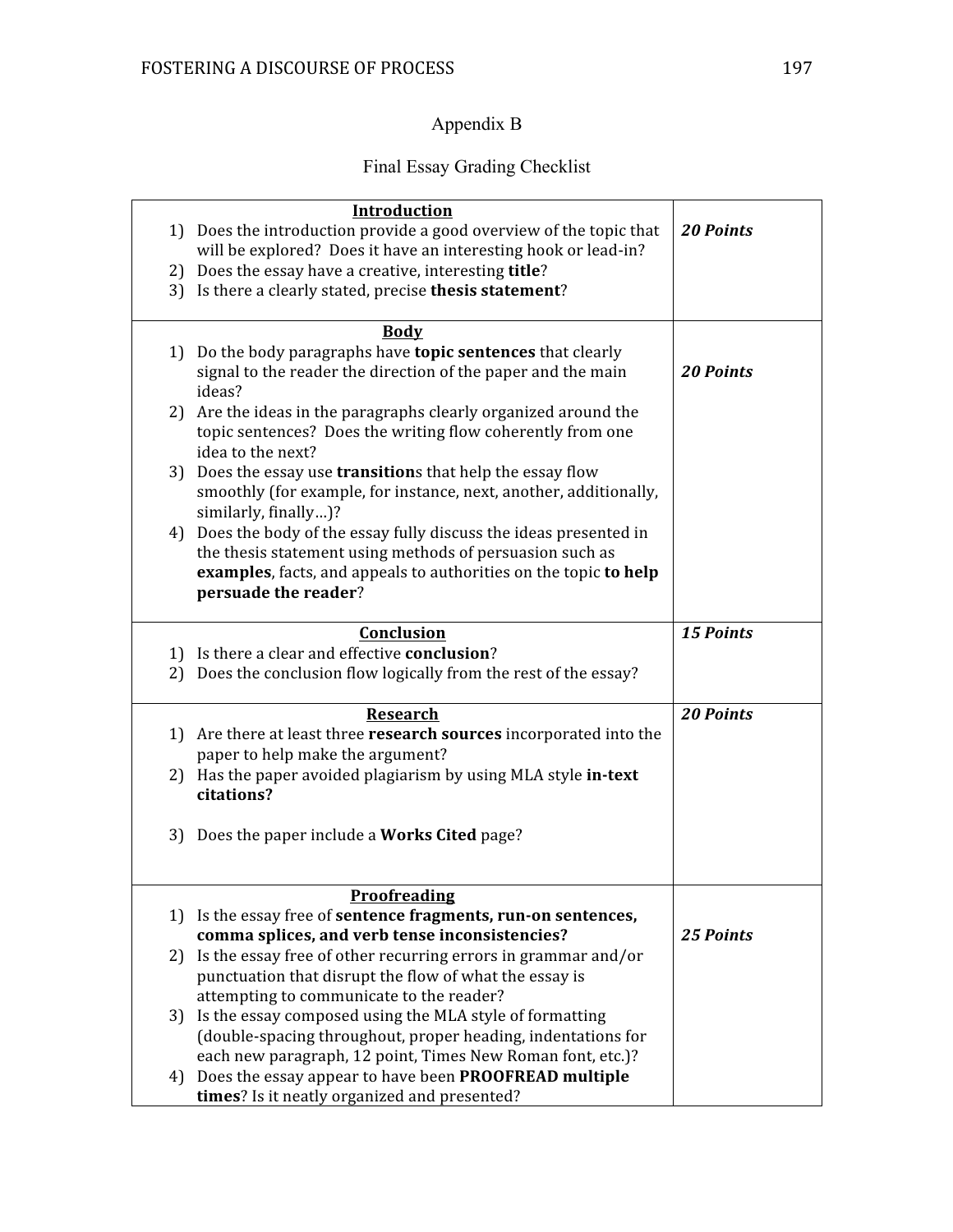## Appendix C

## Consent Forms

**Title of the Research Study:** Student Perceptions of a Developmental Writing Course: Understanding How Certain Approaches to Teaching Might Help Students Transfer Skills into College Writing **Protocol Number: Principal Investigator:** James Pacello

#### **Co-Investigator and Emergency Contact:**

Alisa Belzer, Graduate School of Education Department of Learning and Teaching, 732 932 7496 Ext. 8234, alisa.belzer@gse.rutgers.edu

You are invited to participate in a research study that is being conducted by your former instructor, James Pacello, who is a student in the Graduate School of Education's Teaching and Learning Department at Rutgers University. The purpose of this research is to determine in what ways students perceive the experience of having taken the Foundations of Critical Writing course as being connected to the rest of the college curriculum that includes writing assignments and activities.

You are being asked to join this study because you are a college student who has taken the Foundations of Critical Writing course along with at least one other course, which is a college level course.

Approximately 6-8 subjects over the age of 18 years old will participate in the study, and each individual's participation will last approximately three months. These participants will be drawn from one or more sections of the Foundations of Critical Writing course.

The study procedures include two interviews and an examination of some of the written work research subjects have produced in the Foundations of Critical Writing course and the professor's observations and reflections of the classroom experience.

Each of the interviews will last for roughly one hour, and they will be audio recorded. The interviews will focus on your experiences of taking the Foundations of Critical Writing course as well as your experiences with writing for college classes independent of the course. The first interview will be conducted during the first two or three weeks of the quarter after you have completed the Foundations of Critical Writing class. The second interview will be conducted during the second half of the quarter after which you have completed the Foundations of Critical Writing course.

The writing assignments that you completed in the Foundations of Critical Writing course will also play a role in the study, but they have already been completed in the context of the course, so additional writing will not be a necessary part of the study.

This research is confidential. Confidential means that the research records will include some information about you, such as what you tell James Pacello about your experiences with the Foundations of Writing course and the rest of your experience with college writing. James will keep this information confidential by limiting access to the research data to the researchers helping him with his study, such as his dissertation committee and the Rutgers University Institutional Review Board, except as may be required by law.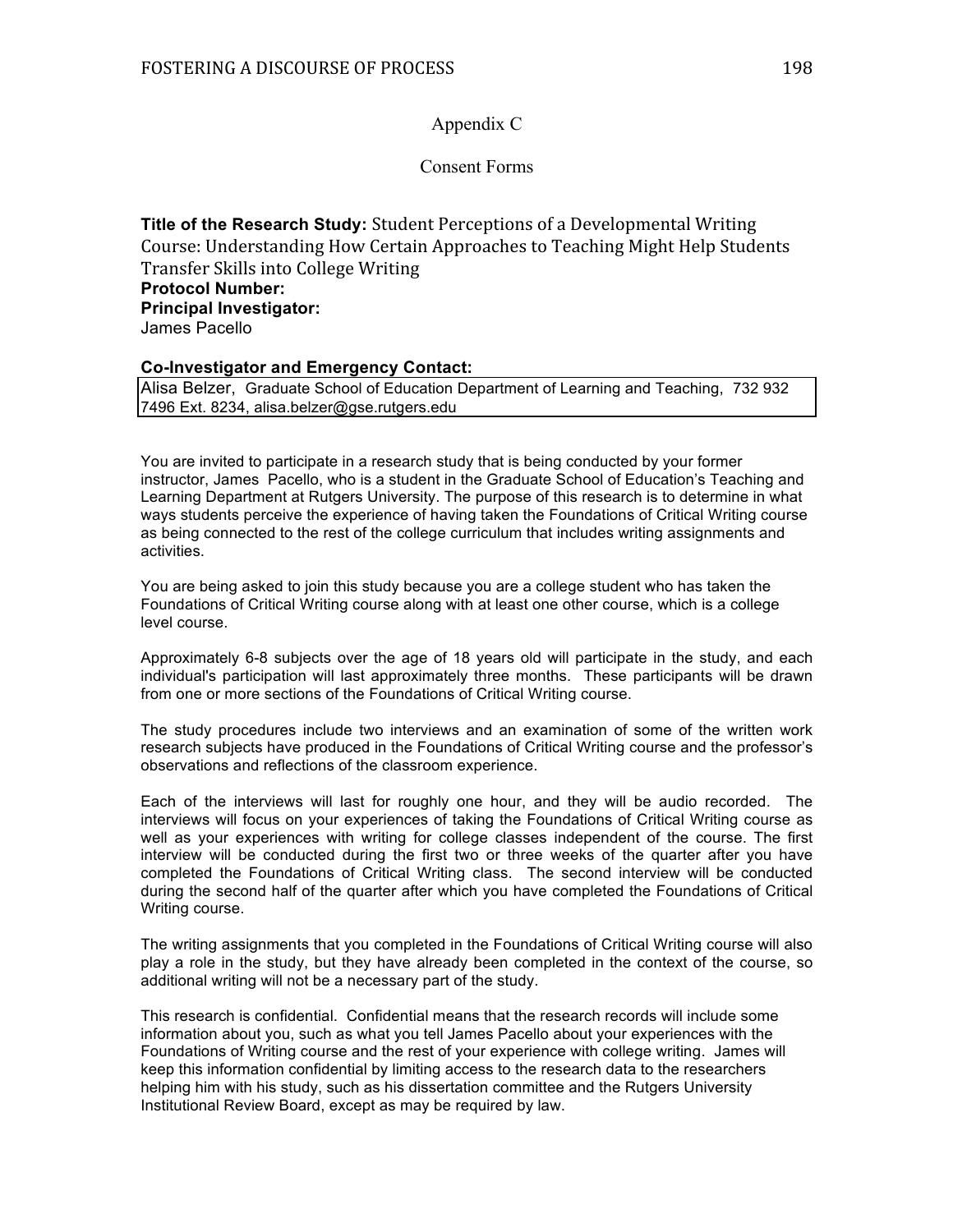Audio recordings of the interviews will be kept on James's laptop computer, which is password protected. These sound files will be deleted at the conclusion of the study's write-up, which should be in approximately two to three years. In transcripts of these recordings, your real name will not be used.

In any write-up of the study's results your name and other identifying information will be changed to a pseudonym. The study write-up will not state that the study took place at  $\qquad \qquad$ .

There are no foreseeable risks to participation in this study. Participation in this study is voluntary. You may choose not to participate, and you may withdraw at any time during the study procedures without any penalty to you. If you no longer wish to be in the research study, please contact the researcher, Mr. James Pacello.

In addition, you may choose not to answer any questions with which you are not comfortable. If you feel uncomfortable during any part of an interview you could ask the interviewer to skip a question or stop audio recording. The decision to participate or not to participate will have no effect on your grade or your standing in any class at \_\_\_\_\_\_.

Some people enjoy talking about their experiences and reflecting on their own learning process. You may find the interviews and the process of reflecting on your own experiences interesting and helpful in your development as a student. However, you may receive no direct benefit from taking part in this study.

Your participation in this study may benefit future students at the college. This study could help us understand the experiences of students who take Foundations of Critical Writing. In the future, what we learn in this research study may help to improve the Foundations of Critical Writing courses at the college and writing courses at other colleges in the United States.

There are no costs associated with participating in this study. All sessions will take place at \_\_\_\_\_ . There is no compensation for participating in this study.

If you have any questions about the study or study procedures, you may contact the researcher, James Pacello, at 646 734 4498 or \_\_\_\_\_\_, or you can contact James's advisor at Rutgers University, Alisa Belzer, at  $732-932-7496$   $x8234$  or alisa.belzer@gse.rutgers.edu

If you have any questions about your rights as a research subject, you may contact the IRB Administrator at Rutgers University at: Rutgers University, the State University of New Jersey Institutional Review Board for the Protection of Human Subjects Office of Research and Sponsored Programs 3 Rutgers Plaza New Brunswick, NJ 08901-8559 Tel: 848-932-0150 Email: humansubjects@orsp.rutgers.edu

You will be given a copy of this consent form for your records.

Sign below if you agree to participate in this research study:

| Subject (Print)   |      |  |
|-------------------|------|--|
| Subject Signature | Date |  |

Principal Investigator Signature \_\_\_\_\_\_\_\_\_\_\_\_\_\_\_\_\_\_\_\_\_\_\_\_\_\_\_ Date \_\_\_\_\_\_\_\_\_\_\_\_\_\_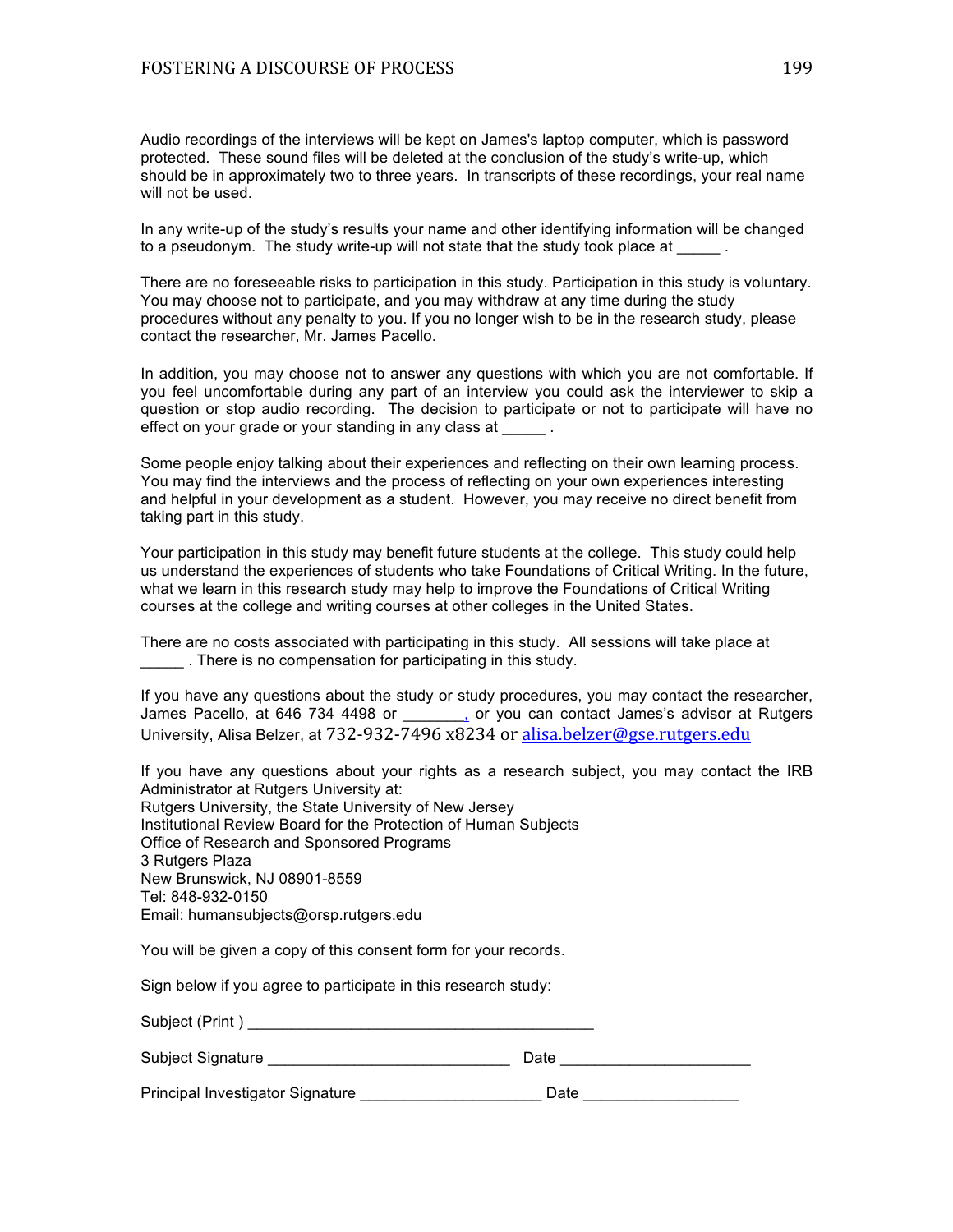#### **AUDIO/VIDEOTAPE ADDENDUM TO CONSENT FORM**

You have already agreed to participate in a research study entitled: Student Perceptions of a Developmental Writing Course: Understanding How Certain Approaches to Teaching Might Help Students Transfer Skills into College Writing, conducted by James Pacello. We are asking for your permission to allow us to audio record as part of that research study.

The recording(s) will be used for analyzing your responses to the interview questions so that the researcher can capture some of your experiences with the Foundations of Critical Writing course and your experiences after the course.

The recording(s) will include only what you choose to state during the interviews. You will not be asked to state your name during the recording.

The recording(s) will be stored on James Pacello's laptop computer, which is locked by a code, and the recordings will be deleted upon completion of the write-up of the study, which should be in approximately two to three years.

Your signature on this form grants the investigator named above permission to record you as described above during participation in the above-referenced study. The investigator will not use the recordings for any other reason than that/those stated in the consent form without your written permission.

| Subject (Print)                  |      |  |
|----------------------------------|------|--|
| <b>Subject Signature</b>         | Date |  |
| Principal Investigator Signature | Date |  |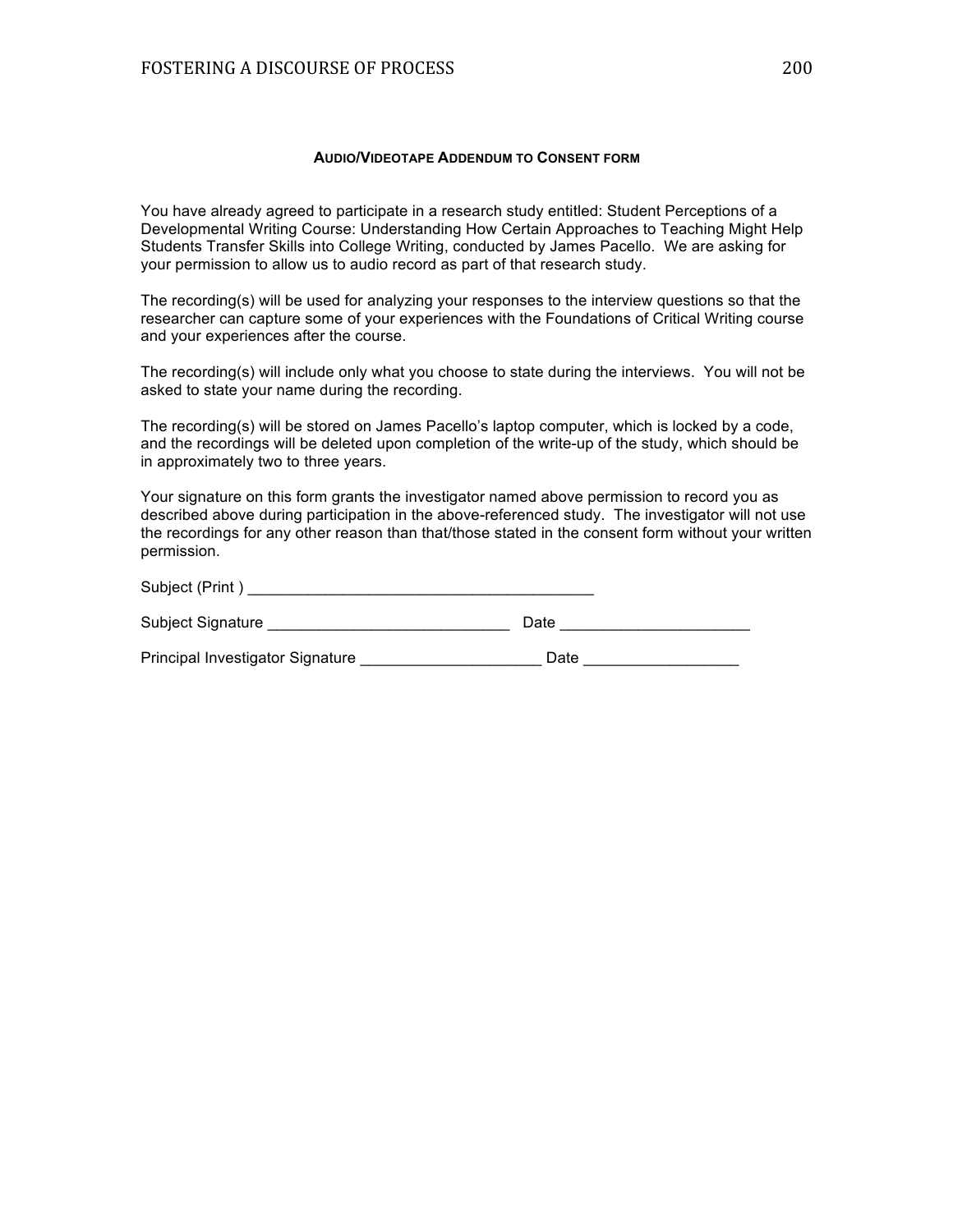## Appendix D

## Interview 1 Protocol

*This interview is to be conducted at the beginning of the quarter after which students have completed the Foundations of Critical Writing course.* 

## *Explanation to student:*

*My goal in asking you the following questions is to capture a detailed account of your experiences with the Foundations of Critical Writing course. Please be as detailed and honest as possible in your responses, since those are the kinds of responses that will be most helpful.* 

- 1) Can you talk to me a bit about some of your reasons for deciding to enroll at and continue your education?
- 2) Overall, how did your last quarter go?
- 3) What specific courses were you taking?
- 4) Can you tell me a little bit about the types of writing assignments (if any) you did for your [ ] course? (If student is taking more than one other course besides writing, repeat the question for each course the student is taking.)
- 5) Now I want to start talking about writing for college, which is what I am focusing on in my study. What kinds of writing skills and habits do you believe are necessary to being a successful college student? Where have these ideas about writing for college come from? Did you have these same ideas when you first enrolled at the college or have they changed since you started taking courses? How so?
- 6) Here is a bullet point overview of many of the assignments and activities from our class last quarter to refresh your memory about the course.

Bringing yourself back to our course last quarter, can you explain to me what you think were the three most helpful activities or assignments to help prepare you to become a better college writer? Why? (If respondent does not specify why it was helpful, follow up with the question: In what ways was this helpful?)

- 7) Can you explain to me what you think was the least helpful activity or assignment in our course last quarter to help prepare you to become a college writer? Please do not be afraid to be honest here. Your honest response to this question can be very helpful in the way the course is designed in the future.
- 8) Can you explain to me one way you think the course might be improved to better help students with writing for college classes? Once again, do not be afraid to be honest here. Your honest response to this question can be very helpful to improving the course's design.
- 9) How, if at all, did taking the writing course help you with assignments you worked on in other courses?
- 10) How were the writing assignments you worked on in your other courses similar to the writing assignments we worked on in our Foundations of Critical Writing class? Can you talk to me about a specific assignment?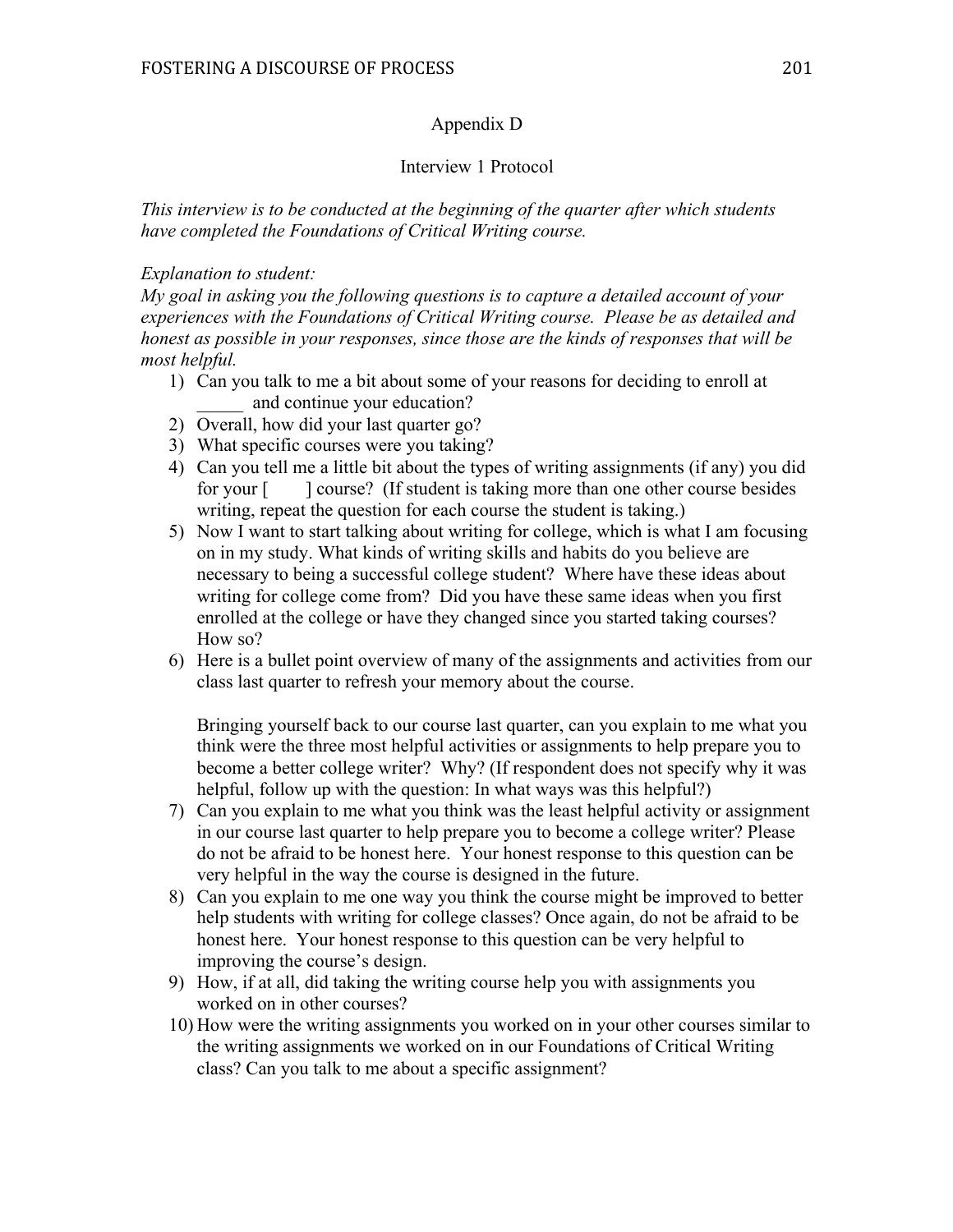- 11) How were the writing assignments you were working on in your other courses different than the writing assignments we worked on in our class? Can you talk to me about a specific assignment?
- 12) Think about the most recent writing assignment you worked on for any of your other courses. Can you first explain to me what the assignment was and then can you walk me through your approach to working on this particular assignment, starting from the moment after the instructor gave you the assignment?
- 13) Imagine a student is taking a Foundations of Critical Writing course similar to ours. He is not sure why he needs to develop his writing skills. He is going through the course feeling unmotivated and is beginning to fall behind. He decides to talk to the professor about his lack of motivation. What do you think the instructor might tell him or do to help motivate him to get something out of the course?
- 14) Now that you have completed the Foundations of Critical Writing Course, what really sticks with you that you think you will do again when you have to write a paper? Follow-up in case response is not detailed: Can you tell me a little more about that?
- 15) Do you have anything else that you would like to share about your experience of having taken the Foundations of Critical Writing course?
- 16) Any final questions for me?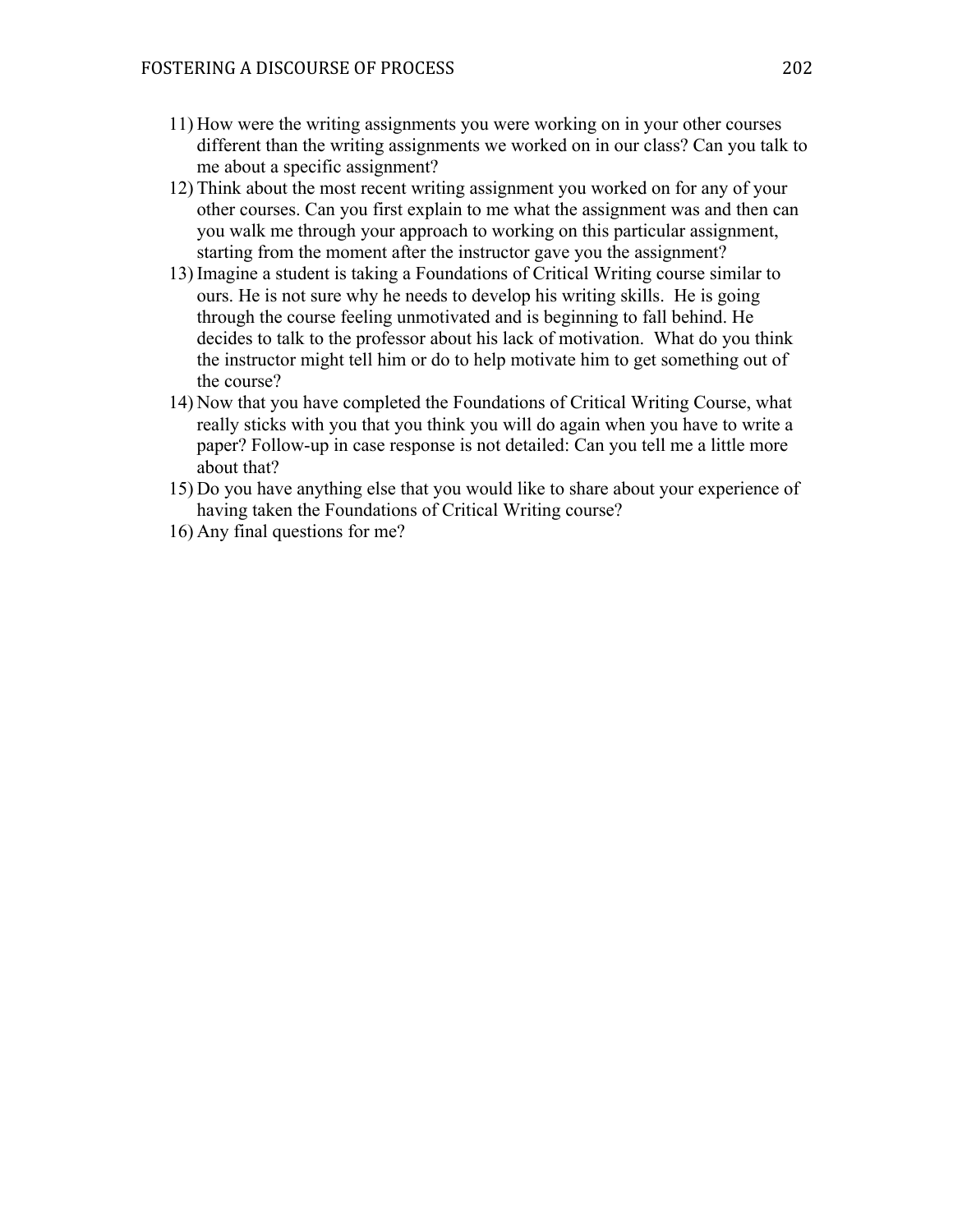## Appendix E

## Interview 2 Protocol

*The following interview protocol is to be conducted with the student participant who has completed the developmental Foundations of Critical Writing course. Although the student might be in developmental math course, his/her developmental reading and writing requirements have been completed.*

*As a reminder from our first interview, my goal in asking you the following questions is to capture a detailed account of your experiences. The focus of this interview will be about your experiences with writing after you have completed the Foundations of Critical Writing course. Please do not be afraid of being as detailed as possible in your responses, since those are the kinds of responses that will be most helpful to me in capturing your experiences.* 

- 1) How is college going since the last time we spoke?
- 2) What courses are you currently taking?
- 3) You have had experience with several courses at the college at this point in your education. Knowing what you have experienced so far as a college student, could you share with me what you believe are some of the most important writing skills and habits necessary for college courses? In what ways (if any) has this changed since you first started as a student?
- 4) Can you describe for me the most recent assignment that involved writing in the \_\_\_\_\_class? (Repeat this question and question below for all classes student has mentioned)
- 5) How did you approach the assignment for the course?
- 6) How do you feel about your writing skills at this point in your education?
- 7) What role (if any) would you say the Foundations of Critical Writing course played in your confidence to write effectively for college classes?
- 8) In what ways, if any, do you use what you learned in the Foundations of Critical Writing course in your current courses? *(Depending on whether or not the student gives a detailed response, follow up with the question: Can you give me a specific example of an assignment or activity we did in the writing course that you feel has helped you to work on an assignment in one of the classes you are taking now?)*
- 9) I asked you to email me a copy of a writing assignment you worked on for one of your classes. Let's take a look at that. Being as detailed as possible, can you walk me through what steps you took to complete this assignment from the time you received the assignment from the professor to the moment you submitted it? (*If student does not give much detail, follow up with the question: Did you do anything else along the way as you worked on the assignment*)?
- 10) If participant does not bring this into the discussion, ask, in what ways (if any) did you use the library and/or the Academic Support Center to complete this assignment or any other writing assignments?
- 11) Here is a copy of your final essay from the Foundations of Critical Writing course. Take a minute to look over it. Can you explain to me how your approach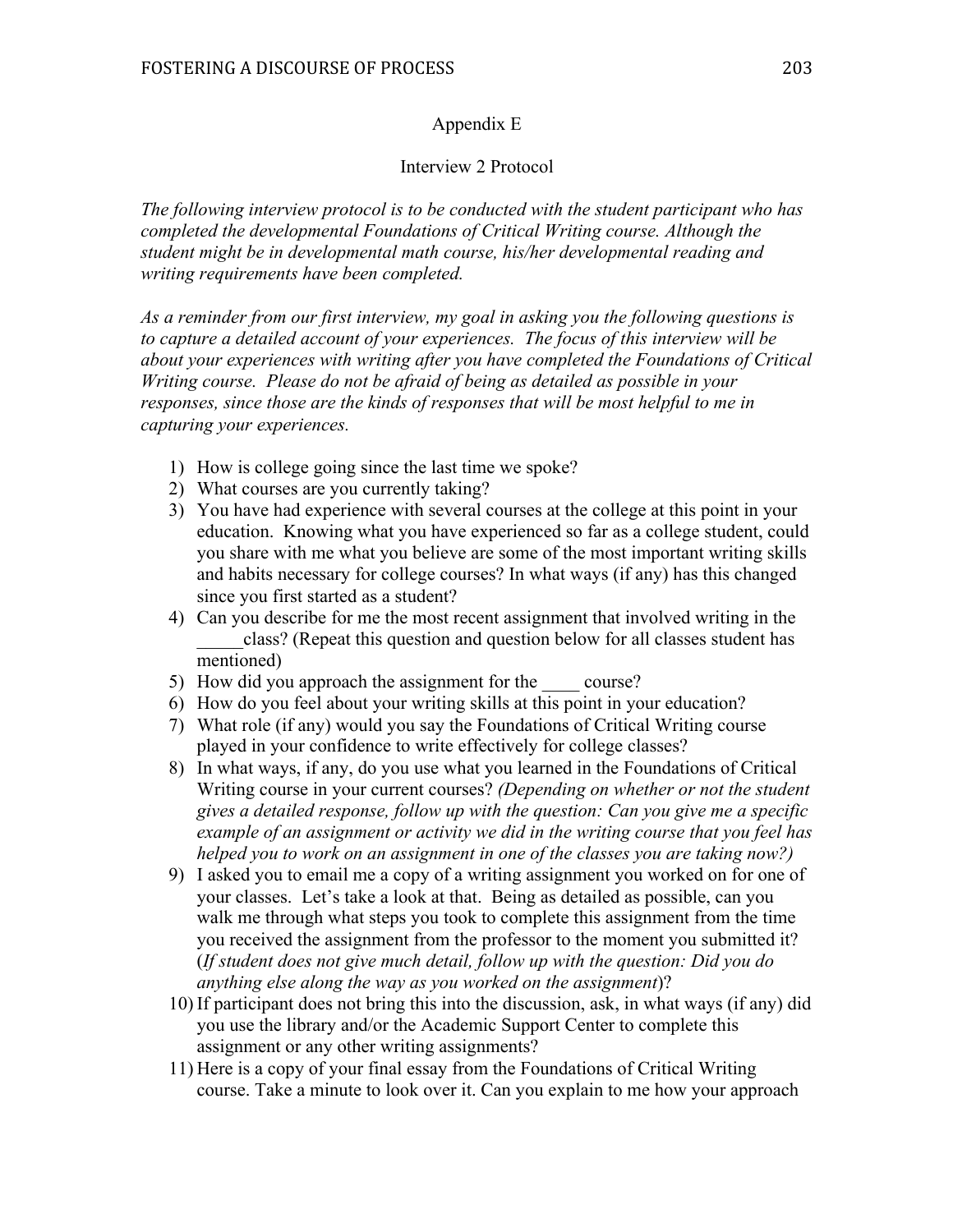to working on this assignment that you emailed me was similar to or different from the way you worked on the final assignment for the Foundations of Critical Writing course? (For each participant, have a copy of their work from the DED course).

- 12) Imagine I am a new student at the college and I am taking the Foundations of Critical Writing course. We become friends and I look to you for some guidance about college. I am not happy about having to take the writing course, so I go to you and I ask: "What is the point of having to take this class?" What would you tell me? (If student is not detailed, follow up with "What can I get from taking this course?"
- 13) Knowing what you know now about college writing, what do you think could have been covered in the Foundations of Critical Writing course that was not covered?
- 14) Do you have any final thoughts that would capture some of your experiences with writing this past quarter?
- 15) Final questions or comments?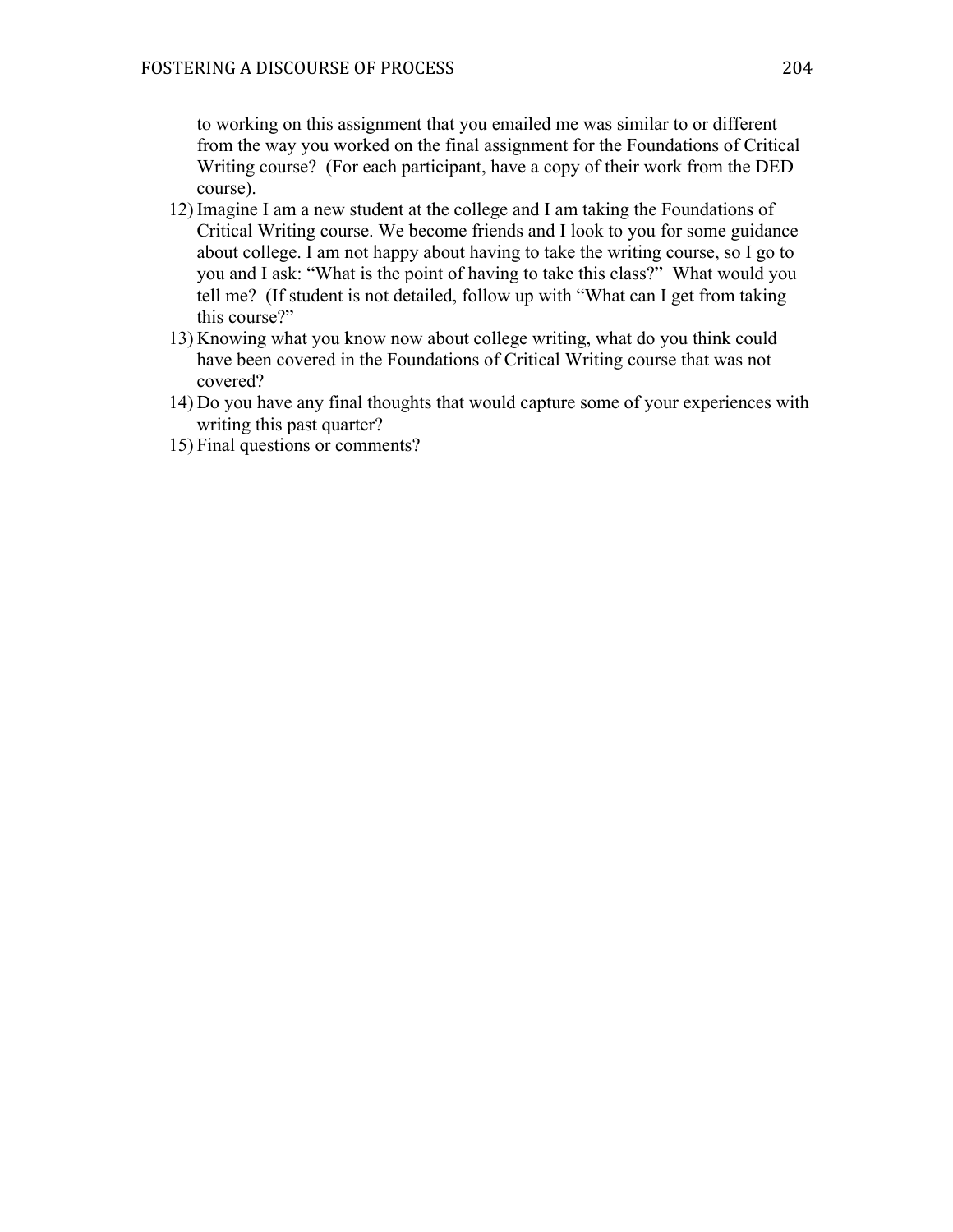## Appendix F

## Blog Task Prompts

## **Blog Task 1**

For this blog task, write a fully developed reflective response that addresses the following questions:

- Describe the way you approached working on the narrative paragraph in as much detail as possible. In your description, discuss the steps you took to work on the assignment from the moment you were given the instructions to the moment when you submitted the assignment via blackboard.
- In working on the narrative paragraph, what do you feel you have learned about yourself as a writer that you didn't know before?

## **Blog Task 2**

For this blog task, write a reflective response that addresses the following questions:

- In working on the illustration paragraph, how do you think you have changed as a writer since the beginning of the course?
- As the quarter continues, what skills do you believe you need to develop further to make your writing more effective?

## **Blog Task 3**

For this blog task, compose a *detailed and specific* paragraph discussing your own writing process. Think about your ongoing process of working on the research essay for the class and address the following questions:

• Imagine you are talking to a friend who is just starting college and is insecure about her writing skills. She is concerned about what writing for college involves. If you were explaining to her your approach to writing a successful college essay, how would you describe your own writing process? What steps do you take and what strategies do you use after you have been given a writing assignment?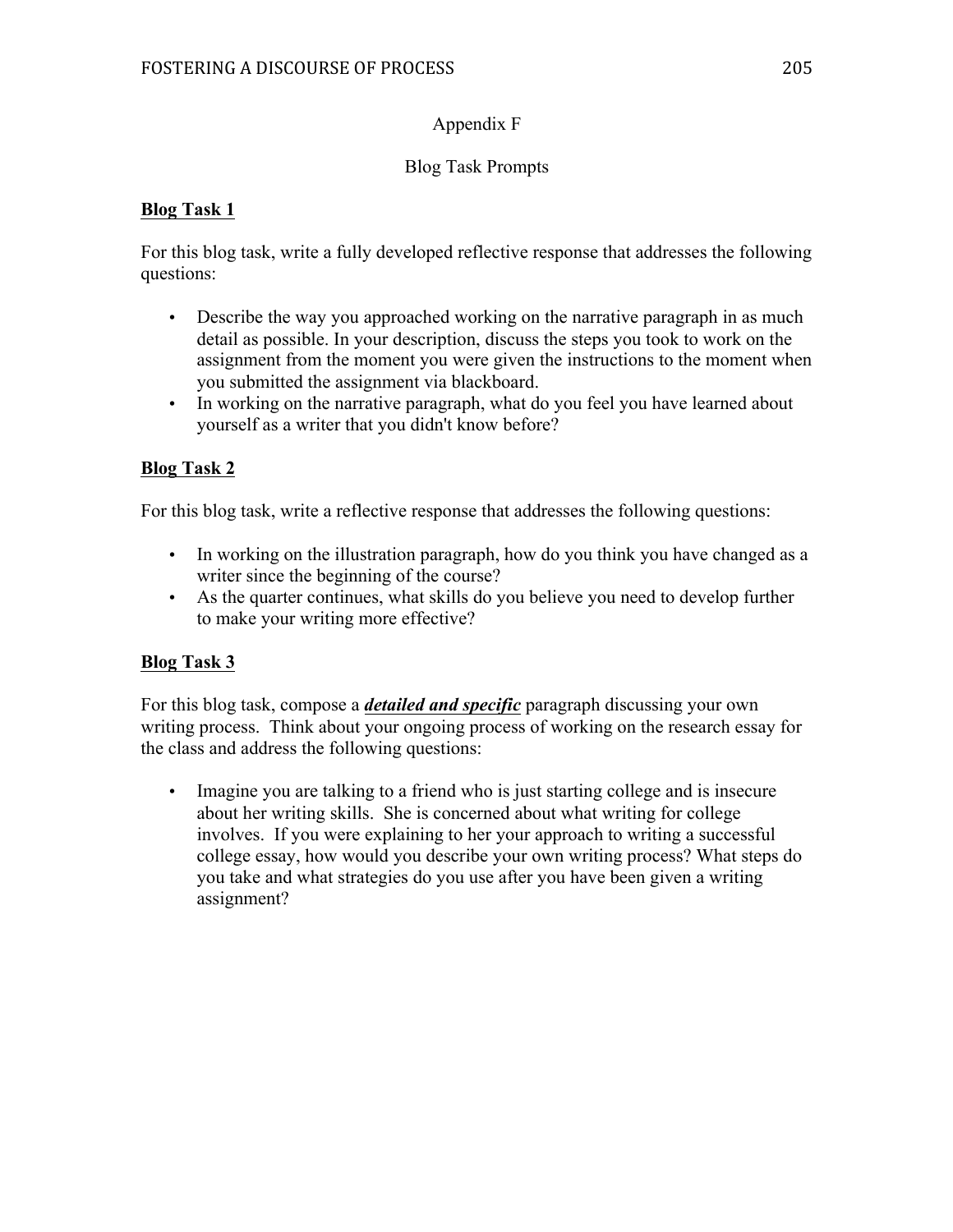### Appendix G

### Writing Inventory

### *NAME:*

*MAJOR (if decided):* 

*The following writing inventory asks you to reflect upon your experiences with writing prior to this course. Self-awareness is one of the keys to developing the valuable transferable skill of writing.* **Be thoughtful and specific in your responses to the questions and answer each of them***. DO NOT LEAVE ANY OF THEM BLANK. \*\*\*\*\*To write your responses, click into the rectangle after each question and write your responses there.* 

- 1) Besides taking this course, what other classes (if any) are you taking this quarter?
- 2) What was the *best* experience you ever had with writing? What made this experience your best?
- 3) What was the *worst* experience you ever had with writing? What made this experience your worst?
- 4) Have you ever written a research essay before? If yes, can you explain below? Discuss the course and the nature of the assignment.
- 5) What kinds of writing skills and habits do you believe are necessary to being a successful college student?
- 6) Besides receiving credit for having taken this course, write down **two specific** goals you wish to achieve by taking a class in Foundations of Critical Writing:

*Goal 1:* 

*Goal 2:*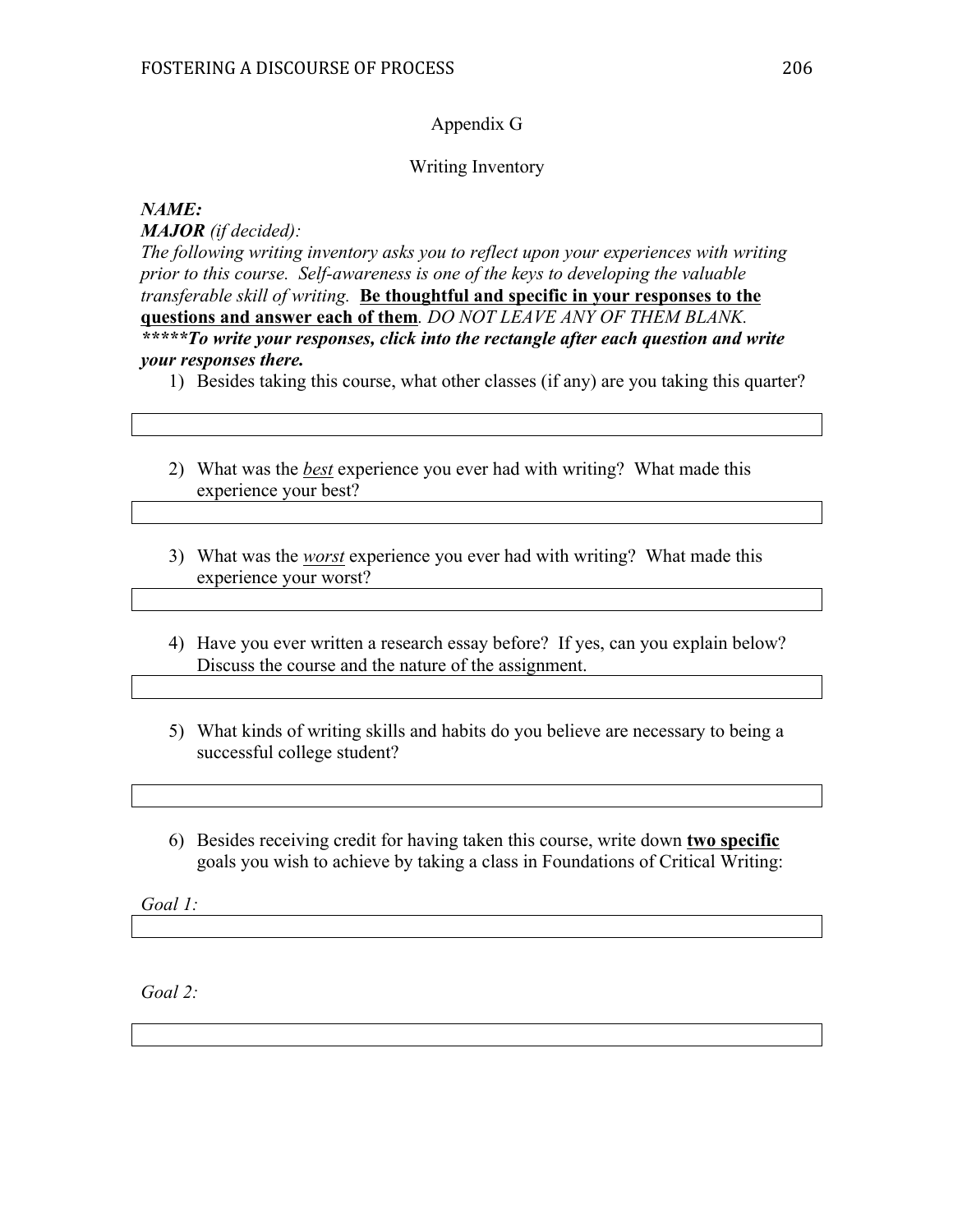#### Appendix H

#### ePortfolio Welcome Page Task

*Like in all courses at the college, at the beginning of this course, you were given a copy of the course syllabus. The syllabus listed multiple course goals. Course goals will be listed on every course you take at the college, and they are a good way of giving you insight into what you will be learning as you progress through the course. It is helpful to revisit them at the end of a course to help you to reflect on what you have learned along the way and what you can take with you as you continue your journey through the academic and professional worlds.* 

#### *Instructions:*

*For this task, do the following:* 

- *Review the learning goals listed for our course on the syllabus*
- *Use the graphic organizer to compose three "I can" statements derived from the goals in which you explain what you can do as a result of taking the course and how you know you can do it.*
- *Be sure to explain yourself by discussing specific tasks/assignments you completed throughout the course.*
- *We will use these statements to help you create your welcome page on your ePortfolio. The welcome page will act as an invitation to the reader to look at the work you completed for our course.*

**Here are the course goals for this class as stated on the syllabus:** Upon successful completion of the course, a student will be able to:

- 1. Apply the writing process to a variety of written works by using prewriting, drafting, proofreading/revision strategies and plagiarism avoidance techniques
- 2. Improve self-confidence in dealing with writing issues; use self-reflection to continually improve from one assignment to the next
- 3. Develop a two to three page multi-paragraph essay in MLA format, including a thesis, logical support, direct quotations, proper citations and paraphrasing
- 4. Demonstrate ability to write in multiple modes and for different audiences, using text and digital sources to compose blogs, journals, and standard paragraphs, essays and research papers. These will simulate workplace writing where possible.
- 5. Work collaboratively to solve real-life problems and communicate using appropriate vocabulary, reading and writing strategies
- 6. Engage in on-going self-assessment and obtain assistance in developing strategies and skills identified for development
- 7. Demonstrate knowledge of information literacy and academic support resources both online and on campus
- 8. Use technology such as Blackboard and software such as MSOffice in class appropriately and effectively, including the use of academic research tools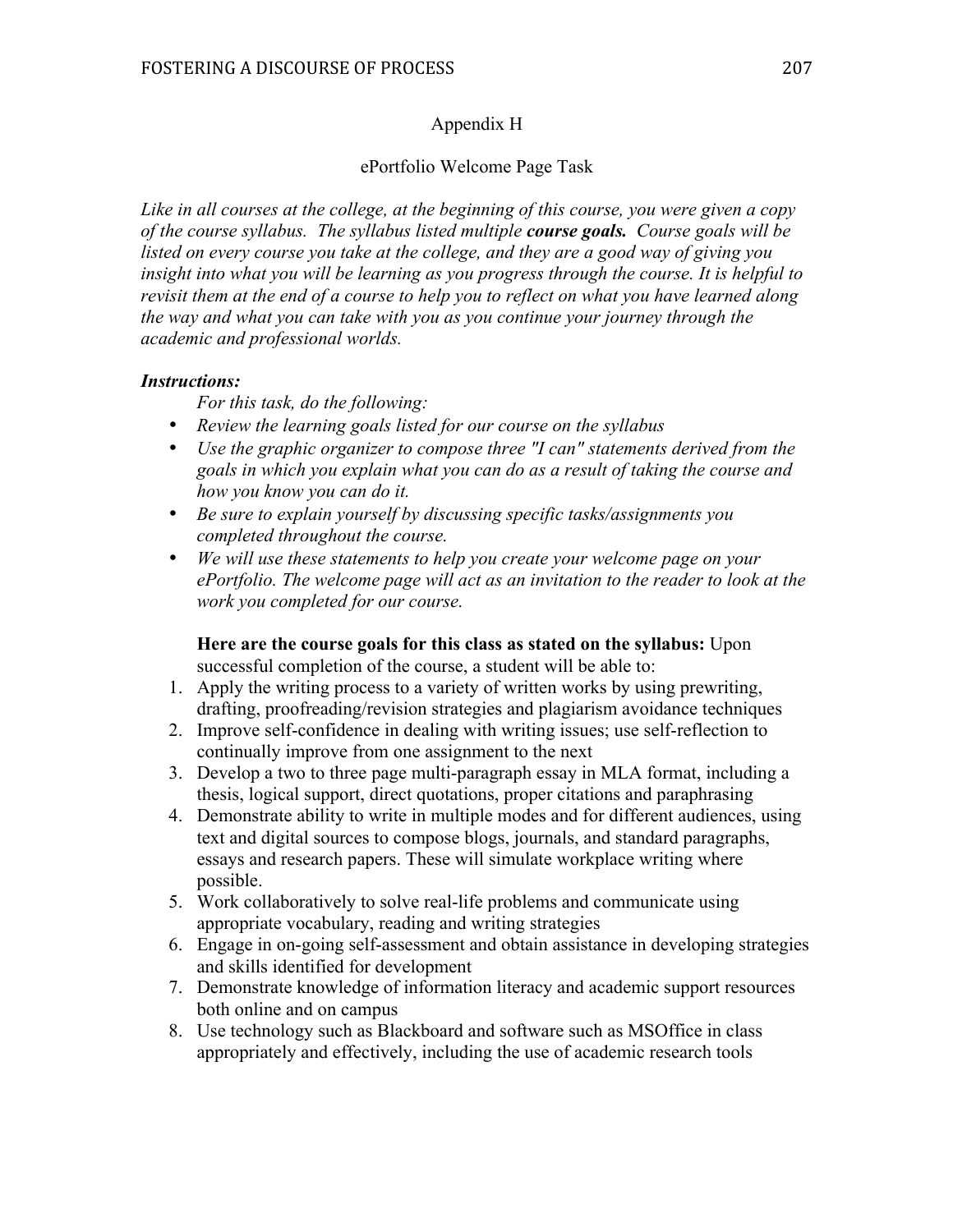| $1)$ I can | I know I can because |
|------------|----------------------|
|            |                      |
|            |                      |
| $2)$ I can | I know I can because |
|            |                      |
|            |                      |
| $3)$ I can | I know I can because |
|            |                      |
|            |                      |

### **Welcome Page Overview**

*Here is what your ePortfolio welcome page will look like.* 

Welcome to my e-Portfolio for Foundations of Critical Writing. Here you will find a collection of some of my work from the class, including…(brief summary of written work in the portfolio)

As this class ends, I feel confident that I have attained several of the learning goals presented on the syllabus.

1) I can...I know I can because...

2) I can…I know I can because...

3) I can...I know I can because...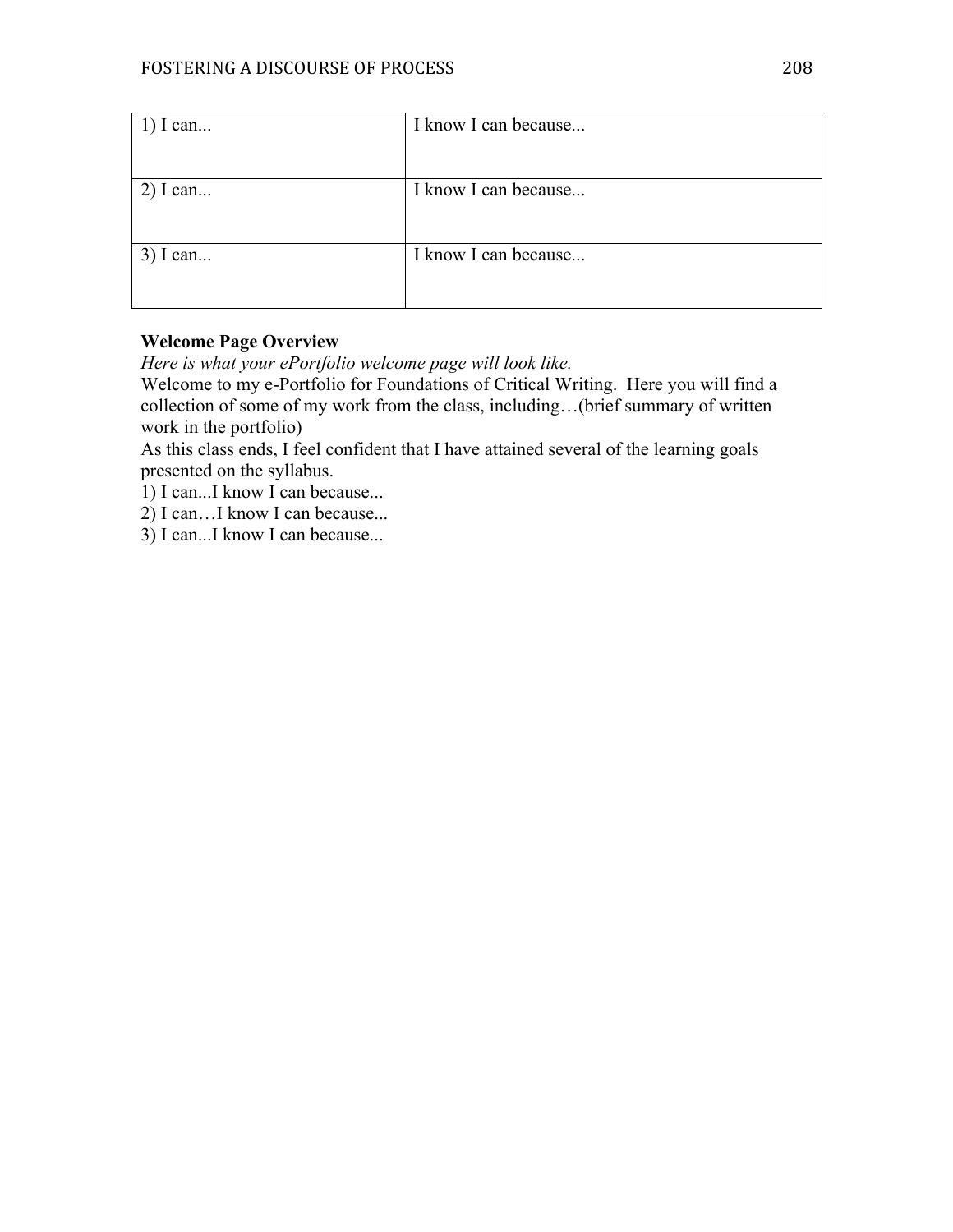# Appendix I

### Master Code List

- 1. "The Variety of communicative practices in college."
- 2. Skills, habits, and dispositions of college writing
- 3. Feelings About Writing
- 4. Connections Between Dev Ed course and college course expectations
- 5. Motivation
- 6. Self-confidence
- 7. Academic Identity
- 8. A process-oriented mindset and approach towards writing
- 9. The ability to use grammar and punctuation effectively
- 10. Helpfulness of Grammar/Punctuation Instruction and the Desire for Adding More Grammar/Punctuation Instruction to Course
- 11. Writing with a sense of audience, purpose, and awareness of context
- 12. Help Seeking Behavior and/or Mindset
- 13. Background/Prior Knowledge
- 14. Experiences in Other Academic Contexts
- 15. Writing as a Form of Capital
- 16. Feedback
- 17. Narrative Writing
- 18. Descriptive Writing
- 19. Illustration Writing
- 20. Persuasive Writing
- 21. College Resources
- 22. Timed writing vs. writing that is given more time.
- 23. Self-Awareness/Metacogntion
- 24. Freewriting
- 25. Writing To Express Self
- 26. Similarities of Writing Across Contexts
- 27. Helpfulness of DED Course
- 28. Personal Writing
- 29. Centrality of Research in College
- 30. Critical Reading and Critical Writing
- 31. Writer's Block
- 32. Design of DED Course As One Concept Leading to Another
- 33. Variety of Research Sources
- 34. Workshop with ASC and Library
- 35. Views Towards DED Class
- 36. Having Knowledge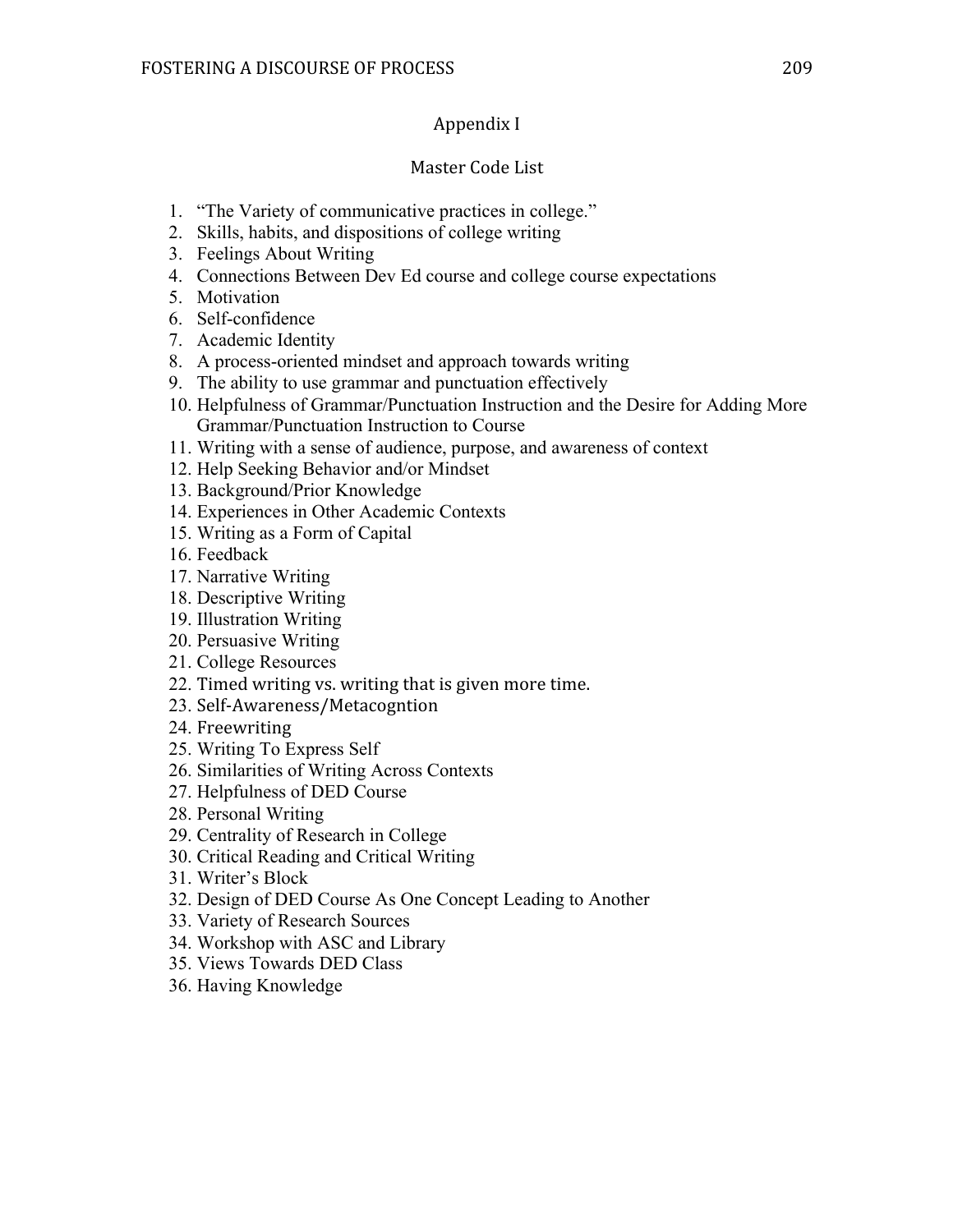# Appendix J

# Peer Feedback Workshop

# **Benefits and Goals for Having Peer Feedback Workshop in Class**

- Helps you to develop and value a process-oriented mindset
- Helps you to put yourself in the shoes of your reader
- Provides you with practice in collaborating with others
- Helps you to become a more effective critical reader
- Provides you with the opportunity to become better at providing and receiving constructive academic and professional feedback
- Provides you an opportunity to apply what you have learned about writing in class as it connects with your own work and the work of your classmates

### **Providing Productive Feedback**

### *Ground rules for receiving feedback from classmates:*

- Be open to receiving feedback
- Think critically about the feedback you receive
- Have a dialogue about the feedback you receive and clarify with your peer if you do not understand the feedback
- Look over your draft with the feedback in mind and make revisions to your work so that your writing becomes more effective

### *Ground rules for providing feedback to a peer:*

- Start with a positive statement about your peer's work
- Do not be afraid of providing suggestions for how your classmate can improve his/her work
- When making suggestions for improvement, be supportive and not rude
- Provide concrete, detailed feedback so that you can help your classmate improve his or her work
- Remember that looking over the work of others can be helpful in training you to more critically review your own work so that your writing will improve

### **Instructions:**

- 1) For each of your group members, read over the draft closely and carefully.
- 2) On your classmate's wiki provide written feedback about his/her draft using the sentence starters below. To begin writing your feedback click on the "comment" button. You can write in your feedback and then click "Add" when you are ready to submit your feedback.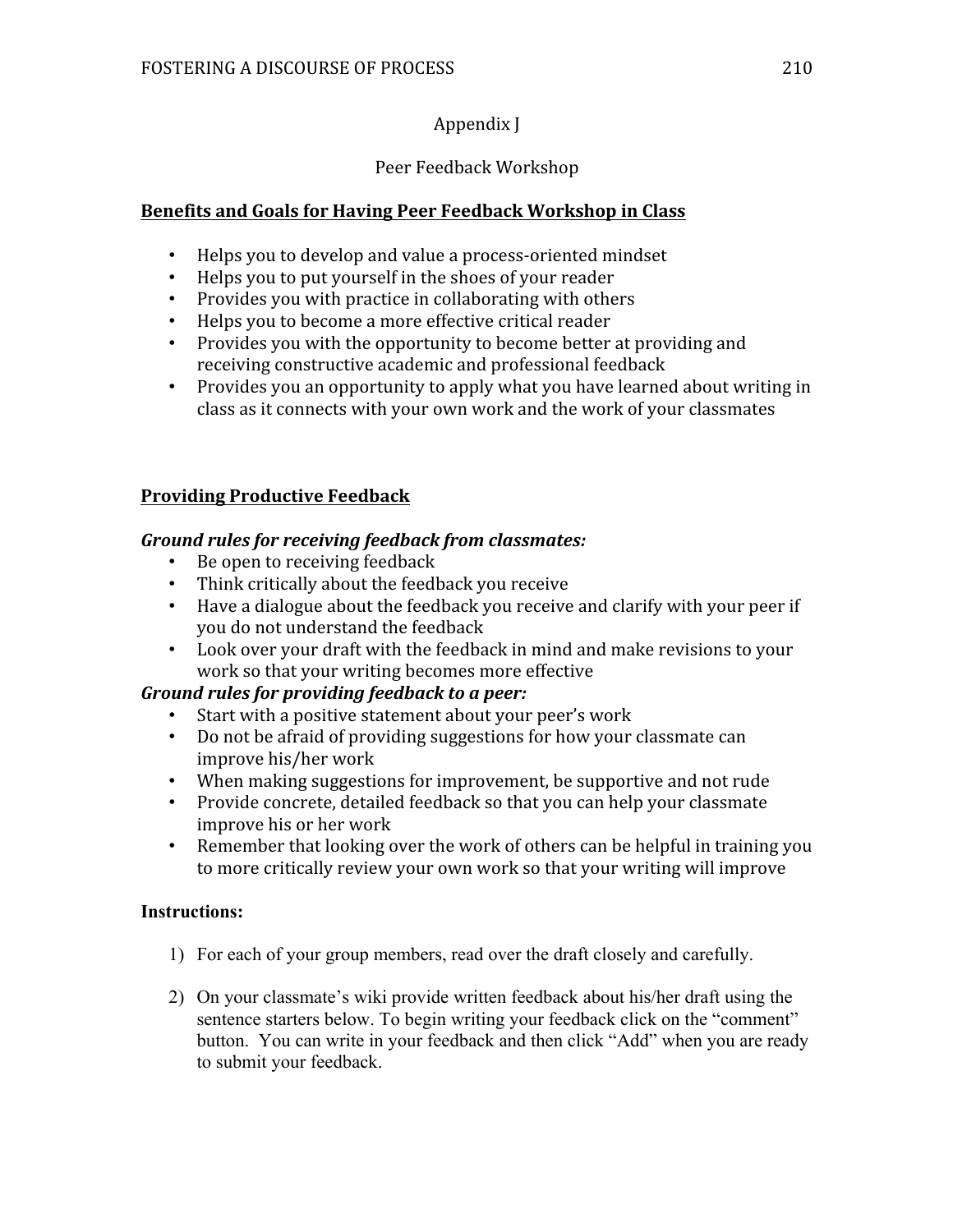### **TIP: A good strategy is to copy and paste your classmate's work into a Microsoft Word document and write your comments offline. Then, when you are ready to post your comments to your classmate, copy and paste them into your classmate's wiki.**

3) Be sure to **begin with a positive statement** about your classmate's work. Use the first sentence starter and at least two of the others to provide your feedback. Explain your statement clearly so that your classmate can benefit from your feedback.

### **Here are the feedback sentence starters to use in your posts:**

• (**REQUIRED**) The part of your draft I thought worked best was.... because…

#### *After you have started with the positive statement, choose two of the sentence starters below to provide constructive feedback.*

- One sentence that was not specific enough was...because...
- I think you could have written more about...because...
- I wasn't sure what you meant when you wrote...because...
- One place in the paragraph when I think you could have used a transitional word was…because…
- I don't think you needed to include...because...
- One part of your narrative that I found a little confusing was...because...
- The most important thing I think you can do to improve your draft is…because…
- 4) Have a discussion about the feedback you provided each other.
- 5) Review the feedback you received from your peers and decide how you would like to use it to proofread and revise your work before submitting it for a grade.

#### **Note: In order to receive credit for having participated in the feedback workshop, your responses need to be detailed and specific. SEE REVERSE PAGE FOR A SAMPLE FEEDBACK POST**

#### **Sample Wiki Post**

#### **Stephen's Feedback**

Hi Maria:

The part of your draft I thought worked best was your topic sentence because it clearly introduced the idea that your focus is going to be about how your mother's decision to move to The United States from The Dominican Republic had an impact on your life.